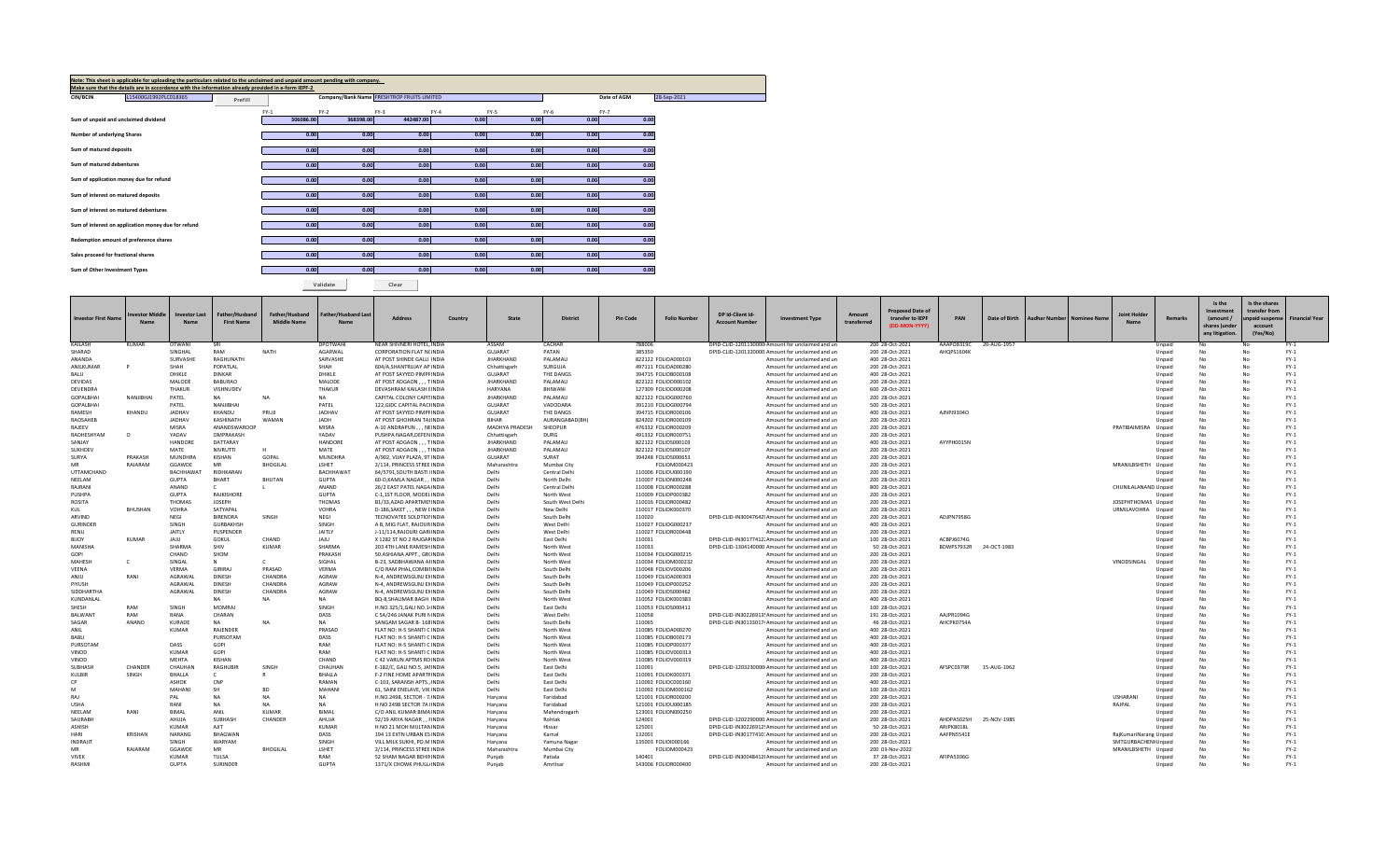| SURINDER           |                   | <b>GUPTA</b>       | CHAMANLAL        |                 | <b>GUPTA</b>     | 1371/X CHOWK PHULL/INDIA          | Puniab               | Amritsa                  | 143006 FOLIOS000646 | Amount for unclaimed and un                                                      | 200 28-Oct-2021  |                   |             |              |                                  | Unpaid           | No |    | $FY-1$                          |
|--------------------|-------------------|--------------------|------------------|-----------------|------------------|-----------------------------------|----------------------|--------------------------|---------------------|----------------------------------------------------------------------------------|------------------|-------------------|-------------|--------------|----------------------------------|------------------|----|----|---------------------------------|
| <b>SUKHVIR</b>     | SINGH             | ATWAL              | <b>HARPAI</b>    | SINGH           | ATWAL            | SHAHEED JOGINDER SIMNDIA          | Punjab               | Kapurthala               | 144401              | DPID-CLID-IN30115120! Amount for unclaimed and un                                | 500 28-Oct-2021  | AGDPA5043M        |             |              |                                  | Unpaid           | No |    | $FY-1$                          |
| RAIIV              |                   | KUMAR              | <b>HARDYAI</b>   |                 | CHAND            | MOHALLA BAGHWALA INDIA            | Punjab               | Jalandhar                | 144702              | DPID-CLID-1201060001 Amount for unclaimed and ur                                 | 99 28-Oct-2021   | BLBPK8630D        | 09-MAR-1984 | XXXXXXXX9298 |                                  | Unpaid           |    |    | $FY-1$                          |
| SANDEEP            |                   | GUPTA              | VASDEV           |                 | GUPTA            | H NO 47 BANSA WALA INDIA          | Punjab               | Jalandha                 | 144702              | DPID-CLID-1203000000 Amount for unclaimed and ur                                 | 800 28-Oct-2021  | AAXPG7224M        | 21-FEB-1976 |              |                                  | Unpaid           |    |    | $FY-1$                          |
| INDERJIT           |                   | KAUR               | MAN              |                 | SINGH            | H.NO 309, KATCHA TOEINDIA         | Punjab               | Hoshiarpur               | 146001              | DPID-CLID-IN30211310 Amount for unclaimed and un                                 | 435 28-Oct-2021  | ARUPK6110G        |             |              | MANSINGH                         | Unpaid           |    |    | $FY-1$                          |
| AMIT               |                   | BANSAL             | <b>BALISH</b>    | KUMAR           | BANSAL           | WARD NO 6 . MUKTSAFINDIA          | Puniab               | Muktsar                  | 152101              | DPID-CLID-IN30039416: Amount for unclaimed and un                                | 90 28-Oct-2021   | AIOPB5383F        |             |              |                                  | Unpaid           | No | No | $FY-1$                          |
| RAKESHKUMAR        |                   | <b>SRIVASTVA</b>   | MANOHARLAL       |                 | SRIVASTVA        | 27.NASRATPURA GHNDIA              | <b>Uttar Pradesh</b> | Ghaziabad                | FOLIOR000303        | Amount for unclaimed and un                                                      | 200 28-Oct-2021  |                   |             |              | SHUBHAWATISRI\ Unpaid            |                  | No |    | $FY-1$                          |
| <b>SWATI</b>       |                   | <b>GUPTA</b>       | MAM              | CHAND           | KANSAL           | BLOCK-17 FLAT NO 204 INDIA        | <b>Uttar Pradesh</b> | Gautam Buddha Nagar      |                     | DPID-CLID-IN30023913: Amount for unclaimed and un                                | 200 28-Oct-2021  | AINPS0450R        |             |              |                                  |                  |    |    | $FY-1$                          |
| MOHANLA            |                   | GUPTA              | <b>NA</b>        |                 | <b>NA</b>        | U.P.STATE SUGAR CORFINDI          | <b>Uttar Pradesh</b> | Bulandshah               | FOLIOM000399        | Amount for unclaimed and un                                                      | 100 28-Oct-2021  |                   |             |              |                                  | Unpaid           |    |    | $FY-1$                          |
| SURENDRA           | NATH              | <b>GUPTA</b>       | <b>BHUBHADRA</b> | I AI            | <b>GUPTA</b>     | 99 SHANTI NAGAR EINDIA            | <b>Uttar Pradesh</b> | Ftah                     |                     | DPID-CLID-IN30165310, Amount for unclaimed and un                                | 100 28-Oct-2021  | AEBPG9535M        |             |              | VISHALGUPTA                      | Unpaid           |    |    | $FY-1$                          |
| PARMANANE          |                   | AGARWAI            | BANARSHI         | DASS            | AGARWAL          | 128/15. H - 2 BLOCK . K INDIA     | <b>Uttar Pradesh</b> | Kanpur Dehat             |                     | DPID-CLID-IN30105510: Amount for unclaimed and un                                | 100 28-Oct-2021  | AEOPA6608L        |             |              |                                  | Unpaid           | No | No | $FY-1$                          |
| VEDPRAKASI         |                   | <b>BAIPAL</b>      | <b>ITSHRI</b>    |                 | <b>VNRAIPAL</b>  | 60/39 CANAL ROAD KAIINDIA         | <b>Uttar Pradesh</b> | Kanpur Dehat             | <b>FOLIOV000198</b> | Amount for unclaimed and un                                                      | 100 28-Oct-2021  |                   |             |              | KUSUMBAIPAL                      | Unpaid           |    | Nr | $FY-1$                          |
| MITHLESH           |                   | BANSAL             | VIRENDRA         |                 | BANSAL           | C/O DR.V. BANSAL  INDIA           | <b>Uttar Pradesh</b> | Kanpur Naga              | FOLIOM000389        | Amount for unclaimed and un                                                      | 100 28-Oct-2021  |                   |             |              | VIRENDRABANSAL Unpaid            |                  |    |    | $FY-1$                          |
| HARISH             | <b>KUMAF</b>      | DHINGRA            |                  |                 | <b>KUMAR</b>     | C/164, GUJAINI C BLOC INDIA       | <b>Uttar Pradesh</b> | Kanpur Naga              |                     | DPID-CLID-IN30226911! Amount for unclaimed and un                                | 50 28-Oct-2021   | AHYPD5832E        |             |              |                                  |                  |    |    | $FY-1$                          |
| RAJIV              | <b>KUMAR</b>      | SRIVASTAVA         | RAM              | <b>BHAROSE</b>  | LALSRIVASTAVA    | 117/322 O BLOCK GEET INDIA        | <b>Uttar Pradesh</b> | Kanpur Nagar             |                     | DPID-CLID-IN30155721(Amount for unclaimed and un                                 | 400 28-Oct-2021  | AJRPS6662G        |             |              | ALKASRIVASTAVA Unpaid            |                  |    |    | $FY-1$                          |
| ASHOK              |                   | JAIN               | DINA             | <b>NATH</b>     | JAIN             | 86/5-A. MAHABIRAN L/ INDIA        | <b>Uttar Pradesh</b> | Allahabad                | FOLIOA000826        | Amount for unclaimed and un                                                      | 200 28-Oct-2021  |                   |             |              |                                  | Unnaid           | No | No | $FY-1$                          |
| <b>RASHMI</b>      |                   | KHARE              | <b>VINDHYES</b>  | KUMAR           | KHARF            | W/O V K KHARF BANK (INDIA         | <b>Uttar Pradesh</b> | Faizabad                 |                     | DPID-CLID-IN30055610I Amount for unclaimed and un                                | 300 28-Oct-2021  | ADMPK0575H        |             |              | VINDHYESHKUMA Unpaid             |                  | No | Nr | $FY-1$                          |
|                    |                   | <b>BOBOA</b>       | LATE             |                 | RBORBOR          | RESERVE BANK OF INDI INDIA        | <b>Uttar Pradesh</b> | Lucknow                  | <b>FOLIOR000155</b> | Amount for unclaimed and un                                                      | 400 28-Oct-2021  |                   |             |              |                                  |                  |    |    | $FY-1$                          |
| KAMLESH            | KUMAR             | SAXENA             | NA               | <b>NA</b>       | <b>NA</b>        | 557 /8 OM NAGAR ALA INDI          | <b>Uttar Pradesh</b> | Lucknow                  | FOLIOK000243        | Amount for unclaimed and un                                                      | 200 28-Oct-2021  |                   |             |              | SHAILENDRA                       | Unpaid           |    |    | $FY-1$                          |
| ARYA               | <b>BHUSHAN</b>    | GARG               | LATE             | SRI             | AMIRSINGHJ       | B 1163 INDIRANAGAR, INDIA         | <b>Uttar Pradesh</b> | Lucknow                  | FOLIOA000347        | Amount for unclaimed and un                                                      | 400 28-Oct-2021  |                   |             |              |                                  | Unpaid           |    |    | $FY-1$                          |
| <b>SHISHIR</b>     | SINGH             | GANGWAR            | LTSRI            |                 | SSGANGWAR        | C/O SMT.U.R.GANGWA INDIA          | <b>Uttar Pradesh</b> | Lucknow                  | FOLIOS000422        | Amount for unclaimed and un                                                      | 200 28-Oct-2021  |                   |             |              |                                  | Unpaid           | No | No | $FY-1$                          |
| NUPUR              |                   | RASTOGI            | MANOI            |                 | RASTOGI          | 195/85 JAGAT NARAIN INDIA         | <b>Uttar Pradesh</b> | Lucknow                  | FOLION000324        | Amount for unclaimed and un                                                      | 400 28-Oct-2021  |                   |             |              | MANOJRASTOGI Unpaid              |                  | No |    | $FY-1$                          |
| <b>SATISH</b>      | <b>KUMAR</b>      | UPADHYAY           | RAM              | <b>NAYAN</b>    | UPADHYAY         | I-1078 HINDALCO COLCINDIA         | <b>Uttar Pradesh</b> | Sonbhadra                |                     | DPID-CLID-IN30045011: Amount for unclaimed and un                                | 50 28-Oct-2021   | AAPPU2231E        |             |              |                                  | Unpaid           |    |    | $FY-1$                          |
| RAM                |                   | DHANI              |                  |                 | <b>MURRA</b>     | C/O.MR. P K SINGH 9.A INDI        | <b>Uttar Pradesh</b> | Sonbhadra                | <b>FOLIOR000808</b> | Amount for unclaimed and un                                                      | 200 28-Oct-2021  |                   |             |              |                                  | Unpaid           |    |    | $FY-1$                          |
| VEENA              |                   | AGARWAI            | SUDESH           | <b>KUMAR</b>    | AGARWAL          | B 119 JIGAR COLONY INDIA          | <b>Uttar Pradesh</b> | Moradabad                |                     | DPID-CLID-IN30267930. Amount for unclaimed and un                                | 100 28-Oct-2021  | AIBPA2180L        |             |              |                                  | Unpaid           | No |    | $FY-1$                          |
| ANUJ               | <b>KUMAR</b>      | VERMA              | KASHI            | <b>NATH</b>     | VERMA            | S/O KASHINATH VERM/INDIA          | Uttarakhand          | <b>Udham Singh Nagar</b> |                     | DPID-CLID-1202770000 Amount for unclaimed and un                                 | 25 28-Oct-2021   | ADVPV7763K        | 25-DEC-1973 |              |                                  | Unpaid           | No | No | $FY-1$                          |
| VINOD              | KUMAR             | CHAWLA             | RASHMIR          | LAL             | CHAWLA           | CHAWLA KIRANA STORIINDIA          | <b>Uttar Pradesh</b> | Rampur                   | FOLIOV000315        | Amount for unclaimed and ur                                                      | 200 28-Oct-2021  |                   |             |              | DHARAMPALBATL Unpaid             |                  | No |    | $\mathsf{FY}\text{-}\mathsf{1}$ |
| VED                | PRAKASH           | KALRA              | NARAIN           |                 | DASS             | 7 1401 BHEESHAM NACINDL           | <b>Uttar Pradesh</b> | Saharanpur               |                     | DPID-CLID-IN30311610: Amount for unclaimed and un                                | 894 28-Oct-2021  | AAEHV3360G        |             |              |                                  | Unpaid           |    |    | $FY-1$                          |
| DEEPA              | RANI              | KALRA              | VED              |                 | PRAKASH          | 7/1401 BHEESHAM NA(INDL           | <b>Uttar Pradesh</b> | Saharanpur               |                     | DPID-CLID-IN30311611( Amount for unclaimed and un                                | 23 28-Oct-2021   | ADIPK0655L        |             |              |                                  | Unpaid           |    |    | $FY-1$                          |
| YOGESH             | <b>KUMAR</b>      | KALRA              | OM               | PRAKASH         | KALRA            | <b>BHAGWAN RICE MILL KINDIA</b>   | <b>Uttar Pradesh</b> | Saharanpur               |                     | DPID-CLID-IN30177416. Amount for unclaimed and un                                | 800 28-Oct-2021  | ACTPK2606D        |             |              |                                  | Unpaid           | No |    | $FY-1$                          |
| <b>USHA</b>        |                   | <b>JAIN</b>        | SURENDRA         | KUMAR           | <b>JAIN</b>      | 23/1 KRISHAN NAGAR INDIA          | Uttarakhand          | Dehradun                 | <b>FOLIOU000181</b> | Amount for unclaimed and un                                                      | 200 28-Oct-2021  |                   |             |              |                                  | Unnaid           | No | No | $FY-1$                          |
| PREETY             |                   | GARG               | <b>NA</b>        | <b>NA</b>       | NA               | L 465, SHASTRI NAGAR INDI         | <b>Uttar Pradesh</b> | Meerut                   |                     | DPID-CLID-IN30112715! Amount for unclaimed and un                                | 220 28-Oct-2021  | AJVPG8924F        |             |              | ABHISHEKGARG                     | Unpaid           | No |    | $FY-1$                          |
| SHAMSUL            | HASAN             | SIDDIQUI           | $N$ A            |                 | N <sub>A</sub>   | PUNJAB NATIONAL BANINDL           | <b>Uttar Pradesh</b> | Sitapur                  |                     | DPID-CLID-1201320000 Amount for unclaimed and un                                 | 500 28-Oct-2021  | AFZPS5217B        | 19-JUL-1965 |              |                                  | Unpaid           |    |    | $FY-1$                          |
| RANJANA            |                   | <b>GUPTA</b>       | RAJNESH          | KUMAR           | <b>GUPTA</b>     | W/O RAJNESH KUMAR INDI            | <b>Uttar Pradesh</b> | Lakhimpur Kheri          |                     | DPID-CLID-IN30133018! Amount for unclaimed and un                                | 100 28-Oct-2021  | AJZPG9588N        |             |              |                                  | Unpaid           |    |    | $FY-1$                          |
| ANJU               |                   | BANSAL             | SANJAY           |                 | BANSAL           | 36. BHARAT PUR HOUS INDIA         | <b>Uttar Pradesh</b> | Agra                     |                     | DPID-CLID-IN30133017. Amount for unclaimed and un                                | 400 28-Oct-2021  |                   |             |              |                                  | Unpaid           | No |    | $FY-1$                          |
| SHARAD             |                   | <b>RENARA</b>      | VIIAY            | KUMAR           | <b>JAIN</b>      | 23/88 LOHA - MANDI N INDIA        | Uttar Pradesh        | Agra                     | <b>EQUOS000382</b>  | Amount for unclaimed and un                                                      | 200 28-Oct-2021  |                   |             |              | VIJAYKUMARJAIN Unpaid            |                  | No | No | $FY-1$                          |
| SOMOTI             |                   | DEVI               | <b>JAMNA</b>     | PRASAD          |                  | 6/31 BARAN BHAI GALI INDIA        | <b>Uttar Pradesh</b> | Agra                     | FOLIOS000497        | Amount for unclaimed and un                                                      | 100 28-Oct-2021  |                   |             |              |                                  | Unpaid           | No |    | $FY-1$                          |
|                    |                   | DAYAL              | MANGAL           |                 | DEO              | <b>B-1 MADHAV KUNJ PRAINDL</b>    | <b>Uttar Pradesh</b> | Agra                     | FOLIOJ000175        | Amount for unclaimed and un                                                      | 200 28-Oct-2021  |                   |             |              |                                  | Unpaid           |    |    | $FY-1$                          |
| HARI               |                   | OM                 | SHIV             |                 | DIN              | <b>INFRONT AMBEDKAR SIINDL</b>    | <b>Uttar Pradesh</b> | Agra                     |                     | DPID-CLID-IN30198310: Amount for unclaimed and un                                | 100 28-Oct-2021  | ACPPH03510        |             |              |                                  | Unpaid           | No |    | $FY-1$                          |
| RATNA              |                   | YADAV              | <b>KRISHNA</b>   | CHANDRA         | YADA             | 186 BANSIPURA LALITP INDIA        | <b>Uttar Pradesh</b> | Lalitpur                 | FOLIOR000415        | Amount for unclaimed and un                                                      | 200 28-Oct-2021  |                   |             |              | KRISHNACHANDR, Unpaid            |                  | No |    | $FY-1$                          |
| VIDYA              | PRAKASH           | CHATURVEDI         | - SRI            | PANCHU          | <b>I ALCHATU</b> | H.NO.3327, STREET OF INDIA        | Raiasthan            | Jaipur                   | 302001 FOLIOV000235 | Amount for unclaimed and un                                                      | 400 28-Oct-2021  |                   |             |              |                                  | Unnaid           | No | Nr | $FY-1$                          |
| PREETI             |                   | BIYANI             | MOHIT            |                 | BIYANI           | 10 BARKAT NAGAR TONINDI           | Rajasthan            | Jaipur                   | 302021              | DPID-CLID-IN30177410I Amount for unclaimed and un                                | 12 28-Oct-2021   | AKOPB7798C        |             |              |                                  | Unpaid           | No |    | $FY-1$                          |
| FUTAR              | MAL               | KHANDELWAL         |                  | BHABUT          | MALKHANDELWAL    | VILL & POST-JOYALA TE INDI        | Rajasthan            | Sirohi                   | 307028              | DPID-CLID-1201210100 Amount for unclaimed and un                                 | 20 28-Oct-2021   | APSPK2598E        | 05-SEP-1980 |              |                                  | Unpaid           |    |    | $FY-1$                          |
| DOLLY              |                   | <b>GUPTA</b>       | SHIV             | KUAMR           | <b>GUPTA</b>     | DOLLY GUPTA W/O SHI INDIA         | Raiasthan            | Kota                     | 324002              | DPID-CLID-1201370000 Amount for unclaimed and un                                 | 500 28-Oct-2021  | ALDPG56100        | 23-MAR-1972 | XXXXXXXX1524 |                                  | Unpaid           | No |    | $FY-1$                          |
| SANTOSH            | KUMARI            | YAMDGNI            | <b>D</b>         |                 | YAMAGNI          | <b>B-9. TYPE 5 INSTRUMENINDIA</b> | Raiasthan            | Kota                     | 324005 FOLIOS000266 | Amount for unclaimed and un                                                      | 400 28-Oct-2021  |                   |             |              |                                  | Unpaid           | No |    | $FY-1$                          |
| MANIU              | DEVI              | SUGANDH            | SURHASH          | CHANDRA         | <b>SUGA</b>      | MADAN SADAN, MAHA INDIA           | Raiasthan            | Sikar                    | 332001 EQUOM000295  | Amount for unclaimed and un                                                      | 200 28-Oct-2021  |                   |             |              |                                  | Unpaid           | No | Nr | $FY-1$                          |
| MAGNA              |                   | RAM                | ARJUN            |                 | RAM              | C/O BHADU FURNITURI INDIA         | Rajasthan            | Bikane                   | 334003 FOLIOM000206 | Amount for unclaimed and un                                                      | 200 28-Oct-2021  |                   |             |              |                                  | Unpaid           | No |    | $FY-1$                          |
| NAVNEET            | <b>KUMAR</b>      | DAGA               | LAXMAN           |                 | <b>KUMAR</b>     | 351 BAIDON KI PIROL INDI          | Raiasthan            | Bikaner                  | 334005              | DPID-CLID-1304140000 Amount for unclaimed and un                                 | 20 28-Oct-2021   | AJFPD7816H        | 21-NOV-1983 |              |                                  | Unpaid           |    |    | $FY-1$                          |
| <b>UJALA</b>       |                   | KHATRI             | OM               | PRAKASH         | KHATRI           | H NO 352, TIBBA COLOHNDIA         | Raiasthan            | Sri Ganganagar           | 335804 FOLIOU000157 | Amount for unclaimed and un                                                      | 200 28-Oct-2021  |                   |             |              | OMPRAKASHKHA <sup>1</sup> Unpaid |                  | No |    | $FY-1$                          |
|                    |                   |                    | OM               |                 | RATHI            | BEHIND PABUJI KA CHC INDIA        | Raiasthan            | Nagaur                   | 341505 FOLIOS000253 | Amount for unclaimed and un                                                      |                  |                   |             |              |                                  | Unpaid           |    | Nr | $FY-1$                          |
|                    |                   |                    |                  |                 |                  |                                   |                      |                          |                     |                                                                                  | 200 28-Oct-2021  |                   |             |              |                                  |                  | No |    |                                 |
| SANJAY             |                   | RATHI              |                  |                 |                  |                                   |                      |                          |                     |                                                                                  |                  |                   |             |              |                                  |                  |    |    |                                 |
| SANIAY             | KUMAR             | <b>MANDHAWAI A</b> | KAMAI            |                 | KISHOR           | C/O MADAN LAL MANEINDIA           | Raiasthan            | Nagaur                   | 341508 FOLIOS000247 | Amount for unclaimed and un                                                      | 200 28-Oct-2021  |                   |             |              |                                  | Unpaid           | No | Nr | $FY-1$                          |
| <b>DINESH</b>      | <b>KUMAR</b>      | <b>HDWIVED</b>     | HEMENDRA         | KUMAR           | GDWIVED          | NEAR RAVAN CHONTRAINDL            | Rajasthar            | Jodhpur                  | 342001              | DPID-CLID-IN30195910I Amount for unclaimed and un                                | 350 28-Oct-2021  | ACSPD1084         |             |              |                                  | Unpaid           | No |    | $FY-1$                          |
| <b>VIRENDRA</b>    | <b>KUMAR</b>      | VAISHNAV           | MANGI            |                 | VAISHNAV         | FATEH SAGAR NEAR AC INDI          | Raiasthan            | Jodhpur                  | 342001              | DPID-CLID-IN30169610! Amount for unclaimed and un                                | 400 28-Oct-2021  | ACRPV5795         |             |              |                                  | Unpaid           |    |    | $FY-1$                          |
| PRAMOD             |                   | NIRWAN             | GHANSHYAM        |                 | KUMAR            | 3. VIMLA SADAN RAM NINDIA         | Raiasthan            | Jodhpur                  | 342001              | DPID-CLID-1201210100 Amount for unclaimed and un                                 | 100 28-Oct-2021  | ACFPN0850Q        |             |              |                                  | Unpaid           | No |    | $FY-1$                          |
| <b>RHAWNA</b>      |                   | <b>JAIN</b>        | RAKESH           |                 | <b>JAIN</b>      | 309. A LAXMI NAGAR  INDIA         | Raiasthan            | lodhnur                  | 342001              | DPID-CLID-1201370000 Amount for unclaimed and un                                 | 100 28-Oct-2021  | AIFP14711B        | 16-SEP-1983 |              |                                  | Unnaid           | No | No | $FY-1$                          |
| <b>DIWAKAR</b>     |                   | <b>I ADHA</b>      | <b>LATE</b>      | SHRI            | MADANI AI        | MOHAN RHAWAN 409. INDIA           | Raiasthan            | Jodhpur                  | 342001 FOLIOD000801 | Amount for unclaimed and un                                                      | 400 28-Oct-2021  |                   |             |              |                                  | Unpaid           | No | Nr | $FY-1$                          |
| PRAKASHMAL         |                   | <b>KHINVSARA</b>   | UGAM             | CHAND           | KHINVSARA        | MOONDRA STREET, OP INDL           | Rajasthar            | Jodhpur                  | 342002 FOLIOP000299 | Amount for unclaimed and un                                                      | 200 28-Oct-2021  |                   |             |              |                                  | Unpaid           | No |    | $FY-1$                          |
| KAILASHVAT         |                   | MEHTA              |                  |                 |                  | 8.RANJIT SADAN - I. CHCINDL       | Raiasthan            | Jodhpur                  | 342003 FOLIOK000189 | Amount for unclaimed and un                                                      | 200 28-Oct-2021  |                   |             |              |                                  | Unpaid           |    |    | $FY-1$                          |
| KAMLESH            |                   | <b>BHUTARA</b>     | RAMCHAND         |                 | BHUTARA          | C/O MOOLCHAND DHO INDIA           | Rajasthan            | Jodhpur                  | 342003 FOLIOK000236 | Amount for unclaimed and un                                                      | 200 28-Oct-2021  |                   |             |              |                                  | Unpaid           | No |    | $FY-1$                          |
| <b>LAXMI</b>       | NARAYAN           | SARSWATI           | NA               | <b>NA</b>       | NA               | C/O SARSWATI MATELSINDIA          | Raiasthan            | lodhnur                  | 342003 EQUOL000190  | Amount for unclaimed and un                                                      | 400 28-Oct-2021  |                   |             |              |                                  | Unpaid           | No | Nr | $FY-1$                          |
| MRSSURAL           |                   | <b>GUPTA</b>       | NΔ               | <b>NA</b>       | <b>NA</b>        | BEH.CO-OP W/S LTD., CINDIA        | Raiasthan            | Jodhpur                  | 342003 FOLIOM000444 | Amount for unclaimed and un                                                      | 400 28-Oct-2021  |                   |             |              |                                  | Unpaid           | No | Nr | $FY-1$                          |
| RAKESH             |                   | GUPTA              | <b>NA</b>        | <b>NA</b>       | <b>NA</b>        | BEH.CO-OP W/S LTD., CINDL         | Rajasthar            | Jodhpur                  | 342003 FOLIOR000295 | Amount for unclaimed and un                                                      | 400 28-Oct-2021  |                   |             |              |                                  | Unpaid           | No |    | $FY-1$                          |
| SATYANARAYAN       |                   | BAJAJ              | BHANWARLAL       |                 | BAJAJ            | C/O BALAJI BHAVAN, 1(INDI         | Raiasthan            | Jodhpur                  | 342010 FOLIOS000313 | Amount for unclaimed and un                                                      | 200 28-Oct-2021  |                   |             |              |                                  | Unpaid           |    |    | $FY-1$                          |
| ASHOK              | <b>KUMAR</b>      |                    | MUKAN            |                 | CHAND            | <b>GARDEN TEXTILE MILLS INDIA</b> | Rajasthan            | Barmer                   | 344022              | DPID-CLID-1201210100 Amount for unclaimed and un                                 | 100 28-Oct-2021  | ALVPK3942R        |             |              |                                  | Unpaid           | No | No | $FY-1$                          |
| MOOLCHAND          | DHARIWAI          |                    | NFMICHAND        |                 | DHARIWAI         | AZAD CHOWK PADRU AINDIA           | Raiasthan            | Barmer                   | 344801              | DPID-CLID-1201090003 Amount for unclaimed and un                                 | 10 28-0ct-2021   | AIAPD5769R        | 23-JAN-1963 |              |                                  | Unpaid           | No | Nr | $FY-1$                          |
| TUVRA              | <b>UDAYSINH</b>   | <b>HATHISINH</b>   | <b>HATHISINH</b> |                 | <b>TUVRA</b>     | RUDA-1 BLOCK NO-270 INDIA         | Gujarat              | Raikot                   | 360005              | DPID-CLID-1201800000 Amount for unclaimed and un                                 | 100 28-Oct-2021  | AFFPT4156N        | 31-AUG-1983 |              |                                  | Unpaid           | No | Nr | $FY-1$                          |
| YATINBHA           | BHIKHUBHAI        | MAKWANA            | <b>NA</b>        | N/              | NA               | 12 STATION PLOT JHATINDI          | Gujarat              | Rajkot                   | 360311              | DPID-CLID-1201060000 Amount for unclaimed and un                                 | 100 28-Oct-2021  | ARAPM7765R        | 24-MAY-1978 |              |                                  | Unpaid           | No |    | $FY-1$                          |
| RASIKLAL           | <b>JASMATBHAI</b> | PETHANI            |                  |                 |                  | B/H. POLICE CHOWKIINDI            | Gujarat              | Raikot                   | 360410              | DPID-CLID-1203210000 Amount for unclaimed and un                                 | 100 28-Oct-2021  | AHIPP9744P        | 16-OCT-1966 |              |                                  | Unpaid           |    |    | $FY-1$                          |
| HINABEN            | DILIPKUMAR        | <b>JAGANI</b>      | DILIPKUMAR       |                 | <b>JAGANI</b>    | MEHUL STATION ROAD INDIA          | Gujarat              | Rajkot                   | 360410              | DPID-CLID-IN30039413! Amount for unclaimed and un                                | 800 28-Oct-2021  | AGVPJ1398K        |             |              |                                  | Unpaid           | No | No | $FY-1$                          |
| KFTAN              | <b>NFMCHAND</b>   | SHAH               | NFMCHAND         |                 | SHAH             | KHODIYAR COLONY, NEINDIA          | Gujarat              | Jamnagar                 | 361006 FOLIOK000307 | Amount for unclaimed and un                                                      | 100 28-Oct-2021  |                   |             |              |                                  | Unpaid           | No | Nr | $FY-1$                          |
| <b>HFTAI</b>       | M                 | PANIL              | MEHUL            |                 | PANIL            | 125 F SEC 3 T 5 RELIAN(INDIA      | Gujarat              | Jamnagar                 | 361140              | DPID-CLID-IN30103924: Amount for unclaimed and un                                | 150 28-Oct-2021  | AOQPP6735B        |             |              |                                  | Unpaid           | No |    | $FY-1$                          |
| PARAG              | SHANTILAL         | <b>KARIYA</b>      | <b>NA</b>        | N <sub>2</sub>  | <b>NA</b>        | 11 YAMUNA COLONY B INDI           | Guiarat              | Junagadh                 | 362001              | DPID-CLID-1203320000 Amount for unclaimed and un                                 | 25 28-Oct-2021   | AONPK5536I        |             |              |                                  | Unpaid           | No |    | $FY-1$                          |
| KHAIRUN            |                   | GHIYWDWL           | $N$ A            |                 |                  | WORAWAD NO.2. VINDIA              | Gujarat              | Rajkot                   | 363621 FOLIOK000313 | Amount for unclaimed and un                                                      | 400 28-Oct-2021  |                   |             |              |                                  | Unpaid           |    |    | $FY-1$                          |
| JAMANABEN          |                   | HARDASAN           | VISHANDAS        |                 | HARDASANI        | DARIYALAL SALES CORPINDIA         | Gujarat              | Rajkot                   | 363641 FOLIOJ000178 | Amount for unclaimed and un                                                      | 200 28-Oct-2021  |                   |             |              |                                  | Unpaid           | No | No | $FY-1$                          |
| DOLAT              | MAGANLA           | <b>MFHTA</b>       | MAGANLAL         |                 | <b>MFHT</b>      | 'SHREENATHJI KRUPA" INDIA         | Gujarat              | Bhaynagar                | 364001              | DPID-CLID-IN30305210. Amount for unclaimed and un                                | 50 28-Oct-2021   | ANWPM3730E        |             |              |                                  | Unpaid           | No |    | $FY-1$                          |
| <b>CHANDRIKA</b>   |                   | <b>IOSHI</b>       | N/A              | <b>NA</b>       | <b>NA</b>        | 1, NEW VIVEKANAND NINDIA          | Gujarat              | Amreli                   | 364515 FOLIOC000755 | Amount for unclaimed and un                                                      | 400 28-Oct-2021  |                   |             |              |                                  | Unpaid           | No |    | $FY-1$                          |
| RAJNIKANT          | MAGANLAL          | MAJITHIA           | MAGANLAI         |                 | MAJITHIA         | VEGETABLE MARKET, V INDI          | Guiarat              | Amreli                   | 364515 FOLIOR000287 | Amount for unclaimed and un                                                      | 400 28-Oct-2021  | <b>ANHPM6006G</b> |             |              |                                  | Unpaid           |    |    | $FY-1$                          |
| DAXA               |                   | <b>BORADIA</b>     |                  |                 |                  | KAHAN COTTON CO., P/INDIA         | Guiarat              | Bhavnagar                | 364710 FOLIOD000177 | Amount for unclaimed and un                                                      | 200 28-Oct-2021  |                   |             |              |                                  | Unpaid           |    |    | $FY-1$                          |
| MR                 | RAJARAM           | GGAWDE             | ${\sf MR}$       | <b>BHOGILAL</b> | LSHET            | 2/114. PRINCESS STREE INDIA       | Maharashtra          | Mumbai City              | FOLIOM000423        | Amount for unclaimed and un                                                      | 200 05-Nov-2023  |                   |             |              | MRANILBSHETH Unpaid              |                  | No | No | $FY-3$                          |
| DAMIIRHA           | D                 | SHAH               | NΔ               | <b>NA</b>       | <b>NA</b>        | 45. JUBILEE COLONY INDIA          | Gujarat              | Kachchh                  | 370001 FOLIOD000162 | Amount for unclaimed and un                                                      | 400 28-Oct-2021  |                   |             |              |                                  | Unpaid           | No |    | $FY-1$                          |
| KRISHNA            |                   | VORA               | MAHESH           |                 | VORA             | 52, BINA NEW STATION INDIA        | Gujarat              | Kachchh                  | 370001 FOLIOK000364 | Amount for unclaimed and un                                                      | 200 28-Oct-2021  |                   |             |              | MAHESHAVORA Unpaid               |                  |    |    | $FY-1$                          |
| MALI               | KANAIYALA         | CHAMNAJ            | MALL             |                 | CHAMNAJI         | 1647/46 NISHALWALI CINDI          | Guiarat              | Ahmedabac                | 380001              | DPID-CLID-IN30164510, Amount for unclaimed and un                                | 46 28-Oct-2021   | AJSPM06930        |             |              |                                  | Unpaid           |    |    | $FY-1$                          |
| ARVIND             | <b>JIVANLAL</b>   | SHAH               | <b>JIVANLAL</b>  |                 | SHAH             | H NO-3509, NR PARABA INDIA        | Gujarat              | Ahmedabad                | 380001 FOLIOA000817 | Amount for unclaimed and un                                                      | 200 28-Oct-2021  |                   |             |              |                                  | Unpaid           |    |    | $FY-1$                          |
| <b>BHALCHANDRA</b> |                   | <b>BHAGAT</b>      | <b>HIRALAL</b>   |                 | NBHAGAT          | 1504. JOSHI STREET, MINDIA        | Guiarat              | Ahmedabad                | 380001 FOLIOB000219 | Amount for unclaimed and un                                                      | 200 28-Oct-2021  |                   |             |              | MRCHETANBBHA(Unpaid              |                  | No | No | $FY-1$                          |
| DIPTIREN           |                   | MODI               | NΔ               | <b>NA</b>       | <b>NA</b>        | <b>F'CELLER MAHAVIR CHEINDIA</b>  | Gujarat              | Ahmedahad                | 380001 FOLIOD000261 | Amount for unclaimed and un                                                      | 400 28-Oct-2021  |                   |             |              |                                  | Unpaid           | No |    | $FY-1$                          |
| GOPAL              |                   | SHUKLA             | NATVARI AI       |                 | SHUKLA           | 1460, TODA'S STREET S INDIA       | Gujarat              | Ahmedahad                | 380001 FOLIOG000755 | Amount for unclaimed and un                                                      | 200 28-Oct-2021  |                   |             |              |                                  | Unpaid           |    |    | $FY-1$                          |
| <b>JITENDRA</b>    |                   | KANKUWALA          |                  |                 |                  | 1597. HALDALWALA KHINDI           | Guiarat              | Ahmedabac                | 880001 FOLIOJ000807 | Amount for unclaimed and un                                                      | 1000 28-Oct-2021 |                   |             |              |                                  | Unpaid           |    |    | $FY-1$                          |
| MODI               | DILIPKUMAR        | HIRALAL            | HIRALAL          |                 | MODI             | 2198, DELHI CHAKLA JOINDIA        | Gujarat              | Ahmedabad                | 380001 FOLIOM000833 | Amount for unclaimed and un                                                      | 200 28-Oct-2021  |                   |             |              | MODIVARSHADILI Unpaid            |                  |    |    | $FY-1$                          |
| <b>NUTAN</b>       | PRADIP            | <b>BAVISKAR</b>    | PRADIP           | SHANKARRAO      | BA               | 204519 SARANGPUR DUNDIA           | Guiarat              | Ahmedabad                | 380001 FOLION000107 | Amount for unclaimed and un                                                      | 1000 28-Oct-2021 |                   |             |              |                                  | Unpaid           | No | Nr | $FY-1$                          |
| ATUL               |                   | SHANTILAI          | <b>NA</b>        | <b>NA</b>       | <b>NA</b>        | C\O. MANGALAM INVE: INDIA         | Gujarat              | Ahmedahad                | 380002 FOLIOA000835 | Amount for unclaimed and un                                                      | 100 28-Oct-2021  |                   |             |              |                                  | Unpaid           | No |    | $FY-1$                          |
| MINADEVI           |                   | KANODIA            | <b>NA</b>        | <b>NA</b>       | <b>NA</b>        | C/O M.L.ENTERPRISES. INDIA        |                      | Ahmedahad                | 380002 FOLIOM000378 |                                                                                  | 400 28-Oct-2021  |                   |             |              |                                  |                  | No |    | $FY-1$                          |
| TARUNLATA          |                   | SHAH               |                  | <b>NA</b>       | <b>NA</b>        | 198.NEW CLOTH MARK INDIA          | Gujarat<br>Guiarat   | Ahmedabad                | 880002 FOLIOT000186 | Amount for unclaimed and un                                                      | 200 28-Oct-2021  |                   |             |              |                                  | Unpaid           | No |    | $FY-1$                          |
| <b>BAROT</b>       | <b>DIVYA</b>      | BHARATBHAI         | BAROT            |                 | BHARATBHAI       | A-1, VAIBHAV APPARTNINDIA         | Gujarat              | Ahmedabad                | 380004              | Amount for unclaimed and un<br>DPID-CLID-IN30146910I Amount for unclaimed and un | 200 28-Oct-2021  | AISPB7402K        |             |              |                                  | Unpaid<br>Unpaid |    |    | $FY-1$                          |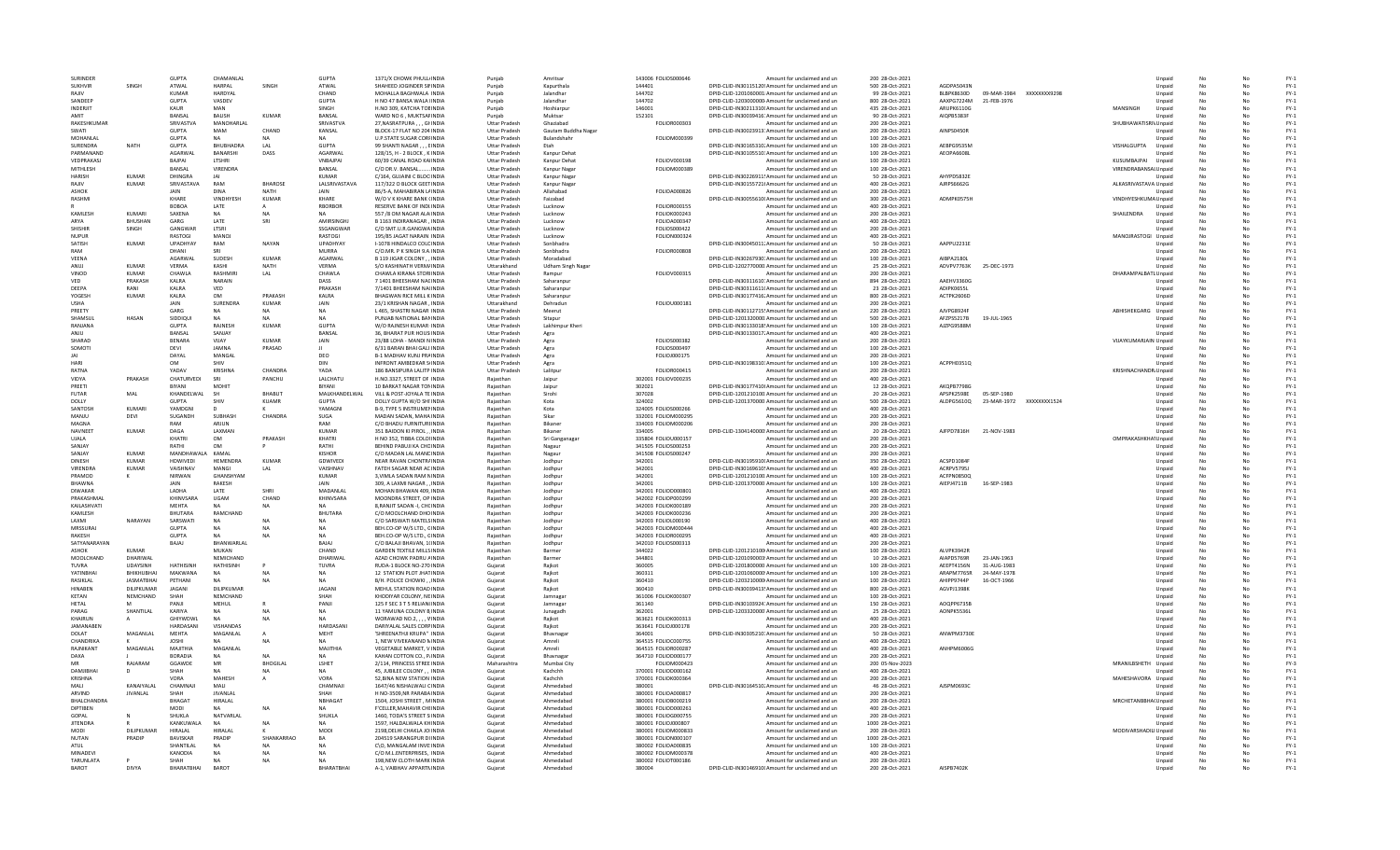| <b>GITABEN</b>                 |                      | PATEL                  | RAMLAL                                |                  | PATEL                | 3.TULIP FLAT.NR.HOTELINDIA                                | Guiarat            | Ahmedabac                           | 380004 FOLIOG000201                        | Amount for unclaimed and un                                                      | 200 28-Oct-2021                     |                           |                              | Unpaid           | No        | No       | $FY-1$           |
|--------------------------------|----------------------|------------------------|---------------------------------------|------------------|----------------------|-----------------------------------------------------------|--------------------|-------------------------------------|--------------------------------------------|----------------------------------------------------------------------------------|-------------------------------------|---------------------------|------------------------------|------------------|-----------|----------|------------------|
| SONAL                          | RAJIV                | SHAH                   | RAIIV                                 |                  | SHAH                 | 1, VIRAM SOCIETY, SHAINDIA                                | Gujarat            | Ahmedahar                           | 380004 FOLIOS000024                        | Amount for unclaimed and un                                                      | 400 28-Oct-2021                     |                           |                              | Unpaid           | No        | No       | $FY-1$           |
| <b>VIDHYA</b>                  |                      | AGAWAI                 | RAMESHCHANDRA                         |                  | AGRAWA               | G-9 GEWAR COMPLEX SINDIA                                  | Gujarat            | Ahmedabac                           | 380004 FOLIOV000005                        | Amount for unclaimed and un                                                      | 100 28-Oct-2021                     |                           |                              | Unpaid           | No        |          | $FY-1$           |
| RAJKUMAR                       |                      | MENGANI                | <b>HARIRAM</b>                        |                  | MENGHAN              | E/39, POWER HOUSE CHNDIA                                  | Gujarat            | Ahmedabac                           | 380005 FOLIOR000824                        | Amount for unclaimed and un                                                      | 200 28-Oct-2021                     |                           | DHARMENDRAHN Unpaid          |                  | No        |          | $FY-1$           |
| SUKHDEVI                       |                      | ARYA                   | LAXMANDAS                             |                  | ARYA                 | B / 404 SARTHI APARTNINDIA                                | Guiarat            | Ahmedabad                           | 380005 FOLIOS000823                        | Amount for unclaimed and un                                                      | 200 28-Oct-2021                     |                           |                              | Unpaid           | No        |          | $FY-1$           |
| MANISHA                        |                      | THAKKAR                | LABSHANKAR                            |                  | THAKKA               | MANISHA ELECTRONICSINDIA                                  | Guiarat            | Ahmedabad                           | 380006 FOLIOM000286                        | Amount for unclaimed and un                                                      | 200 28-Oct-2021                     |                           |                              | Unpaid           | No        | No       | $FY-1$           |
| RFKHA                          |                      | TFWAY                  | RAMESH                                | <b>CHANDRA</b>   | TEWAR                | FLAT NO 2 SATYAM APFINDIA                                 | Gujarat            | Ahmedahad                           | 380006 FOLIOR000441                        | Amount for unclaimed and un                                                      | 200 28-Oct-2021                     |                           |                              | Unpaid           | No        | No       | $FY-1$           |
| ARUNABEN                       |                      |                        | NARESH                                | RASIKLAL         | SHAH                 | B-51, MAIHAR FLAT, B/INDIA                                | Gujarat            | Ahmedabad                           | 380007 FOLIOA000015                        | Amount for unclaimed and un                                                      | 1000 28-Oct-2021                    |                           |                              | Unpaid           | No        |          | $FY-1$           |
| ARUNABEN                       | NARESHBHA            | SHAH                   | NARESH                                | RASIKLAL         | SHAH                 | B-51, MALHAR FLAT B/HNDI/                                 | Gujarat            | Ahmedabac                           | 380007 FOLIOA000757                        | Amount for unclaimed and un                                                      | 1000 28-Oct-2021                    |                           |                              | Unpaid           | No        |          | $FY-1$           |
| CHETAN                         |                      | ARI F                  | SURYAKANT                             |                  | SABLE                | 6. NILESH APARTMENT INDIA                                 | Guiarat            | Ahmedabad                           | 380007 FOLIOC000766                        | Amount for unclaimed and un                                                      | 200 28-Oct-2021                     |                           |                              | Unpaid           | No        |          | $FY-1$           |
| <b>HARDEVSINH</b>              | NIRMALSINH           | <b>JADEJA</b>          | NIRMAL                                |                  | SINH                 | 2 PRIYAL APARTMENTS INDIA                                 | Guiarat            | Ahmedabad                           | 380007 FOLIOH000773                        | Amount for unclaimed and un                                                      | 1000 28-Oct-2021                    |                           |                              | Unpaid           | No        | No       | $FY-1$           |
| KRISHNAKANT                    | TRAMBAKI AI          | DAVE                   | TRAMBAKLAL                            |                  | DAVE                 | C/32, MALHAR APARTMINDIA                                  | Gujarat            | Ahmedahad                           | 380007 FOLIOK000764                        | Amount for unclaimed and un                                                      | 200 28-Oct-2021                     |                           |                              | Unpaid           | No        | No       | $FY-1$           |
| KAILASBEN                      | KRISHNAKANT          | KHAMAR                 | KRISHNAKANT                           |                  | KAMAR                | 31, KESARIYAJINAGAR S INDIJ                               | Gujarat            | Ahmedabac                           | 380007 FOLIOK000776                        | Amount for unclaimed and un                                                      | 200 28-Oct-2021                     |                           | <b>KRISHNAKANTHIR Unpaid</b> |                  |           |          | $FY-1$           |
| LALIT                          | <b>KUMAR</b>         | <b>HSANGHV</b>         | <b>HIMATLAL</b>                       |                  | SANGHVI              | B-51, MALHAR FLAT B/HNDIA                                 | Gujarat            | Ahmedabac                           | 380007 FOLIOL000004                        | Amount for unclaimed and un                                                      | 1000 28-Oct-2021                    |                           |                              | Unpaid           | No        |          | $FY-1$           |
| LALIT                          |                      | SANGVI                 | <b>NA</b>                             | N                | <b>NA</b>            | B/51, MALHAR FLATS B INDIA                                | Guiarat            | Ahmedabad                           | 380007 FOLIOL000755                        | Amount for unclaimed and un                                                      | 1000 28-Oct-2021                    |                           |                              | Unpaid           | No        | No       | $FY-1$           |
| MONAL                          |                      | HROFF                  | <b>SHASHANK</b>                       |                  | SHROFF               | RADIOWALO BUNGLOVINDIA                                    | Gujarat            | Ahmedahad                           | 380007 EOLIOM000795                        | Amount for unclaimed and un                                                      | 200 28-Oct-2021                     |                           | SHASHANKKSHRO Unpaid         |                  | No        | No       | $FY-1$           |
| PRANAV                         |                      | <b>GIRISHRHA</b>       | <b>GIRISHRHAI</b>                     |                  | MADHUSUDA            | 8, TULSI FLATS, ARIHAN INDIA                              | Gujarat            | Ahmedahad                           | 380007 FOLIOP000307                        | Amount for unclaimed and un                                                      | 200 28-Oct-2021                     |                           |                              | Unpaid           | No        | No       | $FY-1$           |
| PAVANITA<br><b>GORDHANDAS</b>  | CHITRAK              | MISTRY                 | CHITRAK<br><b>TRIBHOVANDAS</b>        |                  | SHAH<br>MISTRY       | 3, RANJAN APPARTMENINDIA<br>OPP. RAMJI MANDIR, NINDIA     | Gujarat            | Ahmedabac<br>Ahmedabac              | 380007 FOLIOP000817<br>380008 FOLIOG000217 | Amount for unclaimed and un                                                      | 200 28-Oct-2021<br>200 28-Oct-2021  |                           |                              | Unpaid           | No        | No       | $FY-1$<br>$FY-1$ |
|                                |                      |                        |                                       |                  |                      |                                                           | Gujarat            |                                     |                                            | Amount for unclaimed and un                                                      |                                     |                           |                              | Unpaid           |           |          |                  |
| HEMA<br><b>KAMI AREN</b>       |                      | <b>ROHRA</b><br>PANDEY | LACHHMANDAS<br><b>LATE</b>            | NAROTTAMDUTT     | <b>RORA</b><br>PA    | 40. VAKILWADI SOCIET\INDIA<br>FLAT NO.4 SHAILY APT. INDIA | Gujarat<br>Guiarat | Ahmedabad<br>Ahmedahad              | 380008 FOLIOH000215<br>380008 EQUOK000231  | Amount for unclaimed and un<br>Amount for unclaimed and un                       | 200 28-Oct-2021<br>200 28-Oct-2021  |                           |                              | Unpaid           | No<br>No  | No<br>No | $FY-1$<br>$FY-1$ |
| NARENDRA                       | RAJARAM              | PARATE                 | RAJARAM                               |                  | PARATE               |                                                           |                    | Ahmedabac                           |                                            |                                                                                  |                                     |                           |                              | Unpaid           |           | No       |                  |
| DARSHANA                       |                      |                        | YOGINDRA                              |                  | SHAH                 | 15/B AADHARSILA APP/INDIA<br>S/6, ANUPAM I NR. ST. INDIA  | Gujarat            | Ahmedabac                           | 380008 FOLION000202<br>380009 FOLIOD000779 | Amount for unclaimed and un<br>Amount for unclaimed and un                       | 200 28-Oct-2021<br>1400 28-Oct-2021 |                           | RITAUMESHGAND Unpaid         | Unpaid           | No        |          | $FY-1$<br>$FY-1$ |
| GIGIMON                        |                      | <b>JACOB</b>           | JACOB                                 |                  | CHERIAN              | 3RD FLOOR KASHMIRA INDIA                                  | Gujarat<br>Gujarat | Ahmedabac                           | 380009 FOLIOG000105                        | Amount for unclaimed and un                                                      | 400 28-Oct-2021                     |                           | TOMSONJACOB Unpaid           |                  | No        | No       | $FY-1$           |
| JAYARAMAN                      |                      | MANIIYER               | NA                                    | N                | <b>NA</b>            | SYNDICATE BANK ZONAINDIA                                  | Gujarat            | Ahmedabad                           | 380009 FOLIOJ000789                        | Amount for unclaimed and un                                                      | 400 28-Oct-2021                     |                           |                              | Unpaid           | No        | No       | $FY-1$           |
| MFFNA                          |                      | SHAH                   | AROON                                 |                  | SHAH                 | 3/3/A. SHREE JIBAG FLAINDIA                               | Gujarat            | Ahmedahad                           | 380009 FOLIOM000019                        | Amount for unclaimed and un                                                      | 1000 28-Oct-2021                    |                           | AROONSHAH                    | Unpaid           | No        | No       | $FY-1$           |
| <b>BHARAT</b>                  |                      | PRAJAPAT               | <b>NA</b>                             | NA               | <b>NA</b>            | 32, MITRA MILAN, MIRJINDI/                                | Gujarat            | Ahmedabac                           | 380013 FOLIOB000225                        | Amount for unclaimed and un                                                      | 200 28-Oct-2021                     |                           |                              | Unpaid           | No        | No       | $FY-1$           |
| <b>JAYPRAKASH</b>              | <b>KHODIDAS</b>      | PATEL                  | <b>KHODIDAS</b>                       |                  | PATEL                | 3. JAVAHAR KUNJ SOC., INDIA                               | Gujarat            | Ahmedabac                           | 380013 FOLIOJ000217                        | Amount for unclaimed and un                                                      | 200 28-Oct-2021                     |                           | KOKILAJAYPRAKA! Unpaid       |                  |           |          | $FY-1$           |
| MR                             | <b>BACHUBHAI</b>     | PPATEL                 |                                       | <b>NA</b>        | <b>NA</b>            | D/9, KRANTI APPT., BHI INDIJ                              | Gujarat            | Ahmedabac                           | 380013 FOLIOM000416                        | Amount for unclaimed and un                                                      | 200 28-Oct-2021                     |                           |                              | Unpaid           | No        | No       | $FY-1$           |
| MAYURI                         | ANIL                 | <b>GUI ARANI</b>       | ANII                                  | G                | <b>ULARANI</b>       | 10/55 SANTOSH PARK SINDIA                                 | Guiarat            | Ahmedahad                           | 380013 EQUOM000805                         | Amount for unclaimed and un                                                      | 400 28-Oct-2021                     |                           |                              | Unpaid           | No        | No       | $FY-1$           |
| <b>NITA</b>                    |                      | SHAH                   | <b>NIPAM</b>                          |                  | SHAH                 | A/3 SELECTION APARTMINDIA                                 | Gujarat            | Ahmedahad                           | 380013 FOLION000313                        | Amount for unclaimed and un                                                      | 200 28-Oct-2021                     |                           | NIPAMSHAH                    | Unpaid           | No        | No       | $FY-1$           |
| NISITH                         |                      | SHAH                   | RAMANLAI                              |                  | SHAH                 | 6/A, ORIENT APARTMEIINDI/                                 | Gujarat            | Ahmedabac                           | 380013 FOLION000799                        | Amount for unclaimed and un                                                      | 400 28-Oct-2021                     |                           |                              | Unpaid           | No        |          | $FY-1$           |
| RAMESH                         | MEGSINH              | <b>YADAV</b>           |                                       |                  | <b>NA</b>            | REVABHAI BHUVABHAI INDIA                                  | Gujarat            | Ahmedabac                           | 380013 FOLIOR000352                        | Amount for unclaimed and un                                                      | 200 28-Oct-2021                     |                           |                              | Unpaid           | No        |          | $FY-1$           |
| <b>RUPA</b>                    |                      | PRAJAPATI              | <b>NA</b>                             | <b>NA</b>        | <b>NA</b>            | 32, MITRA MILAN, MIR/INDIA                                | Gujarat            | Ahmedabad                           | 380013 FOLIOR000490                        | Amount for unclaimed and un                                                      | 100 28-Oct-2021                     |                           |                              | Unpaid           | No        | No       | $FY-1$           |
| SHII PAREN                     |                      | <b>ACHARYA</b>         | <b>SUKHDEV</b>                        | $\mathbb{R}$     | <b>ACHAYA</b>        | 5/B MITRAMANDAL SO INDIA                                  | Gujarat            | Ahmedahad                           | 380013 EQUOS000419                         | Amount for unclaimed and un                                                      | 600 28-Oct-2021                     |                           |                              | Unpaid           | No        | No       | $FY-1$           |
| SUHAS                          |                      | SHAH                   | <b>MUKESH</b>                         |                  | SHAH                 | 4/8 SANKET APPARTMEINDIA                                  | Gujarat            | Ahmedahad                           | 380013 FOLIOS000554                        | Amount for unclaimed and un                                                      | 200 28-Oct-2021                     |                           | MRMUKESHRSHA Unpaid          |                  | No        | No       | $FY-1$           |
| TARUBEN                        |                      | SHAH                   | NATVERLA                              |                  | SHAH                 | 7.VARUJAVAN FLAT, M'INDIA                                 | Gujarat            | Ahmedaba                            | 380013 FOLIOT000179                        | Amount for unclaimed and un                                                      | 200 28-Oct-2021                     |                           |                              | Unpaid           | <b>No</b> |          | $FY-1$           |
| <b>ASHOK</b>                   |                      | GANDH                  |                                       | MOHANLALI        | GANDH                | 4, 3RD FLOOR PARSHW INDIA                                 | Gujarat            | Ahmedabac                           | 380014 FOLIOA000374                        | Amount for unclaimed and un                                                      | 200 28-Oct-2021                     |                           |                              | Unpaid           | No        |          | $FY-1$           |
| SURYANAGR                      | FIN                  | LEASELTD               | <b>NA</b>                             | NA               | <b>NA</b>            | 1ST FLOOR BLUE STAR (INDIA                                | Guiarat            | Ahmedabad                           | 380014 FOLIOS000771                        | Amount for unclaimed and un                                                      | 900 28-Oct-2021                     |                           |                              | Unpaid           | No        | No       | $FY-1$           |
| ANUPAMA                        |                      | <b>SINGH</b>           | SOHAN                                 | PRAKASH          | KELLOG               | 34/280 VIDHYANAGAR INDIA                                  | Gujarat            | Ahmedahad                           | 380015 FOLIOA000315                        | Amount for unclaimed and un                                                      | 200 28-Oct-2021                     |                           | KAMALPRABHAKE Unpaid         |                  | No        | No       | $FY-1$           |
| CHETNAREN                      |                      | SHAH                   | PANKAIKUMAR                           |                  | SHAH                 | A / 08 AITI APARTMEN INDIA                                | Gujarat            | Ahmedahad                           | 380015 FOLIOC000760                        | Amount for unclaimed and un                                                      | 100 28-Oct-2021                     |                           |                              | Unpaid           | No        | No       | $FY-1$           |
| KAUSHAL                        | KIRIT                | SHAH                   | KIRIT                                 |                  | SHAH                 | 4. SUNDERVAN TWIN B INDIA                                 | Gujarat            | Ahmedabac                           | 380015 FOLIOK000293                        | Amount for unclaimed and un                                                      | 800 28-Oct-2021                     |                           |                              | Unpaid           | <b>No</b> |          | $FY-1$           |
| MANISH                         |                      | HINGORANEY             | INDRAJEET                             |                  | HINGORANEY           | B-102 SATELLITE PLAZA INDIA                               | Gujarat            | Ahmedabad                           | 380015 FOLIOM000279                        | Amount for unclaimed and un                                                      | 400 28-Oct-2021                     |                           |                              | Unpaid           | No        |          | $FY-1$           |
| MAYUR                          |                      | PARIKH                 | RAMANLAL                              |                  | PARIKH               | 1. PARASKUNJ SOC. PAHNDIA                                 | Guiarat            | Ahmedabad                           | 380015 FOLIOM000343                        | Amount for unclaimed and un                                                      | 800 28-Oct-2021                     |                           |                              | Unpaid           | No        | No       | $FY-1$           |
| MITA                           | NITIN                | SHAH                   | NITIN                                 | NAVNITI AI       | SHAH                 | 105. VISHWASHANTI AP INDIA                                | Gujarat            | Ahmedahad                           | 380015 FOLIOM000763                        | Amount for unclaimed and un                                                      | 1000 28-Oct-2021                    |                           | NITINNAVNITLALS Unpaid       |                  | No        | No       | $FY-1$           |
| CHANDRAKANTA                   |                      | THAKKAR                | NAVNITRHAI                            |                  | THAKKAR              | C/O.B-501.VIJAY PLAZA INDIA                               | Gujarat            | Ahmedahad                           | 380022 FOLIOC000191                        | Amount for unclaimed and un                                                      | 200 28-Oct-2021                     |                           |                              | Unpaid           | No        |          | $FY-1$           |
| CHANDULAL                      |                      | VTHAKKAR               |                                       |                  | <b>NA</b>            | 28. DAHYABHAI PARK, CINDIA                                | Gujarat            | Ahmedabac                           | 380022 FOLIOC000201                        | Amount for unclaimed and un                                                      | 200 28-Oct-2021                     |                           | BHARATKUMARC1Unpaid          |                  | No        | No       | $FY-1$           |
| GITABEN                        | POPATRHA             | PATEL                  | POPATBHA                              |                  | PATEL                | NEW BAPUNAGAR BLO INDIA                                   | Gujarat            | Ahmedabad                           | 380024 FOLIOG000775                        | Amount for unclaimed and un                                                      | 1000 28-Oct-2021                    |                           |                              | Unpaid           | No        |          | $FY-1$           |
| <b>US</b>                      |                      |                        | <b>NA</b>                             | <b>NA</b>        | <b>NA</b>            | PINNACLE SHARE REG FINDIA                                 | Guiarat            | Ahmedabad                           | 380025 FOLIO0005482                        | Amount for unclaimed and un                                                      | 400 28-Oct-2021                     |                           |                              | Unpaid           | No        | No       | $FY-1$           |
| <b>GALIRI</b>                  |                      | <b>ROHRA</b>           | NΔ                                    | NA               | <b>NA</b>            | 27, NEW FRUIT MARKE INDIA                                 | Gujarat            | Ahmedahad                           | 380025 FOLIOG000752                        | Amount for unclaimed and un                                                      | 600 28-Oct-2021                     |                           |                              | Unpaid           | No        | No       | $FY-1$           |
| SOHANLA                        | M                    | KSHATRIYA              | MOHANLAL                              |                  | <b>KSHATRIYA</b>     | SHREE GANESH NIVAS FINDIA                                 | Gujarat            | Ahmedabad                           | 380026 FOLIOS000764                        | Amount for unclaimed and un                                                      | 400 28-Oct-2021                     |                           |                              | Unpaid           | No        |          | $FY-1$           |
| <b>HAMAL</b>                   |                      | SHAH                   |                                       | <b>NA</b>        | <b>NA</b>            | D-22 GHANSHYAMNAG INDIA                                   | Gujarat            | Ahmedabac                           | 380027 FOLIOH000164                        | Amount for unclaimed and un                                                      | 200 28-Oct-2021                     |                           | BABULALKSHAH Unpaid          |                  | No        | No       | $FY-1$           |
| KETAN                          | <b>AJITRAY</b>       | <b>VORA</b>            | AJITRAY                               | - 5              | VORA                 | B-2/9, SAINATH APPTS, INDIA                               | Guiarat            | Ahmedabad                           | 380050 FOLIOK000818                        | Amount for unclaimed and un                                                      | 200 28-Oct-2021                     |                           |                              | Unpaid           | No        |          | $FY-1$           |
| RITA                           | RAJIV                | PADIA                  | <b>NA</b>                             | <b>NA</b>        | <b>NA</b>            | 16. SHRI SIDDHIVINAYA INDIA                               | Guiarat            | Ahmedabad                           | 380051 FOLIO0005574                        | Amount for unclaimed and un                                                      | 500 28-Oct-2021                     |                           |                              | Unpaid           | No        | No       | $FY-1$           |
| GANGAREN                       | HIRALAL              | PRAIAPATI              | HIRALAL                               | KHIMAI           | PRAIAPATI            | A-8 SNEHDIP SOCIETY CINDIA                                | Gujarat            | Ahmedahad                           | 380051                                     | DPID-CLID-IN30132110: Amount for unclaimed and un                                | 200 28-Oct-2021                     | AFHPP4366F                |                              | Unpaid           | No        | No       | $FY-1$           |
| REETA                          |                      | PADIA                  | RAJIV                                 |                  | PADIA                | 16, SIDDHI VINAYAK RCINDI/                                | Gujarat            | Ahmedabad                           | 380051 FOLIOR000022                        | Amount for unclaimed and un                                                      | 800 28-Oct-2021                     |                           | RAJIVPADIA                   | Unpaid           | No        |          | $FY-1$           |
| <b>IOBAL</b>                   |                      | SHAIKH                 | MOHAMMED                              | HUSEIN           | <b>RSH</b>           | T.F/16, SAHARA APPARTINDI                                 | Gujarat            | Ahmedabad                           | 380052 FOLIOI000762                        | Amount for unclaimed and un                                                      | 800 28-Oct-2021                     |                           |                              | Unpaid           | No        | No       | $FY-1$           |
| <b>JAYENDRA</b>                |                      | DAVE                   | PUSHKARBHAI                           |                  | DAVE                 | 20.AKASHNEEM, VASTRINDIA                                  | Guiarat            | Ahmedabad                           | 380052 FOLIOJ000208                        | Amount for unclaimed and un                                                      | 200 28-Oct-2021                     |                           | ABHISHEKDAVE                 | Unpaid           | No        |          | $FY-1$           |
| MANSI                          |                      | NARANG                 | RAMESH                                | - S              | NARANG               | A/5.BAPUKRIPA SOCIET INDIA                                | Guiarat            | Ahmedabad                           | 380052 FOLIOM000324                        | Amount for unclaimed and un                                                      | 200 28-Oct-2021                     |                           |                              | Unpaid           | No        | No       | $FY-1$           |
| TRUSHA                         | KIRTIKUMAR           | MODI                   | KIRTIKUMAR                            |                  | MODI                 | D/3, RADHAKUNJ SOCIEINDIA                                 | Gujarat            | Ahmedahad                           | 380052 FOLIOT000759                        | Amount for unclaimed and un                                                      | 400 28-Oct-2021                     |                           | SHITALKIRTIKUMA Unpaid       |                  | No        | No       | $FN-1$           |
| NILESH                         |                      | MOTIANI                | VISHANDAS                             | M                | OTIANI               | 12 SHIVAM, SATELLITE CINDIA                               | Gujarat            | Ahmedabac                           | 380054 FOLION000274                        | Amount for unclaimed and un                                                      | 1400 28-Oct-2021                    |                           |                              | Unpaid           | No        |          | $FY-1$           |
| NAVIN                          |                      | <b>BAROT</b>           | RANCHHODBHAI                          |                  | <b>BAROT</b>         | 1. ANAND COMPLEX BHINDIA                                  | Guiarat            | Ahmedabad                           | 380054 FOLION000806                        | Amount for unclaimed and un                                                      | 400 28-Oct-2021                     |                           |                              | Unpaid           | No        | No       | $FY-1$           |
| PRAVIN                         |                      | LAHERIHUR              | KANUBHAI                              |                  | LAHERI               | A/4, 404, BAGESHREE FINDIA                                | Guiarat            | Ahmedabad                           | 380054 FOLIOP000325                        | Amount for unclaimed and un                                                      | 400 28-Oct-2021                     |                           |                              | Unpaid           | No        | No       | $FY-1$           |
| GRACE                          |                      | <b>IOSEPH</b>          | AK                                    |                  | <b>IOSEPH</b>        | GRACE VILLA, 75, SHIVAINDIA                               | Gujarat            | Ahmedahad                           | 380058 EQUOG000226                         | Amount for unclaimed and un                                                      | 200 28-Oct-2021                     |                           |                              | Unpaid           | No        | No       | $FY-1$           |
| <b>IVIN</b>                    |                      | <b>JOSEPH</b>          | <b>NA</b>                             | NA               | <b>NA</b>            | GRACE VILLA, 75, SHIVAINDIA                               | Gujarat            | Ahmedabac                           | 380058 FOLIOI000175                        | Amount for unclaimed and un                                                      | 200 28-Oct-2021                     |                           |                              | Unpaid           | No        |          | $FY-1$           |
| SONA                           | UDA <sup>1</sup>     |                        | UDAY                                  |                  | SHAH                 | A/3, RIDHAM FLATS, 12 INDIA                               | Gujarat            | Ahmedabac                           | 380058 FOLIOS000499                        | Amount for unclaimed and un                                                      | 200 28-Oct-2021                     |                           | <b>UDAYMSHAH</b>             | Unpaid           | No        |          | $FY-1$           |
| <b>JAY</b>                     |                      | SAGAL                  | <b>JITENDRA</b>                       | P                | SAIGAL               | ARYA, B-30.STERLING CINDIA                                | Guiarat            | Ahmedabad                           | 380059 FOLIOJ000189                        | Amount for unclaimed and un                                                      | 400 28-Oct-2021                     |                           | JITENDRAPSAIGAL Unpaid       |                  | <b>No</b> | No       | $FY-1$           |
| VUAYKUMAR                      |                      | BHURANI                | <b>NA</b>                             | N/               | <b>NA</b>            | B/3, KARMACHARI NAGINDIA                                  | Guiarat            | Ahmedabad                           | 380061 FOLIOV000787                        | Amount for unclaimed and un                                                      | 200 28-Oct-2021                     |                           |                              | Unpaid           | No        | No       | $FY-1$           |
| <b>RFFNA</b>                   |                      | KAILASHNATHAN NA       |                                       |                  | <b>NA</b>            | KH-18, SECTOR-19,  G INDIA                                | Guiarat            | Ahmedahad                           | 382019 FOLIOB000205                        | Amount for unclaimed and un                                                      | 400 28-Oct-2021                     |                           |                              | Unpaid           | No        | No       | $FY-1$           |
| HEPHZI                         |                      | BHAKAMALRAJ            | BHAKAMALRA                            |                  | <b>JOHNSON</b>       | C/O MR.KAILASNATHAI INDIA                                 | Gujarat            | Ahmedabad                           | 382019 FOLIOH000229                        | Amount for unclaimed and un                                                      | 800 28-Oct-2021                     |                           |                              | Unpaid           | No        |          | $FY-1$           |
| PATEL                          | SHAMBHUBHAI          | NATVARLAL              | PATEL                                 |                  | NATVARLAL            | BAROTWADA NEAT OLLINDIA                                   | Gujarat            | Gandhinagar                         | 382305 FOLIOP000802                        | Amount for unclaimed and un                                                      | 200 28-Oct-2021                     |                           |                              | Unpaid           | No        |          | $FY-1$           |
| BHADRABEN                      |                      | GAUDANI                | <b>DR</b>                             | MANUBHAI         | GAUDANI              | PRASHANT 708, SURJEE INDIA                                | Guiarat            | Ahmedabad                           | 382350 FOLIOB000780                        | Amount for unclaimed and un                                                      | 1000 28-Oct-2021                    |                           | PRASHANTGAUD/ Unpaid         |                  | No        | No       | $FY-1$           |
| DILIP                          |                      | PATEL                  | VITTHALBHA                            |                  | PATEL                | 12-A RAMESHWAR SOCINDIA                                   | Gujarat            | Ahmedabad                           | 382443 FOLIOD000240                        | Amount for unclaimed and un                                                      | 200 28-Oct-2021                     |                           |                              | Unpaid           | No        | No       | $FY-1$           |
| NAYANAREN                      |                      | PATFI                  | DILIP                                 |                  | PATFI                | 12-A RAMESHWAR SOCINDIA                                   | Gujarat            | Ahmedahad                           | 382443 FOLION000240                        | Amount for unclaimed and un                                                      | 200 28-Oct-2021                     |                           |                              | Unpaid           | No        | No       | $FY-1$           |
| SETHI<br>AMARATLAL             | INDUSTRIA<br>SOMNATH | GASESGUJPLTD           | NA                                    | NA               | NA<br><b>NA</b>      | 5001/B, G I D C VATWA INDIA                               | Gujarat            | Ahmedabac<br>Ahmedabad              | 382445 FOLIOS000778<br>382481 FOLIOA000753 | Amount for unclaimed and un                                                      | 200 28-Oct-2021<br>1000 28-Oct-2021 |                           |                              | Unpaid           | No        |          | $FY-1$<br>$FY-1$ |
| TARA                           |                      | JANI                   | <b>NA</b>                             |                  | <b>NA</b>            | 7, GOPIKRISHNA SOCIE'INDIA                                | Gujarat            |                                     | 382481 FOLIOT000170                        | Amount for unclaimed and un                                                      |                                     |                           | SHARDAAMARATLUnpaid          |                  | No        |          | $FY-1$           |
| MINHAIKHAN                     | <b>ISMAILKHAN</b>    | PATEL<br>PATHAN        | <b>ISMAILKHAN</b>                     | NA<br>AHFMADKHAN | PATHAN               | 42. SWAMI AKHANDAN INDIA<br>6-7 INDIRANAGAR SOCUNDIA      | Guiarat<br>Guiarat | Ahmedabad<br>Mahesana               | 382715                                     | Amount for unclaimed and un<br>DPID-CLID-1204780000 Amount for unclaimed and un  | 200 28-Oct-2021<br>50 28-Oct-2021   | CFYPP4141P<br>31-MAY-1989 |                              | Unpaid<br>Unpaid | No<br>No  | No<br>No | $FY-1$           |
| RAMIANRHAI                     | <b>ALIBHAL</b>       | SHAIKH                 | <b>ALIBHAL</b>                        | MIYARHAI         | SHAIKH               | 78.RAMKIMATANA MA INDIA                                   | Gujarat            | Mahesana                            | 382715                                     | DPID-CLID-1204780000 Amount for unclaimed and un                                 | 35 28-Oct-2021                      | BWLPS1268N 01-JUN-1968    |                              | Unpaid           | No        | No       | $FY-1$           |
| BHAVNA                         | <b>ASHWIN</b>        | SANGHAV                | ASHWIN                                | <b>JIVANLAL</b>  | SANG                 | 47, NEW SARVODAY SO INDIA                                 | Gujarat            | Sabar Kantha                        | 383001 FOLIOB000260                        | Amount for unclaimed and un                                                      | 400 28-Oct-2021                     |                           | ASHWINJIVANLAL Unpaid        |                  | No        |          | $FY-1$           |
| VISAKHA                        |                      | SANGHAVI               | SATISH                                | <b>JIVAMAL</b>   | SANGH                | A/9.AMIZARA APARTS. INDIA                                 | Gujarat            | Sabar Kantha                        | 383001 FOLIOV000344                        | Amount for unclaimed and un                                                      | 400 28-Oct-2021                     |                           | SATISHJIVAMALS/ Unpaid       |                  | No        |          | $FY-1$           |
| <b>JITENDRABHAI</b>            |                      |                        |                                       |                  |                      |                                                           |                    | Mahesana                            | 384001 FOLIOJ000247                        | Amount for unclaimed and un                                                      | 200 28-Oct-2021                     |                           |                              | Unpaid           | No        | No       | $FY-1$           |
|                                | SATISH               |                        |                                       |                  |                      |                                                           |                    |                                     |                                            |                                                                                  |                                     |                           |                              |                  |           |          |                  |
|                                | <b>GIRDHARBHAI</b>   | PATEL                  | GIRDHARBHAI                           |                  | PATEL                | E-7.G.E.B.COLONY, MEHNDIA                                 | Guiarat            |                                     |                                            |                                                                                  |                                     |                           |                              |                  |           |          |                  |
| MADHUREN                       | <b>IITENDRABHAI</b>  | PATFI                  | <b>IITENDRARHAI</b><br>MA <sub></sub> |                  | PATFI                | E-7.G.E.B.COLONY, MEHNDIA                                 | Gujarat            | Mahesana                            | 384001 FOLIOM000192                        | Amount for unclaimed and un                                                      | 400 28-Oct-2021                     |                           |                              | Unpaid           | No        | No       | $FY-1$           |
| SURFKHAREN                     | <b>JAYANTILAL</b>    | PATFI                  |                                       | <b>NA</b>        | <b>NA</b>            | 5/C DISTRICT BANK COLINDIA                                | Gujarat            | Mahesana                            | 384001 FOLIOS000780                        | Amount for unclaimed and un                                                      | 100 28-Oct-2021                     |                           | NAVINCHANDRAR Unpaid         |                  | No        |          | $FY-1$           |
| LAKHABHAI                      | <b>BOGHABHA</b>      | MAKWANA                | <b>BOGHABHAI</b>                      | GANESHBHA        | MAKWANA              | NR.MAHAJAN VADA, R/INDI/                                  | Guiarat            | Patan                               | 384240                                     | DPID-CLID-1203000000 Amount for unclaimed and un                                 | 6 28-Oct-2021                       | ABWPM7558G 01-JUN-1947    |                              | Unpaid           | <b>No</b> |          | $FY-1$           |
| KIRITKUMAR<br>KANCHANREN       | NATWARLAL            | <b>JOSHI</b><br>SHAH   | NATWARLAL<br><b>GENMALBHAL</b>        |                  | <b>JOSHI</b><br>SHAH | GAYATRI CO-OP HOUSIIINDIA<br>C/O G U SHAH, AT & PC INDIA  | Gujarat            | Banas Kantha<br><b>Banas Kantha</b> | 385001<br>385545 FOLIOK000263              | DPID-CLID-IN30123310I Amount for unclaimed and un<br>Amount for unclaimed and un | 200 28-Oct-2021<br>200 28-Oct-2021  | ABMPJ6760H                |                              | Unpaid           | No<br>No  | No       | $FY-1$<br>$FY-1$ |
| KASHMIRA                       |                      | <b>BRAHMBHATT</b>      | SAGUN                                 |                  | <b>BRAMBATT</b>      |                                                           | Gujarat            |                                     |                                            |                                                                                  |                                     |                           |                              | Unpaid           |           |          |                  |
| ANI                            | <b>NIMESH</b>        | SHAH                   | <b>NIMISH</b>                         |                  | <b>SHAH</b>          | AT & PO.PANTHWADA, INDIA<br>10, ROHINI SOCIETY, VA INDIA  | Gujarat            | Banas Kantha<br>Kheda               | 385545 FOLIOK000291<br>387001 FOLIOA000263 | Amount for unclaimed and un                                                      | 400 28-Oct-2021                     |                           |                              | Unpaid           | No<br>No  |          | $FY-1$<br>$FY-1$ |
| RAXIT                          | <b>JAYANTIBHA</b>    | SHAH                   | <b>JAYANTIBHA</b>                     |                  | SHAH                 | 10. ROHINI SOCIETY, VA INDIA                              | Gujarat            | Kheda                               | 387001 FOLIOR000430                        | Amount for unclaimed and un<br>Amount for unclaimed and un                       | 200 28-Oct-2021<br>400 28-Oct-2021  |                           |                              | Unpaid<br>Unpaid | <b>No</b> |          | $FY-1$           |
|                                | KIRITBHAI            | PATEL                  | KIRITBHAI                             |                  | PATEL                | C\O INDUBHAI RAOJIBI INDIA                                | Gujarat<br>Gujarat |                                     | 387001 FOLIOS000013                        | Amount for unclaimed and un                                                      | 800 28-Oct-2021                     |                           |                              |                  | No        |          |                  |
| SHAKUNTALABEN<br>SHAKUNTALAREN | KIRITRHAI            | PATFI                  | KIRITRHAI                             |                  | PATFI                | C/O INDURHALR PATEL INDIA                                 | Guiarat            | Kheda<br>Kheda                      | 387001 EQUOS000759                         | Amount for unclaimed and un                                                      | 600 28-Oct-2021                     |                           | SANATKUMARPR/ Unpaid         | Unpaid           | No        | No       | $FY-1$<br>$FY-1$ |
| <b>USHAREN</b>                 | <b>JAYANTIRHAI</b>   | SHAH                   | <b>JAYANTIBHAI</b>                    | n.               | SHAH                 | 10, ROHINI SOCIETY, VA INDIA                              | Guiarat            | Kheda                               | 387001 FOLIOU000189                        | Amount for unclaimed and un                                                      | 200 28-Oct-2021                     |                           |                              | Unpaid           | No        |          | $FY-1$           |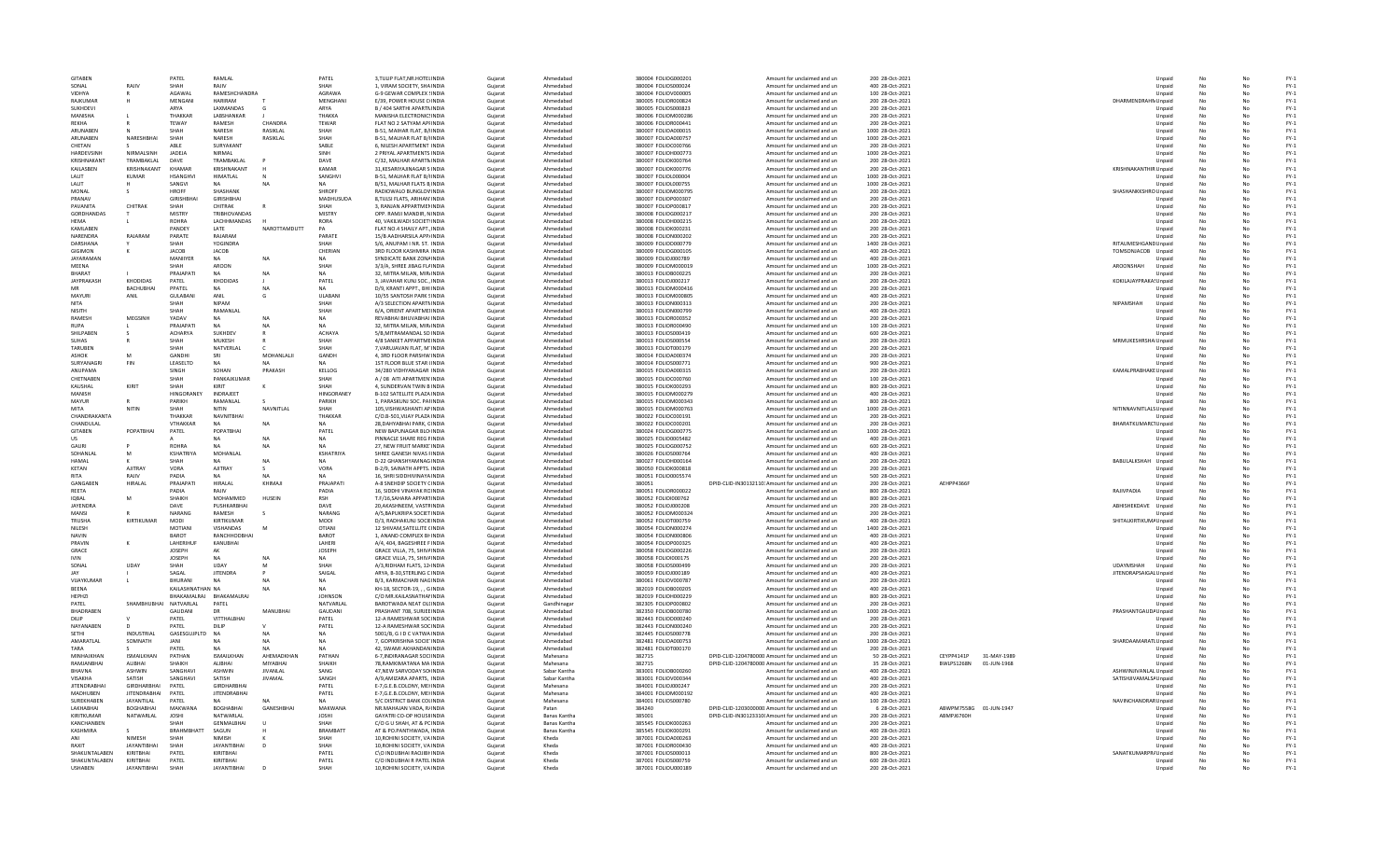| NEEKITABEN              |                     | DAVE                   | <b>NA</b>                    | <b>NA</b>               |                         | <b>D-69 PURSOTTAM NAG INDIA</b>                                 | Gujarat                    | Kheda                      | 387002                                     | DPID-CLID-1203320000 Amount for unclaimed and un                                | 1 28-Oct-2021                       | AKLPD8007B             | 14-SEP-1983  |              | MRUGESHYDAVE Unpaid                                   |                  |           |          | $FY-1$           |
|-------------------------|---------------------|------------------------|------------------------------|-------------------------|-------------------------|-----------------------------------------------------------------|----------------------------|----------------------------|--------------------------------------------|---------------------------------------------------------------------------------|-------------------------------------|------------------------|--------------|--------------|-------------------------------------------------------|------------------|-----------|----------|------------------|
| <b>NAVNITBHAI</b>       |                     | PATEL                  | VITTHALBHAI                  |                         | SANABHA                 | NEAR RAMJI MANDIR, /INDIA                                       | Gujarat                    | Kheda                      | 387370 FOLION000235                        | Amount for unclaimed and un                                                     | 200 28-Oct-2021                     |                        |              |              | GUNVANTBHAIHA Unpaid                                  |                  | No        | No       | $FY-1$           |
| DEFIJPKUMAR             | <b>IAVAHARI AI</b>  | SHAH                   | <b>JAVAHARLAL</b>            | AMRAI AI                | SHAH                    | KASHIPURA NR JAIN UPINDIA                                       | Guiarat                    | Anand                      | 388540                                     | DPID-CLID-1201090005. Amount for unclaimed and un                               | 200 28-Oct-2021                     | AYKPS1304B             | 13-DEC-1975  |              |                                                       | Unpaid           | No        | No       | $FY-1$           |
| MAHAVIR                 |                     | <b>JAIN</b>            | <b>MISHRI</b>                | MAI                     | <b>JAIN</b>             | 75 JAWAHAR NAGAR G INDIA                                        | Gujarat                    | Panch Mahals               | 389350                                     | DPID-CLID-IN30164510: Amount for unclaimed and un                               | 200 28-Oct-2021                     | AANPJ5623P             |              |              |                                                       | Unpaid           | No        | No       | $FY-1$           |
| <b>BHAVESH</b>          | <b>GAMBHIRDAS</b>   | SHAH                   | <b>GAMBHIRDAS</b>            |                         | SHAH                    | C/O.BHAVESH SHAH & INDIA                                        | Gujarat                    | Vadodara                   | 390005 FOLIOB000774                        | Amount for unclaimed and un                                                     | 200 28-Oct-2021                     |                        |              |              | AARTIBHAVESHSHUnpaid                                  |                  | No        |          | $FY-1$           |
| KHUSHAL                 | DAS                 | VCHOWLA                | VAREADAS                     |                         | CHOWLA                  | 57, JAY SHRI AMBICA SCINDIA                                     | Gujarat                    | Vadodara                   | 390006 FOLIOK000317                        | Amount for unclaimed and un                                                     | 200 28-Oct-2021                     |                        |              |              |                                                       | Unpaid           | No        | No       | $FY-1$           |
| MADHV                   |                     | SOBHNANI               | MANGHANDAS                   |                         | SOBHNAN                 | 3 NAVYUG SOC., S.K.COINDIA                                      | Gujarat                    | Vadodara                   | 390006 EQUOM000202                         | Amount for unclaimed and un                                                     | 200 28-Oct-2021                     |                        |              |              | DEEPAKSOBHNAN Unpaid                                  |                  | No        | No       | $FY-1$           |
| SARIA                   |                     | SUTARIA                | <b>BHUPATRAL</b>             |                         | SUTARIA                 | 103. SHREENATH COMFINDIA                                        | Gujarat                    | Vadodara                   | 390007 FOLIOS000289                        | Amount for unclaimed and un                                                     | 200 28-Oct-202:                     |                        |              |              |                                                       | Unpaid           | No        | No       | $FY-1$           |
| SUSHILA                 |                     | <b>JOSHI</b>           | BHANUPRASAD                  |                         | <b>JOSHI</b>            | 376 SANJAY BUILDING HNDIA                                       | Gujarat                    | Vadodara                   | 390007 FOLIOS000662                        | Amount for unclaimed and un                                                     | 100 28-Oct-2021                     |                        |              |              | BHANUPRASADRJ Unpaid                                  |                  | No        | No       | $FY-1$           |
|                         | KUMARI              | DIKSHIT                | <b>BARATILAL</b>             |                         | DIKSHIT                 | B-802, UDAY TOWER, O INDIA                                      | Gujarat                    | Vadodara                   | 390009 FOLIOR000198                        | Amount for unclaimed and un                                                     | 200 28-Oct-2021                     |                        |              |              | PRATIBHADIKSHIT Unpaid                                |                  | No        |          | $FY-1$           |
| AJAYKUMAR               |                     | GAMI                   | CHANDRAVADAN                 |                         | GAMI                    | 7, AMEE SOCIETY DIWAINDIA                                       | Gujarat                    | Vadodara                   | 390015 FOLIOA000198                        | Amount for unclaimed and un                                                     | 600 28-Oct-2021                     |                        |              |              |                                                       | Unpaid           | No        | No       | $FY-1$           |
| KHOIFMA                 | <b>ASKARALL</b>     | PAINTERSHAFIK NA       |                              | N <sub>A</sub>          | <b>NA</b>               | KATOPOR DARAWJA, N INDIA                                        | Gujarat                    | Bharuch                    | 392001                                     | DPID-CLID-1201080000 Amount for unclaimed and un                                | 400 28-Oct-2021                     | AZRPS8646L             | 30-NOV-1967  |              |                                                       | Unpaid           | No        | No       | $FY-1$           |
| RINKIL                  | VIRENDRABHAI        | <b>IAIN</b>            | VIRENDRA                     |                         | JAIN                    | A / 3 NEW RACHNA N INDIA                                        | Gujarat                    | Bharuch                    | 392001                                     | DPID-CLID-IN30133020! Amount for unclaimed and un                               | 950 28-Oct-2021                     | AHLIPI2504M            |              |              |                                                       | Unpaid           | No        |          | $FY-1$           |
| MITA                    | GANESH              | MITHAIWALA             | N A                          | N <sub>A</sub>          | <b>NA</b>               | PLOT NO.-7, GANESH P/INDIA                                      | Gujarat                    | Bharuch                    | 393001                                     | DPID-CLID-1204150000 Amount for unclaimed and un                                | 400 28-Oct-202:                     | AJRPM4677P             | 27-DEC-1980  | XXXXXXXX4560 | GANESHDHANVAI Unpaid                                  |                  | No        |          | $FY-1$           |
| RAJESH                  | <b>BHURALAL</b>     | <b>MEHTA</b>           | <b>BHURALAL</b>              |                         | MEHTA                   | 105, VITRAG APT., OPP. INDIA                                    | Gujarat                    | Surat                      | 394107 FOLIOR000240                        | Amount for unclaimed and un                                                     | 100 28-Oct-2021                     |                        |              |              |                                                       | Unpaid           | No        |          | $FY-1$           |
|                         |                     | VENUGOPALAN NA         |                              | N <sub>A</sub>          | <b>NA</b>               | 769.KRIBHCO NAGAR. . INDIA                                      | Guiarat                    | Surat                      | 394515 FOLIOP000163                        | Amount for unclaimed and un                                                     | 400 28-Oct-2021                     |                        |              |              |                                                       | Unpaid           | No        | No       | $FY-1$           |
| SANIAY                  | <b>KUMAR</b>        | RATILALSHAH            | <b>NA</b>                    | N <sub>A</sub>          | <b>NA</b>               | SURTI BAZAR VYARA INDIA                                         | Gujarat                    | Surat                      | 394650                                     | DPID-CLID-1201070500 Amount for unclaimed and un                                | 100 28-Oct-202:                     | BBTPS2474M 14-JUN-1963 |              |              |                                                       | Unpaid           | No        | No       | $FY-1$           |
| MAI AV                  |                     | SHAH                   | <b>ARLIN</b>                 |                         | SHAH                    | A/18, SUSHMA SO., NEAINDIA                                      | Gujarat                    | Surat                      | 395001 FOLIOM000249                        | Amount for unclaimed and un                                                     | 400 28-Oct-2021                     |                        |              |              | SAHII SHAH                                            | Unpaid           | No        |          | $FY-1$           |
| MEENABEN                |                     | DESAI                  | HEMANTBHA                    |                         | DESAI                   | 604, SITA APT., NANPUFINDI                                      | Gujarat                    | Surat                      | 395001 FOLIOM000354                        | Amount for unclaimed and un                                                     | 200 28-Oct-202:                     |                        |              |              | <b>HEMANTBHAIDES Unpaid</b>                           |                  | No        |          | $FY-1$           |
| PRADEEP                 |                     | GOLECHHA               | <b>NATH</b>                  | MAL                     | GOLECHHA                | 1ST FLOOR, 6/2158, PIPL INDIA                                   | Gujarat                    | Surat                      | 395001 FOLIOP000270                        | Amount for unclaimed and un                                                     | 400 28-Oct-2021                     |                        |              |              |                                                       | Unpaid           | No        |          | $FY-1$           |
| AMRATLA                 |                     | PRAIKH                 | SHARDABEN                    |                         | PARIKH                  | 903.SAGAR APPART, KAINDIA                                       | Guiarat                    | Surat                      | 395002 FOLIOA000244                        | Amount for unclaimed and un                                                     | 200 28-Oct-2021                     |                        |              |              |                                                       | Unpaid           | No        | No       | $FY-1$           |
| <b>VIKRAMRHA</b>        |                     | MEHTA                  | <b>MA</b>                    |                         | <b>NA</b>               | 602. MANTHAN APPARTINDIA                                        | Gujarat                    | Surat                      | 395002 FOLIOV000279                        | Amount for unclaimed and un                                                     | 200 28-Oct-202:                     |                        |              |              |                                                       | Unpaid           | No        | No       | $FY-1$           |
| <b>HASMUKH</b>          | KACHARALAL          | MEHTA                  | KACHARALAL                   | M                       | MEHTA                   | 401-VIBHUTI APT., PAN INDIA                                     | Gujarat                    | Surat                      | 395003 FOLIOH000205                        | Amount for unclaimed and un                                                     | 200 28-Oct-202:                     |                        |              |              |                                                       | Unpaid           | No        |          | $FY-1$           |
| MANISHA                 | MANUKANT            | ZOTA                   | MANUKANT                     | CHANDULAL               |                         | B-2, APSARA SOCIETY, NINDIA                                     | Gujarat                    | Surat                      | 395003 FOLIOM00028                         | Amount for unclaimed and un                                                     | 200 28-Oct-202:                     |                        |              |              | MANUKANTCHAN Unpaid                                   |                  | No        |          | $FY-1$           |
| NEELA                   | HASMUKHLAL          | MEHTA                  | HASMUKHLAL                   |                         | MEHTA                   | 401-VIBHUTI APT., PAN INDIA                                     | Guiarat                    | Surat                      | 395003 FOLION000246                        | Amount for unclaimed and un                                                     | 200 28-Oct-2021                     |                        |              |              |                                                       | Unpaid           | No        |          | $FY-1$           |
| RAKSHA                  | BHARAT              | MEHTA                  | BHARAT                       |                         | MEHTA                   | 401-VIBHUTI APT., PAN INDIA                                     | Guiarat                    | Surat                      | 395003 FOLIOR000306                        | Amount for unclaimed and un                                                     | 200 28-Oct-2021                     |                        |              |              |                                                       | Unpaid           | No        | No       | $FY-1$           |
| <b>VIMI AREN</b>        | AMBALAL             | PATEL                  | AMBALAL                      |                         | PATEL                   | 310.ARPAN AP., TRIKAN INDIA                                     | Gujarat                    | Surat                      |                                            | Amount for unclaimed and un                                                     | 200 28-Oct-2021                     |                        |              |              |                                                       | Unpaid           | No        | No       | $FN-1$           |
| RAKESH                  | VALLABH             | BHAISALIYA             | VALLABH                      |                         | BHAI                    | PLOT 83 TO 88 FLAT 40: INDIA                                    | Gujarat                    | Surat                      | 395006 FOLIOV000293<br>395004              | DPID-CLID-1304140006 Amount for unclaimed and un                                | 100 28-Oct-2021                     | BVSPS9745J             | 01-DEC-1983  |              |                                                       | Unpaid           | No        |          | $FY-1$           |
| NALIN                   | <b>ISHWARLAL</b>    |                        | <b>ISHWARLAL</b>             |                         | SHAH                    | 2/703.RIVERA TOWER. INDIA                                       | Guiarat                    | Surat                      | 395009 FOLION000173                        | Amount for unclaimed and un                                                     | 400 28-Oct-2021                     |                        |              |              | ARUNSHAH                                              | Unpaid           | <b>No</b> |          | $FY-1$           |
| TRANS                   | INVESTMENT          | ANDFINANCIALLTINA      |                              |                         | <b>NA</b>               | 23.BHARAT INDUSTRIAIINDIA                                       | Daman And Diu              | Daman                      | 396210 FOLIOT000755                        | Amount for unclaimed and un                                                     | 200 28-Oct-2021                     |                        |              |              |                                                       | Unpaid           | No        | No       | $FY-1$           |
| YAKIN                   | KANTII AI           | RANA                   | KANTILAI                     | <b>UTTAMBHAI</b>        | RANA                    |                                                                 |                            | Navsari                    | 396321                                     | DPID-CLID-1201090002 Amount for unclaimed and un                                | 25 28-0ct-2021                      | AIVPR22880             | 06-1111-1979 |              |                                                       | Unnaid           | No        | No       | $FY-1$           |
| <b>DAKSHABEN</b>        | NARESHBHA           | KANSARA                | NARESH                       | CHHOTALAL               |                         | LIMDA CHOWK, , , BILIIINDIA                                     | Gujarat                    |                            | 396445                                     |                                                                                 |                                     | AROPK0060F             |              |              |                                                       |                  |           | No       |                  |
| PIYUSH                  | <b>ISHWARLAL</b>    | <b>JOGANI</b>          | ISHWARLAL                    | GAGALDAS                | KANSARA                 | 140/3, VASANT VIHAR S INDIA<br>26/2, MAHAVIR SOCIETY INDIA      | Gujarat                    | Navsari                    | 396445 FOLIOP000253                        | DPID-CLID-1202350000 Amount for unclaimed and un<br>Amount for unclaimed and un | 600 28-Oct-2021<br>200 28-Oct-202:  |                        | 12-MAR-1956  |              | NARESHBHAICHHI Unpaid                                 |                  | No        |          | $FY-1$<br>$FY-1$ |
|                         |                     |                        |                              |                         |                         |                                                                 | Gujarat                    | Navsar                     |                                            |                                                                                 |                                     |                        |              |              |                                                       | Unpaid           |           |          |                  |
| <b>ASHOK</b>            | <b>KUMAR</b>        | <b>BSHAH</b>           | BHAWARLAL                    |                         | SHAH                    | 384-J KALBADEVI ROADINDIA                                       | Maharashtra                | Mumbai City                | 400002 FOLIOA000367                        | Amount for unclaimed and un                                                     | 200 28-Oct-2021                     |                        |              |              |                                                       | Unpaid           | <b>No</b> | No       | $FY-1$           |
| HEENA                   |                     | SHAH                   | ABHAY                        |                         | SHAH                    | 76/A. ABDUL REHAMANINDIA                                        | Maharashtra                | Mumbai City                | 400003 FOLIOH000211                        | Amount for unclaimed and un                                                     | 200 28-Oct-2021                     |                        |              |              | ABHAYSHAH                                             | Unpaid           | No        | No       | $FY-1$           |
| <b>MANIULA</b>          |                     | PIAIN                  | PARASMAI                     |                         | DIAIN                   | SHRI AMBICA IFWELLEFINDIA                                       | Maharashtra                | Mumhai City                | 400003 FOLIOM000304                        | Amount for unclaimed and un                                                     | 400 28-Oct-2021                     |                        |              |              |                                                       | Unpaid           | No        | No       | $FY-1$           |
| KALPANA                 |                     | <b>KSHAF</b>           | KAKALDAS                     |                         | <b>BSHAH</b>            | F-46, TARA BAG ESTATE INDIA                                     | Maharashtra                | Mumbai City                | 400004 FOLIOK000199                        | Amount for unclaimed and un                                                     | 200 28-Oct-202:                     |                        |              |              |                                                       | Unpaid           | No        | No       | $FY-1$           |
| <b>ROHIT</b>            | KAKALDAS            | SHAF                   | KAKALDAS                     |                         | <b>BSHAH</b>            | F-46.TARA BAG ESTATE INDIA                                      | Maharashtra                | Mumbai City                | 400004 FOLIOR000472                        | Amount for unclaimed and un                                                     | 200 28-Oct-2023                     |                        |              |              |                                                       | Unpaid           |           |          | $FY-1$           |
| NEHA                    |                     | <b>TOLANI</b>          | MAJOR                        | PRAKASH                 | <b>TOLAN</b>            | 13, CHITRALEKHA, (AOFINDIA                                      | Maharashtra                | Mumbai City                | 400005 FOLION000262                        | Amount for unclaimed and un                                                     | 200 28-Oct-2021                     |                        |              |              | KAMALTOLANI                                           | Unpaid           | No        | No       | $FY-1$           |
| <b>MONISH</b>           | <b>RASIKI AI</b>    | SHAH                   | RASIKLAL                     |                         | KARAMCHAND              | 202. URVASHI, PETIT HJINDIA                                     | Maharashtra                | Mumhai City                | 400006 EQUOM000409                         | Amount for unclaimed and un                                                     | 100 28-0ct-2021                     |                        |              |              | <b>DEEPIKAMONISHS Unnaid</b>                          |                  | No        | No       | $FY-1$           |
| LIDAY                   |                     | SAIT                   | SAIT                         |                         | PANDURANG               | 3RD FLR SEERUAI BLDG INDIA                                      | Maharashtra                | Mumbai City                | 400007 FOLIOU000001                        | Amount for unclaimed and un                                                     | 500 28-Oct-2021                     |                        |              |              | TRUPTISAIT                                            | Unpaid           | No        | No       | $FY-1$           |
| MAYUR                   |                     | SHAH                   | MR                           |                         | DHANVANTRAI             | 14/41, NAVJIVAN SOCIEINDI/                                      | Maharashtra                | Mumbai City                | 400008 FOLIOM00034                         | Amount for unclaimed and un                                                     | 100 28-Oct-202:                     |                        |              |              |                                                       | Unpaid           | No        |          | $FY-1$           |
| <b>JITESH</b>           |                     | <b>BHINDE</b>          | MADHAVJI                     |                         | BHINDE                  | 12.KESHAVJI NAIK RD.1 INDIA                                     | Maharashtra                | Mumbai City                | 400009 FOLIOJ000248                        | Amount for unclaimed and un                                                     | 200 28-Oct-2021                     |                        |              |              |                                                       | Unpaid           | No        |          | $FY-1$           |
| MADHUBALA               |                     | JAIN                   | PHOOLCHAND                   |                         | <b>JAIN</b>             | 117 NIRMALA NIWAS 'EINDIA                                       | Maharashtra                | Mumbai City                | 400012 FOLIOM000190                        | Amount for unclaimed and un                                                     | 200 28-Oct-2021                     |                        |              |              |                                                       | Unpaid           | No        | No       | $FY-1$           |
| VENKATRAMAN             |                     |                        | SWAMINATHAN RAMAMURTHY       |                         | VENKATRAM               | 2/25. VISHNU KUNTK A INDIA                                      | Maharashtra                | Mumbai City                | 400019 FOLIOV000766                        | Amount for unclaimed and un                                                     | 200 28-Oct-2021                     |                        |              |              |                                                       | Unpaid           | No        | No       | $FY-1$           |
| NAVNEET                 | KUMAR               | SETHIA                 | <b>RHOPAL</b>                | CHAND                   | SETHIA                  | KALPATARU 111, MAKE INDIA                                       | Maharashtra                | Raigad                     | 400021 FOLION000233                        | Amount for unclaimed and un                                                     | 200 28-Oct-2021                     |                        |              |              |                                                       | Unpaid           | No        | No       | $FY-1$           |
| <b>MADHAVDAS</b>        |                     | VANGANI                | KARAMCHAND                   |                         | VANGANI                 | 205/21.SINDHU BLDG. : INDIA                                     | Maharashtra                | Mumbai City                | 400022 FOLIOM000182                        | Amount for unclaimed and un                                                     | 400 28-Oct-2023                     |                        |              |              | MEENAMVANGAMUnpaid                                    |                  | <b>No</b> |          | $FY-1$           |
| UJWALA                  |                     | SHIRWADKAR             | SHRIKANT                     |                         | SHIRWADKAR              | 14.NIRMALKUNJ PLOT I INDIA                                      | Maharashtra                | Mumbai City                | 400022 FOLIOU000158                        | Amount for unclaimed and un                                                     | 100 28-Oct-2021                     |                        |              |              | MRSSHILASHIRW/Unpaid                                  |                  | No        |          | $FY-1$           |
|                         |                     |                        |                              |                         |                         |                                                                 |                            |                            |                                            |                                                                                 |                                     |                        |              |              |                                                       |                  |           |          |                  |
| <b>BABU</b>             | LAL                 | AGARWAL                | MI                           |                         | AGARWAL                 | SANE BLDG; 2ND FLOOHNDIA                                        | Maharashtra                | Mumbai Suburban            | 400023 FOLIOB000174                        | Amount for unclaimed and un                                                     | 300 28-Oct-2021                     |                        |              |              |                                                       | Unpaid           | No        | No       | $FY-1$           |
| SANGHI                  | CORPORAT            | SERVICESLTD            | <b>NA</b>                    | N <sub>A</sub>          | <b>NA</b>               | <b>FOUNTAIN CHAMBERS, INDIA</b>                                 | Maharashtra                | Mumbai Suburbar            | 400023 FOLIOS000227                        | Amount for unclaimed and un                                                     | 200 28-Oct-2021                     |                        |              |              |                                                       | Unpaid           | No        | No       | $FY-1$           |
| GHISULAI                |                     | KOTHARL                | <b>LAXMI</b>                 |                         | CHANDJI                 | 7, SRIPATH BHAWAN, VINDIA                                       | Maharashtra                | Mumbai City                | 400034 FOLIOG000191                        | Amount for unclaimed and un                                                     | 200 28-Oct-2021                     |                        |              |              |                                                       | Unpaid           | No        | No       | $FY-1$           |
| RAKESH                  |                     | <b>BOHARA</b>          | BHAWARLAL                    |                         | <b>BOHARA</b>           | 203 KOTHARI NIWAS S/INDIA                                       | Maharashtra                | Mumbai Suburban            | 400036 FOLIOR000292                        | Amount for unclaimed and un                                                     | 400 28-Oct-2023                     |                        |              |              |                                                       | Unpaid           | No        | No       | $FY-1$           |
|                         |                     | PAHA                   | SAYED                        |                         | QASIM                   | FALLAH ITTEFAQ INVES INDIA                                      | Maharashtra                | Mumbai City                |                                            | Amount for unclaimed and un                                                     | 200 28-Oct-2021                     |                        |              |              |                                                       | Unpaid           | No        |          | $FY-1$           |
| MISTRY                  | VINAYAK             | CHANDRAMOHANMISTRY     |                              | CHANDRAMOHAN            | KESHAV                  | 10 ANANT NIVAS, SUBHINDIA                                       | Maharashtra                | Mumbai City                | 400050 FOLIOS000882<br>400051              | DPID-CLID-IN30226910. Amount for unclaimed and un                               | 239 28-Oct-2021                     | AHOPM5758C             |              |              |                                                       | Unpaid           | No        | No       | $FY-1$           |
| DEEPA                   |                     | CHHRRIY                | AMARI AI                     |                         | CHHABRIYA               | 3 PREMJEEWAN 7TH R(INDIA                                        | Maharashtra                | Mumbai City                | 400052 FOLIOD000185                        | Amount for unclaimed and un                                                     | 200 28-Oct-2021                     |                        |              |              |                                                       |                  | No        | No       | $FY-1$           |
| <b>LISHA</b>            |                     | KUKREJA                | CHANDER                      | MOHAN                   | <b>DKUK</b>             | 3. GOPI KANAIYA HOUSINDIA                                       | Maharashtra                | Mumbai City                |                                            | Amount for unclaimed and un                                                     |                                     |                        |              |              |                                                       | Unpaid           | No        |          | $FY-1$           |
| NARENDRA                |                     | JAIN                   | <b>UMAIDMAL</b>              |                         | JAIN                    | 404 HOMESTEAD APT LINDIA                                        | Maharashtra                | Mumbai City                | 400052 FOLIOU000177<br>400053 FOLION000197 | Amount for unclaimed and un                                                     | 400 28-Oct-2021<br>200 28-Oct-2023  |                        |              |              | CHANDERMOHAN Unpaid<br>RENUKAJAIN                     | Unpaid           | No        | No       | $FY-1$           |
| SANIAY                  |                     | <b>BHARTIA</b>         | <b>JHABARMAL</b>             |                         |                         | 503-A, ACCORD, CROSS INDIA                                      | Maharashtra                | Mumbai City                | 400053 FOLIOS000235                        | Amount for unclaimed and un                                                     | 200 28-Oct-2021                     |                        |              |              |                                                       | Unpaid           | No        |          | $FY-1$           |
| INDUMAT                 |                     | DESAI                  | BHAGAVANDAS                  |                         | <b>BHARTIA</b><br>DESAI | G-2 KALPANA BESANT SINDIA                                       | Maharashtra                | Mumbai City                | 400054 FOLIO1000169                        | Amount for unclaimed and un                                                     | 100 28-Oct-2021                     |                        |              |              |                                                       | Unpaid           | No        | No       | $FY-1$           |
| NEELAM                  |                     | CHANDANI               | <b>KISHIN</b>                | NARAINDAS               |                         |                                                                 |                            |                            |                                            |                                                                                 |                                     |                        |              |              |                                                       |                  |           |          |                  |
| ASHOK                   | KISHIN              | SOLANKI                |                              | N <sub>L</sub>          | CHA<br><b>NA</b>        | 7, NAV-NIRMAN, 16TH INDIA<br>B VISHNU VILLA 2ND FL INDIA        | Maharashtra<br>Maharashtra | Mumbai City<br>Mumbai City | 400054 FOLION000249<br>400057 FOLIO0005601 | Amount for unclaimed and un<br>Amount for unclaimed and un                      | 200 28-Oct-202:<br>200 28-Oct-202:  |                        |              |              | RENUKAKISHINCHUnpaid                                  | Unpaid           | No        | No       | $FY-1$<br>$FY-1$ |
| <b>BHUPEN</b>           | <b>BHOGILAL</b>     |                        | <b>NA</b>                    |                         | <b>NA</b>               | R.NO.8. VINOD VILLA, SINDIA                                     | Maharashtra                | Mumbai City                | 400057                                     |                                                                                 |                                     | AACPC0723E 10-JAN-1967 |              |              |                                                       |                  | No        | No       | $FY-1$           |
| <b>VFFNA</b>            |                     | CHHADVA<br>PAREKH      | SHANTILAL                    |                         | PAREKH                  | AMRUT WADI NANDA FINDIA                                         | Maharashtra                | Mumbai City                | 400057 FOLIOV000786                        | DPID-CLID-1201850000 Amount for unclaimed and un<br>Amount for unclaimed and un | 1265 28-Oct-2021<br>400 28-Oct-2021 |                        |              |              | PRAVINDMAKWAI Unpaid                                  | Unpaid           | No        |          | $FY-1$           |
| ARCHANA                 |                     | DEORAS                 |                              |                         | DEOAS                   | FLAT A-401 ICICI APPARINDIA                                     | Maharashtra                | Mumbai City                | 400058 FOLIOA000760                        | Amount for unclaimed and un                                                     | 1000 28-Oct-2021                    |                        |              |              |                                                       | Unpaid           | No        | No       | $FY-1$           |
| FAST                    |                     |                        |                              | NΔ                      | <b>NA</b>               |                                                                 | Maharashtra                |                            |                                            |                                                                                 |                                     |                        |              |              |                                                       |                  | No        | No       |                  |
| ANII                    | TRACK               | TRADEFINVESTLTENA      |                              |                         |                         | 34, CHANDRALOK, AARE INDIA                                      |                            | Mumbai Suburba             | 400062 FOLIOF000153                        | Amount for unclaimed and un                                                     | 600 28-Oct-2021                     |                        |              |              |                                                       | Unpaid           |           |          | $FN-1$           |
|                         | $\mathsf{r}$        | DEORA<br>SHAH          |                              | NURSINGDA:<br><b>NA</b> | DEOR<br><b>NA</b>       | 201, DRONA VISHAL NA INDIA                                      | Maharashtra                | Mumbai City                | 400064 FOLIOA000266                        | Amount for unclaimed and un                                                     | 200 28-Oct-202:                     |                        |              |              |                                                       | Unpaid           | No        | No       | $FY-1$<br>$FY-1$ |
| KIRTIKUMAR<br>SUNIL     |                     | AGARWAL                | LATE                         | <b>SHRI</b>             | <b>NURSINGDAS</b>       | 62, SHANTIKUNJ 1ST FL(INDIA<br>201.DRONA.VISHAL NA INDIA        | Maharashtra<br>Maharashtra | Mumbai City<br>Mumbai City | 400064 FOLIOK000810<br>400064 FOLIOS000577 | Amount for unclaimed and un<br>Amount for unclaimed and un                      | 200 28-Oct-202:<br>200 28-Oct-2021  |                        |              |              | PRADIPKSHAH                                           | Unpaid<br>Unpaid | No        |          | $FY-1$           |
| SWATI                   |                     | KADAM                  | SHIVAII                      | <b>SAHADEV</b>          | KADA                    | 15/1548 MHADA VANA INDIA                                        | Maharashtra                | Mumhai City                | 400065 EQUOS000681                         |                                                                                 | 200 28-0ct-2021                     |                        |              |              |                                                       |                  | No        | No       | $FY-1$           |
| <b>MUNEERA</b>          |                     |                        |                              |                         |                         |                                                                 |                            |                            |                                            | Amount for unclaimed and un                                                     |                                     |                        |              |              | SUHASINISHIVAJI Unpaid                                |                  |           | No       |                  |
|                         |                     | BADSHAWALA             | ABIDHUSAIN                   |                         | BADSHAWAL               | MURTUZA BLDG.BOHR/INDIA                                         | Maharashtra                | Mumbai City                | 400067 FOLIOM000465                        | Amount for unclaimed and un                                                     | 100 28-Oct-2021                     |                        |              |              |                                                       | Unpaid           | No        |          | $FY-1$           |
| SHYAMA                  |                     | PANDIT<br>PHII IP      | KEWAL<br>NΑ                  | KRISHNA                 | PANDIT<br><b>NA</b>     | C/60, MADHURIMA M.CINDI/                                        | Maharashtra                | Mumbai City                | 400067 FOLIOS000459                        | Amount for unclaimed and un                                                     | 400 28-Oct-202:                     |                        |              |              |                                                       | Unpaid           | No        |          | $FY-1$           |
| <b>THOMAS</b><br>VINOD  | RANCHHODDAS DATTANI |                        | RANCHHODDAS                  |                         | <b>DATTANI</b>          | 14/23.SAHYADRI NAGA INDIA<br>ROOM NO.7.2ND FLOO INDIA           | Maharashtra<br>Maharashtra | Mumbai City<br>Mumbai City | 400067 FOLIOT000193<br>400067 FOLIOV000322 | Amount for unclaimed and un<br>Amount for unclaimed and un                      | 200 28-Oct-2021<br>200 28-Oct-2021  |                        |              |              | VARSHAVINODDA Unpaid                                  | Unpaid           | No<br>No  | No<br>No | $FY-1$<br>$FY-1$ |
| <b>IIA</b>              |                     | SHAH                   | SUNIL                        |                         | SHAH                    | 508/B AMARNATH APAINDIA                                         | Maharashtra                | Mumhai City                | 400069 FOLIOI000152                        |                                                                                 | 200 28-Oct-2021                     |                        |              |              |                                                       |                  | No        | No       | $FY-1$           |
|                         |                     |                        |                              |                         |                         |                                                                 |                            |                            |                                            | Amount for unclaimed and un                                                     |                                     |                        |              |              |                                                       | Unpaid           |           |          |                  |
| RAJESH<br><b>RAKESH</b> | BABBAN              | GAIKWAD<br>AGARWAI     | BABBAN<br>BHANJI             | <b>BABO</b>             | GAIKWAD<br>GADA         | SHIDHARTH COLONY, R INDIA<br><b>D14 GAVTHAN ROAD N INDIA</b>    | Maharashtra<br>Maharashtra | Mumbai City<br>Mumbai City | 400071 FOLIOR000238<br>400071 FOLIOR000846 | Amount for unclaimed and un                                                     | 200 28-Oct-202:<br>200 28-Oct-2023  |                        |              |              |                                                       | Unpaid<br>Unpaid | No<br>No  |          | $FY-1$<br>$FY-1$ |
| LICHIT                  |                     | SHAH                   |                              |                         | <b>SHH</b>              |                                                                 |                            |                            |                                            | Amount for unclaimed and un                                                     |                                     |                        |              |              |                                                       |                  |           |          |                  |
| KSHANTHARAM             | <b>DIVYESH</b>      | SHENOY                 | <b>DIVYESH</b><br>KNARASIMHA |                         | <b>SHENOY</b>           | 703 - NAVSANGAM NE/INDIA<br>16 ANIALLE K ROAD MUNDIA            | Maharashtra<br>Maharashtra | Mumbai City<br>Mumhai City | 400077<br>400080 EOLIOK000177              | DPID-CLID-1201130000 Amount for unclaimed and un                                | 1 28-Oct-2023<br>200 28-0ct-2021    | AZVPS4026L             | 16-DEC-1986  |              | DIVYESHAMBALAI Unpaid<br><b>IAYASHRISHANTH Unnaid</b> |                  | No<br>No  | No<br>No | $FY-1$<br>$FY-1$ |
| SHRADDHA                | NITIN               | AGRAWAI                | MRNITIN                      | GOPAL                   | AGRAW                   |                                                                 |                            |                            |                                            | Amount for unclaimed and un                                                     |                                     |                        |              |              |                                                       |                  | No        | No       |                  |
|                         |                     |                        |                              |                         |                         | 14/3.NEELKANTH APTS.INDIA                                       | Maharashtra                | Mumbai City                | 400089 FOLIOS000444                        | Amount for unclaimed and un                                                     | 600 28-Oct-2021                     |                        |              |              | MRNITINGOPALA(Unpaid                                  |                  |           |          | $FY-1$           |
| SEEMA                   |                     | SONI                   | RAMRAJ                       |                         | SONI                    | FLAT NO 703 GORAI ROINDI/                                       | Maharashtra                | Mumbai City                | 400092                                     | DPID-CLID-1201830000 Amount for unclaimed and un                                | 500 28-Oct-2021                     | BHMPS1655M             | 01-AUG-1978  |              |                                                       | Unpaid           | No        |          | $FY-1$           |
| <b>BHARA</b>            |                     | SHAH                   | RASIKLAL                     |                         | SHAH                    | B204 DIAMON APT B/H INDIA                                       | Maharashtra                | Mumbai City                | 400092 FOLIOB000238                        | Amount for unclaimed and un                                                     | 200 28-Oct-2021                     | AYVPS1065N             |              |              |                                                       | Unpaid           | No        |          | $FY-1$           |
| CHIRAG                  |                     | <b>AJMERA</b>          | <b>NA</b>                    | <b>NA</b>               | <b>NA</b>               | 205 SAIDHAN SODAWA INDIA                                        | Maharashtra                | Mumbai City                | 400092 FOLIOC000229                        | Amount for unclaimed and un                                                     | 400 28-Oct-2023                     |                        |              |              |                                                       | Unpaid           | No        | No       | $FY-1$           |
| CHIRAG                  |                     | SHAH                   | <b>RHARAT</b>                |                         | SHAH                    | B-A 104, NANDDHAM CINDIA                                        | Maharashtra                | Mumhai City                | 400092 FOLIOC000230                        | Amount for unclaimed and un                                                     | 200 28-Oct-2021                     |                        |              |              |                                                       | Unpaid           | No        | No       | $FY-1$           |
| MSKAVITA                |                     | RFVANKAR               | MRCHANDRAKANT                |                         | <b>BREV</b>             | B/104.SUMER NAGAR.CINDIA                                        | Maharashtra                | Mumbai City                | 400092 FOLIOM000446                        | Amount for unclaimed and un                                                     | 200 28-Oct-202:                     |                        |              |              | MRCHANDRAKAN Unpaid                                   |                  | No        |          | $FY-1$           |
| PRAVIN                  | <b>DURLABHDAS</b>   | MAKWANA                | <b>NA</b>                    | N/                      | <b>NA</b>               | C/O MANISH P GANDHI INDIA                                       | Maharashtra                | Mumbai City                | 400092 FOLIOP000788                        | Amount for unclaimed and un                                                     | 200 28-Oct-2021                     |                        |              |              |                                                       | Unpaid           | <b>No</b> |          | $FY-1$           |
| OMSHANKAF               |                     | PRASAD                 |                              |                         |                         | 30/1001 SEAWOOD ES1INDIA                                        | Maharashtra                | Thane                      | 400706                                     | DPID-CLID-IN30154917! Amount for unclaimed and un                               | 100 28-Oct-2021                     | ADYPP1034G             |              |              |                                                       | Unpaid           | No        |          | $FY-1$           |
| <b>JAYANT</b>           | <b>HARILAI</b>      | PARFKH                 | HARII AI                     |                         | PARFKH                  | AMBICA APARTMENT (INDIA                                         | Maharashtra                | Thane                      | 401303 FOLIOJ000195                        | Amount for unclaimed and un                                                     | 200 28-0ct-2021                     |                        |              |              | HIRENJAIPRAKASI Unpaid                                |                  | No        | No       | $FY-1$           |
| ANIU                    |                     | AIWANI                 | <b>RAJESH</b>                |                         | AIWANI                  | 310 AUROKA TOWERS SINDIA                                        | Maharashtra                | Pune                       | 411001 FOLIOA000759                        | Amount for unclaimed and un                                                     | 200 28-Oct-202:                     |                        |              |              | RAJESHBAJWANI Unpaid                                  |                  | No        | No       | $FY-1$           |
| CHAMANI AI              |                     |                        |                              | NΔ                      | NΔ                      | 24/3, GORE GAON PARIINDIA                                       | Maharashtra                | Pune                       | 411001 FOLIOC000751                        | Amount for unclaimed and un                                                     | 500 28-Oct-2021                     |                        |              |              | KAMLAJHIRANI Unpaid                                   |                  | No        |          | $FY-1$           |
| <b>GOPALDAS</b>         | LEKHRAJ             | <b>MIRPUR</b>          | LESHRAJ                      |                         | <b>BULACHAND</b>        | 5.HARIDWAR BLDG 2/F INDIA                                       | Maharashtra                | Pune                       | 411002 FOLIOG000214                        | Amount for unclaimed and un                                                     | 200 28-Oct-2023                     |                        |              |              | KISHOREGOPALD/ Unpaid                                 |                  | <b>No</b> |          | $FY-1$           |
| NARESH                  |                     | AGARWAI                | MANGERAM                     |                         | AGARWAL                 | PADAM HSG.SOCIETY, FINDIA                                       | Maharashtra                | Pune                       | 411017 FOLION000205                        | Amount for unclaimed and un                                                     | 100 28-Oct-2021                     |                        |              |              |                                                       | Unpaid           | No        |          | $FY-1$           |
| MANIUSHREE<br>RAVI      | $\mathbf{s}$        | DHOOT<br><b>I OHIA</b> | RAIFSHKUMAR<br>SHRIKISHAN    |                         | DHOOT<br>LOHIA          | <b>IIIIAIWANTI 653 NARAYINDIA</b><br>B1/5, VIMAL VIHAR, OPHNDIA | Maharashtra<br>Maharashtra | Pune<br>Pune               | 411030 EQUOM000310<br>411037 FOLIOR000424  | Amount for unclaimed and un<br>Amount for unclaimed and un                      | 200 28-Oct-2021<br>400 28-Oct-2021  |                        |              |              | RAJESHKUMARDHUnpaid<br>MRSSHOBHARAVI Unpaid           |                  | No<br>No  | No       | $FY-1$<br>$FY-1$ |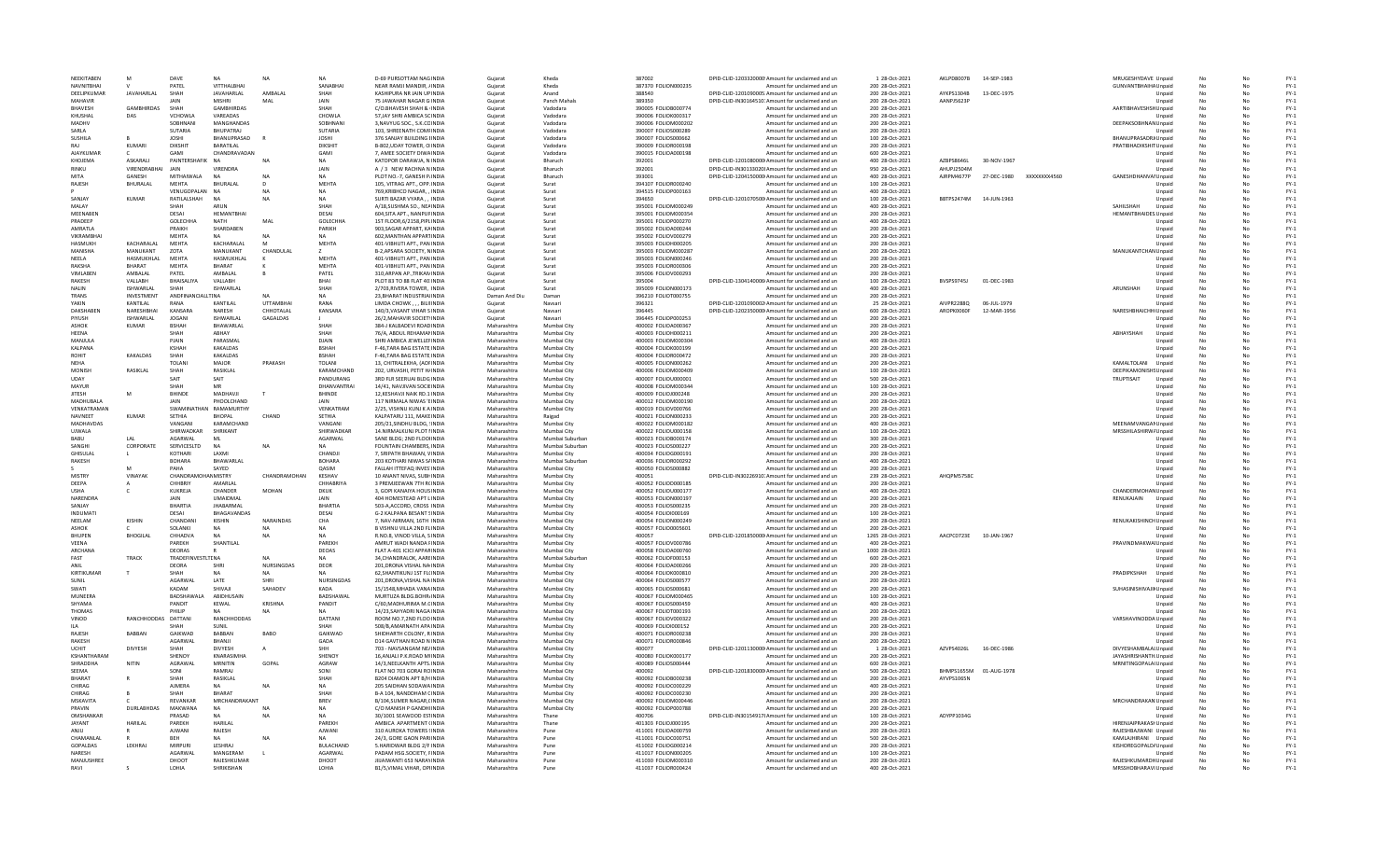| SANTOSH                     |                           | <b>BAFA</b>              | NATHMAI                            | M                      | <b>RAFNA</b>            | 1192. RHAWANI PFTH - INDIA                                             | Maharashtra                      | Pune                   | 411042 EQUOS000267                         | Amount for unclaimed and un                                                                            | 400 28-Oct-2021                    |                          |                            |                          |                             | Unnaid           | No       |          | $FY-1$           |
|-----------------------------|---------------------------|--------------------------|------------------------------------|------------------------|-------------------------|------------------------------------------------------------------------|----------------------------------|------------------------|--------------------------------------------|--------------------------------------------------------------------------------------------------------|------------------------------------|--------------------------|----------------------------|--------------------------|-----------------------------|------------------|----------|----------|------------------|
| SHII PA                     |                           | AFNA                     | NATHMAL                            | M                      | <b>BAFNA</b>            | 1192. BHAWANI PETH - INDIA                                             | Maharashtra                      | Pune                   | 411042 FOLIOS000414                        | Amount for unclaimed and ur                                                                            | 200 28-Oct-2021                    |                          |                            |                          |                             | Unpaid           |          |          | $FY-1$           |
| SURENDRA<br>ASHISH          | GOVIND<br>AMRUTLAL        | BHANDARE<br><b>MUTHA</b> | GOVIND                             | MAHADEV<br><b>NA</b>   | BHANDARE                | AT POST AMBAVADE T/ INDIA<br><b>IMARAT COMPANY M.CINDIA</b>            | Maharashtra<br>Maharashtra       | Satara<br>AhmedNaga    | 412206<br>414001                           | DPID-CLID-1204470006 Amount for unclaimed and un                                                       | 100 28-Oct-2021<br>2 28-Oct-2021   | AAXPB0996K<br>AFCPM8940C | 09-DEC-1970<br>08-DEC-1973 |                          |                             | Unpaid           | No       | No       | $FY-1$<br>$FY-1$ |
| BANSILAL                    |                           | SOLANKI                  | SOBHACHAND                         |                        | SOLANKI                 | 33/9.KHIST GALI, MAH/INDIA                                             | Maharashtra                      | AhmedNagar             | 414001 FOLIOB000197                        | DPID-CLID-1302190000 Amount for unclaimed and un<br>Amount for unclaimed and un                        | 100 28-Oct-2021                    |                          |                            |                          |                             | Unpaid<br>Unpaid | No       | No       | $FY-1$           |
| <b>GHANSHAMDAS</b>          |                           | TIWARI                   | <b>NA</b>                          | <b>NA</b>              | <b>NA</b>               | 2321 BALAILMANDIR, TINDIA                                              | Maharashtra                      | AhmedNagar             | 414001 EQUOG000187                         | Amount for unclaimed and un                                                                            | 200 28-Oct-2021                    |                          |                            |                          |                             | Unnaid           | No       | No       | $FY-1$           |
| VAISHALI                    | PRAKASH                   | DESHMUKH                 | <b>NA</b>                          | <b>NA</b>              | <b>NA</b>               | 20 VYANKTESH COLON INDIA                                               | Maharashtra                      | AhmedNaga              | 414003                                     | DPID-CLID-1302190000 Amount for unclaimed and un                                                       | 125 28-Oct-2021                    | ALJPD5414H               |                            | 07-AUG-1978 XXXXXXXX1155 |                             | Unpaid           | No       | Nr       | $FY-1$           |
| KANCHAN                     | <b>JAGANNATH</b>          | GITE                     | <b>JAGANNATH</b>                   |                        | GITE                    | AT POST LOHASAR, TAL INDI                                              | Maharashtra                      | AhmedNagar             | 414106                                     | DPID-CLID-IN30109810! Amount for unclaimed and un                                                      | 100 28-Oct-2021                    | AHZPG9549G               |                            |                          |                             | Unpaid           |          |          | $FY-1$           |
| <b>JAGANNATI</b>            | KESHAVRAO                 | GITE                     | KESHAVRAO                          |                        | GITE                    | AT POST LOHSAR, TAL. INDIA                                             | Maharashtra                      | AhmedNagar             | 414106                                     | DPID-CLID-IN30109810! Amount for unclaimed and un                                                      | 950 28-Oct-2021                    | ABRPG0302K               |                            |                          |                             | Unpaid           | No       |          | $FY-1$           |
| VILASRAO                    | MANIKRAO                  | <b>GHORPADE</b>          | MANIKRAO                           | VENKATRAO              | <b>GHORPADE</b>         | AT POT MAHULI TAL KHINDIA                                              | Maharashtra                      | Sangli                 | 415310                                     | DPID-CLID-IN30177413! Amount for unclaimed and un                                                      | 8 28-Oct-2021                      | AANPG4263E               |                            |                          |                             | Unpaid           | No       | No       | $FY-1$           |
| <b>HANAMANT</b>             | ANANDRAO                  | PATIL                    | ANANDRAO                           | <b>SHANKAR</b>         | PATIL                   | A/P AITWADE KHURD TINDIA                                               | Maharashtra                      | Sangli                 | 415409                                     | DPID-CLID-IN30177412: Amount for unclaimed and un                                                      | 100 28-Oct-2021                    | AIGPP9574R               |                            |                          |                             | Unnaid           | No       | No       | $FY-1$           |
| LALIT                       |                           |                          |                                    |                        | <b>NA</b>               | H.NO.9,C-1,M.I.D.C MIFINDIA                                            | Maharashtra                      | Ratnagir               | 415639 FOLIOL000168                        | Amount for unclaimed and un                                                                            | 600 28-Oct-2021                    |                          |                            |                          | RATNAMENGHNA Unpaid         |                  | No       |          | $FY-1$           |
| <b>ANANDA</b><br>JAYANT     | PANDURANG                 | CHOUGULE<br>NAVALE       | PANDURANG<br>VASUDEO               | KRISHNA                | CHOUGULE<br>NAVALE      | 50/2, KADAM GALLI KA INDI<br>172. ARWADE CHAL, M.INDI                  | Maharashtra<br>Maharashtra       | Kolhapur               | 416013<br>416416 FOLIOJ000197              | DPID-CLID-IN30220110 Amount for unclaimed and un                                                       | 100 28-Oct-2021<br>400 28-Oct-2021 | AEFPC9055A               |                            |                          |                             | Unpaid           | No       |          | $FY-1$<br>$FY-1$ |
| VISHWANATHAN                |                           | KANAKARA                 | MURUGESH                           |                        | KANAKARAJ               | 202/B WING POOJA CO INDIA                                              | Maharashtra                      | Sangli<br>Thane        | 421306                                     | Amount for unclaimed and un<br>DPID-CLID-IN30051319(Amount for unclaimed and un                        | 150 28-Oct-2021                    | BEVPK3928M               |                            |                          |                             | Unpaid<br>Unpaid | No       | No       | $FY-1$           |
| <b>NILESH</b>               | PRARHAKAR                 | KAPADNE                  | PRARHAKAR                          | KASHINATH              | KAPADNE                 | <b>B-9. GAIANAN SOCIETY INDIA</b>                                      | Maharashtra                      | Nashik                 | 422003                                     | DPID-CLID-1201090700 Amount for unclaimed and un                                                       | 100 28-Oct-2021                    | ALRPK9650L               | 07-IAN-1977                |                          |                             | Unnaid           | No       | No       | $FY-1$           |
| <b>TOYL</b>                 | <b>KISHOR</b>             | THAKUR                   | MANSINGH                           | <b>GULABANI</b>        | MEHTAB                  | GAT NO 275 SICOF BUILINDIA                                             | Maharashtra                      | Nashik                 | 422007                                     | DPID-CLID-1205350000 Amount for unclaimed and un                                                       | 401 28-Oct-2021                    | ACJPT9628G               | 22-DEC-1968                |                          |                             | Unpaid           | No       |          | $FY-1$           |
| MUKUND                      | GOVIND                    | MORE                     | GOVIND                             | SAKHARAM               | MORE                    | JANKI NIWAS PLOT NO. INDI                                              | Maharashtra                      | Nashik                 | 422007 FOLIOM00046:                        | Amount for unclaimed and un                                                                            | 200 28-Oct-2021                    |                          |                            |                          | MRSSHOBHAGOP, Unpaid        |                  |          |          | $FY-1$           |
| BALASAHEE                   |                           | PAGARE                   | <b>BABURAO</b>                     |                        | PAGARE                  | H NO N8/E 2 /35 1 NEW INDIA                                            | Maharashtra                      | Nashik                 | 422009 FOLIOB000105                        | Amount for unclaimed and un                                                                            | 400 28-Oct-2021                    |                          |                            |                          |                             | Unpaid           | No       |          | $FY-1$           |
| SUNIL                       |                           | RAJHAN                   | SURESH                             |                        | <b>RJHNS</b>            | II 200 BLOCK NO 34 HAI INDIA                                           | Maharashtra                      | Nashik                 | 422207 FOLIOS000111                        | Amount for unclaimed and un                                                                            | 400 28-Oct-2021                    |                          |                            |                          |                             | Unpaid           | No       | No       | $FY-1$           |
| SUNANDA                     | KFDARNATH                 | <b>JAIU</b>              | SHRIRAM                            | PARASHRAM              | DARAK                   | PUNYALLAV ANKUSH CUNDIA                                                | Maharashtra                      | AhmedNagar             | 422605                                     | DPID-CLID-1202990003 Amount for unclaimed and un                                                       | 50 28-Oct-2021                     | <b>AGWPI9514A</b>        |                            |                          |                             | Unnaid           | No       | No       | $FY-1$           |
| VINAYAK                     | <b>HARIBHAU</b>           | NAGARE                   | <b>HARIBHAU</b>                    |                        | NAGARE                  | NEW NAGAR ROAD, TLINDIA                                                | Maharashtra                      | AhmedNaga              | 422605                                     | DPID-CLID-1203000000. Amount for unclaimed and un                                                      | 20 28-Oct-2021                     | ADOPN7855P               | 12-AUG-1978                |                          |                             | Unpaid           | No       | No       | $FY-1$           |
| MUKESH<br>KUSUM             | RAMESH                    | KABRA<br>SARAF           | RAMESH                             | MANAKCHAND             | KABRA<br><b>NA</b>      | NEW AREA WARD, NEA INDU<br>GARUD PLOT, NEAR SA'INDIA                   | Maharashtra                      | Jalgaon                | 425201<br>425201 FOLIOK000389              | DPID-CLID-IN30109810I Amount for unclaimed and un                                                      | 2 28-Oct-2021<br>200 28-Oct-2021   | AMOPK4190P               |                            |                          |                             | Unpaid           | No       |          | $FY-1$<br>$FY-1$ |
| SANJEEV                     | CHANDRAKANT               | PATIL                    | CHANDRAKANT                        | BHANU                  | PATIL                   | OTR.NO. 3-B.TYPE-IV OIINDIA                                            | Maharashtra<br>Maharashtra       | Jalgaon                | 425308                                     | Amount for unclaimed and un<br>DPID-CLID-1201060000 Amount for unclaimed and un                        | 200 28-Oct-2021                    | AJEPP6053F               | 19-JAN-1973                |                          |                             | Unpaid<br>Unpaid | No       | Nr       | $FY-1$           |
| RAMAKANTA                   | <b>HRUSHIKESH</b>         | PATI                     | HRUSHIKESH                         |                        | PATI                    | OTR NO 19/D TYPE- IV (INDIA                                            | Maharashtra                      | Jalgaon<br>Jalgaon     | 425308                                     | DPID-CLID-1201060000 Amount for unclaimed and un                                                       | 100 28-Oct-2021                    | ADOPP4576K               | 27-APR-1968                |                          |                             | Unpaid           | No       | No       | $FY-1$           |
| MADAN                       | <b>VINAYAK</b>            | <b>VISPUTE</b>           | VINAYAK                            |                        | VISPUTE                 | 34, AMBIKA COLONY NAINDIA                                              | Maharashtra                      | Nandurba               | 425412                                     | DPID-CLID-1201090000 Amount for unclaimed and un                                                       | 70 28-Oct-2021                     | AFHPV1685E               | 19-APR-1952                |                          |                             | Unpaid           | No       | No       | $FY-1$           |
| SHOBH/                      | SATISH                    | KHANDELWAL               |                                    |                        |                         | 123 DESHBANDHU WAIINDI                                                 | Maharashtra                      | Gondia                 | 441601                                     | DPID-CLID-1201090000 Amount for unclaimed and un                                                       | 200 28-Oct-2021                    | ABKPK8032B               | 20-FEB-1958                |                          |                             | Unpaid           |          |          | $FY-1$           |
| SANDHYABEN                  | MUKESHBHAI                | PATEL                    | MUKESHBHAI                         |                        | PATEL                   | C/O P R PATEL & SONS INDIA                                             | Maharashtra                      | Gondia                 | 441614 FOLIOS000851                        | Amount for unclaimed and un                                                                            | 400 28-Oct-2021                    |                          |                            |                          |                             | Unpaid           | No       | No       | $FY-1$           |
| AJAY                        | <b>JAGVIR</b>             | SURANA                   | NA                                 | <b>NA</b>              | NA                      | DATTA DARSHAN APPA INDIA                                               | Maharashtra                      | Akola                  | 444001                                     | DPID-CLID-1303580000 Amount for unclaimed and un                                                       | 3 28-Oct-2021                      | AMOPS5335N               | 17-AUG-1973                |                          |                             | Unpaid           | No       | No       | $FY-1$           |
| SUNIL                       | SOMESHWARAPP PADOLE       |                          | SOMESHWARAPPA MARTANDAPPA          |                        | <b>PADOLE</b>           | RADHASWAMI COLONYINDIA                                                 | Maharashtra                      | Amravati               | 444601                                     | DPID-CLID-1203600000 Amount for unclaimed and un                                                       | 100 28-Oct-2021                    | ARRPPR476F               | 23-MAR-1963                |                          |                             | Unnaid           | No       | No       | $FY-1$           |
| SURESHBHA                   | <b>RATANSHA</b>           | <b>GULHANE</b>           | RATANSHA                           |                        | <b>GULHANE</b>          | C/O DEVANAND TAJAN INDI                                                | Maharashtra                      | Yavatmal               | 445202 FOLIOS000641                        | Amount for unclaimed and un                                                                            | 200 28-Oct-2021                    |                          |                            |                          | <b>SUDHABENSURES Unpaid</b> |                  | No       | Nr       | $FY-1$           |
| SAJJAN                      | KUMAR                     | SAKALLE                  | RAMA                               | SHANKAR                | SAKALLE                 | MOTIBHATT GALI, KUMINDI                                                | Madhya Pradesh                   | Khargone               | 450001                                     | DPID-CLID-1204470002 Amount for unclaimed and un                                                       | 100 28-Oct-2021                    | AKCPS3590H               | 01-AUG-1958                |                          |                             | Unpaid           |          |          | $FY-1$           |
| KU                          | MEERA                     | <b>BAGHEL</b>            | MOTI                               |                        | SINGH                   | 582 BHAGIRATH PURA .INDIA                                              | Madhya Pradesh                   | Indore                 | 452003 FOLIOK000369                        | Amount for unclaimed and un                                                                            | 200 28-Oct-2021                    |                          |                            |                          |                             | Unpaid           | No       |          | $FY-1$           |
| ANJAL<br>ANII               | <b>JAYANT</b><br>KUMAR    | SAMBRE<br>SOMANI         | <b>JAYANT</b><br><b>RISHAMBHAR</b> | DAYAL                  | SAMBRE<br>SOM           | 18 LOKMANYA NAGAR INDIA<br>MAA KRIPA, E-108, BAKINDIA                  | Madhya Pradesh<br>Madhya Pradesh | Indore<br>Indore       | 452009<br>452018 FOLIOA000272              | DPID-CLID-1301760000 Amount for unclaimed and un<br>Amount for unclaimed and un                        | 200 28-Oct-2021<br>300 28-Oct-2021 | BJTPS3565H               | 26-JUN-1964                |                          | VINODKUMARJAII Unpaid       | Unpaid           | No<br>No | No<br>No | $FY-1$<br>$FY-1$ |
| NIKHI                       |                           | <b>JOSHI</b>             | MAHESH                             |                        | JOSHI                   | CIVIL HOSPITAL QTRS. / INDI                                            | Madhya Pradesh                   | Ujjain                 | 456001 FOLION000268                        | Amount for unclaimed and un                                                                            | 200 28-Oct-2021                    |                          |                            |                          |                             | Unpaid           | No       | Nr       | $FY-1$           |
| RASHM                       |                           | HOSPITAL                 | MAHESH                             |                        | <b>JOSHI</b>            | CIVIL HOSPITAL QTRS AINDI                                              | Madhya Pradesh                   | Ujjair                 | 456001 FOLIOR000401                        | Amount for unclaimed and un                                                                            | 200 28-Oct-2021                    |                          |                            |                          |                             | Unpaid           |          |          | $FY-1$           |
| <b>ASHOK</b>                | <b>KUMAR</b>              | JAIN                     |                                    | <b>NA</b>              | <b>NA</b>               | 27. LAKHERA PURA INDI                                                  | Madhya Pradesh                   | Bhopal                 | 462001 FOLIO0005002                        | Amount for unclaimed and un                                                                            | 400 28-Oct-2021                    |                          |                            |                          |                             | Unpaid           | No       |          | $FY-1$           |
| <b>GEETA</b>                |                           | <b>MOTWAN</b>            | NA                                 | <b>NA</b>              | <b>NA</b>               | PLY PALACE, LAXMI COI INDIA                                            | Madhya Pradesh                   | Bhopal                 | 462001 FOLIOG000183                        | Amount for unclaimed and un                                                                            | 200 28-Oct-2021                    |                          |                            |                          |                             | Unpaid           | No       | No       | $FY-1$           |
| PRABHA                      |                           | <b>JAIN</b>              | NFMI                               |                        | CHAND                   | <b>63 SHANTINAGAR BERAINDIA</b>                                        | Madhya Pradesh                   | Bhonal                 | 462001 FOLIOP000262                        | Amount for unclaimed and un                                                                            | 400 28-Oct-2021                    |                          |                            |                          |                             | Unnaid           | No       | No       | $FY-1$           |
| <b>MANOJ</b>                | <b>KUMAR</b>              | <b>NAINAN</b>            | NANAK                              | TILLUMAI               | NAINANI                 | <b>B-7 KAMLA NAGAR KOTINDL</b>                                         | Madhya Pradesh                   | Bhopal                 | 462003                                     | DPID-CLID-IN30177411! Amount for unclaimed and un                                                      | 200 28-Oct-2021                    | ACLPN6582D               |                            |                          |                             | Unpaid           | No       | No       | $FY-1$           |
| VINAYAR                     | TOTARAM                   | SALUNKHI                 | TOTARAM                            |                        | SOLUNKHE                | OR. NO. 83/N2/D SECT(IND)                                              | Madhya Pradesh                   | Bhopa                  | 462021 FOLIOV000008                        | Amount for unclaimed and un                                                                            | 1400 28-Oct-2021                   |                          |                            |                          |                             | Unpaid           |          |          | $FY-1$           |
| <b>VIKAS</b>                |                           | <b>GUPTA</b>             | <b>ASHOK</b>                       |                        | <b>GUPTA</b>            | LIG 73 . NEW SUBHASH INDI                                              | Madhya Pradesh                   | Bhopal                 | 462023                                     | DPID-CLID-IN30133019! Amount for unclaimed and un                                                      | 50 28-Oct-2021                     | <b>AKEPG39961</b>        |                            |                          |                             | Unpaid           | No       |          | $FY-1$           |
| <b>RAMESH</b>               | <b>KUMAR</b>              | <b>GUPTA</b>             | BANKAT                             | LAL                    | <b>GUPTA</b>            | WARD NO 14 ANJANI LINDIA                                               | Madhya Pradesh                   | Raigarh                | 465674                                     | DPID-CLID-1203320001 Amount for unclaimed and un                                                       | 100 28-Oct-2021                    | AEUPG0774P               | 01-JAN-1946                |                          |                             | Unpaid           | No       | No       | $FY-1$<br>$FY-1$ |
| VASUDHA                     |                           | AGARWAI                  | M                                  | DHRUV                  | NARAINAGRAWAI<br>RAJPUT | 79. BAI WANT NAGAR, UNDIA                                              | Madhya Pradesh                   | Gwalion                | 474011                                     | DPID-CLID-1201770100 Amount for unclaimed and un                                                       | 50 28-Oct-2021                     | ARNPA8576H               | 06-MAY-1961                |                          |                             | Unnaid           | No       | No<br>No |                  |
| SACHIN<br>VIJAYA            | KUMAR                     | RAJPUT<br>CHOUDHARY      | <b>JUGENDRA</b><br>LATE            | SINGH<br>DR            |                         | H.N.415, VEERASAVAR/INDIA<br>BIMALCHANDCHOUDH, 1020 NARSINGH BUILDHNDL | Madhya Pradesh<br>Madhya Pradesh | Jabalpu<br>Jabalpur    | 482001<br>482002                           | DPID-CLID-IN30198310. Amount for unclaimed and un<br>DPID-CLID-IN30088814! Amount for unclaimed and un | 100 28-Oct-2021<br>200 28-Oct-2021 | AHMPR5575.<br>AGNPC02750 |                            |                          |                             | Unpaid<br>Unpaid | No       |          | $FY-1$<br>$FY-1$ |
| LAXM                        | PRASAD                    | TIWARI                   | RAMLAL                             |                        | TIWARI                  | H NO 81/1 GANDHI WAINDI                                                | Madhya Pradesh                   | Jabalpur               | 482002                                     | DPID-CLID-IN30133020. Amount for unclaimed and un                                                      | 30 28-Oct-2021                     | AFXPT8240D               |                            |                          |                             | Unpaid           | No       | No       | $FY-1$           |
| <b>SITA</b>                 | RAM                       | SRINIVAS                 | SITAMRAJU                          | SANJEEVA               | RAO                     | OTR NO 3/A STREET NC INDIA                                             | Chhattisgarh                     | Durg                   | 490009                                     | DPID-CLID-1204330000 Amount for unclaimed and un                                                       | 30 28-Oct-2021                     | AKBPS0434K               | 06-NOV-1967                |                          |                             | Unpaid           | No       | No       | $FY-1$           |
| PRAVFFNA                    |                           | KOTHARI                  | SHRI                               | RAIFNDRA               | KUMAR                   | <b>71 MAHAVEER NAGAR INDIA</b>                                         | Chhattisgarh                     | Durg                   | 491001 EQUOP000324                         | Amount for unclaimed and un                                                                            | 200 28-Oct-2021                    | AKXPK1872F               |                            |                          |                             | Unpaid           | No       | No       | $FY-1$           |
| MANOJ                       | <b>KUMAR</b>              | PANDEY                   | RAM                                | MANOHAR                | PANDEY                  | C/I SUNAYAN CHASMA INDIA                                               | Chhattisgarh                     | Bilaspur               | 495001                                     | DPID-CLID-IN30021414. Amount for unclaimed and un                                                      | 50 28-Oct-2021                     | AIYPP0828F               |                            |                          |                             | Unpaid           | No       | No       | $FY-1$           |
| NITIN                       | <b>KUMAF</b>              | RATERIA                  | DIN                                | DAYAL                  | RATERIA                 | SUBHASH CHOWK, , , RINDL                                               | Chhattisgarh                     | Raigarh                | 496001                                     | DPID-CLID-IN30021413! Amount for unclaimed and un                                                      | 100 28-Oct-2021                    | AACHN9889G               |                            |                          |                             | Unpaid           |          |          | $FY-1$           |
| <b>JVS</b>                  |                           | SUBRAHM                  | MJSN                               |                        | <b>MURTHY</b>           | <b>GLOBAL TRUST BANK L'INDIA</b>                                       | Telangana                        | Hyderabao              | 500001 FOLIOJ000160                        | Amount for unclaimed and un                                                                            | 400 28-Oct-2021                    |                          |                            |                          |                             | Unpaid           | No       | No       | $FY-1$           |
| VUAYKUMAR                   | ANANDJI                   | SHAH                     | ANANDAJI                           |                        | SHAH                    | 7-2-123/2, SASJJANLAL INDIA                                            | Telangana                        | Hyderabad              | 500003 FOLIOV000268                        | Amount for unclaimed and un                                                                            | 400 28-Oct-2021                    |                          |                            |                          |                             | Unpaid           | No       | No       | $FY-1$           |
| VIIAYANTIMAI A              |                           |                          | RAMESHCHAND                        |                        | HFDA                    | 15-9-58 MAHAROOR GUNDIA                                                | Telangana                        | Hyderabad              | 500012                                     | DPID-CLID-1205450000 Amount for unclaimed and un                                                       | 50 28-Oct-2021                     | AAHPH8119G               | 17-SFP-1967                |                          |                             | Unpaid           | No       | No       | $FY-1$           |
| <b>NASEER</b><br>SANKER     | <b>BASHA</b><br>RAO       | <b>JANAB</b><br>UTTERKER | PEERAN<br>ANKULURAO                | SHAIK                  | HUSSAIN<br>UTTERKER     | PLOT NO-24 GROUND FINDIA<br>PLOT NO. 48 ROAD NO. INDI                  | Telangana                        | Hyderabad<br>Hyderabao | 500026<br>500035 FOLIOS000260              | DPID-CLID-IN30177412. Amount for unclaimed and un<br>Amount for unclaimed and un                       | 200 28-Oct-2021<br>400 28-Oct-2021 | AAYPJ8365K               |                            |                          |                             | Unpaid           | No       | No       | $FY-1$<br>$FY-1$ |
| VENKATESHWAR                | REDDY                     | SURYA                    | NARSIMHA                           | REDDY                  | SURYA                   | HIG-I BLOCK-2 FLAT-4 BINDIA                                            | Telangana<br>Telangana           | Hyderabad              | 500044 FOLIOV000223                        | Amount for unclaimed and un                                                                            | 400 28-Oct-2021                    |                          |                            |                          |                             | Unpaid<br>Unpaid | No       | No       | $FY-1$           |
| RUKMINI                     |                           |                          | Shivappa                           |                        |                         | 100/1 NO 2 MANAGER INDIA                                               | Telangana                        | Hyderabad              | 500053                                     | DPID-CLID-IN30177410: Amount for unclaimed and un                                                      | 50 28-Oct-2021                     | AIRPR9678J               |                            |                          |                             | Unpaid           | No       | No       | $FY-1$           |
| CRPSKRISHNA                 |                           | <b>DR</b>                | CUB                                |                        | <b>JAIBHANUDU</b>       | 10/4 BLOCK 10, FLAT 4, INDIA                                           | Telangana                        | Hyderabad              | 500056                                     | DPID-CLID-IN30023911! Amount for unclaimed and un                                                      | 550 28-Oct-2021                    | ACJPC3656M               |                            |                          |                             | Unpaid           | No       | Nr       | $FY-1$           |
| JAGADESHWAR                 | RAO                       | PORANDL                  | VIDHYASAGAR                        |                        |                         | H.NO.16-1-30/I/2, JAYAINDIA                                            | Telangana                        | Hyderabad              | 500059 FOLIOJ000162                        | Amount for unclaimed and un                                                                            | 400 28-Oct-2021                    |                          |                            |                          | SOWMYA                      | Unpaid           | No       | Nr       | $FY-1$           |
| YERASI                      | MURALIDHARA               | REDDY                    | YERASI                             | RAMACHANDRA            | REDDY                   | PLOT NO 17 NAGARJUNINDI                                                | Telangana                        | Hyderabao              | 500062                                     | DPID-CLID-IN30021412I Amount for unclaimed and un                                                      | 200 28-Oct-2021                    | ABKPY2770Q               |                            |                          |                             | Unpaid           |          |          | $FY-1$           |
| DAMODAR                     | REDDY                     | GALLA                    | GALLA                              | SATYA                  | REDDY                   | H NO 3-3-55 SRI BALAN INDIA                                            | Telangana                        | Hyderabad              | 500072                                     | DPID-CLID-1203810000 Amount for unclaimed and un                                                       | 50 28-Oct-2021                     | APAPG1982L               | 06-JUN-1983                |                          |                             | Unpaid           | No       |          | $FY-1$           |
| SHRIKUMAR                   |                           | VADDADI                  | NA                                 | NA                     | <b>NA</b>               | SHRI KUMAR VADDADLINDIA                                                | Telangana                        | Hyderabad              | 500195 FOLIOS000449                        | Amount for unclaimed and un                                                                            | 200 28-Oct-2021                    |                          |                            |                          |                             | Unpaid           | No       | No       | $FY-1$           |
| KRISHNAVENI                 | REDDY                     | MAILU                    | CHINTA                             | PEDDA                  | <b>NAGI</b>             | 6-3-347/13 DWARKAPL INDIA                                              | Telangana                        | Hyderabad              | 500482 FOLIOK000366                        | Amount for unclaimed and un                                                                            | 200 28-Oct-2021                    |                          |                            |                          |                             | Unpaid           | No       | No       | $FY-1$           |
| VENKATAIAH                  |                           | SANDA                    | SAMUDRAM                           | GUPTA                  | SANDA                   | APHB LIG 8, H.NO. 1-1-: INDIA                                          | Telangana                        | Nizamabad              | 503001                                     | DPID-CLID-1205480000 Amount for unclaimed and un                                                       | 100 28-Oct-2021                    | AVYPS6085L               | 30-JAN-1970                |                          |                             | Unpaid           | No       | Nr       | $FY-1$           |
| ARAMANA<br>KEERTH           | <b>KUMAR</b>              | JAJULA                   | YESU                               | RATHNAM                | JAJULA                  | C/O VENKATSAI CONSUINDI<br>H NO 2-10-1478 2-10-8 INDIA                 | Telangana<br>Telangana           | Adilabad<br>KarimNagar | 504106 FOLIOA000166<br>505001              | Amount for unclaimed and un<br>DPID-CLID-1203810000 Amount for unclaimed and un                        | 200 28-Oct-2021<br>200 28-Oct-2021 | ABIPJ0712F               | 03-JUN-1950                |                          |                             | Unpaid<br>Unpaid | No       |          | $FY-1$<br>$FY-1$ |
| CHANDRAMOULISWAR RAO        |                           | MERUGULA                 | MPAPPALA                           |                        | <b>NAIDU</b>            | Q.NO.B-10/29.P.T.S. N. INDIA                                           | Telangana                        | KarimNagar             | 505215 FOLIOC000192                        | Amount for unclaimed and un                                                                            | 200 28-Oct-2021                    |                          |                            |                          | MBHAVANI                    | Unpaid           | No       | No       | $FY-1$           |
|                             |                           | SATYANARAYANN NA         |                                    | <b>NA</b>              | <b>NA</b>               | OR.NO.C - 12 / 8 . PTS NINDIA                                          | Telangana                        | KarimNagar             | 505215 FOLIOK000164                        | Amount for unclaimed and un                                                                            | 200 28-Oct-2021                    |                          |                            |                          |                             | Unpaid           | No       | No       | $FY-1$           |
| <b>RAJENDRA</b>             | PRASAD                    | <b>BHARATHALA</b>        | <b>NA</b>                          | <b>NA</b>              | <b>NA</b>               | POST.PAIDIMADUGU,VIINDL                                                | Telangana                        | KarimNaga              | 505460 FOLIOR000227                        | Amount for unclaimed and un                                                                            | 200 28-Oct-2021                    |                          |                            |                          |                             | Unpaid           | No       | Nr       | $FY-1$           |
| VENKAT                      | REDDY                     | MADIREDDI                | <b>CHANDRA</b>                     |                        | REDDY                   | H.NO 3-13-123 KUMAR INDI                                               | Telangana                        | Warangal               | 506001 FOLIOV000212                        | Amount for unclaimed and un                                                                            | 200 28-Oct-2021                    |                          |                            |                          |                             | Unpaid           |          |          | $FY-1$           |
|                             | LATHA                     | CHIDARA                  | OMKARESHWAR                        | RAO                    | CHID                    | 11-24-167, POCHAMM/INDIA                                               | Telangana                        | Warangal               | 506002 FOLIOS000509                        | Amount for unclaimed and un                                                                            | 200 28-Oct-2021                    |                          |                            |                          |                             | Unpaid           | No       |          | $FY-1$           |
| ANKAMARAJU                  |                           | MALLURI                  | KRISHNA                            |                        | MURTHY                  | H NO 4-76 MAIN ROAD INDIA                                              | Telangana                        | Khammam                | 507303                                     | DPID-CLID-1203690000 Amount for unclaimed and un                                                       | 100 28-Oct-2021                    | AOTPM9636R 16-AUG-1967   |                            |                          |                             | Unpaid           | No       | No       | $FY-1$           |
| CHIRI ADINNE                |                           | <b>MURAUDHAR</b>         | <b>NA</b>                          | <b>NA</b>              | <b>NA</b>               | H.NO: 18-926 SANTHOSINDIA                                              | Telangana                        | Nalgonda               | 508207                                     | DPID-CLID-1203690000 Amount for unclaimed and un                                                       | 1000 28-Oct-2021                   | ADTPC5378D               | 05-APR-1972                |                          |                             | Unnaid           | No       | No       | $FY-1$           |
| RAMPAVAN                    | INVESTMENTS               | PVTLTD                   | <b>NA</b>                          | <b>NA</b>              | <b>NA</b>               | NO.: 16-1-46A, M.F.RO/INDIA                                            | Andhra Pradesł                   | Anantapu               | 515201 FOLIOK000285                        | Amount for unclaimed and un                                                                            | 1200 28-Oct-2021                   |                          |                            |                          |                             | Unpaid           | No       | No       | $FY-1$           |
| PLAKSHMI                    |                           | BALAJI                   | VENKATA                            | RAMAIAH                | VELLABOYANA             | 7-7-4A,S.V.D.ROAD HIN INDI<br>S/O VENKATA RAMAIAHNDL                   | Andhra Pradesh                   | Anantapur              | 515201 FOLIOP000165                        | Amount for unclaimed and un                                                                            | 400 28-Oct-2021                    | AOWPP2228K 04-JUN-1943   |                            |                          |                             | Unpaid           |          |          | $FY-1$<br>$FY-1$ |
| SATNA                       |                           | PULLAIAH<br>LEELAVATHI   |                                    | PARAMEWARA             | PARAMEWARARAO           | OPP MUNICIPAL OFFICEINDIA                                              | Andhra Pradesh<br>Andhra Pradesh | Kurnool<br>Kurnool     | 516001<br>516001                           | DPID-CLID-1203070000 Amount for unclaimed and un<br>DPID-CLID-IN30039412: Amount for unclaimed and un  | 200 28-Oct-2021<br>200 28-Oct-2021 |                          |                            |                          |                             | Unpaid<br>Unpaid | No       | No       | $FY-1$           |
| SREENIVASULU                |                           | <b>VELDURTHY</b>         | SANKARANNAN                        |                        | <b>VELDURTH</b>         | SUB-ENGG 220KN SUB- INDIA                                              | Andhra Pradesh                   | Kurnool                | 516002 EQUOS000506                         | Amount for unclaimed and un                                                                            | 200 28-Oct-2021                    |                          |                            |                          | SIVASANKAR                  | Unnaid           | No<br>No | No       | $FY-1$           |
|                             | <b>RAHUNADHA</b>          | RAHUNADHAREDIG           |                                    | KULLAI                 | REDDY                   | 5-109 GKR STREET YERFINDIA                                             | Andhra Pradesh                   | Kurnool                | 516309                                     | DPID-CLID-1204770000 Amount for unclaimed and un                                                       | 100 28-Oct-2021                    | AIRPG7064M 02-AUG-1971   |                            |                          |                             | Unpaid           | No       |          | $FY-1$           |
| CHINNA                      | PEDDI                     | REDDYAVULA               | APPULLA                            |                        | REDDY                   | 4/1559-2, SUPAR BAZAFINDL                                              | Andhra Pradesh                   | Kurnool                | 516360 FOLIOC000225                        | Amount for unclaimed and un                                                                            | 400 28-Oct-2021                    |                          |                            |                          |                             | Unpaid           |          |          | $FY-1$           |
| MALLESWAR                   |                           | SAKARAY                  | RAMACHANDRA                        | RAO                    | SAKA                    | PLOT NO.44.RAMJALA FINDIA                                              | Andhra Pradesh                   | Kurnool                | 518301 FOLIOM000252                        | Amount for unclaimed and un                                                                            | 400 28-Oct-2021                    |                          |                            |                          |                             | Unpaid           | No       |          | $FY-1$           |
| TAMMANA                     | HEMANTH                   | <b>KUMAR</b>             | MURALI                             |                        | <b>KRISHNA</b>          | 11-20-19 POOLABHAVI INDIA                                              | Andhra Pradesh                   | Krishna                | 520001                                     | DPID-CLID-IN30002010I Amount for unclaimed and un                                                      | 100 28-Oct-2021                    | AEBPT6262Q               |                            |                          |                             | Unpaid           | No       | Nr       | $FY-1$           |
| PADMAIA                     | RANI                      | MAGANTI                  | PRASAD                             |                        | MAGANTI                 | NO-9 POOJITHA APART INDIA                                              | Andhra Pradesh                   | Krishna                | 520010 EQUOP000173                         | Amount for unclaimed and un                                                                            | 200 28-Oct-2021                    |                          |                            |                          |                             | Unnaid           | No       | No       | $FY-1$           |
|                             |                           | MURTHYUPA                | HY/SREE                            | RAMCHANDRA             | <b>MURT</b>             | STATE BANK OF INDIA, INDIA                                             | Andhra Pradesh                   | Krishna                | 521121 FOLIOS000160                        | Amount for unclaimed and un                                                                            | 200 28-Oct-2021                    |                          |                            |                          | PANAKALARAOM(Unpaid         |                  | No       |          | $FY-1$           |
| ADINARAYANA                 | KUMAF                     | VEMPATI                  | VSG                                | KRISHNA                | MURTY                   | FLAT NO.2, MANU APAIINDI                                               | Andhra Pradesh                   | Guntur                 | 522002 FOLIOA000180                        | Amount for unclaimed and un                                                                            | 400 28-Oct-2021                    |                          |                            |                          | JAYASURYAKUMA Unpaid        |                  |          |          | $FY-1$           |
|                             |                           | OHIZER                   | <b>NA</b>                          | <b>NA</b>              | <b>NA</b>               | GREEN HOVEL' D.NO. 2 INDIA                                             | Andhra Pradesh                   | Guntur                 | 522003 FOLIOJ000765                        | Amount for unclaimed and un                                                                            | 200 28-Oct-2021                    |                          |                            |                          |                             | Unpaid           | No       |          | $FY-1$           |
| <b>UDAYA</b><br><b>AIPA</b> | <b>BHASKARA</b><br>KUMARI | RAOJINKA<br><b>BALAR</b> | <b>NA</b><br>NΔ                    | <b>NA</b><br><b>NA</b> | <b>NA</b><br>NΔ         | NEAR A.S.M.G.J.COLLECINDIA<br>SHA RATAN CHAND & CINDIA                 | Andhra Pradesh<br>Andhra Pradesh | Guntur<br>Guntur       | 522124 FOLIOU000155<br>522201 FOLIOA000211 | Amount for unclaimed and un<br>Amount for unclaimed and un                                             | 400 28-Oct-2021<br>100 28-Oct-2021 | ANIPR9015G               |                            |                          |                             | Unpaid<br>Unpaid | No<br>No | Nr<br>No | $FY-1$<br>$FY-1$ |
| RAMBABL                     |                           | NIDUBROLU                | ANJANEYULU                         |                        | NIDUBROLU               | 10-21-7F NO D NO 3 M/ INDIA                                            | Andhra Pradesh                   | Guntur                 | 522202                                     | DPID-CLID-IN30177418 Amount for unclaimed and un                                                       | 450 28-Oct-2021                    | ADEPN2860I               |                            |                          |                             | Unpaid           | No       |          | $FY-1$           |
| NAGA                        | SUDHAKARA                 | RAOSRIKAKOLANLKASI       |                                    |                        | VISANADHAM              | CARE SASI VIJUA NADH. INDIA                                            | Andhra Pradesh                   | Guntu                  | 522308 FOLION000167                        | Amount for unclaimed and un                                                                            | 200 28-Oct-2021                    |                          |                            |                          |                             | Unpaid           |          |          | $FY-1$           |
|                             |                           |                          |                                    |                        |                         |                                                                        |                                  |                        |                                            |                                                                                                        |                                    |                          |                            |                          |                             |                  |          |          |                  |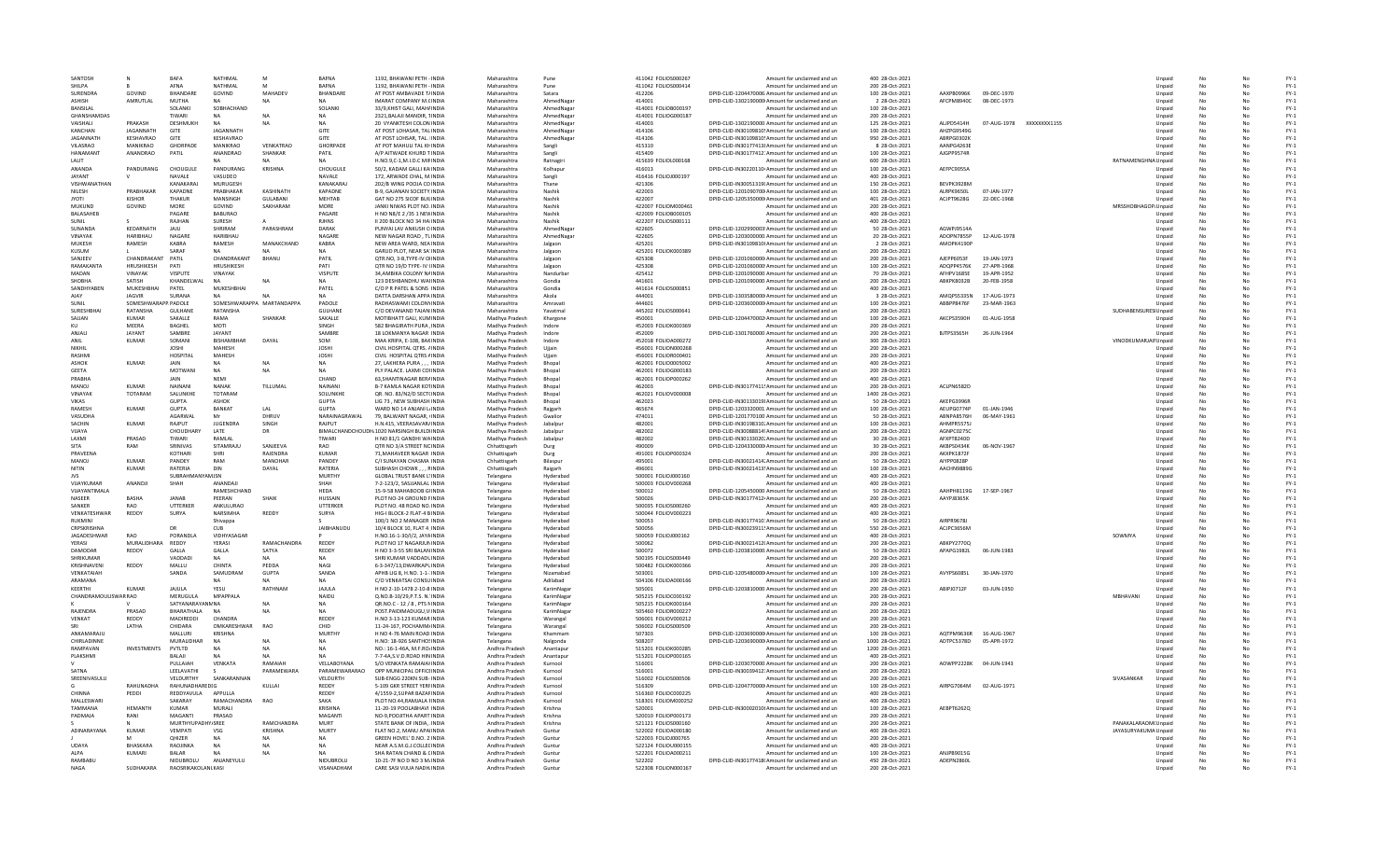| GRANDH                        |                      | MALLESWARI                      | GOPALA                             | <b>KRISHNA</b>      | MURTHY               | H.NO.3-27 (2) CHAVAL/ INDIA                             | Andhra Pradesh                         | Prakasan                                         | 523002                                     | DPID-CLID-IN30316510I Amount for unclaimed and un                                                      | 200 28-Oct-2021                    | AOCPM6593E |                          |              |                             | Unpaid           |          |                | $FY-1$                                    |
|-------------------------------|----------------------|---------------------------------|------------------------------------|---------------------|----------------------|---------------------------------------------------------|----------------------------------------|--------------------------------------------------|--------------------------------------------|--------------------------------------------------------------------------------------------------------|------------------------------------|------------|--------------------------|--------------|-----------------------------|------------------|----------|----------------|-------------------------------------------|
| NERFILA                       |                      | RAMUDU                          | <b>NA</b>                          | <b>NA</b>           | <b>NA</b>            | 56.SRILAXMI AUTO COFINDIA                               | Andhra Pradesh                         | Prakasam                                         | 523155 FOLION000263                        | Amount for unclaimed and un                                                                            | 100 28-Oct-2021                    |            |                          |              |                             | Unpaid           | No       | No             | $FY-1$                                    |
| SUDHAMANI                     |                      | <b>DEVAKI</b>                   |                                    | NA                  | <b>NA</b>            | C/O.56, SRI LAXMI AUT INDIA                             | Andhra Pradesh                         | Prakasam                                         | 523155 FOLIOS000544                        | Amount for unclaimed and un                                                                            | 100 28-Oct-2021                    |            |                          |              |                             | Unpaid           | No       | No             | $FY-1$                                    |
| <b>RAMFSH</b>                 | <b>BABU</b>          | VANIK                           | VANKATA                            | SUBBA               | RAO                  | C/O. SRIKANAKADURGA INDIA                               | Andhra Pradesh                         | Prakasam                                         | 523157 FOLIOR000337                        | Amount for unclaimed and un                                                                            | 600 28-Oct-2021                    |            |                          |              |                             | Unnaic           | No       | No             | FY-1                                      |
| CHALANAIAH                    |                      | UPPALA<br>KRISHNAMURTHY VENKATA | <b>NA</b>                          | NA                  | NA<br>SUBBAIAH       | UPPUGUNDUR (PO), PRINDIA<br>C/O ROYAL INVESTMENINDIA    | Andhra Pradesh<br>Andhra Pradesh       | Prakasam<br>Nellore                              | 523186 FOLIOC000166<br>524101              | Amount for unclaimed and ur<br>DPID-CLID-IN30232410I Amount for unclaimed and un                       | 400 28-Oct-2021<br>25 28-Oct-2021  | AAUPV2489A |                          |              |                             | Unpaid<br>Unpaid | No       |                | $FY-1$<br>$FY-1$                          |
| RAJENDRA                      |                      | PANCHBHAI                       | LATEBHAYYAJI                       |                     | SPAN                 | MAINTENANCE DEPARTINDIA                                 | Andhra Pradesh                         | Vishakhapatnam                                   | 530011 FOLIOR000218                        | Amount for unclaimed and un                                                                            | 400 28-Oct-2021                    |            |                          |              |                             | Unpaid           | No       | No             | $FY-1$                                    |
| <b>RAVINDER</b>               |                      | <b>SUD</b>                      | LATE                               | SHRI                | MKSUD                | 01. BASANT NAVAL PAFINDIA                               | Andhra Pradesh                         | Vishakhapatnam                                   | 530014                                     | DPID-CLID-IN30115112: Amount for unclaimed and un                                                      | 60 28-Oct-2021                     | ALTPS3631D |                          |              |                             | Unpaid           | No       | No             | $FY-1$                                    |
| <b>RHIMISFTTI</b>             | SRINIVASA            | CHAKRAVARTHY BHIMISFTTI         |                                    | GANFSWARA           | <b>RAO</b>           | 44-27-5, T2 GOVINDA RINDIA                              | Andhra Pradesh                         | Vishakhanatnam                                   | 530016                                     | DPID-CLID-IN30232410I Amount for unclaimed and un                                                      | 100 28-Oct-2021                    | AIPPR9463P |                          |              |                             | Unnaic           | No       | No             | FY-1                                      |
| SUBBARAJU                     |                      | RUDRARAJU                       | CHVSSN                             |                     | RAJU                 | A-BLOCK, F/8, RAMALA INDIA                              | Andhra Pradesh                         | Vishakhapatnan                                   | 530017 FOLIOS000523                        | Amount for unclaimed and ur                                                                            | 400 28-Oct-2021                    |            |                          |              |                             | Unpaid           | No       |                | $FY-1$                                    |
| VENKATA                       | RAO                  | SINGHARATU                      |                                    |                     | RAMAMURTY            | MECON, 5TH FLOOR RT INDIA                               | Andhra Pradesh                         | Vishakhapatnan                                   | 530020 FOLIOV000217                        | Amount for unclaimed and un                                                                            | 400 28-Oct-2021                    |            |                          |              |                             | Unpaid           |          |                | $FY-1$                                    |
| SRINIVASARAO                  |                      | <b>KOPPISETTI</b>               | VENKATESWARARAO                    |                     | <b>KOPP</b>          | Q.NO. 328-F SECTOR-2, INDIA                             | Andhra Pradesh                         | Vishakhapatnam                                   | 530032 FOLIOS000516                        | Amount for unclaimed and un                                                                            | 200 28-Oct-2021                    |            |                          |              |                             | Unpaid           | No       | No             | $FN-1$                                    |
| <b>MEHTA</b>                  | SHANTI               | RAI                             | MEHTA                              | MADAN               | LALIAIN              | DOOR NO.5-3-38, LATC INDIA                              | Andhra Pradesh                         | East Godavari                                    | 533001 FOLIOM000366                        | Amount for unclaimed and un                                                                            | 200 28-Oct-2021                    |            |                          |              |                             | Unpaid           | No       | No             | $FY-1$                                    |
| RAMAKRISHNA<br>RIKARCHAND     |                      | <b>BATCHU</b>                   | NΔ                                 | <b>NA</b>           | NA                   | 25-6-36 GANIAMUARI SINDIA                               | Andhra Pradesh                         | <b>Fast Godavari</b>                             | 533001 EOUOR000320                         | Amount for unclaimed and un                                                                            | 600 28-0ct-2021                    |            |                          |              |                             | Unnaid           | No       | No             | FY-1                                      |
| VADLAMANI                     | NAGA                 | DEEPTHI                         | <b>NA</b>                          | <b>NA</b><br>RAMANA | NA<br>RAO            | C/O.PITANE SATHI RAJAINDIA<br>DOOR NO 7-8-22 VELANINDIA | Andhra Pradesh<br>Andhra Pradesh       | East Godavar<br>East Godavar                     | 533001 FOLIOR000455<br>533004              | Amount for unclaimed and ur<br>DPID-CLID-IN30286310. Amount for unclaimed and un                       | 200 28-Oct-2021<br>100 28-Oct-2021 | AFIPV4340P |                          |              |                             | Unpaid<br>Unpaid | No       |                | $FY-1$<br>$FY-1$                          |
| PRAFFUL                       |                      | <b>JAIN</b>                     | SOKAL                              |                     | JAIN                 | C/O SOKAL CHAND.37-4 INDIA                              | Andhra Pradesh                         | East Godavari                                    | 533007 FOLIOP000277                        | Amount for unclaimed and un                                                                            | 200 28-Oct-2021                    |            |                          |              |                             | Unpaid           | No       | No             | $FN-1$                                    |
| MAIL                          |                      | RAJARAM                         | <b>NA</b>                          | NA                  | <b>NA</b>            | 8-24-103, MAIN ROAD, . INDIA                            | Andhra Pradesh                         | East Godavari                                    | 533101 FOLIOM000250                        | Amount for unclaimed and un                                                                            | 200 28-Oct-2021                    |            |                          |              |                             | Unpaid           | No       | No             | $FY-1$                                    |
| MEERABHAY                     |                      |                                 | SATYANARAYANA                      |                     | <b>JAKKA</b>         | W/O J.SATYANARAYAN.INDIA                                | Andhra Pradesh                         | East Godavari                                    | 533103 FOLIOM000358                        | Amount for unclaimed and un                                                                            | 200 28-Oct-2021                    |            |                          |              |                             | Unpaid           | No       | No             | $FY-1$                                    |
| RATIBABU                      |                      |                                 | RATI                               | <b>ADINFRAYENA</b>  | ${\sf MUR}$          | 76-5-16 GANDHIPURAN INDIA                               | Andhra Pradesh                         | East Godavar                                     | 533103 FOLIOR000413                        | Amount for unclaimed and ur                                                                            | 200 28-Oct-2021                    |            |                          |              |                             | Unpaid           | No       |                | $\mathsf{FY}\text{-}\mathsf{1}$           |
| YEDU                          | KONDALA              | RAONALAMATI                     | <b>NA</b>                          | N <sub>A</sub>      | <b>NA</b>            | C/O, ESS ESS INVESTME INDIA                             | Andhra Pradesh                         | East Godavar                                     | 533216 FOLIOY000163                        | Amount for unclaimed and un                                                                            | 200 28-Oct-202                     |            |                          |              |                             | Unpaid           |          |                | $FY-1$                                    |
| HIMMATMAL                     |                      | <b>JAIN</b>                     | NA                                 | <b>NA</b>           | <b>NA</b>            | SAIT HIMMATMAL JAYAINDIA                                | Andhra Pradesh                         | East Godavari                                    | 533401 FOLIOH000234                        | Amount for unclaimed and un                                                                            | 400 28-Oct-2021                    |            |                          |              |                             | Unpaid           | No       | No             | $FN-1$                                    |
| KOTHA                         | MANIKYAI A           | RAO                             |                                    | <b>NA</b>           | <b>NA</b>            | D. NO 6.4.235/1 MADH INDIA                              | Andhra Pradesh                         | East Godavari                                    | 533450                                     | DPID-CLID-IN30232410: Amount for unclaimed and un                                                      | 200 28-Oct-2021                    |            |                          |              |                             | Unpaid           |          | No             | $FY-1$                                    |
| VI                            | NARASIMHARAO KURMAPU |                                 | SEETARAMA                          | SWAMY               | LAT                  | K.V.C. NARASIMHARAO INDIA                               | Andhra Pradesh                         | Vizianagaram                                     | 535002 FOLIOV000160                        | Amount for unclaimed and un                                                                            | 400 28-Oct-2021                    |            |                          |              | KSHARMILADEVI Unpaid        |                  | No       | No             | $FY-1$                                    |
| <b>RHIMACHALA</b>             |                      |                                 |                                    | <b>NA</b>           | NA                   | NO-65,1ST MAIN LOWEINDIA                                | Karnataka                              | <b>Bangalore Rural</b>                           | 560003 FOLIOB000164                        | Amount for unclaimed and ur                                                                            | 400 28-Oct-2021                    |            |                          |              |                             | Unpaid           | No       |                | $\mathsf{FY}\text{-}\mathsf{1}$           |
| HMEENAKUMARI<br><b>RAGHU</b>  | BHARADWAJ            |                                 |                                    | N <sub>A</sub>      | <b>MURTHY</b>        | NO-65,1ST MAIN LOWEINDIA<br>NO.292, 3RD MAIN RO/INDIA   | Karnataka                              | <b>Bangalore Rural</b>                           | 560003 FOLIOH000161<br>560019              | Amount for unclaimed and un<br>DPID-CLID-IN30023912! Amount for unclaimed and un                       | 400 28-Oct-2021<br>100 28-Oct-2021 | AJGPR7373E |                          |              |                             | Unpaid           |          |                | $FY-1$<br>$FN-1$                          |
| ARUN                          | MUKUNDRAO            | <b>KAPNADAK</b>                 | <b>KRISHNA</b><br><b>MUKUNDRAO</b> |                     | <b>KAPNADAK</b>      | <b>VYSPRIME THE VYSYA BINDIA</b>                        | Karnataka<br>Karnataka                 | <b>Bangalore Urbar</b><br><b>Bangalore Rural</b> | 560025 FOLIOA000331                        | Amount for unclaimed and un                                                                            | 400 28-Oct-2021                    |            |                          |              | MRSANUPAMAMI Unpaid         | Unpaid           | No       | No             | $FY-1$                                    |
| CHETHANA                      |                      | <b>SUDHIR</b>                   | DR                                 | <b>SUDHIR</b>       | KN                   | 149, 10TH CROSS INDIRINDIA                              | Karnataka                              | <b>Bangalore Rural</b>                           | 560038 FOLIOC000212                        | Amount for unclaimed and un                                                                            | 200 28-Oct-2021                    |            |                          |              |                             | Unpaid           | No       | No             | $FY-1$                                    |
| RHAGWAT                       | SARUE                | SINGHAL                         | KHUSHIRAM                          |                     | <b>SINGHAI</b>       | VASANT PROVISION ST(INDIA                               | Karnataka                              | <b>Bangalore Rural</b>                           | 560040 FOLIOB000214                        | Amount for unclaimed and ur                                                                            | 200 28-Oct-2021                    |            |                          |              |                             | Unpaid           | No       |                | $FY-1$                                    |
| RAMARAO                       |                      |                                 |                                    |                     | NARAYANA             | 103, BASAVESAWARA HINDIA                                | Karnataka                              | <b>Bangalore Rural</b>                           | 560040 FOLIOR000327                        | Amount for unclaimed and un                                                                            | 400 28-Oct-2021                    |            |                          |              |                             | Unpaid           |          |                | $FY-1$                                    |
| MANOJ                         |                      | <b>KUSHALAPPA</b>               | <b>KADEMADA</b>                    | KAREANDA            | <b>KUSHALAPPA</b>    | NO 2 4TH MAIN KUPPU INDIA                               | Karnataka                              | <b>Bangalore Urbar</b>                           | 560052                                     | DPID-CLID-IN30051312I Amount for unclaimed and un                                                      | 1000 28-Oct-2021                   | AJOPK07820 |                          |              |                             | Unpaid           | No       | No             | $FY-1$                                    |
| MALAY                         |                      | CHATTERJEE                      | MR                                 | PRADIP              | CHATTERJE            | BATA INDIA LTD, PLOT IINDIA                             | Karnataka                              | <b>Bangalore Rural</b>                           | 560058 FOLIOM000248                        | Amount for unclaimed and un                                                                            | 400 28-Oct-2021                    |            |                          |              |                             | Unpaid           |          |                | $FY-1$                                    |
| <b>DIPAK</b>                  | VINOD                | RUNWAL                          | <b>NA</b>                          | <b>NA</b>           | NA                   | 34.FIRST FLOOR.2ND CHNDIA                               | Karnataka                              | <b>Bangalore Rural</b>                           | 560068                                     | DPID-CLID-1202000000 Amount for unclaimed and un                                                       | 4 28-Oct-2021                      | AEBPR5345A | 03-MAR-1976 XXXXXXXX6206 |              |                             | Unpaid           | No       | No             | $FY-1$                                    |
| CHITRA                        |                      | VELAYUDH                        | M                                  |                     | VELAYUDH             | 471, 1ST FLOOR, 22ND (INDIA                             | Karnataka                              | <b>Bangalore Rural</b>                           | 560070 FOLIOC000236                        | Amount for unclaimed and ur                                                                            | 400 28-Oct-2021                    |            |                          |              | MVELAYUDH                   | Unpaid           | No       | No             | $FY-1$                                    |
|                               | D.                   | RAV                             |                                    |                     | DOODEGOWDA           | C/O Y.S.SRIDHAR, NO.52 INDIA                            | Karnataka                              | <b>Bangalore Rural</b>                           | 560070 FOLIOH000157                        | Amount for unclaimed and un                                                                            | 200 28-Oct-2021                    |            |                          |              |                             | Unpaid           |          |                | $FY-1$                                    |
|                               |                      | <b>NAVEEN</b>                   |                                    |                     | GOTHAMCHAND          | <b>GULECHA AGENCIES 17 INDIA</b>                        | Karnataka                              | Kolar                                            | 563122                                     | DPID-CLID-IN30192630I Amount for unclaimed and un                                                      | 50 28-Oct-2021                     | AFMPG1160Q |                          |              |                             | Unpaid           | No       | No             | $FY-1$                                    |
|                               | PAKASHMA             | PAKASHMALJAIN M                 |                                    | RIKABCHAND          | SALECHA              | NO 1525 VINOBHA ROAINDIA                                | Karnataka                              | Mysore                                           | 570001                                     | DPID-CLID-1201060000 Amount for unclaimed and un                                                       | 100 28-Oct-2021                    | ADDPJ7251Q | 10-MAR-1958              |              |                             | Unpaid           |          |                | $FY-1$                                    |
| SAIVANNA<br>MAMATHA           |                      |                                 |                                    |                     | GOWDA<br>RAMASWAMY   | 142/A.2MN, GOKUL 2S' INDIA<br>W/O MADHUSUDHAN IINDIA    | Karnataka<br>Karnataka                 | Mysore                                           | 570002 FOLIOS000200                        | Amount for unclaimed and un                                                                            | 400 28-Oct-2021                    | ANEPM0413A |                          |              |                             | Unpaid           | No       | No<br>No       | $FY-1$                                    |
| <b>KOPPA</b>                  | SUBBA                | RAORAMYA                        | <b>KOPPA</b>                       | SUBBA               | RAO                  | C/O K S RAMESHA KAINDIA                                 | Karnataka                              | Kodagu<br><b>Bangalore Rural</b>                 | 571201<br>571501                           | DPID-CLID-IN30023911I Amount for unclaimed and un<br>DPID-CLID-IN30023930I Amount for unclaimed and ur | 100 28-Oct-2021<br>100 28-Oct-2021 | ARXPS6322F |                          |              |                             | Unpaid<br>Unpaid | No       |                | $FY-1$<br>$\mathsf{FY}\text{-}\mathsf{1}$ |
|                               |                      | RAMSH                           |                                    | VUAYNDRA            | VIJAYNDRANAIK        | SHREE BRINDAVAN 4TH INDIA                               | Karnataka                              | Tumkur                                           | 572102 FOLIOE000151                        | Amount for unclaimed and un                                                                            | 200 28-Oct-2021                    |            |                          |              | EMANJULA                    | Unpaid           | No       |                | $FY-1$                                    |
|                               |                      | ANUADHA                         | DRY                                | PRABHAKAR           | REDDY                | W/O DR.Y PRABHAKAR INDIA                                | Karnataka                              | Tumkur                                           | 572102 FOLIOP000156                        | Amount for unclaimed and un                                                                            | 200 28-Oct-202                     |            |                          |              | <b>DRYPRABHAKARR Unpaid</b> |                  |          |                | $FY-1$                                    |
| <b>KRISHNA</b>                |                      | <b>VENI</b>                     |                                    |                     | <b>DEVO</b>          | <b>CLOTH MERCHANT SOPINDIA</b>                          | Karnataka                              | Tumkur                                           | 572137                                     | DPID-CLID-IN30192630 Amount for unclaimed and un                                                       | 100 28-Oct-2021                    | ASBPK6902G |                          |              |                             | Unpaid           | No       | No             | $FY-1$                                    |
| PUSHPA                        |                      |                                 | KENCHAPPA                          | D                   | м                    | NO.1415/A NORTHERN INDIA                                | Karnataka                              | Hassan                                           | 573201                                     | DPID-CLID-IN30023911: Amount for unclaimed and un                                                      | 200 28-Oct-2021                    | AOTPP1596D |                          |              |                             | Unpaid           | No       | No             | $FY-1$                                    |
| <b>HEMAKSHY</b>               |                      | RAIASHFKAR                      |                                    |                     | RAJASHEKAR           | BYRAVA SWAMY NILAY INDIA                                | Karnataka                              | Hassan                                           | 573201 FOLIOH000217                        | Amount for unclaimed and ur                                                                            | 400 28-Oct-2021                    |            |                          |              |                             | Unpaid           |          |                | $\mathsf{FY}\text{-}\mathsf{1}$           |
| SN                            |                      | RAMAKRISHNAM/NARAYANA           |                                    |                     | <b>BHATTA</b>        | TEMPLE STREET, SHAN1INDIA                               | Karnataka                              | Hassan                                           | 573220 FOLIOS000180                        | Amount for unclaimed and un                                                                            | 100 28-Oct-202                     |            |                          |              |                             | Unpaid           | No       |                | $FY-1$                                    |
|                               |                      | SHAMBHULINGAPK                  |                                    |                     | REVANAPPA            | C/O T M BASAVARAJ UFINDIA                               | Karnataka                              | Davanagere                                       | 577001 FOLIOK000163                        | Amount for unclaimed and un                                                                            | 400 28-Oct-202                     |            |                          |              | JAYADEVASA                  | Unpaid           |          |                | $FY-1$                                    |
| KAWARLAL                      |                      | <b>JAIN</b>                     | <b>NA</b>                          | <b>NA</b>           | NA                   | NO 47 UPPARARAKERI HNDIA                                | Karnataka                              | Shimoga                                          | 577202                                     | DPID-CLID-IN30226913! Amount for unclaimed and un                                                      | 100 28-Oct-2021                    | ACIPK5285D |                          |              |                             | Unpaid           | No       | No             | $FY-1$                                    |
| SAHYOG                        | SECURITIES           | PVTLTD                          | <b>NA</b>                          | <b>NA</b>           | <b>NA</b>            | SAHYOG SECURITIES PVINDIA                               | Karnataka                              | Dharwad                                          | 580020 FOLIOS000195                        | Amount for unclaimed and un                                                                            | 200 28-Oct-2021                    |            |                          |              |                             | Unpaid           | No       | No             | $FY-1$                                    |
| RAVINDRANATH                  |                      | HONNAKOTE                       | SHANKAR                            | G                   | <b>SHETTI</b>        | MATHA CHAWL POST BINDIA                                 | Karnataka                              | Haveri                                           | 581106 FOLIOR000429                        | Amount for unclaimed and ur                                                                            | 200 28-Oct-2021                    | ABUPH3596P |                          |              | SHANKARGSHETTIUnpaid        |                  | No       | N <sub>c</sub> | $\mathsf{FY}\text{-}\mathsf{1}$           |
| KANCHAN                       |                      | DEVI                            | <b>UTTAM</b>                       |                     | CHAND                | MYSOLITE ELECTRIC CO INDIA                              | Karnataka                              | Bellary                                          | 583101 FOLIOK000258                        | Amount for unclaimed and un                                                                            | 200 28-Oct-202                     |            |                          |              |                             | Unpaid           | No       |                | $FY-1$                                    |
| <b>NASEER</b><br>MUSHRAI      | KHAN                 | BASHA<br>PAJHAN                 | LATESHAIK<br><b>NAVSHER</b>        | HUSSAIN<br>KHAN     | PATHAN               | STATE BANK OF MAYSCINDIA<br>23.COZY LEATHER MAR INDIA   | Karnataka<br>Karnataka                 | Bellary<br>Gulbarga                              | 583104 FOLION000222<br>585101 FOLIOM000475 | Amount for unclaimed and un<br>Amount for unclaimed and un                                             | 200 28-Oct-202<br>200 28-Oct-2021  |            |                          |              |                             | Unpaid<br>Unpaid | No       | No             | $FY-1$<br>$FY-1$                          |
| SHIVKUMAR                     |                      | PYARSABADI                      | <b>BASWANAPPA</b>                  |                     | PYARSABAD            | JAGADAMBA MEDICAL INDIA                                 | Karnataka                              | Yadgir                                           | 585201 FOLIOS000431                        | Amount for unclaimed and un                                                                            | 400 28-Oct-2021                    |            |                          |              |                             | Unpaid           | No       | No             | $FY-1$                                    |
| <b>SAVITA</b>                 | RAIFNDRA             | <b>NAIK</b>                     |                                    | NΔ                  | NΔ                   | ANUGRAH TC ROAD, , IINDIA                               | Karnataka                              | Bagalkot                                         | 587311                                     | DPID-CLID-1201060000 Amount for unclaimed and un                                                       | 100 28-Oct-2021                    | AFSPN2058P | 26-FFR-1972              |              |                             | Unpaid           | No       | No             | $FY-1$                                    |
| <b>ASHWIN</b>                 | AJIT                 | KANGRALKAR                      | RAMA                               | <b>BHARMA</b>       | <b>TAKKEKAR</b>      | DATTATREYA GALLI AD/INDIA                               | Karnataka                              | Belgaum                                          | 590005                                     | DPID-CLID-1201330000 Amount for unclaimed and un                                                       | 100 28-Oct-2021                    | CBPPK0107G | 26-OCT-1977              |              |                             | Unpaid           | No       |                | $FY-1$                                    |
| PURUSHOTTAM                   | MADHUKAR             | TASAGAONKAR                     | MADHUKAR                           |                     | TASAAONKAR           | H NO 3109 NIPPANI TAHNDIA                               | Karnataka                              | Belgaun                                          | 591237                                     | DPID-CLID-1201060002 Amount for unclaimed and un                                                       | 1 28-Oct-2021                      | APZPP8453Q | 03-SEP-1974              |              | PRAVINSHIVAJIPO Unpaid      |                  |          |                | $FY-1$                                    |
| CHAMPALAL                     |                      | <b>JAIN</b>                     |                                    | NA                  | NA                   | 5. SAMBIAR STREET, 2NINDIA                              | <b>Tamil Nadu</b>                      | Chennai                                          | 600001 FOLIOC000172                        | Amount for unclaimed and un                                                                            | 400 28-Oct-2021                    |            |                          |              |                             | Unpaid           | No       | No             | $FY-1$                                    |
|                               | SUNIL                | KUMAR                           | DHANRAI                            |                     | <b>JAIIN</b>         | 52 PORTUGUESE CHUR INDIA                                | Tamil Nadu                             | Chennai                                          | 600001 EQUOD000157                         | Amount for unclaimed and un                                                                            | 400 28-Oct-2021                    |            |                          |              |                             | Unpaid           | No       | No             | $FY-1$                                    |
| RPREMLATHA                    |                      |                                 |                                    | NΔ                  | NΔ                   | 52 PORTUGUESE CHUR INDIA                                | Tamil Nadu                             | Chennai                                          | 600001 FOLIOR000172                        | Amount for unclaimed and un                                                                            | 400 28-Oct-2021                    |            |                          |              |                             | Unpaid           | No       | No             | $FY-1$                                    |
|                               |                      | <b>SEKAF</b>                    | $N$ A                              | <b>NA</b>           | <b>NA</b>            | NO. 5 T S V KOIL STREETINDIA                            | <b>Tamil Nadu</b>                      | Chennai                                          | 600004                                     | DPID-CLID-1201910102 Amount for unclaimed and un                                                       | 1 28-Oct-202                       | BOZPS7048N | 25-AUG-1963              |              |                             | Unpaid           | No       |                | $FY-1$                                    |
| SAVITHA                       |                      | <b>MOHAN</b>                    |                                    |                     | MOHAN                | D-16, PLOT NO.473, SRE! INDIA                           | <b>Tamil Nadu</b>                      | Chennai                                          | 600010 FOLIOS000324                        | Amount for unclaimed and un                                                                            | 200 28-Oct-2021                    |            |                          |              |                             | Unpaid           |          |                | $FY-1$                                    |
| <b>KAMLESH</b><br>NAVRATANMUI | SIN                  | <b>GHVI</b><br>KOTHARI          | <b>NA</b>                          |                     | <b>NA</b><br>KOTHARI | MEENU FLATS NEW NCINDIA<br>MEENU FLATS NEW NCINDIA      | <b>Tamil Nadu</b><br>Tamil Nadu        | Chennai<br>Chennai                               | 600011 FOLIOK000248<br>600011 FOLION000236 | Amount for unclaimed and un<br>Amount for unclaimed and un                                             | 400 28-Oct-2021<br>400 28-Oct-2021 |            |                          |              |                             | Unpaid<br>Unpaid | No       | No<br>No       | $FY-1$<br>$FY-1$                          |
| <b>SUDHIR</b>                 | KUMAR                | SINGHVI                         | PL<br><b>SC</b>                    |                     | SINGHVI              | MEENU FLATS NEW NCINDIA                                 | Tamil Nadu                             | Chennai                                          | 600011 FOLIOS000551                        |                                                                                                        | 400 28-Oct-2021                    |            |                          |              |                             | Unpaid           | No<br>No | No             | $FY-1$                                    |
| <b>UMRAO</b>                  |                      | BAI                             | <b>NEM</b>                         |                     | CHAND                | 42.THAMBU CHETTY LAINDIA                                | <b>Tamil Nadu</b>                      | Chennai                                          | 600013 FOLIOU000168                        | Amount for unclaimed and un<br>Amount for unclaimed and un                                             | 200 28-Oct-202                     |            |                          |              |                             | Unpaid           | No       |                | $FY-1$                                    |
| RAMA                          |                      |                                 |                                    |                     | KRISHNASWAMI         | VISRAM MOTORS, POS'INDIA                                | <b>Tamil Nadu</b>                      | Chennai                                          | 600014 FOLIOR000315                        | Amount for unclaimed and un                                                                            | 400 28-Oct-2021                    |            |                          |              |                             | Unpaid           |          |                | $FY-1$                                    |
|                               |                      | <b>JEYANTHI</b>                 | $\mathbf{S}$                       |                     | SANTHANAM            | 28/2, DAMDDARA PUR/INDIA                                | <b>Tamil Nadu</b>                      | Chennai                                          | 600020 FOLIOS000169                        | Amount for unclaimed and un                                                                            | 200 28-Oct-2021                    |            |                          |              |                             | Unpaid           | No       | No             | $FN-1$                                    |
|                               |                      | SEGAR                           |                                    |                     | <b>GURUMOORTHY</b>   | 12. M.C.M. GARDEN, 2NNDIA                               | Tamil Nadu                             | Chennai                                          | 600021 FOLIOG000155                        | Amount for unclaimed and un                                                                            | 200 28-Oct-2021                    |            |                          |              |                             | Unpaid           | No       | No             | $FY-1$                                    |
| <b>HEARTIV</b>                |                      | RAYAN                           | <b>JOSEPH</b>                      |                     | RAYAN                | O NO 25 15TH W C STR INDIA                              | Tamil Nadu                             | Chennai                                          | 600039                                     | DPID-CLID-IN30021410! Amount for unclaimed and un                                                      | 20 28-Oct-2021                     | ACCPH7890R |                          |              |                             | Unpaid           | No       | No             | $FY-1$                                    |
| GEEETHA                       |                      | RAMJEE                          | <b>NA</b>                          | NΑ                  | <b>NA</b>            | AL-106, 3RD STREET, TR INDIA                            | <b>Tamil Nadu</b>                      | Chennai                                          | 600040 FOLIOG000175                        | Amount for unclaimed and un                                                                            | 200 28-Oct-2021                    |            |                          |              |                             | Unpaid           |          |                | $FY-1$                                    |
| GOKUL                         |                      | MAN                             |                                    |                     | <b>DMN</b>           | AD-83/2, 5TH AVENUE (INDIA                              | <b>Tamil Nadu</b>                      | Chennai                                          | 600040 FOLIOG000206                        | Amount for unclaimed and un                                                                            | 100 28-Oct-202                     |            |                          |              |                             | Unpaid           |          |                | $FY-1$                                    |
| RENGARAJAN                    | MADHUMALATHY         |                                 | NA                                 | <b>NA</b>           | <b>NA</b>            | BLOCK G, 6TH FLOOR D INDIA                              | <b>Tamil Nadu</b>                      | Chennai                                          | 600042                                     | DPID-CLID-1301740000 Amount for unclaimed and un                                                       | 100 28-Oct-2021                    | AHPPM8619M |                          |              | SSRENGARAJAN                | Unpaid           | No       | No             | $FN-1$                                    |
| AVMANGAYARKARASI              |                      |                                 |                                    |                     | VFFRVGHKU            | 27 BARATHI DHASAN S'INDIA                               | Tamil Nadu                             | Kanchinuram                                      | 600044 EQUO4000167                         | Amount for unclaimed and un                                                                            | 300 28-Oct-2021                    |            |                          |              |                             | Unnaid           | No       | No             | FY-1                                      |
| SUBBULAKSHMI<br>KRISHNAKUMAI  |                      | SIVATHANU<br><b>KUPPUSAM</b>    | M<br>KUPPUSAMY                     |                     | SIVATHANU            | 136, BABANAGAR, SIXT INDIA<br>OLD NO 2 NEW NO 12 EINDIA | Tamil Nadu<br><b>Tamil Nadu</b>        | Chennai<br>Kanchipuram                           | 600049 FOLIOS000526<br>600073              | Amount for unclaimed and un<br>DPID-CLID-IN30051311: Amount for unclaimed and un                       | 200 28-Oct-2021<br>10 28-Oct-202   | AKQPK4394F |                          |              |                             | Unpaid<br>Unpaid | No<br>No | No             | $FY-1$<br>$FY-1$                          |
| <b>HEMA</b>                   |                      | CHORDIA                         | MAHAVEER                           |                     | CHAND                | 28 KRISHNAPPA TANK SINDIA                               | <b>Tamil Nadu</b>                      | Chennai                                          | 600079 FOLIO0005110                        | Amount for unclaimed and un                                                                            | 200 28-Oct-2021                    |            |                          |              |                             | Unpaid           |          |                | $FY-1$                                    |
| <b>MRS</b>                    | RAJULKUMARI          | SIROYA                          | JAYANTILAL                         |                     | SIROYA               | 21, PALLIAPPAN STREET INDIA                             | <b>Tamil Nadu</b>                      | Chennai                                          | 600079 FOLIOM000437                        | Amount for unclaimed and un                                                                            | 200 28-Oct-2021                    |            |                          |              |                             | Unpaid           | No       | No             | $FY-1$                                    |
| <b>VI AKSHMANAN</b>           |                      |                                 | NΔ                                 | NΔ                  | NA                   | 36-A. BALAJI NAGAR, AUNDIA                              | Tamil Nadu                             | Tirunelveli                                      | 600087 EQUOV000161                         | Amount for unclaimed and un                                                                            | 400 28-Oct-2021                    |            |                          |              |                             | Unnaic           | No       | No             | $FY-1$                                    |
| RAMANATHAN                    |                      |                                 | <b>HARIHARA</b>                    | <b>IYER</b>         | PR                   | 11/10 JOTHI PALACE E INDIA                              | Tamil Nadu                             | Kanchipuram                                      | 600088                                     | DPID-CLID-IN30163740: Amount for unclaimed and un                                                      | 60 28-Oct-2021                     | AAIPR0196A |                          |              |                             | Unpaid           | No       | No             | $FY-1$                                    |
| PURUSHOTHAMA                  |                      |                                 | <b>JEGATHEESA!</b>                 |                     |                      | NO 2 SANGEETH GARDHNDIA                                 | <b>Tamil Nadu</b>                      | Tirunelveli                                      | 602001                                     | DPID-CLID-IN30051311. Amount for unclaimed and un                                                      | 100 28-Oct-202                     | AGCPJ6987H |                          |              |                             | Unpaid           |          |                | $FY-1$                                    |
|                               |                      | SANTHASEELANA(F                 |                                    |                     | PALANIRAJAUDA        | NO.22. UDAYAR STREETINDIA                               | Pondicherry                            | <b>NA</b>                                        | 605008 FOLIOT000156                        | Amount for unclaimed and un                                                                            | 200 28-Oct-202                     |            |                          |              | STHILAGAVATHY Unpaid        |                  |          |                | $FY-1$                                    |
|                               |                      | <b>INDA</b>                     | <b>NA</b>                          | <b>NA</b>           | <b>NA</b>            | 14 II MAIN ILANGONAGINDIA                               | Pondicherry                            | <b>NA</b>                                        | 605011 FOLIOM000154                        | Amount for unclaimed and un                                                                            | 800 28-Oct-2021                    |            |                          |              | CHITRANARASIMM Unpaid       |                  | No       | No             | $FY-1$                                    |
|                               | RAMANATHAN           |                                 | NΔ                                 | <b>NA</b>           | <b>NA</b>            | 85/11 D M R K STREET INDIA                              | Tamil Nadu                             | Viluppuram                                       | 605602                                     | DPID-CLID-1205040000 Amount for unclaimed and un                                                       | 200 28-Oct-2021                    | AIIPR5609M | 07-FFB-1960              | XXXXXXXX7599 |                             | Unnaid           | No       | No             | $FY-1$                                    |
| SRAMANATHAN                   |                      |                                 | NΔ                                 | <b>NA</b>           | NΔ                   | 4 BAZAAR STREET. PUD INDIA                              | Tamil Nadu                             | Thiruvannamalai                                  | 606705 FOLIOS000182                        | Amount for unclaimed and un                                                                            | 800 28-Oct-2021                    |            |                          |              |                             | Unpaid           | No       | No             | $FY-1$                                    |
|                               |                      | KNAARAJAN<br>KNAARAJAN          | <b>NA</b>                          | <b>NA</b>           | KALIYAERUMAL         | NO 26 G KUMBAKONAI INDIJ<br>S/O T P KALIYAPERUMA INDIA  | <b>Tamil Nadu</b><br><b>Tamil Nadu</b> | Cuddalore<br>Cuddalore                           | 607106<br>607106 FOLIOT000153              | DPID-CLID-IN30177414. Amount for unclaimed and un                                                      | 100 28-Oct-2021<br>100 28-Oct-202  | ADFPN7689E |                          |              |                             | Unpaid           |          |                | $FY-1$<br>$FY-1$                          |
| KALYAANAKUMAR                 |                      | VENKATESAN                      | VENKATESAN                         | <b>NAMB</b>         |                      | 14. NADU KALLUKARA SINDIA                               | <b>Tamil Nadu</b>                      | Tiruchirapall                                    | 620008 FOLIOK000211                        | Amount for unclaimed and un<br>Amount for unclaimed and un                                             | 400 28-Oct-2021                    |            |                          |              |                             | Unpaid<br>Unpaid | No       |                | $FY-1$                                    |
|                               | KASI                 | VISWANATHAN                     |                                    |                     | RAJASEKARAN          | 3/557, MADURAI- MANINDIA                                | <b>Tamil Nadu</b>                      | Ramanathapuram                                   | 623707                                     | DPID-CLID-IN30216410, Amount for unclaimed and un                                                      | 1 28-Oct-2021                      | AGTPR8234N |                          |              |                             | Unpaid           | No       | No             | $FY-1$                                    |
| CHANDRAMOHAN                  |                      | RAIFSH                          | GURUSAMY                           |                     | CHANDRAMOHAN         | NO 5/6/45 BHARATHIY/INDIA                               | Tamil Nadu                             | Dindigul                                         | 624202                                     | DPID-CLID-IN30169611: Amount for unclaimed and un                                                      | 100 28-Oct-2021                    | AIDPR7181A |                          |              |                             | Unpaid           | No       | No             | $FY-1$                                    |
| <b>RS</b>                     |                      | <b>DURGA</b>                    | RK                                 |                     | SUBRAMANIAN          | C/O ROSE SCHOOL 4, CHNDIA                               | <b>Tamil Nadu</b>                      | Madura                                           | 625001 FOLIOR000173                        | Amount for unclaimed and un                                                                            | 200 28-Oct-2021                    |            |                          |              |                             | Unpaid           |          |                | $FY-1$                                    |
|                               |                      | KKASHUI                         |                                    |                     | KISHNAAM             | 26 B MAHAL SIXTH STRIINDIA                              | <b>Tamil Nadu</b>                      | Madurai                                          | 625001 FOLIOT000154                        | Amount for unclaimed and un                                                                            | 200 28-Oct-2021                    |            |                          |              | TRKRISHNARAM Unpaid         |                  |          |                | $FY-1$                                    |
|                               |                      |                                 |                                    |                     |                      |                                                         |                                        |                                                  |                                            |                                                                                                        |                                    |            |                          |              |                             |                  |          |                |                                           |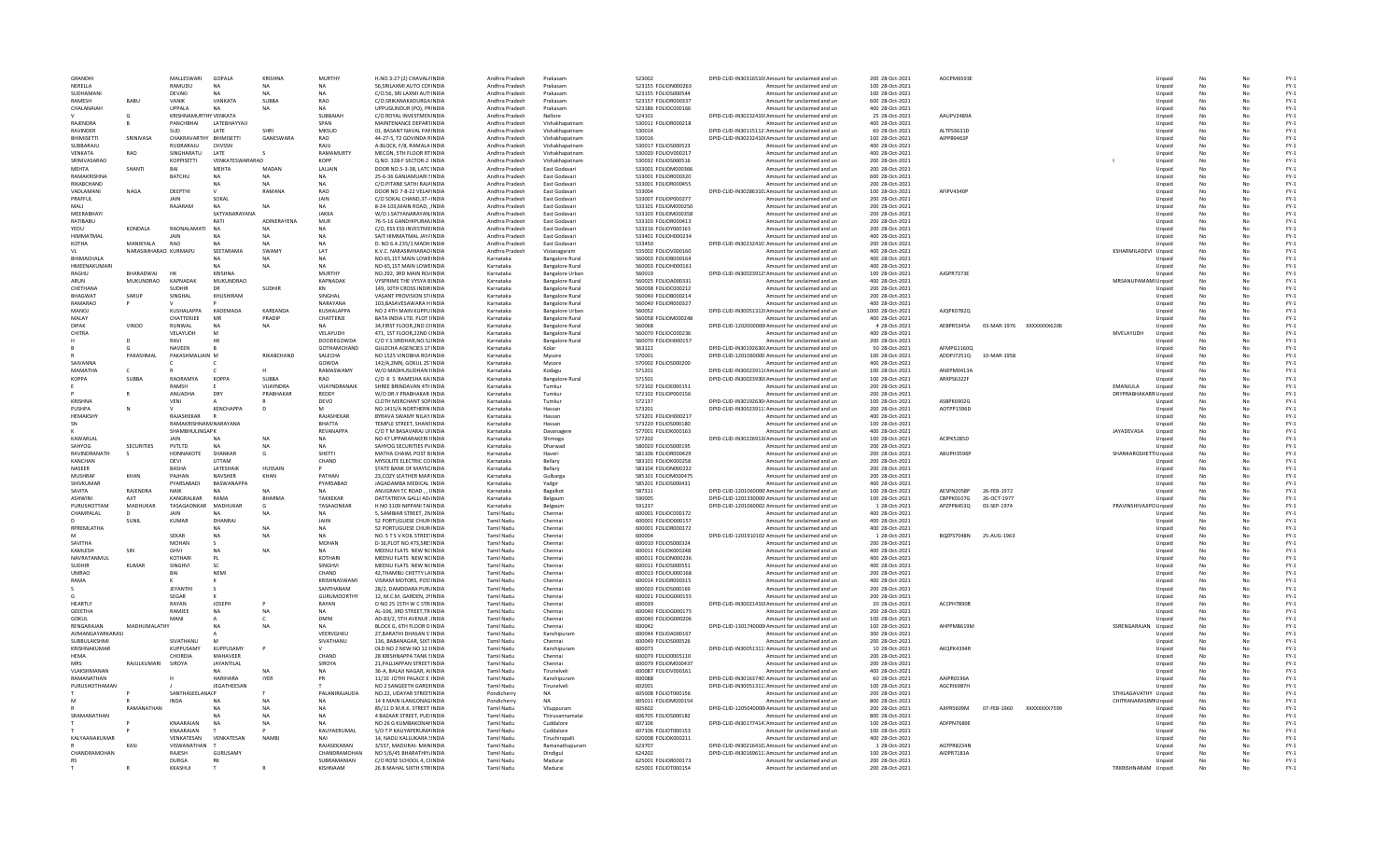|                           |                   | KISHNAAM              |                           | $\mathsf{v}$           | <b>RAMALINGAIFR</b>          | 26 B MAHAL SIXTH STRIINDIA                                              | Tamil Nadu                            | Madurai                | 625001 FOLIOT000155                       | Amount for unclaimed and un                                                                           | 200 28-Oct-2021                      |                          |             | <b>TRKKASTHURI</b>     | Unnaic           |          |          | $FY-1$                          |
|---------------------------|-------------------|-----------------------|---------------------------|------------------------|------------------------------|-------------------------------------------------------------------------|---------------------------------------|------------------------|-------------------------------------------|-------------------------------------------------------------------------------------------------------|--------------------------------------|--------------------------|-------------|------------------------|------------------|----------|----------|---------------------------------|
| SHAMIN                    | IQBAL             | IM                    | <b>IOBAI</b>              |                        | MOOSA                        | NO.6 NEW PANKAJAM INDIA                                                 | <b>Tamil Nadu</b>                     | Madurai                | 625007                                    | DPID-CLID-IN30169611( Amount for unclaimed and un                                                     | 200 28-Oct-2021                      | <b>BLGPS1959A</b>        |             |                        | Unpaid           |          |          | $FY-1$                          |
| <b>BRAGURAMAN</b>         |                   |                       | MMBALAKRISHNA             |                        | MARA                         | 162. MUTHANOOR STREINDIA                                                | <b>Tamil Nadu</b>                     | Virudhunaga            | 626117 FOLIOB000168                       | Amount for unclaimed and un                                                                           | 200 28-Oct-2021                      |                          |             | <b>RSAKTHIVEL</b>      | Unpaid           |          |          | $FY-1$                          |
|                           | SATHYA            | PRAEENKUMAR           | VIJAYA                    |                        | <b>KUMAR</b>                 | 4/15, KAMATCHI NAGA INDIA                                               | <b>Tamil Nadu</b>                     | Madurai                | 628003                                    | DPID-CLID-IN30021414( Amount for unclaimed and un                                                     | 100 28-Oct-2021                      | BLDPS4201E               |             |                        | Unpaid           | No       | No       | $FY-1$                          |
| DURAIRAL                  |                   | KARTHIKFYAN           | SUBBAIL                   | DURA                   | RAI                          | NEW NO 5 SUBRAMAN INDIA                                                 | Tamil Nadu                            | Sivaganga              | 630002                                    | DPID-CLID-IN30177411 <sup>t</sup> Amount for unclaimed and un                                         | 190 28-Oct-2021                      | AUOPK8125C               |             |                        | Unnaid           | No       | No       | FY-1                            |
|                           | NIRMAI A          | SINHEE                |                           | GOWTHM                 | <b>GOWTHMSINGHFF</b>         | NEW NO 6 10 B N K M SINDIA                                              | Tamil Nadu                            | Vellore                | 632001                                    | DPID-CLID-IN30021411. Amount for unclaimed and un                                                     | 300 28-Oct-2021                      | AAOPS9014F               |             |                        | Unpaid           | No       | Nr       | $FY-1$                          |
| MAHAVEER                  |                   | JAIN                  | Bhawar                    |                        |                              | NO 5/1, MADHU BANGINDIA                                                 | <b>Tamil Nadu</b>                     | Vellore                | 632004                                    | DPID-CLID-IN30009511: Amount for unclaimed and un                                                     | 400 28-Oct-2021                      | AAMPM0537G               |             |                        | Unpaid           |          |          | $FY-1$                          |
| <b>USHA</b>               | JEELN             | JEELNIBSH             |                           |                        | <b>BASHA</b><br>THEERTHAGIRI | 154, BANGALORE ROACINDIA                                                | <b>Tamil Nadu</b>                     | Krishnagir             | 635001 FOLIOA000152                       | Amount for unclaimed and un                                                                           | 200 28-Oct-2021                      |                          |             |                        | Unpaid           |          |          | $FY-1$<br>$FY-1$                |
| KRISHNA                   | KUMAR             | THEERTHAGIRI<br>MR    | DR<br>DMF                 |                        | <b>RAIAGOPALAN</b>           | 42. JAKKAPPAN NAGAR INDIA<br>123. APPUCHETTY STREINDIA                  | <b>Tamil Nadu</b><br>Tamil Nadu       | Krishnagiri<br>Salem   | 635001 FOLIOU000187<br>636002 EOUOK000361 | Amount for unclaimed and un<br>Amount for unclaimed and un                                            | 100 28-Oct-2021<br>400 28-Oct-2021   |                          |             |                        | Unpaid<br>Unpaid | No       | Nr       | $FY-1$                          |
| SENTHIL                   | KUMAR             |                       | <b>NA</b>                 | NΔ                     | <b>NA</b>                    | FRIENDS TYLAR NO 198 INDIA                                              | Tamil Nadu                            | Salem                  | 636102                                    | DPID-CLID-1201320000 Amount for unclaimed and un                                                      | 23 28-Oct-2021                       | RPPPS5457C               | 07-FEB-1973 |                        |                  | No<br>No | Nr       | $FY-1$                          |
| RAJESWAR                  |                   |                       |                           |                        | NΔ                           | OLD NO 37 NEW NO 77 INDIA                                               | <b>Tamil Nadu</b>                     | Namakkal               | 637001                                    | DPID-CLID-1204880000 Amount for unclaimed and un                                                      | 200 28-Oct-2021                      | AASPR2770A               | 04-DEC-1946 |                        | Unpaid<br>Unpaid |          |          | $FY-1$                          |
|                           | AMESH             | <b>BABU</b>           |                           |                        | RAJAGOPAL                    | <b>LAKSHMI VILAS BANK GINDIA</b>                                        | <b>Tamil Nadu</b>                     | Erode                  | 638001 FOLIOR000159                       | Amount for unclaimed and un                                                                           | 200 28-Oct-2021                      |                          |             |                        | Unpaid           |          |          | $FY-1$                          |
|                           |                   | GANESAN               |                           |                        | VANKATESAN                   | 36/43 A RAMAR KOVIL: INDIA                                              | <b>Tamil Nadu</b>                     | Coimbatore             | 641001 FOLIOV000154                       | Amount for unclaimed and un                                                                           | 200 28-Oct-2021                      |                          |             |                        | Unpaid           | No       |          | $FY-1$                          |
|                           |                   | RATHNAM               |                           | NΔ                     | NΔ                           | 1 KALIAPPAN LAY OUT . INDIA                                             | Tamil Nadu                            | Coimbatore             | 641038                                    | DPID-CLID-1206300000 Amount for unclaimed and un                                                      | 50 28-Oct-2021                       | ADFPR7005L               | 30-NOV-1936 |                        | Unnaid           | No       | Nr       | $FY-1$                          |
|                           |                   | DHAMODHARAN K         |                           | VARADARAJAN            | <b>NAIDU</b>                 | F1 MAYFLOWER HIGHVINDIA                                                 | <b>Tamil Nadu</b>                     | Coimbatore             | 641043                                    | DPID-CLID-IN30039412( Amount for unclaimed and un                                                     | 10 28-Oct-2021                       | AAKPD9924C               |             |                        | Unpaid           |          | Nr       | $FY-1$                          |
|                           |                   | <b>SATHIYAMOORTHK</b> |                           |                        | <b>RISHNASAM</b>             | 140 P V KOIL STREET. . INDIA                                            | <b>Tamil Nadu</b>                     | Coimbatore             | 642126 FOLIOK000160                       | Amount for unclaimed and un                                                                           | 200 28-Oct-2021                      |                          |             | AGUNASEKARAN Unpaid    |                  |          |          | $FY-1$                          |
| RAJESWAR                  |                   | RAMANATHAN V          |                           |                        | RAMANATHAN                   | 39.ISWARYA NAGAR INDIA                                                  | <b>Tamil Nadu</b>                     | Coimbatore             | 642154 FOLIOR000266                       | Amount for unclaimed and un                                                                           | 200 28-Oct-2021                      |                          |             | VRAMANATHAN Unpaid     |                  |          |          | $FY-1$                          |
| KURUVILLA                 |                   | THARIAN               | <b>NA</b>                 |                        | NA                           | KATTIKARAN HOUSE M.INDIA                                                | Kerala                                | Ernakulam              | 682035                                    | DPID-CLID-IN30023911! Amount for unclaimed and un                                                     | 38 28-Oct-2021                       | AAGPT2341F               |             |                        | Unpaid           | No       |          | $FY-1$                          |
| ANII                      |                   | <b>IOSE</b>           | F <sub>0</sub>            |                        | VARGHESE                     | ELANJIKKAL HOUSE MUINDIA                                                | Kerala                                | Frnakulam              | 683517                                    | DPID-CLID-IN30154918! Amount for unclaimed and un                                                     | 50 28-Oct-2021                       | <b>ADVPI5896K</b>        |             |                        | Unpaid           | No       | Nr       | $FY-1$                          |
| <b>AUGUSTINE</b>          |                   | <b>XAVIER</b>         | JAMES                     |                        | XAVIER                       | MUTHUPLACHAL HOUS INDIA                                                 | Kerala                                | Idukki                 | 685515                                    | DPID-CLID-IN30181110I Amount for unclaimed and un                                                     | 200 28-Oct-2021                      |                          |             |                        | Unpaid           | No       | Nr       | $FY-1$                          |
| <b>TM</b>                 |                   | MATHEW                | <b>TM</b>                 |                        | <b>JOHN</b>                  | KRIPA BHAVAN INDIA                                                      | Kerala                                | Pathanamthitta         | 689578 FOLIOT000160                       | Amount for unclaimed and un                                                                           | 400 28-Oct-2021                      |                          |             |                        | Unpaid           | No       |          | $FY-1$                          |
| <b>JAYAKUMAR</b>          |                   | VAMADEVAN             |                           |                        | VAMADEVAN                    | KOVILAKAM KOONAYIL INDIA                                                | Kerala                                | Kollam                 | 691301                                    | DPID-CLID-IN30023911. Amount for unclaimed and un                                                     | 12 28-Oct-2021                       | ABLPV0472H               |             |                        | Unpaid           |          |          | $FY-1$                          |
| THOMAS                    |                   | <b>IDICULA</b>        |                           |                        | <b>IDICULA</b>               | SANKEERTHANA PUTHCINDIA                                                 | Kerala                                | Kollam                 | 691507                                    | DPID-CLID-IN30023911! Amount for unclaimed and un                                                     | 75 28-Oct-2021                       | AAFPI3419Q               |             |                        | Unpaid           | No       | No       | $FY-1$                          |
| <b>TOM</b>                | <b>IOSEPH</b>     |                       |                           |                        | <b>IOSPH</b>                 | TC 3/104 ANAND NAGAINDIA                                                | Kerala                                | Thiruvananthapuran     | 695004                                    | DPID-CLID-1203280000 Amount for unclaimed and un                                                      | 50 28-Oct-2021                       | ADUPJ8316M               | 25-MAY-1954 |                        | Unpaid           | No       | Nr       | $FY-1$                          |
| RAIFNDRAN                 |                   | SURENDRAN             | SURENDRAN                 |                        | KRISHNAN                     | NAVARANGAN VAZHUTINDIA                                                  | Kerala                                | Thiruvananthapuran     | 695014 FOLIOR000234                       | Amount for unclaimed and un                                                                           | 100 28-Oct-2021                      |                          |             |                        | Unpaid           | No       | Nr       | $FY-1$                          |
| ANSUYA                    |                   | PATEL                 | <b>SHASHIKAN</b>          |                        | PATEL                        | 20 PAUL STREET SHYAN INDIA                                              | West Benga                            | Kolkata                | 700004 FOLIOA000309                       | Amount for unclaimed and un                                                                           | 200 28-Oct-2021                      |                          |             |                        | Unpaid           | No       |          | $FY-1$                          |
| <b>ROMABEN</b>            |                   | PATEL                 | SHAILESHKUMAR             |                        | PATEL                        | 20 PAUL STREET SHYAN INDIA                                              | West Bengal                           | Kolkata                | 700004 FOLIOR000474                       | Amount for unclaimed and un                                                                           | 200 28-Oct-2021                      |                          |             |                        | Unpaid           |          |          | $FY-1$                          |
| <b>SUDHA</b>              |                   | <b>RVIA</b>           | SUSHIL                    | KR                     | RVIA                         | C/O NO TAX CORPORATINDIA                                                | West Bengal                           | Kolkata                | 700007 FOLIOS000540                       | Amount for unclaimed and un                                                                           | 200 28-Oct-2021                      |                          |             |                        | Unpaid           | No       | No       | $FY-1$                          |
| SHARAD<br><b>ANIALL</b>   | <b>KUMAR</b>      | KEDIA                 | NA<br>SUKUMAR             |                        | NA<br>ROY                    | SHANTINIKETAN BUILDIINDIA<br>1 ASWINI DUTTA ROAD INDIA                  | West Bengal                           | Kolkata                | 700017                                    | DPID-CLID-IN30125013I Amount for unclaimed and un                                                     | 200 28-Oct-2021<br>400 28-Oct-2021   | AFYPK3679Q               |             |                        | Unpaid           | No       |          | $FY-1$<br>$FY-1$                |
| SUBODH                    |                   | ROY<br>SAHA           | HARALAL                   |                        | SAHA                         |                                                                         | West Bengal                           | Kolkata<br>Kolkata     | 700029 FOLIOA000291<br>700067             | Amount for unclaimed and un                                                                           | 200 28-Oct-2021                      | AIPPS4549B               |             |                        | Unpaid           | No       |          | $FY-1$                          |
|                           | <b>CHANDRA</b>    | AFTAR                 | <b>AFTAR</b>              |                        | <b>AHMFD</b>                 | NATURAL VIEW SEGME INDIA                                                | West Bengal                           |                        | 700073 FOLIOS000404                       | DPID-CLID-IN30021411I Amount for unclaimed and un                                                     |                                      |                          |             |                        | Unpaid           | No       |          |                                 |
| SHAZADA<br>VIDYA          |                   | GOEL                  | MOTILAL                   |                        | AGARWAL                      | 42 PHEARS LANE, , , CAINDIA<br>STATION ROAD, NEAM/INDIA                 | West Bengal<br>West Bengal            | Kolkata<br>Bardhaman   | 713359                                    | Amount for unclaimed and un<br>DPID-CLID-IN30210510 Amount for unclaimed and un                       | 200 28-Oct-2021<br>300 28-Oct-2021   | ADAPG2054R               |             |                        | Unpaid<br>Unpaid | No       | No       | $FY-1$<br>$FY-1$                |
| SAMBHU                    | PRASAD            | DAS                   | RAM                       | PRASAD                 | DAS                          | C/O PRABIR KUMAR HIFINDIA                                               | West Bengal                           | Nadia                  | 741222 FOLIOS000209                       | Amount for unclaimed and un                                                                           | 400 28-Oct-2021                      |                          |             |                        | Unpaid           | No       |          | $FY-1$                          |
| <b>BIMIA</b>              |                   |                       |                           |                        | <b>NA</b>                    | C/O KULDEEP KUMAR IIINDIA                                               | Andaman And Nicobar Andaman Islands   |                        | 744101                                    | DPID-CLID-IN30169611: Amount for unclaimed and un                                                     | 18 28-Oct-2021                       | ANXPB3174C               |             |                        | Unpaid           |          |          | $FY-1$                          |
| <b>TAPAS</b>              | RANJAN            | <b>MOHANTY</b>        | DEBADUTTA                 |                        | <b>MOHANTY</b>               | C/O.P.K.SATPATHY FRIEINDIA                                              | Orissa                                | Cuttack                | 753001                                    | DPID-CLID-1203350000 Amount for unclaimed and un                                                      | 100 28-Oct-2021                      | ANEPM5139R               | 10-NOV-1977 |                        | Unpaid           | No       |          | $FY-1$                          |
| VENUKUMAR                 |                   | KONCHADA              | <b>NA</b>                 |                        |                              | W/O. K KASI VISHWAN/INDIA                                               | Orissa                                | Ganiam                 | 760002 FOLIOV000232                       | Amount for unclaimed and un                                                                           | 400 28-Oct-2021                      |                          |             |                        | Unpaid           |          |          | $FY-1$                          |
| <b>JHUMA</b>              |                   | RAHA                  | SUBHAJIT                  |                        | RAHA                         | STATE BANK OF INDIA. INDIA                                              | Nagaland                              | Dimapur                | 797112                                    | DPID-CLID-1202300000 Amount for unclaimed and un                                                      | 100 28-Oct-2021                      | AISPR4485N               |             |                        | Unpaid           | No       | No       | $FY-1$                          |
| ASIM                      |                   | KUMAR                 | DEVRAJ                    |                        | RAM                          | H-NO .- 28 VILL- MIRJAPI INDIA                                          | Rihar                                 | Nawada                 | 805110                                    | DPID-CLID-IN30058910: Amount for unclaimed and un                                                     | 1000 28-Oct-2021                     | AI SPK6899F              |             |                        | Unpaid           | No       |          | $FY-1$                          |
| MALTI                     |                   | KUMARI                | RAM                       | SAJJAN                 | CHAUDHARY                    | C/O ALLAHABAD BANK INDIA                                                | Bihar                                 | Bhagalpu               | 812007                                    | DPID-CLID-IN30155720! Amount for unclaimed and un                                                     | 400 28-Oct-2021                      | ANQPK1585P               |             |                        | Unpaid           |          |          | $FY-1$                          |
| VEENADEVI                 |                   | SHARAF                | PAWANKUMAF                |                        | SHARAF                       | BOMPAS TOWN, PO.DEINDIA                                                 | Jharkhand                             | Deoghar                | 814114 FOLIOV000207                       | Amount for unclaimed and un                                                                           | 200 28-Oct-2021                      |                          |             |                        | Unpaid           | No       |          | $FY-1$                          |
| ATUL                      |                   | JAIN                  | <b>DINESH</b>             | CHANDRA                | <b>JAIN</b>                  | 4C-2026 BOKARO STEELINDIA                                               | Jharkhand                             | Bokaro                 | 827004 FOLIOA000395                       | Amount for unclaimed and un                                                                           | 200 28-Oct-2021                      |                          |             |                        | Unpaid           |          |          | $FY-1$                          |
| SONAL                     |                   | PARMAR                | JAY                       |                        | PARMAR                       | PARMAR HOUSE MORAINDIA                                                  | Jharkhand                             | Ranchi                 | 834001                                    | DPID-CLID-IN30045013: Amount for unclaimed and un                                                     | 20 28-Oct-2021                       | AMWPP3071C               |             | <b>JAYPARMAR</b>       | Unpaid           | No       | No       | $FY-1$                          |
| ANITA                     |                   | <b>JAIN</b>           | <b>HUKMICHAND</b>         |                        | <b>IAIN</b>                  | HANUMAN STREET, GH INDIA                                                | <b>Bihar</b>                          | Muzaffarpur            | 842001 FOLIOA000283                       | Amount for unclaimed and un                                                                           | 400 28-Oct-2021                      |                          |             | AKNILJAIN              | Unpaid           |          |          | $FY-1$                          |
| KIRAN                     |                   | SRIVASTAVA            | SUBAN                     | SHANKAR                | SRIVASTAVA                   | BHOLABABU COLONY, 1INDIA                                                | Bihar                                 | West Champarar         | 845438                                    | DPID-CLID-IN30021416! Amount for unclaimed and un                                                     | 450 28-Oct-2021                      | AKZPS2677N               |             | KRISHNAMURARII Unpaid  |                  |          |          | $FY-1$                          |
| AMBUIA                    | SECURITIES        | <b>ITD</b>            |                           |                        | NA                           | 3-5 MOONHGHT 4TH FHNDIA                                                 | JAMMU AND KASHMIR Anantnag            |                        | 193303 EQUOA000006                        | Amount for unclaimed and un                                                                           | 25000 28-Oct-2021                    |                          |             |                        | Unnaid           |          | No       | $FN-1$                          |
| BHUPENDRABHA              |                   | PANCHAL               | <b>NA</b>                 |                        |                              | 923.LUNSAWAD GOLW. INDIA                                                | Guiarat                               | Ahmedabad              | 380001 FOLIOB000771                       | Amount for unclaimed and un                                                                           | 2400 28-Oct-2021                     |                          |             | ASHOKHPATEL            | Unpaid           |          | No       | $FY-1$                          |
| RAYCHANDBHA               |                   | POPAT                 | <b>NA</b>                 | NΔ                     | <b>NA</b>                    | C/O.M/S ASHOK CHUNIINDIA                                                | Guiarat                               | Ahmedabad              | 380001 FOLIOR000821                       | Amount for unclaimed and un                                                                           | 7400 28-Oct-2021                     |                          |             |                        | Unpaid           | No       | No       | $FY-1$                          |
| <b>AMITA</b>              |                   | SURFA                 | NΔ                        | NΔ                     | <b>NA</b>                    | 121 MADHUPURA COMINDIA                                                  | Gujarat                               | Ahmedabad              | 380004 FOLIOA000009                       | Amount for unclaimed and un                                                                           | 2500 28-Oct-2021                     |                          |             |                        | Unpaid           |          |          | $\mathsf{FY}\text{-}\mathsf{1}$ |
| HINDUSTAN                 | CREDIT            | CAPITALLIMITED NA     |                           |                        |                              | 31-32 EMPIRE TOWERS INDIA                                               | Gujarat                               | Ahmedabad              | 380006 FOLIOH00001                        | Amount for unclaimed and un                                                                           | 3400 28-Oct-2021                     |                          |             |                        | Unpaid           |          |          | $FY-1$<br>$FN-1$                |
| RENURANI                  | NITINKUMAI        | DAYAL                 | RAIN                      |                        | DAYAI                        | 3/B.TOWER-4 CENTRE FINDIA                                               | Guiarat                               | Ahmedabad              | 380006 FOLIOR000829                       | Amount for unclaimed and un                                                                           | 2000 28-Oct-2021                     |                          |             | RAJIVDAYAL             | Unpaid           | No       | No       |                                 |
| DIPALIBEN<br>KAUSHAL      |                   | SHAH<br><b>SHAH</b>   | <b>NA</b><br>KIRIT        |                        | <b>NA</b><br><b>SHAH</b>     | 95.SHARDANAGAR SOCINDIA<br>96 SHARDANAGAR SOCINDIA                      | Guiarat<br>Guiarat                    | Ahmedabad<br>Ahmedahad | 380007 FOLIOD000788<br>380007 EOUOK000785 | Amount for unclaimed and un<br>Amount for unclaimed and un                                            | 2000 28-Oct-2021<br>2000 28-Oct-2021 |                          |             | CHANDRESHBHAII Unpaid  |                  | No       | No<br>No | $FY-1$<br>$FY-1$                |
| GUNVANTRA                 |                   | DAVE                  | <b>BALKRISHNA</b>         |                        |                              |                                                                         |                                       | Ahmedabad              | 380008                                    |                                                                                                       |                                      |                          |             |                        | Unnaid<br>Unpaid |          |          |                                 |
| DARSHANA                  |                   |                       | YOGINDRA                  |                        | DAVE                         | MIHIR TOWER, UTTAM INDIA<br>S/6, ANUPAM-I, NR.ST. INDIA                 | Gujarat<br>Gujarat                    | Ahmedabad              | 380009 FOLIOD000778                       | DPID-CLID-IN30097410I Amount for unclaimed and un<br>Amount for unclaimed and un                      | 5000 28-Oct-2021<br>2600 28-Oct-2021 | AARPD5515C               |             | RITAUGANDHI            | Unpaid           |          |          | $FY-1$<br>$FY-1$                |
| <b>JAY</b>                | MAGANBHA          | MAILTHIA              | MAGANRHAI                 |                        | MAIITHIA                     | JAY' B/H BANK OF BARCINDIA                                              | Guiarat                               | Ahmedabad              | 380013 FOLIOJ000006                       | Amount for unclaimed and un                                                                           | 5000 28-Oct-2021                     |                          |             | MUKESHMAGANE Unpaid    |                  |          | No       | $FY-1$                          |
| KANTIBHA                  |                   | PATEL                 | <b>HIRABHAI</b>           |                        | PATEL                        | Z-3/4 SAKAL APTS OPP. INDIA                                             | Guiarat                               | Ahmedabad              | 380013 FOLIOK000011                       | Amount for unclaimed and un                                                                           | 6000 28-Oct-2021                     |                          |             |                        | Unpaid           |          | No       | $FY-1$                          |
| MUKESH                    | MAGANRHAI         | MAIITHIA              | MAGANRHAI                 |                        | MAILTHIA                     | <b>JAY' B/H BANK OF BARCINDIA</b>                                       | Guiarat                               | Ahmedahad              | 380013 EQUOM00002                         | Amount for unclaimed and un                                                                           | 5000 28-Oct-2021                     |                          |             | JAYMAGANBHAIN Unpaid   |                  | No       | No       | $FY-1$                          |
| SAMIR                     |                   | CHOKSHI               | NAVNITLAL                 |                        | CHOKSHI                      | C/O UMESH K GANDHI INDIA                                                | Gujarat                               | Ahmedabad              | 380013 FOLIOS00081:                       | Amount for unclaimed and un                                                                           | 3000 28-Oct-2021                     |                          |             | SIMASCHOKSHI           | Unpaid           |          |          | $FY-1$                          |
| SURYANAGAR                | FIN               | LEASELTD              |                           |                        |                              | 1ST FLOOR BLUE STAR INDIA                                               | Gujarat                               | Ahmedabad              | 380014 FOLIOS00003                        | Amount for unclaimed and un                                                                           | 30000 28-Oct-2021                    |                          |             |                        | Unpaid           |          |          | $FY-1$                          |
| MOHINIBEN                 | THAKURDAS         | <b>ROHRA</b>          | NA                        |                        | <b>NA</b>                    | 27. NEW FRUIT MARKE INDIA                                               | Guiarat                               | Ahmedabad              | 380025                                    | DPID-CLID-IN30034310! Amount for unclaimed and un                                                     | 2000 28-Oct-2021                     | AKRPR3403R               |             |                        | Unpaid           | No       | No       | $FY-1$                          |
| AMBUJA                    | <b>SECURITIES</b> | LTD                   | NΔ                        |                        | NΔ                           | 3-5, MOONLIGHT 4TH FINDIA                                               | Guiarat                               | Ahmedabad              | 380052 FOLIOA000754                       | Amount for unclaimed and un                                                                           | 4400 28-Oct-2021                     |                          |             |                        | Unpaid           |          | No       | $FY-1$                          |
| <b>VIVEK</b>              | SHANKARRAO        |                       | GANGPALLIWAR SHANKARCHAND |                        |                              | <b>B-3 PARTH APPT. PLOT INDIA</b>                                       | Guiarat                               | Gandhinagar            | 382028 EQUOV000015                        | Amount for unclaimed and un                                                                           | 6000 28-Oct-2021                     |                          |             | KANTIBHAIPATEL Unpaid  |                  | No       | No       | $FY-1$                          |
| GLEN                      |                   | GONSALVES             | <b>FRANCIS</b>            |                        | GONSALVES                    | 123, PUSHP SHELTER FLINDIA                                              | Maharashtra                           | Mumbai City            | 400052 FOLIOG000203                       | Amount for unclaimed and un                                                                           | 2600 28-Oct-2021                     |                          |             |                        | Unpaid           |          |          | $FY-1$                          |
| MADHU                     |                   | AGAWAL                |                           |                        |                              | 28/231.UNNAT NAGAR INDIA                                                | Maharashtra                           | Mumbai Suburbar        | 400062 FOLIOM000188                       | Amount for unclaimed and un                                                                           | 2000 28-Oct-2021                     |                          |             |                        | Unpaid           |          |          | $FY-1$                          |
| REVATI                    | FISCAL            | SERVICESLTD           | <b>NA</b>                 |                        |                              | 34.CHANDRALOK, AAREINDIA                                                | Maharashtra                           | Mumbai Suburbar        | 400062 FOLIOR000454                       | Amount for unclaimed and un                                                                           | 9800 28-Oct-2021                     |                          |             |                        | Unpaid           | No       | No       | $FY-1$                          |
| PARAMESWARAN              |                   | SURRAMONI             |                           |                        | PARAMESWARAN                 | C/O. VYSPRIME THE VY'INDIA                                              | Karnataka                             | <b>Bangalore Rural</b> | 560025 FOLIOP000203                       | Amount for unclaimed and un                                                                           | 2200 28-Oct-2021                     |                          |             |                        | Unnaid           |          | No       | FY-1                            |
| SANDESH                   | SHIRLAI           | NAYAK                 | NARAYANA                  |                        | NAYAK                        | MAHALAXMI NIVAS HA INDIA                                                | Karnataka                             | Udupi                  | 574101                                    | DPID-CLID-IN30051321: Amount for unclaimed and un                                                     | 3433 28-Oct-2021                     | AUPN4050D                |             |                        | Unpaid           | No       | Nr       | $FY-1$                          |
| <b>MD</b><br>SHAILESH     |                   | WAKEEL<br>GANDHI      | MD<br>MOHANLAI            |                        | HANIF<br><b>GANDHI</b>       | LODI KATRA NEAR POLI INDIA<br>TRINITY ELECTRICAL MEUnited Arab Emirates | <b>NA</b>                             | Patna                  | 800008 FOLIOM000851                       | Amount for unclaimed and un                                                                           | 2000 28-Oct-2021<br>200 28-Oct-2021  |                          |             | SHAHGUFTAYASM Unpaid   |                  |          |          | $FY-1$<br>$FY-1$                |
|                           |                   |                       |                           |                        |                              |                                                                         |                                       |                        | FOLIOS000052                              | Amount for unclaimed and un                                                                           |                                      |                          |             |                        | Unpaid           |          |          | $FY-1$                          |
| ANANT<br>RAGHVENDRARAO    |                   | DIXIT<br>KUMBHARI     | <b>NA</b>                 | <b>NA</b><br><b>NA</b> | <b>NA</b><br>NA              | B-3-204, SURYA CITY B/INDIA<br>C/O ERESHTRUP ERUITSINDIA                | Guiarat<br>JAMMU AND KASHMIR Anantnag | Ahmedabad              | 380008<br>193303 EQUOR000002              | DPID-CLID-1201090000 Amount for unclaimed and un<br>Amount for unclaimed and un                       | 400 28-Oct-2021<br>3000 28-Oct-2021  | AKLPD0520F               |             |                        | Unpaid<br>Unnaic | No       | No<br>No | $FY-1$                          |
| SOMOTI                    |                   | DFVI                  | <b>IAMNA</b>              | PRASAD                 |                              | 6/31 BARAN BHAI GALI INDIA                                              | <b>Uttar Pradesh</b>                  | Agra                   | FOLIOS000497                              | Amount for unclaimed and un                                                                           | 100 28-Oct-2021                      |                          |             |                        | Unpaid           |          |          | $FY-1$                          |
| UDAY                      |                   | SAIT                  | SAIT                      |                        | PANDURANG                    | 3RD FLR SEERUAI BLDG INDIA                                              | Maharashtra                           | Mumbai City            | 400007 FOLIOU00000:                       | Amount for unclaimed and un                                                                           | 500 28-Oct-2021                      |                          |             | TRUPTISAIT             | Unpaid           |          |          | $FY-1$                          |
| BABU                      | LAL               | AGARWAL               | ML                        |                        | AGARWAL                      | SANE BLDG; 2ND FLOOHNDIA                                                | Maharashtra                           | Mumbai Suburbar        | 400023 FOLIOB000174                       | Amount for unclaimed and un                                                                           | 100 28-Oct-2021                      |                          |             |                        | Unpaid           |          |          | $FY-1$                          |
| JAYESH                    | NARENDRA          | SHAH                  | NARENDRA                  | G                      | SHAH                         | FLAT-19.3RD FLOOR, YCINDIA                                              | Maharashtra                           | Mumbai City            | 400054 FOLIOJ000213                       | Amount for unclaimed and un                                                                           | 200 28-Oct-2021                      |                          |             | TEJALJAYESHSHAI Unpaid |                  | No       | No       | $FY-1$                          |
| ANII                      | KUMAR             | SOMANI                | <b>RISHAMRHAR</b>         | DAYAL                  | SOM                          | MAA KRIPA, E-108, BAKINDIA                                              | Madhya Pradesh                        | Indore                 | 452018 FOLIOA000272                       | Amount for unclaimed and un                                                                           | 300 28-Oct-2021                      |                          |             | VINODKUMARJAII Unpaid  |                  |          | No       | $FY-1$                          |
| SRI                       |                   | BNBHAGAVAN            | SRI                       |                        | NRBHOOTE                     | 1532, SOUTH END 'B' CFINDIA                                             | Karnataka                             | <b>Bangalore Rural</b> | 560069 FOLIOS000508                       | Amount for unclaimed and un                                                                           | 400 28-Oct-2021                      |                          |             |                        | Unpaid           |          |          | $FY-1$                          |
| ABHISHEK                  |                   |                       |                           |                        | <b>NA</b>                    | MANCHGURU TEXTILES INDIA                                                | Karnataka                             | Bellary                | 583101 FOLIOA000176                       | Amount for unclaimed and un                                                                           | 100 28-Oct-2021                      |                          |             |                        | Unpaid           |          |          | $FY-1$                          |
| <b>SUDHIR</b>             |                   | KAUNDAL               | SURINDER                  |                        | LAL                          | H.NO. 2686 MAIN BAZAINDIA                                               | Punjab                                | Amritsar               | 143001                                    | DPID-CLID-IN30021416! Amount for unclaimed and un                                                     | 250 28-Oct-2021                      | AMTPK8459N               |             |                        | Unpaid           |          |          | $FY-1$                          |
| SANIIV                    | <b>NARSIDAS</b>   | SHARAF                | NΔ                        | NΔ                     | <b>NA</b>                    | 12 C KRUSHN SHANTI SJNDIA                                               | Guiarat                               | Vadodara               | 390020                                    | DPID-CLID-1601010000 Amount for unclaimed and un                                                      | 100 28-Oct-2021                      | AGIPS11990               | 14-JUL-1966 | AMITANSHARAF Unnaid    |                  | No       | No       | $FY-1$                          |
|                           |                   | NATAAIAN              | <b>NA</b>                 | NΔ                     | <b>NA</b>                    | 4 ANNA STREET PAVEN INDIA                                               | Tamil Nadu                            | Vellore                | 632009                                    | DPID-CLID-IN30021412! Amount for unclaimed and un                                                     | 50 28-Oct-2021                       | AAQHS7101A               |             |                        | Unpaid           |          |          | $FY-1$                          |
| RHASKER                   | MOHANI AI         | DESAI                 | MOHANLAL                  | CHHOTUBHAI             | DESAI                        | 45 CHANKYA TOWER L/ INDIA                                               | Gujarat                               | Ahmedabad              | 380054                                    | DPID-CLID-IN30177413/ Amount for unclaimed and un                                                     | 2000 28-Oct-2021                     | ABHPD5218P               |             | GAYATRIBENBHAS Unpaid  |                  |          |          | $FY-1$                          |
| MANISH                    |                   |                       |                           |                        |                              | C/67, SHIVKRUPA SOCIEINDIA                                              | Guiarat                               | Surat                  | 394210                                    | DPID-CLID-1201090000 Amount for unclaimed and un                                                      | 40 28-Oct-2021                       | AHVPD8948E               | 27-JUN-1971 |                        | Unpaid           |          |          | $FY-1$                          |
|                           | ARVINDLAL         | <b>DIVETIA</b>        |                           |                        | Rajyagor                     |                                                                         | Maharashtra                           | Mumbai City            | 400004                                    | DPID-CLID-1202970000 Amount for unclaimed and un                                                      | 200 28-Oct-2021                      | AGWPR1326C               | 18-JUN-1952 |                        |                  |          |          | $FY-1$                          |
| <b>USHA</b>               | BALMUKUND         | RAJYAGOR              | Balmukund                 |                        |                              | 2-52, PIMPALWADI, MUNDIA                                                |                                       |                        |                                           |                                                                                                       |                                      |                          |             | MehulBalmukund Unpaid  |                  |          |          |                                 |
| RAMI AI                   | <b>GOPIRAM</b>    | GOYAL                 | <b>GOPIRAM</b>            | SHIVDAYAMAI            | GOYAL                        | VISHRAMDHAM, PLOT UNDIA                                                 | Maharashtra                           | Thane                  | 400706                                    | DPID-CLID-1202810000 Amount for unclaimed and un                                                      | 25 28-Oct-2021                       | AKFPG7654A               | 21-OCT-1942 |                        | Unnaid           | No       | No       | $FY-1$                          |
| DAMODAR                   | RAMESH            | KUMAR                 | RAMESH                    |                        | KUMAR                        | <b>B 1 NIKHERA COMPLEX INDIA</b>                                        | Maharashtra                           | Nagpur                 | 440001                                    | DPID-CLID-IN30021411! Amount for unclaimed and un                                                     | 50 28-Oct-2021                       | ADKPK1088R               |             |                        | Unpaid           |          |          | $FY-1$                          |
| GOPALAN                   |                   | RAMANI                | RATHNASWAMY               |                        | GOPLAN                       | 105, ANNAPURNA APTSINDIA                                                | Telangana                             | Hyderabad              | 500044                                    | DPID-CLID-IN30311610! Amount for unclaimed and un                                                     | 2 28-Oct-2021                        | AFYPR0258R               |             | MEENAKSHIGOPA Unpaid   |                  |          |          | $FY-1$                          |
| VIMAL                     |                   | <b>KUMAR</b>          |                           |                        |                              | NO 42/1, M M LANE GAINDIA                                               | Karnataka                             | <b>Bangalore Rural</b> | 560002                                    | DPID-CLID-IN30009510I Amount for unclaimed and un                                                     | 200 28-Oct-2021                      | ABGPK5683A               |             |                        | Unpaid           |          |          | $FY-1$                          |
| SRINIVASARAO              |                   |                       |                           | NΔ                     |                              | 3RD CROSS BODA REDEINDIA                                                | Karnataka                             | <b>Bangalore Rural</b> | 560037                                    | DPID-CLID-1304140001 Amount for unclaimed and un                                                      | 10 28-Oct-2021                       | BDAPS4025F               | 15-JUN-1981 |                        | Unpaid           |          | No       | $FY-1$                          |
| <b>HANNIRAI</b><br>BALAJI | SAPPANI           | <b>HFMAI ATHA</b>     | <b>NA</b><br><b>NA</b>    |                        | <b>NA</b>                    | C/O DR VIIAY KAGALE 1 INDIA<br>D.NO.A2/5, N.NO.21, GHNDIA               | Maharashtra<br><b>Tamil Nadu</b>      | Kolhapur<br>Chennai    | 416008<br>600094                          | DPID-CLID-IN30018311J Amount for unclaimed and un<br>DPID-CLID-1202770000 Amount for unclaimed and un | 2 28-0ct-2021<br>200 28-Oct-2021     | AR7PH7643F<br>ACCPH4090F | 31-MAR-1966 |                        | Unpaid<br>Unpaid | No       |          | $FY-1$<br>$FY-1$                |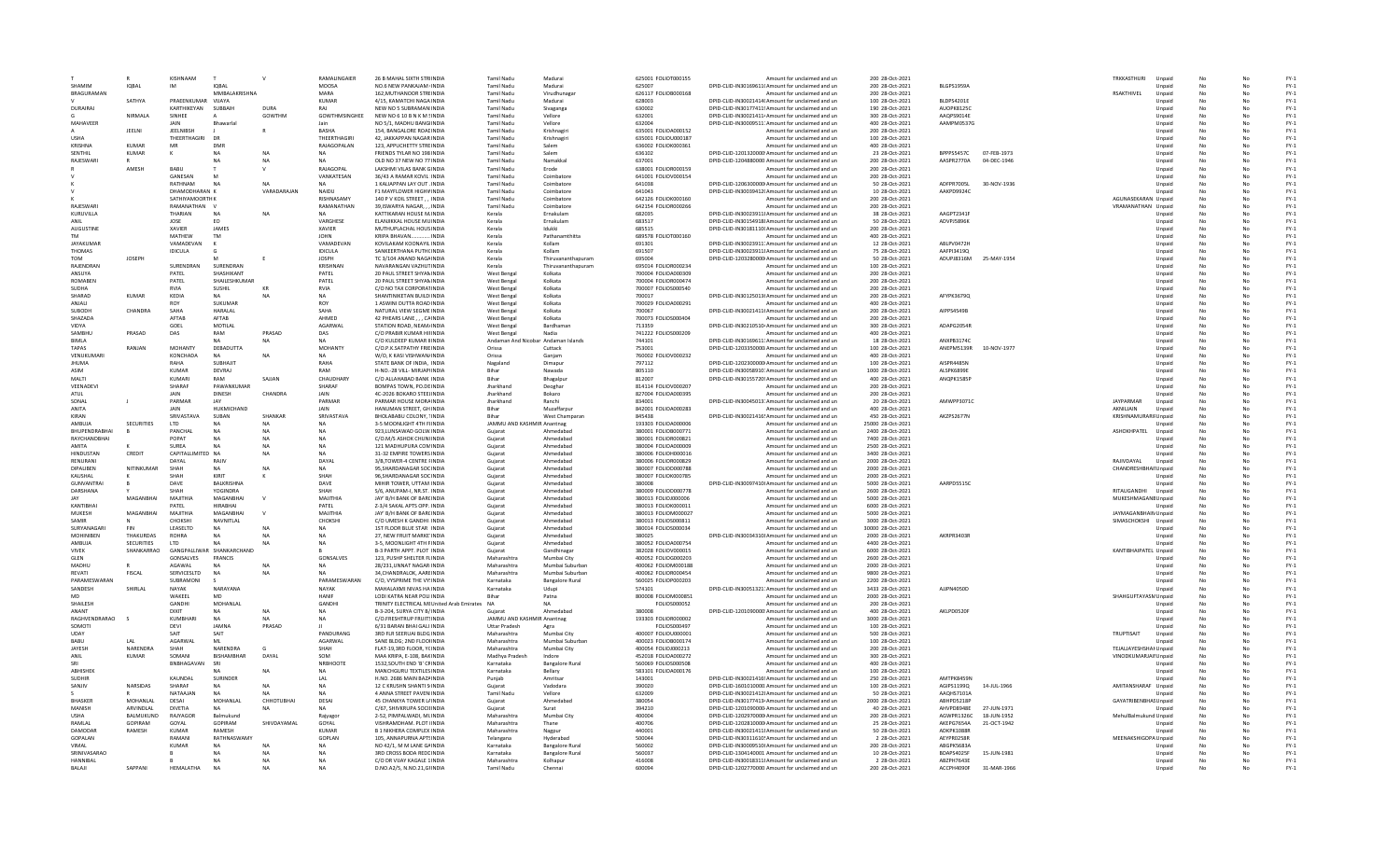| MOUSUMI                     |                   | PATRA                 | ARUN                            |                         | PATRA                      | NO 129 S C CHATTERJEHNDIA                                | <b>West Bengal</b>            | Hooghly                             | 712235                                     | DPID-CLID-IN30169610 Amount for unclaimed and un                                 | 200 28-Oct-2021                      | AORPP3911J |             |                       | Unpaid           | No              | No       | $FY-1$           |
|-----------------------------|-------------------|-----------------------|---------------------------------|-------------------------|----------------------------|----------------------------------------------------------|-------------------------------|-------------------------------------|--------------------------------------------|----------------------------------------------------------------------------------|--------------------------------------|------------|-------------|-----------------------|------------------|-----------------|----------|------------------|
| <b>USHA</b>                 |                   | CHANDAK               | Ganga                           | Dasii                   | Mall                       | 15/1/A. GANPAT RAI KHNDIA                                | <b>West Bengal</b>            | Howrah                              | 711204                                     | DPID-CLID-IN30297810I Amount for unclaimed and un                                | 20 28-Oct-2021                       | AHBPC0070C |             |                       | Unpaid           | No              | No       | $FY-1$           |
| VIDYA                       |                   | SAGAR                 | LATE                            | MALIK                   | ARJANDAS                   | 503 JODHPUR PARK,,,INDIA                                 | <b>West Bengal</b>            | Kolkata                             | 700068                                     | DPID-CLID-IN30002060I Amount for unclaimed and un                                | 4000 28-Oct-2021                     | AJVPS5039B |             |                       | Unpaid           | No              |          | $FY-1$           |
| MANOJ<br>SIDDHARTHA         | <b>KUMAR</b>      | SINHA<br>AGRAWAI      | GAURI                           | SHANKAR<br>CHANDRA      | LALKARN<br>AGRAW           | COMMAND IT CELL HO INDIA                                 | Meghalaya                     | East Khasi Hills<br>South Delhi     | 793009                                     | DPID-CLID-1301930000 Amount for unclaimed and un                                 | 20 28-Oct-2021                       | AQJPS8157P | 30-OCT-1973 |                       | Unpaid           | No              | No       | $FY-1$           |
| PARMANAND                   |                   | AGARWAL               | <b>DINESH</b><br><b>BANARSH</b> | DASS                    | AGARWAI                    | N-4. ANDREWSGUNJ EXINDIA<br>128/15, H - 2 BLOCK, K INDIA | Delhi<br><b>Uttar Pradesh</b> | Kanpur Dehat                        | 110049 FOLIOS000462                        | Amount for unclaimed and un<br>DPID-CLID-IN30105510: Amount for unclaimed and un | 200 03-Nov-2022<br>100 03-Nov-2022   | AEOPA6608  |             |                       | Unpaid<br>Unpaid | No<br>No        | No       | $FY-2$<br>$FY-2$ |
| <b>GITABEN</b>              |                   | PATEL                 | RAMLAL                          |                         | PATEL                      | 3.TULIP FLAT.NR.HOTELINDIA                               | Gujarat                       | Ahmedabad                           | 380004 FOLIOG000201                        | Amount for unclaimed and un                                                      | 200 03-Nov-2022                      |            |             |                       | Unpaid           | No              | No       | $FY-2$           |
| <b>NITA</b>                 |                   | <b>SHAH</b>           | <b>NIPAM</b>                    |                         | SHAH                       | A/3 SELECTION APARTMINDIA                                | Gujarat                       | Ahmedabad                           | 380013 FOLION000313                        | Amount for unclaimed and un                                                      | 200 03-Nov-2022                      |            |             | NIPAMSHAH             | Unpaid           | No              |          | $FY-2$           |
| GAURI                       |                   | <b>ROHRA</b>          | <b>NA</b>                       | <b>NA</b>               | <b>NA</b>                  | 27. NEW FRUIT MARKE INDIA                                | Guiarat                       | Ahmedabad                           | 380025 FOLIOG000752                        | Amount for unclaimed and un                                                      | 600 03-Nov-2022                      |            |             |                       | Unpaid           | No              | No       | $FY-2$           |
| SNIRMALA                    |                   |                       | <b>NA</b>                       | <b>NA</b>               | <b>NA</b>                  | 531. MAMAKSHIPALYA INDIA                                 | Karnataka                     | <b>Bangalore Rural</b>              | 560079 FOLIOS000181                        | Amount for unclaimed and un                                                      | 600 03-Nov-2022                      |            |             |                       | Unpaid           | No              | No       | $FY-2$           |
| SHARAD                      |                   | <b>BENARA</b>         | VIJAY                           | KUMAR                   | JAIN                       | 23/88 LOHA - MANDI N INDIA                               | <b>Uttar Pradesh</b>          | Agra                                | FOLIOS000382                               | Amount for unclaimed and un                                                      | 200 03-Nov-2022                      |            |             | VIJAYKUMARJAIN Unpaid |                  | No              |          | $FY-2$           |
| SONAL                       | RAJIV             | SHAH                  | RAJIV                           |                         | <b>SHAI</b>                | 1. VIRAM SOCIETY, SHAINDIA                               | Guiarat                       | Ahmedabad                           | 380004 FOLIOS000024                        | Amount for unclaimed and un                                                      | 400 03-Nov-2022                      |            |             |                       | Unpaid           | <b>No</b>       | No       | $FY-2$           |
| ANIL                        |                   | GARG                  | SM                              | <b>NA</b>               | GARG                       | D-270, ASHOK VIBAR, P INDIA                              | Delhi                         | North West                          | 110052 FOLIOA000267                        | Amount for unclaimed and un                                                      | 200 03-Nov-2022                      |            |             |                       | Unpaid           | No              |          | $FY-2$<br>$FY-2$ |
| KUNDANLAL<br>NISITH         |                   | SHAH                  | <b>NA</b><br>RAMANLAL           |                         | NA<br>SHAH                 | BO-8.SHALIMAR BAGH INDIA<br>6/A, ORIENT APARTMEIINDIA    | Delhi<br>Gujarat              | North West<br>Ahmedahad             | 110052 FOLIOK000383<br>380013 FOLION000799 | Amount for unclaimed and un                                                      | 400 03-Nov-2022<br>400 03-Nov-2022   |            |             |                       | Unpaid           | No              | No<br>No | $FY-2$           |
| VINOD                       | KUMAR             | CHAWLA                | RASHMIRI                        | LAL                     | CHAWLA                     | CHAWLA KIRANA STORI INDIA                                | <b>Uttar Pradesh</b>          | Rampur                              | FOLIOV000315                               | Amount for unclaimed and un<br>Amount for unclaimed and un                       | 200 03-Nov-2022                      |            |             | DHARAMPALBATL Unpaid  | Unpaid           | No<br>No        |          | $FY-2$           |
| SUDHA                       |                   | <b>RVIA</b>           | SUSHIL                          | KR                      | RVIA                       | C/O NO TAX CORPORATINDIA                                 | West Bengal                   | Kolkata                             | 700007 FOLIOS000540                        | Amount for unclaimed and un                                                      | 200 03-Nov-2022                      |            |             |                       | Unpaid           | No              |          | $FY-2$           |
| RAJEEV                      |                   | MISRA                 | ANANDSWAROOP                    |                         | MISRA                      | A-10 ANDRAPUN, , , NEINDIA                               | MADHYA PRADESH                | SHEOPUR                             | 476332 FOLIOR000209                        | Amount for unclaimed and un                                                      | 200 03-Nov-2022                      |            |             | PRATIBAIMISRA Unpaid  |                  | No              |          | $FY-2$           |
|                             |                   | BASAL                 | MANGE                           | RAM                     | BANSAL                     | E-7 SATYAWATI COL AS INDIA                               | Delhi                         | North West                          | 110052 FOLION000153                        | Amount for unclaimed and un                                                      | 200 03-Nov-2022                      |            |             |                       | Unpaid           | No              | No       | $FY-2$           |
| VIDHYA                      |                   | AGAWAI                | RAMESHCHANDRA                   |                         | AGRAWA                     | G-9 GEWAR COMPLEX (INDIA                                 | Gujarat                       | Ahmedahad                           | 380004 FOLIOV000005                        | Amount for unclaimed and un                                                      | 100 03-Nov-2022                      |            |             |                       | Unpaid           | No              | No       | $FY-2$           |
| <b>RAMESH</b>               | MEGSINH           | YADAV                 |                                 | <b>NA</b>               | NA                         | REVABHAI BHUVABHAI INDIA                                 | Gujarat                       | Ahmedabad                           | 380013 FOLIOR000352                        | Amount for unclaimed and un                                                      | 200 03-Nov-2022                      |            |             |                       | Unpaid           | No              |          | $FY-2$           |
| VUAYKUMAR                   |                   | <b>BHURANI</b>        | <b>NA</b>                       | <b>NA</b>               | <b>NA</b>                  | B/3, KARMACHARI NAGINDIA                                 | Guiarat                       | Ahmedabad                           | 380061 FOLIOV000787                        | Amount for unclaimed and un                                                      | 200 03-Nov-2022                      |            |             |                       | Unpaid           | <b>No</b>       | No       | $FY-2$           |
| SANTOSH                     |                   | BAFA                  | <b>NATHMA</b>                   | M                       | <b>BAFNA</b>               | 1192, BHAWANI PETH - INDIA                               | Maharashtra                   | Pune                                | 411042 FOLIOS000267                        | Amount for unclaimed and un                                                      | 400 03-Nov-2022                      |            |             |                       | Unpaid           | No              |          | $FY-2$           |
| <b>HMEENAKUMARI</b>         |                   | SHAMBHULINGAPK        | NA                              | <b>NA</b>               | <b>NA</b><br>RFVANAPPA     | NO-65.1ST MAIN LOWEINDIA<br>C/O T M BASAVARAJ UFINDIA    | Karnataka<br>Karnataka        | <b>Bangalore Rural</b>              | 560003 FOLIOH000161<br>577001 FOLIOK000163 | Amount for unclaimed and un                                                      | 400 03-Nov-2022                      |            |             |                       | Unpaid           | No              | No       | $FY-2$           |
| <b>GLEN</b>                 |                   | GONSALVES             | <b>FRANCIS</b>                  |                         | GONSALVES                  | 123, PUSHP SHELTER FLINDIA                               | Maharashtra                   | Davanagere<br>Mumbai City           | 400052 FOLIOG000203                        | Amount for unclaimed and un<br>Amount for unclaimed and un                       | 400 03-Nov-2022<br>2600 03-Nov-2022  |            |             | JAYADEVASA            | Unpaid<br>Unpaid | No<br>No        | No       | $FY-2$<br>$FY-2$ |
| REETA                       |                   | PADIA                 | RAJIV                           |                         | PADIA                      | 16. SIDDHI VINAYAK RCINDIA                               | Guiarat                       | Ahmedabad                           | 380051 FOLIOR000022                        | Amount for unclaimed and un                                                      | 300 03-Nov-2022                      |            |             | RAJIVPADIA            | Unpaid           | No              | No       | $FY-2$           |
| <b>UDAY</b>                 |                   | SAIT                  | SAIT                            |                         | PANDURANG                  | 3RD FLR SEERUAI BLDG INDIA                               | Maharashtra                   | Mumbai City                         | 400007 FOLIOU000001                        | Amount for unclaimed and un                                                      | 500 03-Nov-2022                      |            |             | TRUPTISAIT            | Unpaid           | No              |          | $FY-2$           |
| MANISHA                     | <b>MANUKANT</b>   | ZOTA                  | MANUKANT                        | CHANDULAL               |                            | B-2.APSARA SOCIETY, NINDIA                               | Guiarat                       | Surat                               | 395003 FOLIOM000287                        | Amount for unclaimed and un                                                      | 200 03-Nov-2022                      |            |             | MANUKANTCHAN Unpaid   |                  | No              | No       | $FY-2$           |
| <b>SHILPA</b>               |                   | AFNA                  | NATHMAI                         | M                       | <b>BAFNA</b>               | 1192. BHAWANI PETH - INDIA                               | Maharashtra                   | Pune                                | 411042 FOLIOS000414                        | Amount for unclaimed and un                                                      | 200 03-Nov-2022                      |            |             |                       | Unpaid           | No              | No       | $FY-2$           |
| RUPA                        |                   | PRAIAPATI             | NA                              | <b>NA</b>               | NΔ                         | 32. MITRA MILAN, MIR/INDIA                               | Gujarat                       | Ahmedahad                           | 380013 FOLIOR000490                        | Amount for unclaimed and un                                                      | 100 03-Nov-2022                      |            |             |                       | Unpaid           | No              |          | $FY-2$           |
| RAMESH                      |                   | PARMANAND             |                                 | <b>NA</b>               |                            | 16. NEW FRUIT MARKE INDIA                                | Gujarat                       | Ahmedabad                           | 380025 FOLIOR000767                        | Amount for unclaimed and un                                                      | 400 03-Nov-2022                      |            |             |                       | Unpaid           | <b>No</b>       | No       | $FY-2$           |
| SHESH                       | RAN               | SINGH                 | MOMRAJ                          |                         | SINGH                      | H.NO.325/1, GALI NO.1/INDIA                              | Delhi                         | East Delhi                          | 110053 FOLIOS000411                        | Amount for unclaimed and un                                                      | 100 03-Nov-2022                      |            |             |                       | Unpaid           | No              |          | $FY-2$           |
| SOMOT                       |                   | <b>DEVI</b><br>YADAV  | <b>JAMNA</b><br>OMPRAKASH       | PRASAD                  | YADAV                      | 6/31 BARAN BHAI GALI INDIA                               | <b>Uttar Pradesh</b>          | Agra                                | FOLIOS000497                               | Amount for unclaimed and un                                                      | 100 03-Nov-2022                      |            |             |                       | Unpaid           | No              | No       | $FY-2$           |
| RADHESHYAM<br>RASHMI        | $\Omega$          | GUPTA                 | <b>SURINDER</b>                 |                         | <b>GUPTA</b>               | PUSHPA NAGAR, DEFEN INDIA<br>1371/X CHOWK PHULL/INDIA    | Chhattisgarh<br>Punjab        | <b>DURG</b><br>Amritsar             | 491332 FOLIOR000751<br>143006 FOLIOR000400 | Amount for unclaimed and un<br>Amount for unclaimed and un                       | 200 03-Nov-2022<br>200 03-Nov-2022   |            |             |                       | Unpaid<br>Unpaid | No<br>No        | No       | $FY-2$<br>$FY-2$ |
|                             |                   | DAYAL                 | MANGAL                          |                         | DEO                        | <b>B-1 MADHAV KUNJ PRAINDIA</b>                          | <b>Uttar Pradesh</b>          | Agra                                | FOLIOJ000175                               | Amount for unclaimed and un                                                      | 200 03-Nov-2022                      |            |             |                       | Unpaid           | <b>No</b>       | No       | $FY-2$           |
| <b>RAJNIKAN</b>             | MAGANLAL          | MAJITHIA              | MAGANLAL                        |                         | MAJITHIA                   | VEGETABLE MARKET, V INDIA                                | Gujarat                       | Amreli                              | 364515 FOLIOR000287                        | Amount for unclaimed and un                                                      | 400 03-Nov-2022                      | ANHPM6006G |             |                       | Unpaid           | No              |          | $FY-2$           |
| SHILPABEN                   |                   | <b>ACHARYA</b>        | SUKHDEV                         |                         | <b>ACHAYA</b>              | 5/B.MITRAMANDAL SO INDIA                                 | Guiarat                       | Ahmedabad                           | 380013 FOLIOS000419                        | Amount for unclaimed and un                                                      | 600 03-Nov-2022                      |            |             |                       | Unpaid           | No              | No       | $FY-2$           |
| NEELA                       | HASMUKHLAL        | MEHTA                 | HASMUKHLAL                      | K                       | <b>MFHTA</b>               | 401-VIBHUTI APT., PAN INDIA                              | Gujarat                       | Surat                               | 395003 FOLION000246                        | Amount for unclaimed and un                                                      | 200 03-Nov-2022                      |            |             |                       | Unpaid           | No              | No       | $FY-2$           |
| SMT                         | <b>KIRAN</b>      | <b>JAIN</b>           | <b>JGOUTHAM</b>                 |                         | CHAND                      | NO-8, MAIN ROAD JEEL INDIA                               | Karnataka                     | <b>Bangalore Rural</b>              | 560005 FOLIOS000479                        | Amount for unclaimed and un                                                      | 200 03-Nov-2022                      |            |             | JGOUTHAMCHAN Unpaid   |                  | No              |          | $FY-2$           |
| <b>GOTAMCHAND</b>           |                   | JAIN                  | SAYARCHAND                      |                         | <b>JAIN</b>                | 8 2NDFLOOR IMAIN RCINDIA                                 | Karnataka                     | <b>Bangalore Rural</b>              | 560009 FOLIOG000218                        | Amount for unclaimed and un                                                      | 200 03-Nov-2022                      |            |             | KAMALAKANWAR Unpaid   |                  | <b>No</b>       | No       | $FY-2$           |
| RAGHU                       | BHARADWAJ         | HK                    | KRISHNA                         |                         | MURTHY                     | NO.292, 3RD MAIN RO/INDIA                                | Karnataka                     | <b>Bangalore Urbar</b>              | 560019                                     | DPID-CLID-IN30023912! Amount for unclaimed and un                                | 100 03-Nov-2022                      | AJGPR7373E |             |                       | Unpaid           | No              |          | $FY-2$           |
| PARESH                      |                   | <b>UDANI</b>          | RAMANICLAL                      |                         | <b>UDANI</b>               | NO.40, 3RD CROSS, 2NUNDIA                                | Karnataka                     | <b>Bangalore Rural</b>              | 560021                                     | DPID-CLID-1206470000 Amount for unclaimed and un                                 | 290 03-Nov-2022                      | AADPU5465G | 03-JAN-1962 |                       | Unpaid           | No              | No       | $FY-2$           |
| KIMAT                       | LALCHAND          | ASWANI                | LALCHAND<br>N A                 |                         | ASWANI<br>NΔ               | RAMESH KIRANA STORI INDIA                                | Gujarat                       | Gandhinagar                         | 382721 FOLIOK000821                        | Amount for unclaimed and un                                                      | 200 03-Nov-2022                      |            |             |                       | Unpaid           | No              | No       | $FY-2$           |
| <b>I ALIT</b><br>HINDUSTAN  | CREDIT            | SANGVI<br>CAPITALLIMI | D NA                            | <b>NA</b><br><b>NA</b>  | <b>NA</b>                  | B/51, MALHAR FLATS B INDIA<br>31-32 EMPIRE TOWERS INDIA  | Gujarat                       | Ahmedabad<br>Ahmedabad              | 380007 FOLIOL000755<br>380006 FOLIOH000016 | Amount for unclaimed and un                                                      | 1000 03-Nov-2022<br>3400 03-Nov-2022 |            |             |                       | Unpaid           | No<br><b>No</b> | No       | $FY-2$<br>$FY-2$ |
| HAMAL                       |                   | <b>SHAH</b>           |                                 |                         |                            | D-22 GHANSHYAMNAG INDIA                                  | Gujarat<br>Gujarat            | Ahmedabad                           | 380027 FOLIOH000164                        | Amount for unclaimed and un<br>Amount for unclaimed and un                       | 200 03-Nov-2022                      |            |             | BABULALKSHAH Unpaid   | Unpaid           | No              |          | $FY-2$           |
| SURINDER                    |                   | <b>GUPTA</b>          | CHAMANLAL                       |                         | <b>GUPTA</b>               | 1371/X CHOWK PHULL/INDIA                                 | Puniab                        | Amritsar                            | 143006 FOLIOS000646                        | Amount for unclaimed and un                                                      | 200 03-Nov-2022                      |            |             |                       | Unpaid           | No              | No       | $FY-2$           |
| SANIAY                      |                   | <b>HANDORF</b>        | DATTARAY                        |                         | HANDORE                    | AT POST ADGAON , , , TINDIA                              | <b>JHARKHAND</b>              | PALAMAU                             | 822122 FOLIOS000103                        | Amount for unclaimed and un                                                      | 400 03-Nov-2022                      | AYYPH0015N |             |                       | Unpaid           | No              | No       | $FY-2$           |
| LALCHAND                    | KEWAJI            | PRAJAPATI             | KEWAJI                          | PUNMAJI                 | PRAJA                      | 230, PADMA POLE VAD INDIA                                | Gujarat                       | Ahmedabad                           | 380002 FOLIOL000764                        | Amount for unclaimed and un                                                      | 200 03-Nov-2022                      |            |             |                       | Unpaid           | No              |          | $FY-2$           |
| MONAL                       |                   | <b>HROFF</b>          | SHASHANK                        |                         | <b>SHROFF</b>              | RADIOWALO BUNGLOV INDIA                                  | Gujarat                       | Ahmedabad                           | 380007 FOLIOM000795                        | Amount for unclaimed and un                                                      | 200 03-Nov-2022                      |            |             | SHASHANKKSHRO Unpaid  |                  | No              | No       | $FY-2$           |
| <b>SUHAS</b>                |                   | SHAH                  | MUKESH                          |                         | SHAH                       | 4/8 SANKET APPARTMEINDIA                                 | Gujarat                       | Ahmedabad                           | 380013 FOLIOS000554                        | Amount for unclaimed and un                                                      | 200 03-Nov-2022                      |            |             | MRMUKESHRSHA Unpaid   |                  | No              |          | $FY-2$           |
| KETAN                       | <b>AJITRAY</b>    | VORA                  | AJITRAY                         | -S                      | <b>VORA</b>                | B-2/9, SAINATH APPTS, INDIA                              | Guiarat                       | Ahmedabad                           | 380050 FOLIOK000818                        | Amount for unclaimed and un                                                      | 200 03-Nov-2022                      |            |             |                       | Unpaid           | No              | No       | $FY-2$           |
| AMARATLAL                   | SOMNATH           | JANI                  | <b>NA</b>                       | <b>NA</b>               | NA                         | 7, GOPIKRISHNA SOCIE INDIA                               | Gujarat                       | Ahmedahad                           | 382481 FOLIOA000753                        | Amount for unclaimed and un                                                      | 1000 03-Nov-2022                     |            |             | SHARDAAMARATI Unpaid  |                  | No              | No       | $FY-2$           |
| <b>RAKSHA</b>               | <b>BHARAT</b>     | MFHTA                 | <b>BHARAT</b>                   |                         | <b>MFHTA</b>               | 401-VIBHUTI APT., PAN INDIA                              | Gujarat                       | Surat                               | 395003 FOLIOR000306                        | Amount for unclaimed and un                                                      | 200 03-Nov-2022                      |            |             |                       | Unpaid           | No              |          | $FY-2$           |
| <b>JYOTI</b>                | KISHOR            | THAKUR                | MANSINGH<br>SAROLFSING          | <b>GULABANI</b>         | <b>MEHTAB</b><br>ADVANI    | GAT NO 275 SICOF BUILINDIA                               | Maharashtra                   | Nashik                              | 422007<br>390006 FOLIOA000378              | DPID-CLID-1201910102 Amount for unclaimed and un                                 | 401 03-Nov-2022<br>200 03-Nov-2022   | ACJPT9628G | 22-DEC-1968 |                       | Unpaid           | <b>No</b>       | No       | $FY-2$<br>$FY-2$ |
| <b>ASHOK</b><br><b>RITA</b> | RAJIV             | ADVANI<br>PADIA       | <b>NA</b>                       | <b>NA</b>               | NA                         | T61/504, SANT KANWA INDIA<br>16. SHRI SIDDHIVINAYA INDIA | Gujarat<br>Guiarat            | Vadodara<br>Ahmedabad               | 380051 FOLIO0005574                        | Amount for unclaimed and un<br>Amount for unclaimed and un                       | 500 03-Nov-2022                      |            |             |                       | Unpaid<br>Unpaid | No<br>No        | No       | $FY-2$           |
| TARA                        |                   | PATFI                 | <b>NA</b>                       | NA                      | NA                         | 42. SWAMI AKHANDAN INDIA                                 | Gujarat                       | Ahmedahad                           | 382481 FOLIOT000170                        | Amount for unclaimed and un                                                      | 200 03-Nov-2022                      |            |             |                       | Unpaid           | No              | No       | $FY-2$           |
| PRAMOD                      |                   | <b>NIRWAN</b>         | GHANSHYAM                       |                         | <b>KUMAR</b>               | 3. VIMLA SADAN RAM NINDIA                                | Rajasthan                     | Jodhpur                             | 342001                                     | DPID-CLID-1201210100 Amount for unclaimed and un                                 | 100 03-Nov-2022                      | ACFPN0850C |             |                       | Unpaid           | No              |          | $FY-2$           |
|                             | <b>BACHUBHA</b>   | PPATEL                |                                 | <b>NA</b>               | <b>NA</b>                  | D/9, KRANTI APPT., BHI INDIA                             | Guiarat                       | Ahmedabad                           | 380013 FOLIOM000416                        | Amount for unclaimed and un                                                      | 200 03-Nov-2022                      |            |             |                       | Unpaid           | <b>No</b>       | No       | $FY-2$           |
| <b>SUKHDEV</b>              |                   | MATE                  | NIVRUTTI                        |                         | MATE                       | AT POST ADGAON , , , TINDIA                              | <b>JHARKHAND</b>              | PALAMAU                             | 822122 FOLIOS000107                        | Amount for unclaimed and un                                                      | 200 03-Nov-2022                      |            |             |                       | Unpaid           | No              |          | $FY-2$           |
| MOHANLAL                    |                   | <b>GUPTA</b>          | <b>NA</b>                       | <b>NA</b>               | <b>NA</b>                  | <b>U.P.STATE SUGAR CORFINDIA</b>                         | <b>Uttar Pradesh</b>          | Bulandshahr                         | FOLIOM000399                               | Amount for unclaimed and un                                                      | 100 03-Nov-2022                      |            |             |                       | Unpaid           | No              | No       | $FY-2$           |
| SURYA                       | PRAKASH           | MUNDHRA               | KISHAN                          | GOPAI                   | <b>MUNDHRA</b>             | A/902, VIJAY PLAZA, 9T INDIA                             | GUJARAT                       | SURAT                               | 394248 FOLIOS000653                        | Amount for unclaimed and un                                                      | 200 03-Nov-2022                      |            |             |                       | Unpaid           | No              | No       | $FY-2$           |
| RASIKLAL                    | <b>JASMATBHAI</b> | PETHANI               | <b>NA</b>                       | <b>NA</b>               | NA                         | B/H. POLICE CHOWKI, , INDIA                              | Gujarat                       | Raikot                              | 360410                                     | DPID-CLID-1203210000 Amount for unclaimed and un                                 | 100 03-Nov-2022                      | AHIPP9744P | 16-OCT-1966 |                       | Unpaid           | No              |          | $FY-2$           |
| MINADEV                     |                   | KANODIA               | <b>NA</b>                       | <b>NA</b>               | <b>NA</b>                  | C/O M.L.ENTERPRISES. INDIA                               | Gujarat                       | Ahmedabad                           | 380002 FOLIOM000378                        | Amount for unclaimed and un                                                      | 400 03-Nov-2022                      |            |             |                       | Unpaid           | <b>No</b>       | No       | $FY-2$           |
| TARUBEN<br>HEENA            |                   | SHAH<br>SHAH          | NATVERLAL<br>ARHAY              | c                       | SHAH<br>SHAH               | 7, VARUJAVAN FLAT, M'INDIA<br>76/A. ABDUL REHAMANINDIA   | Gujarat<br>Maharashtra        | Ahmedabad<br>Mumbai City            | 380013 FOLIOT000179<br>400003 FOLIOH000211 | Amount for unclaimed and un<br>Amount for unclaimed and un                       | 200 03-Nov-2022<br>200 03-Nov-2022   |            |             | ABHAYSHAH             | Unpaid<br>Unpaid | No<br>No        | No       | $FY-2$<br>$FY-2$ |
| VINAYAK                     | <b>TOTARAM</b>    | SALUNKHE              | TOTARAM                         |                         | SOLUNKHE                   | QR. NO. 83/N2/D SECT(INDIA                               | Madhya Pradesh                | Bhopal                              | 462021 FOLIOV000008                        | Amount for unclaimed and un                                                      | 1400 03-Nov-2022                     |            |             |                       | Unpaid           | No              | No       | $FY-2$           |
| <b>VIKAS</b>                |                   | <b>GUPTA</b>          | <b>ASHOK</b>                    |                         | <b>GUPTA</b>               | LIG 73, NEW SUBHASH INDIA                                | Madhya Pradesh                | Bhopal                              | 462023                                     | DPID-CLID-IN30133019! Amount for unclaimed and un                                | 50 03-Nov-2022                       | AKEPG3996R |             |                       | Unpaid           | No              |          | $FY-2$           |
| LAXMI                       | PRASAD            | TIWARI                | RAMLAL                          |                         | TIWARI                     | H NO 81/1 GANDHI WAINDIA                                 | Madhya Pradesh                | Jabalpur                            | 482002                                     | DPID-CLID-IN30133020, Amount for unclaimed and un                                | 30 03-Nov-2022                       | AFXPT8240D |             |                       | Unpaid           | <b>No</b>       | No       | $FY-2$           |
| <b>SITA</b>                 | RAM               | SRINIVAS              | SITAMRAJU                       | SANJEEVA                | RAO                        | QTR NO 3/A STREET NC INDIA                               | Chhattisgarh                  | Durg                                | 490009                                     | DPID-CLID-1204330000 Amount for unclaimed and un                                 | 30 03-Nov-2022                       | AKBPS0434K | 06-NOV-1967 |                       | Unpaid           | No              |          | $FY-2$           |
| RIKABCHAND                  |                   |                       | <b>NA</b>                       |                         | NA                         | C/O.PITANE SATHI RAJAINDIA                               | Andhra Pradesh                | East Godavari                       | 533001 FOLIOR000455                        | Amount for unclaimed and un                                                      | 200 03-Nov-2022                      |            |             |                       | Unpaid           | No              | No       | $FY-2$           |
| LUCKY                       |                   | PAUL                  | SRI                             | GUNENDRA                | CHANDRASAHA                | VILL SAMUNDRI COLONINDIA                                 | <b>West Bengal</b>            | Malda                               | 732142                                     | DPID-CLID-1201910300 Amount for unclaimed and un                                 | 1100 03-Nov-2022                     | ALDPP3582G | 23-MAR-1978 |                       | Unpaid           | No              | No       | $FY-2$           |
| KRISHNA                     | <b>KUMAR</b>      | MR                    | DMR                             |                         | RAJAGOPALAN                | 123, APPUCHETTY STREINDIA                                | <b>Tamil Nadu</b>             | Salem                               | 636002 FOLIOK000361                        | Amount for unclaimed and un                                                      | 400 03-Nov-2022                      |            |             |                       | Unpaid           | No              |          | $FY-2$           |
| PRAFFUI                     |                   | JAIN                  | SOKAL                           |                         | JAIN                       | C/O SOKAL CHAND.37-4 INDIA                               | Andhra Pradesh                | East Godavari                       | 533007 FOLIOP000277                        | Amount for unclaimed and un                                                      | 200 03-Nov-2022                      |            |             |                       | Unpaid           | <b>No</b>       | No       | $FY-2$           |
| DEVANG                      |                   | KAMKIA                | PRATAPRAI                       |                         | KANAKIA                    | PRABHUTA, 4TH FLOORINDIA                                 | Maharashtra                   | Mumbai City                         | 400007 FOLIOD000203                        | Amount for unclaimed and un                                                      | 100 03-Nov-2022                      | BOEPK8638F |             |                       | Unpaid           | No              |          | $FY-2$<br>$FY-2$ |
| BHIMACHALA<br>ASHOK         |                   | <b>GANDHI</b>         | <b>NA</b><br>SRI                | <b>NA</b><br>MOHANLALII | NA<br>GANDH                | NO-65.1ST MAIN LOWEINDIA<br>4, 3RD FLOOR PARSHW INDIA    | Karnataka<br>Guiarat          | <b>Bangalore Rural</b><br>Ahmedahad | 560003 FOLIOB000164<br>380014 FOLIOA000374 | Amount for unclaimed and un                                                      | 400 03-Nov-2022<br>200 03-Nov-2022   |            |             |                       | Unpaid           | No<br>No        | No<br>No | $FY-2$           |
| NEELAM                      | KISHIN            | CHANDANI              | KISHIN                          | NARAINDAS               | CHA                        | 7, NAV-NIRMAN, 16TH INDIA                                | Maharashtra                   | Mumbai City                         | 400054 FOLION000249                        | Amount for unclaimed and un<br>Amount for unclaimed and un                       | 200 03-Nov-2022                      |            |             | RENUKAKISHINCHUnpaid  | Unpaid           | No              |          | $FY-2$           |
| KETAN                       | NEMCHAND          | SHAH                  | NEMCHAND                        |                         | SHAH                       | KHODIYAR COLONY, NEINDIA                                 | Guiarat                       | Jamnagar                            | 361006 FOLIOK000307                        | Amount for unclaimed and un                                                      | 100 03-Nov-2022                      |            |             |                       | Unpaid           | <b>No</b>       | No       | $FY-2$           |
| MANJULA                     |                   | PJAIN                 | PARASMAL                        |                         | DJAIN                      | SHRI AMBICA JEWELLEFINDIA                                | Maharashtra                   | Mumbai City                         | 400003 FOLIOM000304                        | Amount for unclaimed and un                                                      | 400 03-Nov-2022                      |            |             |                       | Unpaid           | No              |          | $FY-2$           |
| <b>TARUNLATA</b>            |                   | SHAH                  | <b>NA</b>                       | <b>NA</b>               | <b>NA</b>                  | 198.NEW CLOTH MARK INDIA                                 | Guiarat                       | Ahmedabad                           | 380002 FOLIOT000186                        | Amount for unclaimed and un                                                      | 200 03-Nov-2022                      |            |             |                       | Unpaid           | No              | No       | $FY-2$           |
| NITINKUMAR                  | BACHUBHA          | PATFI                 | <b>NA</b>                       | <b>NA</b>               | NA                         | RATAN POL PIJ BHAGOLINDIA                                | Gujarat                       | Kheda                               | 387001 FOLIO0005535                        | Amount for unclaimed and un                                                      | 800 03-Nov-2022                      |            |             |                       | Unpaid           | No              | No       | $FY-2$           |
| MAYURI                      | ANII              | <b>GUI ARANI</b>      | ANIL                            | $\mathbf{G}$            | ULABANI                    | 10/55 SANTOSH PARK SINDIA                                | Gujarat                       | Ahmedabad                           | 380013 FOLIOM000805                        | Amount for unclaimed and un                                                      | 400 03-Nov-2022                      |            |             |                       | Unpaid           | No              |          | $FY-2$           |
| RAOSAHEE                    |                   | <b>JADHAV</b>         | <b>KASHINATI</b>                | WAMAN                   | <b>JADH</b>                | AT POST GHOHRAN TALINDIA                                 | <b>BIHAR</b>                  | AURANGABAD(BH)                      | 824202 FOLIOR000109                        | Amount for unclaimed and un                                                      | 200 03-Nov-2022                      |            |             |                       | Unpaid           | <b>No</b>       |          | $FY-2$           |
| SAROJ                       | RADHESHYAM        | KHANDELWAL            | NA                              |                         | NA                         | 278 SATNA BUILDING, INDIA                                | <b>BIHAR</b><br>ASSAM         | SARAN                               | 841403                                     | DPID-CLID-1201060100 Amount for unclaimed and un                                 | 800 03-Nov-2022                      | AIZPK3979K | 17-JUL-1955 |                       | Unpaid           | No              |          | $FY-2$<br>$FY-2$ |
| KAILASH<br>ANANDA           | <b>KUMAR</b>      | OTWANI<br>SURVASHE    | RAGHUNATH                       |                         | <b>DPOTWAN</b><br>SARVASHE | NEAR SHIVNERI HOTEL, INDIA<br>AT POST SHINDE GALLI INDIA | <b>IHARKHAND</b>              | CACHAR<br><b>PALAMAU</b>            | 788006<br>822122 FOLIOA000103              | DPID-CLID-1201130000 Amount for unclaimed and un<br>Amount for unclaimed and un  | 200 03-Nov-2022<br>400 03-Nov-2022   | AAAPO8319C | 20-AUG-1957 |                       | Unpaid<br>Unpaid | No<br>No        | No<br>No | $FY-2$           |
| ANILKUMAR                   |                   | SHAH                  | POPATI AI                       |                         | SHAH                       | 604/A.SHANTRUJAY AP INDIA                                | Chhattisgarh                  | SURGUIA                             | 497111 FOLIOA000280                        | Amount for unclaimed and un                                                      | 200 03-Nov-2022                      |            |             |                       | Unpaid           | No              |          | $FY-2$           |
| BALU                        |                   | DHIKLE                | <b>DINKAR</b>                   |                         | DHIKLE                     | AT POST SAYYED PIMPFINDIA                                | GUJARAT                       | THE DANGS                           | 394715 FOLIOB000108                        | Amount for unclaimed and un                                                      | 400 03-Nov-2022                      |            |             |                       | Unpaid           | <b>No</b>       |          | $FY-2$           |
| <b>DEVIDAS</b>              |                   | MALODE                | <b>BABURAO</b>                  |                         | MALODE                     | AT POST ADGAON , , , TINDIA                              | <b>JHARKHAND</b>              | PALAMAU                             | 822122 FOLIOD000102                        | Amount for unclaimed and un                                                      | 200 03-Nov-2022                      |            |             |                       | Unpaid           | No              |          | $FY-2$           |
|                             |                   |                       |                                 |                         |                            |                                                          |                               |                                     |                                            |                                                                                  |                                      |            |             |                       |                  |                 |          |                  |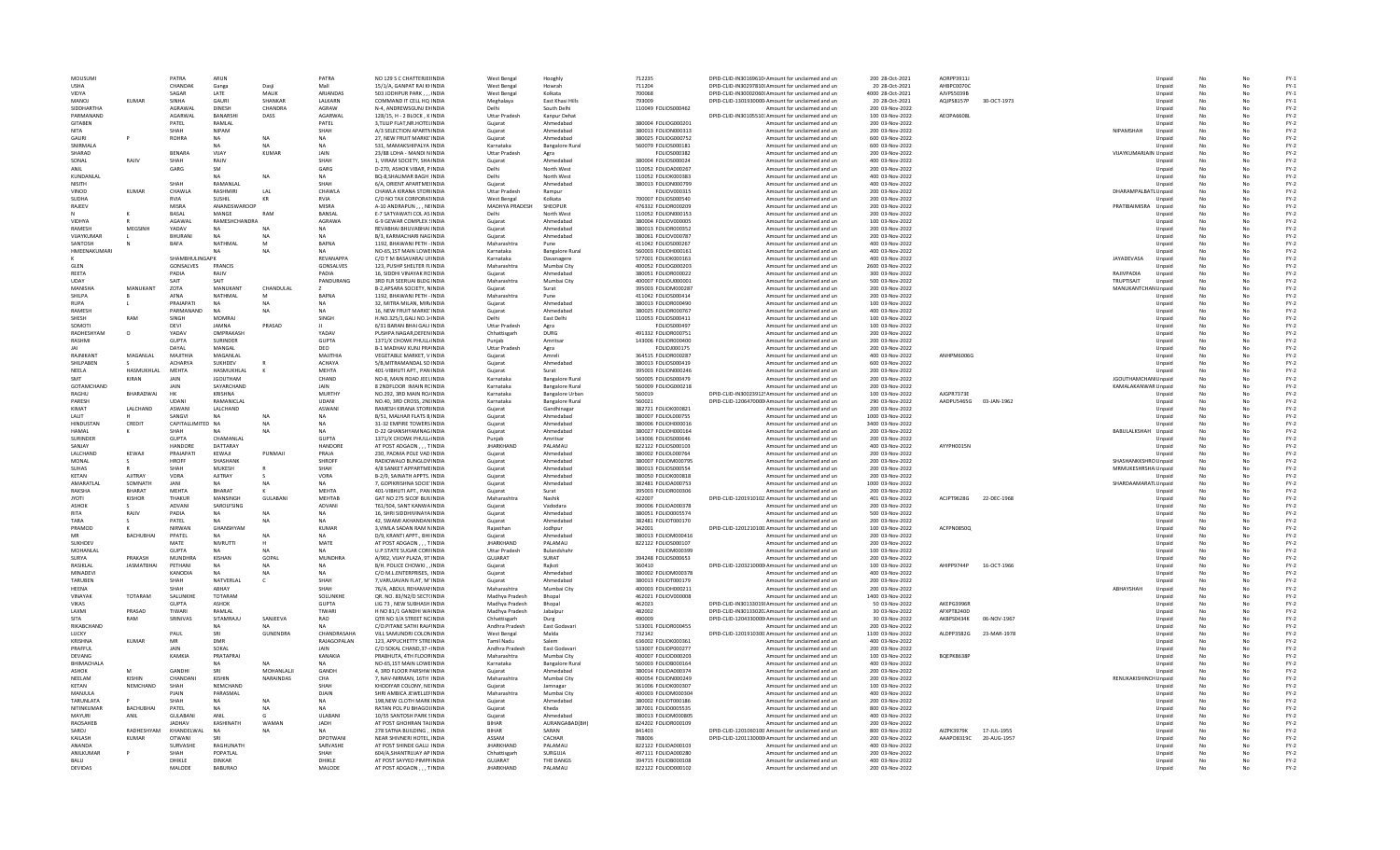| DEVENDRA                |                | THAKUR                         | VISHNUDEV                      |                       | THAKUR                         | DEVASHRAM KAILASH EINDIA                                   | HARVANA                                      | RHIWANI                  | 127309 FOLIOD000208                        | Amount for unclaimed and un                                                                            | 600 03-Nov-2022                    |                          |                             |                       | Unpaid           | No       |    | $FY-2$           |
|-------------------------|----------------|--------------------------------|--------------------------------|-----------------------|--------------------------------|------------------------------------------------------------|----------------------------------------------|--------------------------|--------------------------------------------|--------------------------------------------------------------------------------------------------------|------------------------------------|--------------------------|-----------------------------|-----------------------|------------------|----------|----|------------------|
| <b>GOPALBHA</b>         | NANJIBHAI      | PATEL                          |                                |                       |                                | CAPITAL COLONY CAPITINDI                                   | <b>JHARKHAND</b>                             | PALAMAL                  | 822122 FOLIOG000760                        | Amount for unclaimed and un                                                                            | 200 03-Nov-2022                    |                          |                             |                       | Unpaid           |          |    | $FY-2$           |
| GOPALBHAI               |                | PATEL                          | NANJIBHA                       |                       | PATEL                          | 122, GIDC CAPITAL PACHNDIA                                 | GUJARAT                                      | VADODARA                 | 391210 FOLIOG000794                        | Amount for unclaimed and un                                                                            | 500 03-Nov-2022                    |                          |                             |                       | Unpaid           |          |    | $FY-2$           |
| UTTAMCHAND              |                | <b>BACHHAWAT</b>               | RIDHKARAN                      |                       | BACHHAWAT                      | 64/5791.SOUTH BASTI IINDIA                                 | Delhi                                        | Central Delhi            | 110006 FOLIOU000190                        | Amount for unclaimed and un                                                                            | 200 03-Nov-2022                    |                          |                             |                       | Unpaid           | No       | No | $FY-2$           |
| RENU                    |                | <b>RANSAL</b>                  | RAJINDER                       |                       | <b>BANSAL</b>                  | C-20, C C COLONY DINDIA                                    | Delhi                                        | North Delhi              | 110007 FOLIOR000446                        | Amount for unclaimed and un                                                                            | 100 03-Nov-2022                    |                          |                             |                       | Unpaid           | No       | Nr | $FY-2$           |
| RAIRANI                 |                | ANAND                          |                                |                       | ANAND                          | 26/2 EAST PATEL NAGA INDIA                                 | Delhi                                        | Central Delhi            | 110008 FOLIOR000288                        | Amount for unclaimed and un                                                                            | 800 03-Nov-2022                    |                          |                             | CHUNILALANAND Unpaid  |                  |          |    | $FY-2$           |
| PUSHPA                  |                | <b>GUPTA</b>                   | RAJKISHORE                     |                       | <b>GUPTA</b>                   | C-1.1ST FLOOR, MODEL INDU                                  | Delhi                                        | North West               | 110009 FOLIOP000382                        | Amount for unclaimed and un                                                                            | 200 03-Nov-2022                    |                          |                             |                       | Unpaid           | No       |    | $FY-2$           |
| ANOOP                   |                | <b>JAYARA</b>                  | JAYARAJ                        |                       | IRUDAYARAJ                     | K 52 Block K Lajpat Nag INDIA                              | Delhi                                        | South Delhi              | 110024                                     | DPID-CLID-1202990006 Amount for unclaimed and un                                                       | 100 03-Nov-2022                    | AILPJ2954P               | 02-FEB-1983                 |                       | Unpaid           |          |    | $FY-2$           |
| <b>GURINDER</b><br>RENU |                | SINGH                          | <b>GURBAKHSH</b>               |                       | SINGH                          | A B. MIG FLAT. RAJOUR INDIA                                | Delhi                                        | West Delhi               | 110027 FOLIOG000237                        | Amount for unclaimed and un                                                                            | 400 03-Nov-2022                    |                          |                             |                       | Unpaid           | No       | No | $FY-2$           |
| SUNITA                  |                | <b>JAITLY</b><br><b>JAITLY</b> | PUSPENDER<br>CHANDER           |                       | <b>JAITLY</b><br><b>JAITLY</b> | J-11/114, RAJOURI GARIINDIA<br>J-11/114, RAJOURI GARIINDIA | Delhi<br>Delhi                               | West Delhi<br>West Delhi | 110027 FOLIOR000448<br>110027 FOLIOS000598 | Amount for unclaimed and un<br>Amount for unclaimed and un                                             | 200 03-Nov-2022<br>200 03-Nov-2022 |                          |                             |                       | Unpaid<br>Unpaid | No       |    | $FY-2$<br>$FY-2$ |
| ANURADHA                |                | SHARMA                         | TIKARAM                        |                       | <b>SHARMA</b>                  | 1/4545 MANDOLI ROALINDL                                    | Delhi                                        | East Delhi               | 110032                                     | DPID-CLID-IN30051313I Amount for unclaimed and un                                                      | 50 03-Nov-2022                     | <b>ARNPS6807K</b>        |                             |                       | Unpaid           | No       |    | $FY-2$           |
| GOPI                    |                | CHAND                          | SHOM                           |                       | PRAKASH                        | 50.ASHIANA APPT., GR(INDIA                                 | Delhi                                        | North West               | 110034 FOLIOG000215                        | Amount for unclaimed and un                                                                            | 200 03-Nov-2022                    |                          |                             |                       | Unpaid           |          |    | $FY-2$           |
| VEENA                   |                | <b>VERMA</b>                   | GIRIRAJ                        | PRASAD                | <b>VERMA</b>                   | C/O RAM PHAL COMBINDIA                                     | Delhi                                        | South Delhi              | 110048 FOLIOV000206                        | Amount for unclaimed and un                                                                            | 200 03-Nov-2022                    |                          |                             |                       | Unpaid           | No       | No | $FY-2$           |
| ANJU                    | RANI           | AGRAWAI                        | <b>DINESH</b>                  | CHANDRA               | AGRAW                          | N-4, ANDREWSGUNJ EXINDIA                                   | Delhi                                        | South Delhi              | 110049 FOLIOA000303                        | Amount for unclaimed and un                                                                            | 200 03-Nov-2022                    |                          |                             |                       | Unpaid           | No       |    | $FY-2$           |
| PIYUSH                  |                | AGRAWAI                        | <b>DINESH</b>                  | CHANDRA               | AGRAW                          | N-4, ANDREWSGUNJ EXINDIA                                   | Delhi                                        | South Delhi              | 110049 FOLIOP000252                        | Amount for unclaimed and un                                                                            | 200 03-Nov-2022                    |                          |                             |                       | Unpaid           |          |    | $FY-2$           |
| DEEPAK                  |                | <b>BALANI</b>                  | <b>KUNDAN</b>                  |                       | LAL                            | A2B/44B.MIG FLATS, P/INDL                                  | Delhi                                        | West Delhi               | 110063 FOLIOD000191                        | Amount for unclaimed and un                                                                            | 200 03-Nov-2022                    | <b>AAJPB56981</b>        |                             |                       | Unpaid           | No       |    | $FY-2$           |
| SAGAR                   | ANAND          | KURADE                         | <b>NA</b>                      | <b>NA</b>             | <b>NA</b>                      | SANGAM SAGAR B-168INDIA                                    | Delhi                                        | South Delhi              | 110065                                     | DPID-CLID-IN30133017 <sup>,</sup> Amount for unclaimed and un                                          | 46 03-Nov-2022                     | AHCPK0754A               |                             |                       | Unpaid           |          |    | $FY-2$           |
| <b>DEEPAK</b>           |                | SAHARAN                        | VED                            |                       | SINGH                          | CRPF FLATS JYOTI KUNJ INDIA                                | Delhi                                        | South West Delh          | 110078                                     | DPID-CLID-IN30051321. Amount for unclaimed and un                                                      | 120 03-Nov-2022                    | BVTPS5560G               |                             |                       | Unpaid           | No       | No | $FY-2$           |
| ASHA                    | RANI           | SANGHI                         | RAM                            | PRASAD                | SANGHI                         | F-17/46-47 IST FLOOR SINDIA                                | Delhi                                        | North West               | 110085                                     | DPID-CLID-IN30011811: Amount for unclaimed and un                                                      | 100 03-Nov-2022                    | AEPPS4826K               |                             |                       | Unpaid           | No       |    | $FY-2$           |
| ANIL                    |                | <b>KUMAR</b>                   | RAJENDER                       |                       | PRASAD                         | FLAT NO: H-5 SHANTI C INDIA                                | Delhi                                        | North West               | 110085 FOLIOA000270                        | Amount for unclaimed and un                                                                            | 400 03-Nov-2022                    |                          |                             |                       | Unpaid           | No       |    | $FY-2$           |
| <b>BABLI</b>            |                |                                | PURSOTAM                       |                       | DASS                           | FLAT NO: H-5 SHANTI C INDIA                                | Delhi                                        | North West               | 110085 FOLIOB000173                        | Amount for unclaimed and un                                                                            | 400 03-Nov-2022                    |                          |                             |                       | Unpaid           | No       |    | $FY-2$           |
| PURSOTAM                |                | DASS                           | GOPI                           |                       | RAM                            | FLAT NO: H-5 SHANTI C INDIA                                | Delhi                                        | North West               | 110085 FOLIOP000377                        | Amount for unclaimed and un                                                                            | 400 03-Nov-2022                    |                          |                             |                       | Unpaid           |          |    | $FY-2$           |
| VINOD                   |                | KUMAR                          | GOPI                           |                       | RAM                            | FLAT NO: H-5 SHANTI C INDIA                                | Delhi                                        | North West               | 110085 FOLIOV000313                        | Amount for unclaimed and un                                                                            | 400 03-Nov-2022                    |                          |                             |                       | Unpaid           | No       | No | $FY-2$           |
| SURHASH<br>HEMENDRA     | CHANDER        | CHAUHAN<br><b>MATHUR</b>       | RAGHURIR<br>LAXMI              | <b>SINGH</b><br>MOHAN | CHAUHAN<br>MATHUR              | E-182/C, GALI NO.5, JAIINDIA<br>333, POCKET - E. MAYUHNDIA | Delhi<br>Delhi                               | East Delhi<br>East Delhi | 110091<br>110091                           | DPID-CLID-1203230000 Amount for unclaimed and un                                                       | 100 03-Nov-2022<br>550 03-Nov-2022 | AFSPC0379R<br>AFZPM9146D | 15-AUG-1962                 |                       | Unpaid           | No       |    | $FY-2$<br>$FY-2$ |
|                         |                | <b>ASHOK</b>                   | CNP                            |                       | RAMAN                          | C-103, SARANSH APTS., INDI                                 | Delhi                                        | East Delhi               | 110092 FOLIOC000160                        | DPID-CLID-IN30047641! Amount for unclaimed and un<br>Amount for unclaimed and un                       | 400 03-Nov-2022                    |                          |                             |                       | Unpaid           | No       |    | $FY-2$           |
| RAJ                     |                | PAL                            | <b>NA</b>                      |                       | <b>NA</b>                      | H.NO.2498, SECTOR - 7.INDIA                                | Haryana                                      | Faridabad                | 121001 FOLIOR000200                        | Amount for unclaimed and un                                                                            | 200 03-Nov-2022                    |                          |                             | USHARANI              | Unpaid<br>Unpaid |          |    | $FY-2$           |
| <b>USHA</b>             |                | RANI                           | <b>NA</b>                      | <b>NA</b>             | <b>NA</b>                      | H NO 2498 SECTOR 7A IINDIA                                 | Harvana                                      | Faridabad                | 121001 FOLIOU000185                        | Amount for unclaimed and un                                                                            | 200 03-Nov-2022                    |                          |                             | RAJPAL                | Unpaid           | No       | No | $FY-2$           |
| ASHWANI                 |                | PALHA                          | DARSHAN                        | KUMAR                 | PALHA                          | H 33/49 DLF 1 GURG INDIA                                   | Haryana                                      | Gurgaon                  | 122001                                     | DPID-CLID-1202990002 Amount for unclaimed and un                                                       | 300 03-Nov-2022                    | AANPP1679R               |                             | MEENAPALHA            | Unpaid           | No       |    | $FY-2$           |
| <b>VIKASH</b>           |                | ANAND                          | ARIUN                          |                       | MODI                           | FIRST FLOOR HOUSE NONDIA                                   | Haryana                                      | Gurgaon                  | 122001                                     | DPID-CLID-IN30051315 <sup>,</sup> Amount for unclaimed and un                                          | 238 03-Nov-2022                    | AIZPA2601A               |                             |                       | Unpaid           |          |    | $FY-2$           |
| PRACHI                  |                | <b>MOHOTR</b>                  | <b>ADARSH</b>                  | KUMAR                 | MOHOTRA                        | I-601. MAPLE CRESCEN INDI                                  | Haryana                                      | Gurgaon                  | 122009 FOLIOP000268                        | Amount for unclaimed and un                                                                            | 200 03-Nov-2022                    |                          |                             | ADARSHKUMARM Unpaid   |                  | No       |    | $FY-2$           |
| NEELAM                  | RANI           | BIMAL                          | ANIL                           | KUMAR                 | BIMAL                          | C/O ANIL KUMAR BIMA INDIA                                  | Haryana                                      | Mahendragarh             | 123001 FOLION000250                        | Amount for unclaimed and un                                                                            | 200 03-Nov-2022                    |                          |                             |                       | Unpaid           |          |    | $FY-2$           |
| RAHUL                   |                | MUDGIL                         | SH                             | RAJE                  | KUMARMUDGIL                    | H NO - 693 KAYASTH WINDIA                                  | Harvana                                      | Rewari                   | 123401                                     | DPID-CLID-IN30020610! Amount for unclaimed and un                                                      | 200 03-Nov-2022                    | ANSPM9902G               |                             |                       | Unpaid           | No       | No | $FY-2$           |
| <b>ASHISH</b>           |                | KUMAR                          | AIIT                           |                       | KUMAR                          | H NO 21 MOH MULTAN INDIA                                   | Haryana                                      | Hissar                   | 125001                                     | DPID-CLID-IN30226912! Amount for unclaimed and un                                                      | 50 03-Nov-2022                     | ARIPK8018L               |                             |                       | Unpaid           | No       |    | $FY-2$           |
| SUNITA                  |                | GODARA                         | MANOHAR                        | A                     | GODARA                         | <b>GJ HIGH SCHOOL MAN INDIA</b>                            | Haryana                                      | Fatehabad                | 125052                                     | DPID-CLID-IN30177410! Amount for unclaimed and un                                                      | 173 03-Nov-2022                    | ALBPG3616J               |                             |                       | Unpaid           | No       |    | $FY-2$           |
| <b>VIVEK</b>            |                |                                | <b>VIRENDRA</b>                | <b>KUMAR</b>          | SINGH                          | RDO FIT RT CABIN BASEINDL                                  | Punjab                                       | Ludhiana                 | 141106                                     | DPID-CLID-1201330000 Amount for unclaimed and un                                                       | 480 03-Nov-2022                    | AQUPK5832C               | 20-DEC-1985                 |                       | Unpaid           | No       |    | $FY-2$           |
| HARINDERPAI             |                | KAUR                           | SUKHDEV                        |                       | SINGH                          | VPO BEGOWAL DT LUD INDIA                                   | Punjab                                       | Fatehgarh Sahib          | 141421                                     | DPID-CLID-IN30051320I Amount for unclaimed and un                                                      | 140 03-Nov-2022                    | BCHPK4657B               |                             |                       | Unpaid           |          |    | $FY-2$           |
| <b>HARISH</b>           |                | CHANDER                        | <b>SH</b>                      | RAJ                   | <b>KUMAR</b>                   | DOGRA KOHLU OILS M/INDIA                                   | Puniab                                       | Amritsar                 | 143001 FOLIOH000182                        | Amount for unclaimed and un                                                                            | 200 03-Nov-2022                    |                          |                             |                       | Unpaid           | No       | No | $FY-2$           |
| MALKEET<br><b>AMIT</b>  | KAUR           | BANSAL                         | KHEM                           | RAI<br>KUMAR          | BANSAL                         | NO.191 PHASE-3 URBAIINDIA                                  | Punjab                                       | <b>Bathinda</b>          | 151001                                     | DPID-CLID-IN30267930. Amount for unclaimed and un                                                      | 200 03-Nov-2022                    | AEXPK2188L               |                             |                       | Unpaid           | No       |    | $FY-2$           |
| SARVESH                 | KUMARI         | BANSAL<br>SHARMA               | <b>BALISH</b><br>DEV           |                       | BANSAL<br>RAMPAL               | WARD NO 6, MUKTSAFINDIA<br>H. NO. B 8908 STREET NINDL      | Punjab                                       | Muktsar                  | 152101<br>152116                           | DPID-CLID-IN30039416: Amount for unclaimed and un<br>DPID-CLID-IN30169611: Amount for unclaimed and un | 90 03-Nov-2022<br>100 03-Nov-2022  | AIOPB5383F<br>BKYPS8910E |                             |                       | Unpaid           |          |    | $FY-2$<br>$FY-2$ |
|                         | TARIO          | <b>MASROOR</b>                 | NAZIR                          | RAJ<br>AHMAD          | MIR                            | H NO 376 MADINA HOLINDIA                                   | Puniab<br>Jammu And Kashmir                  | Firozpur                 | 190018                                     | DPID-CLID-1304140007 Amount for unclaimed and un                                                       | 4 03-Nov-2022                      | ANRPM4022E               | 30-NOV-1978                 | SUDARSHANKUM. Unpaid  |                  | No       |    | $FY-2$           |
| FAROOZ                  | AHMAD          | <b>RHAT</b>                    | MOHD                           | MAOBOOL               | <b>BHAT</b>                    | H NO 15 LONE MOHALLINDIA                                   | Jammu And Kashmir                            | Srinagar<br>Baramula     | 193201                                     | DPID-CLID-1304140007. Amount for unclaimed and un                                                      | 20 03-Nov-2022                     | ALCPB1453H               | 23-NOV-1976                 |                       | Unpaid<br>Unpaid | No       | No | $FY-2$           |
| GAURAV                  | <b>KUMAR</b>   | ANAND                          | RAVI                           |                       | ANAND                          | SE 359 SHASTRI NAGAR INDIA                                 | <b>Uttar Pradesh</b>                         | Ghaziabad                |                                            | DPID-CLID-IN30021412. Amount for unclaimed and un                                                      | 50 03-Nov-2022                     | AIDPA4897J               |                             |                       | Unpaid           |          |    | $FY-2$           |
| RAKESHKUMAR             |                | SRIVASTVA                      | MANOHARLAL                     |                       | SRIVASTVA                      | 27, NASRATPURA,,, GHNDIA                                   | <b>Uttar Pradesh</b>                         | Ghaziabad                | FOLIOR000303                               | Amount for unclaimed and un                                                                            | 100 03-Nov-2022                    |                          |                             | SHUBHAWATISRI\ Unpaid |                  |          |    | $FY-2$           |
| PRAKASH                 |                | <b>KUMAR</b>                   | ARUN                           | SINGH                 | KUMAR                          | FLAT NO 306 ARUNIMA INDI                                   | <b>Uttar Pradesh</b>                         | Ghaziabad                |                                            | DPID-CLID-IN30051314: Amount for unclaimed and un                                                      | 240 03-Nov-2022                    | AKYPK9905/               |                             |                       | Unpaid           |          |    | $FY-2$           |
| VIJAY                   | <b>KUMAR</b>   | NIGAM                          | LATE                           |                       | SRNIGAM                        | 12/304 VASUNDHARA . INDIA                                  | <b>Uttar Pradesh</b>                         | Ghaziabad                |                                            | DPID-CLID-IN30088814! Amount for unclaimed and un                                                      | 100 03-Nov-2022                    | ACBPN3086E               |                             | SHASHIBALANIGA Unpaid |                  |          |    | $FY-2$           |
| VEDPRAKASJ              |                | BAJPAI                         | LTSHRI                         |                       | VNBAJPAI                       | 60/39 CANAL ROAD KAIINDIA                                  | <b>Uttar Pradesh</b>                         | Kanpur Dehat             | FOLIOV000198                               | Amount for unclaimed and un                                                                            | 100 03-Nov-2022                    |                          |                             | KUSUMBAJPAI Unpaid    |                  | No       | No | $FY-2$           |
| SADHANA                 |                | PODDAR                         | SURYKANT                       |                       | PODDAR                         | 87/166 G T ROAD ACHRINDIA                                  | <b>Uttar Pradesh</b>                         | Kanpur Nagar             | FOLIOS000191                               | Amount for unclaimed and un                                                                            | 200 03-Nov-2022                    |                          |                             |                       | Unpaid           |          |    | $FY-2$           |
| MITHLESH                |                | BANSAL                         | VIRENDRA                       |                       | BANSAL                         | C/O DR.V. BANSAL  INDIA                                    | <b>Uttar Pradesh</b>                         | Kanpur Naga              | FOLIOM000389                               | Amount for unclaimed and un                                                                            | 100 03-Nov-2022                    |                          |                             | VIRENDRABANSAL Unpaid |                  |          |    | $FY-2$           |
| RAJIV                   | <b>KUMAR</b>   | SRIVASTAV/                     | RAM                            | <b>BHAROSE</b>        | LALSRIVASTAVA                  | 117/322 O BLOCK GEET INDIA                                 | <b>Uttar Pradesh</b>                         | Kanpur Nagar             |                                            | DPID-CLID-IN30155721(Amount for unclaimed and un                                                       | 400 03-Nov-2022                    | AJRPS6662G               |                             | ALKASRIVASTAVA Unpaid |                  | No       |    | $FY-2$           |
| SUBHASH                 |                | AGARWAL                        | SHYAM                          | LAL                   | AGARWAL                        | 9/103 AVC YOJNA 3 JHLINDIA                                 | <b>Uttar Pradesh</b>                         | Allahabad                |                                            | DPID-CLID-IN30045013! Amount for unclaimed and un                                                      | 30 03-Nov-2022                     | ACLPA8104G               |                             |                       | Unpaid           |          |    | $FY-2$           |
|                         |                | <b>BOBOA</b>                   | <b>LATE</b>                    |                       | <b>RBORBOR</b>                 | <b>RESERVE BANK OF INDUNDIA</b>                            | <b>Uttar Pradesh</b>                         | Lucknow                  | <b>FOLIOR000155</b>                        | Amount for unclaimed and un                                                                            | 400 03-Nov-2022                    |                          |                             |                       | Unpaid           | No       | No | $FY-2$           |
| VEENA                   |                | PANDE                          | <b>DINESH</b>                  | PRAKASH               | PANDE                          | 9 NEHRU NAGAR NEAR INDIA                                   | <b>Uttar Pradesh</b>                         | Lucknow                  | FOLIOV000203                               | Amount for unclaimed and un                                                                            | 400 03-Nov-2022                    |                          |                             |                       | Unpaid           | No       |    | $FY-2$           |
| KAMLESH                 | KUMARI         | SAXENA                         | <b>NA</b>                      | NΔ                    | NΔ                             | 557 /8 OM NAGAR ALA INDIA                                  | <b>Uttar Pradesh</b>                         | Lucknow                  | <b>FOLIOK000243</b>                        | Amount for unclaimed and un                                                                            | 200 03-Nov-2022                    |                          |                             | SHAILENDRA            | Unpaid           |          |    | $FY-2$           |
| ARYA                    | BHUSHAN        | GARG                           | LATE                           | SRI                   | AMIRSINGHJ                     | B 1163 INDIRANAGAR, INDIA                                  | <b>Uttar Pradesh</b>                         | Lucknow                  | FOLIOA000347                               | Amount for unclaimed and un                                                                            | 400 03-Nov-2022                    |                          |                             |                       | Unpaid           | No       |    | $FY-2$           |
| <b>NUPUR</b><br>SATISH  | <b>KUMAR</b>   | <b>RASTOGI</b>                 | <b>MANOJ</b><br>RAM            | <b>NAYAN</b>          | RASTOGI                        | 195/85 JAGAT NARAIN INDIA                                  | <b>Uttar Pradesh</b>                         | Lucknow                  | FOLION000324                               | Amount for unclaimed and un<br>DPID-CLID-IN30160410! Amount for unclaimed and un                       | 400 03-Nov-2022                    | AAPPU2231E               |                             | MANOJRASTOGI Unpaid   |                  |          | No | $FY-2$<br>$FY-2$ |
| <b>ASHWINI</b>          |                | UPADHYAY<br>KUMAR              | GOURI                          | <b>SHANKAR</b>        | UPADHYAY<br>PRASAD             | OTR NO I 1078 HINDALINDIA<br>3 IV 24 C OBRA COLON\INDIA    | <b>Uttar Pradesh</b><br><b>Uttar Pradesh</b> | Sonbhadra<br>Sonbhadra   |                                            | DPID-CLID-1204720000 Amount for unclaimed and un                                                       | 50 03-Nov-2022<br>150 03-Nov-2022  | AUGPK4798M               | 10-NOV-1984                 |                       | Unpaid<br>Unpaid | No<br>No |    | $FY-2$           |
| RAM                     |                | DHANI                          | SRI                            |                       | MURRA                          | C/O.MR. P K SINGH 9.A INDIA                                | <b>Uttar Pradesh</b>                         | Sonbhadra                | <b>FOLIOR000808</b>                        | Amount for unclaimed and un                                                                            | 200 03-Nov-2022                    |                          |                             |                       | Unpaid           | No       |    | $FY-2$           |
| <b>ARCHANA</b>          |                | <b>KHANNA</b>                  | RAVI                           | KUMAR                 | KHANNA                         | 165 SARAI SHEKH MAH INDI                                   | <b>Uttar Pradesh</b>                         | Moradabac                |                                            | DPID-CLID-1202300000. Amount for unclaimed and un                                                      | 100 03-Nov-2022                    | AWZPK6852H               | 17-FEB-1957                 |                       | Unpaid           | No       |    | $FY-2$           |
| SUBHASH                 | CHAND          | JAIN                           | LATE                           | RATI                  | RAMJAIN                        | JAIN VILLA MOH JOSHIVINDIA                                 | <b>Uttar Pradesh</b>                         | Saharanpur               |                                            | DPID-CLID-IN30311610I Amount for unclaimed and un                                                      | 425 03-Nov-2022                    | AGZPJ5185C               |                             |                       | Unpaid           |          |    | $FY-2$           |
| SANJEEV                 | <b>KUMAR</b>   | JAIN                           |                                |                       | JAIN                           | JAIN VILLA MOH-JOSHNINDIA                                  | <b>Uttar Pradesh</b>                         | Saharanpur               |                                            | DPID-CLID-IN30311610 Amount for unclaimed and un                                                       | 210 03-Nov-2022                    | AGYPJ3679G               |                             |                       | Unpaid           | No       | No | $FY-2$           |
| <b>LISHA</b>            |                | <b>JAIN</b>                    | SURENDRA                       | KUMAR                 | <b>JAIN</b>                    | 23/1 KRISHAN NAGAR, INDIA                                  | Uttarakhand                                  | Dehradun                 | FOLIOU000181                               | Amount for unclaimed and un                                                                            | 200 03-Nov-2022                    |                          |                             |                       | Unpaid           | No       |    | $FY-2$           |
| <b>PRAMILA</b>          |                | GUPTA                          | VINAV                          | <b>KUMAR</b>          | GUPTA                          | A-15, SHASTRI NAGAR, INDIA                                 | Uttarakhand                                  | Haridwar                 |                                            | DPID-CLID-1201090000 Amount for unclaimed and un                                                       | 100 03-Nov-2022                    | AJDPG6814E               | 20-JUL-1965                 |                       | Unpaid           | No       |    | $FY-2$           |
| <b>KAPIL</b>            |                | <b>SHARMA</b>                  | SATESHWAR                      |                       | <b>SHARMA</b>                  | F-355, GANGA NAGAR INDI                                    | <b>Uttar Pradesh</b>                         | Meerut                   |                                            | DPID-CLID-1205920000 Amount for unclaimed and un                                                       | 45 03-Nov-2022                     | EYYPS6230J               | 01-JUL-1989                 |                       | Unpaid           | No       |    | $FY-2$           |
| SHAMSUL                 | <b>HASAN</b>   | SIDDIQUI                       |                                |                       |                                | PUNJAB NATIONAL BANINDIA                                   | <b>Uttar Pradesh</b>                         | Sitapur                  |                                            | DPID-CLID-1201320000. Amount for unclaimed and un                                                      | 500 03-Nov-2022                    | AFZPS5217B               | 19-JUL-1965                 |                       | Unpaid           |          |    | $FY-2$           |
| RANJANA                 |                | <b>GUPTA</b>                   | RAJNESH                        | KUMAR                 | <b>GUPTA</b>                   | W/O RAINESH KUMAR INDIA                                    | <b>Uttar Pradesh</b>                         | Lakhimpur Kheri          |                                            | DPID-CLID-IN30133018! Amount for unclaimed and un                                                      | 100 03-Nov-2022                    | AJZPG9588M               |                             |                       | Unpaid           | No       | No | $FY-2$           |
| GANGA                   |                | TIWARI                         | RAM                            | DUTT                  | <b>JOSHI</b>                   | H.NO.56A STREET/MOIINDIA                                   | Uttarakhand                                  | Nainital                 |                                            | DPID-CLID-IN30311611I Amount for unclaimed and un                                                      | 90 03-Nov-2022                     | AVTPT9223A               |                             |                       | Unpaid           | No       |    | $FY-2$           |
| ANJU                    |                | BANSAL                         | SANJAY                         |                       | BANSAL                         | 36. BHARAT PUR HOUS INDIA                                  | <b>Uttar Pradesh</b>                         | Agra                     |                                            | DPID-CLID-IN30133017. Amount for unclaimed and un                                                      | 400 03-Nov-2022                    |                          |                             |                       | Unpaid           |          |    | $FY-2$           |
| HARI                    |                | OM                             |                                |                       | DIN                            | <b>INFRONT AMBEDKAR SIINDL</b>                             | <b>Uttar Pradesh</b>                         | Agra                     |                                            | DPID-CLID-IN30198310: Amount for unclaimed and un                                                      | 100 03-Nov-2022                    | ACPPH03510               |                             |                       | Unpaid           | No       |    | $FY-2$           |
| ASHA                    |                | JAIN<br>YADAV                  | RAJESHKUMAR                    |                       | JAIN                           | C/O PREMCHAND JAIN INDIA                                   | <b>Uttar Pradesh</b>                         | Jhansi                   | FOLIOA000349                               | Amount for unclaimed and un                                                                            | 200 03-Nov-2022                    |                          |                             | KRISHNACHANDR, Unpaid | Unpaid           |          |    | $FY-2$<br>$FY-2$ |
| RATNA<br>SURESH         |                | BABU                           | <b>KRISHNA</b><br><b>MUNNA</b> | CHANDRA               | YADA<br>LAL                    | 186 BANSIPURA LALITP INDIA<br>MANDI BAZAR AT KOTRINDIA     | <b>Uttar Pradesh</b><br><b>Uttar Pradesh</b> | Lalitpur<br>Jalaun       | FOLIOR000415                               | Amount for unclaimed and un<br>DPID-CLID-IN30302859I Amount for unclaimed and un                       | 200 03-Nov-2022<br>181 03-Nov-2022 | BLBPB6520K               |                             |                       | Unpaid           | No<br>No | No | $FY-2$           |
| VIDYA                   | PRAKASH        | CHATURVEDI                     | SRI                            | PANCHU                | LALCHATU                       | H.NO.3327, STREET OF INDIA                                 | Rajasthan                                    | Jaipur                   | 302001 FOLIOV000235                        | Amount for unclaimed and un                                                                            | 400 03-Nov-2022                    |                          |                             |                       | Unpaid           |          |    | $FY-2$           |
| DILIP                   |                | LAKHOTIA                       | OM                             | PRAKASH               | LAKHOTIA                       | C/O. STANDARD TRP O INDI                                   | Raiasthan                                    | Jaipur                   | 302002 FOLIOD000235                        | Amount for unclaimed and un                                                                            | 200 03-Nov-2022                    |                          |                             |                       | Unpaid           | No       |    | $FY-2$           |
| PRITHVIRAJ              |                | BAFNA                          | <b>FUSHRAJ</b>                 |                       | BAFNA                          | 36, SHOPPING CENTRE INDIA                                  | Rajasthan                                    | Jaipur                   | 302004 FOLIO0005603                        | Amount for unclaimed and un                                                                            | 200 03-Nov-2022                    |                          |                             |                       | Unpaid           |          |    | $FY-2$           |
| PREETI                  |                | BIYANI                         | <b>MOHIT</b>                   |                       | BIYANI                         | 10 BARKAT NAGAR TON INDIA                                  | Raiasthan                                    | Jaipur                   | 302021                                     | DPID-CLID-IN30177410 Amount for unclaimed and un                                                       | 12 03-Nov-2022                     | AKOPB7798G               |                             |                       | Unpaid           | No       | No | $FY-2$           |
| KAMAI                   | <b>KISHORE</b> | <b>TAPARIA</b>                 | RAMAKISHAN                     |                       | <b>TAPARIA</b>                 | TAPARIA BHAWAN AJMINDIA                                    | Raiasthan                                    | Ajmer                    | 305801                                     | DPID-CLID-1302860000 Amount for unclaimed and un                                                       | 1 03-Nov-2022                      | AANPT7184M               | 22-OCT-1966                 |                       | Unpaid           | No       |    | $FY-2$           |
| FUTAR                   | MAL            | KHANDELWAL                     | -SF                            | BHABUT                | MALKHANDELWAL                  | VILL & POST-JOYALA TE INDIA                                | Raiasthan                                    | Sirohi                   | 307028                                     | DPID-CLID-1201210100 Amount for unclaimed and un                                                       | 20 03-Nov-2022                     | APSPK2598E               | 05-SEP-1980                 |                       | Unpaid           |          |    | $FY-2$           |
| SURINDER                |                | KAUR                           | KAWAL                          | JEET                  | SINGHSONI                      | 11 GOVINDPURA COLO INDI                                    | Raiasthan                                    | Udaipur                  | 313001                                     | DPID-CLID-IN30047641: Amount for unclaimed and un                                                      | 200 03-Nov-2022                    | ADAPS8746A               |                             |                       | Unpaid           | No       |    | $FY-2$           |
| LAXMAN                  | SINGH          |                                | MOHIT                          |                       | SINGHVI                        | 106, HIRAN MAGRI SEC INDIA                                 | Rajasthan                                    | Udaipur                  | 313001 FOLIOL000189                        | Amount for unclaimed and un                                                                            | 200 03-Nov-2022                    |                          |                             |                       | Unpaid           |          |    | $FY-2$           |
| DOLLY                   |                | <b>GUPTA</b>                   | SHIV                           | <b>KUAMR</b>          | <b>GUPTA</b>                   | DOLLY GUPTA W/O SHI INDIA                                  | Raiasthan                                    | Kota                     | 324002                                     | DPID-CLID-1201370000 Amount for unclaimed and un                                                       | 490 03-Nov-2022                    | ALDPG5610Q               | 23-MAR-1972<br>XXXXXXXX1524 |                       | Unpaid           | No       | No | $FY-2$           |
|                         |                |                                |                                |                       | SHARMA                         | 570 BASANT VIHAR INDIA                                     | Raiasthan                                    | Kota                     | 324005                                     | DPID-CLID-1203460000 Amount for unclaimed and un                                                       | 18 03-Nov-2022                     | BPKPS8316D               | 24-MAY-1983                 |                       | Unpaid           | No       |    | $FY-2$           |
| VIPUL                   |                | SHARMA                         | PURSHOTTAM                     |                       |                                |                                                            |                                              |                          | 324005 FOLIOR000407                        | Amount for unclaimed and un                                                                            | 200 03-Nov-2022                    |                          |                             |                       |                  |          |    | $FY-2$           |
| RASILA                  |                | PATEL                          | RASIK                          |                       | PATF                           | OTR. NO. 62-B INSTRIMINDIA                                 | Raiasthan                                    | Kota                     |                                            |                                                                                                        |                                    |                          |                             | RASIKLPATEL           | Unpaid           | No       |    |                  |
| SANTOSH                 | KUMARI         | YAMDGNI                        |                                |                       | YAMAGNI                        | <b>B-9. TYPE 5 INSTRUMENINDL</b>                           | Raiasthan                                    | Kota                     | 324005 FOLIOS000266                        | Amount for unclaimed and un                                                                            | 400 03-Nov-2022                    |                          |                             |                       | Unpaid           | No       |    | $FY-2$           |
| SURESH                  | <b>KUMAR</b>   | MUNDHRA                        | RIDHKARAN                      |                       | MUNDHARA                       | C/O RIDH KARAN SHIV IINDIA                                 | Rajasthan                                    | Churu                    | 331403                                     | DPID-CLID-IN30133020I Amount for unclaimed and un                                                      | 300 03-Nov-2022                    | AATHS1480E               |                             |                       | Unpaid           |          |    | $FY-2$           |
| MANJU<br>MAGNA          | <b>DEVI</b>    | SUGANDH<br>RAM                 | SUBHASH                        | CHANDRA               | SUGA<br>RAM                    | MADAN SADAN, MAHA INDIA                                    | Raiasthan                                    | Sikar                    | 332001 FOLIOM000295                        | Amount for unclaimed and un                                                                            | 200 03-Nov-2022                    |                          |                             |                       | Unpaid           | No       | Nr | $FY-2$           |
| <b>UIALA</b>            |                | KHATRI                         | ARJUN<br><b>OM</b>             | PRAKASH               | KHATRI                         | C/O BHADU FURNITURI INDIA<br>H NO 352, TIBBA COLOHNDIA     | Raiasthan<br>Raiasthan                       | Bikaner                  | 334003 FOLIOM000206<br>335804 FOLIOU000157 | Amount for unclaimed and un                                                                            | 200 03-Nov-2022<br>200 03-Nov-2022 |                          |                             |                       | Unpaid           | No<br>No |    | $FY-2$<br>$FY-2$ |
| SANJAY                  |                | RATHI                          | <b>OM</b>                      |                       | RATHI                          | BEHIND PABUJI KA CHC INDIA                                 | Raiasthan                                    | Sri Ganganagar           | 341505 FOLIOS000253                        | Amount for unclaimed and un                                                                            | 200 03-Nov-2022                    |                          |                             | OMPRAKASHKHATUnpaid   | Unpaid           | No       |    |                  |
| SANJAY                  | KUMAR          | MANDHAWALA KAMAL               |                                |                       | KISHOR                         | C/O MADAN LAL MANE INDIA                                   | Rajasthan                                    | Nagaur<br>Nagaur         | 341508 FOLIOS000247                        | Amount for unclaimed and un<br>Amount for unclaimed and un                                             | 200 03-Nov-2022                    |                          |                             |                       | Unpaid           |          |    | $FY-2$<br>$FY-2$ |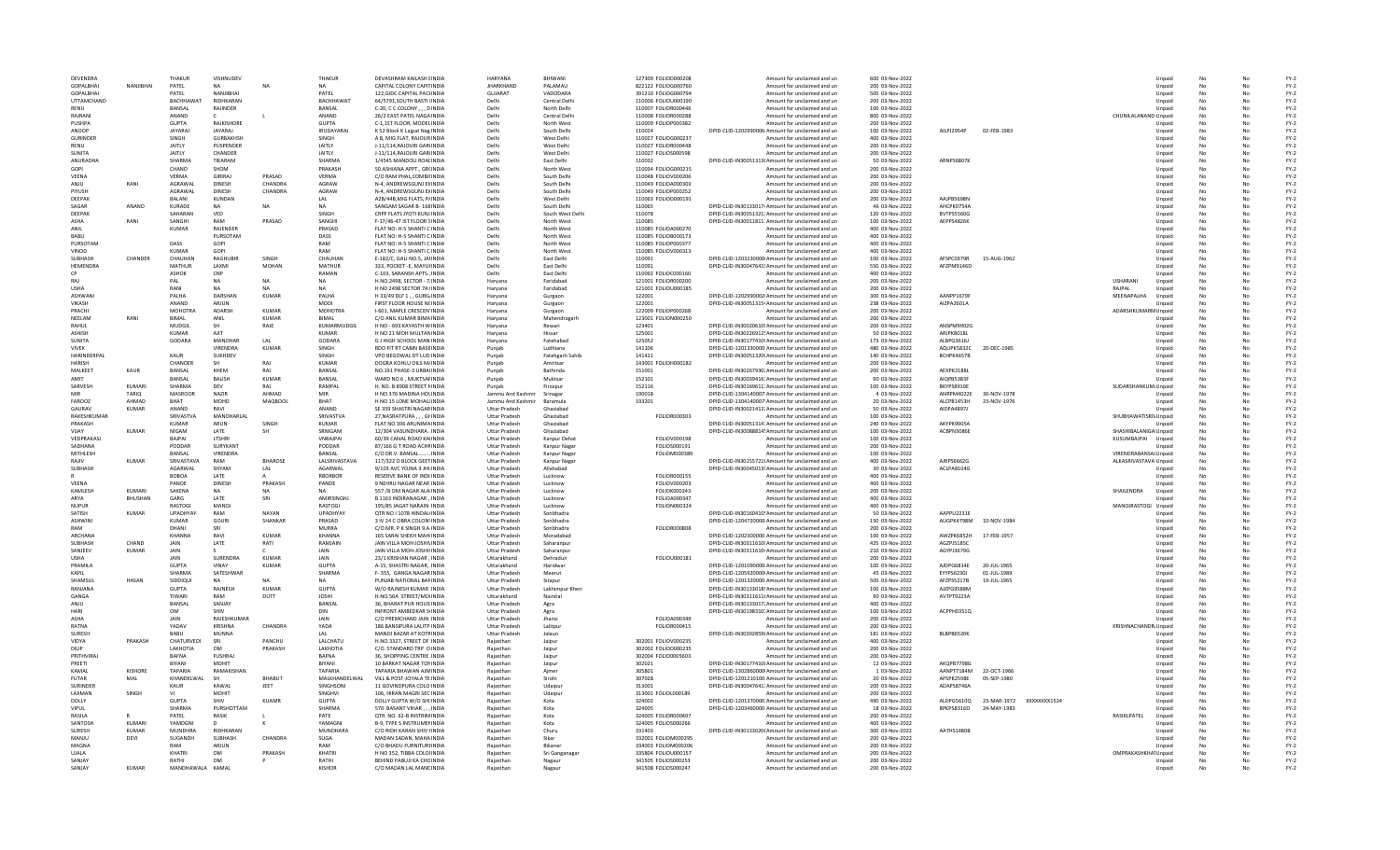| <b>VIRENDRA</b>             | KUMAR                 | VAISHNAV                       | MANGI                               | LAL                    | VAISHNAV             | <b>FATEH SAGAR NEAR AC INDIA</b>                           | Raiasthar              | Jodhpur                | 342001                                     | DPID-CLID-IN30169610! Amount for unclaimed and ur          | 400.03-Nov-2022                     | ACRPV57951             |             |                        | Unpaid           | No       |          | $FY-2$           |
|-----------------------------|-----------------------|--------------------------------|-------------------------------------|------------------------|----------------------|------------------------------------------------------------|------------------------|------------------------|--------------------------------------------|------------------------------------------------------------|-------------------------------------|------------------------|-------------|------------------------|------------------|----------|----------|------------------|
| <b>RHAWNA</b>               |                       | JAIN                           | <b>RAKESH</b>                       |                        |                      | 309, A LAXMI NAGAR, INDIA                                  | Rajasthar              | Jodhpu                 | 342001                                     | DPID-CLID-1201370000 Amount for unclaimed and un           | 100 03-Nov-2022                     | AIEPJ4711B             | 16-SEP-1983 |                        | Unpaid           | No       |          | $FY-2$           |
| <b>DIWAKAR</b>              |                       | LADHA                          | LATE                                |                        | MADANLAL             | MOHAN BHAWAN 409, INDIA                                    | Raiasthar              | Jodhpur                | 342001 FOLIOD000801                        | Amount for unclaimed and un                                | 400 03-Nov-2022                     |                        |             |                        | Unpaid           |          |          | $FY-2$           |
| PRAKASHMAL                  |                       | KHINVSARA                      | UGAM                                | CHAND                  | KHINVSARA            | MOONDRA STREET, OP INDIA                                   | Rajasthan              | Jodhpur                | 342002 FOLIOP000299                        | Amount for unclaimed and un                                | 200 03-Nov-2022                     |                        |             |                        | Unpaid           | No       | No       | $FY-2$           |
| ABDUL                       |                       | MANAN                          | ABDUL                               |                        | GAFAR                | M/S V S ENTERPRISES, I INDIA                               | Raiasthan              | Jodhpur                | 342003 FOLIOA000170                        | Amount for unclaimed and un                                | 400 03-Nov-2022                     |                        |             |                        | Unpaid           | No       | No       | $FY-2$           |
| KAILASHVATI                 |                       | <b>MFHTA</b><br><b>BHUTARA</b> | NΔ                                  | <b>NA</b>              | <b>NA</b>            | 8 RANIIT SADAN - I. CHC INDIA                              | Raiasthan              | Jodhpur                | 342003 FOLIOK000189                        | Amount for unclaimed and un                                | 200 03-Nov-2022                     |                        |             |                        | Unpaid           | No       | No       | $FY-2$           |
| KAMLESH<br>LAXMI            | NARAYAN               | SARSWATI                       | RAMCHAND                            |                        | BHUTARA              | C/O MOOLCHAND DHO INDIA<br>C/O SARSWATI MATELSINDIA        | Rajasthar<br>Raiasthar | Jodhpu<br>Jodhpur      | 342003 FOLIOK000236<br>342003 FOLIOL000190 | Amount for unclaimed and ur<br>Amount for unclaimed and un | 200 03-Nov-2022<br>400 03-Nov-2022  |                        |             |                        | Unpaid<br>Unpaid | No       |          | $FY-2$<br>$FY-2$ |
| SATYANARAYAN                |                       | BAJAJ                          | BHANWARLAL                          |                        | BAJAJ                | C/O BALAJI BHAVAN, 1(INDIA                                 | Rajasthan              | Jodhpur                | 342010 FOLIOS000313                        | Amount for unclaimed and un                                | 200 03-Nov-2022                     |                        |             |                        | Unpaid           | No       | No       | $FY-2$           |
| <b>HULAS</b>                | <b>KUMAR</b>          | <b>BAFNA</b>                   | MITHA                               | LAL                    | <b>BAFNA</b>         | KAPDA BAZAR NR. JUNI INDIA                                 | Raiasthan              | Barmer                 | 344022                                     | DPID-CLID-1201210100 Amount for unclaimed and un           | 200 03-Nov-2022                     | AAAPB8490P             | 02-MAY-1973 |                        | Unpaid           | No       | No       | $FY-2$           |
| ASHOKKUMAR                  |                       |                                | MUKAN                               |                        | CHANDIL              | C/O GHEVAR CHAND KEINDIA                                   | Raiasthan              | Barmer                 | 344022 FOLIOA000382                        | Amount for unclaimed and un                                | 100 03-Nov-2022                     | AI VPK3942R            |             |                        | Unpaid           | No       | No       | $FY-2$           |
| MOOLCHAND                   | DHARIWAL              |                                | NEMICHAND                           |                        | DHARIWAI             | AZAD CHOWK PADRU AINDIA                                    | Rajasthar              | Barmer                 | 344801                                     | DPID-CLID-1201090003 Amount for unclaimed and ur           | 10 03-Nov-2022                      | AIAPD5769R             | 23-JAN-1963 |                        | Unpaid           | No       |          | $FY-2$           |
| PARAG                       | SHANTILAL             | <b>KARIYA</b>                  |                                     | <b>NA</b>              |                      | 11 YAMUNA COLONY B INDIA                                   | Gujarat                | Junagadh               | 362001                                     | DPID-CLID-1203320000 Amount for unclaimed and un           | 25 03-Nov-2022                      | AONPK5536L             |             |                        | Unpaid           |          |          | $FY-2$           |
| NIRMALA                     |                       | CHUDASAMA                      | <b>TULSIDAS</b>                     |                        | CHUDASAMA            | STATE BANK OF SAURA INDIA                                  | Gujarat                | Junagadh               | 362630 FOLION000293                        | Amount for unclaimed and un                                | 200 03-Nov-2022                     |                        |             |                        | Unpaid           | No       | No       | $FY-2$           |
| GAURANG                     | ASHWINRHAI            | <b>DAVE</b>                    | ASHWINRHAI                          | <b>LABHSHANKARRHAL</b> | <b>DAVE</b>          | PADMALARH', VISHWA INDIA                                   | Gujarat                | Gandhinagar            | 363035                                     | DPID-CLID-IN30097410: Amount for unclaimed and un          | 100.03-Nov-2022                     | AGAPD7640R             |             |                        | Unpaid           | No       | No       | $FY-2$           |
| PRAKASHKUMAR                | MAHASUKHLAL           | SHAH                           | <b>MAHASUKHI AI</b>                 | MOTICHAND              | SHAH                 | NR. BIG JAIN TEMPLE, AINDIA                                | Gujarat                | Gandhinagar            | 363421                                     | DPID-CLID-IN30097410! Amount for unclaimed and un          | 20 03-Nov-2022                      | ADGPS0166A             |             |                        | Unpaid           | No       | No       | $FY-2$           |
| KHAIRUN                     |                       | GHIYWDWI                       | $N$ A                               |                        | <b>NA</b>            | WORAWAD NO.2, , , , VINDIA                                 | Gujarat                | Rajkot                 | 363621 FOLIOK000313                        | Amount for unclaimed and un                                | 400 03-Nov-2022                     |                        |             |                        | Unpaid           | No       | No       | $FY-2$           |
| JAMANABEI                   |                       | HARDASAN                       | VISHANDAS                           |                        | HARDASANI            | DARIYALAL SALES CORPINDIA                                  | Gujarat                | Raikot                 | 363641 FOLIOJ000178                        | Amount for unclaimed and un                                | 200 03-Nov-2022                     |                        |             |                        | Unpaid           |          |          | $FY-2$           |
| CHANDRIKA                   |                       | <b>JOSHI</b>                   |                                     |                        | <b>NA</b>            | 1, NEW VIVEKANAND NINDIA                                   | Gujarat                | Amreli                 | 364515 FOLIOC000755                        | Amount for unclaimed and un                                | 400 03-Nov-2022                     |                        |             |                        | Unpaid           | No       | No       | $FY-2$           |
| <b>SOLANKI</b>              | RHUPATRHAI            | $\epsilon$<br><b>BORADIA</b>   | SOLANKI                             | <b>GOVINDRHAI</b>      | <b>NA</b>            | <b>B-11. MIRAPARK SOCIE INDIA</b>                          | Gujarat                | Bhavnagar              | 364710                                     | DPID-CLID-IN30034311: Amount for unclaimed and un          | 50.03-Nov-2022                      | AGRPS6494H             |             |                        | Unpaid           | No<br>No | No       | $FY-2$<br>$FY-2$ |
| <b>DAXA</b>                 |                       | SHAH                           | <b>NA</b><br><b>NA</b>              | <b>NA</b>              | <b>NA</b>            | KAHAN COTTON CO., P/INDIA                                  | Gujarat                | Bhavnagar              | 364710 FOLIOD000177                        | Amount for unclaimed and un                                | 200 03-Nov-2022                     |                        |             |                        | Unpaid           |          | No<br>No |                  |
| DAMJIBHAI<br>ARVIND         | <b>JIVANLAL</b>       | SHAH                           | <b>JIVANLAL</b>                     | NA                     | SHAH                 | 45, JUBILEE COLONY,, INDIA<br>H NO-3509.NR PARABA INDIA    | Gujarat<br>Gujarat     | Kachchh<br>Ahmedabac   | 370001 FOLIOD000162<br>380001 FOLIOA000817 | Amount for unclaimed and un<br>Amount for unclaimed and un | 400 03-Nov-2022<br>200 03-Nov-2022  |                        |             |                        | Unpaid<br>Unpaid | No       |          | $FY-2$<br>$FY-2$ |
| BHALCHANDRA                 |                       | <b>BHAGAT</b>                  | HIRALAL                             |                        | <b>NBHAGAT</b>       | 1504, JOSHI STREET, MINDIA                                 | Gujarat                | Ahmedabad              | 380001 FOLIOB000219                        | Amount for unclaimed and un                                | 200 03-Nov-2022                     |                        |             | MRCHETANBBHA(Unpaid    |                  | No       | No       | $FY-2$           |
| DIPTIREN                    |                       | <b>MODI</b>                    | NΔ                                  | <b>NA</b>              | <b>NA</b>            | <b>F'CELLER MAHAVIR CHEINDIA</b>                           | Guiarat                | Ahmedahad              | 380001 EQUOD000261                         | Amount for unclaimed and un                                | 400.03-Nov-2022                     |                        |             |                        | Unpaid           | No       | Nr       | $FY-2$           |
| GOPAL                       |                       | SHUKLA                         | NATVARLAI                           |                        | SHUKLA               | 1460. TODA'S STREET S INDIA                                | Gujarat                | Ahmedahad              | 380001 FOLIOG000755                        | Amount for unclaimed and un                                | 200 03-Nov-2022                     |                        |             |                        | Unpaid           | No       | Nr       | $FY-2$           |
| <b>JITENDRA</b>             |                       | KANKUWALA                      | NA                                  | <b>NA</b>              | <b>NA</b>            | 1597, HALDALWALA KHINDIA                                   | Gujarat                | Ahmedabac              | 380001 FOLIOJ000807                        | Amount for unclaimed and un                                | 1000 03-Nov-2022                    |                        |             |                        | Unpaid           | No       |          | $FY-2$           |
| KAILASH                     |                       | SADHWANI                       |                                     |                        |                      | 148. NR-NETAJI MARKE INDIA                                 | Gujarat                | Ahmedabac              | 380001 FOLIOK000188                        | Amount for unclaimed and un                                | 200 03-Nov-2022                     |                        |             |                        | Unpaid           |          |          | $FY-2$           |
| MODI                        | DILIPKUMAR            | HIRALAL                        | HIRALAL                             | к                      | MODI                 | 2198, DELHI CHAKLA JOINDIA                                 | Gujarat                | Ahmedabac              | 380001 FOLIOM000833                        | Amount for unclaimed and un                                | 200 03-Nov-2022                     |                        |             | MODIVARSHADILI Unpaid  |                  | No       | No       | $FY-2$           |
| NUTAN                       | PRADIP                | <b>BAVISKAR</b>                | PRADIP                              | SHANKARRAO             | RA                   | 204519 SARANGPUR DUNDIA                                    | Guiarat                | Ahmedahad              | 380001 EQUON000107                         | Amount for unclaimed and un                                | 1000 03-Nov-2022                    |                        |             |                        | Unnaid           | No       | No       | $FY-2$           |
| ATUL                        |                       | SHANTILAL                      | <b>NA</b>                           | <b>NA</b>              | <b>NA</b>            | C\O. MANGALAM INVE: INDIA                                  | Gujarat                | Ahmedahad              | 380002 FOLIOA000835                        | Amount for unclaimed and un                                | 100 03-Nov-2022                     |                        |             |                        | Unpaid           | No       | Nr       | $FY-2$           |
| <b>BIPINCHANDRA</b>         |                       | SHAF                           | DIPCHAND                            |                        | SHAH                 | C/O.NAYANBHAI JAICH/INDIA                                  | Gujarat                | Ahmedabac              | 380005 FOLIOB000772                        | Amount for unclaimed and un                                | 400 03-Nov-2022                     |                        |             |                        | Unpaid           | No       |          | $FY-2$           |
| RAJKUMAR                    |                       | MENGANI                        | <b>HARIRAM</b>                      |                        | MENGHAN              | E/39, POWER HOUSE CHNDIA                                   | Gujarat                | Ahmedabac              | 380005 FOLIOR000824                        | Amount for unclaimed and un                                | 200 03-Nov-2022                     |                        |             | DHARMENDRAHN Unpaid    |                  |          |          | $FY-2$           |
| SUKHDEVI                    |                       | ARYA                           | LAXMANDAS                           | G                      | ARYA                 | B / 404 SARTHI APARTNINDIA                                 | Gujarat                | Ahmedabad              | 380005 FOLIOS000823                        | Amount for unclaimed and un                                | 200 03-Nov-2022                     |                        |             |                        | Unpaid           | No       | No       | $FY-2$           |
| MANISHA                     |                       | THAKKAR                        | <b>I ARSHANKAR</b>                  |                        | <b>ТНАККА</b>        | MANISHA ELECTRONICSINDIA                                   | Guiarat                | Ahmedahad              | 380006 EQUOM000286                         | Amount for unclaimed and un                                | 200.03-Nov-2022                     |                        |             |                        | Unnaid           | No       | No       | $FY-2$           |
| MR                          | MANISH                | <b>MFHTA</b>                   | MR                                  | <b>IITENDRA</b>        | CMFHT                | 305-POOJA-ABHISHEK, INDIA                                  | Gujarat                | Ahmedahad              | 380006 FOLIOM000421                        | Amount for unclaimed and un                                | 200 03-Nov-2022                     |                        |             | MRAMITJITENDRAUnpaid   |                  | No       | No       | $FY-2$           |
| PREM<br>ARUNABEN            | PRAKASH               | <b>MISHRA</b><br>SHAH          | RAJIV<br>NARESH                     | RASIKLAL               | MISHRA<br>SHAH       | FLAR NO 4 SHAILY APT., INDIA<br>B-51, MAIHAR FLAT, B/INDIA | Gujarat                | Ahmedaba<br>Ahmedabac  | 380006 FOLIOP000344<br>380007 FOLIOA000015 | Amount for unclaimed and un<br>Amount for unclaimed and un | 200 03-Nov-2022<br>1000 03-Nov-2022 |                        |             |                        | Unpaid           | No       |          | $FY-2$<br>$FY-2$ |
| ARUNABEN                    | NARESHBHAI            | SHAH                           | NARESH                              | RASIKLAL               | SHAH                 | B-51, MALHAR FLAT B/HNDIA                                  | Gujarat<br>Gujarat     | Ahmedabad              | 380007 FOLIOA000757                        | Amount for unclaimed and un                                | 1000 03-Nov-2022                    |                        |             |                        | Unpaid<br>Unpaid | No       | No       | $FY-2$           |
| CHETAN                      |                       | ABI F                          | SURYAKANT                           |                        | SABLE                | 6. NILESH APARTMENT INDIA                                  | Guiarat                | Ahmedahad              | 380007 EQUOC000766                         | Amount for unclaimed and un                                | 100.03-Nov-2022                     |                        |             |                        | Unnaid           | No       | No       | $FY-2$           |
| CHIRAG                      |                       | HAH                            | SHAILESHBHAI                        |                        | SHAH                 | A-23. MRUDANG FLAT HNDIA                                   | Gujarat                | Ahmedahad              | 380007 FOLIOC000774                        | Amount for unclaimed and un                                | 100 03-Nov-2022                     |                        |             | ROSHNISSHAH            | Unpaid           | No       | Nr       | $FY-2$           |
| HIMANSHL                    | ARVIND                | PATEL                          | NA                                  | <b>NA</b>              | NA                   | 2, LAXMINIVAS SOCIETYINDIA                                 | Gujarat                | Ahmedaba               | 380007 FOLIOH000755                        | Amount for unclaimed and un                                | 200 03-Nov-2022                     | AAQPP8759B             |             |                        | Unpaid           |          |          | $FY-2$           |
| HARDEVSINH                  | NIRMALSINH            | <b>JADEJA</b>                  | NIRMAL                              |                        | SINH                 | 2 PRIYAL APARTMENTS INDIA                                  | Gujarat                | Ahmedabad              | 380007 FOLIOH000773                        | Amount for unclaimed and un                                | 1000 03-Nov-2022                    |                        |             |                        | Unpaid           |          |          | $FY-2$           |
| KRISHNAKANT                 | TRAMBAKLAL            | DAVE                           | TRAMBAKLAL                          |                        | DAVE                 | C/32, MALHAR APARTMINDIA                                   | Gujarat                | Ahmedabad              | 380007 FOLIOK000764                        | Amount for unclaimed and un                                | 200 03-Nov-2022                     |                        |             |                        | Unpaid           | No       | No       | $FY-2$           |
| <b>KAILASREN</b>            | KRISHNAKANT           | KHAMAR                         | KRISHNAKANT                         |                        | KAMAR                | <b>31 KESARIYAJINAGAR S INDIA</b>                          | Gujarat                | Ahmedahad              | 380007 EOUOK000776                         | Amount for unclaimed and un                                | 200.03-Nov-2022                     |                        |             | KRISHNAKANTHIR Unpaid  |                  | No       | Nr       | $FY-2$           |
| <b>I AI IT</b>              | <b>KUMAR</b>          | <b>HSANGHVI</b>                | HIMATI AI                           |                        | SANGHVI              | <b>B-51, MALHAR FLAT B/HNDIA</b>                           | Gujarat                | Ahmedahad              | 380007 FOLIOL000004                        | Amount for unclaimed and un                                | 1000 03-Nov-2022                    |                        |             |                        | Unpaid           | No       | Nr       | $FY-2$           |
| PRANAV                      |                       | <b>GIRISHBHA</b>               | <b>GIRISHBHA</b>                    |                        | MADHUSUDA            | 8.TULSI FLATS, ARIHAN INDIA                                | Guiarat                | Ahmedabac              | 380007 FOLIOP000307                        | Amount for unclaimed and un                                | 200 03-Nov-2022                     |                        |             |                        | Unpaid           |          |          | $FY-2$           |
| PAVANITA                    | CHITRAK               | SHAH                           | CHITRAK                             |                        | SHAH                 | 3. RANJAN APPARTMENINDIA                                   | Gujarat                | Ahmedabad              | 380007 FOLIOP000817                        | Amount for unclaimed and un                                | 200 03-Nov-2022                     |                        |             |                        | Unpaid           |          |          | $FY-2$           |
| <b>HFMA</b>                 |                       | <b>ROHRA</b>                   | <b>I ACHHMANDAS</b>                 |                        | RORA                 | 40, VAKILWADI SOCIETYINDIA                                 | Gujarat                | Ahmedahad              | 380008 FOLIOH000215                        | Amount for unclaimed and un                                | 200 03-Nov-2022                     |                        |             |                        | Unpaid           | No       | No       | $FY-2$           |
| <b>KAMI ARFN</b>            |                       | PANDEY                         | <b>LATE</b>                         | NAROTTAMDUTT           | PA                   | FLAT NO.4 SHAILY APT. INDIA                                | Gujarat                | Ahmedahad              | 380008 FOLIOK000231                        | Amount for unclaimed and un                                | 200.03-Nov-2022                     |                        |             |                        | Unpaid           | No       | Nr       | $FY-2$           |
| MURALIDHAR                  |                       | PANDEY                         | <b>LATE</b>                         | BABULAL                | PANDEY               | FLAR NO 4 SHAILLEY AP INDIA                                | Gujarat                | Ahmedabad              | 380008 FOLIOM000469                        | Amount for unclaimed and un                                | 200 03-Nov-2022                     |                        |             | PREMPRAKASHMI Unpaid   |                  |          |          | $FY-2$           |
| NARENDRA                    | RAJARAN               | PARATE                         | RAJARAM                             |                        | PARATE               | 15/B AADHARSILA APP/INDIA                                  | Guiarat                | Ahmedaba               | 380008 FOLION000202                        | Amount for unclaimed and un                                | 200 03-Nov-2022                     |                        |             |                        | Unpaid           |          |          | $FY-2$           |
| DARSHANA                    |                       | SHAH                           | YOGINDRA                            |                        | SHAH                 | S/6, ANUPAM I NR. ST. INDIA                                | Gujarat                | Ahmedabad              | 380009 FOLIOD000779                        | Amount for unclaimed and un                                | 1400 03-Nov-2022                    |                        |             | RITAUMESHGAND Unpaid   |                  |          |          | $FY-2$           |
| GIGIMON<br><b>IAYARAMAN</b> |                       | JACOB<br>MANIIYER              | JACOB<br><b>NA</b>                  |                        | CHERIAN<br><b>NA</b> | 3RD FLOOR KASHMIRA INDIA<br>SYNDICATE BANK ZONAINDIA       | Gujarat                | Ahmedahad<br>Ahmedahad | 380009 FOLIOG000105<br>380009 FOLIOJ000789 | Amount for unclaimed and un                                | 400 03-Nov-2022<br>400 03-Nov-2022  |                        |             | TOMSONJACOB Unpaid     | Unnaid           | No<br>No | No<br>Nr | $FY-2$<br>$FY-2$ |
| <b>MFFNA</b>                |                       | SHAH                           | AROON                               | <b>NA</b>              | SHAH                 | 3/3/A, SHREE JIBAG FLAINDIA                                | Gujarat                | Ahmedabad              | 380009 FOLIOM000019                        | Amount for unclaimed and un                                | 1000 03-Nov-2022                    |                        |             | AROONSHAH              |                  |          |          | $FY-2$           |
| <b>BHARAT</b>               |                       | PRAJAPAT                       | <b>NA</b>                           | <b>NA</b>              | <b>NA</b>            | 32. MITRA MILAN, MIRJINDIA                                 | Gujarat<br>Gujarat     | Ahmedaba               | 380013 FOLIOB000225                        | Amount for unclaimed and un<br>Amount for unclaimed and un | 200 03-Nov-2022                     |                        |             |                        | Unpaid<br>Unpaid |          |          | $FY-2$           |
| <b>JAYPRAKASH</b>           | KHODIDAS              | PATEL                          | KHODIDAS                            |                        | PATEL                | 3, JAVAHAR KUNJ SOC., INDIA                                | Gujarat                | Ahmedabad              | 380013 FOLIOJ000217                        | Amount for unclaimed and un                                | 200 03-Nov-2022                     |                        |             | KOKILAJAYPRAKA! Unpaid |                  |          |          | $FY-2$           |
| SURYANAGRI                  | <b>FIN</b>            | LEASELTD                       | <b>NA</b>                           | <b>NA</b>              | <b>NA</b>            | 1ST FLOOR BLUE STAR (INDIA                                 | Guiarat                | Ahmedabad              | 380014 FOLIOS000771                        | Amount for unclaimed and un                                | 900 03-Nov-2022                     |                        |             |                        | Unpaid           | No       | No       | $FY-2$           |
| MAHFNDER                    |                       | <b>RAPNA</b>                   | <b>NA</b>                           | <b>NA</b>              | NA                   | 102 STAR APARTMENT INDIA                                   | Gujarat                | Ahmedahad              | 380015 FOLIO0005537                        | Amount for unclaimed and un                                | 800 03-Nov-2022                     |                        |             |                        | Unpaid           | No       | No       | $FY-2$           |
| <b>ANIIPAMA</b>             |                       | SINGH                          | SOHAN                               | PRAKASH                | KELLOG               | 34/280 VIDHYANAGAR INDIA                                   | Gujarat                | Ahmedabad              | 380015 FOLIOA000315                        | Amount for unclaimed and un                                | 200 03-Nov-2022                     |                        |             | KAMALPRABHAKE Unpaid   |                  | No       | Nr       | $FY-2$           |
| CHETNABEN                   |                       | SHAH                           | PANKAJKUMA                          |                        | SHAH                 | A / 08 AITI APARTMEN INDIA                                 | Gujarat                | Ahmedaba               | 380015 FOLIOC000760                        | Amount for unclaimed and un                                | 100 03-Nov-2022                     |                        |             |                        | Unpaid           | No       |          | $FY-2$           |
| KAUSHAL                     | KIRIT                 | SHAH                           | KIRIT                               |                        | SHAH                 | 4. SUNDERVAN TWIN B INDIA                                  | Gujarat                | Ahmedabad              | 380015 FOLIOK000293                        | Amount for unclaimed and un                                | 800 03-Nov-2022                     |                        |             |                        | Unpaid           |          |          | $FY-2$           |
| MANISH                      |                       | HINGORANEY                     | <b>INDRAJEET</b>                    |                        | HINGORANEY           | B-102 SATELLITE PLAZA INDIA                                | Guiarat                | Ahmedabad              | 380015 FOLIOM000279                        | Amount for unclaimed and un                                | 400 03-Nov-2022                     |                        |             |                        | Unpaid           | No       | No       | $FY-2$           |
| MAYUR                       |                       | PARIKH                         | RAMANLAL                            |                        | PARIKH               | 1. PARASKUNJ SOC. PAHNDIA                                  | Gujarat                | Ahmedahad              | 380015 FOLIOM000343                        | Amount for unclaimed and un                                | 800 03-Nov-2022                     |                        |             |                        | Unpaid           | No       | No       | $FY-2$           |
| MITA                        | NITIN                 | <b>SHAH</b>                    | <b>NITIN</b>                        | NAVNITI AI             | <b>HAH2</b>          | 105.VISHWASHANTI AP INDIA                                  | Gujarat                | Ahmedabad              | 380015 FOLIOM000763                        | Amount for unclaimed and un                                | 1000 03-Nov-2022                    |                        |             | NITINNAVNITLALS Unpaid |                  | No       | Nr       | $FY-2$           |
| CHANDRAKANTA                |                       | THAKKAF                        | NAVNITBHAI                          |                        | THAKKAR              | C/O.B-501.VIJAY PLAZA INDIA                                | Gujarat                | Ahmedabac              | 380022 FOLIOC000191                        | Amount for unclaimed and un                                | 200 03-Nov-2022                     |                        |             |                        | Unpaid           |          |          | $FY-2$           |
| CHANDULAI<br><b>GITABEN</b> | POPATBHAI             | VTHAKKAR<br>PATEL              | NA<br>POPATBHAI                     |                        | <b>NA</b><br>PATEL   | 28, DAHYABHAI PARK, CINDIA<br>NEW BAPUNAGAR BLO INDIA      | Gujarat<br>Guiarat     | Ahmedabad<br>Ahmedabad | 380022 FOLIOC000201<br>380024 FOLIOG000775 | Amount for unclaimed and un<br>Amount for unclaimed and un | 200 03-Nov-2022<br>1000 03-Nov-2022 |                        |             | BHARATKUMARC1Unpaid    | Unpaid           | No       | No       | $FY-2$<br>$FY-2$ |
| <b>US</b>                   |                       |                                | <b>NA</b>                           | <b>NA</b>              | NA                   | PINNACLE SHARE REG FINDIA                                  | Gujarat                | Ahmedahad              | 380025 FOLIO0005482                        | Amount for unclaimed and un                                | 400 03-Nov-2022                     |                        |             |                        | Unpaid           | No       | Nr       | $FY-2$           |
| <b>SURFSH</b>               |                       | SOLANKI                        |                                     | $\mathbf{u}$           | <b>SOLANKI</b>       | M-303 SHRINAND NAG. INDIA                                  | Gujarat                | Ahmedahad              | 380051                                     | DPID-CLID-IN30123310: Amount for unclaimed and un          | 10 03-Nov-2022                      | BBRPS8019L             |             |                        | Unpaid           |          |          | $FY-2$           |
| REETA                       |                       | PADIA                          |                                     |                        | PADIA                | 16. SIDDHI VINAYAK RCINDIA                                 | Gujarat                | Ahmedabac              | 380051 FOLIOR000022                        | Amount for unclaimed and un                                | 800 03-Nov-2022                     |                        |             | RAJIVPADIA             | Unpaid           | No       |          | $FY-2$           |
| <b>IOBAL</b>                |                       | SHAIKH                         | MOHAMMED                            | HUSEIN                 | RSH                  | T.F/16, SAHARA APPARTINDIA                                 | Gujarat                | Ahmedabad              | 380052 FOLIO1000762                        | Amount for unclaimed and un                                | 800 03-Nov-2022                     |                        |             |                        | Unpaid           |          |          | $FY-2$           |
| <b>JAYENDRA</b>             |                       | DAVE                           | PUSHKARBHAI                         |                        | DAVE                 | 20.AKASHNEEM, VASTRINDIA                                   | Guiarat                | Ahmedabad              | 380052 FOLIOJ000208                        | Amount for unclaimed and un                                | 200 03-Nov-2022                     |                        |             | ABHISHEKDAVE Unpaid    |                  | No       | No       | $FY-2$           |
| MANSI                       |                       | NARANG                         | RAMESH                              | s                      | NARANG               | A/5.BAPUKRIPA SOCIET INDIA                                 | Gujarat                | Ahmedahad              | 380052 FOLIOM000324                        | Amount for unclaimed and un                                | 200 03-Nov-2022                     |                        |             |                        | Unpaid           | No       | Nr       | $FY-2$           |
| TFIAI                       |                       | TALSANIA                       | MAHESH                              |                        | TALSANIA             | 3, JAYSHREE AMBICA P/INDIA                                 | Gujarat                | Ahmedahad              | 380052 FOLIOT000189                        | Amount for unclaimed and un                                | 200 03-Nov-2022                     |                        |             |                        | Unpaid           |          |          | $FY-2$           |
| TRUSHA                      | KIRTIKUMAR            | <b>MODI</b>                    | KIRTIKUMAR                          |                        | MODI                 | D/3, RADHAKUNJ SOCIEINDIA                                  | Gujarat                | Ahmedabac              | 380052 FOLIOT000759                        | Amount for unclaimed and un                                | 400 03-Nov-2022                     |                        |             | SHITALKIRTIKUMA Unpaid |                  | No       |          | $FY-2$           |
| NILESH                      |                       | <b>MOTIANI</b>                 | VISHANDAS                           | M                      | <b>OTIANI</b>        | 12 SHIVAM, SATELLITE CINDIA                                | Gujarat                | Ahmedabad              | 380054 FOLION000274                        | Amount for unclaimed and un                                | 1400 03-Nov-2022                    |                        |             |                        | Unpaid           |          |          | $FY-2$           |
| NAVIN                       |                       | <b>BAROT</b>                   | RANCHHODBHAI                        |                        | <b>BAROT</b>         | 1. ANAND COMPLEX BH INDIA                                  | Guiarat                | Ahmedabad              | 380054 FOLION000806                        | Amount for unclaimed and un                                | 400 03-Nov-2022                     |                        |             |                        | Unpaid           | No       | No       | $FY-2$           |
| PRAVIN                      |                       | <b>I AHFRIHUF</b>              | KANUBHAI                            |                        | LAHERI               | A/4, 404, BAGESHREE F INDIA                                | Gujarat                | Ahmedahad              | 380054 FOLIOP000325                        | Amount for unclaimed and un                                | 400 03-Nov-2022                     |                        |             |                        | Unpaid           | No       | Nr       | $FY-2$           |
| ANIS                        | MAHMAD                | UMMARQURESHI MAHMAD            |                                     |                        | <b>UMMAR</b>         | 13 SAMIR VIHAR SOCIE INDIA                                 | Gujarat                | Ahmedabad              | 380055                                     | DPID-CLID-1203320004 Amount for unclaimed and un           | 100 03-Nov-2022                     | AAHPQ4117D 27-JAN-1983 |             |                        | Unpaid           |          |          | $FY-2$           |
| GRACE                       |                       | <b>JOSEPH</b>                  | AK                                  |                        | <b>JOSEPH</b>        | GRACE VILLA, 75, SHIVAINDIA                                | Gujarat                | Ahmedabac              | 380058 FOLIOG000226                        | Amount for unclaimed and un                                | 200 03-Nov-2022                     |                        |             |                        | Unpaid           |          |          | $FY-2$           |
| <b>IVIN</b><br>SONAL        | <b>UDAY</b>           | <b>JOSEPH</b>                  | NA<br>LIDAY                         | M                      | <b>NA</b><br>SHAH    | GRACE VILLA, 75, SHIVAINDIA                                | Gujarat                | Ahmedabad              | 380058 FOLIO1000175<br>380058 FOLIOS000499 | Amount for unclaimed and un                                | 200 03-Nov-2022                     |                        |             | <b>UDAYMSHAH</b>       | Unpaid           |          | No       | $FY-2$<br>$FY-2$ |
| <b>JAY</b>                  |                       | SHAH<br>SAGAL                  | <b>JITENDRA</b>                     | P                      | SAIGAL               | A/3.RIDHAM FLATS, 12 INDIA<br>ARYA, B-30, STERLING CINDIA  | Guiarat<br>Gujarat     | Ahmedabad<br>Ahmedahad | 380059 FOLIOJ000189                        | Amount for unclaimed and un<br>Amount for unclaimed and un | 200 03-Nov-2022<br>400 03-Nov-2022  |                        |             | JITENDRAPSAIGAL Unpaid | Unpaid           | No<br>No |          | $FY-2$           |
| <b>BEENA</b>                |                       | KAILASHNATHAN NA               |                                     |                        | NΔ                   | KH-18, SECTOR-19, , , G INDIA                              | Gujarat                | Ahmedahad              | 382019 FOLIOB000205                        | Amount for unclaimed and ur                                | 400 03-Nov-2022                     |                        |             |                        | Unpaid           |          |          | $FY-2$           |
| <b>HEPHZ</b>                |                       |                                | BHAKAMALRAJ BHAKAMALRAJ             |                        | <b>JOHNSON</b>       | C/O MR.KAILASNATHA! INDIA                                  | Gujarat                | Ahmedabad              | 382019 FOLIOH000229                        | Amount for unclaimed and un                                | 800 03-Nov-2022                     |                        |             |                        | Unpaid           | No       |          | $FY-2$           |
| PATEL                       | SHAMBHUBHAI NATVARLAL |                                | PATEL                               |                        | NATVARLAL            | BAROTWADA NEAT OLI INDIA                                   | Gujarat                | Gandhinagar            | 382305 FOLIOP000802                        | Amount for unclaimed and un                                | 200 03-Nov-2022                     |                        |             |                        | Unpaid           |          |          | $FY-2$           |
| MAHENDRA                    | <b>RASIKI AI</b>      | SHAH                           | RASIKLAL                            |                        | SHAH                 | 25. SHRINATH BUNGLO INDIA                                  | Guiarat                | Ahmedabad              | 382424                                     | DPID-CLID-IN30034310(Amount for unclaimed and un           | 75 03-Nov-2022                      | AGVPS0178C             |             |                        | Unpaid           | No       | No       | $FY-2$           |
| TRIVEDI                     | SARVADAMAN            |                                | <b>JAYKRISHNARHAI JAYKRISHNARHA</b> |                        | TRIVEDI              | 22. ASHIRVAD SOCIETY. INDIA                                | Gujarat                | Ahmedahad              | 382443                                     | DPID-CLID-IN30034310 Amount for unclaimed and un           | 300 03-Nov-2022                     | AFJPT2666R             |             | TRIVEDISMITABEN Unpaid |                  | No       |          | $FY-2$           |
| <b>DILIP</b>                |                       | PATFI                          | <b>VITTHAI RHAI</b>                 |                        | PATEL                | 12-A RAMESHWAR SOCINDIA                                    | Gujarat                | Ahmedahad              | 382443 FOLIOD000240                        | Amount for unclaimed and ur                                | 200 03-Nov-2022                     |                        |             |                        | Unpaid           | No       |          | $FY-2$           |
| NAYANABEN                   |                       | PATEL                          | DILIP                               |                        | PATEL                | 12-A RAMESHWAR SOCINDIA                                    | Gujarat                | Ahmedabac              | 382443 FOLION000240                        | Amount for unclaimed and un                                | 200 03-Nov-2022                     |                        |             |                        | Unpaid           | No       |          | $FY-2$           |
| SETHI                       | <b>INDUSTRIAL</b>     | GASESGUJPLTD NA                |                                     |                        | <b>NA</b>            | 5001/B, G I D C VATWA INDIA                                | Gujarat                | Ahmedabad              | 382445 FOLIOS000778                        | Amount for unclaimed and un                                | 200 03-Nov-2022                     |                        |             |                        | Unpaid           |          |          | $FY-2$           |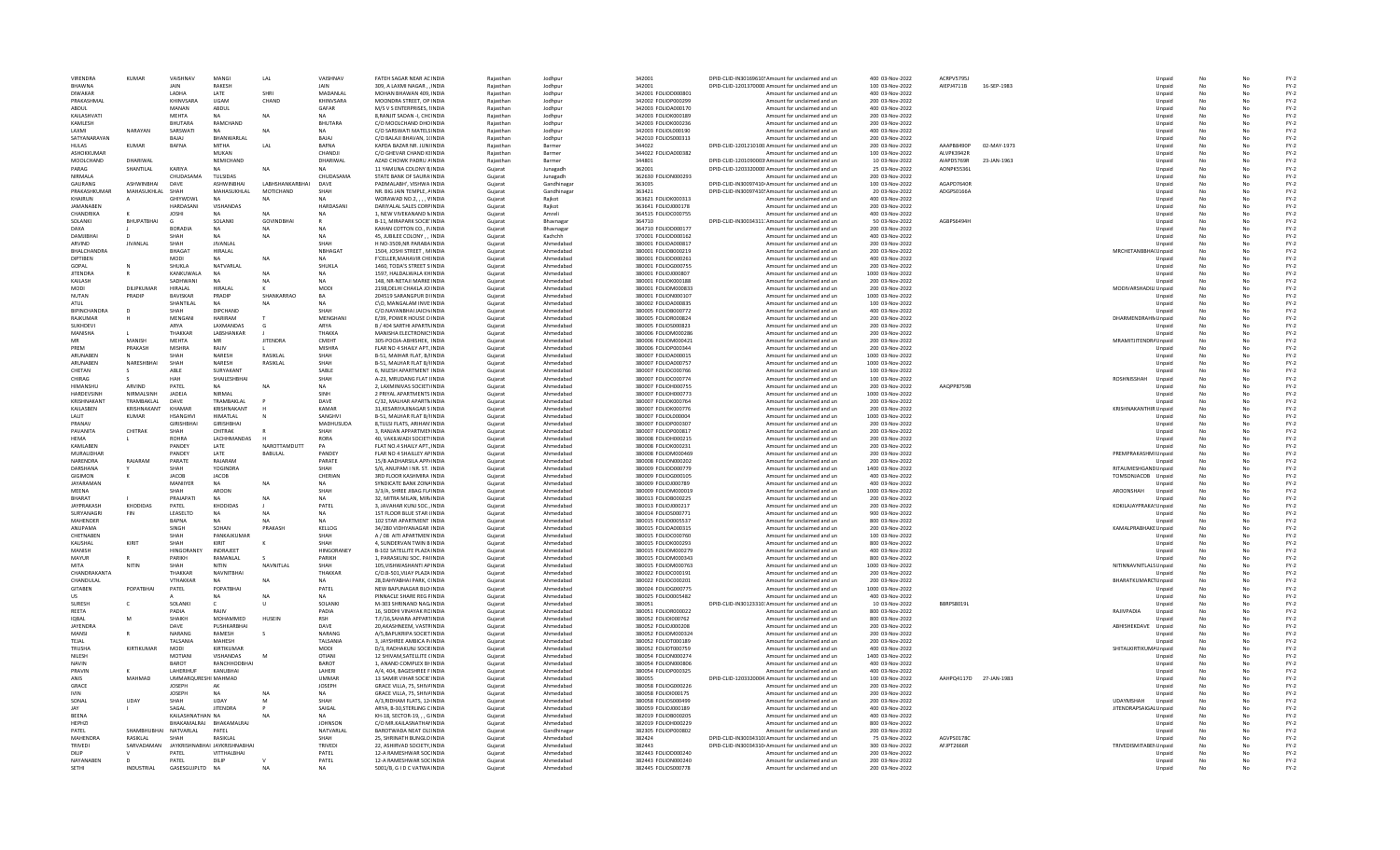| NITESHKUMAR                |                           | PATFI                            | VISHNURHAI                                | R                | PATEL                                 | SALANGPUR PRIEMERY INDIA                                 | Guiarat                    | Ahmedahad                           | 382450                                     | DPID-CLID-IN30034311: Amount for unclaimed and un                                                     | 50.03-Nov-2022                     | AIUPP6631N               |             |                          | Unnaid                            | No        | No       | $FY-2$           |
|----------------------------|---------------------------|----------------------------------|-------------------------------------------|------------------|---------------------------------------|----------------------------------------------------------|----------------------------|-------------------------------------|--------------------------------------------|-------------------------------------------------------------------------------------------------------|------------------------------------|--------------------------|-------------|--------------------------|-----------------------------------|-----------|----------|------------------|
| SURFKHARFN                 | <b>JAYANTILAL</b>         | PATEL                            |                                           |                  | <b>NA</b>                             | 5/C DISTRICT BANK COLINDIA                               | Gujarat                    | Mahesana                            | 384001 FOLIOS000780                        | Amount for unclaimed and un                                                                           | 100 03-Nov-2022                    |                          |             |                          | NAVINCHANDRAR Unpaid              | No        | No       | $FY-2$           |
| CHAMPAKLAI                 | DIPCHANDBHAI              | SHAH                             | DIPCHANDBHAI                              |                  |                                       | CLOTH MARKET PO BECINDI                                  | Gujarat                    | Mahesana                            | 384210 FOLIOC000752                        | Amount for unclaimed and un                                                                           | 1000 03-Nov-2022                   |                          |             |                          | Unpaid                            |           |          | $FY-2$           |
| LAKHABHA                   | BOGHABHAI                 | MAKWANA                          | <b>BOGHABHAI</b>                          | GANESHBHAI       | MAKWANA                               | NR.MAHAJAN VADA, R/INDIA                                 | Gujarat                    | Patan                               | 384240                                     | DPID-CLID-1203000000 Amount for unclaimed and un                                                      | 6 03-Nov-2022                      | ABWPM7558G 01-JUN-1947   |             |                          | Unpaid                            | <b>No</b> | No       | $FY-2$           |
| DHANRAJBHAI<br>DHANRAIRHAI | ABHERAJBHAI               | <b>BHUTADIA</b><br><b>BHUTDI</b> | ABHERAJBHAI<br>RAGHNATHRHAI               | DALUBHAI         | BHUTADIYA<br><b>RAGHIIB</b>           | AT AND POST MALOSAHNDIA<br>AT & PO MALOSANA TAINDIA      | Guiarat<br>Guiarat         | Banas Kantha<br><b>Banas Kantha</b> | 385210<br>385210 FOLIOD000760              | DPID-CLID-IN30220110! Amount for unclaimed and un<br>Amount for unclaimed and un                      | 200 03-Nov-2022<br>200.03-Nov-2022 | ABVPB7096F<br>ARVPR7096E |             |                          | Unpaid                            | No<br>No  | No<br>No | $FY-2$<br>$FY-2$ |
| <b>BABAURHAL</b>           | KARSANBHAI                | PATEL                            | KARSANBHAI                                | BHEMJIBHA        | PATEL                                 | HARIPURA VAGHROL T/INDIA                                 | Gujarat                    | Banas Kantha                        | 385510                                     | DPID-CLID-IN30220110! Amount for unclaimed and un                                                     | 100 03-Nov-2022                    | AHWPP6867                |             |                          | Unpaid<br>Unpaid                  | No        | No       | $FY-2$           |
| RAMILABEN                  | MAHENDRABHAI MODI         |                                  | MAHENDRABHAI                              |                  | MODI                                  | ASEDA, TAL. DEESA,, BINDI                                | Gujarat                    | Banas Kantha                        | 385535                                     | DPID-CLID-IN30034320I Amount for unclaimed and un                                                     | 150 03-Nov-2022                    | AICPM8355L               |             |                          | Unpaid                            |           |          | $FY-2$           |
| KANCHANBEI                 |                           | SHAF                             | <b>GENMALBHA</b>                          | - U              | SHAH                                  | C/O G U SHAH, AT & PCINDIA                               | Gujarat                    | Banas Kantha                        | 385545 FOLIOK000263                        | Amount for unclaimed and un                                                                           | 200 03-Nov-2022                    |                          |             |                          | Unpaid                            | <b>No</b> | No       | $FY-2$           |
| KASHMIRA                   |                           | <b>BRAHMBHATT</b>                | SAGUN                                     |                  | <b>BRAMBATT</b>                       | AT & PO.PANTHWADA, INDIA                                 | Guiarat                    | Banas Kantha                        | 385545 FOLIOK000291                        | Amount for unclaimed and un                                                                           | 400 03-Nov-2022                    |                          |             |                          | Unpaid                            | No        | No       | $FY-2$           |
| ANI                        | <b>NIMESH</b>             | SHAH                             | <b>NIMISH</b>                             | K                | SHAH                                  | 10. ROHINI SOCIETY, VA INDIA                             | Guiarat                    | Kheda                               | 387001 EOU04000263                         | Amount for unclaimed and un                                                                           | 200.03-Nov-2022                    |                          |             |                          | Unnaid                            | No        | No       | $FY-2$           |
| SHAKUNTALABEN              | KIRITBHAI                 | PATEL                            | KIRITBHAI                                 |                  | PATEL                                 | C\O INDUBHAI RAOJIBI INDIA                               | Gujarat                    | Kheda                               | 387001 FOLIOS000013                        | Amount for unclaimed and un                                                                           | 800 03-Nov-2022                    |                          |             |                          | SANATKUMARPR/ Unpaid              | No        | No       | $FY-2$           |
| SHAKUNTALABEN              | KIRITBHAI                 | PATEL                            | KIRITBHAI                                 |                  | PATEL                                 | C/O INDUBHAI R PATEL INDIA                               | Gujarat                    | Kheda                               | 387001 FOLIOS000759                        | Amount for unclaimed and un                                                                           | 600 03-Nov-2022                    |                          |             |                          | Unpaid                            |           |          | $FY-2$           |
| <b>NAVNITBHA</b>           |                           | PATEL                            | <b>VITTHALBHA</b>                         |                  | SANABHA                               | NEAR RAMJI MANDIR, /INDIA                                | Gujarat                    | Kheda                               | 387370 FOLION000235                        | Amount for unclaimed and un                                                                           | 200 03-Nov-2022                    |                          |             |                          | GUNVANTBHAIHA Unpaid              | <b>No</b> | No       | $FY-2$           |
| HARSHADBHAI                | RAMBHAI                   | SOLANKI                          | RAMBHAI                                   | <b>GOVINDBHA</b> | SOLANKI                               | 57 AALAY TENAMENTS INDIA                                 | Guiarat                    | Anand                               | 388001                                     | DPID-CLID-IN30133019! Amount for unclaimed and un                                                     | 200 03-Nov-2022                    | AGGPS2518H               |             |                          | Unpaid                            | <b>No</b> | No       | $FY-2$           |
| NIRMALAREN                 | NARAYANRHAI               | DAIAI                            | <b>NA</b>                                 | NA               | NA                                    | A/52-53, SAIBABA NAG INDIA                               | Guiarat                    | Panch Mahals                        | 389001                                     | DPID-CLID-1203820000 Amount for unclaimed and un                                                      | 75 03-Nov-2022                     | AKMPD5038M 10-IUI-1967   |             |                          | Unpaid                            | No        | No       | $FY-2$           |
| MAHAVIR                    |                           | JAIN                             | <b>MISHRI</b>                             | MAL              | JAIN                                  | 75 JAWAHAR NAGAR G INDIA                                 | Gujarat                    | Panch Mahals                        | 389350                                     | DPID-CLID-IN30164510: Amount for unclaimed and un                                                     | 200 03-Nov-2022                    | AANPJ5623F               |             |                          | Unpaid                            | No        | No       | $FY-2$           |
| MANOJKUMAR                 | SHANTISWARUP SHARMA       |                                  | SHANTISWARUP                              |                  | SHAMA                                 | PAVAGADH MANEHI, , , INDIA                               | Gujarat                    | Panch Mahals                        | 389350                                     | DPID-CLID-1301670000 Amount for unclaimed and un                                                      | 400 03-Nov-2022                    | AIPPS8683N               | 06-JUL-1967 | 6.75831E+11              | Unpaid                            |           |          | $FY-2$           |
| ALIASGAR                   |                           | <b>VOHRA</b>                     | SOYEB                                     |                  | ALI                                   | U.PATEL & CO., 26, BASHNDIA                              | Gujarat                    | Vadodara                            | 390005 FOLIOA000203                        | Amount for unclaimed and un                                                                           | 200 03-Nov-2022                    |                          |             |                          | Unpaid                            | No        | No       | $FY-2$           |
| <b>BHAVESH</b>             | <b>GAMBHIRDAS</b>         | SHAH                             | GAMBHIRDAS                                |                  | SHAH                                  | C/O.BHAVESH SHAH & INDIA                                 | Guiarat                    | Vadodara                            | 390005 FOLIOB000774                        | Amount for unclaimed and un                                                                           | 200 03-Nov-2022                    |                          |             |                          | AARTIBHAVESHSH Unpaid             | <b>No</b> | No       | $FY-2$           |
| KHUSHAL                    | DAS                       | VCHOWLA                          | VARFADAS                                  |                  | CHOWLA                                | 57 JAY SHRI AMBICA SCINDIA                               | Guiarat                    | Vadodara                            | 390006 EQUOK000317                         | Amount for unclaimed and un                                                                           | 200.03-Nov-2022                    |                          |             |                          | Unnaid                            | No        | No       | $FY-2$           |
| MADHV                      |                           | SOBHNAN                          | MANGHANDA!                                |                  | SOBHNAN                               | 3, NAVYUG SOC., S.K.CCINDIA                              | Gujarat                    | Vadodara                            | 390006 FOLIOM000202                        | Amount for unclaimed and un                                                                           | 200 03-Nov-2022                    |                          |             |                          | DEEPAKSOBHNAN Unpaid              | No        | No       | $FY-2$           |
| SARLA                      |                           | SUTARIA                          | <b>BHUPATRAJ</b>                          |                  | SUTARIA                               | 103, SHREENATH COMFINDI                                  | Gujarat                    | Vadodara                            | 390007 FOLIOS000289                        | Amount for unclaimed and un                                                                           | 200 03-Nov-2022                    |                          |             |                          | Unpaid                            |           |          | $FY-2$           |
| SUSHILA                    |                           | <b>JOSHI</b>                     | BHANUPRASAD                               |                  | <b>JOSHI</b>                          | 376 SANJAY BUILDING HNDIA                                | Gujarat                    | Vadodara                            | 390007 FOLIOS000662                        | Amount for unclaimed and un                                                                           | 100 03-Nov-2022                    |                          |             |                          | BHANUPRASADRJ Unpaid              | No        | No       | $FY-2$           |
| RAI<br>KHOIFMA             | KUMARI<br><b>ASKARALL</b> | <b>DIKSHIT</b><br>PAINTFRSHAFIK  | BARATILAL<br><b>NA</b>                    | N <sub>A</sub>   | <b>DIKSHIT</b><br>NA                  | B-802.UDAY TOWER, O INDIA<br>KATOPOR DARAWIA. N INDIA    | Guiarat<br>Guiarat         | Vadodara<br>Bharuch                 | 390009 FOLIOR000198<br>392001              | Amount for unclaimed and un<br>DPID-CLID-1201080000 Amount for unclaimed and un                       | 200 03-Nov-2022<br>400 03-Nov-2022 | AZRPS8646L               | 30-NOV-1967 |                          | PRATIBHADIKSHIT Unpaid            | No<br>No  | No<br>No | $FY-2$<br>$FY-2$ |
| GIRISHBHA                  |                           |                                  |                                           | PRABHUDAS        |                                       |                                                          |                            |                                     |                                            |                                                                                                       |                                    | ADXPP1822E               |             |                          | Unpaid                            |           |          |                  |
|                            | LALLUBHAI<br>GANESH       | PATEL<br>MITHAIWALA              | LALLUBHAI                                 |                  | PATEL<br><b>NA</b>                    | A/39 MANGALTIRTH SCINDIA<br>PLOT NO.-7, GANESH P/INDIA   | Gujarat<br>Gujarat         | Bharuch<br>Bharuch                  | 392015<br>393001                           | DPID-CLID-IN30164510. Amount for unclaimed and un<br>DPID-CLID-1204150000 Amount for unclaimed and un | 50 03-Nov-2022<br>400 03-Nov-2022  | AJRPM4677P               |             | 27-DEC-1980 XXXXXXXX4560 | Unpaid<br>GANESHDHANVAI Unpaid    | No        | No       | $FY-2$<br>$FY-2$ |
| RAJESH                     | BHURALAL                  | MEHTA                            | BHURALAL                                  | D                | <b>MEHTA</b>                          | 105. VITRAG APT., OPP. INDIA                             | Gujarat                    | Surat                               | 394107 FOLIOR000240                        | Amount for unclaimed and un                                                                           | 100 03-Nov-2022                    |                          |             |                          | Unpaid                            | No        | No       | $FY-2$           |
|                            |                           | VENUGOPALAN                      | <b>NA</b>                                 | N A              | NA                                    | 769.KRIBHCO NAGAR. . INDIA                               | Guiarat                    | Surat                               | 394515 FOLIOP000163                        | Amount for unclaimed and un                                                                           | 400 03-Nov-2022                    |                          |             |                          | Unpaid                            | No        | No       | $FY-2$           |
| <b>MFFNARFN</b>            |                           | DESAL                            | <b>HFMANTRHA</b>                          |                  | DESAI                                 | 604 SITA APT. NANPUEINDIA                                | Guiarat                    | Surat                               | 395001 EOU0M000354                         | Amount for unclaimed and un                                                                           | 200.03-Nov-2022                    |                          |             |                          | <b>HEMANTBHAIDES Unpaid</b>       | No        | No       | $FY-2$           |
| ALKABEN                    | RAMESH                    | DOSHI                            | RAMESH                                    |                  | DOSHI                                 | 1004.AVNI APT., PARSHINDIA                               | Gujarat                    | Surat                               | 395002 FOLIOA000206                        | Amount for unclaimed and un                                                                           | 200 03-Nov-2022                    |                          |             |                          | RAMESHRDOSHI Unpaid               | No        | No       | $FY-2$           |
| AMRATLA                    |                           | PRAIKH                           | SHARDABEN                                 |                  | PARIKH                                | 903, SAGAR APPART, KAINDIA                               | Gujarat                    | Surat                               | 395002 FOLIOA000244                        | Amount for unclaimed and un                                                                           | 200 03-Nov-2022                    |                          |             |                          | Unpaid                            |           |          | $FY-2$           |
| <b>VIKRAMBHA</b>           |                           | MEHTA                            |                                           | <b>NA</b>        | <b>NA</b>                             | 602.MANTHAN APPARTINDIA                                  | Gujarat                    | Surat                               | 395002 FOLIOV000279                        | Amount for unclaimed and un                                                                           | 200 03-Nov-2022                    |                          |             |                          | Unpaid                            | <b>No</b> | No       | $FY-2$           |
| HASMUKH                    | KACHARALAI                | MEHTA                            | KACHARALAL                                | M                | <b>MEHTA</b>                          | 401-VIBHUTI APT., PAN INDIA                              | Guiarat                    | Surat                               | 395003 FOLIOH000205                        | Amount for unclaimed and un                                                                           | 200 03-Nov-2022                    |                          |             |                          | Unpaid                            | No        | No       | $FY-2$           |
| <b>IKRAM</b>               | KARIM                     | <b>BHADFLIA</b>                  | KARIM                                     | <b>UMFR</b>      | <b>RHADELIA</b>                       | A-15. MINI SILK MKT., C INDIA                            | Guiarat                    | Surat                               | 395003 FOLIO1000151                        | Amount for unclaimed and un                                                                           | 200.03-Nov-2022                    |                          |             |                          | Unpaid                            | No        | No       | $FY-2$           |
| RAKESH                     | VALLABH                   | BHAISALIYA                       | VALLABH                                   |                  | <b>RHAI</b>                           | PLOT 83 TO 88 FLAT 40: INDIA                             | Gujarat                    | Surat                               | 395004                                     | DPID-CLID-1304140006 Amount for unclaimed and un                                                      | 100 03-Nov-2022                    | BVSPS9745J               | 01-DEC-1983 |                          | Unpaid                            | No        | No       | $FY-2$           |
| VIMLABEN                   | AMBALAL                   | PATEL                            | AMBALAL                                   |                  | PATEL                                 | 310, ARPAN AP., TRIKAN INDI                              | Gujarat                    | Surat                               | 395006 FOLIOV000293                        | Amount for unclaimed and un                                                                           | 200 03-Nov-2022                    |                          |             |                          | Unpaid                            | No        |          | $FY-2$           |
| DAXABEN                    |                           |                                  | HARISHCHANDRA DHOTIJOTAWALA HARISHCHANDRA |                  | DHOTJOTAWALA                          | 47-48-B-16-17, VESTAN INDIA                              | Gujarat                    | Surat                               | 395009                                     | DPID-CLID-1204150000 Amount for unclaimed and un                                                      | 100 03-Nov-2022                    | ABKPD0623P               | 06-DEC-1960 |                          | Unpaid                            | <b>No</b> | No       | $FY-2$           |
| <b>BHAVESH</b>             | NAGINBHAI                 | KARBHARI                         |                                           |                  | KARBHARI                              | 15 KANGLAV KALAY TAINDIA                                 | Guiarat                    | Valsad                              | 396105                                     | DPID-CLID-1203210000 Amount for unclaimed and un                                                      | 20 03-Nov-2022                     | AVTPK8489K               | 01-JUL-1981 |                          | Unpaid                            | No        | No       | $FY-2$           |
| <b>IINESHKUMAR</b>         | <b>UTTAMCHAND</b>         | SHAH                             | NΔ                                        | NA               | <b>NA</b>                             | 12 GOVINDA COMPLEX INDIA                                 | Guiarat                    | Valsad                              | 396195                                     | DPID-CLID-1203320002 Amount for unclaimed and un                                                      | 8 03-Nov-2022                      | AEOPS7305N               | 25-FFB-1967 |                          | Unpaid                            | No        | No       | $FY-2$           |
| TRANS                      | INVESTMENT                | ANDFINANCIALLTINA                |                                           | N <sub>A</sub>   | <b>NA</b>                             | 23, BHARAT INDUSTRIAINDIA                                | Daman And Di               | Daman                               | 396210 FOLIOT000755                        | Amount for unclaimed and un                                                                           | 200 03-Nov-2022                    |                          |             |                          | Unpaid                            | No        | No       | $FY-2$           |
| YAKIN                      | KANTILAL                  | RAN/                             | KANTILAL                                  | <b>UTTAMBHA</b>  | RANA                                  | LIMDA CHOWK, , , BILIIINDIA                              | Gujarat                    | Navsar                              | 396321                                     | DPID-CLID-1201090002 Amount for unclaimed and un                                                      | 25 03-Nov-2022                     | AIVPR2288Q               | 06-JUL-1979 |                          | Unpaid                            |           |          | $FY-2$           |
| HARSHADBHAI                | NARANBHA                  | PATEL                            | NARANBHA                                  |                  | PATEL                                 | HAVELI MAHALLO, GANINDIA                                 | Gujarat                    | Navsari                             | 396360                                     | DPID-CLID-1203610000 Amount for unclaimed and un                                                      | 50 03-Nov-2022                     | AUDPP7588H               | 20-MAY-1966 |                          | Unpaid                            | <b>No</b> | No       | $FY-2$           |
| PIYUSH<br>ASHOK            | ISHWARLAL<br>KUMAR        | <b>JOGANI</b>                    | ISHWARLAL<br><b>BHAWARI AI</b>            | GAGALDAS         | SHAH                                  | 26/2. MAHAVIR SOCIET INDIA<br>384-1 KAI BADEVI ROADINDIA | Guiarat<br>Maharashtra     | Navsari<br>Mumhai City              | 396445 FOLIOP000253<br>400002 FOLIOA000367 | Amount for unclaimed and un                                                                           | 200 03-Nov-2022<br>200.03-Nov-2022 |                          |             |                          | Unpaid                            | No<br>No  | No<br>No | $FY-2$<br>$FY-2$ |
|                            |                           | <b>BSHAH</b>                     | MAHADEV                                   |                  | <b>NAIKW</b>                          |                                                          |                            |                                     |                                            | Amount for unclaimed and un                                                                           |                                    |                          |             |                          | Unnaid                            |           |          |                  |
| DILIP<br>KALPANA           | MAHADEV                   | NAIKWAD                          | <b>KAKALDAS</b>                           | VISHNU           | <b>BSHAH</b>                          | C/O MADAN & CO,32/3 INDIA<br>F-46, TARA BAG ESTATE INDI  | Maharashtra<br>Maharashtra | Mumbai City<br>Mumbai City          | 400002 FOLIOD000236<br>400004 FOLIOK000199 | Amount for unclaimed and un<br>Amount for unclaimed and un                                            | 600 03-Nov-2022<br>200 03-Nov-2022 |                          |             |                          | MAHADEVVISHNL Unpaid              | No        | No       | $FY-2$<br>$FY-2$ |
| <b>ROHIT</b>               | KAKALDAS                  | SHAH                             | KAKALDAS                                  |                  | <b>BSHAH</b>                          | F-46.TARA BAG ESTATE INDIA                               | Maharashtra                | Mumbai City                         | 400004 FOLIOR000472                        | Amount for unclaimed and un                                                                           | 200 03-Nov-2022                    |                          |             |                          | Unpaid<br>Unpaid                  | No        | No       | $FY-2$           |
| NEHA                       |                           | <b>TOLANI</b>                    | <b>MAJOR</b>                              | PRAKASH          | TOLANI                                | 13. CHITRALEKHA, (AOFINDIA                               | Maharashtra                | Mumbai City                         | 400005 FOLION000262                        | Amount for unclaimed and un                                                                           | 200 03-Nov-2022                    |                          |             |                          | KAMALTOLANI Unpaid                | No        | No       | $FY-2$           |
| <b>MONISE</b>              | RASIKLAL                  | SHAH                             | RASIKLAL                                  |                  | KARAMCHAND                            | 202. URVASHI, PETIT H/INDIA                              | Maharashtra                | Mumbai City                         | 400006 EQUOM000409                         | Amount for unclaimed and un                                                                           | 100.03-Nov-2022                    |                          |             |                          | DEEPIKAMONISHS Unpaid             | No        | No       | $FY-2$           |
| UDAY                       |                           | SAIT                             | SAIT                                      |                  | PANDURANG                             | 3RD FLR SEERUAI BLDG INDIA                               | Maharashtra                | Mumbai City                         | 400007 FOLIOU000001                        | Amount for unclaimed and un                                                                           | 500 03-Nov-2022                    |                          |             |                          | TRUPTISAIT<br>Unpaid              | No        | No       | $FY-2$           |
| MAYUR                      |                           | <b>SHAI</b>                      |                                           |                  | DHANVANTRAI                           | 14/41. NAVJIVAN SOCIEINDIA                               | Maharashtra                | Mumbai City                         | 400008 FOLIOM000344                        | Amount for unclaimed and un                                                                           | 100 03-Nov-2022                    |                          |             |                          | Unpaid                            |           |          | $FY-2$           |
| <b>JITESH</b>              |                           | <b>BHINDE</b>                    | MADHAVJI                                  | $\mathsf{T}$     | <b>BHINDE</b>                         | 12.KESHAVJI NAIK RD.1 INDIA                              | Maharashtra                | Mumbai City                         | 400009 FOLIOJ000248                        | Amount for unclaimed and un                                                                           | 200 03-Nov-2022                    |                          |             |                          | Unpaid                            | <b>No</b> | No       | $FY-2$           |
| MAHAVANTI                  | <b>BEN</b>                | <b>JJAIN</b>                     | JAYANTILAL                                |                  | JAIN                                  | 166 MAZGAON ROAD PINDIA                                  | Maharashtra                | Mumbai City                         | 400009 FOLIOM000210                        | Amount for unclaimed and un                                                                           | 200 03-Nov-2022                    |                          |             |                          | VIKRAMKUMARJJ <sub>/</sub> Unpaid | <b>No</b> | No       | $FY-2$           |
| <b>MADHURALA</b>           |                           | <b>JAIN</b>                      | PHOOL CHAND                               |                  | <b>JAIN</b>                           | 117 NIRMALA NIWAS 'FINDIA                                | Maharashtra                | Mumbai City                         | 400012 EOLIOM000190                        | Amount for unclaimed and un                                                                           | 200.03-Nov-2022                    |                          |             |                          | Unpaid                            | No        | No       | $FY-2$           |
| VENKATRAMAN                |                           | SWAMINATI                        | <b>RAMAMURTHY</b>                         |                  | VENKATRAM                             | 2/25, VISHNU KUNJ K A INDIA                              | Maharashtra                | Mumbai City                         | 400019 FOLIOV000766                        | Amount for unclaimed and un                                                                           | 200 03-Nov-2022                    |                          |             |                          | Unpaid                            | No        | No       | $FY-2$           |
| NARSING                    |                           | GOLANI                           | DIPCHAND                                  |                  | GOLANI                                | MS. GOLANI BROTHERS INDIA                                | Maharashtra                | Mumbai City                         | 400020 FOLION000221                        | Amount for unclaimed and un                                                                           | 400 03-Nov-2022                    |                          |             |                          | MRSDHANWANTII Unpaid              |           |          | $FY-2$           |
| NAVNEET                    | <b>KUMAR</b>              | SETHIA                           | <b>BHOPAL</b>                             | CHAND            | SETHIA                                | KALPATARU 111, MAKE INDIA                                | Maharashtra                | Raigad                              | 400021 FOLION000233                        | Amount for unclaimed and un                                                                           | 200 03-Nov-2022                    |                          |             |                          | Unpaid                            | No        | No       | $FY-2$           |
| MADHAVDAS                  |                           | VANGANI                          | KARAMCHAND                                |                  | VANGANI                               | 205/21.SINDHU BLDG. 'INDIA                               | Maharashtra                | Mumbai City                         | 400022 FOLIOM000182                        | Amount for unclaimed and un                                                                           | 200 03-Nov-2022                    |                          |             |                          | MEENAMVANGAMUnpaid                | No        | No       | $FY-2$           |
| <b>UIWALA</b>              |                           | SHIRWADKAR                       | SHRIKANT                                  |                  | SHIRWADKAR                            | 14 NIRMALKUNI PLOT HNDIA                                 | Maharashtra                | Mumhai City                         | 400022 EQUOU000158                         | Amount for unclaimed and un                                                                           | 100.03-Nov-2022                    |                          |             |                          | MRSSHILASHIRW/ Unpaid             | No        | No       | $FY-2$           |
| SANGHI                     | CORPORAT                  | SERVICESLTD                      | <b>NA</b>                                 | N <sub>A</sub>   | <b>NA</b>                             | FOUNTAIN CHAMBERS, INDIA                                 | Maharashtra                | Mumbai Suburba                      | 400023 FOLIOS000227                        | Amount for unclaimed and un                                                                           | 200 03-Nov-2022                    |                          |             |                          | Unpaid                            | No        | No       | $FY-2$           |
|                            | BHARAT                    |                                  | BHARAT                                    |                  | SONY                                  | 63/A HEERA PANNA HAINDIA                                 | Maharashtra                | Mumbai City                         | 400026                                     | DPID-CLID-IN30047643- Amount for unclaimed and un                                                     | 500 03-Nov-2022                    | AADPS3875M               |             |                          | MINABHARATSHA Unpaid              |           |          | $FY-2$           |
| GHISULAI                   |                           | KOTHARI                          | LAXMI                                     |                  | CHANDJI                               | 7. SRIPATH BHAWAN, VINDIA                                | Maharashtra                | Mumbai City                         | 400034 FOLIOG000191<br>400036 FOLIOR000292 | Amount for unclaimed and un                                                                           | 200 03-Nov-2022<br>400 03-Nov-2022 |                          |             |                          | Unpaid                            | No        | No       | $FY-2$<br>$FY-2$ |
| RAKESH<br>RFFMA            | <b>HARISH</b>             | <b>BOHARA</b><br><b>VALECHA</b>  | BHAWARLAL<br><b>NA</b>                    | N <sub>A</sub>   | <b>BOHARA</b><br>NA                   | 203 KOTHARI NIWAS SAINDIA<br>84 K SARA 240 PALLRO INDIA  | Maharashtra<br>Maharashtra | Mumbai Suburbar<br>Mumbai City      | 400050 EQUO0005522                         | Amount for unclaimed and un<br>Amount for unclaimed and un                                            | 400.03-Nov-2022                    |                          |             |                          | Unpaid<br>HARISHMULCHAN Unpaid    | No<br>No  | No<br>No | $FY-2$           |
| REEMA                      | <b>HARISH</b>             | VALECHA                          | HARISH                                    | M                | VALECHA                               | 84-K'SARA, 240, PALI R(INDIA                             | Maharashtra                | Mumbai City                         | 400050 FOLIOR000433                        | Amount for unclaimed and un                                                                           | 100 03-Nov-2022                    |                          |             |                          | HARISHMVALECH <sub>i</sub> Unpaid | No        | No       | $FY-2$           |
|                            |                           | PAHA                             | SAYED                                     |                  | QASIM                                 | FALLAH ITTEFAQ INVES INDIA                               | Maharashtra                | Mumbai City                         | 400050 FOLIOS000882                        | Amount for unclaimed and un                                                                           | 200 03-Nov-2022                    |                          |             |                          | Unpaid                            |           |          | $FY-2$           |
| <b>MISTRY</b>              | <b>VINAYAK</b>            | CHANDRA                          | <b>NMISTRY</b>                            | CHANDRAMOHAN     | KESHAV                                | 10 ANANT NIVAS, SUBHINDIA                                | Maharashtra                | Mumbai City                         | 400051                                     | DPID-CLID-IN30226910. Amount for unclaimed and un                                                     | 239 03-Nov-2022                    | AHOPM5758C               |             |                          | Unpaid                            | No        | No       | $FY-2$           |
| <b>USHA</b>                |                           | KUKREJA                          | CHANDER                                   | MOHAN            | <b>DKUK</b>                           | 3. GOPI KANAIYA HOUS INDIA                               | Maharashtra                | Mumbai City                         | 400052 FOLIOU000177                        | Amount for unclaimed and un                                                                           | 400 03-Nov-2022                    |                          |             |                          | CHANDERMOHAN Unpaid               | No        | No       | $FY-2$           |
| NARFNDRA                   |                           | <b>JAIN</b>                      | <b>UMAIDMAI</b>                           |                  | <b>JAIN</b>                           | 404 HOMESTEAD APT LINDIA                                 | Maharashtra                | Mumbai City                         | 400053 EQUON000197                         | Amount for unclaimed and un                                                                           | 200.03-Nov-2022                    |                          |             |                          | RENUKAIAIN<br>Unpaid              | No        | No       | $FY-2$           |
| SANJAY                     |                           | <b>BHARTIA</b>                   | <b>JHABARMAL</b>                          |                  | <b>BHARTIA</b>                        | 503-A, ACCORD, CROSS INDIA                               | Maharashtra                | Mumbai City                         | 400053 FOLIOS000235                        | Amount for unclaimed and un                                                                           | 200 03-Nov-2022                    |                          |             |                          | Unpaid                            | No        | No       | $FY-2$           |
| INDUMAT                    |                           | DESAI                            | BHAGAVANDAS                               |                  | DESAI                                 | G-2 KALPANA BESANT SINDIA                                | Maharashtra                | Mumbai City                         | 400054 FOLIOI000169                        | Amount for unclaimed and un                                                                           | 100 03-Nov-2022                    |                          |             |                          | Unpaid                            |           |          | $FY-2$           |
| <b>JAYESH</b>              | NARENDRA                  | SHAH                             | NARENDRA                                  |                  | SHAH                                  | FLAT-19,3RD FLOOR, YCINDIA                               | Maharashtra                | Mumbai City                         | 400054 FOLIOJ000213                        | Amount for unclaimed and un                                                                           | 200 03-Nov-2022                    |                          |             |                          | TEJALJAYESHSHAI Unpaid            | <b>No</b> | No       | $FY-2$           |
| DHANRAJ                    |                           | <b>BOLKE</b>                     | RAMCHANDRA                                | ARJUNRAO         | <b>BOLKE</b>                          | PREMNAGAR S V ROAD INDIA                                 | Maharashtra                | Mumbai City                         | 400056                                     | DPID-CLID-IN30226912! Amount for unclaimed and un                                                     | 10 03-Nov-2022                     | AVCPB5694G               |             |                          | Unpaid                            | No        | No       | $FY-2$           |
| VFFNA                      |                           | PARFKH                           | SHANTILAI                                 |                  | PARFKH                                | AMRUT WADI NANDA FINDIA                                  | Maharashtra                | Mumbai City                         | 400057 FOLIOV000786                        | Amount for unclaimed and un                                                                           | 400.03-Nov-2022                    |                          |             |                          | PRAVINDMAKWAI Unpaid              | No        | No       | $FY-2$           |
| <b>ARCHANA</b>             |                           | DEORAS                           |                                           |                  | DEOAS                                 | FLAT A-401 ICICI APPARINDIA                              | Maharashtra                | Mumbai City                         | 400058 FOLIOA000760                        | Amount for unclaimed and un                                                                           | 1000 03-Nov-2022                   |                          |             |                          | Unpaid                            | No        | No       | $FY-2$           |
| FAST                       | TRACK                     | TRADEFINVESTLTENA                |                                           | N <sub>A</sub>   |                                       | 34, CHANDRALOK, AARE INDIA                               | Maharashtra                | Mumbai Suburba                      | 400062 FOLIOF000153                        | Amount for unclaimed and un                                                                           | 600 03-Nov-2022                    |                          |             |                          | Unpaid                            | No        |          | $FY-2$           |
| RAJAN                      | DATTATRAY                 | HATE                             | NA                                        | <b>NA</b>        | <b>NA</b>                             | D-402. LINK PALACE, SAINDIA                              | Maharashtra                | Mumbai City                         | 400063 FOLIOR000801                        | Amount for unclaimed and un                                                                           | 200 03-Nov-2022                    |                          |             |                          | Unpaid                            | <b>No</b> | No       | $FY-2$           |
| SUNIL<br><b>MUNEERA</b>    |                           | AGARWAL<br><b>BADSHAWALA</b>     | LATE<br>ARIDHUSAIN                        | SHRI             | <b>NURSINGDAS</b><br><b>RADSHAWAI</b> | 201.DRONA.VISHAL NA INDIA<br>MURTUZA BLDG BOHR/INDIA     | Maharashtra<br>Maharashtra | Mumbai City<br>Mumbai City          | 400064 FOLIOS000577<br>400067 FOLIOM000465 | Amount for unclaimed and un<br>Amount for unclaimed and un                                            | 200 03-Nov-2022<br>100.03-Nov-2022 |                          |             |                          | Unpaid<br>Unpaid                  | No<br>No  | No<br>No | $FY-2$<br>$FY-2$ |
| SHYAMA                     |                           | PANDIT                           | KEWAL                                     | <b>KRISHN</b>    | PANDIT                                | C/60, MADHURIMA M.CINDIA                                 | Maharashtra                | Mumbai City                         | 400067 FOLIOS000459                        | Amount for unclaimed and un                                                                           | 400 03-Nov-2022                    |                          |             |                          | Unpaid                            | No        | No       | $FY-2$           |
| THOMAS                     |                           | PHILIF                           |                                           | NΑ               |                                       | 14/23, SAHYADRI NAGA INDIA                               | Maharashtra                | Mumbai City                         | 400067 FOLIOT000193                        | Amount for unclaimed and un                                                                           | 200 03-Nov-2022                    |                          |             |                          | Unpaid                            |           |          | $FY-2$           |
| RAKESH                     |                           | AGARWAL                          | BHANJI                                    |                  | GADA                                  | D14 GAVTHAN ROAD N INDIA                                 | Maharashtra                | Mumbai City                         | 400071 FOLIOR000846                        | Amount for unclaimed and un                                                                           | 200 03-Nov-2022                    |                          |             |                          | Unpaid                            | No        | No       | $FY-2$           |
| UCHIT                      | <b>DIVYESH</b>            | SHAH                             | <b>DIVYESH</b>                            | A                | SHH                                   | 703 - NAVSANGAM NE/INDIA                                 | Maharashtra                | Mumbai City                         | 400077                                     | DPID-CLID-1201130000 Amount for unclaimed and un                                                      | 1 03-Nov-2022                      | AZVPS4026L               | 16-DEC-1986 |                          | DIVYESHAMBALAI Unpaid             | No        | No       | $FY-2$           |
| <b>MANIULA</b>             | VRAILAL                   | DEDHIA                           | VRAILAL                                   | <b>DEVRAI</b>    | DEDHIA                                | B/47 ROOP POOIA CO CINDIA                                | Maharashtra                | Mumbai City                         | 400080                                     | DPID-CLID-IN30154916: Amount for unclaimed and un                                                     | 100.03-Nov-2022                    | AAFPD7795D               |             |                          | VRAJLALDEVRAJD  Unpaid            | No        | No       | $FY-2$           |
| SHRADDHA                   | NITIN                     | AGRAWAL                          | <b>MRNITIN</b>                            | GOPAL            | AGRAW                                 | 14/3, NEELKANTH APTS. INDIA                              | Maharashtra                | Mumbai City                         | 400089 FOLIOS000444                        | Amount for unclaimed and un                                                                           | 600 03-Nov-2022                    |                          |             |                          | MRNITINGOPALA(Unpaid              | No        | No       | $FY-2$           |
| BHARAT                     |                           |                                  | RASIKLAL                                  |                  | SHAH                                  | B204 DIAMON APT B/H INDIA                                | Maharashtra                | Mumbai City                         | 400092 FOLIOB000238                        | Amount for unclaimed and un                                                                           | 200 03-Nov-2022                    | AYVPS1065M               |             |                          | Unpaid                            |           |          | $FY-2$           |
| CHIRAG                     |                           | SHAF                             | <b>BHARAT</b>                             |                  | SHAH                                  | B-A 104, NANDDHAM CINDIA                                 | Maharashtra                | Mumbai City                         | 400092 FOLIOC000230                        | Amount for unclaimed and un                                                                           | 200 03-Nov-2022                    |                          |             |                          | Unpaid                            | No        | No       | $FY-2$           |
| MSKAVITA                   |                           | <b>REVANKAR</b>                  | MRCHANDRAKANT                             |                  | <b>BREV</b>                           | B/104.SUMER NAGAR.CINDIA                                 | Maharashtra                | Mumbai City                         | 400092 FOLIOM000446                        | Amount for unclaimed and un                                                                           | 200 03-Nov-2022                    |                          |             |                          | <b>MRCHANDRAKAN Unpaid</b>        | No        | No       | $FY-2$           |
| PRAVIN                     | <b>DURLABHDAS</b>         | MAKWANA                          | <b>NA</b>                                 | <b>NA</b>        | NA                                    | C/O MANISH P GANDHUNDIA                                  | Maharashtra                | Mumbai City                         | 400092 EOLIOP000788                        | Amount for unclaimed and un                                                                           | 200.03-Nov-2022                    |                          |             |                          | Unpaid                            | No        | No       | $FY-2$           |
|                            |                           | <b>JHAVERI</b>                   | MANSUKHLAL                                | $\mathbf v$      | <b>JHAERI</b>                         | B/303 LUBNA C.H.S.L1INDIA                                | Maharashtra                | Mumbai City                         | 400095 FOLIOV000274                        | Amount for unclaimed and un                                                                           | 200 03-Nov-2022                    |                          |             |                          | MANSUKHLALVAS Unpaid              | No        | No       | $FY-2$           |
| VIJYA<br>BALBIR            | MANSUKHLAL                | PRASAD                           | MR                                        | BAANUMADHAW      | PRAS                                  | 402 A PANCHVATI 2 RA INDIA                               | Maharashtra                | Mumbai City                         | 400097 FOLIOB000190                        | Amount for unclaimed and un                                                                           | 200 03-Nov-2022                    |                          |             |                          | SANGEETPRASAD Unpaid              |           |          | $FY-2$           |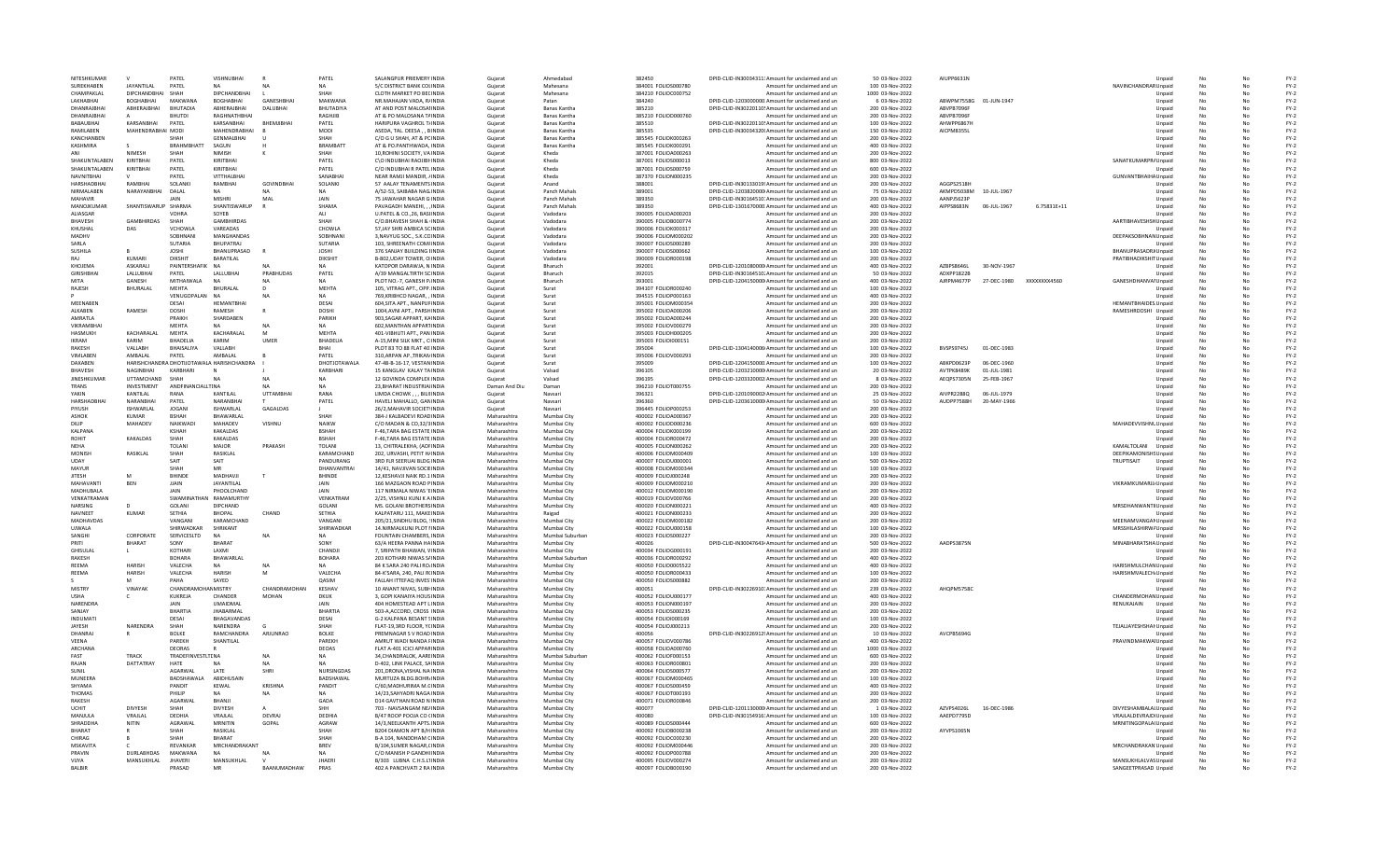| OMSHANKAR                |                                  | PRASAD                       | <b>NA</b>                     | <b>NA</b>            | <b>NA</b>                 | 30/1001 SEAWOOD ESTINDIA                                                | Maharashtra                      | Thane                  | 400706                                     | DPID-CLID-IN30154917! Amount for unclaimed and un                                                     | 100 03-Nov-2022                     | ADYPP1034G               |                             |                        | Unnaid           |                 |          | $FY-2$           |
|--------------------------|----------------------------------|------------------------------|-------------------------------|----------------------|---------------------------|-------------------------------------------------------------------------|----------------------------------|------------------------|--------------------------------------------|-------------------------------------------------------------------------------------------------------|-------------------------------------|--------------------------|-----------------------------|------------------------|------------------|-----------------|----------|------------------|
| <b>JAYANT</b>            | HARII AI                         | PARFKH                       | HARILAL                       |                      | PAREKH                    | AMRICA APARTMENT (INDIA                                                 | Maharashtra                      | Thane                  | 401303 FOLIOJ000195                        | Amount for unclaimed and un                                                                           | 200 03-Nov-2022                     |                          |                             | HIRENJAIPRAKASI Unpaid |                  |                 | No       | $FY-2$           |
| MANGALA<br>NITA          | RAIFNDRA<br>NARENDRA             | <b>MUTHA</b><br>SHAH         | NΔ<br>NARENDRA                | DAMODAR              | NA<br>SHAH                | RAJ AGRO CENTRE SAMISLAMIC REPUBLIC OF IINA<br>501, YASHOCHANDRA, INDIA | Maharashtra                      | NΔ<br>Raigad           | 410206                                     | DPID-CLID-1201090002 Amount for unclaimed and un<br>DPID-CLID-1201320000 Amount for unclaimed and un  | 350 03-Nov-2022<br>70 03-Nov-2022   | A17PM2490A<br>AJNPS5218A | 20-MAY-1965<br>01-JUL-1951  | AJAYNARENDRASI Unpaid  | Unpaid           |                 | No       | $FY-2$<br>$FY-2$ |
| ANIU                     |                                  | <b>AJWANI</b>                | RAJESH                        |                      | AJWANI                    | 310 AUROKA TOWERS (INDIA                                                | Maharashtra                      | Pune                   | 411001 FOLIOA000759                        | Amount for unclaimed and un                                                                           | 200 03-Nov-2022                     |                          |                             | RAJESHBAJWANI Unpaid   |                  |                 | No       | $FY-2$           |
| CHAMANLAL                |                                  | <b>BFF</b>                   | <b>NA</b>                     | <b>NA</b>            | <b>NA</b>                 | 24/3, GORE GAON PARIINDIA                                               | Maharashtra                      | Pune                   | 411001 FOLIOC000751                        | Amount for unclaimed and un                                                                           | 500 03-Nov-2022                     |                          |                             | KAMLAJHIRANI Unpaid    |                  | No              | No       | $FY-2$           |
| GOPALDAS                 | LEKHRAJ                          | MIRPURI                      | LESHRAJ                       |                      | <b>BULACHAND</b>          | 5.HARIDWAR BLDG 2/F INDIA                                               | Maharashtra                      | Pune                   | 411002 FOLIOG000214                        | Amount for unclaimed and un                                                                           | 200 03-Nov-2022                     |                          |                             | KISHOREGOPALD/Unpaid   |                  |                 | No       | $FY-2$           |
| VRISHALI                 |                                  | KULKARNI                     | <b>DIGAMBER</b>               |                      | PHADNIS                   | SCIENTIST COLONY 13 NINDIA                                              | Maharashtra                      | Pune                   | 411008                                     | DPID-CLID-1204550000 Amount for unclaimed and un                                                      | 50 03-Nov-2022                      | ARFPK2688G 07-JUN-1955   |                             |                        | Unpaid           |                 |          | $FY-2$           |
| NARESH<br>MANJUSHREE     |                                  | AGARWAL<br>DHOOT             | MANGERAM<br>RAJESHKUMAR       |                      | AGARWAL<br>DHOOT          | PADAM HSG.SOCIETY, FINDIA<br>JIUAIWANTI 653 NARAYINDIA                  | Maharashtra<br>Maharashtra       | Pune<br>Pune           | 411017 FOLION000205<br>411030 FOLIOM000310 | Amount for unclaimed and un<br>Amount for unclaimed and un                                            | 100 03-Nov-2022<br>200 03-Nov-2022  |                          |                             | RAJESHKUMARDHUnpaid    | Unpaid           |                 |          | $FY-2$<br>$FY-2$ |
| RAVI                     |                                  | LOHIA                        | SHRIKISHAN                    |                      | LOHIA                     | B1/5.VIMAL VIHAR, OPHNDIA                                               | Maharashtra                      | Pune                   | 411037 FOLIOR000424                        | Amount for unclaimed and un                                                                           | 400 03-Nov-2022                     |                          |                             | MRSSHOBHARAVI Unpaid   |                  | No<br>No        | No<br>No | $FY-2$           |
| <b>SURFSH</b>            | <b>REVANSIDDHAPP/ SHIWANT</b>    |                              | REVANSIDDHAPPA SANGAPPA       |                      | SHIWANT                   | 585, SOUTH KASABA, , , INDIA                                            | Maharashtra                      | Solapur                | 413002                                     | DPID-CLID-IN30226911: Amount for unclaimed and un                                                     | 24 03-Nov-2022                      | APXPS18660               |                             |                        | Unnaid           | No              | No       | FY-2             |
| DAYAND                   | KHANDERAO                        | <b>BHOSALE</b>               | KHANDERAO                     |                      | <b>BHOSALE</b>            | GANDHI VIDHYALAYA CINDIA                                                | Maharashtra                      | Osmanabad              | 413501                                     | DPID-CLID-1202890000 Amount for unclaimed and un                                                      | 250 03-Nov-2022                     | ABCPB0765E               | 26-IUN-1967                 |                        | Unpaid           |                 |          | $FY-2$           |
| NANDLAL                  | GIRIJALAL                        | <b>TOSHNIWA</b>              | NΔ                            |                      | <b>NA</b>                 | LAL TAKI ROAD, KHAKIE INDIJ                                             | Maharashtra                      | AhmedNaga              | 414001                                     | DPID-CLID-1202350000. Amount for unclaimed and un                                                     | 100 03-Nov-2022                     | AABHN5937N               | 01-APR-2000                 |                        | Unpaid           | No              |          | $FY-2$           |
| BANSILAL                 |                                  | SOLANKI                      | SOBHACHAND                    |                      | SOLANKI                   | 33/9.KHIST GALI, MAH/ INDIA                                             | Maharashtra                      | AhmedNagar             | 414001 FOLIOB000197                        | Amount for unclaimed and un                                                                           | 100 03-Nov-2022                     |                          |                             |                        | Unpaid           | No              | No       | $FY-2$           |
| GHANSHAMDAS              |                                  | TIWARI                       | <b>NA</b>                     | NA                   | <b>NA</b>                 | 2321.BALAJI MANDIR, TINDIA                                              | Maharashtra                      | AhmedNagar             | 414001 FOLIOG000187                        | Amount for unclaimed and un                                                                           | 200 03-Nov-2022                     |                          |                             |                        | Unpaid           | No              | No       | $FY-2$           |
| HANAMANT                 | ANANDRAO                         | PATIL                        | ANANDRAO                      | SHANKAR              | PATIL                     | A/P AITWADE KHURD TINDIA                                                | Maharashtra                      | Sangli                 | 415409                                     | DPID-CLID-IN30177412: Amount for unclaimed and un                                                     | 100 03-Nov-2022                     | AIGPP9574R               |                             |                        | Unpaid           | No              | No       | $FY-2$           |
| <b>NOOR</b><br>LALIT     | FATIMA                           | AHMAD                        | SAYED                         | NIA7<br><b>NA</b>    | AHMAD<br>NA               | KOKAN RLY QUARTERS-INDIA<br>H.NO.9,C-1,M.I.D.C MIFINDIA                 | Maharashtra<br>Maharashtra       | Ratnagiri<br>Ratnagiri | 415612<br>415639 FOLIOL000168              | DPID-CLID-1204470004 Amount for unclaimed and un<br>Amount for unclaimed and un                       | 117 03-Nov-2022<br>600 03-Nov-2022  | AGMPN1240M               | 12-AUG-1982                 | RATNAMENGHNA Unpaid    | Unpaid           | No              |          | $FY-2$<br>$FY-2$ |
| TEJAS                    | RAVINDRA                         | PARIKH                       | RAVINDRA                      | CHUNILA              | PARIKH                    | SHRIRAM DHAM LAXMIINDIA                                                 | Maharashtra                      | Kolhapur               | 416005                                     | DPID-CLID-IN30021412. Amount for unclaimed and un                                                     | 95 03-Nov-2022                      | ABMPP1529L               |                             |                        | Unpaid           | No              | No       | $FY-2$           |
| <b>TAUFIO</b>            | RAMJAN                           | MULLA                        | RAMJAN                        | BANDU                | MULLA                     | A/P NANDANI NAKA BAINDIA                                                | Maharashtra                      | Kolhapur               | 416101                                     | DPID-CLID-1202890001 Amount for unclaimed and un                                                      | 75 03-Nov-2022                      | AMZPM8290M 14-MAY-1984   |                             |                        | Unpaid           | No              | No       | $FY-2$           |
| <b>SURFSH</b>            | SHAMGONDA                        | PATIL                        | <b>SHAMGONDA</b>              | <b>BHAU</b>          | PATIL                     | CS NO 1730/31 13TH L/INDIA                                              | Maharashtra                      | Sangli                 | 416416                                     | DPID-CLID-1202990003 Amount for unclaimed and un                                                      | 25 03-Nov-2022                      | AFYPP3445C               |                             |                        | Unpaid           | No              | No       | $FY-2$           |
| JAYANT                   |                                  | NAVALE                       | VASUDEO                       |                      | NAVALE                    | 172, ARWADE CHAL, M.INDI/                                               | Maharashtra                      | Sangli                 | 416416 FOLIOJ000197                        | Amount for unclaimed and un                                                                           | 400 03-Nov-2022                     |                          |                             |                        | Unpaid           |                 |          | $FY-2$           |
| PRAKASH                  | <b>VINAYAK</b>                   | NASIKKAR                     | <b>NA</b>                     | N <sub>A</sub>       | <b>NA</b>                 | MOTUMAL DHARMSHAINDIA                                                   | Maharashtra                      | Nashik                 | 422003                                     | DPID-CLID-1203320003 Amount for unclaimed and un                                                      | 450 03-Nov-2022                     | ABZPN1466B               | 12-AUG-1954                 |                        | Unpaid           | No              |          | $FY-2$           |
| <b>GUPTA</b>             |                                  | RAVINDRA                     | MATHURAPRASAD R               |                      | <b>GUPT</b>               | A/5 PARMANAND CO CINDIA                                                 | Maharashtra                      | Nashik                 | 422003 FOLIOG000110                        | Amount for unclaimed and un                                                                           | 400 03-Nov-2022                     | AEVPG2656F               |                             |                        | Unpaid           | No              | No       | $FY-2$           |
| <b>GUPTA</b><br>MUKUND   | RAVINDRA<br>GOVIND               | MATHURAPRASALMATHURA<br>MORF | GOVIND                        | SAKHARAM             | PRASAD<br>MORE            | PARMANAND CO OP SCINDIA<br>JANKI NIWAS PLOT NO. INDIA                   | Maharashtra<br>Maharashtra       | Nashik<br>Nashik       | 422003 FOLIOG000769<br>422007 FOLIOM000461 | Amount for unclaimed and un<br>Amount for unclaimed and un                                            | 1000 03-Nov-2022<br>200 03-Nov-2022 | AEVPG2656P               |                             | MRSSHOBHAGOP. Unpaid   | Unpaid           | No<br>No        | No<br>No | $FY-2$<br>$FY-2$ |
| BALASAHEB                |                                  | PAGARE                       | <b>BABURAO</b>                |                      | PAGARE                    | H NO N8/E 2 /35 1 NEW INDIA                                             | Maharashtra                      | Nashik                 | 422009 FOLIOB000105                        | Amount for unclaimed and un                                                                           | 400 03-Nov-2022                     |                          |                             |                        | Unpaid           |                 |          | $FY-2$           |
| SUNIL                    |                                  | RAJHAN                       | SURESH                        |                      | <b>RJHNS</b>              | II 200 BLOCK NO 34 HAI INDIA                                            | Maharashtra                      | Nashik                 | 422207 FOLIOS000111                        | Amount for unclaimed and un                                                                           | 400 03-Nov-2022                     |                          |                             |                        | Unpaid           | No              |          | $FY-2$           |
| <b>NISHID</b>            |                                  | SHAH                         |                               | <b>NA</b>            | <b>NA</b>                 | 5 GANDHINAGAR PAROINDIA                                                 | Maharashtra                      | Dhule                  | 424001                                     | DPID-CLID-IN30075710! Amount for unclaimed and un                                                     | 400 03-Nov-2022                     | ABLPS7018L               |                             | MEENAXIMSHAH Unpaid    |                  | No              | No       | $FY-2$           |
| MUKESH                   | <b>RAMFSH</b>                    | KARRA                        | RAMFSH                        | MANAKCHAND           | KARRA                     | NEW AREA WARD, NEA INDIA                                                | Maharashtra                      | lalgaor                | 425201                                     | DPID-CLID-IN30109810LAmount for unclaimed and un                                                      | 2.03-Nov-2022                       | AMOPK4190P               |                             |                        | Unnaid           | No              | No       | $FY-2$           |
| KUSUM                    |                                  | SARAF                        | NΔ                            | <b>NA</b>            | <b>NA</b>                 | GARUD PLOT, NEAR SA' INDIA                                              | Maharashtra                      | Jalgaor                | 425201 FOLIOK000389                        | Amount for unclaimed and un                                                                           | 200 03-Nov-2022                     |                          |                             |                        | Unpaid           | No              | No       | $FY-2$           |
| SANJEEV                  | CHANDRAKANT                      | PATIL                        | CHANDRAKANT                   | BHANU                | PATIL                     | QTR.NO, 3-B, TYPE-IV OHNDI/                                             | Maharashtra                      | Jalgaor                | 425308                                     | DPID-CLID-1201060000 Amount for unclaimed and un                                                      | 200 03-Nov-2022                     | AJEPP6053F               | 19-JAN-1973                 |                        | Unpaid           |                 |          | $FY-2$           |
| RAMAKANTA                | HRUSHIKESH                       | PATI                         | HRUSHIKESH                    |                      | PATI                      | OTR NO 19/D TYPE- IV (INDIA                                             | Maharashtra                      | Jalgaor                | 425308                                     | DPID-CLID-1201060000 Amount for unclaimed and un                                                      | 100 03-Nov-2022                     | ADOPP4576K               | 27-APR-1968                 |                        | Unpaid           | No              |          | $FY-2$           |
| PUSHPA<br>MANDAR         | <b>FULCHAND</b><br><b>SURFSH</b> | PAHADE<br><b>KULKARNI</b>    | <b>FULCHAND</b><br>SURFSH     | RAIARAM              | PAHADE<br><b>KULKARNI</b> | PLOT NO. 1. TAMBOLO INDIA<br>DESHMUKH NAGAR PICINDIA                    | Maharashtra<br>Maharashtra       | Jalgaon<br>Jalgaon     | 425401<br>425401                           | DPID-CLID-1202700000 Amount for unclaimed and un<br>DPID-CLID-1202700000 Amount for unclaimed and un  | 25 03-Nov-2022<br>40.03-Nov-2022    | ANVPP8783D<br>RCVPK45231 | 17-OCT-1946<br>27-1111-1979 |                        | Unpaid<br>Unnaid | No<br>No        | No<br>No | $FY-2$<br>$FY-2$ |
| <b>KANTILAI</b>          | PARSU                            | PATEL                        | PARSU                         |                      | PATEL                     | 18 VEDU GOVIND NAG/INDIA                                                | Maharashtra                      | Nandurba               | 425412                                     | DPID-CLID-1201090000 Amount for unclaimed and un                                                      | 400 03-Nov-2022                     | AQIPP7062R               | 12-MAY-1956                 |                        | Unpaid           | No              | No       | $FY-2$           |
| ALPESHKUMAR              | <b>DOULATRAI</b>                 | <b>JOSHI</b>                 | DOULATRAI                     |                      | <b>JOSHI</b>              | M.I.G. 64 FLAT NO. 1/5 INDIJ                                            | Maharashtra                      | Nagpur                 | 440008                                     | DPID-CLID-1201060100. Amount for unclaimed and un                                                     | 40 03-Nov-2022                      | ACQPJ9271L               | 20-OCT-1975                 |                        | Unpaid           |                 |          | $FY-2$           |
| SHOBHA                   | SATISH                           | KHANDELWAI                   | N                             | <b>NA</b>            | <b>NA</b>                 | 123 DESHBANDHU WAHNDI                                                   | Maharashtra                      | Gondia                 | 441601                                     | DPID-CLID-1201090000 Amount for unclaimed and un                                                      | 250 03-Nov-2022                     | <b>ABKPK8032B</b>        | 20-FEB-1958                 |                        | Unpaid           | No              |          | $FY-2$           |
| <b>JAIDEV</b>            | CHETANDAS                        | TOLANI                       | CHETANDAS                     |                      | <b>TOLANI</b>             | ASHIRWAD COLONY, FLINDIA                                                | Maharashtra                      | Gondia                 | 441601                                     | DPID-CLID-1201750000 Amount for unclaimed and un                                                      | 125 03-Nov-2022                     | AAIPT9919R               | 08-JUN-1971                 |                        | Unpaid           | No              | No       | $FY-2$           |
| SANDHYAREN               | MUKESHRHAI                       | PATFI                        | MUKESHRHA                     |                      | PATFI                     | C/O P R PATEL & SONS INDIA                                              | Maharashtra                      | Gondia                 | 441614 EQUOS000851                         | Amount for unclaimed and un                                                                           | 400.03-Nov-2022                     |                          |                             |                        | Unpaid           | No              | No       | $FY-2$           |
| PRAVIN                   | TRILOKCHAND                      | KOTHARI                      | TRILOKCHAND                   | RATANLAL             | KOTHARI                   | TRILOK KOTHARI KRISH INDIA                                              | Maharashtra                      | Wardha                 | 442301                                     | DPID-CLID-1201320000 Amount for unclaimed and un                                                      | 400 03-Nov-2022                     | AEIPK6881R               | 04-JUL-1952                 |                        | Unpaid           | No              | No       | $FY-2$           |
| VINAYKUMAR               | JAGVIR<br>RATANLAL               | SURANA<br><b>GOENKA</b>      | RATANLAL                      | GANPATRAI            | <b>GOENKA</b>             | DATTA DARSHAN APPA INDIA<br><b>VRINDAVAN GORAKSH/INDIA</b>              | Maharashtra                      | Akola<br>Akola         | 444001<br>444001                           | DPID-CLID-1303580000 Amount for unclaimed and un<br>DPID-CLID-IN30021418. Amount for unclaimed and un | 3 03-Nov-2022<br>150 03-Nov-2022    | AMQPS5335N<br>ABJPG0172F | 17-AUG-1973                 |                        | Unpaid           |                 |          | $FY-2$<br>$FY-2$ |
| SURESHBHAI               | RATANSHA                         | <b>GULHANE</b>               | RATANSHA                      |                      | <b>GULHANE</b>            | C/O DEVANAND TAJAN INDIA                                                | Maharashtra<br>Maharashtra       | Yavatmal               | 445202 FOLIOS000641                        | Amount for unclaimed and un                                                                           | 200 03-Nov-2022                     |                          |                             | SUDHABENSURES Unpaid   | Unpaid           | No<br><b>Nc</b> | No       | $FY-2$           |
| KU                       | <b>MFFRA</b>                     | <b>BAGHEL</b>                | <b>MOTI</b>                   |                      | SINGH                     | 582 BHAGIRATH PURA INDIA                                                | Madhya Pradesh                   | Indore                 | 452003 FOLIOK000369                        | Amount for unclaimed and un                                                                           | 200.03-Nov-2022                     |                          |                             |                        | Unpaid           | No              | No       | $FY-2$           |
| CHITRALEKHA              |                                  | <b>BHARGAV/</b>              | DAYAKISHAN                    |                      | <b>BHARGAVA</b>           | BADE BAGICHE KE SAM INDIA                                               | Madhya Pradesh                   | Indore                 | 452009                                     | DPID-CLID-1204470004 Amount for unclaimed and un                                                      | 500 03-Nov-2022                     | ANAPR4588M               | 01-SEP-1967                 |                        | Unpaid           | No              | No       | $FY-2$           |
| ANJALI                   | <b>JAYANT</b>                    | SAMBRE                       | JAYANT                        |                      | SAMBRE                    | 18 LOKMANYA NAGAR INDIA                                                 | Madhya Pradesh                   | Indore                 | 452009                                     | DPID-CLID-1301760000 Amount for unclaimed and un                                                      | 200 03-Nov-2022                     | <b>BJTPS3565H</b>        | 26-JUN-1964                 |                        | Unpaid           |                 |          | $FY-2$           |
| NIKHIL                   |                                  | <b>JOSHI</b>                 | <b>MAHESH</b>                 |                      | <b>JOSHI</b>              | CIVIL HOSPITAL OTRS, AINDIA                                             | Madhya Pradesh                   | Uijain                 | 456001 FOLION000268                        | Amount for unclaimed and un                                                                           | 200 03-Nov-2022                     |                          |                             |                        | Unpaid           | No              | No       | $FY-2$           |
| RASHMI                   |                                  | HOSPITAL                     | MAHESH                        |                      | <b>JOSHI</b>              | CIVIL HOSPITAL OTRS AINDIA                                              | Madhya Pradesh                   | Ujjain                 | 456001 FOLIOR000401                        | Amount for unclaimed and un                                                                           | 200 03-Nov-2022                     |                          |                             |                        | Unpaid           | No              | No       | $FY-2$           |
| <b>RUPALI</b>            |                                  | <b>JAIN</b>                  | DHARMESH                      |                      | <b>JAIN</b>               | 36 DF MAXI ROAD INDUNDIA                                                | Madhya Pradesh                   | Uijain                 | 456010                                     | DPID-CLID-1203460000 Amount for unclaimed and un                                                      | 350 03-Nov-2022                     | AFCPI6057R               | 16-APR-1976                 |                        | Unpaid           | No              | No       | $FY-2$           |
| ARUN                     |                                  | <b>JHANWAR</b>               | <b>SHR</b>                    |                      | RAM                       | SADAR BAZAR, , , , MANINDIA                                             | Madhya Pradesh                   | Neemuch                | 458110                                     | DPID-CLID-IN30198310I Amount for unclaimed and un                                                     | 85 03-Nov-2022                      | AATPJ2118H               |                             |                        | Unpaid           | No              | No       | $FY-2$           |
| GEETA<br>PRABHA          |                                  | MOTWANI<br>JAIN              | <b>NEMI</b>                   |                      | <b>NA</b><br>CHAND        | PLY PALACE, LAXMI COHNDIA<br>63.SHANTINAGAR BERAINDIA                   | Madhya Pradesh<br>Madhya Pradesh | Bhopal<br>Bhopal       | 462001 FOLIOG000183<br>462001 FOLIOP000262 | Amount for unclaimed and un<br>Amount for unclaimed and un                                            | 200 03-Nov-2022<br>400 03-Nov-2022  |                          |                             |                        | Unpaid<br>Unpaid | No              | No       | $FY-2$<br>$FY-2$ |
| MANOL                    | KUMAR                            | PANDEY                       | RAM                           | MANOHAR              | PANDEY                    | C/I SUNAYAN CHASMA INDIA                                                | Chhattisgarh                     | Bilasnur               | 495001                                     | DPID-CLID-IN30021414; Amount for unclaimed and un                                                     | 50.03-Nov-2022                      | AIYPP0828P               |                             |                        | Unnaid           | No              | No       | $FY-2$           |
| NITIN                    | KUMAR                            | RATERIA                      | DIN                           | DAYAI                | RATFRIA                   | SUBHASH CHOWK RINDIA                                                    | Chhattisgarh                     | Raigarh                | 496001                                     | DPID-CLID-IN30021413! Amount for unclaimed and un                                                     | 100 03-Nov-2022                     | AACHN9889G               |                             |                        | Unpaid           | No              | No       | $FY-2$           |
| <b>JVS</b>               |                                  | SUBRAHM                      | MJSN                          |                      | MURTHY                    | <b>GLOBAL TRUST BANK L'INDIA</b>                                        | Telangana                        | Hyderaba               | 500001 FOLIOJ000160                        | Amount for unclaimed and un                                                                           | 400 03-Nov-2022                     |                          |                             |                        | Unpaid           | No              | No       | $FY-2$           |
| SANKER                   | RAO                              | UTTERKER                     | ANKULURAO                     |                      | UTTERKER                  | PLOT NO. 48 ROAD NO. INDIA                                              | Telangana                        | Hyderabad              | 500035 FOLIOS000260                        | Amount for unclaimed and un                                                                           | 400 03-Nov-2022                     |                          |                             |                        | Unpaid           |                 |          | $FY-2$           |
| NANDIGAMA                | VENKATA                          | RAMANA                       | NA                            | <b>NA</b>            | <b>NA</b>                 | P.NO.12, OPP-WARD N INDIA                                               | Telangana                        | Hyderabac              | 500038                                     | DPID-CLID-IN30169610: Amount for unclaimed and un                                                     | 100 03-Nov-2022                     | ADCPN1448A               |                             |                        | Unpaid           | No              | No       | $FY-2$           |
| VENKATESHWAR             | REDDY                            | SURYA                        | NARSIMHA                      | REDDY                | SURYA                     | HIG-LBLOCK-2 FLAT-4 BINDIA                                              | Telangana                        | Hyderabad              | 500044 FOLIOV000223                        | Amount for unclaimed and un                                                                           | 400.03-Nov-2022                     |                          |                             |                        | Unnaid           | No              | No       | $FY-2$           |
| CRPSKRISHNA              |                                  | DR                           | CUB                           |                      | <b>IAIRHANUDU</b>         | 10/4 BLOCK 10, FLAT 4 INDIA                                             | Telangana                        | Hyderabarl             | 500056                                     | DPID-CLID-IN30023911! Amount for unclaimed and un                                                     | 550 03-Nov-2022                     | ACIPC3656M               |                             |                        | Unpaid           | No              | No       | $FY-2$           |
| JAGADESHWAR<br>SHRIKUMAR | RAO                              | PORANDL<br>VADDADI           | VIDHYASAGAR                   |                      |                           | H.NO.16-1-30/I/2, JAYAINDI/<br>SHRI KUMAR VADDADLINDIA                  | Telangana<br>Telangana           | Hyderabac<br>Hyderabac | 500059 FOLIOJ000162<br>500195 FOLIOS000449 | Amount for unclaimed and un<br>Amount for unclaimed and un                                            | 400 03-Nov-2022<br>200 03-Nov-2022  |                          |                             | SOWMYA                 | Unpaid           | No              | No       | $FY-2$<br>$FY-2$ |
| KRISHNAVENI              | REDDY                            | MALLU                        | CHINTA                        | PEDDA                | <b>NAGI</b>               | 6-3-347/13.DWARKAPLINDIA                                                | Telangana                        | Hyderabad              | 500482 FOLIOK000366                        | Amount for unclaimed and un                                                                           | 200 03-Nov-2022                     |                          |                             |                        | Unpaid<br>Unpaid | No              | No       | $FY-2$           |
| ARAMANA                  |                                  |                              | NΔ                            | <b>NA</b>            | NA                        | C/O VENKATSALCONSUINDIA                                                 | Telangana                        | Adilahad               | 504106 EQUO4000166                         | Amount for unclaimed and un                                                                           | 200.03-Nov-2022                     |                          |                             |                        | Unnaid           | No              | No       | $FY-2$           |
| <b>BADRINARAYAM</b>      |                                  | <b>I AHOTI</b>               | SURATRHAN                     |                      | <b>I AHOTI</b>            | TOWER ROAD KARIMN INDIA                                                 | Telangana                        | KarimNagar             | 505001 FOLIOB000183                        | Amount for unclaimed and un                                                                           | 200 03-Nov-2022                     |                          |                             |                        | Unpaid           | No              | No       | $FY-2$           |
| CHANDRAMOULISWAR RAO     |                                  | MERUGULA                     | MPAPPALA                      |                      | NAIDU                     | Q.NO.B-10/29, P.T.S. N. INDIA                                           | Telangana                        | KarimNagar             | 505215 FOLIOC000192                        | Amount for unclaimed and un                                                                           | 200 03-Nov-2022                     |                          |                             | MBHAVANI               | Unpaid           | No              |          | $FY-2$           |
|                          |                                  | <b>SATYANARAYANN NA</b>      |                               |                      | <b>NA</b>                 | QR.NO.C - 12 / 8, PTS NINDIA                                            | Telangana                        | KarimNagar             | 505215 FOLIOK000164                        | Amount for unclaimed and un                                                                           | 200 03-Nov-2022                     |                          |                             |                        | Unpaid           |                 |          | $FY-2$           |
| VENKAT<br>SRI            | REDDY<br><b>I ATHA</b>           | MADIREDDI<br>CHIDARA         | <b>CHANDRA</b><br>OMKARESHWAR | RAO                  | REDDY<br>CHID             | H.NO 3-13-123 KUMAR INDIA<br>11-24-167. POCHAMM/INDIA                   | Telangana                        | Warangal<br>Warangal   | 506001 FOLIOV000212<br>506002 EQUOS000509  | Amount for unclaimed and un<br>Amount for unclaimed and un                                            | 200 03-Nov-2022<br>100.03-Nov-2022  |                          |                             |                        | Unpaid<br>Unpaid | No<br>No        | No<br>No | $FY-2$<br>$FY-2$ |
|                          |                                  | SRISHAILAM                   | NA                            |                      | NA                        | S/O VENKATESHAM V/FINDIA                                                | Telangana<br>Telangana           | Nalgonda               | 508244 FOLIOV000763                        | Amount for unclaimed and un                                                                           | 200 03-Nov-2022                     |                          |                             |                        | Unpaid           |                 | No       | $FY-2$           |
| DR                       |                                  | PBSANKARAREDD PBALI          |                               |                      | REDDY                     | 13-279 A5 M.G.COLON'INDIA                                               | Andhra Pradesh                   | Anantapu               | 515001 FOLIOD000266                        | Amount for unclaimed and un                                                                           | 100 03-Nov-2022                     |                          |                             | SMTPSARALADEVI Unpaid  |                  |                 | No       | $FY-2$           |
|                          |                                  | PSARALADEVI                  | <b>DR</b>                     |                      | BSANKARAREDDY             | 13/279.45 M. G.COLONINDIA                                               | Andhra Pradesh                   | Anantapur              | 515001 FOLIOS000478                        | Amount for unclaimed and un                                                                           | 100 03-Nov-2022                     |                          |                             | DRPBSANKARAREI Unpaid  |                  |                 |          | $FY-2$           |
| YELAKA                   | SIVA                             | <b>REDDY</b>                 | YELAKA                        | PARANDHAMA           | REDDY                     | C/O DR ADINARAYANA INDIA                                                | Andhra Pradesh                   | Anantapur              | 515123                                     | DPID-CLID-IN30232410 Amount for unclaimed and un                                                      | 10 03-Nov-2022                      | ARKPY0687L               |                             |                        | Unpaid           | No              | No       | $FY-2$           |
| RAMPAVAN                 | <b>INVESTMENTS</b>               | PVTLTD                       | <b>NA</b>                     | <b>NA</b>            | <b>NA</b>                 | NO.: 16-1-46A, M.F.RO/INDIA                                             | Andhra Pradesh                   | Anantapur              | 515201 EQUOK000285                         | Amount for unclaimed and un                                                                           | 1200 03-Nov-2022                    |                          |                             |                        | Unpaid           | No              | No       | $FY-2$           |
| PLAKSHMI                 |                                  | BALAJI                       | <b>NA</b>                     | <b>NA</b>            | <b>NA</b>                 | 7-7-4A, S.V.D. ROAD HIN INDIA                                           | Andhra Pradesh                   | Anantapur              | 515201 FOLIOP000165                        | Amount for unclaimed and un                                                                           | 400 03-Nov-2022                     |                          |                             |                        | Unpaid           |                 | No       | $FY-2$           |
| SUBBAIAH                 |                                  | SUNKU                        | <b>KRISHNA</b>                | MURTHI               | <b>SUNKU</b>              | DOOR NO.11-307.MAININDIA                                                | Andhra Pradesh                   | Anantapu               | 515411 FOLIOS000521                        | Amount for unclaimed and un                                                                           | 400 03-Nov-2022                     |                          |                             |                        | Unpaid           |                 |          | $FY-2$           |
| SREENIVASULU<br>CHINNA   | PEDDI                            | VELDURTHY<br>REDDYAVULA      | SANKARANNAN<br>APPULLA        |                      | VELDURTH<br>REDDY         | SUB-ENGG 220KN SUB- INDIA<br>4/1559-2.SUPAR BAZAFINDIA                  | Andhra Pradesh<br>Andhra Pradesh | Kurnool<br>Kurnool     | 516002 FOLIOS000506<br>516360 FOLIOC000225 | Amount for unclaimed and un<br>Amount for unclaimed and un                                            | 200 03-Nov-2022<br>400 03-Nov-2022  |                          |                             | SIVASANKAR             | Unpaid<br>Unpaid | No              | No       | $FY-2$<br>$FY-2$ |
| MAHITHADEVI              |                                  | <b>GUDA</b>                  |                               | NARAYANA             | REDDY                     | D.NO. 1-2116, UPSTAIRS INDIA                                            | Andhra Pradesh                   | Kurnool                | 516390                                     | DPID-CLID-IN30102220I Amount for unclaimed and un                                                     | 200 03-Nov-2022                     | AIPPD92630               |                             | NIRMALADEVIGUI Unpaid  |                  | No              | No       | $FY-2$           |
| MOHAMMAD                 | KHALEEL                          | <b>NAIK</b>                  | KHASIM                        |                      | <b>NAIK</b>               | H NO 13 77A KONDAPE INDIA                                               | Andhra Pradesh                   | Kurnool                | 518124                                     | DPID-CLID-IN30102220 Amount for unclaimed and un                                                      | 100 03-Nov-2022                     | AOSPK4943C               |                             |                        | Unpaid           |                 | No       | $FY-2$           |
| MALLESWAR                |                                  | SAKARAY                      | RAMACHANDRA                   | RAO                  | SAKA                      | PLOT NO.44.RAMJALA FINDIA                                               | Andhra Pradesh                   | Kurnool                | 518301 FOLIOM000252                        | Amount for unclaimed and un                                                                           | 400 03-Nov-2022                     |                          |                             |                        | Unpaid           |                 |          | $FY-2$           |
| PADMAJA                  | RANI                             | MAGANTI                      | PRASAD                        |                      | MAGANTI                   | NO-9, POOJITHA APART INDIA                                              | Andhra Pradesh                   | Krishna                | 520010 FOLIOP000173                        | Amount for unclaimed and un                                                                           | 200 03-Nov-2022                     |                          |                             |                        | Unpaid           |                 |          | $FY-2$           |
|                          |                                  | MURTHYUPADHY/SREE            |                               | RAMCHANDRA           | <b>MURT</b>               | STATE BANK OF INDIA. INDIA                                              | Andhra Pradesh                   | Krishna                | 521121 FOLIOS000160                        | Amount for unclaimed and un                                                                           | 200 03-Nov-2022                     |                          |                             | PANAKALARAOM(Unpaid    |                  | No              | No       | $FY-2$           |
| ADINARAYANA              | KUMAR                            | VFMPATI                      | VSG                           | KRISHNA              | MURTY                     | FLAT NO.2. MANU APAIINDIA                                               | Andhra Pradesh                   | Guntur                 | 522002 FOLIOA000180                        | Amount for unclaimed and un                                                                           | 400 03-Nov-2022                     |                          |                             | JAYASURYAKUMA Unpaid   |                  | No              | No       | $FY-2$           |
| UDAYA                    | <b>BHASKARA</b>                  | OHIZER<br>RAOJINKA           | N <sub>4</sub><br><b>NA</b>   | NA<br>N <sub>A</sub> | <b>NA</b><br><b>NA</b>    | GREEN HOVEL' D.NO. 2 INDIA<br>NEAR A.S.M.G.J.COLLECINDIA                | Andhra Pradesh<br>Andhra Pradesh | Guntur<br>Guntur       | 522003 FOLIOJ000765<br>522124 FOLIOU000155 | Amount for unclaimed and un<br>Amount for unclaimed and un                                            | 200 03-Nov-2022<br>400 03-Nov-2022  |                          |                             |                        | Unpaid           | No<br>No        | No       | $FY-2$<br>$FY-2$ |
| ALPA                     | KUMARI                           | BALAR                        |                               | <b>NA</b>            | <b>NA</b>                 | SHA RATAN CHAND & CINDIA                                                | Andhra Pradesh                   | Guntur                 | 522201 FOLIOA000211                        | Amount for unclaimed and un                                                                           | 100 03-Nov-2022                     | ANJPB9015G               |                             |                        | Unpaid<br>Unpaid |                 |          | $FY-2$           |
| <b>NAGA</b>              | SUDHAKARA                        | RAOSRIKAKOLANLKASI           |                               |                      | VISANADHAM                | CARE SASI VIJUA NADH. INDIA                                             | Andhra Pradesh                   | Guntur                 | 522308 FOLION000167                        | Amount for unclaimed and un                                                                           | 200 03-Nov-2022                     |                          |                             |                        | Unpaid           | No              | No       | $FY-2$           |
| PODA                     |                                  | VEERANJANEYULLNA             |                               | <b>NA</b>            | NA                        | DOOR NO 54-1-51(7) R/INDIA                                              | Andhra Pradesh                   | Prakasam               | 523001                                     | DPID-CLID-IN30232410! Amount for unclaimed and un                                                     | 100 03-Nov-2022                     | AHFPP2005C               |                             |                        | Unpaid           | No              | No       | $FY-2$           |
| <b>GRANDHI</b>           |                                  | <b>MALLESWARL</b>            | GOPALA                        | KRISHNA              | MURTHY                    | H.NO.3-27 (2) CHAVAL/ INDIA                                             | Andhra Pradesh                   | Prakasam               | 523002                                     | DPID-CLID-IN30316510(Amount for unclaimed and un                                                      | 200 03-Nov-2022                     | AOCPM6593E               |                             |                        | Unpaid           | No              |          | $FY-2$           |
| NERELLA                  |                                  | RAMUDU                       | <b>NA</b>                     | <b>NA</b>            | <b>NA</b>                 | 56.SRILAXMI AUTO COFINDIA                                               | Andhra Pradesh                   | Prakasam               | 523155 FOLION000263                        | Amount for unclaimed and un                                                                           | 100 03-Nov-2022                     |                          |                             |                        | Unpaid           | No              |          | $FY-2$           |
| SUDHAMANI                |                                  | DEVAKI                       |                               | <b>NA</b>            | <b>NA</b>                 | C/O.56, SRI LAXMI AUT INDIA                                             | Andhra Pradesh                   | Prakasam               | 523155 FOLIOS000544                        | Amount for unclaimed and un                                                                           | 100 03-Nov-2022                     |                          |                             |                        | Unpaid           |                 |          | $FY-2$           |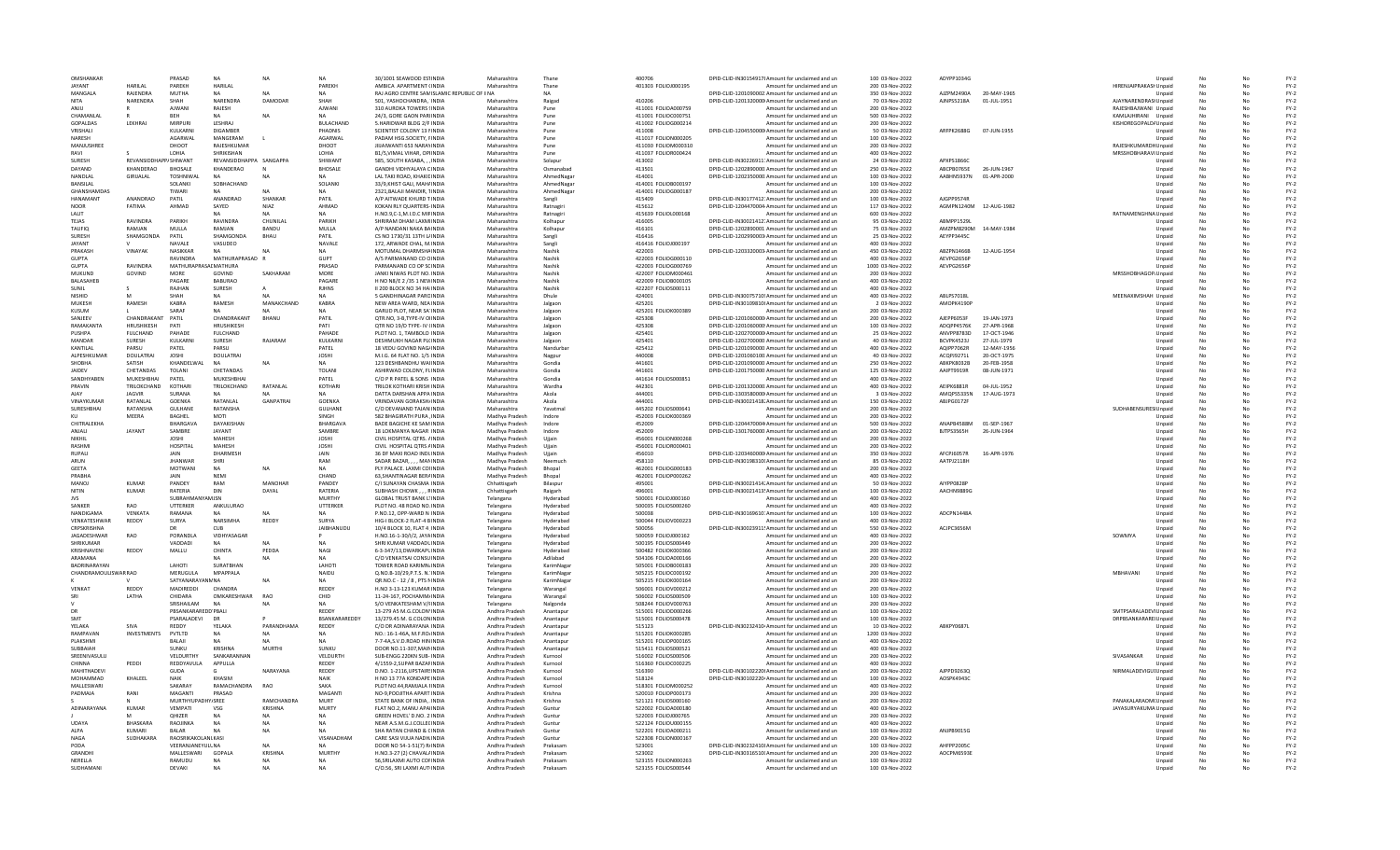| RAMESH             | RABU                 | VANIK                    | VANKATA            | SUBBA              | RAO                  | C/O.SRIKANAKADURGA INDIA                                  | Andhra Pradesh         | Prakasam                         | 523157 FOLIOR000337                        | Amount for unclaimed and un                                                      | 600 03-Nov-2022                    |                   |                                     |              |                                              | Unpaid           | No       |          | $FY-2$           |
|--------------------|----------------------|--------------------------|--------------------|--------------------|----------------------|-----------------------------------------------------------|------------------------|----------------------------------|--------------------------------------------|----------------------------------------------------------------------------------|------------------------------------|-------------------|-------------------------------------|--------------|----------------------------------------------|------------------|----------|----------|------------------|
| CHALANAIAH         |                      | <b>UPPALA</b>            |                    |                    |                      | UPPUGUNDUR (PO), PRINDIA                                  | Andhra Pradesh         | Prakasam                         | 523186 FOLIOC000166                        | Amount for unclaimed and un                                                      | 400 03-Nov-2022                    |                   |                                     |              |                                              | Unpaid           |          |          | $FY-2$           |
| SHAIK              |                      | BAJIVALI                 | ABDUL              | KHADHAF            | <b>SHAIK</b>         | H NO 12-34 SIVALAYAN INDIA                                | Andhra Pradesh         | Prakasam                         | 523247                                     | DPID-CLID-1203690000 Amount for unclaimed and un                                 | 200 03-Nov-2022                    | BUIPS4097L        | 17-MAR-1981                         |              |                                              | Unpaid           |          |          | $FY-2$           |
|                    | VENKATA              | RAO                      | YANADAIAH          |                    | MAKKENA              | D.NO 3-253, JAMMULA INDIA                                 | Andhra Pradesh         | Prakasam                         | 523274                                     | DPID-CLID-IN30226911! Amount for unclaimed and un                                | 200 03-Nov-2022                    | AJFPM2954D        |                                     |              |                                              | Unpaid           | No       | No       | $FY-2$           |
| KAKUMANU           |                      | VASANTHA                 | KUMA               | MAHESH             | WARARAO              | 3H. INDIRA MANOR AP/INDIA                                 | Andhra Pradesh         | Nellore                          | 524003                                     | DPID-CLID-IN30023910! Amount for unclaimed and ur                                | 6 03-Nov-2022                      | AEPPK7611C        |                                     |              | KAKUMANUUMAI Unpaid                          |                  | No       |          | $FY-2$           |
| RAIFNDRA           |                      | PANCHBHAI                | LATEBHAYYAJI       |                    | SPAN                 | MAINTENANCE DEPARTINDIA                                   | Andhra Pradesh         | Vishakhapatnam                   | 530011 FOLIOR000218                        | Amount for unclaimed and un                                                      | 400 03-Nov-2022                    |                   |                                     |              |                                              | Unpaid           |          |          | $FY-2$           |
| <b>BHIMISETT</b>   | SRINIVASA            | CHAKRAVARTHY BHIMISETTI  |                    | GANESWARA          | RAO                  | 44-27-5, T2 GOVINDA RINDIA                                | Andhra Pradesh         | Vishakhapatnam                   | 530016                                     | DPID-CLID-IN30232410I Amount for unclaimed and un                                | 100 03-Nov-2022                    | AIPPB9463P        |                                     |              |                                              | Unpaid           | No       |          | $FY-2$           |
| SUBBARAJU          |                      | RUDRARAJU                | CHVSSN             |                    | RAIU                 | A-BLOCK, F/8, RAMALA INDIA                                | Andhra Pradesh         | Vishakhapatnam                   | 530017 FOLIOS000523                        | Amount for unclaimed and un                                                      | 400 03-Nov-2022                    |                   |                                     |              |                                              | Unpaid           |          |          | $FY-2$           |
| VENKATA            | RAO                  | SINGHARATU               | LATE               |                    | RAMAMURTY            | MECON, 5TH FLOOR RT INDIA                                 | Andhra Pradesh         | Vishakhapatnam                   | 530020 FOLIOV000217                        | Amount for unclaimed and un                                                      | 400 03-Nov-2022                    |                   |                                     |              |                                              | Unpaid           | No       | No       | $FY-2$           |
| SRINIVASARAO       |                      | <b>KOPPISETTI</b>        | VENKATESWARARAO    |                    | <b>KOPP</b>          | Q.NO. 328-F SECTOR-2. INDIA                               | Andhra Pradesh         | Vishakhapatnam                   | 530032 FOLIOS000516                        | Amount for unclaimed and un                                                      | 200 03-Nov-2022                    |                   |                                     |              |                                              | Unpaid           | No       |          | $FY-2$           |
| MFHTA              | SHANTI               | <b>RA</b>                | <b>MFHTA</b>       | MADAN              | LALIAIN              | DOOR NO.5-3-38, LATC INDIA                                | Andhra Pradesh         | East Godavari                    | 533001 FOLIOM000366                        | Amount for unclaimed and un                                                      | 200 03-Nov-2022                    |                   |                                     |              |                                              | Unpaid           |          |          | $FY-2$           |
| <b>RAMAKRISHNA</b> |                      | <b>BATCHU</b>            | <b>NA</b>          |                    | <b>NA</b>            | 25-6-36 GANJAMUARI SINDIA                                 | Andhra Pradesh         | East Godavari                    | 533001 FOLIOR000320                        | Amount for unclaimed and un                                                      | 600 03-Nov-2022                    |                   |                                     |              |                                              | Unpaid           | No       |          | $FY-2$           |
| VADLAMANI          | NAGA                 | DEEPTHI                  |                    | RAMANA             | <b>RAO</b>           | DOOR NO 7-8-22 VELANNDIA                                  | Andhra Pradesh         | East Godavari                    | 533004                                     | DPID-CLID-IN30286310. Amount for unclaimed and un                                | 100 03-Nov-2022                    | AFIPV4340I        |                                     |              |                                              | Unpaid           | No       |          | $FY-2$           |
| Karri              |                      | Satvanaravana            | Karri              | Gowri              |                      | ChandraPrasadReddy 2 15 22 Karu Vari Street INDIA         | Andhra Pradesh         | East Godavari                    | 533101                                     | DPID-CLID-IN30009511! Amount for unclaimed and un                                | 10 03-Nov-2022                     | FPGPS9067R        |                                     |              |                                              | Unpaid           | No       | No       | $FY-2$           |
| MAIL               |                      | RAIARAM                  | NΔ                 | NA                 | <b>NA</b>            | 8-24-103, MAIN ROAD, INDIA                                | Andhra Pradesh         | East Godavari                    | 533101 FOLIOM000250                        | Amount for unclaimed and ur                                                      | 200 03-Nov-2022                    |                   |                                     |              |                                              | Unpaid           | No       |          | $FY-2$           |
| MEERABHAYI         |                      |                          | SATYANARAYANA      |                    | <b>JAKKA</b>         | W/O J.SATYANARAYAN. INDIA                                 | Andhra Pradesh         | East Godavar                     | 533103 FOLIOM000358                        | Amount for unclaimed and un                                                      | 200 03-Nov-2022                    |                   |                                     |              |                                              | Unpaid           |          |          | $FY-2$           |
| RATIBABU           |                      |                          |                    | ADINERAYENA        | MUR                  | 76-5-16 GANDHIPURANINDIA                                  | Andhra Pradesh         | East Godavari                    | 533103 FOLIOR000413                        | Amount for unclaimed and un                                                      | 200 03-Nov-2022                    |                   |                                     |              |                                              | Unpaid           | No       | No       | $FY-2$           |
| YEDU               | KONDALA              | RAONALAMATI              | <b>NA</b>          |                    | <b>NA</b>            | C/O. ESS ESS INVESTME INDIA                               | Andhra Pradesh         | East Godavari                    | 533216 FOLIOY000163                        | Amount for unclaimed and un                                                      | 200 03-Nov-2022                    |                   |                                     |              |                                              | Unpaid           |          |          | $FY-2$           |
| HIMMATMAL          |                      | <b>JAIN</b>              |                    | <b>NA</b>          | <b>NA</b>            | SAIT HIMMATMAL JAY/ INDIA                                 | Andhra Pradesh         | East Godavari                    | 533401 FOLIOH000234                        | Amount for unclaimed and un                                                      | 400 03-Nov-2022                    |                   |                                     |              |                                              | Unpaid           | No       | No       | $FY-2$           |
| PAMPANA            | RAI A                | KRISHNA                  | MOHANA             | <b>RAO</b>         | PAMPANA              | D.NO:6-2/9, NEARVINA \INDIA                               | Andhra Pradesh         | West Godavar                     | 534237                                     | DPID-CLID-1201090005 Amount for unclaimed and un                                 | 10 03-Nov-2022                     | BPTPP2959E        | 04-DEC-1989                         |              |                                              | Unpaid           | No       |          | $FY-2$           |
|                    | NARASIMHARAO KURMAPU |                          | SEETARAMA          | SWAMY              | LAT                  | K.V.C. NARASIMHARAO INDIA                                 | Andhra Pradesh         | Vizianagaram                     | 535002 FOLIOV000160                        | Amount for unclaimed and un                                                      | 400 03-Nov-2022                    |                   |                                     |              | KSHARMILADEVI Unpaid                         |                  |          |          | $FY-2$           |
| MEHENDRA           |                      | <b>RAO</b>               | MAHADEV            |                    | RAO                  | C/O, BALAJEE ENTERPR INDIA                                | Karnataka              | <b>Bangalore Rural</b>           | 560001 FOLIOM000364                        | Amount for unclaimed and un                                                      | 200 03-Nov-2022                    |                   |                                     |              |                                              | Unpaid           | No       | No       | $FY-2$           |
| <b>DINESH</b>      |                      | <b>KUMAR</b>             | MOOL               | CHAND              | $\mathbf{H}$         | POOJA AUTOMOBILES : INDIA                                 | Karnataka              | <b>Bangalore Rural</b>           | 560002 FOLIOD000246                        | Amount for unclaimed and un                                                      | 400 03-Nov-2022                    |                   |                                     |              | ALKAJAIN                                     | Unpaid           |          |          | $FY-2$           |
| HEMRAI             |                      |                          | MOOL               | CHAND              |                      | POOJA AUTOMOBILES : INDIA                                 | Karnataka              | <b>Bangalore Rural</b>           | 560002 FOLIOH000227                        | Amount for unclaimed and un                                                      | 200 03-Nov-2022                    |                   |                                     |              | MANJUJAIN                                    | Unpaid           | No       | No       | $FY-2$           |
| ARUN               | <b>MUKUNDRAO</b>     | KAPNADA                  | MUKUNDRAO          |                    | KAPNADAR             | VYSPRIME THE VYSYA BINDIA                                 | Karnataka              | <b>Bangalore Rura</b>            | 560025 FOLIOA000331                        | Amount for unclaimed and ur                                                      | 400 03-Nov-2022                    |                   |                                     |              | MRSANUPAMAMI Unpaid                          |                  | No       |          | $FY-2$           |
| GEORGE             |                      |                          | <b>KOSHY</b>       |                    | <b>GEORGE</b>        | 816, 10th MAIN 3rd BL(INDI/                               | Karnataka              | <b>Bangalore Rura</b>            | 560034                                     | DPID-CLID-IN30189510. Amount for unclaimed and un                                | 200 03-Nov-2022                    | <b>AIQPK8523I</b> |                                     |              |                                              | Unpaid           |          |          | $FY-2$           |
| MJAYALAKSHM        |                      |                          | <b>NA</b>          | <b>NA</b>          | <b>NA</b>            | LAKSHMI MEDICALS M/INDI/                                  | Karnataka              | <b>Bangalore Rural</b>           | 560037 FOLIOM000164                        | Amount for unclaimed and un                                                      | 400 03-Nov-2022                    |                   |                                     |              |                                              | Unpaid           | No       | No       | $FY-2$           |
| CHETHANA           |                      | <b>SUDHIR</b>            | <b>DR</b>          | <b>SUDHIR</b>      | KN                   | 149, 10TH CROSS INDIRINDIA                                | Karnataka              | <b>Bangalore Rural</b>           | 560038 FOLIOC000212                        | Amount for unclaimed and un                                                      | 200 03-Nov-2022                    |                   |                                     |              |                                              | Unpaid           | No       |          | $FY-2$           |
| <b>BHAGWAT</b>     | SARUP                | SINGHAL                  | KHUSHIRAM          |                    | SINGHAL              | VASANT PROVISION ST(INDIA                                 | Karnataka              | <b>Bangalore Rural</b>           | 560040 FOLIOB000214                        | Amount for unclaimed and un                                                      | 200 03-Nov-2022                    |                   |                                     |              |                                              | Unpaid           | No       | No       | $FY-2$           |
| RAMARAO            |                      |                          |                    |                    | NARAYANA             | 103, BASAVESAWARA HINDIA                                  | Karnataka              | <b>Bangalore Rural</b>           | 560040 FOLIOR000327                        | Amount for unclaimed and ur                                                      | 400 03-Nov-2022                    |                   |                                     |              |                                              | Unpaid           | No       |          | $FY-2$           |
| MANOJ              |                      | KUSHALAPPA               | KADEMADA           | KAREANDA           | KUSHALAPPA           | NO 2 4TH MAIN KUPPU INDIA                                 | Karnataka              | <b>Bangalore Urban</b>           | 560052                                     | DPID-CLID-IN30051312I Amount for unclaimed and un                                | 1000 03-Nov-2022                   | AJQPK0782C        |                                     |              |                                              | Unpaid           |          |          | $FY-2$           |
| MALAY              |                      | CHATTERJEE               | MF                 | PRADIP             | CHATTERJE            | BATA INDIA LTD, PLOT IINDIA                               | Karnataka              | <b>Bangalore Rural</b>           | 560058 FOLIOM000248                        | Amount for unclaimed and un                                                      | 400 03-Nov-2022                    |                   |                                     |              |                                              | Unpaid           | No       | No       | $FY-2$           |
| <b>DIPAK</b>       | VINOD                | RUNWAL                   |                    | <b>NA</b>          | <b>NA</b>            | 34.FIRST FLOOR.2ND CHNDIA                                 | Karnataka              | <b>Bangalore Rural</b>           | 560068                                     | DPID-CLID-1202000000 Amount for unclaimed and un                                 | 4 03-Nov-2022                      |                   | AEBPR5345A 03-MAR-1976 XXXXXXXX6206 |              |                                              | Unpaid           | No       | No       | $FY-2$           |
| CHITRA             |                      | <b>VELAYUDH</b>          | M                  |                    | <b>VEI AYUDH</b>     | 471.1ST FLOOR 22ND CINDIA                                 | Karnataka              | <b>Bangalore Rural</b>           | 560070 EQUOC000236                         | Amount for unclaimed and un                                                      | 400.03-Nov-2022                    |                   |                                     |              | <b>MVFLAYUDH</b>                             | Unnaid           | No       | No       | $FY-2$           |
|                    |                      | RAVI                     |                    |                    | DOODEGOWDA           | C/O Y.S.SRIDHAR, NO.52 INDIA                              | Karnataka              | <b>Bangalore Rura</b>            | 560070 FOLIOH000157                        | Amount for unclaimed and ur                                                      | 200 03-Nov-2022                    |                   |                                     |              |                                              | Unpaid           | No       |          | $FY-2$           |
| <b>SUMANA</b>      |                      | MURTHY                   | SADASHIV           | <b>GUNDALPET</b>   | CHANDRAMOLI          | NO 58 2 MAIN AECS LA' INDIA                               | Karnataka              | <b>Bangalore Rura</b>            | 560094                                     | DPID-CLID-IN30051321: Amount for unclaimed and un                                | 140 03-Nov-2022                    | <b>BLXPM20170</b> |                                     |              |                                              | Unpaid           |          |          | $FY-2$           |
| ADITYA             |                      | AYODHYA                  | AYODHYA            |                    | VENKATACHARYA        | C - 6 OFFICER'S QUARTI INDIA                              | Karnataka              | Kolar                            | 563115                                     | DPID-CLID-IN30136410(Amount for unclaimed and un                                 | 25 03-Nov-2022                     | ALFPAS739F        |                                     |              |                                              | Unpaid           | No       | No       | $FY-2$           |
|                    |                      | <b>NAVEEN</b>            |                    |                    | <b>GOTHAMCHAND</b>   | GULECHA AGENCIES 17 INDIA                                 | Karnataka              | Kolar                            | 563122                                     | DPID-CLID-IN30192630(Amount for unclaimed and un                                 | 50 03-Nov-2022                     | AFMPG11600        |                                     |              |                                              | Unpaid           | No       | No       | $FY-2$           |
|                    | ANAND                | KUMAR                    | <b>HHARAK</b>      |                    | CHAND                | ANAND ENTERPRISES, 1INDIA                                 | Karnataka              | Kolar                            | 563122 EOU0H000155                         | Amount for unclaimed and un                                                      | 200.03-Nov-2022                    |                   |                                     |              |                                              | Unnaid           | No       | No       | $FY-2$           |
| <b>SAIVANNA</b>    |                      |                          |                    |                    | GOWDA                |                                                           |                        |                                  |                                            |                                                                                  |                                    |                   |                                     |              |                                              |                  | No       |          |                  |
|                    |                      | RAMAGOPAL                |                    |                    | ALASURAMANYAN        | 142/A,2MN, GOKUL 2S' INDIA<br>NO.86,JYOTI(UPSTAIRS) INDIA | Karnataka<br>Karnataka | Mysore                           | 570002 FOLIOS000200<br>570004 FOLION000151 | Amount for unclaimed and ur<br>Amount for unclaimed and un                       | 400 03-Nov-2022<br>200 03-Nov-2022 |                   |                                     |              | MRSRAJASHREER Unpaid                         | Unpaid           |          |          | $FY-2$<br>$FY-2$ |
|                    |                      |                          |                    | KRISHNA            |                      |                                                           |                        | Mysore                           |                                            |                                                                                  |                                    | ADVPR2905B        |                                     |              |                                              |                  |          |          | $FY-2$           |
|                    |                      | <b>RUKINI</b>            |                    |                    | MURTHY               | A 726 M G ROAD CHAN INDIA                                 | Karnataka              | <b>Bangalore Rural</b>           | 571501                                     | DPID-CLID-IN30214810: Amount for unclaimed and un                                | 1000 03-Nov-2022                   |                   |                                     |              |                                              | Unpaid           | No       | No       |                  |
| <b>KOPPA</b>       | SUBBA                | RAORAMYA<br><b>RAMSH</b> | <b>KOPPA</b>       | SUBBA<br>VIIAYNDRA | RAO<br>VIIAYNDRANAIK | C/O K S RAMESHA KAINDIA<br>SHREE BRINDAVAN 4TH INDIA      | Karnataka<br>Karnataka | <b>Bangalore Rural</b><br>Tumkur | 571501<br>572102 FOLIOF000151              | DPID-CLID-IN30023930(Amount for unclaimed and un                                 | 100 03-Nov-2022<br>200.03-Nov-2022 | ARXPS6322F        |                                     |              | <b>FMANIULA</b>                              | Unpaid<br>Unnaid | No<br>No | No<br>No | $FY-2$<br>$FY-2$ |
|                    |                      |                          |                    |                    |                      |                                                           |                        |                                  |                                            | Amount for unclaimed and un                                                      |                                    |                   |                                     |              |                                              |                  |          |          |                  |
|                    |                      | ANUADHA                  | DRY                | PRABHAKAR          | REDDY                | W/O DR.Y PRABHAKAR INDIA                                  | Karnataka              | Tumku                            | 572102 FOLIOP000156                        | Amount for unclaimed and ur                                                      | 200 03-Nov-2022                    |                   |                                     |              | <b>DRYPRABHAKARR Unpaid</b>                  |                  | No       |          | $FY-2$           |
|                    |                      |                          |                    |                    |                      |                                                           |                        |                                  |                                            |                                                                                  |                                    |                   |                                     |              |                                              |                  |          |          |                  |
| <b>KRISHN</b>      |                      | VENI                     |                    |                    | DEVO                 | CLOTH MERCHANT SOP INDIA                                  | Karnataka              | Tumkur                           | 572137                                     | DPID-CLID-IN30192630 Amount for unclaimed and un                                 | 100 03-Nov-2022                    | ASBPK6902G        |                                     |              |                                              | Unpaid           |          |          | $FY-2$           |
| PUSHPA             |                      |                          | KENCHAPPA          |                    | м                    | NO.1415/A NORTHERN INDIA                                  | Karnataka              | Hassan                           | 573201                                     | DPID-CLID-IN30023911: Amount for unclaimed and un                                | 200 03-Nov-2022                    | AOTPP1596D        |                                     |              |                                              | Unpaid           | No       | No       | $FY-2$           |
| SN                 |                      | RAMAKRISHNAM/NARAYANA    |                    |                    | <b>BHATTA</b>        | TEMPLE STREET, SHANTINDIA                                 | Karnataka              | Hassan                           | 573220 FOLIOS000180                        | Amount for unclaimed and un                                                      | 100 03-Nov-2022                    |                   |                                     |              |                                              | Unpaid           | No       | No       | $FY-2$           |
|                    | <b>VENATESH</b>      | VENATESHAMATHK           |                    | ANATH              | AMATH                | GURUKRIPA MAIN ROA INDIA                                  | Karnataka              | Udupi                            | 576201                                     | DPID-CLID-IN30113526(Amount for unclaimed and un                                 | 50.03-Nov-2022                     | ACHPK6914C        |                                     |              |                                              | Unnaid           | No       | No       | FY-2             |
| SAHYOG             | <b>SECURITIES</b>    | PVTLTD                   | N                  | N <sub>A</sub>     | NA                   | SAHYOG SECURITIES PVINDIA                                 | Karnataka              | Dharwao                          | 580020 FOLIOS000195                        | Amount for unclaimed and un                                                      | 200 03-Nov-2022                    |                   |                                     |              |                                              | Unpaid           | No       |          | $FY-2$           |
| RAVINDRANATH       |                      | HONNAKOTE                | SHANKAR            | G                  | <b>SHETTI</b>        | MATHA CHAWL POST BINDIA                                   | Karnataka              | Haveri                           | 581106 FOLIOR000429                        | Amount for unclaimed and un                                                      | 200 03-Nov-2022                    | <b>ABUPH3596I</b> |                                     |              | SHANKARGSHETTI Unpaid                        |                  |          |          | $FY-2$           |
| KANCHAN            |                      | DEVI                     | <b>UTTAM</b>       |                    | CHAND                | MYSOLITE ELECTRIC CO INDIA                                | Karnataka              | Bellary                          | 583101 FOLIOK000258                        | Amount for unclaimed and un                                                      | 200 03-Nov-2022                    |                   |                                     |              |                                              | Unpaid           | No       | No       | $FY-2$           |
| <b>NASFER</b>      |                      | <b>BASHA</b>             | <b>LATESHAIK</b>   | HUSSAIN            |                      | STATE BANK OF MAYSCINDIA                                  | Karnataka              | <b>Bellan</b>                    | 583104 FOLION000222                        | Amount for unclaimed and un                                                      | 200.03-Nov-2022                    |                   |                                     |              |                                              | Unnaid           | No       | No       | FY-2             |
| PRASHANT           |                      | KUMAR                    | <b>MARITAMAPPA</b> |                    | NILLIGAL             | S/O MARITHAMAPPA CINDIA                                   | Karnataka              | Koppal                           | 583231                                     | DPID-CLID-IN30023914. Amount for unclaimed and un                                | 200 03-Nov-2022                    | ACUPN1154C        |                                     |              |                                              | Unpaid           | No       | Nr       | $FY-2$           |
| MUSHRAF            | KHAN                 | PAJHAN                   | NAVSHER            | KHAN               | PATHAN               | 23, COZY LEATHER MAR INDIA                                | Karnataka              | Gulbarga                         | 585101 FOLIOM000475                        | Amount for unclaimed and un                                                      | 200 03-Nov-2022                    |                   |                                     |              |                                              | Unpaid           | No       |          | $FY-2$           |
| <b>ASHWINI</b>     | AJIT                 | KANGRALKAR               | RAMA               | <b>BHARMA</b>      | <b>TAKKEKAR</b>      | DATTATREYA GALLI AD/INDIA                                 | Karnataka              | Belgaum                          | 590005                                     | DPID-CLID-1201330000 Amount for unclaimed and un                                 | 100 03-Nov-2022                    | CBPPK0107G        | 26-OCT-1977                         |              |                                              | Unpaid           |          |          | $FY-2$           |
| NITIN              | PRABHAKAF            | MANE                     | PRABHAKAR          |                    | MANE                 | H NO 3094 NIPANI TAL INDIA                                | Karnataka              | Belgaum                          | 591237                                     | DPID-CLID-1201060002 Amount for unclaimed and un                                 | 25 03-Nov-2022                     | AESPN8582Q        | 30-MAY-1980                         |              |                                              | Unpaid           | No       | No       | $FY-2$           |
|                    | TAMIL                | <b>SEIVI</b>             |                    |                    | <b>BOOPATHY</b>      | 5. KANDAPPA CHILTY SHNDIA                                 | <b>Tamil Nadu</b>      | Chennai                          | 600001 EQUOB000156                         | Amount for unclaimed and un                                                      | 200.03-Nov-2022                    |                   |                                     |              | SROOPATHY                                    | Unnaid           | No       | Nr       | FY-2             |
| <b>CHAMPALAI</b>   |                      | JAIN                     | NA                 | <b>NA</b>          | <b>NA</b>            | 5. SAMBIAR STREET, 2NINDIA                                | <b>Tamil Nadu</b>      | Chennai                          | 600001 FOLIOC000172                        | Amount for unclaimed and un                                                      | 400 03-Nov-2022                    |                   |                                     |              |                                              | Unpaid           | No       |          | $FY-2$           |
|                    | SUNIL                | <b>KUMAR</b>             | DHANRAJ            |                    | JAIIN                | 52 PORTUGUESE CHUR INDIA                                  | <b>Tamil Nadu</b>      | Chennai                          | 600001 FOLIOD000157                        | Amount for unclaimed and un                                                      | 400 03-Nov-2022                    |                   |                                     |              |                                              | Unpaid           |          |          | $FY-2$           |
|                    |                      | MAYA                     |                    |                    | <b>JETHANAND</b>     | 70/35, GODOWN STREEINDIA                                  | Tamil Nadu             | Chennai                          | 600001 FOLIOJ000155                        | Amount for unclaimed and un                                                      | 200 03-Nov-2022                    |                   |                                     |              | <b>JKISHORE</b>                              | Unpaid           |          |          | $FY-2$           |
| RPREMLATHA         |                      |                          |                    | N <sub>A</sub>     | <b>NA</b>            | 52 PORTUGUESE CHUR INDIA                                  | <b>Tamil Nadu</b>      | Chennai                          | 600001 FOLIOR000172                        | Amount for unclaimed and un                                                      | 400 03-Nov-2022                    |                   |                                     |              |                                              | Unpaid           | No       | No       | $FY-2$           |
|                    |                      | <b>BOOPATHY</b>          |                    | M                  | SSUNDARA             | 5. KANDAPPA CHILTY SHNDIA                                 | <b>Tamil Nadu</b>      | Chennai                          | 600001 FOLIOS000152                        | Amount for unclaimed and un                                                      | 200.03-Nov-2022                    |                   |                                     |              | <b>BTAMILSFLVL</b>                           | Unpaid           | No       | No       | FY-2             |
| SAVITHA            |                      | <b>MOHAN</b>             |                    |                    | <b>MOHAN</b>         | D-16, PLOT NO.473, SRE! INDIA                             | <b>Tamil Nadu</b>      | Chennai                          | 600010 FOLIOS000324                        | Amount for unclaimed and un                                                      | 200 03-Nov-2022                    |                   |                                     |              |                                              | Unpaid           | No       |          | $FY-2$           |
| <b>BARIHANT</b>    |                      |                          |                    | NΑ                 | NA                   | 10, VANGINATHAN STREINDIA                                 | <b>Tamil Nadu</b>      | Chennai                          | 600011                                     | DPID-CLID-1203970000 Amount for unclaimed and un                                 | 500 03-Nov-2022                    | AHYPA6824B        | 13-DEC-1987                         | XXXXXXXX9408 |                                              | Unpaid           | No       |          | $FY-2$           |
| KAMLESH            | SIN                  | <b>GHV</b>               |                    |                    | <b>NA</b>            | MEENU FLATS NEW NCINDIA                                   | Tamil Nadu             | Chennai                          | 600011 FOLIOK000248                        | Amount for unclaimed and un                                                      | 400 03-Nov-2022                    |                   |                                     |              |                                              | Unpaid           |          |          | $FY-2$           |
| NAVRATANMUI        |                      | KOTHARI                  | <b>PL</b>          |                    | KOTHARI              | MEENU FLATS NEW NINDIA                                    | <b>Tamil Nadu</b>      | Chennai                          | 600011 FOLION000236                        | Amount for unclaimed and un                                                      | 400 03-Nov-2022                    |                   |                                     |              |                                              | Unpaid           | No       | No       | $FY-2$           |
| <b>SUDHIR</b>      | KUMAR                | <b>SINGHVI</b>           | -SC                |                    | <b>SINGHVI</b>       | MEENU FLATS, NEW NUNDIA                                   | <b>Tamil Nadu</b>      | Chennai                          | 600011 FOLIOS000551                        | Amount for unclaimed and un                                                      | 400.03-Nov-2022                    |                   |                                     |              |                                              | Unpaid           | No       | No       | FY-2             |
| <b>UMRAO</b>       |                      | BA                       | NFMI               |                    | CHAND                | 42.THAMBU CHETTY LAINDIA                                  | <b>Tamil Nadu</b>      | Chennai                          | 600013 FOLIOU000168                        | Amount for unclaimed and un                                                      | 200 03-Nov-2022                    |                   |                                     |              |                                              | Unpaid           | No       |          | $FY-2$           |
| RAMA               |                      |                          |                    |                    | KRISHNASWAM          | VISRAM MOTORS, POS'INDIA                                  | <b>Tamil Nadu</b>      | Chennai                          | 600014 FOLIOR000315                        | Amount for unclaimed and un                                                      | 400 03-Nov-2022                    |                   |                                     |              |                                              | Unpaid           | No       |          | $FY-2$           |
| MAMPILLI           | PAUL                 | GEORGE                   | PAUL               |                    | MAMILLI              | NO 6 2ND FLOOR 2ND (INDIA                                 | Tamil Nadu             | Chennai                          | 600020                                     | DPID-CLID-IN30108022: Amount for unclaimed and un                                | 100 03-Nov-2022                    | <b>AEAPP4663C</b> |                                     |              |                                              | Unpaid           |          |          | $FY-2$           |
|                    |                      | <b>JEYANTHI</b>          | $\sim$             |                    | SANTHANAM            | 28/2, DAMDDARA PUR/INDIA                                  | <b>Tamil Nadu</b>      | Chennai                          | 600020 FOLIOS000169                        | Amount for unclaimed and un                                                      | 200 03-Nov-2022                    |                   |                                     |              |                                              | Unpaid           | No       | No       | $FY-2$           |
|                    |                      | SEGAR                    |                    |                    | <b>GURUMOORTHY</b>   | 12. M.C.M. GARDEN, 2NNDIA                                 | <b>Tamil Nadu</b>      | Chennai                          | 600021 EQUOG000155                         | Amount for unclaimed and un                                                      | 200.03-Nov-2022                    |                   |                                     |              |                                              | Unpaid           | No       | No       | FY-2             |
| KAMAI              | <b>KISHORE</b>       | KOTHARI                  | <b>NA</b>          | NA                 | <b>NA</b>            | C/O.KOTHARI COLLECTI INDIA                                | <b>Tamil Nadu</b>      | Chennai                          | 600021 FOLIOK000215                        | Amount for unclaimed and un                                                      | 400 03-Nov-2022                    |                   |                                     |              |                                              | Unpaid           | No       |          | $FY-2$           |
| HEARTLY            |                      | RAYAN                    | <b>JOSEPH</b>      |                    | RAYAN                | O NO 25 15TH W C STR INDIA                                | Tamil Nadu             | Chennai                          | 600039                                     | DPID-CLID-IN30021410! Amount for unclaimed and un                                | 20 03-Nov-2022                     | ACCPH7890F        |                                     |              |                                              | Unpaid           | No       |          | $FY-2$           |
|                    |                      | RAJALAKSHM               |                    |                    | VEKATAKRISHA         | A I, 137-B, 1ST STREET (INDIA                             | Tamil Nadu             | Chennai                          | 600040                                     | DPID-CLID-IN30037810I Amount for unclaimed and un                                | 500 03-Nov-2022                    | AAJPR1456Q        |                                     |              |                                              | Unpaid           |          |          | $FY-2$           |
| <b>GEFTHA</b>      |                      | RAVINDRAN                |                    |                    | RAVINDRAN            | AL 137-B. FITST STREET INDIA                              | <b>Tamil Nadu</b>      | Chennai                          | 600040                                     | DPID-CLID-IN30037810(Amount for unclaimed and un                                 | 1100 03-Nov-2022                   | <b>AAIPR64771</b> |                                     |              |                                              | Unnaid           | No       | No       | $FY-2$           |
| <b>GFFFTHA</b>     |                      | RAMIFF                   | NA                 | N <sub>A</sub>     | <b>NA</b>            | AL-106, 3RD STREET.TR INDIA                               | <b>Tamil Nadu</b>      | Chennai                          | 600040 FOLIOG000175                        | Amount for unclaimed and un                                                      | 200.03-Nov-2022                    |                   |                                     |              |                                              | Unpaid           | No       | No       | FY-2             |
| GOKLIL             |                      | MANI                     |                    | $\mathsf{C}$       | <b>DMNL</b>          | AD-83/2, 5TH AVENUE , INDIA                               | <b>Tamil Nadu</b>      | Chennai                          | 600040 FOLIOG000206                        | Amount for unclaimed and un                                                      | 100 03-Nov-2022                    |                   |                                     |              |                                              | Unpaid           | No       |          | $FY-2$           |
| AVMANGAYARKARAS    |                      |                          |                    |                    | VEERVGHKU            | 27. BARATHI DHASAN S'INDIA                                | Tamil Nadu             | Kanchipuram                      | 600044 FOLIOA000167                        | Amount for unclaimed and un                                                      | 300 03-Nov-2022                    |                   |                                     |              |                                              | Unpaid           | No       |          | $FY-2$           |
| HEMA               |                      | CHORDIA                  | MAHAVEER           |                    | CHAND                | 28 KRISHNAPPA TANK SINDIA                                 | <b>Tamil Nadu</b>      | Chennai                          | 600079 FOLIO0005110                        | Amount for unclaimed and un                                                      | 200 03-Nov-2022                    |                   |                                     |              |                                              | Unpaid           |          |          | $FY-2$           |
| MRS                | <b>RAILII KUMARI</b> | <b>SIROYA</b>            | <b>JAYANTILAI</b>  |                    | SIROYA               | 21 PALLIAPPAN STREET INDIA                                | <b>Tamil Nadu</b>      | Chennai                          | 600079 EQUOM000437                         | Amount for unclaimed and un                                                      | 100.03-Nov-2022                    |                   |                                     |              |                                              | Unnaid           | No       | No       | $FY-2$           |
| <b>VIAKSHMANAN</b> |                      |                          |                    |                    | <b>NA</b>            | 36-A, BALAJI NAGAR, AIINDIA                               | <b>Tamil Nadu</b>      | Tirunelveli                      | 600087 FOLIOV000161                        | Amount for unclaimed and un                                                      | 400 03-Nov-2022                    |                   |                                     |              |                                              | Unpaid           | No       | Nr       | $FY-2$           |
|                    |                      | <b>SANTHASFFLANACP</b>   |                    |                    | PALANIRAJAUDA        | NO.22, UDAYAR STREETINDIA                                 | Pondicherry            | <b>NA</b>                        | 605008 FOLIOT000156                        |                                                                                  | 200 03-Nov-2022                    |                   |                                     |              |                                              |                  | No       |          | $FY-2$           |
|                    |                      |                          |                    | NA                 |                      | 14 II MAIN ILANGONAGINDIA                                 | Pondicherry            | <b>NA</b>                        | 605011 FOLIOM000154                        | Amount for unclaimed and un<br>Amount for unclaimed and un                       | 800 03-Nov-2022                    |                   |                                     |              | STHILAGAVATHY Unpaid<br>CHITRANARASIMMUnpaid |                  | No       |          | $FY-2$           |
|                    | <b>IVAKAMA</b>       | <b>UNDARI</b>            |                    |                    | SABANAYAGAM          | W/O R SUBANAYAGAM INDIA                                   | Pondicherry            | <b>NA</b>                        | 605013 FOLIOS000165                        | Amount for unclaimed and un                                                      | 200 03-Nov-2022                    |                   |                                     |              |                                              | Unpaid           |          |          | $FY-2$           |
| SRAMANATHAN        |                      |                          | NΔ                 | NA                 | <b>NA</b>            | 4 BAZAAR STREET. PUD INDIA                                | <b>Tamil Nadu</b>      | Thiruyannamalai                  | 606705 FOLIOS000182                        | Amount for unclaimed and un                                                      | 800.03-Nov-2022                    |                   |                                     |              |                                              | Unnaid           | No       | No       | $FY-2$           |
| <b>GAYATHRI</b>    |                      |                          |                    | <b>NA</b>          | <b>NA</b>            | NO 63, MARIYA SUSAI NINDIA                                | <b>Tamil Nadu</b>      | Cuddalore                        | 607001                                     | DPID-CLID-IN30017510I Amount for unclaimed and ur                                | 200 03-Nov-2022                    | AG7PG1284F        |                                     |              |                                              | Unpaid           | No       |          | $FY-2$           |
|                    |                      | KNAARAIAN                | <b>NA</b>          | N <sub>A</sub>     | NΔ                   | NO 26 G KUMBAKONAI INDIA                                  | <b>Tamil Nadu</b>      | Cuddalore                        | 607106                                     |                                                                                  | 100 03-Nov-2022                    | ADFPN7689E        |                                     |              |                                              | Unpaid           |          |          | $FY-2$           |
|                    |                      | KNAARAJAN                |                    |                    | KALIYAERUMAL         | S/O T P KALIYAPERUMAINDIA                                 | Tamil Nadu             | Cuddalore                        | 607106 FOLIOT000153                        | DPID-CLID-IN30177414' Amount for unclaimed and un<br>Amount for unclaimed and un | 100 03-Nov-2022                    |                   |                                     |              |                                              | Unpaid           | No       |          | $FY-2$           |
|                    |                      | MALARVIZHI               |                    |                    | KARUVANDAN           | K MALARVIZHI 31, CHAHNDIA                                 | <b>Tamil Nadu</b>      | Tiruchirapalli                   | 620006 FOLIOK000154                        | Amount for unclaimed and un                                                      | 200 03-Nov-2022                    | CMKPM9444A        |                                     |              |                                              | Unpaid           |          |          | $FY-2$           |
| <b>RAMESH</b>      |                      |                          |                    | NΔ                 | <b>NA</b>            | 96/F 1 BIG KAMALA STEINDIA                                | <b>Tamil Nadu</b>      | Tiruchiranalli                   | 620008                                     | DPID-CLID-IN30163740I Amount for unclaimed and un                                | 50.03-Nov-2022                     | <b>AFSPR8303K</b> |                                     |              |                                              | Unnaid           | No       | Nr       | $FY-2$           |
| KALYAANAKUMAR      |                      | VENKATESAN               | VENKATESAN         | NAMBI              | NAI                  | 14, NADU KALLUKARA SINDIA                                 | <b>Tamil Nadu</b>      | Tiruchirapalli                   | 620008 FOLIOK000211                        | Amount for unclaimed and un                                                      | 400 03-Nov-2022                    |                   |                                     |              |                                              | Unpaid           |          |          | $FY-2$           |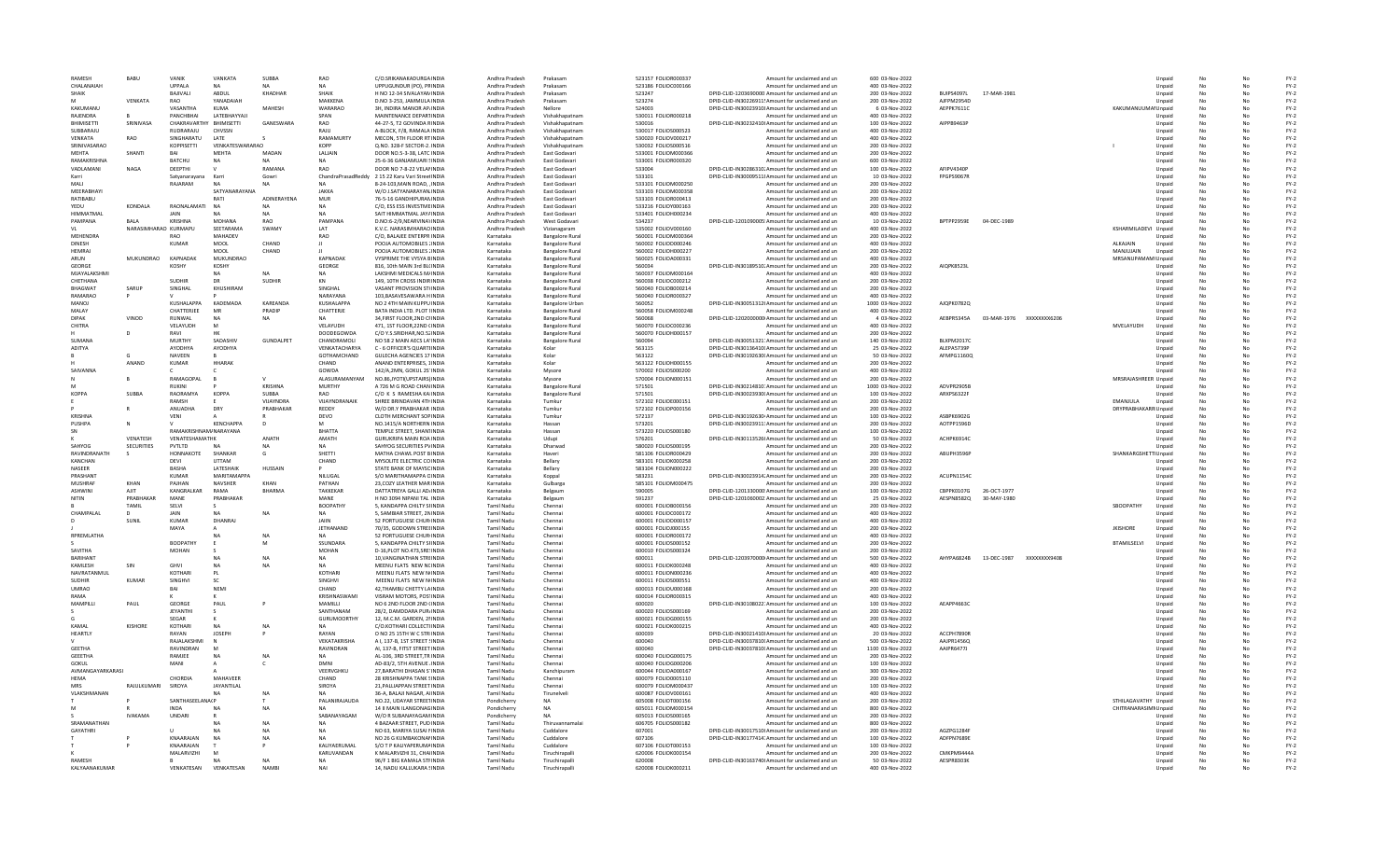|                              | KASI                                 | VISWANATHAN 1                             |                                        |                            | RAIASFKARAN                 | 3/557. MADURAI- MANINDIA                                 | Tamil Nadu                                    | Ramanathapuram                   | 623707                                     | DPID-CLID-IN30216410, Amount for unclaimed and un                                                      | 1 03-Nov-2022                        | AGTPR8234N                      |                             |                        | Unnaid           | No              |                      | $FY-2$           |
|------------------------------|--------------------------------------|-------------------------------------------|----------------------------------------|----------------------------|-----------------------------|----------------------------------------------------------|-----------------------------------------------|----------------------------------|--------------------------------------------|--------------------------------------------------------------------------------------------------------|--------------------------------------|---------------------------------|-----------------------------|------------------------|------------------|-----------------|----------------------|------------------|
|                              |                                      | <b>DURGA</b>                              | <b>RK</b>                              |                            | SUBRAMANIAN                 | C/O ROSE SCHOOL 4, CHNDIA                                | <b>Tamil Nadu</b>                             | Madurai                          | 625001 FOLIOR000173                        | Amount for unclaimed and un                                                                            | 200 03-Nov-2022                      |                                 |                             |                        | Unpaid           | No              |                      | $FY-2$           |
| DURAIRAL                     | RAKESH                               | KUMARBOHRA<br>KARTHIKEYAN                 | TIKAM<br>SUBBAIL                       | CHAND<br><b>DURA</b>       | <b>BOHRA</b><br>RAJ         | 830 KAMRAJ ROAD SIV/INDIA<br>NEW NO 5 SUBRAMAN INDIA     | <b>Tamil Nadu</b><br><b>Tamil Nadu</b>        | Virudhunaga                      | 626123<br>630002                           | DPID-CLID-1203450000. Amount for unclaimed and un                                                      | 200 03-Nov-2022                      | AJLPR4759B<br>AUOPK8125C        | 05-MAR-1978                 |                        | Unpaid           |                 |                      | $FY-2$           |
| Mahayeer                     |                                      | lain                                      | <b>Bhawarla</b>                        |                            | lain                        | No 5/1. Madhu Bangle : INDIA                             | Tamil Nadu                                    | Sivaganga<br>Vellore             | 632004                                     | DPID-CLID-IN30177411! Amount for unclaimed and un                                                      | 190 03-Nov-2022<br>400.03-Nov-2022   | AAMPM0537G                      |                             |                        | Unpaid<br>Unnaid | No<br>No        | No<br>N <sub>0</sub> | $FY-2$<br>$FY-2$ |
|                              | <b>IFFINI</b>                        | <b>JEELNIBSH</b>                          |                                        |                            | <b>RASHA</b>                | 154. BANGALORE ROAFINDIA                                 | Tamil Nadu                                    | Krishnagiri                      | 635001 FOLIOA000152                        | DPID-CLID-IN30009511: Amount for unclaimed and un<br>Amount for unclaimed and un                       | 200 03-Nov-2022                      |                                 |                             |                        | Unpaid           | No              | No                   | $FY-2$           |
| SENTHIL                      | KUMAR                                |                                           |                                        |                            |                             | FRIENDS TYLAR NO 198 INDIA                               | <b>Tamil Nadu</b>                             | Salem                            | 636102                                     | DPID-CLID-1201320000 Amount for unclaimed and un                                                       | 23 03-Nov-2022                       | BPPPS5457C                      | 07-FEB-1973                 |                        | Unpaid           | No              | No                   | $FY-2$           |
|                              | AMESH                                | BABU                                      |                                        |                            | RAJAGOPAI                   | <b>LAKSHMI VILAS BANK GINDIA</b>                         | <b>Tamil Nadu</b>                             | Erode                            | 638001 FOLIOR000159                        | Amount for unclaimed and un                                                                            | 200 03-Nov-2022                      |                                 |                             |                        | Unpaid           |                 |                      | $FY-2$           |
|                              |                                      | GANESAN                                   |                                        |                            | VANKATESAN                  | 36/43 A RAMAR KOVIL INDIA                                | <b>Tamil Nadu</b>                             | Coimbatore                       | 641001 FOLIOV000154                        | Amount for unclaimed and un                                                                            | 200 03-Nov-2022                      |                                 |                             |                        | Unpaid           | No              | No                   | $FY-2$           |
|                              |                                      | DHAMODHARAN K                             |                                        | VARADARAIAN                | NAIDU                       | <b>F1 MAYELOWER HIGHVINDIA</b>                           | Tamil Nadu                                    | Coimbatore                       | 641043                                     | DPID-CLID-IN30039412(Amount for unclaimed and un                                                       | 10.03-Nov-2022                       | AAKPD9924C                      |                             |                        | Unnaid           | No              | No                   | $FY-2$           |
|                              |                                      | GOWRISHNKR NA                             |                                        |                            | NΔ                          | 5/121 SAKTHI NAGAR NINDIA                                | <b>Tamil Nadu</b>                             | Coimbatore                       | 642003                                     | DPID-CLID-1201060000 Amount for unclaimed and un                                                       | 18 03-Nov-2022                       | AFTPG7192P                      | 12-JUN-1974                 |                        | Unpaid           | No              | No                   | $FY-2$           |
|                              |                                      | SATHIYAMOORTH K                           |                                        |                            | <b>RISHNASAMY</b>           | 140 P V KOIL STREET, , INDIA                             | <b>Tamil Nadu</b>                             | Coimbatore                       | 642126 FOLIOK000160                        | Amount for unclaimed and un                                                                            | 200 03-Nov-2022                      |                                 |                             | AGUNASEKARAN Unpaid    |                  |                 |                      | $FY-2$           |
| RAJESWARI                    |                                      | RAMANATHAN V                              |                                        |                            | RAMANATHAN                  | 39.ISWARYA NAGAR. INDIA<br>POURNAMI NAMBIARK INDIA       | <b>Tamil Nadu</b>                             | Coimbatore                       | 642154 FOLIOR000266                        | Amount for unclaimed and un                                                                            | 200 03-Nov-2022                      | BHMPS7320H                      |                             | VRAMANATHAN Unpaid     |                  |                 |                      | $FY-2$<br>$FY-2$ |
| SREEJA<br>AIAYAN             |                                      |                                           | PURUSHOTHAMA PURUSHOTHAMAN<br>MADHAVAN |                            | KOLLADATH                   | MUTHUVEDATH HOUSEINDIA                                   | Kerala<br>Kerala                              | Kasaragod<br>Kozhikode           | 671319<br>673016                           | DPID-CLID-IN30189510 Amount for unclaimed and un<br>DPID-CLID-IN30023912: Amount for unclaimed and un  | 200 03-Nov-2022<br>200 03-Nov-2022   | AKRPA1783B                      |                             |                        | Unpaid<br>Unpaid | No<br>No        | No<br>No             | FY-2             |
| JOB                          | <b>IOSE</b>                          |                                           | JOSE                                   |                            | <b>JOB</b>                  | 26/2578 A VARIAMPAR INDIA                                | Kerala                                        | Ernakulam                        | 682013                                     | DPID-CLID-1202390000. Amount for unclaimed and un                                                      | 1175 03-Nov-2022                     | <b>AIUPJ8490K</b>               | 28-JUL-1980                 |                        | Unpaid           | No              | No                   | $FY-2$           |
| <b>JOHN</b>                  | <b>JOSEPH</b>                        |                                           | NA.                                    |                            | <b>NA</b>                   | H NO 34/2074A SREYA INDIA                                | Kerala                                        | Ernakulan                        | 682025                                     | DPID-CLID-1207580000 Amount for unclaimed and un                                                       | 25 03-Nov-2022                       | ADSPJ4686J                      | 01-JUN-1951                 |                        | Unpaid           | No              |                      | $FY-2$           |
| <b>NAVEEN</b>                |                                      |                                           |                                        |                            | CNAI                        | B 6, ATHULYA APARTME INDIA                               | Kerala                                        | Ernakulam                        | 682026                                     | DPID-CLID-IN30023911I Amount for unclaimed and un                                                      | 650 03-Nov-2022                      | ACFPN2747N                      |                             |                        | Unpaid           |                 |                      | $FY-2$           |
| GIRIN                        |                                      |                                           | NA.                                    |                            | <b>NA</b>                   | ETHIYIL HOUSE NADAKHNDIA                                 | Kerala                                        | Ernakulam                        | 683105                                     | DPID-CLID-1205670001 Amount for unclaimed and un                                                       | 42 03-Nov-2022                       | ASRPG7287L                      | 18-APR-1986                 |                        | Unpaid           | No              | No                   | $FY-2$           |
| <b>AUGUSTINE</b>             |                                      | <b>XAVIER</b>                             | <b>JAMES</b>                           |                            | <b>XAVIER</b>               | MUTHUPLACHAL HOUSINDIA                                   | Kerala                                        | Idukki                           | 685515                                     | DPID-CLID-IN30181110I Amount for unclaimed and un                                                      | 200 03-Nov-2022                      |                                 |                             |                        | Unpaid           | No              | No                   | FY-2             |
| NEELAM                       |                                      | <b>JAIN</b>                               |                                        | <b>NA</b>                  | NΔ                          | 65 MANOHAR DAS STHNDIA                                   | West Benga                                    | Kolkata                          | 700007                                     | DPID-CLID-IN30125015: Amount for unclaimed and un                                                      | 200 03-Nov-2022                      | <b>ACKPJ3194J</b>               |                             |                        | Unpaid           | No              | No                   | $FY-2$           |
| JAYAKUMAI                    |                                      | VAMADEVAN                                 |                                        |                            | VAMADEVAN                   | KOVILAKAM KOONAYIL INDIA                                 | Kerala                                        | Kollam                           | 691301                                     | DPID-CLID-IN30023911 Amount for unclaimed and un                                                       | 12 03-Nov-2022                       | ABLPV0472H                      |                             |                        | Unpaid           | No              |                      | $FY-2$           |
| BHAGWATI<br>AGWANI           | TRAVELS                              | <b>GUPTA</b><br><b>INDIAPRIVATELIM NA</b> | PYRELAL                                |                            | GUPTA<br>NA                 | C/O AJANTA MILL STOR INDIA<br>9. RAM SEVAK MULLICHNDIA   | West Benga<br><b>West Bengal</b>              | Kolkata<br>Kolkata               | 700001 FOLIOB000215<br>700007              | Amount for unclaimed and un<br>DPID-CLID-1203450000. Amount for unclaimed and un                       | 200 03-Nov-2022<br>150 03-Nov-2022   | AAFCA3249M                      | 26-JUL-2005                 |                        | Unpaid<br>Unpaid | <b>No</b>       | No                   | $FY-2$<br>$FY-2$ |
| SNFH                         |                                      | <b>MFHTA</b>                              | MAHENDRA                               | RAJ                        | <b>MFHTA</b>                | 74J BONDEL ROAD WAI INDIA                                | <b>West Bengal</b>                            | Kolkata                          | 700019                                     | DPID-CLID-IN30321210I Amount for unclaimed and un                                                      | 500 03-Nov-2022                      | AEAPM6830Q                      |                             |                        | Unpaid           | No              | No                   | $FY-2$           |
| ANJALL                       |                                      | <b>ROY</b>                                | SUKUMAR                                |                            | ROV                         | 1 ASWINI DUTTA ROAD INDIA                                | <b>West Bengal</b>                            | Kolkata                          | 700029 FOLIOA00029                         | Amount for unclaimed and un                                                                            | 400 03-Nov-2022                      |                                 |                             |                        | Unpaid           | No              | No                   | $FY-2$           |
| NARAYAN                      | PRASAD                               | SHARMA                                    | LATE                                   | GOURI                      | SHANKARSHARMA               | UJJAS. THE CONDOVILL INDIA                               | West Benga                                    | North 24 Parganas                | 700048                                     | DPID-CLID-1203450000 Amount for unclaimed and un                                                       | 50 03-Nov-2022                       | ABCPS8040D                      | 03-JUN-1951                 |                        | Unpaid           | No              |                      | $FY-2$           |
| SHAZADA                      |                                      | AFTAB                                     | AFTAB                                  |                            | AHMED                       | 42 PHEARS LANE, , , CAINDIA                              | <b>West Bengal</b>                            | Kolkata                          | 700073 FOLIOS000404                        | Amount for unclaimed and un                                                                            | 200 03-Nov-2022                      |                                 |                             |                        | Unpaid           |                 | No                   | $FY-2$           |
| VIKASH                       |                                      | AGARWAL                                   | PAWAN                                  | KUMAR                      | AGARWAL                     | C/O PAWAN KUMAR ACINDIA                                  | <b>West Bengal</b>                            | Bardhaman                        | 713324                                     | DPID-CLID-1203450000 Amount for unclaimed and un                                                       | 100 03-Nov-2022                      | ABLPA7028E                      | 24-AUG-1977                 |                        | Unpaid           | <b>No</b>       | No                   | $FY-2$           |
| PREFTY                       |                                      | AGARWAL                                   | <b>OM</b>                              | PRAKASH                    | SARAWAGI                    | C/O VIKASH AGARWAL INDIA                                 | <b>West Bengal</b>                            | Bardhaman                        | 713324                                     | DPID-CLID-1203450000. Amount for unclaimed and un                                                      | 100 03-Nov-2022                      | AFHPA3364F                      | 08-DEC-1976                 |                        | Unpaid           | No              | No                   | $FY-2$           |
| <b>VIDYA</b>                 |                                      | GOEL                                      | MOTILAL                                |                            | AGARWAI                     | STATION ROAD, NEAM/INDIA                                 | <b>West Bengal</b>                            | Bardhaman                        | 713359                                     | DPID-CLID-IN30210510 Amount for unclaimed and un                                                       | 300 03-Nov-2022                      | ADAPG2054R                      |                             |                        | Unpaid           | No              |                      | $FY-2$           |
| TANMA'                       |                                      | DUTTA                                     | <b>JITENDRA</b>                        | KUMAR                      | <b>DUTTA</b>                | <b>CRYGENIC ENGINEERIN INDIA</b>                         | West Bengal                                   | West Midnapore                   | 721304                                     | DPID-CLID-IN30051315: Amount for unclaimed and un                                                      | 231 03-Nov-2022                      | AMDPD9093K                      |                             |                        | Unpaid           | No              | No                   | $FY-2$           |
| SAMBHU                       | PRASAD                               | DAS                                       | RAM                                    | PRASAD                     | DAS                         | C/O PRABIR KUMAR HIFINDIA                                | <b>West Bengal</b>                            | Nadia                            | 741222 FOLIOS000209                        | Amount for unclaimed and un                                                                            | 400 03-Nov-2022                      |                                 |                             |                        | Unpaid           | No              | No                   | $FY-2$           |
| <b>BIMLA</b><br><b>TAPAS</b> | RANJAN                               | <b>MOHANTY</b>                            | DEBADUTTA                              | <b>NA</b>                  | <b>NA</b><br><b>MOHANTY</b> | C/O KULDEEP KUMAR IIINDIA<br>C/O.P.K.SATPATHY FRIEINDIA  | Andaman And Nicobar Andaman Islands<br>Orissa | Cuttack                          | 744101<br>753001                           | DPID-CLID-IN30169611: Amount for unclaimed and un<br>DPID-CLID-1203350000 Amount for unclaimed and un  | 18 03-Nov-2022<br>100 03-Nov-2022    | ANXPB3174C<br>ANEPM5139R        | 10-NOV-1977                 |                        | Unpaid           | <b>No</b><br>No | No<br>No             | $FY-2$<br>$FY-2$ |
| VENUKUMARI                   |                                      | KONCHADA                                  | <b>NA</b>                              | <b>NA</b>                  | NΔ                          | W/O. K KASI VISHWAN/INDIA                                | Orissa                                        | Ganjam                           | 760002 FOLIOV00023                         | Amount for unclaimed and un                                                                            | 400 03-Nov-2022                      |                                 |                             |                        | Unpaid<br>Unpaid | No              |                      | $FY-2$           |
| NIRANJAN                     |                                      | <b>BEHERA</b>                             | BHAGABAN                               |                            | <b>BEHERA</b>               | SANTIBIHAR NEW SCO (INDIA                                | Orissa                                        | Rayagada                         | 765001                                     | DPID-CLID-IN30232410: Amount for unclaimed and un                                                      | 300 03-Nov-2022                      | ALGPB6916K                      |                             |                        | Unpaid           | No              | No                   | $FY-2$           |
| RASIDA                       |                                      | BEGAM                                     | <b>USMAN</b>                           |                            | MOHAMMAD                    | PITLA STREET BEHIND CINDIA                               | Orissa                                        | Ravagada                         | 765001                                     | DPID-CLID-1202230000 Amount for unclaimed and un                                                       | 200 03-Nov-2022                      | AYLPB9350M                      | 16-SEP-1974                 |                        | Unpaid           | No              | No                   | $FY-2$           |
| ANAND                        |                                      | KHEMKA                                    | PAWAN                                  | <b>KUMAR</b>               | <b>КНЕМКА</b>               | K. P. HARDMARE, FANCINDIA                                | Assam                                         | Kamrup                           | 781001                                     | DPID-CLID-1203450000 Amount for unclaimed and un                                                       | 407 03-Nov-2022                      | AYCPK2815P                      | 13-FEB-1987                 |                        | Unpaid           | <b>No</b>       | No                   | $FY-2$           |
| <b>NIKESH</b>                |                                      | NANDAN                                    | <b>NIHAR</b>                           | NANDAN                     | <b>SINGH</b>                | 34 ANANDPURI WEST BINDIA                                 | <b>Bihar</b>                                  | Patna                            | 800001                                     | DPID-CLID-IN30047642! Amount for unclaimed and un                                                      | 50 03-Nov-2022                       | AAIPN5981B                      |                             |                        | Unpaid           | No              | No                   | $FY-2$           |
| MALTI                        |                                      | <b>KUMARI</b>                             | RAM                                    | SAJJAN                     | CHAUDHARY                   | C/O ALLAHABAD BANK INDIA                                 | Bihar                                         | Bhagalpu                         | 812007                                     | DPID-CLID-IN30155720! Amount for unclaimed and un                                                      | 100 03-Nov-2022                      | ANQPK1585P                      |                             |                        | Unpaid           | No              |                      | $FY-2$           |
| VEENADEVI                    |                                      | SHARAF                                    | PAWANKUMAR                             |                            | SHARAF                      | BOMPAS TOWN, PO.DEINDIA                                  | Jharkhand                                     | Deoghar                          | 814114 FOLIOV000207                        | Amount for unclaimed and un                                                                            | 200 03-Nov-2022                      |                                 |                             |                        | Unpaid           | No              | No                   | $FY-2$           |
| ATUL                         |                                      | JAIN                                      | <b>DINESH</b>                          | CHANDRA                    | JAIN                        | 4C-2026 BOKARO STEELINDIA                                | Jharkhand                                     | Bokaro                           | 827004 FOLIOA000395                        | Amount for unclaimed and un                                                                            | 200 03-Nov-2022                      |                                 |                             |                        | Unpaid           | - No            | No                   | $FY-2$           |
| SANTOSH<br>SONAL             |                                      | <b>KUMAR</b><br>PARMAR                    | RANJENDRA<br><b>IAV</b>                | PRASAD                     | SHARMA<br>PARMAR            | OR NO 2553 STREET 24 INDIA<br>PARMAR HOUSE MORAINDIA     | Jharkhand<br>Jharkhand                        | Bokaro<br>Ranchi                 | 827009<br>834001                           | DPID-CLID-IN30051314: Amount for unclaimed and un<br>DPID-CLID-IN30045013: Amount for unclaimed and un | 200 03-Nov-2022<br>20 03-Nov-2022    | ASRPK7542E<br>AMWPP3071C        |                             | <b>IAVPARMAR</b>       | Unpaid<br>Unpaid | No<br>No        | No<br>No             | $FY-2$<br>$FY-2$ |
| ANITA                        |                                      | JAIN                                      | HUKMICHAND                             |                            | JAIN                        | HANUMAN STREET, GH INDIA                                 | Bihar                                         | Muzaffarpu                       | 842001 FOLIOA00028                         | Amount for unclaimed and un                                                                            | 400 03-Nov-2022                      |                                 |                             | AKNILJAIN              | Unpaid           |                 |                      | $FY-2$           |
| NITISH                       |                                      | <b>KUMAR</b>                              | <b>BINOD</b>                           |                            | <b>KUMAR</b>                | AT GADAYANI BARA BA INDIA                                | Rihar                                         | Madhubani                        | 847211                                     | DPID-CLID-IN30045014 Amount for unclaimed and un                                                       | 15 03-Nov-2022                       | CMNPK4344N                      |                             |                        | Unpaid           | No              | No                   | $FY-2$           |
| AMBUJA                       | SECURITIES                           | LTD                                       | <b>NA</b>                              |                            | NA                          | 3-5 MOONLIGHT 4TH FIINDIA                                | JAMMU AND KASHMIR Anantnag                    |                                  | 193303 FOLIOA000006                        | Amount for unclaimed and un                                                                            | 25000 03-Nov-2022                    |                                 |                             |                        | Unpaid           | No              | No                   | $FY-2$           |
| VANDANA                      |                                      | BANSAL                                    | <b>MANOJ</b>                           |                            | BANSAL                      | SAROJ CINEMA COMPOINDIA                                  | Raiasthan                                     | Jaipur                           | 302016 FOLIOV000001                        | Amount for unclaimed and un                                                                            | 2000 03-Nov-2022                     |                                 |                             |                        | Unpaid           | No              | No                   | $FY-2$           |
| <b>I ALIT</b>                |                                      | <b>VERMA</b>                              |                                        |                            | VERMA                       | 149, IIND B ROAD SARD, INDIA                             | Rajasthar                                     | Jodhour                          | 342003 FOLIOL000756                        | Amount for unclaimed and un                                                                            | 2400 03-Nov-2022                     |                                 |                             |                        | Unpaid           | No              |                      | $FY-2$           |
| <b>BHUPENDRABHA</b>          |                                      | PANCHAL                                   |                                        |                            |                             | 923,LUNSAWAD GOLW. INDIA                                 | Gujarat                                       | Ahmedabad                        | 380001 FOLIOB00077:                        | Amount for unclaimed and un                                                                            | 2400 03-Nov-2022                     |                                 |                             | ASHOKHPATEL            | Unpaid           |                 |                      | $FY-2$           |
| HARSHAD                      | NAVANITI AI                          | SHAH                                      | NAVANITLAL                             |                            | KUBERDAS                    | 997/8/3, HARI-SADAN, INDIA                               | Guiarat                                       | Ahmedabad                        | 380001 FOLIOH000006                        | Amount for unclaimed and un                                                                            | 3000 03-Nov-2022                     |                                 |                             | NITINNAVNITLALS Unpaid |                  | No              | N <sub>0</sub>       | $FY-2$           |
| RAYCHANDBHA                  |                                      | POPAT                                     | NA                                     |                            | NA                          | C/O.M/S ASHOK CHUNIINDIA                                 | Guiarat                                       | Ahmedabad                        | 380001 FOLIOR000821                        | Amount for unclaimed and un                                                                            | 7400 03-Nov-2022                     |                                 |                             |                        | Unpaid           |                 | No                   | $FY-2$           |
| RENURANI                     |                                      | DAYAL                                     | RAIIV                                  |                            | DAYAI                       | 3/B TOWER-4 CENTRE FINDIA                                | Guiarat                                       | Ahmedahad                        | 380006 EQUOR000829                         | Amount for unclaimed and un                                                                            | 2000 03-Nov-2022                     |                                 |                             | RAIIVDAYAI             | Unnaid           | No              | No                   | FY-2             |
| DIPALIBEN<br>KAUSHAL         | NITINKUMAR                           | SHAH                                      | <b>NA</b><br>KIRIT                     |                            | NA<br>SHAH                  | 95, SHARDANAGAR SOC INDIA<br>96, SHARDANAGAR SOC INDIA   | Gujarat<br>Gujara                             | Ahmedabad<br>Ahmedabad           | 380007 FOLIOD000788<br>380007 FOLIOK000785 | Amount for unclaimed and un<br>Amount for unclaimed and un                                             | 2000 03-Nov-2022<br>2000 03-Nov-2022 |                                 |                             | CHANDRESHBHAII Unpaid  | Unpaid           | No              |                      | $FY-2$<br>$FY-2$ |
| <b>GUNVANTRA</b>             |                                      | DAVE                                      | BALKRISHNA                             |                            | DAVE                        | MIHIR TOWER, UTTAM INDIA                                 | Guiarat                                       | Ahmedabad                        | 380008                                     | DPID-CLID-IN30097410 Amount for unclaimed and un                                                       | 2500 03-Nov-2022                     | AARPD5515C                      |                             |                        | Unpaid           | No              | No                   | $FY-2$           |
| DARSHANA                     |                                      | SHAH                                      | YOGINDRA                               |                            | SHAH                        | S/6, ANUPAM-I, NR.ST. INDIA                              | Guiarat                                       | Ahmedabad                        | 380009 FOLIOD000778                        | Amount for unclaimed and un                                                                            | 2600 03-Nov-2022                     |                                 |                             | RITAUGANDHI            | Unpaid           | No              | No                   | $FY-2$           |
| KANTIRHAI                    |                                      | PATFI                                     | <b>HIRARHAI</b>                        |                            | PATFI                       | 7-3/4 SAKAL APTS OPP. INDIA                              | Guiarat                                       | Ahmedahad                        | 380013 FOLIOK000011                        | Amount for unclaimed and un                                                                            | 6000 03-Nov-2022                     |                                 |                             |                        | Unnaid           | No              | No                   | FY-2             |
| SAMIR                        |                                      | CHOKSH                                    | NAVNITLAL                              |                            | CHOKSHI                     | C/O UMESH K GANDHI INDIA                                 | Gujarat                                       | Ahmedabad                        | 380013 FOLIOS000811                        | Amount for unclaimed and un                                                                            | 3000 03-Nov-2022                     |                                 |                             | SIMASCHOKSHI           | Unpaid           | No              |                      | $FY-2$           |
| SURYANAGAR                   |                                      | LEASELTD                                  |                                        |                            |                             | 1ST FLOOR BLUE STAR INDIA                                | Gujarat                                       | Ahmedabad                        | 380014 FOLIOS000034                        | Amount for unclaimed and un                                                                            | 30000 03-Nov-2022                    |                                 |                             |                        | Unpaid           |                 |                      | $FY-2$           |
| AMBUJA                       | SECURITIES                           | <b>LTD</b>                                |                                        |                            | <b>NA</b>                   | 3-5, MOONLIGHT 4TH FINDIA                                | Guiarat                                       | Ahmedabad                        | 380052 FOLIOA000754                        | Amount for unclaimed and un                                                                            | 4400 03-Nov-2022                     |                                 |                             |                        | Unpaid           | No              | No                   | $FY-2$           |
| PARAMJITSINGH                |                                      | <b>JUNEJA</b>                             | <b>GURBACHANSINGH</b>                  |                            | <b>JUNEJ</b>                | 19.AKASHNEEM BUNGLINDIA                                  | Guiarat                                       | Ahmedabad                        | 380054 FOLIOP000002                        | Amount for unclaimed and un                                                                            | 2500 03-Nov-2022                     |                                 |                             |                        | Unpaid           | No              | No                   | $FY-2$           |
| <b>VIVEK</b>                 | SHANKARRAO                           |                                           | GANGPALLIWAR SHANKARCHAND              |                            |                             | <b>B-3 PARTH APPT, PLOT INDIA</b>                        | Guiarat                                       | Gandhinagar                      | 382028 EQUOV000015<br>400062 FOLIOM000188  | Amount for unclaimed and un                                                                            | 6000 03-Nov-2022                     |                                 |                             | KANTIBHAIPATEL Unpaid  |                  | No              | No                   | FY-2             |
| MADHU<br>REVATI              | <b>FISCAL</b>                        | AGAWAL                                    |                                        |                            | NA                          | 28/231, UNNAT NAGAR INDI                                 | Maharashtra                                   | Mumbai Suburba                   |                                            |                                                                                                        |                                      |                                 |                             |                        | Unpaid           | No              |                      | $FY-2$<br>$FY-2$ |
| PIYUSH                       |                                      |                                           |                                        |                            |                             |                                                          |                                               |                                  |                                            | Amount for unclaimed and un                                                                            | 2000 03-Nov-2022                     |                                 |                             |                        |                  |                 | No                   | $FY-2$           |
| PARAMESWARAN                 |                                      | SERVICESLTD                               | <b>NA</b>                              |                            |                             | 34.CHANDRALOK, AAREINDIA                                 | Maharashtra                                   | Mumbai Suburbar                  | 400062 FOLIOR000454                        | Amount for unclaimed and un                                                                            | 9800 03-Nov-2022                     |                                 |                             |                        | Unpaid           |                 |                      |                  |
| SHORHAN                      |                                      | KULSHRESHTHA AVINASH<br>SUBRAMONI         |                                        |                            | CHANDRA<br>PARAMESWARAN     | D/103 DARA ENCLAVE / INDIA<br>C/O. VYSPRIME THE VY'INDIA | Maharashtra<br>Karnataka                      | Thane                            | 400706<br>560025 EQUOP000203               | DPID-CLID-IN30051310 Amount for unclaimed and un<br>Amount for unclaimed and un                        | 3234 03-Nov-2022<br>2200.03-Nov-2022 | AGVPK1378E                      |                             |                        | Unpaid<br>Unnaid | No<br>No        | N <sub>0</sub>       | $FY-2$           |
|                              |                                      | CHALLA                                    | SAMBA                                  | SIVA                       | <b>RAO</b>                  | NO 29 / 1, GOPALAN TEINDIA                               | Karnataka                                     | <b>Bangalore Rural</b>           | 560078                                     | DPID-CLID-IN30047642: Amount for unclaimed and un                                                      | 4800 03-Nov-2022                     | ADMPC1938N                      |                             |                        | Unpaid           | No              | No                   | FY-2             |
|                              | GOMATH                               |                                           |                                        |                            | SHANKAR                     | No. 8, ADITYA, 3RD CRCINDIA                              | <b>Tamil Nadu</b>                             | <b>Bangalore Rural</b><br>Chenna | 600024                                     | DPID-CLID-1202650000 Amount for unclaimed and un                                                       | 1700 03-Nov-2022                     | AVOPS8292F                      | 27-OCT-1967                 |                        | Unpaid           | No              |                      | $FY-2$           |
| <b>MAHENDRA</b>              |                                      | PRASAD                                    | LATAN                                  |                            | SAO                         | 77 KH GANV MALGODA INDIA                                 | Bihar                                         | Nawada                           | 805110                                     |                                                                                                        | 2350 03-Nov-2022                     | AEGPP6432F                      |                             |                        | Unpaid           |                 |                      | $FY-2$           |
| SHAILESH                     |                                      | GANDHI                                    | MOHANLAL                               |                            | GANDHI                      | TRINITY ELECTRICAL MEUnited Arab Emirates NA             |                                               | <b>NA</b>                        | FOLIOS000052                               | DPID-CLID-IN30177415(Amount for unclaimed and un<br>Amount for unclaimed and un                        | 200 03-Nov-2022                      |                                 |                             |                        | Unpaid           | No              | No                   | $FY-2$           |
| ANANT                        |                                      | DIXIT                                     | NΔ                                     |                            | <b>NA</b>                   | B-3-204, SURYA CITY B/INDIA                              | Guiarat                                       | Ahmedahad                        | 380008                                     | DPID-CLID-1201090000 Amount for unclaimed and un                                                       | 400.03-Nov-2022                      | AKI PD0520E                     |                             |                        | Unnaid           | No              | No                   | FY-2             |
| RAGHVENDRARAO                |                                      | KUMBHARI                                  | NA                                     | <b>NA</b>                  | NA                          | C/O ERESHTRUP ERUITSINDIA                                | JAMMU AND KASHMIR Anantnag                    |                                  | 193303 FOLIOR000002                        | Amount for unclaimed and un                                                                            | 3000 03-Nov-2022                     |                                 |                             |                        | Unpaid           | No              | No                   | $FY-2$           |
| RAJKUMAF                     |                                      | TOLANI                                    | <b>JAIKISHAN</b>                       |                            | TOLANI                      | 9536 OVIEDO STREET S. United States of Americ NA         |                                               |                                  | <b>FOLIOR000052</b>                        | Amount for unclaimed and un                                                                            | 46000 03-Nov-2022                    |                                 |                             | ALKATOLAN              | Unpaid           |                 |                      | $FY-2$           |
| <b>BIMLA</b>                 |                                      | DEVI                                      |                                        | HAR                        | CANLALGA                    | C/O ANIL AGENCIES RAIINDIA                               | <b>Uttar Pradesh</b>                          | Kanshiram Naga                   | FOLIOB000273                               | Amount for unclaimed and un                                                                            | 100 03-Nov-2022                      | AAKPD2996C                      |                             | HARCHARANLALG Unpaid   |                  |                 |                      | $FY-2$           |
| SOMOTI                       |                                      | DEVI                                      | <b>JAMNA</b><br>NΔ                     | PRASAD                     |                             | 6/31 BARAN BHAI GALI INDIA                               | <b>Uttar Pradesh</b>                          | Agra                             | FOLIOS000497                               | Amount for unclaimed and un                                                                            | 100 03-Nov-2022                      |                                 |                             |                        | Unpaid           | No              | No                   | $FY-2$           |
| <b>KANAIYAI A</b><br>KRISHNA |                                      | <b>TAIRFIA</b><br>VORA                    | <b>MAHFSH</b>                          | <b>NA</b>                  | NA<br>VORA                  | SUNDARDAS SHIVANDAINDIA<br>52.BINA NEW STATION INDIA     | Guiarat                                       | Raikot<br>Kachchh                | 360370 EOUOK000253<br>370001 FOLIOK000364  | Amount for unclaimed and un                                                                            | 100.03-Nov-2022                      |                                 |                             |                        | Unpaid           | No<br>No        | No<br>No             | FY-2<br>$FY-2$   |
| MAN                          | <b>MOHAN</b>                         | MITTAL                                    | <b>NANAK</b>                           | CHAND                      | MITTAL                      | BA-27- BLOCK-B-A (WE!INDIA                               | Gujarat<br>Delhi                              | North Wes                        | 110088                                     | Amount for unclaimed and un<br>DPID-CLID-IN30299410(Amount for unclaimed and un                        | 200 03-Nov-2022<br>2 03-Nov-2022     | AMOPM5047F                      |                             | MAHESHAVORA Unpaid     | Unpaid           |                 |                      | $FY-2$           |
| SONY                         |                                      | AGARWAL                                   | SHAMBHU                                | PRASAD                     | AGARWAL                     | F-102 FIRST FLOOR EAS INDIA                              | Delhi                                         | South Delhi                      | 110065                                     | DPID-CLID-IN30115122: Amount for unclaimed and un                                                      | 40 03-Nov-2022                       | AIOPA22820                      |                             |                        | Unpaid           |                 |                      | $FY-2$           |
| SHALINI                      |                                      | PURL                                      | <b>KULBHUSHAN</b>                      |                            | MANGAL                      | H NO 2 BLOCK B POCKE INDIA                               | Delhi                                         | North West                       | 110085                                     | DPID-CLID-IN30096610' Amount for unclaimed and un                                                      | 100.03-Nov-2022                      | ANCPP3142R                      |                             |                        | Unnaid           | No              | No                   | FY-2             |
| MANISH                       |                                      | <b>JAIN</b>                               | MANISH                                 | KANT                       | <b>JAIN</b>                 | C-556/557 1ST FLR.GALINDIA                               | Delhi                                         | North West                       | 110033                                     | DPID-CLID-1201910102 Amount for unclaimed and un                                                       | 50 03-Nov-2022                       | ADVPI9584C                      | 28-MAR-1980                 |                        | Unpaid           | No              | No                   | $FY-2$           |
| MANINDER                     |                                      | KAUR                                      | JASPAL                                 |                            | SINGH                       | H NO 283 URBAN ESTA INDIA                                | Punjab                                        | Ludhiana                         | 141013                                     | DPID-CLID-IN30114310I Amount for unclaimed and un                                                      | 100 03-Nov-2022                      | AJJPK2456N                      |                             |                        | Unpaid           | No              |                      | $FY-2$           |
| Sakattar                     |                                      | Singh                                     | Balbir                                 |                            | Singh                       | Vill Harnampur Teh SultINDIA                             | Puniab                                        | Kapurthala                       | 144626                                     | DPID-CLID-IN30281410! Amount for unclaimed and un                                                      | 2000 03-Nov-2022                     | CCKPS3278L                      |                             |                        | Unpaid           | No              |                      | $FY-2$           |
| MITUL                        |                                      | <b>BHANDAR</b>                            | PARVESH                                |                            | <b>BHANDARI</b>             | HARJI NIWAS MALL RO/INDIA                                | Punjab                                        | Firozpur                         | 152002                                     | DPID-CLID-IN30154937! Amount for unclaimed and un                                                      | 10 03-Nov-2022                       | CAQPM2078E                      |                             |                        | Unpaid           | No              | No                   | $FY-2$           |
| KAUSTURE                     |                                      | GARG                                      | <b>IYOTI</b>                           | <b>BHUSHAN</b>             | GARG                        | A F 1/C 4 IMI OK II NAD INDIA                            | <b>Uttar Pradesh</b>                          | Varanasi                         |                                            | DPID-CLID-IN30177411' Amount for unclaimed and un                                                      | 200.03-Nov-2022                      | AHRPG0029M                      |                             |                        | Unnaid           | No              | No                   | $FY-2$           |
| <b>ANII KUMAR</b><br>MANOL   | <b>I ACHHMANDAS</b>                  | KHINANI                                   | <b>MOHANDAS</b><br><b>I ACHHMANDAS</b> | AASANDAS<br><b>HUNDRAI</b> | KHIMNANI<br>ROHRA           | 174. D - WARD, KUBER INDIA                               | Gujarat                                       | Ahmedahad<br>Ahmedahad           | 382340<br>380009                           | DPID-CLID-1203440000 Amount for unclaimed and un                                                       | 100 03-Nov-2022                      | AQZPK5870D<br>AFHPR6066A        | 06-JUL-1983                 |                        | Unpaid           | No              | No                   | $FY-2$           |
| <b>BHASKER</b>               | MOHANLAL                             | ROHRA<br>DESAI                            | MOHANLAL                               | СННОТИВНА                  | DESAI                       | 12, NILIMA PARK, B/H. INDIA<br>45 CHANKYA TOWER L/ INDIA | Gujarat<br>Guiarat                            | Ahmedabad                        | 380054                                     | DPID-CLID-IN30034310 Amount for unclaimed and un<br>DPID-CLID-IN30177413/ Amount for unclaimed and un  | 4083 03-Nov-2022<br>2000 03-Nov-2022 | ABHPD5218P                      |                             |                        | Unpaid           |                 |                      | $FY-2$<br>$FY-2$ |
| <b>VIPUL</b>                 | BABULAL                              | PATEL                                     | NA.                                    |                            | NA                          | 743 D SOORJPURA TAR INDIA                                | Gujarat                                       | Mahesana                         | 384315                                     | DPID-CLID-1203320002 Amount for unclaimed and un                                                       | 50 03-Nov-2022                       | ARRPP5136E                      | 10-DEC-1982                 | GAYATRIBENBHAS Unpaid  | Unpaid           |                 | No                   | $FY-2$           |
| MANISH<br>SEJAL              | ARVINDI AI<br>DASHRATHBHAI GONDALIYA | DIVETIA                                   | <b>NA</b><br><b>ISHWARDAS</b>          | NΔ<br>$\mathbf{K}$         | NΔ<br>SARPADADIYA           | C/67, SHIVKRUPA SOCIHNDIA<br>C/12/2, SAURASHTRA SINDIA   | Guiarat<br>Gujarat                            | Surat<br>Surat                   | 394210<br>395008                           | DPID-CLID-1201090000 Amount for unclaimed and un<br>DPID-CLID-1204200000 Amount for unclaimed and un   | 40.03-Nov-2022<br>50 03-Nov-2022     | <b>AHVPDR948F</b><br>APIPG2393F | 27-ILIN-1971<br>30-JUL-1983 |                        | Unpaid<br>Unpaid | No              | No                   | FY-2<br>$FY-2$   |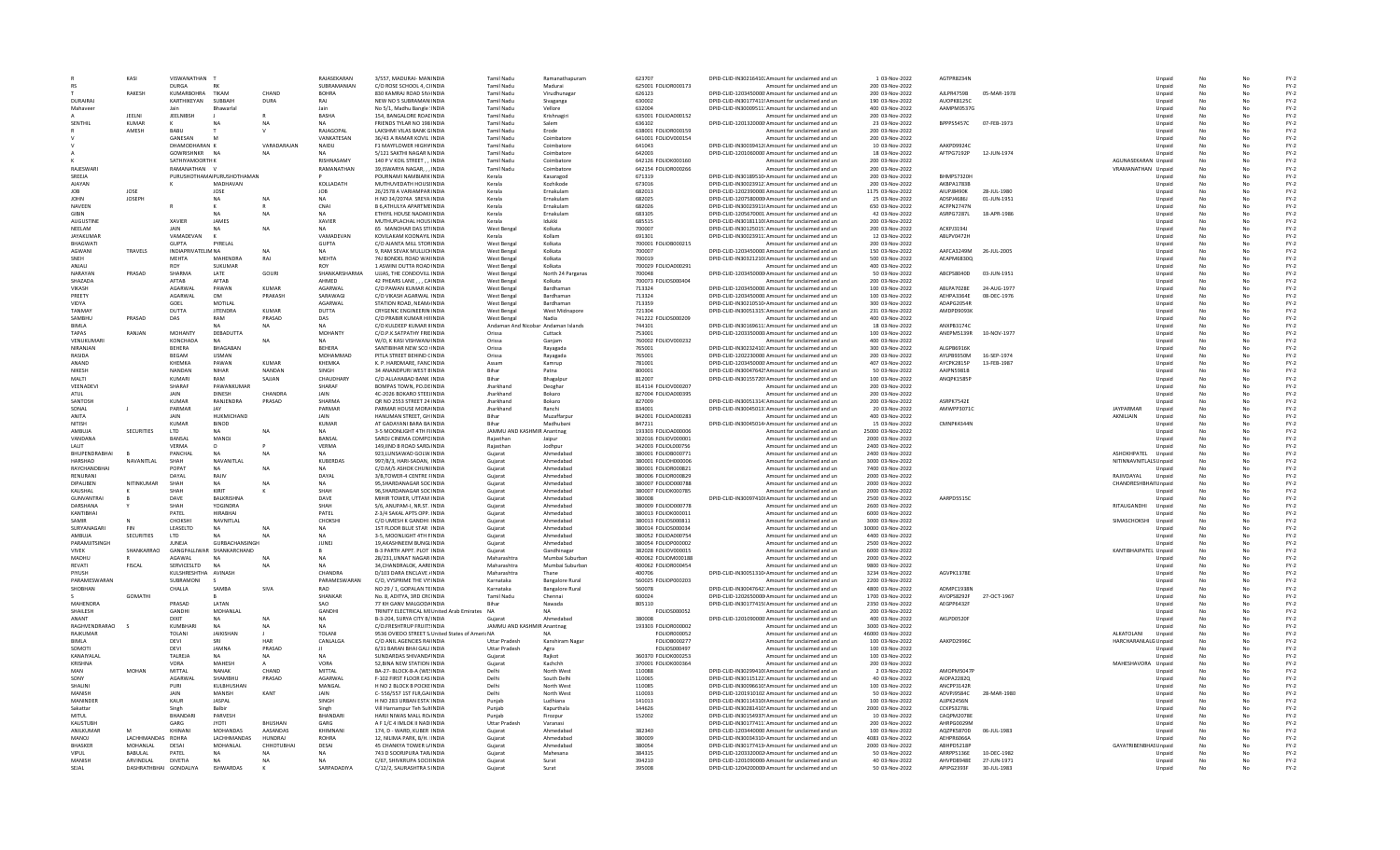| SHIVSHANKAR                  | SUDAMA            | CHAURASIYA             | SUDAMA                          | PALTU            | CHAURASIYA                 | NO 17 1 AMBICA MAG/INDIA                                  | Guiarat                             | Surat                         | 394230                                     | DPID-CLID-1304140006 Amount for unclaimed and un                                                       | 75 03-Nov-2022                     | AFVPC2198F               | 30-OCT-1979 |                        | Unnaid           | No       |          | $FY-2$           |
|------------------------------|-------------------|------------------------|---------------------------------|------------------|----------------------------|-----------------------------------------------------------|-------------------------------------|-------------------------------|--------------------------------------------|--------------------------------------------------------------------------------------------------------|------------------------------------|--------------------------|-------------|------------------------|------------------|----------|----------|------------------|
| <b>RFFNA</b>                 |                   | <b>BAGADIA</b>         | DEVKINANDAN                     |                  | <b>BAGADIA</b>             | 62-B. JOLLY MEKAR-1 6 INDIA                               | Maharashtra                         | Mumbai City                   | 400005                                     | DPID-CLID-IN30160410. Amount for unclaimed and un                                                      | 1500 03-Nov-2022                   | AACPB1110G               |             | DEVKINANDANBA Unpaid   |                  | No       | No       | $FY-2$           |
| RAMLAL                       | <b>GOPIRAM</b>    | GOYAL                  | <b>GOPIRAM</b>                  | SHIVDAYAMAI      | GOYAL                      | VISHRAMDHAM, PLOT IINDIA                                  | Maharashtra                         | Thane                         | 400706                                     | DPID-CLID-1202810000 Amount for unclaimed and un                                                       | 25 03-Nov-2022                     | AKEPG7654A               | 21-OCT-1942 |                        | Unpaid           |          |          | $FY-2$           |
| <b>BHUPEN</b>                | <b>BHOGILAL</b>   | <b>CHHADVA</b>         | <b>NA</b>                       |                  |                            | R.NO.8, VINOD VILLA, SINDIA                               | Maharashtra                         | Mumbai City                   | 400057                                     | DPID-CLID-1206920000 Amount for unclaimed and un                                                       | 1265 03-Nov-2022                   | AACPC0723E               | 10-JAN-1967 |                        | Unpaid           |          |          | $FY-2$           |
| HITENDRA                     |                   | MOLLETI                |                                 |                  | MOLLETI                    | PO BOX 2367 AJMAN, , United Arab Emirates NA              |                                     |                               |                                            | DPID-CLID-IN30051317: Amount for unclaimed and un                                                      | 850 03-Nov-2022                    | ASFPM2831C               |             |                        | Unpaid           | No       | No       | $FY-2$           |
| SAVITA                       |                   | ROTT                   | <b>IRAPPA</b>                   |                  | <b>ROTTI</b>               | FLAT NO 39 TEJAS APTS INDIA                               | Maharashtra                         | Pune                          | 411041                                     | DPID-CLID-IN30109810I Amount for unclaimed and un                                                      | 100 03-Nov-2022                    | ACYPR9427J               |             |                        | Unpaid           | No       | No       | $FY-2$           |
| YASMEEN                      | SAGIR             | ANSARI                 | MOHAMMED                        | HANIE            | <b>ANSARI</b>              | 45 / 3 DOULAT GANJ K(INDIA                                | Madhya Pradesh                      | Indore                        | 452001                                     | DPID-CLID-IN30115122: Amount for unclaimed and un                                                      | 150 03-Nov-2022                    | AGEPA0515E               |             |                        | Unpaid           | No       | No       | $FY-2$           |
| SANIAY                       | KUMAR             | MALPANI                | PURSOTTAMDASS                   |                  | MALPANI                    | 19 MALPANI BHWAN G INDIA                                  | Madhya Pradesh                      | Bhopal                        | 462001                                     | DPID-CLID-IN30307710. Amount for unclaimed and un                                                      | 1000 03-Nov-2022                   | AMOPM1869H               |             |                        | Unpaid           |          |          | $FY-2$           |
| MEENA                        |                   | BANSAL                 | ARUN                            |                  | BANSAL                     | MIG - 3, HEDGEWAR NINDIA                                  | Madhya Pradesh                      | Rewa                          | 486001                                     | DPID-CLID-IN30007910: Amount for unclaimed and un                                                      | 10 03-Nov-2022                     | ADFPB1005N               |             |                        | Unpaid           | No       |          | $FY-2$           |
|                              | <b>SURENDRA</b>   | BABU                   | SATYANARAYANA                   |                  | KOTA                       | PLOT NO 235 H NO 15-: INDIA                               | Telangana                           | Hyderabad                     | 500019                                     | DPID-CLID-IN30286310. Amount for unclaimed and un                                                      | 260 03-Nov-2022                    | ALSPB6096N               |             |                        | Unpaid           | No       | No       | $FY-2$           |
|                              |                   | SSAYANARAYANA GOPALA   |                                 |                  | <b>RAO</b>                 | FLAT NO 103 BLOCK NCINDIA                                 | Telangana                           | Hyderabad                     | 500072                                     | DPID-CLID-IN30273410 Amount for unclaimed and un                                                       | 100 03-Nov-2022                    | AFAPT9172K               |             |                        | Unpaid           | No       | No       | $FY-2$           |
| GAIAWADA                     | VENKATA           | NAGALAKSHMI G          |                                 |                  | SRINIVASULU                | 417/A S R NAIK NAGAHNDIA                                  | Telangana                           | Hyderabad                     | 500055                                     | DPID-CLID-1204340000 Amount for unclaimed and un                                                       | 200 03-Nov-2022                    | AIRPG3795L               | 12-APR-1963 |                        | Unpaid           | No       | No       | $FY-2$           |
| POTTURI                      |                   | LATHA                  |                                 |                  | SRAJU                      | PLOT NO 1-4/58 DABA (INDIA                                | Telangana                           | Hyderabad                     | 500062                                     | DPID-CLID-IN30286310: Amount for unclaimed and un                                                      | 500 03-Nov-2022                    | APNPP4134Q               |             |                        | Unpaid           |          |          | $FY-2$           |
| BAID                         |                   | VIKAS                  | HANUMANMAL                      |                  | BAID                       | FLAT NO 441 INDIRA TCINDIA                                | Andhra Pradesh                      | Krishna                       | 520003                                     | DPID-CLID-1203230000 Amount for unclaimed and un                                                       | 100 03-Nov-2022                    | ABIPV6796P               | 04-DEC-1970 |                        | Unpaid           | No       |          | $FY-2$           |
| SRINIVASARAO                 |                   |                        |                                 | NA               | <b>NA</b>                  | 3RD CROSS BODA REDEINDIA                                  | Karnataka                           | <b>Bangalore Rural</b>        | 560037                                     | DPID-CLID-1304140001 Amount for unclaimed and un                                                       | 10 03-Nov-2022                     | BDAPS4025F               | 15-JUN-1981 |                        | Unpaid           | No       | No       | $FY-2$           |
| TRADE<br><b>LITSAV</b>       | <b>STATION</b>    | SECURITIESPVTLTINA     |                                 | <b>NA</b>        | <b>NA</b>                  | 401. MUKUND APTS. P/INDIA                                 | Karnataka<br><b>Tamil Nadu</b>      | <b>Bangalore Rural</b>        | 560047<br>600017                           | DPID-CLID-1203500000 Amount for unclaimed and un                                                       | 535 03-Nov-2022                    | AACCT0928K<br>AAACR4548F | 13-JUN-2004 |                        | Unpaid           | No       | No       | $FY-2$           |
| <b>GFFTHA</b>                | <b>FOUNDATION</b> | PRIVATELIMITED NA      |                                 | <b>NA</b>        | NΔ<br>KRIHNAMOORTHY        | F6 RAINBOW ARCADE 2 INDIA                                 | <b>Tamil Nadu</b>                   | Chennai                       | 600011                                     | DPID-CLID-1203940000 Amount for unclaimed and un                                                       | 100 03-Nov-2022                    | APJPG3456L               | 21-JUL-1994 |                        | Unpaid           | No       | No       | $FY-2$           |
| HANNIBAI                     |                   | <b>KRISHNAMOORTHS</b>  |                                 | N <sub>A</sub>   | NA                         | NO 104/2 B B ROAD PEIINDIA<br>C/O DR VIJAY KAGALE 1 INDIA | Maharashtra                         | Chennai<br>Kolhapur           | 416008                                     | DPID-CLID-IN30136410I Amount for unclaimed and un<br>DPID-CLID-IN30018311! Amount for unclaimed and un | 1 03-Nov-2022<br>2 03-Nov-2022     | ABZPH7643E               |             |                        | Unpaid           | No       |          | $FY-2$<br>$FY-2$ |
|                              |                   | NATAAJAN               |                                 |                  | <b>NA</b>                  | 4 ANNA STREET PAVEN INDIA                                 | Tamil Nadu                          |                               | 632009                                     | DPID-CLID-IN30021412! Amount for unclaimed and un                                                      | 50 03-Nov-2022                     | AAQHS7101A               |             |                        | Unpaid           |          | No       | $FY-2$           |
| EAPEN                        |                   | VARGIS                 | <b>NA</b><br><b>EAPENVARGIS</b> | <b>NA</b>        | KANDATHIL                  | DIRECTOR RANK CORPLINDIA                                  | Kerala                              | Vellore<br>Thiruvananthapuram | 695034                                     | DPID-CLID-IN30045013! Amount for unclaimed and un                                                      | 6 03-Nov-2022                      | AABPE9193M               |             |                        | Unpaid<br>Unpaid | No<br>No | No       | $FY-2$           |
| Usha                         |                   | Chandak                | Ganga                           | Dasii            | Mall                       | 15/1/A. Ganpat Rai Khe INDIA                              | West Bengal                         | Howrah                        | 711204                                     | DPID-CLID-IN30297810I Amount for unclaimed and un                                                      | 20 03-Nov-2022                     | AHBPC0070C               |             |                        | Unpaid           | No       | No       | $FY-2$           |
| VIDYA                        |                   | SAGAR                  | LATE                            | MALIK            | ARJANDAS                   | 503 JODHPUR PARK,,,INDIA                                  | <b>West Bengal</b>                  | Kolkata                       | 700068                                     | DPID-CLID-IN30002060I Amount for unclaimed and un                                                      | 4000 03-Nov-2022                   | AJVPS5039B               |             |                        | Unpaid           |          |          | $FY-2$           |
| <b>OM</b>                    | PRAKASH           | <b>BAJORIA</b>         | SHRI                            | LAL              | <b>BAJORIA</b>             | TANTIGERIA P O MIDN/INDIA                                 | <b>West Bengal</b>                  | West Midnapore                | 721101                                     | DPID-CLID-IN30021414: Amount for unclaimed and un                                                      | 9 03-Nov-2022                      | ADWPB1223F               |             | ROHITKUMARBAJ/Unpaid   |                  | No       |          | $FY-2$           |
| AMULYADHAN                   |                   | ROUT                   | <b>KRUSHNA</b>                  | CHANDRA          | ROUT                       | PLOT NO 3499/2 PALASINDIA                                 | Orissa                              | Khordha                       | 751010                                     | DPID-CLID-IN30048414, Amount for unclaimed and un                                                      | 100 03-Nov-2022                    | AANPR1788B               |             |                        | Unpaid           | No       | No       | $FY-2$           |
| SONAL                        | <b>UDAY</b>       | SHAH                   | UDAY                            |                  | SHAH                       | A/3.RIDHAM FLATS, 12 INDIA                                | Guiarat                             | Ahmedabad                     | 380058 FOLIOS000499                        | Amount for unclaimed and un                                                                            | 200 05-Nov-2023                    |                          |             | <b>UDAYMSHAH</b>       | Unpaid           | No       | No       | $FY-3$           |
| SREENIVASULL                 |                   | VELDURTHY              | SANKARANNAN                     |                  | VELDURTH                   | SUB-ENGG 220KN SUB- INDIA                                 | Andhra Pradesh                      | Kurnool                       | 516002 FOLIOS000506                        | Amount for unclaimed and un                                                                            | 200 05-Nov-2023                    |                          |             | SIVASANKAR             | Unpaid           | No       | No       | $FY-3$           |
| MALAY                        |                   | CHATTERJEE             | MR                              | PRADIF           | CHATTERJE                  | BATA INDIA LTD. PLOT IINDIA                               | Karnataka                           | <b>Bangalore Rural</b>        | 560058 FOLIOM000248                        | Amount for unclaimed and un                                                                            | 400 05-Nov-2023                    |                          |             |                        | Unpaid           |          |          | $FY-3$           |
| MALAY                        |                   |                        | ARUN                            |                  | SHAH                       | A/18.SUSHMA SO., NEAINDIA                                 | Guiarat                             | Surat                         | 395001 FOLIOM000249                        | Amount for unclaimed and un                                                                            | 400 05-Nov-2023                    |                          |             | SAHILSHAH              | Unpaid           | No       |          | $FY-3$           |
|                              | LATHA             | CHIDARA                | OMKARESHWAR                     | <b>RAO</b>       | CHID                       | 11-24-167, POCHAMM/INDIA                                  | Telangana                           | Warangal                      | 506002 FOLIOS000509                        | Amount for unclaimed and un                                                                            | 100 05-Nov-2023                    |                          |             |                        | Unpaid           | No       | No       | $FY-3$           |
| ARUNAREN                     |                   | SHAH                   | <b>NARFSH</b>                   | <b>RASIKI AI</b> | SHAH                       | <b>B-51. MAIHAR FLAT. B/INDIA</b>                         | Guiarat                             | Ahmedahad                     | 380007 EOLIOA000015                        | Amount for unclaimed and un                                                                            | 1000 05-Nov-2023                   |                          |             |                        | Unnaid           | No       | No       | FY-3             |
| MALL                         |                   | RAJARAM                | NΔ                              |                  | <b>NA</b>                  | 8-24-103. MAIN ROAD, INDIA                                | Andhra Pradesh                      | East Godavar                  | 533101 FOLIOM000250                        | Amount for unclaimed and un                                                                            | 200 05-Nov-2023                    |                          |             |                        | Unpaid           | No       | No       | $FY-3$           |
| SRINIVASARAC                 |                   | KOPPISETTI             | VENKATESWARARAO                 |                  | <b>KOPP</b>                | Q.NO. 328-F SECTOR-2. INDIA                               | Andhra Pradesh                      | Vishakhapatnan                | 530032 FOLIOS000516                        | Amount for unclaimed and un                                                                            | 200 05-Nov-2023                    |                          |             |                        | Unpaid           |          |          | $FY-3$           |
| ANANDA                       |                   | SURVASHE               |                                 |                  | SARVASHE                   | AT POST SHINDE GALLI INDIA                                | <b>JHARKHAND</b>                    | PALAMAU                       | 822122 FOLIOA000103                        | Amount for unclaimed and un                                                                            | 400 05-Nov-2023                    |                          |             |                        | Unpaid           | No       |          | $FY-3$           |
| MALLESWAR                    |                   | SAKARAY                | RAMACHANDRA                     | <b>RAO</b>       | SAKA                       | PLOT NO.44.RAMJALA HNDIA                                  | Andhra Pradesh                      | Kurnool                       | 518301 FOLIOM000252                        | Amount for unclaimed and un                                                                            | 400 05-Nov-2023                    |                          |             |                        | Unpaid           | No       | No       | $FY-3$           |
|                              | <b>IFFINI</b>     | <b>IFFI NIRSH</b>      |                                 |                  | <b>RASHA</b>               | 154. BANGALORE ROAFINDIA                                  | Tamil Nadu                          | Krishnagiri                   | 635001 EQUO4000152                         | Amount for unclaimed and un                                                                            | 200 05-Nov-2023                    |                          |             |                        | Unnaid           | No       | No       | FY-3             |
| SURBAIAH                     |                   | SUNKU                  | <b>KRISHNA</b>                  | MURTHI           | SUNKU                      | DOOR NO.11-307, MAIN INDIA                                | Andhra Pradesh                      | Anantapu                      | 515411 FOLIOS000521                        | Amount for unclaimed and un                                                                            | 400 05-Nov-2023                    |                          |             |                        | Unpaid           | No       | No       | $FY-3$           |
| MANDAKINI                    |                   | SHULA                  | KIRTI                           | KUMAR            | LSHUKLA                    | KUNJAN APARTMENTS INDIA                                   | Gujarat                             | Kachchh                       | 370201 FOLIOM00026                         | Amount for unclaimed and un                                                                            | 200 05-Nov-2023                    |                          |             | KIRTIKUMARLSHU Unpaid  |                  |          |          | $FY-3$           |
| SUBBARAJU                    |                   | RUDRARAJU              | CHVSSN                          |                  | RAJU                       | A-BLOCK, F/8, RAMALA INDIA                                | Andhra Pradesh                      | Vishakhapatnam                | 530017 FOLIOS000523                        | Amount for unclaimed and un                                                                            | 400 05-Nov-2023                    |                          |             |                        | Unpaid           | No       |          | $FY-3$           |
| ARAMANA                      |                   |                        |                                 | <b>NA</b>        | <b>NA</b>                  | C/O VENKATSAI CONSUINDIA                                  | Telangana                           | Adilabad                      | 504106 FOLIOA000166                        | Amount for unclaimed and un                                                                            | 200 05-Nov-2023                    |                          |             |                        | Unpaid           | No       | No       | $FY-3$           |
| MANISH                       |                   | <b>HINGORANEY</b>      | <b>INDRAIFFT</b>                |                  | <b>HINGORANEY</b>          | <b>B-102 SATELLITE PLAZA INDIA</b>                        | Guiarat                             | Ahmedahad                     | 380015 FOLIOM000279                        | Amount for unclaimed and un                                                                            | 400 05-Nov-2023                    |                          |             |                        | Unnaid           | No       | No       | FY-3             |
| MANISHA                      |                   | THAKKAR                | LABSHANKAR                      |                  | THAKKA                     | MANISHA ELECTRONICS INDIA                                 | Gujarat                             | Ahmedabad                     | 380006 FOLIOM000286                        | Amount for unclaimed and un                                                                            | 200 05-Nov-2023                    |                          |             |                        | Unpaid           | No       | No       | $FY-3$           |
| SUBBULAKSHM                  |                   | SIVATHANU              |                                 |                  | SIVATHANU                  | 136, BABANAGAR, SIXT INDIA                                | <b>Tamil Nadu</b>                   | Chennai                       | 600049 FOLIOS000526                        | Amount for unclaimed and un                                                                            | 200 05-Nov-2023                    |                          |             |                        | Unpaid           |          |          | $FY-3$           |
| ANITA                        |                   |                        | HUKMICHAND                      |                  | <b>JAIN</b>                | HANUMAN STREET, GH INDIA                                  | Bihar                               | Muzaffarpur                   | 842001 FOLIOA000283                        | Amount for unclaimed and un                                                                            | 400 05-Nov-2023                    |                          |             | AKNILJAIN              | Unpaid           | No       |          | $FY-3$           |
| MANISHA                      | MANUKANT          | ZOTA                   | MANUKANT                        | CHANDULAL        | $\overline{z}$             | B-2, APSARA SOCIETY, NINDIA                               | Guiarat                             | Surat                         | 395003 FOLIOM000287                        | Amount for unclaimed and un                                                                            | 200 05-Nov-2023                    |                          |             | MANUKANTCHAN Unpaid    |                  | No       | No       | $FY-3$           |
| MANIU                        | DFVI              | SUGANDH                | SURHASH                         | CHANDRA          | <b>SUGA</b>                | MADAN SADAN, MAHA INDIA                                   | Raiasthan                           | Sikar                         | 332001 FOLIOM000295                        | Amount for unclaimed and un                                                                            | 200 05-Nov-2023                    |                          |             |                        | Unpaid           | No       | No       | FY-3             |
| MANJUSHREE                   |                   | DHOOT                  | RAJESHKUMAR                     |                  | DHOOT                      | JIIJAIWANTI 653 NARAYINDIA                                | Maharashtra                         | Pune                          | 411030 FOLIOM000310                        | Amount for unclaimed and un                                                                            | 200 05-Nov-2023                    |                          |             | RAJESHKUMARDHUnpaid    |                  |          | No       | $FY-3$           |
| <b>SUDHA</b>                 |                   | <b>RVIA</b>            | SUSHIL                          | KR               | RVIA                       | C/O NO TAX CORPORATINDIA                                  | <b>West Bengal</b>                  | Kolkata                       | 700007 FOLIOS000540                        | Amount for unclaimed and un                                                                            | 200 05-Nov-2023                    |                          |             |                        | Unpaid           |          |          | $FY-3$           |
| SUDHABEN                     |                   | PATEL                  | DINESHBHAI                      |                  | PATEL                      | 40.RANJAN PARK SOC., INDIA                                | Gujarat                             | Ahmedabac                     | 380013 FOLIOS000542                        | Amount for unclaimed and un                                                                            | 700 05-Nov-2023                    |                          |             |                        | Unpaid           | No       | No       | $FY-3$           |
|                              |                   |                        |                                 |                  |                            |                                                           |                                     |                               |                                            |                                                                                                        |                                    |                          |             |                        |                  |          |          |                  |
| SUNIL                        |                   | AGARWAL                | LATE                            | <b>SHRI</b>      | NURSINGDAS                 | 201.DRONA.VISHAL NA INDIA                                 | Maharashtra                         | Mumbai City                   | 400064 FOLIOS000577                        | Amount for unclaimed and un                                                                            | 200 05-Nov-2023                    |                          |             |                        | Unpaid           | No       | No       | $FY-3$           |
| SUNITA                       |                   | <b>JAITIY</b>          | CHANDER                         |                  | <b>JAITIY</b>              | I-11/114 RAIOURI GARIINDIA                                | Delhi                               | West Delhi                    | 110027 EQUOS000598                         | Amount for unclaimed and un                                                                            | 200.05-Nov-2023                    |                          |             |                        | Unpaid           | No       | No       | $FY-3$           |
| MAYUR                        |                   | PARIKH                 | RAMANLAL                        |                  | PARIKH                     | 1, PARASKUNJ SOC. PAHNDIA                                 | Gujarat                             | Ahmedabac                     | 380015 FOLIOM00034                         | Amount for unclaimed and un                                                                            | 800 05-Nov-2023                    |                          |             |                        | Unpaid           | No       | No       | $FY-3$           |
| AMRISH                       |                   | RAWAL                  | MAHENDRA                        |                  | RAWAL                      | C/27.TAPAN SOCIEYT O INDIA                                | Guiarat                             | Ahmedabac                     | 380054 FOLIOA000813                        | Amount for unclaimed and un                                                                            | 400 05-Nov-2023                    |                          |             |                        | Unpaid           |          |          | $FY-3$           |
| MANMOHAN                     |                   | SINGH                  | <b>SHRI</b>                     | KISHAN           | SINGH                      | HOUSE NO.38 NEW ROINDIA                                   | Punjab                              | Amritsar                      | 143001 FOLIOM000311                        | Amount for unclaimed and un                                                                            | 200 05-Nov-2023                    |                          |             |                        | Unpaid           | No       | No       | $FY-3$           |
| ANIALL                       |                   | <b>ROY</b>             | SUKUMAR                         |                  | <b>ROY</b>                 | 1 ASWINI DUTTA ROAD INDIA                                 | West Bengal                         | Kolkata                       | 700029 EOLIOA000291                        | Amount for unclaimed and un                                                                            | 400.05-Nov-2023                    |                          |             |                        | Unnaid           | No       | No       | FY-3             |
| ANIAN                        | KUMAR             | NAUROTHU               | NA                              | <b>NA</b>        | <b>NA</b>                  | HNO 1-11-30 BHANAT SINDIA                                 | Telangana                           | Nizamabad                     | 503111 FOLIOA000294                        | Amount for unclaimed and un                                                                            | 200 05-Nov-2023                    |                          |             |                        | Unpaid           | No       | No       | $FY-3$           |
| ANJU                         | RANI              | AGRAWAL                | DINESH                          | CHANDRA          | AGRAW                      | N-4, ANDREWSGUNJ EXINDIA                                  | Delhi                               | South Delh                    | 110049 FOLIOA000303                        | Amount for unclaimed and un                                                                            | 200 05-Nov-2023                    |                          |             |                        | Unpaid           |          |          | $FY-3$           |
| MANOHAR                      | SAKHARAM          | KAMBLE                 | SAKHARM                         |                  | KAMBLE                     | OLD B.D.D. CHAWL NO. INDIA                                | Maharashtra                         | Mumbai City                   | 400014 FOLIOM000319                        | Amount for unclaimed and un                                                                            | 600 05-Nov-2023                    |                          |             | MANISHIMANOH/Unpaid    |                  |          |          | $FY-3$           |
| MANSI                        | R                 | NARANG                 | RAMESH                          |                  | NARANG                     | A/5, BAPUKRIPA SOCIET INDIA                               | Gujarat                             | Ahmedabad                     | 380052 FOLIOM000324                        | Amount for unclaimed and un                                                                            | 200 05-Nov-2023                    |                          |             |                        | Unpaid           | No       | No       | $FY-3$           |
| SUDHAMAN                     |                   | DEVAKI                 | NA.                             | NA               | NA                         | C/O.56, SRI LAXMI AUTHNDIA                                | Andhra Pradesh                      | Prakasam                      | 523155 FOUOS000544                         | Amount for unclaimed and un                                                                            | 100.05-Nov-2023                    |                          |             |                        | Unpaid           | No       | No       | FY-3             |
| <b>SUDHIR</b>                | KUMAR             | SINGHVI                | -SC                             |                  | <b>SINGHVI</b>             | MEENU FLATS NEW NINDIA                                    | <b>Tamil Nadu</b>                   | Chennai                       | 600011 FOLIOS000551                        | Amount for unclaimed and un                                                                            | 400 05-Nov-2023                    |                          |             |                        | Unpaid           |          | No       | $FY-3$           |
| <b>SUHAS</b>                 |                   | SHAH                   | MUKESH                          |                  | SHAH                       | 4/8 SANKET APPARTMEINDIA                                  | Gujarat                             | Ahmedabac                     | 380013 FOLIOS000554                        | Amount for unclaimed and un                                                                            | 200 05-Nov-2023                    |                          |             | MRMUKESHRSHA Unpaid    |                  |          |          | $FY-3$           |
| <b>BALU</b>                  |                   | DHIKLE                 | <b>DINKAR</b>                   |                  | DHIKLE                     | AT POST SAYYED PIMPFINDIA                                 | GUJARAT                             | THE DANGS                     | 394715 FOLIOB000108                        | Amount for unclaimed and un                                                                            | 400 05-Nov-2023                    |                          |             |                        | Unpaid           |          |          | $FY-3$           |
| MEERABHAY<br><b>MFHFNDRA</b> |                   | RAO                    | SATYANARAYANA<br><b>MAHADEV</b> |                  | <b>JAKKA</b><br><b>RAO</b> | W/O J.SATYANARAYAN.INDIA<br>C/O. BALAJEE ENTERPR INDIA    | Andhra Pradesh<br>Karnataka         | East Godavar                  | 533103 FOLIOM000358<br>560001 EQUOM000364  | Amount for unclaimed and un                                                                            | 200 05-Nov-2023<br>200.05-Nov-2023 |                          |             |                        | Unpaid           | No<br>No | No<br>No | $FY-3$           |
|                              |                   | <b>SANTHASEELANA(P</b> |                                 |                  | PALANIRAJAUDA              | NO.22, UDAYAR STREETINDIA                                 |                                     | <b>Bangalore Rural</b><br>NA  | 605008 FOLIOT000156                        | Amount for unclaimed and un                                                                            | 200 05-Nov-2023                    |                          |             |                        | Unpaid           |          | No       | $FY-3$<br>$FY-3$ |
|                              |                   | <b>BAI</b>             |                                 |                  |                            |                                                           | Pondicherry                         |                               |                                            | Amount for unclaimed and un                                                                            |                                    |                          |             | STHILAGAVATHY Unpaid   |                  |          |          |                  |
| MEHTA                        | SHANTI<br>TAMIL   | SELVI                  | MEHT/                           | MADAN            | LALJAIN<br><b>BOOPATHY</b> | DOOR NO.5-3-38, LATC INDIA<br>5. KANDAPPA CHILTY SHNDIA   | Andhra Pradesh<br><b>Tamil Nadu</b> | East Godavar<br>Chennai       | 533001 FOLIOM000366<br>600001 FOLIOB000156 | Amount for unclaimed and un                                                                            | 200 05-Nov-2023<br>200 05-Nov-2023 |                          |             | SBOOPATHY              | Unpaid           |          |          | $FY-3$<br>$FY-3$ |
| BHIMACHALA                   |                   |                        | NA                              | <b>NA</b>        | <b>NA</b>                  | NO-65,1ST MAIN LOWEINDIA                                  | Karnataka                           | <b>Bangalore Rural</b>        | 560003 FOLIOB000164                        | Amount for unclaimed and un<br>Amount for unclaimed and un                                             | 400 05-Nov-2023                    |                          |             |                        | Unpaid<br>Unpaid | No       | No       |                  |
| MINADEVI                     |                   | KANODIA                | <b>NA</b>                       | <b>NA</b>        | <b>NA</b>                  | C/O M.L.ENTERPRISES, INDIA                                | Guiarat                             | Ahmedahad                     | 380002 FOLIOM000378                        | Amount for unclaimed and un                                                                            | 400 05-Nov-2023                    |                          |             |                        | Unpaid           | No       | No       | $FY-3$<br>$FY-3$ |
| MITHLESH                     |                   | <b>BANSAL</b>          | VIRENDRA                        |                  | BANSAL                     | C/O DR.V. BANSAL INDIA                                    | <b>Uttar Pradesh</b>                | Kanpur Naga                   | FOLIOM000389                               | Amount for unclaimed and un                                                                            | 100 05-Nov-2023                    |                          |             |                        |                  |          | No       | $FY-3$           |
| MOHANLAL                     |                   | <b>GUPTA</b>           |                                 |                  |                            | <b>U.P.STATE SUGAR CORFINDIA</b>                          | <b>Uttar Pradesh</b>                | Bulandshah                    | FOLIOM00039                                | Amount for unclaimed and un                                                                            | 100 05-Nov-2023                    |                          |             | VIRENDRABANSAI Unpaid  | Unpaid           |          |          | $FY-3$           |
| <b>BABL</b>                  |                   |                        | PURSOTAM                        |                  | DASS                       | FLAT NO: H-5 SHANTI C INDIA                               | Delhi                               | North West                    |                                            | Amount for unclaimed and un                                                                            | 400 05-Nov-2023                    |                          |             |                        | Unpaid           |          |          | $FY-3$           |
| MONISH                       | <b>RASIKI AI</b>  | SHAH                   | RASIKLAL                        |                  | KARAMCHAND                 | 202, URVASHI, PETIT H/INDIA                               | Maharashtra                         | Mumbai City                   | 110085 FOLIOB000173<br>400006 FOLIOM000409 | Amount for unclaimed and un                                                                            | 100 05-Nov-2023                    |                          |             | DEEPIKAMONISHS Unpaid  |                  | No       | No       | $FY-3$           |
| MR                           | BACHUBHAI         | PPATEL                 | <b>NA</b>                       | NA               | <b>NA</b>                  | D/9, KRANTI APPT., BHI INDIA                              | Guiarat                             | Ahmedahad                     | 380013 FOLIOM000416                        | Amount for unclaimed and un                                                                            | 200 05-Nov-2023                    |                          |             |                        | Unpaid           | No       | No       | $FY-3$           |
| TARA                         |                   | PATEL                  | <b>NA</b>                       | <b>NA</b>        | <b>NA</b>                  | 42. SWAMI AKHANDAN INDIA                                  | Gujarat                             | Ahmedabad                     | 382481 FOLIOT000170                        | Amount for unclaimed and un                                                                            | 200 05-Nov-2023                    |                          |             |                        | Unpaid           |          | No       | $FY-3$           |
| TRANS                        | INVESTMENT        | ANDFINANC              | LTINA                           | <b>NA</b>        |                            | 23.BHARAT INDUSTRIAIINDL                                  | Daman And Diu                       | Daman                         | 396210 FOLIOT000755                        | Amount for unclaimed and un                                                                            | 200 05-Nov-2023                    |                          |             |                        | Unpaid           |          |          | $FY-3$           |
| TRUSHA                       | KIRTIKUMAR        | MODI                   | KIRTIKUMAF                      |                  | MODI                       | D/3, RADHAKUNJ SOCIEINDIA                                 | Guiarat                             | Ahmedabad                     | 380052 FOLIOT000759                        | Amount for unclaimed and un                                                                            | 400 05-Nov-2023                    |                          |             | SHITALKIRTIKUMA Unpaid |                  |          |          | $FY-3$           |
| <b>BANSILAI</b>              |                   | SOLANKI                | SOBHACHAND                      |                  | SOLANKI                    | 33/9.KHIST GALI, MAH/INDIA                                | Maharashtra                         | AhmedNaga                     | 414001 FOLIOB000197                        | Amount for unclaimed and un                                                                            | 100 05-Nov-2023                    |                          |             |                        | Unpaid           | No       | No       | $FY-3$           |
|                              |                   | <b>RASAI</b>           | MANGE                           | RAM              | <b>BANSAL</b>              | E-7 SATYAWATI COL AS INDIA                                | Delhi                               | North West                    | 110052 FOLION000153                        | Amount for unclaimed and un                                                                            | 200 05-Nov-2023                    |                          |             |                        | Unpaid           | No       | No       | $FY-3$           |
| <b>NAGA</b>                  | SUDHAKARA         | RAOSRIKAKOLANLKASI     |                                 |                  | VISANADHAM                 | CARE SASI VIJUA NADH. INDIA                               | Andhra Pradesh                      | Guntur                        | 522308 FOLION000167                        | Amount for unclaimed and un                                                                            | 200 05-Nov-2023                    |                          |             |                        | Unpaid           | No       | No       | $FY-3$           |
| <b>MRS</b>                   |                   | VUAYALAKSHMI           |                                 |                  | <b>RAO</b>                 | SMT.SUNDERAWALLI N Peru                                   |                                     |                               | FOLIOM00043                                | Amount for unclaimed and un                                                                            | 200 05-Nov-2023                    |                          |             | <b>MRPSRRAO</b>        | Unpaid           | No       |          | $FY-3$           |
| <b>MRS</b>                   | RAJULKUMARI       | SIROYA                 | JAYANTILAL                      |                  | SIROYA                     | 21. PALLIAPPAN STREET INDIA                               | <b>Tamil Nadu</b>                   | Chennai                       | 600079 FOLIOM000437                        | Amount for unclaimed and un                                                                            | 100 05-Nov-2023                    |                          |             |                        | Unpaid           |          |          | $FY-3$           |
| TARABEN                      | MANULAL           | SHAH                   | MANULAI                         |                  | SHAH                       | C/O B.R.SHAH, PO:-SAR INDIA                               | Guiarat                             | Anand                         | 388365 FOLIOT000173                        | Amount for unclaimed and un                                                                            | 200 05-Nov-2023                    |                          |             |                        | Unpaid           | No       | No       | $FY-3$           |
| TARUREN                      |                   | SHAH                   | NATVERLAL                       | $\epsilon$       | SHAH                       | 7.VARUJAVAN FLAT, M'INDIA                                 | Guiarat                             | Ahmedahad                     | 380013 FOLIOT000179                        | Amount for unclaimed and un                                                                            | 200 05-Nov-2023                    |                          |             |                        | Unpaid           | No       | No       | $FY-3$           |
| <b>TARUNI ATA</b>            |                   | <b>SHAH</b>            | NA                              | NΔ               | <b>NA</b>                  | 198, NEW CLOTH MARK INDIA                                 | Gujarat                             | Ahmedahad                     | 380002 FOLIOT000186                        | Amount for unclaimed and un                                                                            | 200 05-Nov-2023                    |                          |             |                        | Unpaid           | No       | No       | $FY-3$           |
| THOMAS                       |                   | PHILIF                 | <b>NA</b>                       |                  | <b>NA</b>                  | 14/23.SAHYADRI NAGA INDIA                                 | Maharashtra                         | Mumbai City                   | 400067 FOLIOT000193                        | Amount for unclaimed and un                                                                            | 200 05-Nov-2023                    |                          |             |                        | Unpaid           |          |          | $FY-3$           |
| BASAVARAJ                    |                   | KANJHL                 | KIDIYAPPA                       |                  | KANJHT                     | ADVOCATE NIKHILEXTE INDIA                                 | Karnataka                           | Bagalkot                      | 587101 FOLIOB000202                        | Amount for unclaimed and un                                                                            | 400 05-Nov-2023                    |                          |             | SMTSHEELABASA\ Unpaid  |                  |          |          | $FY-3$           |
| <b>BEENA</b>                 |                   | KAILASHNATHAN NA       |                                 |                  | <b>NA</b>                  | KH-18, SECTOR-19, GINDIA                                  | Guiarat                             | Ahmedabad                     | 382019 FOLIOB000205                        | Amount for unclaimed and un                                                                            | 400 05-Nov-2023                    |                          |             |                        | Unpaid           | No       | No       | $FY-3$           |
| MSKAVITA                     |                   | RFVANKAR               | MRCHANDRAKANT                   |                  | <b>BRFV</b>                | B/104.SUMER NAGAR.CINDIA                                  | Maharashtra                         | Mumbai City                   | 400092 FOLIOM000446                        | Amount for unclaimed and un                                                                            | 200 05-Nov-2023                    |                          |             | MRCHANDRAKAN Unpaid    |                  | No       | No       | $FY-3$           |
| <b>BHAGWAT</b>               | SARUP             | SINGHAL                | KHUSHIRAM                       |                  | SINGHAI                    | <b>VASANT PROVISION STUNDIA</b>                           | Karnataka                           | <b>Bangalore Rural</b>        | 560040 FOLIOB000214                        | Amount for unclaimed and un                                                                            | 200 05-Nov-2023                    |                          |             |                        | Unpaid           |          |          | $FY-3$           |
| UDAY<br><b>UDAYA</b>         | BHASKARA          | RAOJINKA               | <b>NA</b>                       |                  | PANDURANG                  | 3RD FLR SEERUAI BLDG INDIA<br>NEAR A.S.M.G.J.COLLECINDIA  | Maharashtra<br>Andhra Pradesh       | Mumbai City<br>Guntur         | 400007 FOLIOU000001<br>522124 FOLIOU000155 | Amount for unclaimed and un<br>Amount for unclaimed and un                                             | 500 05-Nov-2023<br>400 05-Nov-2023 |                          |             | <b>TRUPTISAIT</b>      | Unpaid<br>Unpaid |          | No       | $FY-3$<br>$FY-3$ |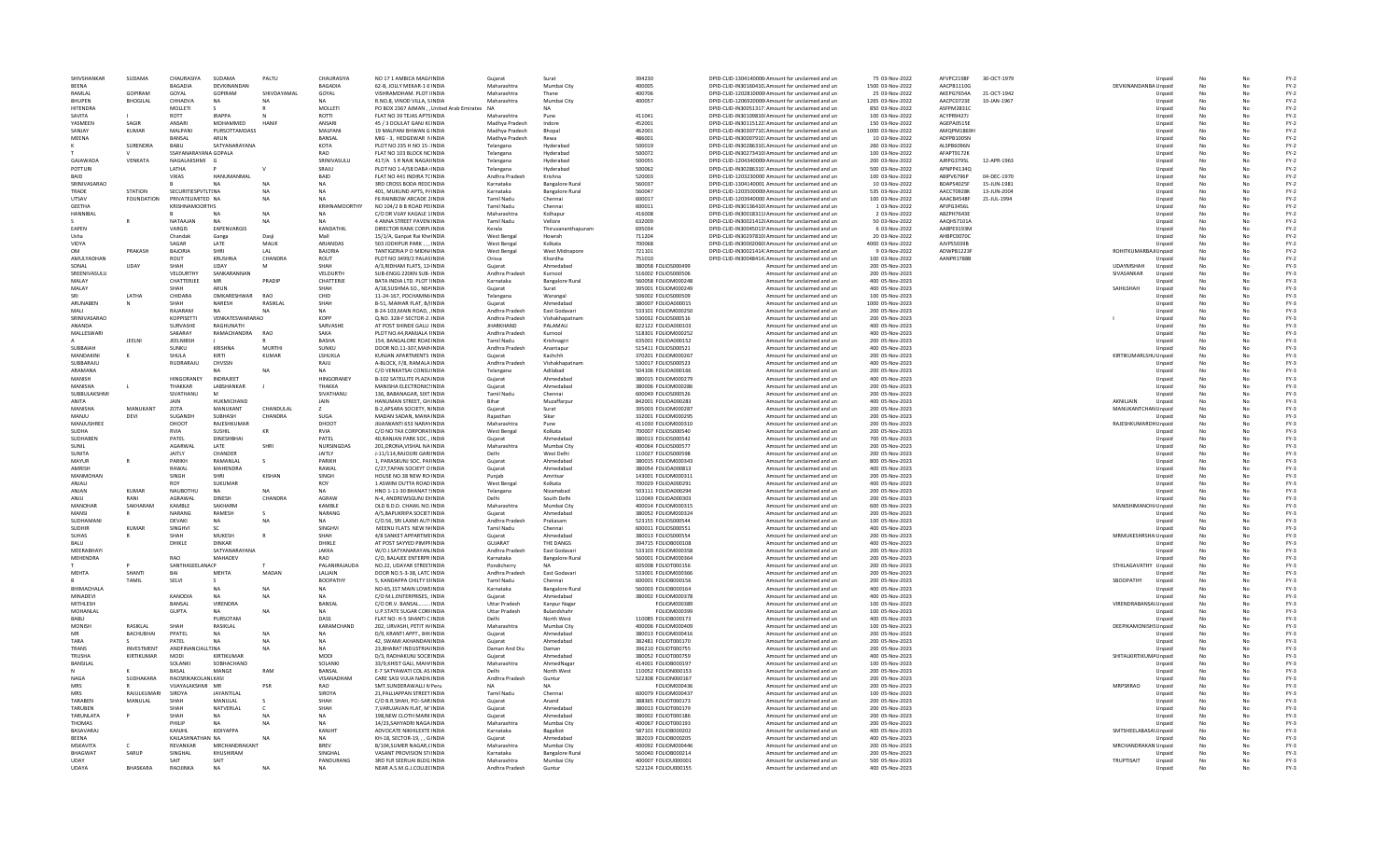| <b>UIALA</b> |                                   |                    | KHATRI                    | OM                 | PRAKASH          | KHATRI                 | H NO 352. TIRRA COLOUNDIA                               | Raiasthan                           | Sri Ganganaga          | 335804 EQUOU000157  | Amount for unclaimed and un                                                                          | 200 05-Nov-2023                    |                          | OMPRAKASHKHA Unpaid   |                  | No       |          | $FY-3$           |
|--------------|-----------------------------------|--------------------|---------------------------|--------------------|------------------|------------------------|---------------------------------------------------------|-------------------------------------|------------------------|---------------------|------------------------------------------------------------------------------------------------------|------------------------------------|--------------------------|-----------------------|------------------|----------|----------|------------------|
|              | UJWALA                            |                    | SHIRWADKAR                | SHRIKANT           |                  | SHIRWADKAP             | 14.NIRMALKUNJ PLOT I INDIA                              | Maharashtra                         | Mumbai City            | 400022 FOLIOU000158 | Amount for unclaimed and un                                                                          | 100 05-Nov-2023                    |                          | MRSSHILASHIRW/ Unpaid |                  |          |          | $FY-3$           |
|              | <b>BHALCHANDRA</b>                |                    | BHAGAT                    | HIRALAL            |                  | <b>NBHAGAT</b>         | 1504. JOSHI STREET, MINDIA                              | Guiarat                             | Ahmedabac              | 380001 FOLIOB000219 | Amount for unclaimed and un                                                                          | 200 05-Nov-2023                    |                          | MRCHETANBBHA(Unpaid   |                  |          |          | $FY-3$           |
|              | NARENDRA                          |                    |                           | <b>UMAIDMAL</b>    |                  | <b>JAIN</b>            | 404 HOMESTEAD APT L INDIA                               | Maharashtra                         | Mumbai City            | 400053 FOLION000197 | Amount for unclaimed and un                                                                          | 200 05-Nov-2023                    |                          | RENUKAJAIN            | Unpaid           | No       |          | $FY-3$           |
|              | NARENDRA                          | RAIARAM            | PARATE                    | RAIARAM            |                  | PARATE                 | 15/B AADHARSILA APP/INDIA                               | Guiarat                             | Ahmedahad              | 380008 EQUON000202  | Amount for unclaimed and un                                                                          | 200.05-Nov-2023                    |                          |                       | Unpaid           | No       | No       | FY-3             |
|              | NARFSH                            |                    | AGARWAI                   | MANGERAM           |                  | AGARWAI                | PADAM HSG.SOCIETY, FINDIA                               | Maharashtra                         | Pune                   | 411017 FOLION000205 | Amount for unclaimed and un                                                                          | 100 05-Nov-2023                    |                          |                       | Unpaid           |          | No       | $FY-3$           |
|              | BHARAT                            |                    | PRAJAPATI                 | <b>NA</b>          | <b>NA</b>        |                        | 32, MITRA MILAN, MIR/INDIA                              | Gujarat                             | Ahmedaba               | 380013 FOLIOB000225 | Amount for unclaimed and un                                                                          | 200 05-Nov-2023                    |                          |                       | Unpaid           |          |          | $FY-3$           |
|              | NARSING                           | D                  | <b>GOLANI</b>             | <b>DIPCHAND</b>    |                  | <b>GOLANI</b>          | MS. GOLANI BROTHERS INDIA                               | Maharashtra                         | Mumbai City            | 400020 FOLION000221 | Amount for unclaimed and un                                                                          | 400 05-Nov-2023                    |                          | MRSDHANWANTII Unpaid  |                  |          |          | $FY-3$           |
|              | <b>UMRAO</b>                      |                    |                           | <b>NEM</b>         |                  | CHAND                  | 42, THAMBU CHETTY LAINDIA                               | <b>Tamil Nadu</b>                   | Chennai                | 600013 FOLIOU000168 | Amount for unclaimed and un                                                                          | 200 05-Nov-2023                    |                          |                       | Unpaid           | No       |          | $FY-3$           |
|              | <b>BHARAT</b>                     | R                  | SHAH                      | <b>RASIKI AI</b>   |                  | SHAH                   | <b>B204 DIAMON APT B/H INDIA</b>                        | Maharashtra                         | Mumhai City            | 400092 EOUOB000238  | Amount for unclaimed and un                                                                          | 200 05-Nov-2023                    | AYVPS1065N               |                       | Unnaid           | No       |          | FY-3             |
|              | RHAVNA                            | <b>ASHWIN</b>      | SANGHAVI                  | <b>ASHWIN</b>      | <b>IIVANI AI</b> | SANG                   | 47.NEW SARVODAY SOUNDIA                                 | Guiarat                             | Sabar Kantha           | 383001 EQUOB000260  | Amount for unclaimed and un                                                                          | 400 05-Nov-2023                    |                          | ASHWINJIVANLAL Unpaid |                  | No       |          | $FY-3$           |
| <b>USHA</b>  |                                   | c                  | KUKREJA                   | CHANDER            | <b>MOHAN</b>     | <b>DKUK</b>            | 3, GOPI KANAIYA HOUS INDIA                              | Maharashtra                         | Mumbai City            | 400052 FOLIOU000177 | Amount for unclaimed and un                                                                          | 400 05-Nov-2023                    |                          | CHANDERMOHAN Unpaid   |                  |          |          | $FY-3$           |
| <b>USHA</b>  |                                   |                    | JAIN                      | SURENDRA           | <b>KUMAR</b>     | <b>JAIN</b>            | 23/1 KRISHAN NAGAR, INDIA                               | Uttarakhand                         | Dehradun               | FOLIOU000181        | Amount for unclaimed and un                                                                          | 200 05-Nov-2023                    |                          |                       | Unpaid           |          |          | $FY-3$           |
|              | NAVNEET                           | KUMAR              | SETHIA                    | <b>BHOPAL</b>      | CHAND            | SETHIA                 | KALPATARU 111, MAKE INDIA                               | Maharashtra                         | Raigad                 | 400021 FOLION000233 | Amount for unclaimed and un                                                                          | 200 05-Nov-2023                    |                          |                       | Unpaid           | No       |          | $FY-3$           |
| <b>USHA</b>  |                                   |                    | RANI                      | <b>NA</b>          | <b>NA</b>        | NA                     | H NO 2498 SECTOR 7A IINDIA                              | Harvana                             | Faridahad              | 121001 EQUOU000185  | Amount for unclaimed and un                                                                          | 200 05-Nov-2023                    |                          | RAIPAI                | Unpaid           | No       |          | FY-3             |
|              |                                   |                    | GANESAN                   | M                  |                  | VANKATESAN             | 36/43 A RAMAR KOVIL: INDIA                              | <b>Tamil Nadu</b>                   | Coimbatore             | 641001 FOLIOV000154 | Amount for unclaimed and un                                                                          | 200 05-Nov-2023                    |                          |                       | Unpaid           | No       |          | $FY-3$           |
|              | VIDHYA                            |                    | AGAWAL                    | RAMESHCHANDRA      |                  | <b>AGRAWA</b>          | <b>G-9 GEWAR COMPLEX SINDIA</b>                         | Guiarat                             | Ahmedabac              | 380004 FOLIOV000005 | Amount for unclaimed and un                                                                          | 100 05-Nov-2023                    |                          |                       | Unpaid           |          |          | $FY-3$           |
|              | VINAYAK                           | TOTARAM            | SALUNKHE                  | TOTARAM            |                  | SOLUNKHE               | QR. NO. 83/N2/D SECT(INDIA                              | Madhya Pradesh                      | Bhopal                 | 462021 FOLIOV000008 | Amount for unclaimed and un                                                                          | 1400 05-Nov-2023                   |                          |                       | Unpaid           |          |          | $FY-3$           |
|              | UTTAMCHAND                        |                    | <b>BACHHAWAT</b>          | RIDHKARAN          |                  | <b>BACHHAWAT</b>       | 64/5791, SOUTH BASTI IINDIA                             | Delhi                               | Central Delhi          | 110006 FOLIOU000190 | Amount for unclaimed and un                                                                          | 200 05-Nov-2023                    |                          |                       | Unpaid           | No       | No       | $FY-3$           |
|              | <b>NAVNITRHAI</b>                 |                    | PATEL                     | VITTHALBHAI        |                  | SANARHAI               | NEAR RAMJI MANDIR, /INDIA                               | Guiarat                             | Kheda                  | 387370 EQUON000235  | Amount for unclaimed and un                                                                          | 200 05-Nov-2023                    |                          | GUNVANTBHAIHA Unpaid  |                  |          |          | $FY-3$           |
|              | NAVANAREN                         |                    | PATEL                     | DILIP              |                  | PATEL                  | 12-A RAMESHWAR SOCINDIA                                 | Gujarat                             | Ahmedabad              | 382443 FOLION000240 | Amount for unclaimed and un                                                                          | 200 05-Nov-2023                    |                          |                       | Unpaid           |          |          | $FY-3$           |
|              | NEELAM                            | <b>KISHIN</b>      | CHANDAN                   | <b>KISHIN</b>      | NARAINDAS        | CHA                    | 7. NAV-NIRMAN, 16TH INDIA                               | Maharashtra                         | Mumbai City            | 400054 FOLION000249 | Amount for unclaimed and un                                                                          | 200 05-Nov-2023                    |                          | RENUKAKISHINCH Unpaid |                  |          |          | $FY-3$           |
|              | NEELAM                            | RANI               | BIMAL                     | ANIL               | <b>KUMAR</b>     | <b>BIMAL</b>           | C/O ANIL KUMAR BIMA INDIA                               | Haryana                             | Mahendragarh           | 123001 FOLION000250 | Amount for unclaimed and un                                                                          | 200 05-Nov-2023                    |                          |                       | Unpaid           |          |          | $FY-3$           |
| <b>NFFIA</b> |                                   | HASMUKHLAL         | MEHTA                     | HASMUKHLAL         |                  | MEHTA                  | 401-VIBHUTI APT., PAN INDIA                             | Guiarat                             | Surat                  | 395003 FOLION000246 | Amount for unclaimed and un                                                                          | 200 05-Nov-2023                    |                          |                       | Unpaid           | No       | No       | $FY-3$           |
|              | <b>RIPINCHANDRA</b>               | n                  | SHAH                      | DIPCHAND           |                  | SHAH                   | C/O.NAYANBHAI JAICH/INDIA                               | Guiarat                             | Ahmedahad              | 380005 FOLIOB000772 | Amount for unclaimed and un                                                                          | 400 05-Nov-2023                    |                          |                       | Unpaid           |          |          | $FY-3$           |
|              | <b>BHAVESH</b>                    | GAMBHIRDAS         | SHAH                      | <b>GAMBHIRDAS</b>  |                  | <b>SHAH</b>            | C/O.BHAVESH SHAH & INDIA                                | Gujarat                             | Vadodara               | 390005 FOLIOB000774 | Amount for unclaimed and un                                                                          | 200 05-Nov-2023                    |                          | AARTIBHAVESHSHUnpaid  |                  |          |          | $FY-3$           |
|              |                                   |                    | TOLANI                    | MAJOR              | PRAKASH          | TOLANI                 | 13. CHITRALEKHA, (AOFINDIA                              | Maharashtra                         | Mumbai City            | 400005 FOLION000262 | Amount for unclaimed and un                                                                          | 200 05-Nov-2023                    |                          | KAMALTOLANI Unpaid    |                  |          |          | $FY-3$           |
|              | BHADRABEN                         |                    | <b>GAUDAN</b>             | <b>DR</b>          | MANUBHAI         | GAUDANI                | PRASHANT 708, SURJEE INDIA                              | Gujarat                             | Ahmedabad              | 382350 FOLIOB000780 | Amount for unclaimed and un                                                                          | 1000 05-Nov-2023                   |                          | PRASHANTGAUD/ Unpaid  |                  |          |          | $FY-3$           |
|              | <b>USHABEN</b>                    | <b>JAYANTIBHAI</b> | SHAH                      | <b>JAYANTIBHAI</b> |                  | SHAH                   | 10. ROHINI SOCIETY, VA INDIA                            | Guiarat                             | Kheda                  | 387001 FOLIOU000189 | Amount for unclaimed and un                                                                          | 200 05-Nov-2023                    |                          |                       | Unpaid           | No       | No       | $FY-3$           |
|              | <b>BIDAMI</b>                     |                    | RAI                       | <b>NA</b>          |                  | <b>NA</b>              | 41. MUNUSWAMY ACHINDIA                                  | <b>Tamil Nadu</b>                   | Chennai                | 600011 FOLIOB000272 | Amount for unclaimed and un                                                                          | 400 05-Nov-2023                    |                          |                       | Unpaid           |          |          | $FY-3$           |
|              | <b>BHUPENDRABHAI</b>              |                    | PANCHAL                   | NΔ                 |                  | N <sub>A</sub>         | 923, LUNSAWAD GOLW. INDIA                               | Gujarat                             | Ahmedabad              | 380001 FOLIOB000771 | Amount for unclaimed and un                                                                          | 2400 05-Nov-2023                   |                          | ASHOKHPATEL           | Unpaid           |          |          | $FY-3$           |
| <b>VIVEK</b> |                                   | SHANKARRAO         | GANGPALLIWAR SHANKARCHAND |                    |                  |                        | <b>B-3 PARTH APPT, PLOT INDIA</b>                       | Guiarat                             | Gandhinagar            | 382028 FOLIOV000015 | Amount for unclaimed and un                                                                          | 6000 05-Nov-2023                   |                          | KANTIBHAIPATEL Unpaid |                  | No       | No       | $FY-3$           |
|              | NAVRATANMUL                       |                    | KOTHARI                   |                    |                  | KOTHARI                | MEENU FLATS NEW NINDIA                                  | <b>Tamil Nadu</b>                   | Chennai                | 600011 FOLION000236 | Amount for unclaimed and un                                                                          | 400 05-Nov-2023                    |                          |                       | Unpaid           |          |          | $FY-3$           |
| BABU         |                                   | LAL                | AGARWAL                   | MI                 |                  | AGARWAL                | SANE BLDG: 2ND FLOOHNDIA                                | Maharashtra                         | Mumbai Suburbar        | 400023 FOLIOB000174 | Amount for unclaimed and un                                                                          | 100 05-Nov-2023                    |                          |                       | Unpaid           | No       |          | $FY-3$           |
|              | GRANDHI                           |                    | MALLESWARI                | GOPALA             | <b>KRISHNA</b>   | MURTHY                 | H.NO.3-27 (2) CHAVAL/ INDIA                             | Andhra Pradesh                      | Prakasam               | 523002              | DPID-CLID-IN30316510I Amount for unclaimed and un                                                    | 200 05-Nov-2023                    | AOCPM6593E               |                       | Unpaid           | No       |          | $FY-3$           |
|              | <b>BISWANATH</b>                  |                    | SINGH                     | BHUBANESHWAR       |                  | SINGH                  | 2 NO MAKHLA MANAS/INDIA                                 | <b>West Bengal</b>                  | Hooghly                | 712247              | DPID-CLID-IN30011811: Amount for unclaimed and un                                                    | 100 05-Nov-2023                    | <b>BOMPS1912J</b>        |                       | Unpaid           |          |          | $FY-3$           |
|              | <b>ASHISH</b>                     |                    | <b>KUMAR</b>              | AJIT               |                  | <b>KUMAR</b>           | H NO 21 MOH MULTANINDIA                                 | Haryana                             | Hissar                 | 125001              | DPID-CLID-IN30226912! Amount for unclaimed and un                                                    | 50 05-Nov-2023                     | ARJPK8018L               |                       | Unpaid           | No       | No       | $FY-3$           |
|              | RAGHU                             | <b>RHARADWAI</b>   | нк                        | <b>KRISHNA</b>     |                  | MURTHY                 | NO.292, 3RD MAIN RO/INDIA                               | Karnataka                           | <b>Bangalore Urbar</b> | 560019              | DPID-CLID-IN30023912! Amount for unclaimed and un                                                    | 100 05-Nov-2023                    | AJGPR73738               |                       | Unpaid           | No       |          | $FY-3$           |
|              | PRATAPRAO                         | <b>MADHAVRAO</b>   | PAWAR                     | MADHAVRAO          | <b>ISHWARRAO</b> | PAWAR                  | YESHODEEP OPP REST HNDIA                                | Maharashtra                         | Sangli                 | 416410              | DPID-CLID-IN30177410! Amount for unclaimed and un                                                    | 100 05-Nov-2023                    | ABPPP5561F               |                       | Unpaid           | No       |          | $FY-3$           |
|              | DURAIRAL                          |                    | KARTHIKFYAM               | SUBBAIH            | <b>DURA</b>      | <b>RAI</b>             | NEW NO 5 SUBRAMAN INDIA                                 | <b>Tamil Nadu</b>                   | Sivaganga              | 630002              | DPID-CLID-IN30177411! Amount for unclaimed and un                                                    | 190 05-Nov-2023                    | AUOPK8125C               |                       | Unpaid           | No       |          | $FY-3$           |
|              | <b>ASHOK</b>                      |                    | ADVANI                    | SAROLFSING         |                  | ADVANI                 | T61/504, SANT KANWA INDIA                               | Gujarat                             | Vadodara               | 390006 FOLIOA000378 | Amount for unclaimed and un                                                                          | 200 05-Nov-2023                    |                          |                       | Unpaid           |          |          | $FY-3$           |
| <b>BIMLA</b> |                                   |                    |                           |                    |                  | <b>NA</b>              | C/O KULDEEP KUMAR IIINDIA                               | Andaman And Nicobar Andaman Islands |                        | 744101              | DPID-CLID-IN30169611: Amount for unclaimed and un                                                    | 18 05-Nov-2023                     | ANXPB3174C               |                       | Unpaid           | No       | No       | $FY-3$           |
| ANIL         |                                   | <b>KUMAR</b>       | SOMANI                    | <b>BISHAMBHAR</b>  | DAYAL            | SOM                    | MAA KRIPA, E-108, BAKINDIA                              | Madhya Pradesh                      | Indore                 | 452018 FOLIOA000272 | Amount for unclaimed and un                                                                          | 300 05-Nov-2023                    |                          | VINODKUMARJAII Unpaid |                  | No       |          | $FY-3$           |
|              | TANMAY                            |                    | <b>DUTTA</b>              | <b>JITENDRA</b>    | <b>KUMAR</b>     | <b>DUTTA</b>           | <b>CRYGENIC ENGINEERIN INDIA</b>                        | West Bengal                         | West Midnapore         | 721304              | DPID-CLID-IN30051315. Amount for unclaimed and un                                                    | 231 05-Nov-2023                    | AMDPD9093K               |                       | Unpaid           | No       | No       | $FY-3$           |
|              | KUMARI                            |                    | <b>DOSAPATI</b>           | NΔ                 | NΔ               | NΔ                     | 33 - 21 - 21, FLAT NO 2(INDIA                           | Andhra Pradesh                      | Krishna                | 520002              | DPID-CLID-IN30154918(Amount for unclaimed and un                                                     | 22 05-Nov-2023                     | AITPD2101Q               |                       | Unpaid           |          |          | $FY-3$           |
| MALTI        |                                   |                    | KUMARI                    | RAM                | SAJJAN           | CHAUDHARY              | C/O ALLAHABAD BANK INDIA                                |                                     | Bhagalpu               | 812007              | DPID-CLID-IN30155720! Amount for unclaimed and un                                                    | 100 05-Nov-2023                    | ANQPK1585P               |                       | Unpaid           |          |          | $FY-3$           |
|              | MANISH                            |                    | <b>BHATTACHA</b>          | FF NRIPENDRA       | NATH             | BHATTACHARJEE          | 10, PRAFULLA NAGAR EINDIA                               | <b>West Bengal</b>                  | North 24 Parganas      | 700056              | DPID-CLID-IN30162910I Amount for unclaimed and un                                                    | 20 05-Nov-2023                     | AKJPB1883B               |                       |                  | No       | No       | $FY-3$           |
|              | <b>GIRISHBHA</b>                  | LALLUBHAI          | PATEL                     | LALLUBHAI          | PRABHUDAS        | PATEL                  | A/39 MANGALTIRTH SCINDIA                                | Guiarat                             | Bharuch                | 392015              | DPID-CLID-IN30164510, Amount for unclaimed and un                                                    | 50 05-Nov-2023                     | ADXPP1822B               |                       | Unpaid<br>Unpaid | No       | No       | $FY-3$           |
|              | SARVESH                           | KUMARI             | SHARMA                    | DEV                | RAJ              | RAMPAL                 | H. NO. B 8908 STREET NINDIA                             | Puniab                              | Firozour               | 152116              | DPID-CLID-IN30169611: Amount for unclaimed and un                                                    | 100 05-Nov-2023                    | BKYPS8910E               | SUDARSHANKUM Unpaid   |                  | No       | No       | $FY-3$           |
|              | MANOL                             | <b>KUMAR</b>       | NAINANI                   | NANAK              |                  | NAINANI                | <b>B-7 KAMLA NAGAR KOTINDIA</b>                         |                                     | Bhopal                 | 462003              |                                                                                                      | 200 05-Nov-2023                    | ACLPN6582D               |                       |                  |          |          |                  |
|              |                                   |                    |                           |                    | TILLUMAL         |                        |                                                         | Madhya Pradesi                      |                        |                     | DPID-CLID-IN30177411! Amount for unclaimed and un                                                    |                                    |                          |                       | Unpaid           |          |          | $FY-3$           |
|              | NASEER                            | <b>BASHA</b>       | <b>JANAB</b>              | PEERAN             | SHAIK            | HUSSAIN                | FLAT NO 004 DHATRI VIINDIA                              | Karnataka                           | <b>Bangalore Rural</b> | 560032<br>380054    | DPID-CLID-IN30177412. Amount for unclaimed and un                                                    | 400 05-Nov-2023                    | AAYPJ8365K               |                       | Unpaid           |          |          | $FY-3$           |
|              | <b>BHASKER</b>                    | MOHANLAL           | DESAI                     | MOHANLAL           | СННОТИВНА        | DESAI                  | 45 CHANKYA TOWER L/ INDIA                               | Guiarat                             | Ahmedabad              |                     | DPID-CLID-IN30177413/ Amount for unclaimed and un                                                    | 2000 05-Nov-2023                   | ABHPD5218P               | GAYATRIBENBHAS Unpaid |                  | No       | No       | $FY-3$<br>$FY-3$ |
|              | <b>AUGUSTINE</b><br><b>SURFSH</b> |                    | <b>XAVIER</b><br>VITTAI   | JAMES              |                  | XAVIER<br><b>ITTAI</b> | MUTHUPLACHAL HOUS INDIA<br>H NO 6-14-52. OPP- NF INDIA  | Kerala                              | Idukki<br>Nizamahad    | 685515<br>503002    | DPID-CLID-IN30181110 Amount for unclaimed and un<br>DPID-CLID-IN30182010(Amount for unclaimed and un | 200 05-Nov-2023<br>200.05-Nov-2023 | AFGPV0759M               |                       | Unpaid           | No<br>No | No<br>No | FY-3             |
|              |                                   |                    |                           |                    |                  |                        |                                                         | Telangana                           |                        |                     |                                                                                                      |                                    |                          |                       | Unpaid           |          |          |                  |
|              |                                   | G                  | NAVEEN                    | B                  |                  | GOTHAMCHAND            | <b>GULECHA AGENCIES 17 INDIA</b>                        | Karnataka                           | Kolar                  | 563122              | DPID-CLID-IN30192630I Amount for unclaimed and un                                                    | 50 05-Nov-2023                     | AFMPG1160C               |                       | Unpaid           |          |          | $FY-3$           |
| RAM          | KRISHNA                           | <b>KUMAR</b>       | VENI                      | SHYAM              | <b>SUNDER</b>    | DEVO<br>AGARWAL        | CLOTH MERCHANT SOP INDIA                                | Karnataka                           | Tumkur                 | 572137              | DPID-CLID-IN30192630 Amount for unclaimed and un<br>DPID-CLID-IN30201710(Amount for unclaimed and un | 100 05-Nov-2023                    | ASBPK6902G               |                       | Unpaid           | No       |          | $FY-3$<br>$FY-3$ |
| RITIKA       |                                   | CHANDER            | AGARWAL<br>MURJANI        | MULCHAND           |                  | <b>JAGWANI</b>         | SECTOR 1/732 SIKANDFINDIA<br>501 RAJSI RAJVANSH SCINDIA | <b>Uttar Pradesh</b><br>Guiarat     | Agra<br>Ahmedabad      | 380054              | DPID-CLID-IN30226914 Amount for unclaimed and un                                                     | 4 05-Nov-2023<br>135 05-Nov-2023   | ABHPA1223B<br>ADZPR0124Q |                       | Unpaid<br>Unpaid |          | No<br>No | $FY-3$           |
|              | <b>SIDDHESE</b>                   | RATNAKAR           | <b>SHILKAR</b>            | RATNAKAR           | SAKHARAM         | <b>SHILKAR</b>         | AT POST DIVEAGAR TALINDIA                               | Maharashtra                         | Raigad                 | 402404              | DPID-CLID-IN30051318! Amount for unclaimed and un                                                    | 210 05-Nov-2023                    | RYFPS2095G               |                       | Unpaid           | No<br>No |          | $FY-3$           |
|              |                                   |                    | VENKATARAMANIV            |                    |                  | BALASUBRAMANIAN        | 19 8TH CROSS STREET FINDIA                              | Pondicherry                         | NΔ                     | 605008              | DPID-CLID-IN30108022! Amount for unclaimed and un                                                    | 198 05-Nov-2023                    | AAGPV1204K               |                       | Unpaid           | No       |          | $FY-3$           |
|              |                                   |                    |                           |                    | N/               |                        | PINNACLE SHARE REG FINDIA                               |                                     | Ahmedabad              | 380025 FOLIO0005482 | Amount for unclaimed and un                                                                          | 400 05-Nov-2023                    |                          |                       |                  |          |          | $FY-3$           |
| US<br>FAST   |                                   | TRACK              | <b>TRADEFINVESTLTENA</b>  |                    | <b>NA</b>        | <b>NA</b>              | 34.CHANDRALOK, AAREINDIA                                | Gujarat<br>Maharashtra              | Mumbai Suburbar        | 400062 FOLIOF000153 | Amount for unclaimed and un                                                                          | 600 05-Nov-2023                    |                          |                       | Unpaid<br>Unpaid | No       | No       | $FY-3$           |
|              | FARMSONS                          | FARMING            | PVTLTD                    | NA                 | <b>NA</b>        | NΔ                     | <b>REGD OFFICE:-NARAYAIINDIA</b>                        | Maharashtra                         | Nashik                 | 422001 FOLIOF000755 | Amount for unclaimed and un                                                                          | 400 05-Nov-2023                    |                          |                       | Unpaid           |          |          | $FY-3$           |
|              | <b>FATFHSINH</b>                  | <b>IAMRHA</b>      | RANA                      | <b>IAMRHA</b>      |                  | RANA                   | <b>30. SIDHI VINAYAK ROVINDIA</b>                       | Guiarat                             | Ahmedahad              | 380051 EQUOE000756  | Amount for unclaimed and un                                                                          | 1000 05-Nov-2023                   |                          |                       | Unpaid           |          |          | $FY-3$           |
|              | GIGIMON                           | к                  | JACOB                     | <b>JACOB</b>       |                  | CHERIAN                | 3RD FLOOR KASHMIRA INDIA                                | Gujarat                             | Ahmedabad              | 380009 FOLIOG000105 | Amount for unclaimed and un                                                                          | 400 05-Nov-2023                    |                          | TOMSONJACOB           | Unpaid           |          |          | $FY-3$           |
|              |                                   |                    | SEGAR                     |                    |                  | <b>GURUMOORTHY</b>     | 12. M.C.M. GARDEN, 2NNDIA                               | <b>Tamil Nadu</b>                   | Chennai                | 600021 FOLIOG000155 | Amount for unclaimed and un                                                                          | 200 05-Nov-2023                    |                          |                       | Unpaid           |          |          | $FY-3$           |
| HEMA         |                                   |                    | CHORDIA                   | MAHAVEER           |                  | CHAND                  | 28 KRISHNAPPA TANK SINDIA                               | <b>Tamil Nadu</b>                   | Chennai                | 600079 FOLIO0005110 | Amount for unclaimed and un                                                                          | 200 05-Nov-2023                    |                          |                       | Unpaid           | No       | No       | $FY-3$           |
| RFFMA        |                                   | <b>HARISH</b>      | <b>VALECHA</b>            | NΔ                 |                  | NA                     | 84 K SARA 240 PALLRO INDIA                              | Maharashtra                         | Mumhai City            | 400050 EQUO0005522  | Amount for unclaimed and un                                                                          | 400 05-Nov-2023                    |                          | HARISHMULCHAN Unpaid  |                  | No       | No       | FY-3             |
|              | <b>GOPALA</b>                     | KRISHNA            | MYI AVARAPLI              | <b>IAYARAMA</b>    |                  | <b>RAO</b>             | C/O. JAYA RAMA FERTILINDIA                              | Andhra Pradesh                      | West Godavar           | 534102 FOLIO0005546 | Amount for unclaimed and un                                                                          | 100 05-Nov-2023                    |                          |                       | Unpaid           | No       |          | $FY-3$           |
|              | MADHUBEN                          | SHANTIBHA          | PANCHAL                   | <b>NA</b>          | <b>NA</b>        | NA                     | B/4. PANCHVATI SOCIE INDIA                              | Gujarat                             | Vadodara               | 390011 FOLIO0005553 | Amount for unclaimed and un                                                                          | 400 05-Nov-2023                    |                          |                       | Unpaid           |          |          | $FY-3$           |
| <b>RITA</b>  |                                   | RAJIV              | PADIA                     |                    |                  |                        | 16. SHRI SIDDHIVINAYA INDIA                             | Guiarat                             | Ahmedabac              | 380051 FOLIO0005574 | Amount for unclaimed and un                                                                          | 500 05-Nov-2023                    |                          |                       | Unpaid           |          |          | $FY-3$           |
| <b>ASHOK</b> |                                   |                    | SOLANKI                   | <b>NA</b>          | <b>NA</b>        | <b>NA</b>              | <b>B VISHNU VILLA 2ND FLINDIA</b>                       | Maharashtra                         | Mumbai City            | 400057 FOLIO0005601 | Amount for unclaimed and un                                                                          | 200 05-Nov-2023                    |                          |                       | Unpaid           | No       | No       | $FY-3$           |
|              | AVMANGAYARKARASI                  |                    |                           |                    |                  | VEERVGHKU              | 27 BARATHI DHASAN S'INDIA                               | Tamil Nadu                          | Kanchipuram            | 600044 FOLIOA000167 | Amount for unclaimed and un                                                                          | 300.05-Nov-2023                    |                          |                       | Unpaid           | No       | No       | FY-3             |
| ABDUL        |                                   |                    | MANAN                     | ABDUL              |                  | GAFAR                  | M/S V S ENTERPRISES, I INDIA                            | Raiasthan                           | Jodhpur                | 342003 FOLIOA000170 | Amount for unclaimed and un                                                                          | 400 05-Nov-2023                    |                          |                       | Unpaid           | No       |          | $FY-3$           |
|              | ABHISHEK                          |                    |                           |                    | <b>NA</b>        | <b>NA</b>              | MANCHGURU TEXTILES INDIA                                | Karnataka                           | Bellary                | 583101 FOLIOA000176 | Amount for unclaimed and un                                                                          | 100 05-Nov-2023                    |                          |                       | Unpaid           |          |          | $FY-3$           |
|              | ADINARAYANA                       | <b>KUMAR</b>       | VEMPATI                   | VSG                | <b>KRISHNA</b>   | MURTY                  | FLAT NO.2, MANU APAIINDIA                               | Andhra Pradesh                      | Guntur                 | 522002 FOLIOA000180 | Amount for unclaimed and un                                                                          | 400 05-Nov-2023                    |                          | JAYASURYAKUMA Unpaid  |                  |          |          | $FY-3$           |
| AJAY         |                                   |                    | <b>MUNDRA</b>             | RAMPRAKASH         |                  | <b>MUNDRA</b>          | C/O M/S K P TRANSPOFINDIA                               | Raiasthan                           | Jodhpur                | 342003 FOLIOA000190 | Amount for unclaimed and un                                                                          | 200 05-Nov-2023                    |                          |                       | Unpaid           | No       | No       | $FY-3$           |
|              | <b>ALIASGAR</b>                   |                    | <b>VOHRA</b>              | SOYER              |                  | ALL                    | <b>U.PATEL &amp; CO. 26, BASHNDIA</b>                   | Guiarat                             | Vadodara               | 390005 EQUO4000203  | Amount for unclaimed and un                                                                          | 200.05-Nov-2023                    |                          |                       | Unpaid           | No       | No       | FY-3             |
|              | <b>AI KARFN</b>                   | <b>RAMESH</b>      | <b>DOSHI</b>              | <b>RAMESH</b>      |                  | DOSHI                  | 1004, AVNI APT., PARSHINDIA                             | Guiarat                             | Surat                  | 395002 FOLIOA000206 | Amount for unclaimed and un                                                                          | 200 05-Nov-2023                    |                          | RAMESHRDOSHI Unpaid   |                  | No       |          | $FY-3$           |
| ALPA         |                                   | KUMARI             | <b>BALAR</b>              | <b>NA</b>          | <b>NA</b>        |                        | SHA RATAN CHAND & CINDIA                                | Andhra Pradesh                      | Guntu                  | 522201 FOLIOA000211 | Amount for unclaimed and un                                                                          | 100 05-Nov-2023                    | ANJPB9015G               |                       | Unpaid           |          |          | $FY-3$           |
|              | AMRATLA                           |                    | PRAIKH                    | SHARDABEN          |                  | PARIKH                 | 903.SAGAR APPART, KAINDIA                               | Gujarat                             | Surat                  | 395002 FOLIOA000244 | Amount for unclaimed and un                                                                          | 200 05-Nov-2023                    |                          |                       | Unpaid           |          |          | $FY-3$           |
| ANI          |                                   | <b>NIMESH</b>      | SHAH                      | <b>NIMISH</b>      | к                | SHAH                   | 10 ROHINI SOCIETY, VA INDIA                             | Guiarat                             | Kheda                  | 387001 EQUO4000263  | Amount for unclaimed and un                                                                          | 200.05-Nov-2023                    |                          |                       | Unnaid           | No       | No       | FY-3             |
| ANII         |                                   |                    | GARG                      | <b>SM</b>          |                  | GARG                   | D-270, ASHOK VIBAR, P INDIA                             | Delhi                               | North West             | 110052 FOLIOA000267 | Amount for unclaimed and un                                                                          | 200.05-Nov-2023                    |                          |                       | Unpaid           | No       | No       | FY-3             |
| ANIL         |                                   |                    | <b>KUMAR</b>              | <b>RAIFNDER</b>    |                  | PRASAD                 | FLAT NO: H-5 SHANTI C INDIA                             | Delhi                               | North West             | 110085 FOLIOA000270 | Amount for unclaimed and un                                                                          | 400 05-Nov-2023                    |                          |                       | Unpaid           |          |          | $FY-3$           |
| ANI          |                                   | <b>KUMAR</b>       | SOMANI                    | <b>BISHAMBHAR</b>  | DAYAL            | SOM                    | MAA KRIPA, E-108, BAKINDIA                              | Madhya Pradesh                      | Indore                 | 452018 FOLIOA000272 | Amount for unclaimed and un                                                                          | 300 05-Nov-2023                    |                          | VINODKUMARJAII Unpaid |                  |          |          | $FY-3$           |
|              | ANILKUMAR                         |                    | SHAH                      | POPATLAL           |                  | SHAH                   | 604/A.SHANTRUJAY AP INDIA                               | Chhattisgarh                        | SURGUJA                | 497111 FOLIOA000280 | Amount for unclaimed and un                                                                          | 200 05-Nov-2023                    |                          |                       | Unpaid           |          |          | $FY-3$           |
|              | ANUPAMA                           |                    | SINGE                     | SOHAN              | PRAKASH          | KELLOG                 | 34/280 VIDHYANAGAR INDIA                                | Guiarat                             | Ahmedahad              | 380015 EQUO4000315  | Amount for unclaimed and un                                                                          | 200 05-Nov-2023                    |                          | KAMALPRABHAKE Unpaid  |                  | No       | No       | $FY-3$           |
| ARUN         |                                   | MUKUNDRAO          | KAPNADAK                  | MUKUNDRAO          |                  | KAPNADAK               | <b>VYSPRIME THE VYSYA BINDIA</b>                        | Karnataka                           | <b>Bangalore Rural</b> | 560025 FOLIOA000331 | Amount for unclaimed and un                                                                          | 400 05-Nov-2023                    |                          | MRSANUPAMAMI Unpaid   |                  |          |          | $FY-3$           |
| ARYA         |                                   | BHUSHAN            | GARG                      | <b>IATF</b>        | SRI              | AMIRSINGHJ             | B 1163 INDIRANAGAR, INDIA                               | <b>Uttar Pradesh</b>                | Lucknow                | FOLIOA000347        | Amount for unclaimed and un                                                                          | 400 05-Nov-2023                    |                          |                       | Unpaid           |          |          | $FY-3$           |
| <b>ASHA</b>  |                                   |                    | JAIN                      | RAJESHKUMAR        |                  | JAIN                   | C/O PREMCHAND JAIN INDIA                                | <b>Uttar Pradesh</b>                | Jhansi                 | FOLIOA000349        | Amount for unclaimed and un                                                                          | 200 05-Nov-2023                    |                          |                       | Unpaid           |          |          | $FY-3$           |
| ASHOK        |                                   | M                  | GANDHI                    | SRI                | MOHANLALI        | GANDH                  | 4, 3RD FLOOR PARSHW INDIA                               | Gujarat                             | Ahmedabad              | 380014 FOLIOA000374 | Amount for unclaimed and un                                                                          | 200 05-Nov-2023                    |                          |                       | Unpaid           |          |          | $FY-3$           |
| ATUL         |                                   |                    | <b>JAIN</b>               | DINESH             | CHANDRA          | <b>JAIN</b>            | 4C-2026 BOKARO STEELINDIA                               | Iharkhand                           | Bokaro                 | 827004 FOUQA000395  | Amount for unclaimed and un                                                                          | 200 05-Nov-2023                    |                          |                       | Unpaid           | No       |          | $FY-3$           |
|              | AMARATI AI                        | SOMNATH            | <b>JANI</b>               | <b>NA</b>          | <b>NA</b>        | <b>NA</b>              | 7, GOPIKRISHNA SOCIE INDIA                              | Guiarat                             | Ahmedabad              | 382481 FOLIOA000753 | Amount for unclaimed and un                                                                          | 1000 05-Nov-2023                   |                          | SHARDAAMARATI Unpaid  |                  |          |          | $FY-3$           |
|              |                                   |                    |                           |                    |                  |                        |                                                         |                                     |                        |                     |                                                                                                      |                                    |                          |                       |                  |          |          |                  |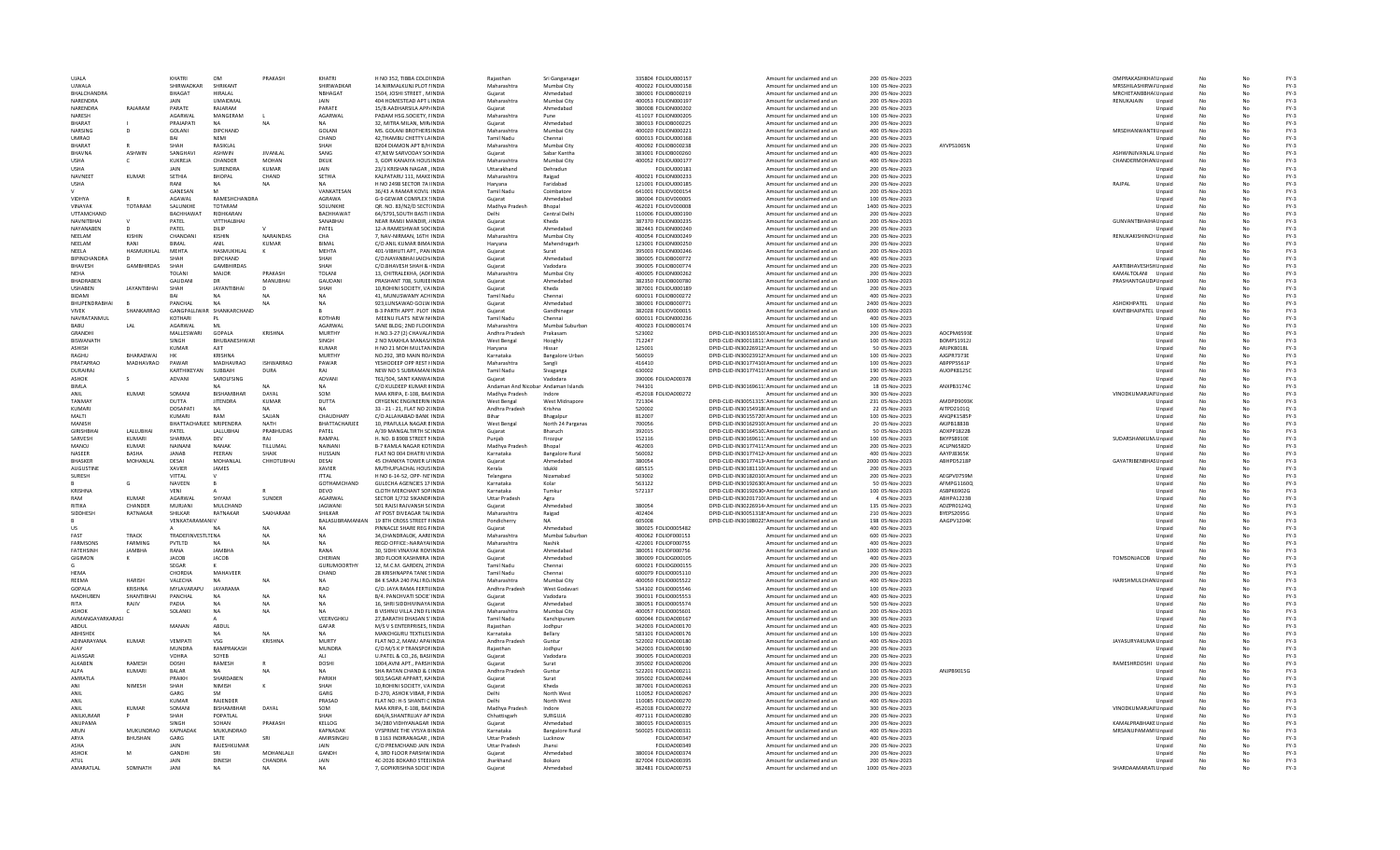| ARUNABEN                            | NARESHBHAI      | SHAH                         | NARESH                 | RASIKLAL        | SHAH                                   | B-51, MALHAR FLAT B/HNDIA                                       | Gujarat              | Ahmedabad              | 380007 FOLIOA000757                        | Amount for unclaimed and un                                | 1000 05-Nov-2023                    |            |                               | Unpaid           |    |    | $FY-3$           |
|-------------------------------------|-----------------|------------------------------|------------------------|-----------------|----------------------------------------|-----------------------------------------------------------------|----------------------|------------------------|--------------------------------------------|------------------------------------------------------------|-------------------------------------|------------|-------------------------------|------------------|----|----|------------------|
| ARCHANA                             |                 | DEORAS                       |                        |                 | DEOAS                                  | FLAT A-401 ICICI APPARINDIA                                     | Maharashtra          | Mumbai City            | 400058 EQUO4000760                         | Amount for unclaimed and un                                | 1000 05-Nov-2023                    |            |                               | Unpaid           | No | No | FY-3             |
| <b>CP</b>                           |                 | ASHOK                        | CNP                    |                 | RAMAN                                  | C-103, SARANSH APTS., INDIA                                     | Delhi                | East Delhi             | 110092 FOLIOC000160                        | Amount for unclaimed and un                                | 400 05-Nov-2023                     |            |                               | Unpaid           | No | Nr | $FY-3$           |
| CHAI ANAIAH                         |                 | UPPALA                       | <b>NA</b>              | NΔ              | <b>NA</b>                              | UPPUGUNDUR (PO), PRINDIA                                        | Andhra Pradesh       | Prakasam               | 523186 FOLIOC000166                        | Amount for unclaimed and un                                | 400 05-Nov-2023                     |            |                               | Unpaid           |    |    | $FY-3$           |
| CHAMPALAL                           |                 | <b>JAIN</b>                  |                        |                 |                                        | 5, SAMBIAR STREET, 2NINDIA                                      | <b>Tamil Nadu</b>    | Chennai                | 600001 FOLIOC000172                        | Amount for unclaimed and un                                | 400 05-Nov-2023                     |            |                               | Unpaid           |    |    | $FY-3$           |
| CHAND                               | KANWAR          | <b>BIRLA</b>                 | GANGARAM               |                 | BIRLA                                  | M/S SHARMA AUTO, CHNDIA                                         | Rajasthan            | Jodhpur                | 342003 FOLIOC000174                        | Amount for unclaimed and un                                | 200 05-Nov-2023                     |            |                               | Unpaid           |    |    | $FY-3$           |
| <b>CHANDRAKANTA</b>                 |                 | THAKKAR                      | <b>NAVNITRHAI</b>      |                 | THAKKAR                                | C/O.B-501.VIJAY PLAZA INDIA                                     | Guiarat              | Ahmedahad              | 380022 EQUOC000191                         | Amount for unclaimed and un                                | 200 05-Nov-2023                     |            |                               | Unnaid           | No | No | FY-3             |
| CHANDRAMOULISWAR RAO                |                 | MERUGULA                     | MPAPPALA               |                 | NAIDU                                  | Q.NO.B-10/29, P.T.S. N. INDIA                                   | Telangana            | KarimNagar             | 505215 FOLIOC000192                        | Amount for unclaimed and un                                | 200 05-Nov-2023                     |            | MRHAVANI                      | Unpaid           |    |    | $FY-3$           |
| CHANDULAL                           |                 | <b>VTHAKKAR</b>              | NΔ                     |                 | <b>NA</b>                              | 28, DAHYABHAI PARK, GINDIA                                      | Gujarat              | Ahmedabad              | 380022 FOLIOC000201                        | Amount for unclaimed and un                                | 200 05-Nov-2023                     |            | BHARATKUMARC1Unpaid           |                  |    |    | $FY-3$           |
| CHETHANA                            |                 | <b>SUDHIR</b>                |                        | <b>SUDHIR</b>   | KN                                     | 149. 10TH CROSS INDIRINDIA                                      | Karnataka            | <b>Bangalore Rural</b> | 560038 FOLIOC000212                        | Amount for unclaimed and un                                | 200 05-Nov-2023                     |            |                               | Unpaid           |    |    | $FY-3$           |
| CHINNA                              | PEDDI           | REDDYAVULA                   | APPULLA                |                 | REDDY                                  | 4/1559-2, SUPAR BAZAFINDIA                                      | Andhra Pradesh       | Kurnool                | 516360 FOLIOC000225                        | Amount for unclaimed and un                                | 400 05-Nov-2023                     |            |                               | Unpaid           |    |    | $FY-3$           |
| CHIRAG                              |                 | AIMFRA                       | NΔ                     | NA              | <b>NA</b>                              | 205 SAIDHAN SODAWAINDIA                                         | Maharashtra          | Mumbai City            | 400092 EQUOC000229                         | Amount for unclaimed and un                                | 400 05-Nov-2023                     |            |                               | Unnaid           | No | No | $FY-3$           |
| CHIRAG                              |                 | SHAH                         | <b>RHARAT</b>          |                 | SHAH                                   | B-A 104, NANDDHAM CINDIA                                        | Maharashtra          | Mumbai City            | 400092 FOLIOC000230                        | Amount for unclaimed and un                                | 200 05-Nov-2023                     |            |                               | Unpaid           |    |    | $FY-3$           |
| CHITRA                              |                 | VELAYUDH                     | M                      |                 | VELAYUDH                               | 471, 1ST FLOOR, 22ND (INDIA                                     | Karnataka            | <b>Bangalore Rura</b>  | 560070 FOLIOC000236                        | Amount for unclaimed and un                                | 400 05-Nov-2023                     |            | <b>MVELAYUDH</b>              | Unpaid           |    |    | $FY-3$           |
| CHAMANLA                            |                 | BEH                          |                        | <b>NA</b>       | <b>NA</b>                              | 24/3, GORE GAON PARIINDIA                                       | Maharashtra          | Pune                   | 411001 FOLIOC000751                        | Amount for unclaimed and un                                | 500 05-Nov-2023                     |            | KAMLAJHIRANI                  | Unpaid           |    |    | $FY-3$           |
| CHANDRIKA                           |                 | <b>JOSHI</b>                 | <b>NA</b>              |                 |                                        | 1, NEW VIVEKANAND N INDIA                                       | Gujarat              | Amreli                 | 364515 FOLIOC000755                        | Amount for unclaimed and un                                | 400 05-Nov-2023                     |            |                               | Unpaid           |    |    | $FY-3$           |
| CHETNAREN                           |                 | SHAH                         | PANKAIKUMAR            |                 | SHAH                                   | A / 08 AITI APARTMEN INDIA                                      | Guiarat              | Ahmedahad              | 380015 EQUOC000760                         | Amount for unclaimed and un                                | 100.05-Nov-2023                     |            |                               | Unnaid           | No | No | $FY-3$           |
| CHETAN                              |                 | ABLE                         | SURYAKANT              |                 | SABLE                                  | 6. NILESH APARTMENT INDIA                                       |                      | Ahmedahad              |                                            |                                                            | 100 05-Nov-2023                     |            |                               |                  |    |    | $FY-3$           |
| CHIRAG                              |                 | HAH                          | SHAILESHBHAI           |                 | SHAH                                   | A-23, MRUDANG FLAT I INDIA                                      | Gujarat              | Ahmedahad              | 380007 FOLIOC000766                        | Amount for unclaimed and un                                | 100 05-Nov-2023                     |            | <b>ROSHNISSHAH</b>            | Unpaid           |    |    | $FY-3$           |
|                                     |                 |                              |                        |                 |                                        |                                                                 | Gujarat              |                        | 380007 FOLIOC000774                        | Amount for unclaimed and un                                |                                     |            |                               | Unpaid           |    |    |                  |
| DEVIDAS                             |                 | MALODE                       | <b>BABURAO</b>         |                 | MALODE                                 | AT POST ADGAON, , , TINDIA                                      | <b>JHARKHAND</b>     | PALAMAU                | 822122 FOLIOD000102                        | Amount for unclaimed and un                                | 200 05-Nov-2023                     |            |                               | Unpaid           |    |    | $FY-3$           |
|                                     | SUNIL           | <b>KUMAR</b>                 | DHANRAJ                |                 | JAIIN                                  | 52 PORTUGUESE CHUR INDIA                                        | Tamil Nadu           | Chennai                | 600001 FOLIOD000157                        | Amount for unclaimed and un                                | 400 05-Nov-2023                     |            |                               | Unpaid           |    |    | $FY-3$           |
| DAMIIRHAI                           | $\overline{D}$  | SHAH                         | <b>NA</b>              | <b>NA</b>       | <b>NA</b>                              | 45. IURILEE COLONY  INDIA                                       | Guiarat              | Kachchh                | 370001 EQUOD000162                         | Amount for unclaimed and un                                | 400 05-Nov-2023                     |            |                               | Unnaid           | No | No | $FY-3$           |
| DAXA                                |                 | <b>BORADIA</b>               | <b>NA</b>              | <b>NA</b>       | <b>NA</b>                              | KAHAN COTTON CO., P. INDIA                                      | Guiarat              | Bhavnagar              | 364710 FOLIOD000177                        | Amount for unclaimed and un                                | 200 05-Nov-2023                     |            |                               | Unpaid           | No |    | $FY-3$           |
| DEEPA                               |                 | <b>CHHRRIY</b>               | AMARI AI               |                 | CHHARRIYA                              | 3 PREMJEEWAN 7TH RCINDIA                                        | Maharashtra          | Mumbai City            | 400052 FOLIOD000185                        | Amount for unclaimed and un                                | 200 05-Nov-2023                     |            |                               | Unpaid           |    |    | $FY-3$           |
| DEEPAI                              |                 | <b>BALANI</b>                | <b>KUNDAN</b>          |                 | LAL                                    | A2B/44B, MIG FLATS, P/INDIA                                     | Delh                 | West Delhi             | 110063 FOLIOD000191                        | Amount for unclaimed and un                                | 200 05-Nov-2023                     | AAJPB5698N |                               | Unpaid           |    |    | $FY-3$           |
| <b>DEVENDRA</b>                     |                 | THAKUR                       | VISHNUDEV              |                 | THAKUR                                 | DEVASHRAM KAILASH EINDIA                                        | HARYANA              | BHIWANI                | 127309 FOLIOD000208                        | Amount for unclaimed and un                                | 600 05-Nov-2023                     |            |                               | Unpaid           |    |    | $FY-3$           |
| <b>DILIP</b>                        | <b>MAHADE\</b>  | NAIKWADI                     | MAHADEV                | VISHNU          | <b>NAIKW</b>                           | C/O MADAN & CO 32/3 INDIA                                       | Maharashtra          | Mumhai City            | 400002 EQUOD000236                         | Amount for unclaimed and un                                | 600 05-Nov-2023                     |            | MAHADEVVISHNL Unpaid          |                  | No | No | $FY-3$           |
| <b>DILIP</b>                        |                 | PATEL                        | VITTHALBHAI            |                 | PATEL                                  | 12-A RAMESHWAR SOCINDIA                                         | Gujarat              | Ahmedahad              | 382443 FOLIOD000240                        | Amount for unclaimed and un                                | 200 05-Nov-2023                     |            |                               | Unpaid           |    |    | $FY-3$           |
| DINESH                              |                 | KUMAR                        | MOOL                   | CHAND           |                                        | POOJA AUTOMOBILES : INDIA                                       | Karnataka            | <b>Bangalore Rural</b> | 560002 FOLIOD000246                        | Amount for unclaimed and un                                | 400 05-Nov-2023                     |            | ALKAJAIN                      | Unpaid           |    |    | $FY-3$           |
| DIPTIBEN                            |                 | MODI                         |                        | <b>NA</b>       | <b>NA</b>                              | <b>F'CELLER.MAHAVIR CHEINDIA</b>                                | Guiarat              | Ahmedabad              | 380001 FOLIOD000261                        | Amount for unclaimed and un                                | 400 05-Nov-2023                     |            |                               | Unpaid           |    |    | $FY-3$           |
| <b>DR</b>                           |                 | PBSANKAR                     | EDD PBALI              |                 | REDDY                                  | 13-279 A5 M.G.COLON'INDIA                                       | Andhra Pradesh       | Anantapur              | 515001 FOLIOD000266                        | Amount for unclaimed and un                                | 100 05-Nov-2023                     |            | SMTPSARALADEVI Unpaid         |                  |    |    | $FY-3$           |
| DARSHANA                            |                 | SHAH                         | YOGINDRA               |                 | SHAH                                   | S/6. ANUPAM-L NR.ST. INDIA                                      | Guiarat              | Ahmedahad              | 380009 EQUOD000778                         | Amount for unclaimed and un                                | 2600.05-Nov-2023                    |            | RITAUGANDHI Unnaid            |                  |    | No | $FY-3$           |
| DARSHANA                            |                 | SHAH                         | YOGINDRA               |                 | SHAH                                   | S/6, ANUPAM I NR. ST. INDIA                                     | Gujarat              | Ahmedahad              | 380009 FOLIOD000779                        | Amount for unclaimed and un                                | 1400 05-Nov-2023                    |            | RITAUMESHGAND Unpaid          |                  |    |    | $FY-3$           |
| DIPALIBEN                           | NITINKUMAR      | SHAH                         | NΔ                     | NΔ              | NΔ                                     | 95.SHARDANAGAR SOCINDIA                                         | Gujarat              | Ahmedabad              | 380007 FOLIOD000788                        | Amount for unclaimed and un                                | 2000 05-Nov-2023                    |            | <b>CHANDRESHBHAII Unpaid</b>  |                  |    |    | $FY-3$           |
| DIWAKAR                             |                 | LADHA                        | LATE                   | SHRI            | MADANLAL                               | MOHAN BHAWAN 409, INDIA                                         | Raiasthan            | Jodhpur                | 342001 FOLIOD000801                        | Amount for unclaimed and un                                | 400 05-Nov-2023                     |            |                               | Unpaid           |    |    | $FY-3$           |
|                                     |                 | RAMSH                        |                        | VUAYNDRA        | VIJAYNDRANAIK                          | SHREE BRINDAVAN 4TH INDIA                                       | Karnataka            | Tumkur                 | 572102 FOLIOE000151                        | Amount for unclaimed and un                                | 200 05-Nov-2023                     |            | EMANJULA                      | Unpaid           |    |    | $FY-3$           |
| <b>GAIFNDRABHAI</b>                 |                 | PATFI                        | PRANIIVANRHA           |                 | PATEL                                  | G-2, NIKUNJ FLATS BEH INDIA                                     | Guiarat              | Ahmedahad              | 380052 EQUOG000164                         | Amount for unclaimed and un                                | 400 05-Nov-2023                     |            |                               | Unnaid           | No | Nr | $FY-3$           |
| <b>GEEETHA</b>                      |                 | RAMJEE                       | <b>NA</b>              | NA              | <b>NA</b>                              | AL-106, 3RD STREET, TR INDIA                                    | <b>Tamil Nadu</b>    | Chennai                | 600040 FOLIOG000175                        | Amount for unclaimed and un                                | 200 05-Nov-2023                     |            |                               | Unpaid           | No |    | $FY-3$           |
| <b>GFFTA</b>                        |                 | <b>MOTWANI</b>               | <b>NA</b>              | N <sub>A</sub>  | NA                                     | PLY PALACE. LAXMI COI INDIA                                     | Madhya Pradesh       | Bhopal                 | 462001 FOLIOG000183                        | Amount for unclaimed and un                                | 200 05-Nov-2023                     |            |                               | Unpaid           |    |    | $FY-3$           |
| GHANSHAMDAS                         |                 | TIWARI                       |                        | <b>NA</b>       |                                        | 2321, BALAJI MANDIR, TINDIA                                     | Maharashtra          | AhmedNagar             | 414001 FOLIOG000187                        | Amount for unclaimed and un                                | 200 05-Nov-2023                     |            |                               | Unpaid           | No |    | $FY-3$           |
| GHISULAL                            |                 | KOTHARI                      | LAXMI                  |                 | CHANDJI                                | 7, SRIPATH BHAWAN, VINDIA                                       | Maharashtra          | Mumbai City            | 400034 FOLIOG000191                        | Amount for unclaimed and un                                | 200 05-Nov-2023                     |            |                               | Unpaid           |    |    | $FY-3$           |
| <b>GITAREN</b>                      |                 | PATFI                        | RAMI AI                |                 | PATFI                                  | 3. TULIP FLAT NR HOTFLINDIA                                     | Guiarat              | Ahmedahad              | 380004 EQUOG000201                         | Amount for unclaimed and un                                | 200 05-Nov-2023                     |            |                               | Unpaid           | No | Nr | $FY-3$           |
| GLEN                                |                 | <b>GONSALVES</b>             | FRANCIS                |                 | GONSALVES                              | 123, PUSHP SHELTER FLINDIA                                      | Maharashtra          | Mumbai City            | 400052 FOLIOG000203                        | Amount for unclaimed and un                                | 2600 05-Nov-2023                    |            |                               | Unpaid           |    |    | $FY-3$           |
| GOKUL                               |                 | MANI                         |                        | c               | <b>DMNI</b>                            | AD-83/2, 5TH AVENUE . INDIA                                     | <b>Tamil Nadu</b>    | Chennai                | 600040 FOLIOG000206                        | Amount for unclaimed and un                                | 100 05-Nov-2023                     |            |                               | Unpaid           |    |    | $FY-3$           |
| GOPALDAS                            | LEKHRAJ         | <b>MIRPURI</b>               | LESHRAJ                |                 | <b>BULACHAND</b>                       | 5.HARIDWAR BLDG 2/F INDIA                                       | Maharashtra          | Pune                   | 411002 FOLIOG000214                        | Amount for unclaimed and un                                | 200 05-Nov-2023                     |            | KISHOREGOPALD/Unpaid          |                  |    |    | $FY-3$           |
| GOPI                                |                 | CHAND                        | SHOM                   |                 | PRAKASH                                | 50.ASHIANA APPT., GR(INDIA                                      | Delhi                | North West             | 110034 FOLIOG000215                        | Amount for unclaimed and un                                | 200 05-Nov-2023                     |            |                               | Unpaid           |    |    | $FY-3$           |
| GRACE                               |                 | <b>IOSEPH</b>                | AK                     |                 | <b>IOSEPH</b>                          | <b>GRACE VILLA, 75, SHIVAINDIA</b>                              | Guiarat              | Ahmedahad              | 380058 EQUOG000226                         | Amount for unclaimed and un                                | 200 05-Nov-2023                     |            |                               | Unpaid           | No | Nr | $FY-3$           |
| <b>GURINDER</b>                     |                 | SINGH                        | <b>GURBAKHSH</b>       |                 |                                        |                                                                 |                      | West Delhi             |                                            |                                                            |                                     |            |                               |                  |    |    |                  |
| GAURI                               |                 | <b>ROHRA</b>                 | NΔ                     | <b>NA</b>       | SINGH<br>NA                            | A B, MIG FLAT, RAJOUR INDIA                                     | Delhi                |                        | 110027 FOLIOG000237                        | Amount for unclaimed and un                                | 400 05-Nov-2023                     |            |                               | Unpaid           | No |    | $FY-3$           |
|                                     |                 |                              |                        |                 |                                        | 27, NEW FRUIT MARKE INDIA                                       | Gujarat              | Ahmedabad              | 380025 FOLIOG000752                        | Amount for unclaimed and un                                | 600 05-Nov-2023                     |            |                               | Unpaid           |    |    | $FY-3$           |
| GOPAL                               |                 | SHUKLA                       | NATVARLAL              |                 | SHUKLA                                 | 1460, TODA'S STREET S INDIA                                     | Guiarat              | Ahmedabad              | 380001 FOLIOG000755                        | Amount for unclaimed and un                                | 200 05-Nov-2023                     |            |                               | Unpaid           | No |    | $FY-3$           |
|                                     |                 |                              |                        |                 |                                        |                                                                 |                      |                        |                                            |                                                            |                                     |            |                               |                  |    |    |                  |
| GOPALBHA                            | NANJIBHA        | PATEL                        | NA.                    | <b>NA</b>       |                                        | CAPITAL COLONY CAPITINDIA                                       | <b>JHARKHAND</b>     | PALAMAU                | 822122 FOLIOG000760                        | Amount for unclaimed and un                                | 200 05-Nov-2023                     |            |                               | Unpaid           |    |    | $FY-3$           |
| <b>GITAREN</b>                      | POPATRHAI       | PATFI                        | POPATRHAI              |                 | PATFI                                  | NEW BAPUNAGAR BLOUNDIA                                          | Guiarat              | Ahmedahad              | 380024 EQUOG000775                         | Amount for unclaimed and un                                | 1000 05-Nov-2023                    |            |                               | Unpaid           | No | No | $FY-3$           |
| <b>GOPALBHAI</b>                    |                 | PATEL                        | NANIIRHAI              |                 | PATEL                                  | 122, GIDC CAPITAL PACHNDIA                                      | <b>GUJARAT</b>       | VADODARA               | 391210 FOLIOG000794                        | Amount for unclaimed and un                                | 500 05-Nov-2023                     |            |                               | Unpaid           |    |    | $FY-3$           |
| GURU                                | CHARAN          | PAHWA                        | SARDARI                | LAL             | PAHWA                                  | P NO 639 MEHTA BLOC INDIA                                       | Rajasthan            | Jaipur                 | 302004 FOLIOG000797                        | Amount for unclaimed and un                                | 200 05-Nov-2023                     | ACXPP7842A |                               | Unpaid           |    |    | $FY-3$           |
| HARSHAD                             | NAVANITLAL      | SHAH                         | NAVANITLAL             |                 | KUBERDAS                               | 997/8/3, HARI-SADAN, INDIA                                      | Guiarat              | Ahmedabad              | 380001 FOLIOH000006                        | Amount for unclaimed and un                                | 3000 05-Nov-2023                    |            | NITINNAVNITLALS Unpaid        |                  |    |    | $FY-3$           |
|                                     |                 | RAVI                         | нк                     |                 | <b>DOODEGOWDA</b>                      | C/O Y.S.SRIDHAR, NO.52 INDIA                                    | Karnataka            | <b>Bangalore Rural</b> | 560070 FOLIOH000157                        | Amount for unclaimed and un                                | 200 05-Nov-2023                     |            |                               | Unpaid           |    |    | $FY-3$           |
| HMFFNAKUMARI                        |                 |                              | NΔ                     | <b>NA</b>       | <b>NA</b>                              | NO-65 1ST MAIN LOWEINDIA                                        | Karnataka            | Bangalore Rural        | 560003 EOUOH000161                         | Amount for unclaimed and un                                | 400 05-Nov-2023                     |            |                               | Unnaid           |    | No | $FY-3$           |
| HAMAI                               |                 | SHAH                         | <b>NA</b>              | <b>NA</b>       | <b>NA</b>                              | <b>D-22 GHANSHYAMNAG INDIA</b>                                  | Gujarat              | Ahmedabad              | 380027 FOLIOH000164                        | Amount for unclaimed and un                                | 200 05-Nov-2023                     |            | BABULALKSHAH Unpaid           |                  |    |    | $FY-3$           |
| HARISH                              |                 | CHANDER                      | <b>SF</b>              | RAI             | <b>KUMAR</b>                           | DOGRA KOHLU OILS M/ INDIA                                       | Punjab               | Amritsar               | 143001 FOLIOH000182                        | Amount for unclaimed and un                                | 200 05-Nov-2023                     |            |                               | Unpaid           |    |    | $FY-3$           |
| <b>HARISH</b>                       |                 | <b>KEWALRAM/</b>             |                        |                 |                                        | 1-AMARDEEP ESTATE, NNDIA                                        | Guiarat              | Ahmedabad              | 382405 FOLIOH000184                        | Amount for unclaimed and un                                | 100 05-Nov-2023                     | AARPK1075A | GOPIKEWALRAM/ Unpaid          |                  |    |    | $FY-3$           |
| HASMUKH                             | KACHARALAL      | MEHTA                        | KACHARALAL             |                 | MEHTA                                  | 401-VIBHUTI APT., PAN INDIA                                     | Gujarat              | Surat                  | 395003 FOLIOH000205                        | Amount for unclaimed and un                                | 200 05-Nov-2023                     |            |                               | Unpaid           |    |    | $FY-3$           |
| <b>HFFNA</b>                        |                 | SHAH                         | ARHAY                  |                 | SHAH                                   | 76/A ARDUI REHAMANNDIA                                          | Maharashtra          | Mumhai City            | 400003 EOUOH000211                         | Amount for unclaimed and un                                | 200 05-Nov-2023                     |            | ARHAYSHAH                     | Unnaid           | No | No | $FY-3$           |
| <b>HFMA</b>                         |                 | <b>ROHRA</b>                 | LACHHMANDAS            | $\overline{H}$  | RORA                                   | 40, VAKILWADI SOCIETYINDIA                                      | Gujarat              | Ahmedabad              | 380008 FOLIOH000215                        | Amount for unclaimed and un                                | 200 05-Nov-2023                     |            |                               | Unpaid           |    |    | $FY-3$           |
| <b>HFMAKSHY</b>                     |                 | RAJASHEKAR                   |                        |                 | RAJASHEKAR                             | BYRAVA SWAMY NILAY INDIA                                        | Karnataka            | Hassan                 | 573201 FOLIOH000217                        | Amount for unclaimed and un                                | 400 05-Nov-2023                     |            |                               | Unpaid           |    |    | $FY-3$           |
| <b>HEMRAJ</b>                       |                 |                              | MOOL                   | CHAND           |                                        | POOJA AUTOMOBILES : INDIA                                       | Karnataka            | <b>Bangalore Rural</b> | 560002 FOLIOH000227                        | Amount for unclaimed and un                                | 200 05-Nov-2023                     |            | MANJUJAIN                     | Unpaid           |    |    | $FY-3$           |
| HEPHZI                              |                 | BHAKAMALRAJ                  | BHAKAMALRAJ            |                 | <b>JOHNSON</b>                         | C/O MR.KAILASNATHAI INDIA                                       | Gujarat              | Ahmedabad              | 382019 FOLIOH000229                        | Amount for unclaimed and un                                | 800 05-Nov-2023                     |            |                               | Unpaid           |    |    | $FY-3$           |
| <b>HIMMATMAI</b>                    |                 | <b>JAIN</b>                  | NΔ                     | NA              | <b>NA</b>                              | SAIT HIMMATMAL JAYAINDIA                                        | Andhra Pradesh       | <b>Fast Godavari</b>   | 533401 FOLIOH000234                        | Amount for unclaimed and un                                | 400 05-Nov-2023                     |            |                               | Unnaid           |    | No | $FY-3$           |
| <b>HIRA</b>                         |                 | <b>BHOIANE</b>               | <b>NA</b>              | <b>NA</b>       | <b>NA</b>                              | <b>B-13, NEEL GAGAN TARLINDIA</b>                               | Maharashtra          | Mumbai City            | 400099 FOLIOH000241                        | Amount for unclaimed and un                                | 200 05-Nov-2023                     |            | SUBHASHBHOJAN Unpaid          |                  |    |    | $FY-3$           |
| HUKAMI                              | CHAND           | <b>BOKARIA</b>               | LATE                   | <b>JUMAR</b>    | MALBOKAR                               | M.G. ROAD POINDIA                                               | Orissa               | Koraput                | 764001 FOLIOH000258                        | Amount for unclaimed and un                                | 200 05-Nov-2023                     |            | JETHIDEVIBOKARI. Unpaid       |                  |    |    | $FY-3$           |
| HIMANSHL                            | ARVIND          | PATEL                        |                        | <b>NA</b>       |                                        | 2, LAXMINIVAS SOCIETYINDIA                                      | Gujarat              | Ahmedabad              | 380007 FOLIOH000755                        | Amount for unclaimed and un                                | 200 05-Nov-2023                     | AAQPP8759B |                               | Unpaid           |    |    | $FY-3$           |
| HARDEVSINH                          | NIRMALSINH      | JADEJA                       | NIRMAL                 |                 | SINH                                   | 2 PRIYAL APARTMENTS INDIA                                       | Gujarat              | Ahmedabad              | 380007 FOLIOH000773                        | Amount for unclaimed and un                                | 1000 05-Nov-2023                    |            |                               | Unpaid           |    |    | $FY-3$           |
| <b>HARSHA</b>                       |                 | MODI                         | NARFSH                 |                 | MODI                                   | 303 SANGHVI TOWER 3 INDIA                                       | Maharashtra          | Thane                  | 401202 EOUOH000793                         | Amount for unclaimed and un                                | 600.05-Nov-2023                     |            | NARESHVMODI Unpaid            |                  | No | No | $FY-3$           |
| <b>IKRAM</b>                        | KARIM           | <b>BHADELIA</b>              | KARIM                  | UMER            | BHADELIA                               | A-15, MINI SILK MKT., C INDIA                                   | Guiarat              | Surat                  | 395003 FOLIOI000151                        | Amount for unclaimed and un                                | 200 05-Nov-2023                     |            |                               | Unpaid           |    |    | $FY-3$           |
| INDUMATI                            |                 | DESAI                        | <b>BHAGAVANDAS</b>     |                 | DESAI                                  |                                                                 | Maharashtra          | Mumbai City            |                                            |                                                            |                                     |            |                               |                  |    |    | $FY-3$           |
| <b>IVIN</b>                         |                 | <b>JOSEPH</b>                |                        |                 | <b>NA</b>                              | G-2 KALPANA BESANT SINDIA                                       |                      | Ahmedabad              | 400054 FOLIO1000169                        | Amount for unclaimed and un                                | 100 05-Nov-2023                     |            |                               | Unpaid<br>Unpaid |    |    | $FY-3$           |
| IQBAI                               | M               | SHAIKH                       |                        | HUSEIN          | <b>RSH</b>                             | GRACE VILLA, 75, SHIVAINDIA                                     | Gujarat<br>Gujarat   | Ahmedabad              | 380058 FOLIO1000175<br>380052 FOLIOI000762 | Amount for unclaimed and un<br>Amount for unclaimed and un | 200 05-Nov-2023<br>800 05-Nov-2023  |            |                               | Unpaid           |    |    | $FY-3$           |
| <b>JAY</b>                          | MAGANRHAI       | MAIITHIA                     | MOHAMMED<br>MAGANRHAI  |                 | MAIITHIA                               | T.F/16, SAHARA APPARTINDIA<br><b>JAY' B/H BANK OF BARCINDIA</b> | Guiarat              | Ahmedahad              | 380013 EQUOJ000006                         |                                                            | 5000 05-Nov-2023                    |            |                               |                  | No | No | $FY-3$           |
|                                     |                 |                              | D                      |                 |                                        |                                                                 | <b>Tamil Nadu</b>    |                        |                                            | Amount for unclaimed and un                                |                                     |            | MUKESHMAGANE Unpaid           |                  |    |    |                  |
|                                     |                 | KISHENCHAND<br>MAYA          |                        |                 | <b>JAWANTHMULL</b><br><b>IFTHANAND</b> | NO 15, BAZAAR ROAD SINDIA                                       |                      | Chennai                | 600004 FOLIOJ000152                        | Amount for unclaimed and un                                | 400 05-Nov-2023                     |            |                               | Unpaid           |    |    | $FY-3$           |
|                                     |                 |                              |                        |                 |                                        | 70/35, GODOWN STREEINDIA                                        | <b>Tamil Nadu</b>    | Chennai                | 600001 FOLIOJ000155                        | Amount for unclaimed and un                                | 200 05-Nov-2023                     |            | <b>JKISHORE</b>               | Unpaid           |    |    | $FY-3$           |
| <b>JVS</b>                          |                 | SUBRAHMA                     | YAMJSN                 |                 | <b>MURTHY</b>                          | <b>GLOBAL TRUST BANK L'INDIA</b>                                | Telangana            | Hyderabad              | 500001 FOLIOJ000160                        | Amount for unclaimed and un                                | 400 05-Nov-2023                     |            |                               | Unpaid           |    |    | $FY-3$           |
| JAGADESHWAR                         | RAO             | PORANDLA                     | VIDHYASAGAI            |                 |                                        | H.NO.16-1-30/I/2, JAYAINDIA                                     | Telangana            | Hyderabad              | 500059 FOLIOJ000162                        | Amount for unclaimed and un                                | 400 05-Nov-2023                     |            | SOWMYA                        | Unpaid           |    |    | $FY-3$           |
|                                     |                 | DAYAL                        | MANGAL                 |                 | DEO.                                   | <b>B-1 MADHAV KUNI PRAINDIA</b>                                 | <b>Uttar Pradesh</b> | Agra                   | <b>EQUO I000175</b>                        | Amount for unclaimed and un                                | 200 05-Nov-2023                     |            |                               | Unpaid           |    | Nr | $FY-3$           |
| JAMANABEN                           |                 | HARDASAN                     | VISHANDAS              |                 | HARDASANI                              | DARIYALAL SALES CORPINDIA                                       | Gujarat              | Raikot                 | 363641 FOLIOJ000178                        | Amount for unclaimed and un                                | 200 05-Nov-2023                     |            |                               | Unpaid           |    |    | $FY-3$           |
| <b>IAV</b>                          |                 | SAGAL                        | <b>JITENDRA</b>        |                 | SAIGAL                                 | ARYA, B-30, STERLING C INDIA                                    | Gujarat              | Ahmedabad              | 380059 FOLIOJ000189                        | Amount for unclaimed and un                                | 400 05-Nov-2023                     |            | JITENDRAPSAIGAL Unpaid        |                  |    |    | $FY-3$           |
| <b>JAYANT</b>                       | HARILAL         | PAREKH                       | HARILAL                |                 | PAREKH                                 | AMBICA APARTMENT (INDIA                                         | Maharashtra          | Thane                  | 401303 FOLIOJ000195                        | Amount for unclaimed and un                                | 200 05-Nov-2023                     |            | <b>HIRENJAIPRAKASI Unpaid</b> |                  |    |    | $FY-3$           |
| <b>JAYANT</b>                       |                 | NAVALE                       | VASUDEO                |                 | NAVALE                                 | 172, ARWADE CHAL, M.INDIA                                       | Maharashtra          | Sangli                 | 416416 FOLIOJ000197                        | Amount for unclaimed and un                                | 400 05-Nov-2023                     |            |                               | Unpaid           |    |    | $FY-3$           |
| <b>IAYENDRA</b>                     |                 | DAVE                         | PUSHKARRHAI            |                 | DAVE                                   | 20.AKASHNEEM, VASTRINDIA                                        | Guiarat              | Ahmedahad              | 380052 EQUO1000208                         | Amount for unclaimed and un                                | 200 05-Nov-2023                     |            | ABHISHEKDAVE Unpaid           |                  |    | Nr | FY-3             |
| <b>IAYPRAKASH</b>                   | <b>KHODIDAS</b> | PATEL                        | <b>KHODIDAS</b>        |                 | PATEL                                  | 3, JAVAHAR KUNJ SOC., INDIA                                     | Gujarat              | Ahmedahad              | 380013 FOLIOJ000217                        | Amount for unclaimed and ur                                | 200 05-Nov-2023                     |            | KOKILAJAYPRAKA! Unpaid        |                  |    |    | $FY-3$           |
| <b>JITENDARA</b>                    |                 | SAIGAL                       | PARAMCHAND             |                 | SAIGAL                                 | ARYA, B-30, STERLING C INDIA                                    | Gujarat              | Ahmedabad              | 380059 FOLIOJ000238                        | Amount for unclaimed and un                                | 600 05-Nov-2023                     |            | JAYJSAIGAL                    | Unpaid           |    |    | $FY-3$           |
| <b>JITESH</b>                       |                 | BHINDE                       | MADHAVJI               |                 | <b>BHINDE</b>                          | 12.KESHAVJI NAIK RD.1 INDIA                                     | Maharashtra          | Mumbai City            | 400009 FOLIOJ000248                        | Amount for unclaimed and un                                | 200 05-Nov-2023                     |            |                               | Unpaid           |    |    | $FY-3$           |
| <b>JYOTIBEN</b>                     | PRAKASH         | SHAH                         | PRAKASH                |                 | SHAH                                   | OLD VANDRI STREET G INDIA                                       | Gujarat              | Navsari                | 396445 FOLIOJ000269                        | Amount for unclaimed and un                                | 200 05-Nov-2023                     |            | PRAKASHBABULAI Unpaid         |                  |    |    | $FY-3$           |
| <b>IAYARAMAN</b><br><b>JITENDRA</b> | $\mathbb{R}$    | <b>MANIIYER</b><br>KANKUWALA | <b>NA</b><br><b>NA</b> | <b>NA</b><br>NΔ | <b>NA</b><br><b>NA</b>                 | SYNDICATE BANK ZONAINDIA<br>1597, HALDALWALA KHINDIA            | Guiarat<br>Guiarat   | Ahmedahad<br>Ahmedabad | 380009 EQUO IO00789<br>380001 FOLIOJ000807 | Amount for unclaimed and un<br>Amount for unclaimed and un | 400 05-Nov-2023<br>1000 05-Nov-2023 |            |                               | Unnaid<br>Unpaid |    |    | $FY-3$<br>$FY-3$ |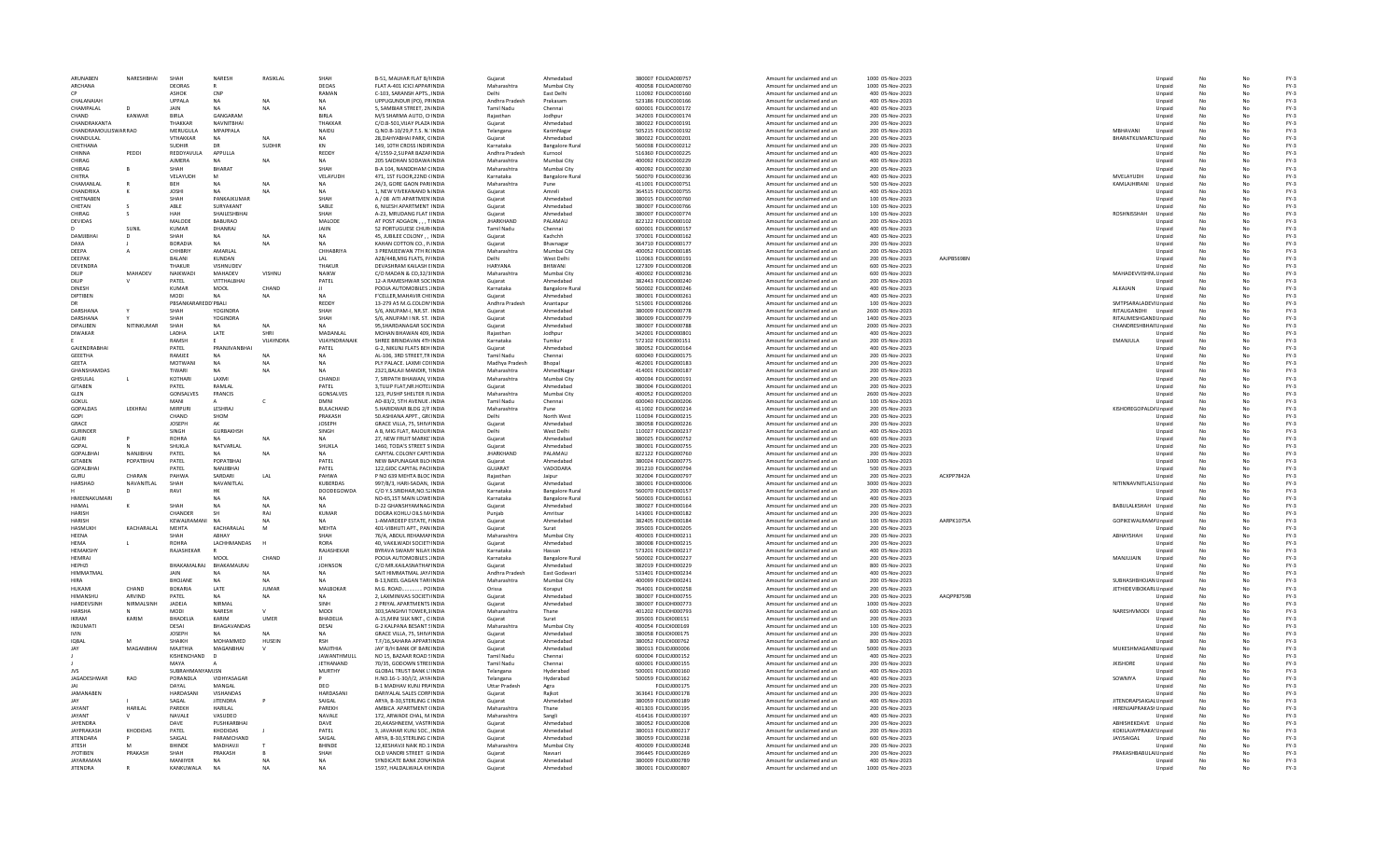| KANTIBHAI              |                           | PATEL                              | <b>HIRABHA</b>             |                | PATEL                      | Z-3/4 SAKAL APTS OPP. INDIA                                | Gujarat                    | Ahmedabac                      | 380013 FOLIOK000011                        | Amount for unclaimed and un                                | 6000 05-Nov-2023                    |                   |                                             | Unpaid           |    |    | $FY-3$           |
|------------------------|---------------------------|------------------------------------|----------------------------|----------------|----------------------------|------------------------------------------------------------|----------------------------|--------------------------------|--------------------------------------------|------------------------------------------------------------|-------------------------------------|-------------------|---------------------------------------------|------------------|----|----|------------------|
| PARAMESWARAN           |                           | SUBRAMONI                          |                            |                | PARAMESWARAN               | C/O. VYSPRIME THE VY'INDIA                                 | Karnataka                  | <b>Bangalore Rural</b>         | 560025 EQUOP000203                         | Amount for unclaimed and un                                | 2200.05-Nov-2023                    |                   |                                             | Unpaid           | No | No | FY-3             |
| PIYUSH                 |                           | AGRAWAL                            | <b>DINESH</b>              | CHANDRA        | AGRAW                      | N-4, ANDREWSGUNJ EXINDIA                                   | Delhi                      | South Delhi                    | 110049 FOLIOP000252                        | Amount for unclaimed and un                                | 200 05-Nov-2023                     |                   |                                             | Unpaid           | No | No | $FY-3$           |
| PIYUSH                 | <b>ISHWARLAL</b>          | <b>JOGANI</b>                      | <b>ISHWARLAL</b>           | GAGALDAS       |                            | 26/2. MAHAVIR SOCIET INDIA                                 | Gujarat                    | Navsari                        | 396445 FOLIOP000253                        | Amount for unclaimed and un                                | 200 05-Nov-2023                     |                   |                                             | Unpaid           |    |    | $FY-3$           |
| PRABHA                 |                           |                                    |                            |                | CHAND                      | 63.SHANTINAGAR BERAINDIA                                   | Madhya Pradesh             | Bhopal                         | 462001 FOLIOP000262                        | Amount for unclaimed and un                                | 400 05-Nov-2023                     |                   |                                             | Unpaid           |    |    | $FY-3$           |
| PRACHI                 |                           | <b>MOHOTRA</b>                     | ADARSH                     | KUMAR          | MOHOTRA                    | I-601, MAPLE CRESCEN INDIA                                 | Haryana                    | Gurgaon                        | 122009 FOLIOP000268                        | Amount for unclaimed and un                                | 200 05-Nov-2023                     |                   | ADARSHKUMARM Unpaid                         |                  |    |    | $FY-3$           |
| PRAFFUL                |                           | <b>JAIN</b>                        | SOKAL                      |                | <b>JAIN</b>                | C/O SOKAL CHAND 37-(INDIA                                  | Andhra Pradesh             | <b>Fast Godavar</b>            | 533007 EQUOP000277                         | Amount for unclaimed and un                                | 200.05-Nov-2023                     |                   |                                             | Unnaid           | No | No | $FY-3$           |
| PRAKASHMAI             |                           | KHINVSARA                          | UGAM                       | CHAND          | KHINVSARA                  | MOONDRA STREET, OP INDIA                                   | Rajasthar                  | Jodhpur                        | 342002 FOLIOP000299                        | Amount for unclaimed and un                                | 200 05-Nov-2023                     |                   |                                             | Unpaid           | No |    | $FY-3$           |
| PRANAV                 |                           | GIRISHBHAI                         | <b>GIRISHRHAI</b>          |                | <b>MADHUSUDA</b>           | 8, TULSI FLATS, ARIHAN' INDIA                              | Gujarat                    | Ahmedabad                      | 380007 FOLIOP000307                        | Amount for unclaimed and un                                | 200 05-Nov-2023                     |                   |                                             | Unpaid           |    |    | $FY-3$           |
| PRAVIN                 |                           | LAHERIHUF                          | KANUBHAI                   |                | LAHERI                     | A/4, 404, BAGESHREE F INDIA                                | Gujarat                    | Ahmedabac                      | 380054 FOLIOP000325                        | Amount for unclaimed and un                                | 400 05-Nov-2023                     |                   |                                             | Unpaid           | No |    | $FY-3$           |
| PURSOTAM               |                           | DASS                               | GOPI                       |                | RAM                        | FLAT NO: H-5 SHANTI C INDIA                                | Delhi                      | North West                     | 110085 FOLIOP000377                        | Amount for unclaimed and un                                | 400 05-Nov-2023                     |                   |                                             | Unpaid           |    |    | $FY-3$           |
| PUSHPA                 |                           | <b>GUPTA</b>                       | <b>RAIKISHORE</b>          |                | GUPTA                      | C-1.1ST FLOOR. MODEL INDIA                                 | Delhi                      | North West                     | 110009 EQUOP000382                         | Amount for unclaimed and un                                | 200.05-Nov-2023                     |                   |                                             | Unnaid           | No | No | $FY-3$           |
| PUSHPA                 |                           | SAIGAL                             | <b>JITENDRA</b>            |                | SAIGAL                     | ARYA, B-30, STERLING CINDIA                                | Guiarat                    | Ahmedahad                      | 380059 FOLIOP000384                        | Amount for unclaimed and un                                | 600 05-Nov-2023                     |                   | JAYJSAIGAL                                  | Unpaid           | No |    | $FY-3$           |
| PRAVIN                 | DURLABHDAS                | MAKWANA                            | NA                         | <b>NA</b>      | <b>NA</b>                  | C/O MANISH P GANDHI INDIA                                  | Maharashtra                | Mumbai City                    | 400092 FOLIOP000788                        | Amount for unclaimed and un                                | 200 05-Nov-2023                     |                   |                                             | Unpaid           | No |    | $FY-3$           |
| PATEL                  | SHAMBHUBHAI               | NATVARLAL                          | PATEL                      |                | NATVARLAL                  | BAROTWADA NEAT OLI INDIA                                   | Gujarat                    | Gandhinaga                     | 382305 FOLIOP000802                        | Amount for unclaimed and un                                | 200 05-Nov-2023                     |                   |                                             | Unpaid           | No |    | $FY-3$           |
| PRAKASHBHAI            |                           | SANGHAVI                           | MOTILAL                    |                | SANGHAVI                   | C/O. MAHALAXMI DUD INDIA                                   | Gujarat                    | Ahmedabad                      | 380025 FOLIOP000807                        | Amount for unclaimed and un                                | 1000 05-Nov-2023                    |                   |                                             | Unpaid           |    |    | $FY-3$           |
| PAVANITA               | CHITRAK                   | SHAH                               | CHITRAK                    |                | SHAH                       | 3. RANIAN APPARTMENINDIA                                   | Guiarat                    | Ahmedahad                      | 380007 EOLIOP000817                        | Amount for unclaimed and un                                | 200.05-Nov-2023                     |                   |                                             | Unnaic           | No | No | $FY-3$           |
| RAGHVENDRARAO          |                           | KUMBHARI                           | <b>NA</b>                  | <b>NA</b>      | <b>NA</b>                  | C/O.FRESHTRUP FRUITSINDIA                                  | JAMMU AND KASHMIR Anantnag |                                | 193303 FOLIOR000002                        | Amount for unclaimed and un                                | 3000 05-Nov-2023                    |                   |                                             | Unpaid           | No |    | $FY-3$           |
| REETA                  |                           | PADIA                              | RAIIV                      |                | PADIA                      | 16, SIDDHI VINAYAK RCINDIA                                 | Gujarat                    | Ahmedahad                      | 380051 FOLIOR000022                        | Amount for unclaimed and un                                | 800 05-Nov-2023                     |                   | RAJIVPADIA                                  | Unpaid           |    |    | $FY-3$           |
| RAOSAHEB               |                           | <b>JADHAV</b>                      | KASHINATI                  | WAMAN          | <b>JADH</b>                | AT POST GHOHRAN TALINDIA                                   | <b>BIHAR</b>               | AURANGABAD(BH)                 | 824202 FOLIOR000109                        | Amount for unclaimed and un                                | 200 05-Nov-2023                     |                   |                                             | Unpaid           | No |    | $FY-3$           |
|                        |                           | MAHENDAN                           |                            |                | RAMAWAMY                   | 6/1779 PALACE ROAD CINDIA                                  | Kerala                     | Ernakulam                      | 682002 FOLIOR000154                        | Amount for unclaimed and un                                | 200 05-Nov-2023                     |                   |                                             | Unpaid           |    |    | $FY-3$           |
|                        |                           | <b>BOBOA</b>                       | <b>I ATF</b>               |                | <b>RRORBOR</b>             | <b>RESERVE BANK OF INDUNDIA</b>                            | <b>Uttar Pradesh</b>       | Lucknow                        | <b>EQUOR000155</b>                         | Amount for unclaimed and un                                | 400.05-Nov-2023                     |                   |                                             | Unpaid           | No | Nr | $FY-3$           |
|                        | AMESH                     | BABU                               |                            |                | RAJAGOPAL                  | LAKSHMI VILAS BANK GINDIA                                  | <b>Tamil Nadu</b>          | Erode                          | 638001 FOLIOR000159                        | Amount for unclaimed and un                                | 200 05-Nov-2023                     |                   |                                             | Unpaid           | No |    | $FY-3$           |
| <b>RPREMI ATHA</b>     |                           |                                    | NΔ                         | NA             | <b>NA</b>                  | 52 PORTUGUESE CHUR INDIA                                   | <b>Tamil Nadu</b>          | Chennai                        | 600001 FOLIOR000172                        | Amount for unclaimed and un                                | 400 05-Nov-2023                     |                   |                                             | Unpaid           |    |    | $FY-3$           |
| <b>RS</b>              |                           | <b>DURGA</b>                       |                            |                | SUBRAMANIAN                | C/O ROSE SCHOOL 4. CHNDIA                                  | <b>Tamil Nadu</b>          | Madurai                        | 625001 FOLIOR000173                        | Amount for unclaimed and un                                | 200 05-Nov-2023                     |                   |                                             | Unpaid           |    |    | $FY-3$           |
| RAJ                    |                           | CHHABRA                            | SATYA                      | PAL            | CHHABRA                    | E - 7 \ 724, ARERA COLINDIA                                | Madhya Pradesh             | Bhopal                         | 462016 FOLIOR000195                        | Amount for unclaimed and un                                | 400 05-Nov-2023                     |                   | VIKRAMCHHABRA Unpaid                        |                  |    |    | $FY-3$           |
| RAI                    | KUMARI                    | DIKSHIT                            | BARATILAL                  |                | DIKSHIT                    | B-802.UDAY TOWER, O INDIA                                  | Guiarat                    | Vadodara                       | 390009 EQUOR000198                         | Amount for unclaimed and un                                | 200.05-Nov-2023                     |                   | PRATIBHADIKSHIT Unpaid                      |                  | No | Nr | $FY-3$           |
| RAI                    |                           | PAI                                | NΔ                         |                | <b>NA</b>                  | H.NO.2498, SECTOR - 7.INDIA                                | Haryana                    | Faridabad                      | 121001 FOLIOR000200                        | Amount for unclaimed and un                                | 200 05-Nov-2023                     |                   | <b>USHARANI</b>                             | Unpaid           |    |    | $FY-3$           |
| RAIFFV                 |                           | <b>MISRA</b>                       | ANANDSWAROOP               |                | MISRA                      | A-10 ANDRAPUN, , , NEINDIA                                 | MADHYA PRADESH             | SHEOPUR                        | 476332 FOLIOR000209                        | Amount for unclaimed and un                                | 200 05-Nov-2023                     |                   | PRATIBAIMISRA Unpaid                        |                  |    |    | $FY-3$           |
| RAJENDRA               |                           | PANCHBHAI                          | LATEBHAYYAJI               |                | SPAN                       | MAINTENANCE DEPARTINDIA                                    | Andhra Pradesh             | Vishakhapatnan                 | 530011 FOLIOR000218                        | Amount for unclaimed and un                                | 400 05-Nov-2023                     |                   |                                             | Unpaid           |    |    | $FY-3$           |
| RAJENDRAKUMAF          |                           | JAIN                               | KEWAL                      |                | CHAND                      | DR.K.C.JAIN, 14 / 13 DUINDIA                               | ANDHRA PRADESH             | <b>EAST GODAVARI</b>           | 533449 FOLIOR000233                        | Amount for unclaimed and un                                | 400 05-Nov-2023                     |                   |                                             | Unpaid           |    |    | $FY-3$           |
| RAIFNDRAN              |                           | SURENDRAN                          | SURENDRAN                  |                | KRISHNAN                   | NAVARANGAN VAZHUTINDIA                                     | Kerala                     | Thiruvananthanuran             | 695014 FOUOR000234                         | Amount for unclaimed and un                                | 100.05-Nov-2023                     |                   |                                             | Unnaid           | No | Nr | $FY-3$           |
| RAJESH                 | RARRAN                    | GAIKWAD                            | <b>BARRAN</b>              | <b>BABO</b>    | GAIKWAD                    | SHIDHARTH COLONY, R INDIA                                  | Maharashtra                | Mumbai City                    | 400071 FOLIOR000238                        | Amount for unclaimed and un                                | 200 05-Nov-2023                     |                   |                                             | Unpaid           |    |    | $FY-3$           |
| RAJESH                 | BHURALAL                  | MFHTA                              | BHURALAL                   | D              | MFHTA                      | 105, VITRAG APT., OPP. INDIA                               | Gujarat                    | Surat                          | 394107 FOLIOR000240                        | Amount for unclaimed and un                                | 100 05-Nov-2023                     |                   |                                             | Unpaid           |    |    | $FY-3$           |
| RAJESWAR               |                           | RAMANATHAM                         |                            |                | RAMANATHAN                 | 39.ISWARYA NAGAR INDIA                                     | <b>Tamil Nadu</b>          | Coimbatore                     | 642154 FOLIOR000266                        | Amount for unclaimed and un                                | 200 05-Nov-2023                     |                   | VRAMANATHAN Unpaid                          |                  |    |    | $FY-3$           |
| RAJNIKANT              | MAGANLAL                  | MAJITHIA                           | MAGANLAL                   |                | MAJITHIA                   | VEGETABLE MARKET, V INDIA                                  | Gujarat                    | Amreli                         | 364515 FOLIOR000287                        | Amount for unclaimed and un                                | 400 05-Nov-2023                     | <b>ANHPM6006G</b> |                                             | Unpaid           |    |    | $FY-3$           |
| RAIRANI                |                           | ANAND                              |                            |                | ANAND                      | 26/2 FAST PATFL NAGAINDIA                                  | Delhi                      | Central Delhi                  | 110008 EQUOR000288                         | Amount for unclaimed and un                                | 800.05-Nov-2023                     |                   | CHUNILALANAND Unpaid                        |                  | No | No | $FY-3$           |
| <b>RAKESH</b>          |                           | <b>BOHARA</b>                      | <b>BHAWARI AI</b>          |                | <b>BOHARA</b>              | 203 KOTHARI NIWAS S/ INDIA                                 | Maharashtra                | Mumbai Suburbar                | 400036 FOLIOR000292                        | Amount for unclaimed and un                                | 400 05-Nov-2023                     |                   |                                             | Unpaid           |    |    | $FY-3$           |
| RAKESHKUMAR            |                           | SRIVASTVA                          | <b>MANOHARIAI</b>          |                | SRIVASTVA                  | 27, NASRATPURA, , , GHNDIA                                 | <b>Uttar Pradesh</b>       | Ghaziabad                      | FOLIOR000303                               | Amount for unclaimed and un                                | 100 05-Nov-2023                     |                   | SHUBHAWATISRI\Unpaid                        |                  |    |    | $FY-3$           |
| RAKSHA                 | <b>BHARAT</b>             | <b>MEHTA</b>                       | <b>BHARAT</b>              |                | <b>MEHTA</b>               | 401-VIBHUTI APT., PAN INDIA                                | Guiarat                    | Surat                          | 395003 FOLIOR000306                        | Amount for unclaimed and un                                | 200 05-Nov-2023                     |                   |                                             | Unpaid           |    |    | $FY-3$           |
| ANITA                  |                           | SAHU                               | NA                         |                |                            | 225 BANIYA MOHAL SA INDIA                                  | <b>Uttar Pradesh</b>       | Lucknow                        |                                            | DPID-CLID-1201320000. Amount for unclaimed and un          | 250 05-Nov-2023                     | ANPPS9314R        |                                             | Unpaid           |    |    | $FY-3$           |
| RAMA                   |                           |                                    |                            |                | KRISHNASWAMI               | VISRAM MOTORS, POSTINDIA                                   | Tamil Nadu                 | Chennai                        | 600014 FOLIOR000315                        | Amount for unclaimed and un                                | 400.05-Nov-2023                     |                   |                                             | Unnaid           | No | No | $FY-3$           |
| RAMAKRISHNA            |                           | BATCHU                             | <b>NA</b>                  |                |                            | 25-6-36 GANJAMUARI SINDIA                                  | Andhra Pradesh             | East Godavar                   | 533001 FOLIOR000320                        | Amount for unclaimed and un                                | 600 05-Nov-2023                     |                   |                                             | Unpaid           | No |    | $FY-3$           |
| RAMARAO                |                           |                                    |                            |                | NARAYANA                   | 103.BASAVESAWARA HINDIA                                    | Karnataka                  | <b>Bangalore Rural</b>         | 560040 FOLIOR000327                        | Amount for unclaimed and un                                | 400 05-Nov-2023                     |                   |                                             | Unpaid           |    |    | $FY-3$           |
| RAMBHA                 | NATHABHA                  | PATEEL                             | NATHABHAI                  |                | <b>SHANKARBHA</b>          | LIMDA CHOWK-GUTAL, INDIA                                   | Guiarat                    | Kheda                          | 387370 FOLIOR000330                        | Amount for unclaimed and un                                | 400 05-Nov-2023                     |                   | DHARMISTHABEN Unpaid                        |                  | No |    | $FY-3$           |
| RAMESH                 | <b>BABU</b>               | VANIK                              | VANKATA                    | SUBBA          | RAO                        | C/O.SRIKANAKADURGA INDIA                                   | Andhra Pradesh             | Prakasam                       | 523157 FOLIOR000337                        | Amount for unclaimed and un                                | 600 05-Nov-2023                     |                   |                                             | Unpaid           |    |    |                  |
|                        |                           |                                    |                            |                |                            |                                                            |                            |                                |                                            |                                                            |                                     |                   |                                             |                  |    |    |                  |
|                        |                           |                                    |                            |                |                            |                                                            |                            |                                |                                            |                                                            |                                     |                   |                                             |                  |    |    | $FY-3$           |
| RAMESH                 | MEGSINE                   | YADAV                              | NΔ                         | NΔ             | <b>NA</b>                  | REVARHAI RHUVARHAI INDIA                                   | Guiarat                    | Ahmedahad                      | 380013 EOLIOR000352                        | Amount for unclaimed and un                                | 200.05-Nov-2023                     |                   |                                             | Unnaid           | No | No | $FY-3$           |
| <b>RAMESH</b>          | R                         | DAVE                               | RAMANI AI                  |                | DAVE                       | HINDUSTAN TRADING CINDIA                                   | <b>Tamil Nadu</b>          | Coimbatore                     | 641018 FOLIOR000361                        | Amount for unclaimed and un                                | 1000 05-Nov-2023                    |                   |                                             | Unpaid           | No | Nr | $FY-3$           |
| <b>RAMESH</b>          | VISHNU                    | <b>JADHAV</b>                      | VISHNUBALAJ                |                | <b>JADHAV</b>              | NEELAM NAGAR BILDG INDIA                                   | Maharashtra                | Mumbai City                    | 400081 FOLIOR000367                        | Amount for unclaimed and un                                | 200 05-Nov-2023                     |                   | SEEMARAMESHJA Unpaid                        |                  |    |    | $FY-3$           |
| <b>RASHM</b>           |                           | <b>GUPTA</b>                       | SURINDER                   |                | <b>GUPTA</b>               | 1371/X CHOWK PHULL/INDIA                                   | Puniab                     | Amritsar                       | 143006 FOLIOR000400                        | Amount for unclaimed and un                                | 200 05-Nov-2023                     |                   |                                             | Unpaid           |    |    | $FY-3$           |
| RASHMI                 |                           | HOSPITAL                           | MAHESH                     |                | <b>JOSHI</b>               | CIVIL HOSPITAL QTRS AINDIA                                 | Madhya Pradesh             | Ujjain                         | 456001 FOLIOR000401                        | Amount for unclaimed and un                                | 200 05-Nov-2023                     |                   |                                             | Unpaid           |    |    | $FY-3$           |
| <b>RASILA</b>          |                           | PATEL                              | RASIK                      |                | PATF                       | OTR. NO. 62-B INSTRIMINDIA                                 | Rajasthan                  | Kota                           | 324005 EQUOR000407                         | Amount for unclaimed and un                                | 200.05-Nov-2023                     |                   | RASIKLPATEL                                 | Unpaid           | No | No | $FY-3$           |
| <b>RATIBARL</b>        |                           |                                    | RATI                       | ADINFRAYENA    | <b>MUR</b>                 | 76-5-16 GANDHIPURAN INDIA                                  | Andhra Pradesh             | East Godavar                   | 533103 FOLIOR000413                        | Amount for unclaimed and un                                | 200 05-Nov-2023                     |                   |                                             | Unpaid           |    |    | $FY-3$           |
| RATNA                  |                           | YADAV                              | KRISHNA                    | CHANDRA        | YADA                       | 186 BANSIPURA LALITP INDIA                                 | <b>Uttar Pradesh</b>       | Lalitpur                       | FOLIOR000415                               | Amount for unclaimed and un                                | 200 05-Nov-2023                     |                   | KRISHNACHANDR. Unpaid                       |                  |    |    | $FY-3$           |
| RAVI                   |                           | LOHIA                              | SHRIKISHAN                 |                | LOHIA                      | B1/5, VIMAL VIHAR, OPIINDIA                                | Maharashtra                | Pune                           | 411037 FOLIOR000424                        | Amount for unclaimed and un                                | 400 05-Nov-2023                     |                   | MRSSHOBHARAVI Unpaid                        |                  |    |    | $FY-3$           |
| RAXIT                  | <b>JAYANTIBHA</b>         | SHAH                               | <b>JAYANTIBHAI</b>         |                | SHAH                       | 10, ROHINI SOCIETY, VA INDIA                               | Gujarat                    | Kheda                          | 387001 FOLIOR000430                        | Amount for unclaimed and un                                | 400 05-Nov-2023                     |                   |                                             | Unpaid           |    |    | $FY-3$           |
| <b>RFFMA</b>           | <b>HARISH</b>             | VALECHA                            | <b>HARISH</b>              |                | VALECHA                    | 84-K'SARA, 240, PALI R(INDIA                               | Maharashtra                | Mumbai City                    | 400050 EQUOR000433                         | Amount for unclaimed and un                                | 100.05-Nov-2023                     |                   | HARISHMVALECH/Unpaid                        |                  | No | Nr | $FY-3$           |
| RENU<br>RFVATI         |                           | <b>JAITIY</b>                      | PUSPENDER<br>N             | N <sub>A</sub> | JAITLY<br><b>NA</b>        | J-11/114, RAJOURI GARI INDIA                               | Delhi                      | West Delhi                     | 110027 FOLIOR000448                        | Amount for unclaimed and un                                | 200 05-Nov-2023                     |                   |                                             | Unpaid           |    |    | $FY-3$           |
| ROHIT                  | <b>FISCAL</b><br>KAKALDAS | SERVICESLTD<br>SHAH                | <b>KAKALDAS</b>            |                | <b>BSHAH</b>               | 34, CHANDRALOK, AAREINDIA<br>F-46.TARA BAG ESTATE INDIA    | Maharashtra<br>Maharashtra | Mumbai Suburbar<br>Mumbai City | 400062 FOLIOR000454<br>400004 FOLIOR000472 | Amount for unclaimed and un                                | 9800 05-Nov-2023<br>200 05-Nov-2023 |                   |                                             | Unpaid<br>Unpaid |    |    | $FY-3$<br>$FY-3$ |
|                        |                           |                                    |                            |                |                            |                                                            |                            |                                |                                            | Amount for unclaimed and un                                |                                     |                   |                                             |                  |    |    |                  |
| ROSITA<br>RUPA         |                           | THOMAS<br>PRAIAPATI                | <b>JOSEPH</b><br><b>NA</b> | NA             | <b>THOMAS</b><br><b>NA</b> | B1/33,AZAD APARTMENNDIA<br>32. MITRA MILAN, MIRJINDIA      | Delhi<br>Guiarat           | South West Delh<br>Ahmedahad   | 110016 FOLIOR000482<br>380013 EOLIOR000490 | Amount for unclaimed and un<br>Amount for unclaimed and un | 200 05-Nov-2023<br>100.05-Nov-2023  |                   | JOSEPHTHOMAS Unpaid                         | Unpaid           | No | Nr | $FY-3$<br>$FY-3$ |
| RADHESHYAM             |                           | <b>YADAV</b>                       | OMPRAKASH                  |                | YADAV                      |                                                            |                            | <b>DURG</b>                    |                                            |                                                            |                                     |                   |                                             |                  | No |    |                  |
| <b>RAMESH</b>          | $\circ$                   | PARMANAND                          | N/                         |                | <b>NA</b>                  | PUSHPA NAGAR, DEFEN INDIA                                  | Chhattisgarh               | Ahmedabac                      | 491332 FOLIOR000751                        | Amount for unclaimed and un                                | 200 05-Nov-2023                     |                   |                                             | Unpaid           |    |    | $FY-3$           |
| RAJAN                  | DATTATRAY                 | HATE                               |                            | NA             | <b>NA</b>                  | 16, NEW FRUIT MARKE INDIA                                  | Gujarat<br>Maharashtra     | Mumbai City                    | 380025 FOLIOR000767                        | Amount for unclaimed and un<br>Amount for unclaimed and un | 400 05-Nov-2023<br>200 05-Nov-2023  |                   |                                             | Unpaid<br>Unpaid |    |    | $FY-3$<br>$FY-3$ |
| RAM                    |                           | DHANI                              |                            |                |                            | D-402, LINK PALACE, SAINDIA<br>C/O.MR. P K SINGH 9.A INDIA | <b>Uttar Pradesh</b>       | Sonbhadra                      | 400063 FOLIOR000801<br><b>FOLIOR000808</b> | Amount for unclaimed and un                                | 200 05-Nov-2023                     |                   |                                             | Unpaid           |    |    | $FY-3$           |
| RAYCHANDRHAI           |                           | POPAT                              |                            | N <sub>A</sub> | MURRA<br>NΔ                | C/O M/S ASHOK CHUNUNDIA                                    | Guiarat                    | Ahmedahad                      | 380001 EOLIOR000821                        | Amount for unclaimed and un                                | 7400 05-Nov-2023                    |                   |                                             | Unnaid           | No | No | $FY-3$           |
| RAJKUMAR               |                           | MENGANI                            | HARIRAM                    |                | MENGHAN                    | E/39, POWER HOUSE CHNDIA                                   | Gujarat                    | Ahmedahad                      | 380005 FOLIOR000824                        |                                                            | 200 05-Nov-2023                     |                   |                                             |                  |    |    | $FY-3$           |
| RENURANI               |                           | DAYAL                              | RAJIV                      |                | DAYAL                      | 3/B.TOWER-4 CENTRE FINDIA                                  |                            | Ahmedabad                      | 380006 FOLIOR000829                        | Amount for unclaimed and un                                |                                     |                   | DHARMENDRAHN Unpaid                         |                  |    |    |                  |
| RAKESH                 |                           | AGARWAI                            | BHANJI                     |                | GADA                       | <b>D14 GAVTHAN ROAD N INDIA</b>                            | Gujarat<br>Maharashtra     |                                | 400071 FOLIOR000846                        | Amount for unclaimed and un<br>Amount for unclaimed and un | 2000 05-Nov-2023<br>200 05-Nov-2023 |                   | RAJIVDAYAL                                  | Unpaid<br>Unpaid |    |    | $FY-3$<br>$FY-3$ |
|                        | KIRITBHAI                 |                                    |                            |                |                            |                                                            |                            | Mumbai City<br>Kheda           |                                            |                                                            |                                     |                   |                                             |                  |    |    |                  |
| SHAKUNTALABEN<br>SONAL | RAIIV                     | PATEL<br>SHAH                      | KIRITBHAI<br>RAIIV         |                | PATEL<br>SHAH              | C\O INDUBHAI RAOJIBI INDIA<br>1. VIRAM SOCIETY, SHAINDIA   | Gujarat<br>Guiarat         | Ahmedahad                      | 387001 FOLIOS000013<br>380004 EQUOS000024  | Amount for unclaimed and un<br>Amount for unclaimed and un | 800 05-Nov-2023<br>400.05-Nov-2023  |                   | SANATKUMARPR/ Unpaid                        | Unnaid           | No | No | $FY-3$<br>$FY-3$ |
| SURYANAGAR             | FIN                       | LEASELTD                           | <b>NA</b>                  | N <sub>A</sub> | <b>NA</b>                  | 1ST FLOOR BLUE STAR INDIA                                  | Guiarat                    | Ahmedabad                      | 380014 FOLIOS000034                        | Amount for unclaimed and un                                | 30000 05-Nov-2023                   |                   |                                             | Unpaid           | No | Nr | $FY-3$           |
| <b>SHAILESH</b>        |                           | GANDHI                             | MOHANI AI                  |                | <b>GANDHI</b>              |                                                            |                            | NΔ                             | FOLIOS000052                               |                                                            | 200 05-Nov-2023                     |                   |                                             |                  |    |    | $FY-3$           |
| SANJAY                 |                           | DHIKALE                            | <b>BHIKA</b>               |                | DHIKALE                    | TRINITY ELECTRICAL MEUnited Arab Emirates NA               | <b>GUJARAT</b>             | THE DANGS                      |                                            | Amount for unclaimed and un<br>Amount for unclaimed and un |                                     |                   |                                             | Unpaid<br>Unpaid | No |    | $FY-3$           |
| SANJAY                 |                           | HANDORE                            | DATTARAY                   |                | HANDORE                    | AT POST SAYYED PIMPFINDIA<br>AT POST ADGAON, , , TINDIA    | <b>JHARKHAND</b>           | PALAMAU                        | 394715 FOLIOS000102<br>822122 FOLIOS000103 | Amount for unclaimed and un                                | 200 05-Nov-2023<br>400 05-Nov-2023  | AYYPH0015N        |                                             | Unpaid           |    |    | $FY-3$           |
| <b>SUKHDEV</b>         |                           | MATE                               | NIVRUTTI                   |                | MATE                       | AT POST ADGAON TINDIA                                      | <b>IHARKHAND</b>           | PALAMAU                        | 822122 EQUOS000107                         | Amount for unclaimed and un                                | 200.05-Nov-2023                     |                   |                                             | Unnaic           | No | No | $FY-3$           |
| SUNIL                  |                           | RAIHAN                             | SURESH                     |                | <b>RJHNS</b>               | II 200 BLOCK NO 34 HAIINDIA                                | Maharashtra                | Nashik                         | 422207 FOLIOS000111                        | Amount for unclaimed and un                                | 400 05-Nov-2023                     |                   |                                             | Unpaid           | No | Nr | $FY-3$           |
|                        |                           |                                    |                            | RAMCHANDRA     | MURT                       | STATE BANK OF INDIA. INDIA                                 | Andhra Pradesh             | Krishna                        |                                            | Amount for unclaimed and un                                |                                     |                   |                                             |                  |    |    | $FY-3$           |
|                        | <b>IVAKAMA</b>            | MURTHYUPADHY/SREE<br><b>UNDARI</b> |                            |                | SABANAYAGAM                | W/O R SUBANAYAGAM INDIA                                    | Pondicherry                |                                | 521121 FOLIOS000160<br>605013 FOLIOS000165 | Amount for unclaimed and un                                | 200 05-Nov-2023<br>200 05-Nov-2023  |                   | PANAKALARAOM(Unpaid                         | Unpaid           |    |    | $FY-3$           |
|                        |                           | JEYANTHI                           |                            |                | SANTHANAM                  | 28/2, DAMDDARA PUR/INDIA                                   | <b>Tamil Nadu</b>          | Chennai                        | 600020 FOLIOS000169                        | Amount for unclaimed and un                                | 200 05-Nov-2023                     |                   |                                             | Unpaid           |    |    | $FY-3$           |
|                        |                           | <b>RAMAKRISHNAM/NARAYANA</b>       |                            |                | <b>RHATTA</b>              | TEMPLE STREET, SHANTINDIA                                  | Karnataka                  | Hassan                         | 573220 EQUOS000180                         | Amount for unclaimed and un                                | 100.05-Nov-2023                     |                   |                                             | Unnaid           | No | No | $FY-3$           |
| SNIRMALA               |                           |                                    | <b>NA</b>                  |                | <b>NA</b>                  | 531. MAMAKSHIPALYA INDIA                                   | Karnataka                  | <b>Bangalore Rural</b>         | 560079 FOLIOS000181                        | Amount for unclaimed and un                                | 600 05-Nov-2023                     |                   |                                             | Unpaid           | No |    | $FY-3$           |
| SRAMANATHAN            |                           |                                    |                            | <b>NA</b>      | NΔ                         |                                                            | <b>Tamil Nadu</b>          | Thiruvannamalai                |                                            | Amount for unclaimed and un                                |                                     |                   |                                             | Unpaid           |    |    | $FY-3$           |
| SURESHBHA              | RATANSHA                  | <b>GULHANE</b>                     | RATANSHA                   |                | <b>GULHANE</b>             | 4 BAZAAR STREET, PUD INDIA<br>C/O DEVANAND TAJAN INDIA     | Maharashtra                | Yavatmal                       | 606705 FOLIOS000182<br>445202 FOLIOS000641 | Amount for unclaimed and un                                | 800 05-Nov-2023<br>200 05-Nov-2023  |                   |                                             |                  |    |    | $FY-3$           |
| <b>SURINDER</b>        |                           | <b>GUPTA</b>                       | CHAMANLAL                  |                | <b>GUPTA</b>               | 1371/X CHOWK PHULL/INDIA                                   | Punjab                     | Amritsar                       | 143006 FOLIOS000646                        | Amount for unclaimed and un                                | 200 05-Nov-2023                     |                   | SUDHABENSURES Unpaid                        | Unpaid           |    |    | $FY-3$           |
| SURYA                  | PRAKASH                   | MUNDHRA                            | KISHAN                     | GOPAL          | MUNDHRA                    | A/902, VIJAY PLAZA, 9T INDIA                               | <b>GUIARAT</b>             | SURAT                          | 394248 EQUOS000653                         | Amount for unclaimed and un                                | 200.05-Nov-2023                     |                   |                                             | Unnaid           |    | Nr | $FY-3$           |
| <b>SUSHILA</b>         |                           | <b>IOSHI</b>                       | BHANUPRASAD                |                | <b>JOSHI</b>               | 376 SANJAY BUILDING HNDIA                                  | Gujarat                    | Vadodara                       | 390007 FOLIOS000662                        |                                                            | 100 05-Nov-2023                     |                   |                                             |                  |    |    | $FY-3$           |
| SHAKUNTALAREN          | KIRITBHAI                 | PATEL                              | KIRITRHAI                  |                | PATEL                      | C/O INDUBHAI R PATEL INDIA                                 | Gujarat                    | Kheda                          | 387001 FOLIOS000759                        | Amount for unclaimed and un<br>Amount for unclaimed and un | 600 05-Nov-2023                     |                   | BHANUPRASADRJ Unpaid                        | Unpaid           |    |    |                  |
| SOHANLAL               |                           | <b>KSHATRIYA</b>                   | MOHANLAL                   |                | KSHATRIYA                  | SHREE GANESH NIVAS FINDIA                                  | Guiarat                    | Ahmedabac                      | 880026 FOLIOS000764                        | Amount for unclaimed and un                                | 400 05-Nov-2023                     |                   |                                             | Unpaid           |    |    | $FY-3$<br>$FY-3$ |
| SURYANAGRI             | FIN                       | LEASELTD                           | <b>NA</b>                  |                | <b>NA</b>                  | 1ST FLOOR BLUE STAR (INDIA                                 | Gujarat                    | Ahmedabad                      | 380014 FOLIOS000771                        | Amount for unclaimed and un                                | 900 05-Nov-2023                     |                   |                                             | Unpaid           |    |    | $FY-3$           |
| SURFKHARFN<br>SAMIR    | <b>JAYANTILAI</b>         | PATFI<br>CHOKSHI                   | NΔ<br>NAVNITI AI           | N <sub>A</sub> | <b>NA</b><br>CHOKSH        | 5/C DISTRICT BANK COLINDIA<br>C/O UMESH K GANDHI INDIA     | Guiarat                    | Mahesana<br>Ahmedabad          | 384001 EOLIOS000780<br>380013 FOLIOS000811 | Amount for unclaimed and un                                | 100.05-Nov-2023<br>3000 05-Nov-2023 |                   | NAVINCHANDRAR Unpaid<br>SIMASCHOKSHI Unpaid |                  |    |    | FY-3<br>$FY-3$   |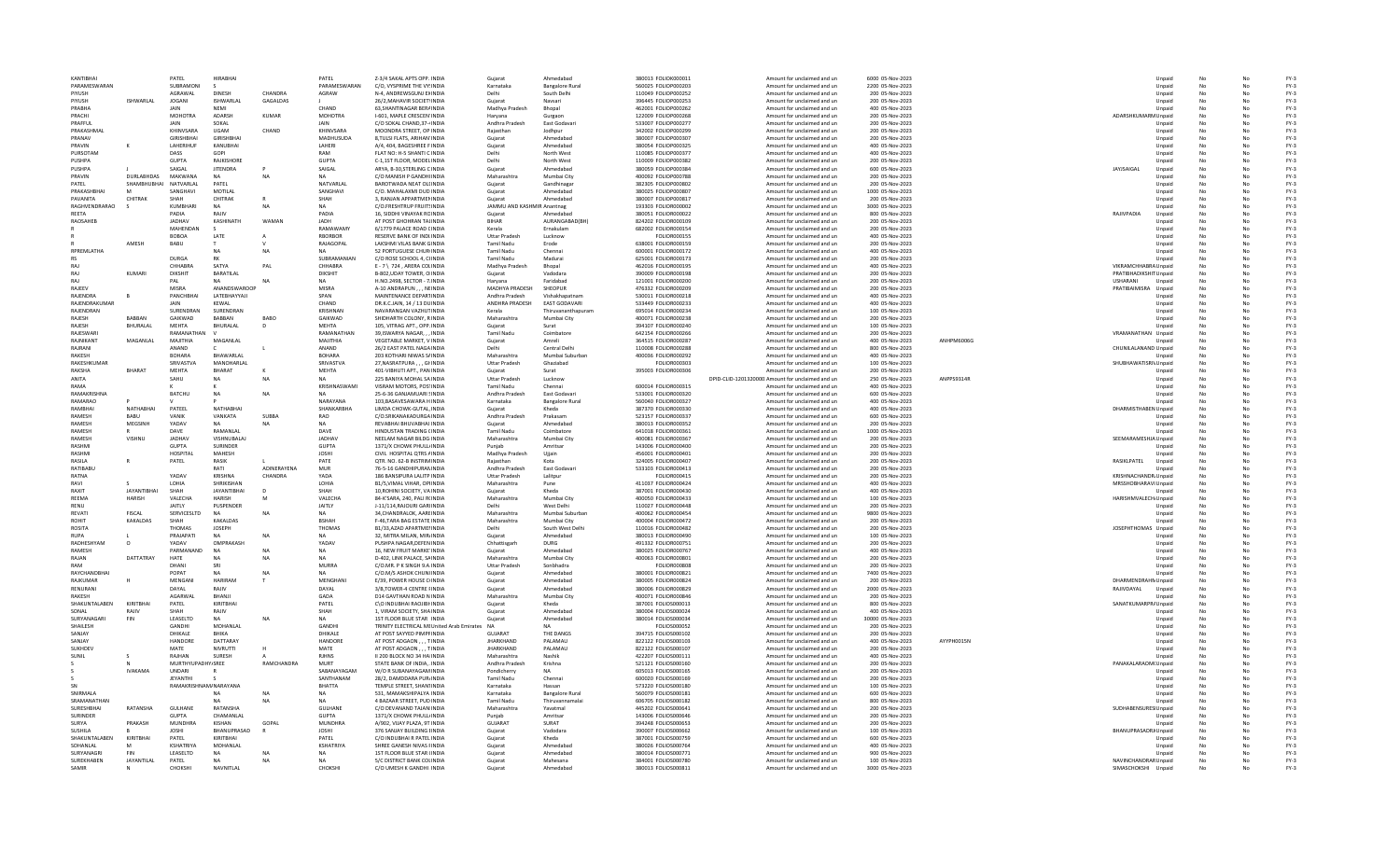| <b>SUKHDEV</b>         |                   |                          | ARYA                     | LAXMANDAS                    | G                           | ARYA                        | B / 404 SARTHI APARTNINDIA                                     | Gujarat                                     | Ahmedahad              | 380005 FOLIOS000823                        | Amount for unclaimed and un                                                                            | 200 05-Nov-2023                      |                          |                             | Unpaid           |           |          | $FY-3$           |
|------------------------|-------------------|--------------------------|--------------------------|------------------------------|-----------------------------|-----------------------------|----------------------------------------------------------------|---------------------------------------------|------------------------|--------------------------------------------|--------------------------------------------------------------------------------------------------------|--------------------------------------|--------------------------|-----------------------------|------------------|-----------|----------|------------------|
|                        | SURINDERPA        |                          | SINGH                    |                              |                             | <b>JABIRINGH</b>            | C/O MR.G.S.MALLICK C INDIA                                     | Guiarat                                     | Ahmedabad              | 380052 FOLIOS00083:                        | Amount for unclaimed and un                                                                            | 1000 05-Nov-2023                     |                          | TARVINDERKAUR Unpaid        |                  |           |          | $FY-3$           |
|                        | SANDHYABEN        | MUKESHRHAI               | PATEL                    | MUKESHBHA                    |                             | PATFI                       | C/O P R PATEL & SONS INDIA                                     | Maharashtra                                 | Gondia                 | 441614 FOLIOS000851                        | Amount for unclaimed and un                                                                            | 400 05-Nov-2023                      |                          |                             | Unpaid           |           |          | FY-3             |
|                        |                   |                          | PAHA                     | SAYED                        |                             | OASIM                       | FALLAH ITTEFAQ INVES INDIA                                     | Maharashtra                                 | Mumbai City            | 400050 FOLIOS000882                        | Amount for unclaimed and un                                                                            | 200 05-Nov-2023                      |                          |                             | Unpaid           |           | No       | $FY-3$           |
|                        |                   |                          | KNAARAJAN                |                              |                             | KALIYAERUMAL                | S/O T P KALIYAPERUMA INDIA                                     | <b>Tamil Nadu</b>                           | Cuddalore              | 607106 FOLIOT000153                        | Amount for unclaimed and un                                                                            | 100 05-Nov-2023                      |                          |                             | Unpaid           |           | No       | $FY-3$           |
|                        |                   |                          | KKASHUI                  |                              |                             | KISHNAAM                    | 26 B MAHAL SIXTH STRIINDIA                                     | <b>Tamil Nadu</b>                           | Madurai                | 625001 FOLIOT000154                        | Amount for unclaimed and ur                                                                            | 200 05-Nov-2023                      |                          | TRKRISHNARAM Unpaid         |                  |           |          | $FY-3$           |
|                        |                   |                          | KISHNAAM                 |                              |                             | RAMALINGAIER                | 26 B MAHAL SIXTH STRIINDIA                                     | <b>Tamil Nadu</b>                           | Madurai                | 625001 FOLIOT000155                        | Amount for unclaimed and un                                                                            | 200 05-Nov-2023                      |                          | TRKKASTHURI                 | Unpaid           |           | No       | $FY-3$           |
| - VI                   |                   | NARASIMHARAO KURMAPU     |                          | SEETARAMA                    | <b>SWAMY</b>                | <b>IAT</b>                  | K.V.C. NARASIMHARAO INDIA                                      | Andhra Pradesh                              | Vizianagaram           | 535002 FOLIOV000160                        | Amount for unclaimed and un                                                                            | 400 05-Nov-2023                      |                          | KSHARMILADEVI Unpaid        |                  |           | N٥       | $FY-3$           |
|                        | VLAKSHMANAN       |                          |                          | NA.                          | <b>NA</b>                   | <b>NA</b>                   | 36-A. BALAJI NAGAR, AIINDIA                                    | Tamil Nadu                                  | Tirunelveli            | 600087 FOLIOV000161                        | Amount for unclaimed and un                                                                            | 400 05-Nov-2023                      |                          |                             | Unpaid           |           | No       | $FY-3$           |
|                        | VEDPRAKASJ        |                          | <b>BAJPA</b>             | LTSHRI                       |                             | <b>VNBAJPAI</b>             | 60/39 CANAL ROAD KAINDIA                                       | <b>Uttar Pradesh</b>                        | Kanpur Dehat           | FOLIOV000198                               | Amount for unclaimed and un                                                                            | 100 05-Nov-2023                      |                          | KUSUMBAJPAI                 | Unpaid           |           | No       | $FY-3$           |
| VEENA                  |                   |                          |                          | SUDARSHAN                    |                             | <b>JAIN</b>                 | SH.S.C.JAIN, 12-D GREE INDIA                                   |                                             | South West Delhi       | 110064 FOLIOV000201                        | Amount for unclaimed and un                                                                            | 200 05-Nov-2023                      |                          |                             | Unpaid           |           |          | $FY-3$           |
| VEENA                  |                   |                          | VERMA                    | GIRIRAJ                      | PRASAD                      | VERMA                       | C/O RAM PHAL.COMBINNDIA                                        | Delhi                                       | South Delhi            | 110048 FOLIOV000206                        | Amount for unclaimed and un                                                                            | 200 05-Nov-2023                      |                          |                             | Unpaid           |           | No       | $FY-3$           |
| VEENADEVI              |                   |                          | SHARAF                   | PAWANKUMAF                   |                             | SHARAF                      | BOMPAS TOWN, PO.DEINDIA                                        | Jharkhand                                   | Deoghar                | 814114 FOLIOV000207                        | Amount for unclaimed and un                                                                            | 200 05-Nov-2023                      |                          |                             | Unpaid           |           | No       | $FY-3$           |
| VENKAT                 |                   | REDDY                    | MADIREDDI                | CHANDRA                      |                             | REDDY                       | H.NO 3-13-123 KUMAR INDIA                                      | Telangana                                   | Warangal               | 506001 FOLIOV000212                        | Amount for unclaimed and un                                                                            | 200 05-Nov-2023                      |                          |                             | Unpaid           | No        | No       | $FY-3$           |
| VENKATA                |                   | <b>RAO</b>               | SINGHARATU               | <b>LATE</b>                  |                             | RAMAMURTY                   | MECON, 5TH FLOOR RT INDIA                                      | Andhra Pradesh                              | Vishakhapatnan         | 530020 FOLIOV000217                        | Amount for unclaimed and un                                                                            | 400 05-Nov-2023                      |                          |                             | Unpaid           |           | No       | $FY-3$           |
|                        | VENKATESHWAF      | REDDY                    | SURYA                    | NARSIMHA                     | REDDY                       | SURYA                       | HIG-I BLOCK-2 FLAT-4 BINDIA                                    | Telangana                                   | Hyderabad              | 500044 FOLIOV000223                        | Amount for unclaimed and un                                                                            | 400 05-Nov-2023                      |                          |                             | Unpaid           |           |          | $FY-3$           |
|                        | <b>VENUKUMAR</b>  |                          | KONCHADA                 |                              |                             |                             | W/O. K KASI VISHWAN/INDIA                                      | Orissa                                      | Ganjam                 | 760002 FOLIOV000232                        | Amount for unclaimed and un                                                                            | 400 05-Nov-2023                      |                          |                             | Unpaid           |           | No       | $FY-3$           |
| VIDYA                  |                   | PRAKASH                  | CHATURVEDI               | SRI                          | PANCHU                      | LALCHATU                    | H.NO.3327, STREET OF INDIA                                     | Raiasthan                                   | Jaipur                 | 302001 FOLIOV000235                        | Amount for unclaimed and un                                                                            | 400 05-Nov-2023                      |                          |                             | Unpaid           |           | No       | $FY-3$           |
| VIJIYA                 |                   |                          | <b>JAIN</b>              | <b>KIRAN</b>                 |                             | <b>KUMAR</b>                | NO 843, PIPE LINE ROAL INDIA                                   | Karnataka                                   | <b>Bangalore Rural</b> | 560022 FOLIOV000273                        | Amount for unclaimed and un                                                                            | 200 05-Nov-2023                      |                          |                             | Unpaid           | No        | No       | $FY-3$           |
| VIIYA                  |                   | MANSUKHLAL               | <b>JHAVERI</b>           | MANSUKHLAL                   |                             | <b>JHAERI</b>               | B/303 LUBNA C.H.S.L1INDIA                                      | Maharashtra                                 | Mumbai City            | 400095 FOLIOV000274                        | Amount for unclaimed and un                                                                            | 200 05-Nov-2023                      |                          | MANSUKHLALVAS Unpaid        |                  |           | No       | $FY-3$           |
|                        | VIKRAMBHAI        |                          | <b>MEHTA</b>             |                              |                             | <b>NA</b>                   | 602, MANTHAN APPARTINDIA                                       | Gujarat                                     | Surat                  | 395002 FOLIOV000279                        | Amount for unclaimed and un                                                                            | 200 05-Nov-2023                      |                          |                             | Unpaid           |           |          | $FY-3$           |
| VILAS                  |                   |                          | KHANDWEKAR               |                              | <b>NA</b>                   | <b>NA</b>                   | 198. NEW RAMDAS PETINDIA                                       | Maharashtra                                 | Nagpur                 | 440010 FOLIOV00028:                        | Amount for unclaimed and un                                                                            | 700 05-Nov-2023                      |                          | SMTVIDYAKHAND Unpaid        |                  |           | No       | $FY-3$           |
| VIMLABEN               |                   | AMBALAI                  | PATEL                    | AMBALAL                      |                             | PATEL                       | 310.ARPAN AP., TRIKAN INDIA                                    | Guiarat                                     | Surat                  | 395006 FOLIOV000293                        | Amount for unclaimed and un                                                                            | 200 05-Nov-2023                      |                          |                             | Unpaid           |           | No       | $FY-3$           |
| VINOD                  |                   |                          | <b>KUMAR</b>             | GOPI                         |                             | RAM                         | FLAT NO: H-5 SHANTI C INDIA                                    | <b>Delhi</b>                                | North West             | 110085 FOLIOV000313                        | Amount for unclaimed and un                                                                            | 400 05-Nov-2023                      |                          |                             | Unpaid           |           | No       | $FY-3$           |
| VINOD                  |                   | <b>KUMAR</b>             | CHAWLA                   | <b>RASHMIR</b>               | $\ensuremath{\mathsf{LAL}}$ | CHAWLA                      | CHAWLA KIRANA STOR INDIA                                       | <b>Uttar Pradesh</b>                        | Rampur                 | FOLIOV000315                               | Amount for unclaimed and un                                                                            | 200 05-Nov-2023                      |                          | DHARAMPALBATL Unpaid        |                  |           | No       | $FY-3$           |
| VINOD                  |                   |                          | MEHTA                    | KISHAN                       |                             | CHAND                       | C 42 VARUN APTMS ROINDIA                                       |                                             | North West             | 110085 FOLIOV000319                        | Amount for unclaimed and un                                                                            | 400 05-Nov-2023                      |                          |                             | Unpaid           |           |          | $FY-3$           |
| VISAKHA                |                   | SATISH                   | SANGHAVI                 | SATISH                       | <b>IIVAMAI</b>              | SANGH                       | A/9 AMIZARA APARTS. INDIA                                      | Gujarat                                     | Sabar Kantha           | 383001 FOLIOV000344                        | Amount for unclaimed and un                                                                            | 400 05-Nov-2023                      |                          | SATISHJIVAMALSA Unpaid      |                  |           | No       | $FY-3$           |
|                        |                   |                          | SRISHAILAM               | <b>NA</b>                    |                             | <b>NA</b>                   | S/O VENKATESHAM V/FINDIA                                       | Telangana                                   | Nalgonda               | 508244 FOLIOV000763                        | Amount for unclaimed and un                                                                            | 200 05-Nov-2023                      |                          |                             | Unpaid           |           | No       | $FY-3$           |
|                        | VENKATRAMAN       |                          | SWAMINATHAN RAMAMURTHY   |                              |                             | VENKATRAM                   | 2/25. VISHNU KUNJ K A INDIA                                    | Maharashtra                                 | Mumbai City            | 400019 FOLIOV000766                        | Amount for unclaimed and un                                                                            | 200 05-Nov-2023                      |                          |                             | Unpaid           |           | No       | $FY-3$           |
| VFFNA                  |                   |                          | PAREKH                   | SHANTILAL                    |                             | PAREKH                      | AMRUT WADI NANDA FINDIA                                        | Maharashtra                                 | Mumbai City            | 400057 FOLIOV000786                        | Amount for unclaimed and ur                                                                            | 400 05-Nov-2023                      |                          | PRAVINDMAKWAI Unpaid        |                  |           | No       | $FY-3$           |
|                        | VIJAYKUMAR        |                          | <b>BHURANI</b>           |                              |                             | <b>NA</b>                   | B/3, KARMACHARI NAGINDI/                                       | Gujarat                                     | Ahmedabad              | 380061 FOLIOV000787                        | Amount for unclaimed and un                                                                            | 200 05-Nov-2023                      |                          |                             | Unpaid           |           |          | $FY-3$           |
| YEDU                   |                   | KONDALA                  | RAONALAMATI NA           |                              |                             | <b>NA</b>                   | C/O. ESS ESS INVESTME INDIA                                    | Andhra Pradesh                              | East Godavar           | 533216 FOLIOY000163                        | Amount for unclaimed and un                                                                            | 200 05-Nov-2023                      |                          |                             | Unpaid           |           | No       | $FY-3$           |
| KARVY                  |                   | <b>STOCK</b>             | <b>BROKINGLTDFOM NA</b>  |                              | <b>NA</b>                   | <b>NA</b>                   | 529 ROAD NO-4 BANJA INDIA                                      | Telangana                                   | Hyderabad              | 500034                                     | DPID-CLID-IN30039411! Amount for unclaimed and un                                                      | 25 05-Nov-2023                       | AABCK5190K               |                             | Unpaid           |           | No       | $FY-3$           |
|                        | HINDUSTAN         | CREDIT                   | CAPITALLIMITED NA        |                              | <b>NA</b>                   | <b>NA</b>                   | 31-32 EMPIRE TOWERS INDIA                                      | Guiarat                                     | Ahmedahad              | 380006 EQUOH000016                         | Amount for unclaimed and un                                                                            | 3400 05-Nov-2023                     |                          |                             | Unpaid           | No        | No       | FY-3             |
| <b>GERSON</b>          |                   | SYDNEY                   | DIAS                     | LUDOVICO                     | <b>JOHN</b>                 | <b>DIAS</b>                 | P O BOX 113366 136 AL United Arab Emirates                     | <b>NA</b>                                   |                        |                                            | DPID-CLID-IN30023913I Amount for unclaimed and un                                                      | 125 05-Nov-2023                      | AITPD2111N               | JOVITACATHERINI Unpaid      |                  |           | No       | $FY-3$           |
| GAUTAM                 |                   |                          |                          | <b>JITENDRA</b>              |                             | <b>GUPTA</b>                | 1056, POCKET-3 SECTO INDIA                                     | Delh                                        | South West Delh        | 110075                                     | DPID-CLID-IN30392110I Amount for unclaimed and un                                                      | 20 05-Nov-2023                       | APQPG8724E               |                             | Unpaid           |           |          | $FY-3$           |
|                        | SOMASUNDARAM      |                          |                          | <b>MOHANA</b>                |                             | MUDALIAR                    | OLD NO. 7/5, NEW NO. INDIA                                     | Karnataka                                   | <b>Bangalore Rural</b> | 560033                                     | DPID-CLID-IN30023910! Amount for unclaimed and un                                                      | 25 05-Nov-2023                       | ABHPS6245D               | LALITHAS                    | Unpaid           |           | No       | $FY-3$           |
|                        |                   |                          | <b>RUKINI</b>            |                              | <b>KRISHNA</b>              | MURTHY                      | A 726 M G ROAD CHAN INDIA                                      | Karnataka                                   | <b>Bangalore Rural</b> | 571501                                     | DPID-CLID-IN30214810: Amount for unclaimed and un                                                      | 1000 05-Nov-2023                     | ADVPR2905B               |                             | Unpaid           | No        | No       | $FY-3$           |
| PRATYUSH               |                   |                          | <b>DAI MIA</b>           | <b>NAVAI</b>                 | KISHOR                      | DAI MIA                     | 140. KHATRI TOLA  AINDIA                                       | Uttar Pradesh                               | Azamgarh               |                                            | DPID-CLID-IN30155720! Amount for unclaimed and un                                                      | 150.05-Nov-2023                      | AHFPD1807F               |                             | Unpaid           | No        | No       | $FY-3$           |
|                        | MOHAMMAD          | KHALEEL                  | NAIK                     | KHASIM                       |                             | <b>NAIK</b>                 | H NO 13 77A KONDAPE INDIA                                      | Andhra Pradesh                              | Kurnool                | 518124                                     | DPID-CLID-IN30102220 Amount for unclaimed and ur                                                       | 100 05-Nov-2023                      | AOSPK4943C               |                             | Unpaid           |           | No       | $FY-3$           |
| SATISH                 |                   | KUMAR                    | <b>UPADHYAY</b>          | RAM                          | NAYAM                       | <b>UPADHYAY</b>             | QTR NO I 1078 HINDALINDIA                                      | <b>Uttar Pradesh</b>                        | Sonbhadra              |                                            | DPID-CLID-IN30160410! Amount for unclaimed and un                                                      | 50 05-Nov-2023                       | AAPPU2231E               |                             | Unpaid           |           |          | $FY-3$           |
| ABHISHEK               |                   |                          |                          |                              | NA                          | <b>NA</b>                   | MANCHGURU TEXTILES INDIA                                       | Karnataka                                   | Bellary                | 583101 FOLIOA000176                        | Amount for unclaimed and un                                                                            | 100 05-Nov-2023                      |                          |                             | Unpaid           |           | No       | $FY-3$           |
| <b>VEENA</b>           |                   | к                        | DESAI                    | RAMJIBHAI                    |                             | KACHALIA                    | PLOT NO 105 ROOM N(INDIA                                       | Maharashtra                                 | Mumbai City            | 400091                                     | DPID-CLID-IN30311610 Amount for unclaimed and un                                                       | 25 05-Nov-2023                       | AHTPD5040F               | KRISHNAKANTCDI Unpaid       |                  |           | No       | $FY-3$           |
| <b>MANINDER</b>        |                   |                          | KAUR                     | <b>IASPAI</b>                |                             | SINGH                       | H NO 283 URBAN ESTA INDIA                                      | Puniah                                      | Ludhiana               | 141013                                     | DPID-CLID-IN30114310 Amount for unclaimed and un                                                       | 100.05-Nov-2023                      | AIIPK2456N               |                             | Unpaid           |           | No       | $FY-3$           |
|                        | <b>SAMARENDRA</b> | NATH                     | RAY                      |                              |                             | RAY                         | 8/7 DEBOMITA APARTN China                                      | <b>NA</b>                                   | <b>NA</b>              |                                            | DPID-CLID-IN30177411( Amount for unclaimed and ur                                                      | 80 05-Nov-2023                       | ADKPR3489D               | KAMALARAY                   | Unpaid           |           | No       | $FY-3$           |
| RAHUI                  |                   |                          | MUDGIL                   |                              | RAJE                        | KUMARMUDGII                 | H NO - 693 KAYASTH W INDIA                                     | Haryana                                     | Rewar                  | 123401                                     | DPID-CLID-IN30020610! Amount for unclaimed and un                                                      | 200 05-Nov-2023                      | ANSPM9902G               |                             | Unpaid           |           |          | $FY-3$           |
| SURESH                 |                   | <b>KUMAR</b>             | <b>MUNDHRA</b>           | RIDHKARAN                    |                             | MUNDHARA                    | C/O RIDH KARAN SHIV IINDIA                                     | Raiasthan                                   | Churu                  | 331403                                     | DPID-CLID-IN30133020I Amount for unclaimed and un                                                      | 300 05-Nov-2023                      | AATHS1480B               |                             | Unpaid           | No        | No       | $FY-3$           |
| HILDA                  |                   | MARY                     |                          |                              | NΔ                          | NΔ                          | OLD NO 11 NEW NO 21 INDIA                                      | <b>Tamil Nadu</b>                           | Karur                  | 639001                                     | DPID-CLID-IN30021412 Amount for unclaimed and un                                                       | 700 05-Nov-2023                      | AAXPH5419D               |                             | Unpaid           | No        | No       | $FY-3$           |
| ANAND                  |                   | KUMAR                    | TRIPATHI                 |                              |                             | TRIPATHI                    | 700. Y 1 KIDWAI NAGAHNDIA                                      | Uttar Pradesh                               | Kanpur Dehat           |                                            | DPID-CLID-IN30105510: Amount for unclaimed and un                                                      | 50.05-Nov-2023                       | AFFPT8054K               |                             | Unpaid           | No        | No       | $FY-3$           |
|                        |                   |                          | RAJALAKSHM               |                              |                             | VEKATAKRISHA                | A I, 137-B, 1ST STREET (INDIA                                  | <b>Tamil Nadu</b>                           | Chennai                | 600040                                     | DPID-CLID-IN30037810I Amount for unclaimed and ur                                                      | 500 05-Nov-2023                      | AAJPR1456Q               |                             | Unpaid           |           | No       | $FY-3$           |
|                        |                   | CHANDRA                  | SEHAR                    | ANANTHA                      | CHARY                       | KASULA                      | P NO -19 H NO -3-7-62 INDIA                                    | Telangana                                   | Hyderabad              | 500068                                     | DPID-CLID-IN30286310: Amount for unclaimed and un                                                      | 50 05-Nov-2023                       | AVNPK0683F               |                             | Unpaid           |           |          | $FY-3$           |
|                        | PARMANAND         |                          | AGARWAL                  | BANARSHI                     | DASS                        | AGARWAL                     | 128/15, H - 2 BLOCK, KINDIA                                    | <b>Uttar Pradesh</b>                        | Kanpur Dehat           |                                            | DPID-CLID-IN30105510: Amount for unclaimed and un                                                      | 100 05-Nov-2023                      | AEOPA6608L               |                             | Unpaid           | No        | No       | $FY-3$           |
| VIIAYA                 |                   |                          | CHOUDHARY                | <b>I ATF</b>                 | D <sub>R</sub>              |                             | <b>BIMALCHANDCHOUDH, 1020 NARSINGH BUILDUNDIA</b>              | Madhya Pradesh                              | labalnur               | 482002                                     | DPID-CLID-IN300888145 Amount for unclaimed and un                                                      | 100.05-Nov-2023                      | AGNPC02750               |                             | Unpaid           | No        | No       | FY-3             |
| GAURANG                |                   | <b>ASHWINRHAI</b>        | DAVE                     | <b>ASHWINRHAI</b>            | <b>I ARHSHANKARRHAI</b>     | DAVE                        | PADMALARH', VISHWA INDIA                                       | Guiarat                                     | Gandhinaga             | 363035                                     | DPID-CLID-IN30097410 Amount for unclaimed and un                                                       | 100.05-Nov-2023                      | AGAPD7640R               |                             | Unpaid           | No        | No       | $FY-3$           |
| MAMPILLI               | GUNVANTRAI        | PAUL                     | DAVE<br>GEORGE           | BALKRISHNA                   |                             | DAVE<br>MAMILL              | MIHIR TOWER, UTTAM INDIA<br>NO 6 2ND FLOOR 2ND (INDIA          | Gujarat<br><b>Tamil Nadu</b>                | Ahmedabad              | 380008<br>600020                           | DPID-CLID-IN30097410I Amount for unclaimed and ur<br>DPID-CLID-IN30108022: Amount for unclaimed and un | 2500 05-Nov-2023<br>100 05-Nov-2023  | AARPD5515C<br>AEAPP4663C |                             | Unpaid           |           | No       | $FY-3$<br>$FY-3$ |
|                        |                   |                          |                          | PAUL                         |                             |                             |                                                                |                                             | Chennai                |                                            |                                                                                                        |                                      |                          |                             | Unpaid           |           |          | $FY-3$           |
| HEMENDRA               |                   |                          | MATHUR                   | LAXMI<br><b>I ACHHMANDAS</b> | <b>MOHAN</b>                | MATHUR                      | 333, POCKET - E. MAYUHNDIA                                     | Delhi<br>Guiarat                            | East Delhi             | 110091<br>380009                           | DPID-CLID-IN30047641! Amount for unclaimed and un                                                      | 550 05-Nov-2023                      | AFZPM9146D               |                             | Unpaid           | No        | No       |                  |
| MANOL<br><b>RAMESH</b> |                   | <b>IACHHMANDAS ROHRA</b> |                          |                              |                             |                             |                                                                |                                             | Ahmedahad              |                                            |                                                                                                        |                                      |                          |                             | Unpaid           | No        | No<br>No | FY-3<br>$FY-3$   |
|                        |                   |                          |                          |                              | HUNDRAI                     | ROHRA                       | 12. NILIMA PARK, B/H. INDIA                                    |                                             |                        |                                            | DPID-CLID-IN30034310 Amount for unclaimed and un                                                       | 5500.05-Nov-2023                     | AFHPR6066A               |                             |                  |           | No       | $FY-3$           |
| <b>ROHAN</b><br>RADHA  |                   |                          |                          |                              |                             | <b>NA</b>                   | 96/F 1 BIG KAMALA STFINDIA                                     | <b>Tamil Nadu</b>                           | Tiruchirapall          | 620008                                     | DPID-CLID-IN30163740I Amount for unclaimed and un                                                      | 50 05-Nov-2023                       | <b>AFSPR8303K</b>        |                             | Unpaid           |           |          |                  |
| <b>BRIAN</b>           |                   |                          | <b>BHARGAV</b>           | ASHOK                        | KUMAR                       | BHARGAVA                    | G-201 SAFAL PARISAR - INDIA                                    | Gujarat                                     | Ahmedabad              | 380058                                     | DPID-CLID-IN30061011: Amount for unclaimed and ur                                                      | 10 05-Nov-2023                       | ANFPB2157B               |                             | Unpaid           |           |          |                  |
|                        |                   | <b>MOHAN</b>             | SARDA                    | RAM                          | CHANDRA                     | SARDA                       | DADHI COLONY . DEV DINDIA                                      | Raiasthan                                   | Ajmer                  | 305801                                     | DPID-CLID-IN30045011! Amount for unclaimed and un                                                      | 200 05-Nov-2023                      | ACAPS7719Q               |                             | Unpaid           |           |          | $FY-3$           |
|                        |                   | CAJETAN                  | DCRUZ                    | CAJETAN                      | <b>IOHN</b>                 | DCRUZ                       | 69. ST. PATRICKS TOWHNDIA                                      | Maharashtra                                 | Pune                   | 411013                                     | DPID-CLID-IN30021418(Amount for unclaimed and un                                                       | 500 05-Nov-2023                      | ACHPD8103A               | INGRIDMENDONC Unpaid        |                  | No        | No       | $FY-3$           |
|                        | <b>BABAURHA</b>   | KARSANRHAI               | PATFI                    | KARSANRHAI                   | <b>RHFMIIRHAI</b>           | PATFI                       | HARIPURA VAGHROL T/INDIA                                       | Guiarat                                     | <b>Banas Kantha</b>    | 385510                                     | DPID-CLID-IN30220110! Amount for unclaimed and un                                                      | 100.05-Nov-2023                      | AHWPP6867H               |                             | Unpaid           |           | N٥       | $FY-3$           |
| ASHA                   |                   | RANI                     | SANGHI                   | RAM                          | PRASAD                      | SANGHI                      | F-17/46-47 IST FLOOR SINDIA                                    | Delhi                                       | North West             | 110085                                     | DPID-CLID-IN30011811: Amount for unclaimed and un                                                      | 100 05-Nov-2023                      | AEPPS4826K               |                             | Unpaid           |           |          | $FY-3$           |
| PREETI                 |                   |                          | BIYANI                   | MOHIT                        |                             | BIYANI                      | 10 BARKAT NAGAR TONINDIA                                       | Rajasthar                                   | Jaipur                 | 302021                                     | DPID-CLID-IN30177410I Amount for unclaimed and ur                                                      | 12 05-Nov-2023                       | AKQPB77980               |                             | Unpaid           |           |          | $FY-3$           |
| <b>HANAMAN</b>         |                   | ANANDRAO                 | PATIL                    | ANANDRAO                     | SHANKAR                     | PATIL                       | A/P AITWADE KHURD TINDIA                                       | Maharashtra                                 | Sangli                 | 415409                                     | DPID-CLID-IN30177412: Amount for unclaimed and un                                                      | 100 05-Nov-2023                      | AJGPP9574R               |                             | Unpaid           |           |          | $FY-3$           |
|                        |                   |                          | ANANTHI                  | <b>NA</b>                    |                             | <b>NA</b>                   | NO 6 B 1 NAMBURANIP INDIA                                      | <b>Tamil Nadu</b>                           | Pudukkottai            | 622209                                     | DPID-CLID-IN30189511(Amount for unclaimed and un                                                       | 364 05-Nov-2023                      | APYPA5714Q               |                             | Unpaid           |           | No       | $FY-3$           |
| <b>SYED</b>            |                   | <b>MOHOMMAD</b>          | KAMRUDDINATIF SYED       |                              | MOHOMMAD                    | SIRAILIDDIN                 | NOOR MANZIL DAMDLIINDIA                                        | Maharashtra                                 | Aurangabad             | 431001                                     | DPID-CLID-IN30160410: Amount for unclaimed and un                                                      | 150.05-Nov-2023                      | ARKPK3709K               | SYEDMOHOMMAI Unpaid         |                  |           | No       | $FY-3$           |
| SURFNDRA               |                   | <b>NATH</b>              | GUPTA                    | <b>BHUBHADRA</b>             | I AI                        | GUPTA                       | 99 SHANTI NAGAR, , , EINDIA                                    | <b>Uttar Pradesh</b>                        | Etah                   |                                            | DPID-CLID-IN30165310. Amount for unclaimed and un                                                      | 100 05-Nov-2023                      | AFRPG9535M               | VISHALGUPTA                 | Unpaid           |           |          | $FY-3$           |
|                        |                   |                          | SINGHAI                  | ANAND                        | KUMAR                       | AGARWAI                     | 2, BHAJAN LAL LOHIA LINDIA                                     | <b>West Bengal</b>                          | Howrah                 | 711101                                     | DPID-CLID-IN30210510 Amount for unclaimed and un                                                       | 100 05-Nov-2023                      | <b>BNDPS0697A</b>        |                             | Unpaid           |           |          | $FY-3$           |
|                        | DHANRAJBHA        | ABHERAJBHAI              | <b>BHUTADIA</b>          | ABHERAJBHAI                  | DALUBHA                     | BHUTADIYA                   | AT AND POST MALOSAHNDIA                                        | Gujarat                                     | Banas Kantha           | 385210                                     | DPID-CLID-IN30220110! Amount for unclaimed and un                                                      | 200 05-Nov-2023                      | ABVPB7096F               |                             | Unpaid           |           |          | $FY-3$           |
|                        |                   |                          | KNAARAJAN                | NΔ                           | <b>NA</b>                   | NΔ                          | NO 26 G KUMBAKONANINDIA                                        | <b>Tamil Nadu</b>                           | Cuddalore              | 607106                                     | DPID-CLID-IN30177414. Amount for unclaimed and un                                                      | 100 05-Nov-2023                      | ADFPN7689E               |                             | Unpaid           | <b>No</b> | No       | $FY-3$           |
| VIDYA<br>PODA          |                   |                          | GOEL                     | MOTILAL                      | <b>MA</b>                   | <b>AGARWAI</b><br><b>NA</b> | STATION ROAD, NEAM/INDIA                                       | <b>West Bengal</b>                          | <b>Bardhaman</b>       | 713359                                     | DPID-CLID-IN30210510 Amount for unclaimed and un                                                       | 300.05-Nov-2023                      | ADAPG2054R               |                             | Unpaid           |           | No       | $FY-3$           |
|                        |                   |                          | VEERANJANEYULLNA         |                              |                             |                             | DOOR NO 54-1-51(7) R/INDIA                                     | Andhra Pradesh                              | Prakasam               | 523001                                     | DPID-CLID-IN30232410! Amount for unclaimed and un                                                      | 100 05-Nov-2023                      | AHFPP2005C               |                             | Unpaid           |           |          | $FY-3$           |
| <b>KAUSTUB</b>         |                   |                          | GARO                     | <b>JYOTI</b>                 | <b>BHUSHAN</b>              | GARG                        | A F 1/C 4 IMLOK II NAD INDIA                                   | <b>Uttar Pradesh</b>                        | Varanasi               |                                            | DPID-CLID-IN30177411: Amount for unclaimed and un                                                      | 200 05-Nov-2023                      | AHRPG0029M               |                             | Unpaid           |           |          | $FY-3$           |
| SHAH                   |                   | AMIT                     | HASMUKHLAL               | HASMUKHLAL                   |                             | TARACHAND                   | B/9 AND 10, VAIBHAV FINDIA                                     | Gujarat                                     | Ahmedabad              | 380061                                     | DPID-CLID-IN30034310I Amount for unclaimed and un                                                      | 10 05-Nov-2023                       | AWIPS3207P               | KAILASHBENHASN Unpaid       |                  |           |          | $FY-3$           |
| HAR<br>MADHURI         |                   |                          | <b>OM</b><br><b>JAIN</b> | SHIV<br>ANAND                | KUMAR                       | <b>DIN</b><br><b>JAIN</b>   | INFRONT AMREDKAR SIINDIA<br>182-183, SARAFA WARLINDIA          | <b>Uttar Pradesh</b>                        | Agra                   | 482002                                     | DPID-CLID-IN30198310: Amount for unclaimed and un                                                      | 100.05-Nov-2023<br>100.05-Nov-2023   | ACPPH0351O<br>AF1P17664N |                             | Unnaid           |           | No<br>No | $FY-3$<br>$FY-3$ |
| REENA                  |                   |                          | <b>AGARWAI</b>           | NITIN                        |                             | <b>AGARWAI</b>              |                                                                | Madhya Pradesh                              | Jabalpur               |                                            | DPID-CLID-IN30198310(Amount for unclaimed and un                                                       |                                      |                          | ANANDKUMARJAI Unpaid        |                  |           |          |                  |
|                        |                   |                          |                          |                              |                             |                             | SANTAR ROAD, , , DHO INDIA                                     | Raiasthan                                   | Dholpur                | 328001                                     | DPID-CLID-IN30177417I Amount for unclaimed and un                                                      | 330 05-Nov-2023                      | BDTPA0631E               |                             | Unpaid           |           |          | $FY-3$           |
| ARVIND                 |                   | <b>KUMAR</b>             | SINHA                    | <b>HRIDAY</b>                | NARAYAN                     | SINHA                       | FLAT NO. 4A SHIVANGI INDIA                                     | Jharkhand                                   | Ranchi                 | 834001                                     | DPID-CLID-IN30267931(Amount for unclaimed and un                                                       | 120 05-Nov-2023                      | AINPS2976A               |                             | Unpaid           |           |          | $FY-3$           |
| AMBUJA<br><b>RIMIA</b> |                   | <b>SECURITIES</b>        | <b>LTD</b><br>DFVI       | NA<br>SRI                    | HAR                         | CANLALGA                    | 3-5 MOONLIGHT 4TH FIINDIA<br>C/O ANII AGENCIES RAIINDIA        | JAMMU AND KASHMIR Anantnag<br>Uttar Pradesh | Kanshiram Nagar        | 193303 FOLIOA000006<br><b>FOLIOB000277</b> | Amount for unclaimed and un<br>Amount for unclaimed and un                                             | 25000 05-Nov-2023<br>100.05-Nov-2023 | AAKPD29960               |                             | Unpaid           |           | No<br>No | $FY-3$<br>$FY-3$ |
| LIDAY                  |                   |                          | SAIT                     | SAIT                         |                             | PANDURANG                   |                                                                | Maharashtra                                 | Mumhai City            |                                            |                                                                                                        |                                      |                          | <b>HARCHARANLALG Unpaid</b> |                  |           | No       | $FY-3$           |
| HARSHA                 |                   |                          | SHAH                     | HARENDRA                     |                             | <b>SHAH</b>                 | 3RD FLR SEERUAI BLDG INDIA                                     |                                             | Mumbai Suburban        | 400007 FOLIOU000001                        | Amount for unclaimed and un                                                                            | 500 05-Nov-2023                      |                          | TRUPTISAIT                  | Unpaid           |           |          | $FY-3$           |
|                        |                   |                          |                          |                              |                             |                             | C/O, D.A. SHAH & SONSINDIA                                     | Maharashtra                                 |                        | 400023 FOLIOH000196                        | Amount for unclaimed and un                                                                            | 200 05-Nov-2023                      |                          |                             | Unpaid           |           |          |                  |
| SUDHABEN               |                   |                          | PATEL                    | <b>DINESHBHAI</b>            |                             | PATEL                       | 40.RANJAN PARK SOC., INDIA                                     | Guiarat                                     | Ahmedabao              | 380013 FOLIOS000542                        | Amount for unclaimed and un                                                                            | 300 05-Nov-2023                      |                          |                             | Unpaid           |           |          | $FY-3$           |
| AMBUJA<br>RFFTA        |                   | <b>SECURITIES</b>        | <b>LTD</b><br>PADIA      | RAIIV                        |                             | <b>NA</b><br>PADIA          | 3-5, MOONLIGHT 4TH FINDIA<br><b>16. SIDDHI VINAYAK RCINDIA</b> | Gujarat<br>Guiarat                          | Ahmedabad<br>Ahmedahad | 380052 FOLIOA000754<br>380051 EQUOR000022  | Amount for unclaimed and un<br>Amount for unclaimed and un                                             | 4400 05-Nov-2023<br>300.05-Nov-2023  |                          | RAIIVPADIA                  | Unpaid           | No        | No<br>No | $FY-3$<br>FY-3   |
| SOMOTI                 |                   |                          | DFVI                     | <b>IAMNA</b>                 | PRASAD                      |                             |                                                                | <b>Uttar Pradesh</b>                        |                        |                                            |                                                                                                        |                                      |                          |                             | Unpaid           |           | No       |                  |
| SHRIKANT               |                   |                          | <b>JOSH</b>              | SHESHA                       | <b>JOSHI</b>                | <b>FSWARI</b>               | 6/31 BARAN BHAI GALI INDIA<br>930 A 1ST D MAIN 2ND INDIA       | Karnataka                                   |                        | FOLIOS000497<br>560085                     | Amount for unclaimed and un                                                                            | 100 05-Nov-2023<br>50 05-Nov-2023    | <b>ARVPISAAAN</b>        |                             | Unpaid           |           |          | $FY-3$<br>$FY-3$ |
|                        |                   |                          |                          |                              |                             |                             |                                                                |                                             | <b>Bangalore Rural</b> |                                            | DPID-CLID-IN30021412: Amount for unclaimed and un                                                      |                                      |                          |                             | Unpaid           |           |          |                  |
| PANKAJ                 |                   | KUMAR                    | AGRAWA<br>SRINIAS        | OMPRAKASH                    |                             | AGRAWAL<br>VENKATARAMAN     | S/O OM PRAKASH AGR\INDIA<br>NO 19 EIGHT CROSS RAINDIA          | Orissa<br>Pondicherry                       | Kendujhar (Keonjhar)   | 758034<br>605008                           | DPID-CLID-IN30371910I Amount for unclaimed and un<br>DPID-CLID-IN30108022I Amount for unclaimed and un | 100 05-Nov-2023<br>65 05-Nov-2023    | AJPPA0893F<br>ADWPS4446B |                             | Unpaid<br>Unpaid | No        |          | $FY-3$<br>$FY-3$ |
| NITISH                 |                   |                          | KUMAR                    | <b>BINOD</b>                 |                             | KUMAR                       | AT GADAYANI BARA BA INDIA                                      | Rihar                                       | Madhubani              | 847211                                     | DPID-CLID-IN30045014 Amount for unclaimed and un                                                       | 15.05-Nov-2023                       | CMNPK4344N               |                             | Unpaid           |           | No       | $FY-3$           |
|                        | NAGABHUSHAN       | $\mathbf{K}$             |                          | SHESHAIAH                    |                             | KATTA                       | D NO 7-7-94 SVD ROAD INDIA                                     | Andhra Pradesh                              | Anantapu               | 515201                                     | DPID-CLID-IN30169611! Amount for unclaimed and un                                                      | 50 05-Nov-2023                       | ADFPK1866L               |                             | Unpaid           |           |          | $FY-3$           |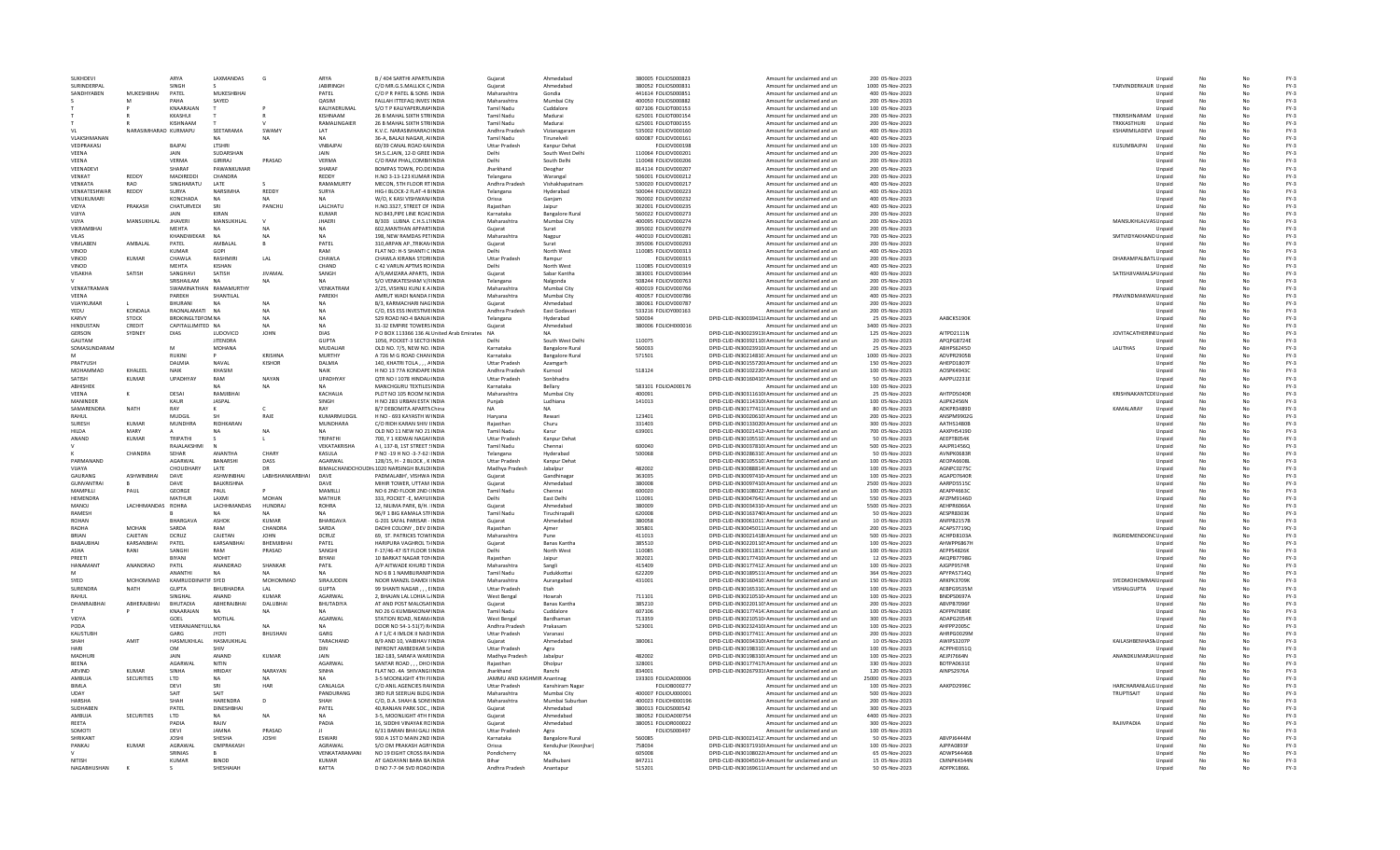| RAMAKANTA                          | HRUSHIKESH          | PATI                    | HRUSHIKESH           |                  | PATI                    | OTR NO 19/D TYPE- IV (INDIA                                   | Maharashtra                      | Jalgaon                          | 425308           | DPID-CLID-1201060000 Amount for unclaimed and un                                                       | 100 05-Nov-2023                    | ADOPP4576K               | 27-APR-1968 |                       | Unpaid           | No       |    | $FY-3$           |
|------------------------------------|---------------------|-------------------------|----------------------|------------------|-------------------------|---------------------------------------------------------------|----------------------------------|----------------------------------|------------------|--------------------------------------------------------------------------------------------------------|------------------------------------|--------------------------|-------------|-----------------------|------------------|----------|----|------------------|
|                                    |                     | <b>INGHAI</b>           | <b>IATF</b>          |                  |                         | BULAQIDASSSINGHAL A-2/119 AASHIRWAD A INDIA                   | Delhi                            | West Delhi                       | 110063           | DPID-CLID-IN30310810I Amount for unclaimed and un                                                      | 50 05-Nov-2023                     | ABCPS1895E               |             |                       | Unpaid           |          |    | $FY-3$           |
|                                    |                     | CHNDRNTH                |                      |                  | KRIHNHETTY              | NO 3371/1A RAMANASINDIA                                       | Karnataka                        | Davanager                        | 577004           | DPID-CLID-IN30214810. Amount for unclaimed and un                                                      | 200 05-Nov-2023                    | ACOPC9229F               |             | AJOTHIDARSHAN Unpaid  |                  |          |    | $FY-3$           |
| AMOLAK                             |                     | <b>SINGH</b>            | LATE                 |                  | ANGATINGH               | C\O J AND K BANK LTD INDIA                                    | Karnataka                        | <b>Bangalore Rural</b>           | 560001           | DPID-CLID-IN30214810. Amount for unclaimed and un                                                      | 400 05-Nov-2023                    | ABLPS3524R               |             |                       | Unpaid           |          |    | $FY-3$           |
|                                    | KASI                | VISWANATHAN             |                      |                  | RAJASEKARAN             | 3/557, MADURAI- MANINDIA                                      | <b>Tamil Nadu</b>                | Ramanathapuram                   | 623707           | DPID-CLID-IN30216410. Amount for unclaimed and un                                                      | 1 05-Nov-2023                      | AGTPR8234N               |             |                       | Unpaid           | No       |    | $FY-3$           |
| SHOURYA                            | <b>SHEKHAR</b>      | KUNDU                   | RATHINDRA            | <b>NATH</b>      | KUNDU                   | 71 KESHAB CHANDRA SINDIA                                      | West Bengal                      | Kolkata                          | 700009           | DPID-CLID-IN30223610! Amount for unclaimed and un                                                      | 400 05-Nov-2023                    | APCPK7436H               |             |                       | Unpaid           | No       | No | $FY-3$           |
| PRASHANT                           | <b>DHONDIRAM</b>    | SAWANT                  | DHONDIRAM            | SHANKAR          | SAWANT                  | 94 L /11 B, JANTA NAG/INDIA                                   | Maharashtra                      | Mumbai City                      | 400034           | DPID-CLID-IN30226910. Amount for unclaimed and un                                                      | 200 05-Nov-2023                    | ASXPS8507P               |             |                       | Unpaid           | No       | No | $FY-3$           |
| MISTRY                             | <b>VINAYAK</b>      | CHANDRAMOHAN MISTRY     |                      | CHANDRAMOHAN     | KESHAV                  | 10 ANANT NIVAS, SUBHINDIA                                     | Maharashtra                      | Mumbai City                      | 400051           | DPID-CLID-IN30226910. Amount for unclaimed and un                                                      | 239 05-Nov-2023                    | AHQPM5758C               |             |                       | Unpaid           |          |    | $FY-3$           |
| SURESH                             | REVANSIDDH          | V SHIWANT               | REVANSIDDHAP         | <b>SANGAPPA</b>  | SHIWANT                 | 585, SOUTH KASABA, , , INDL                                   | Maharashtra                      | Solapur                          | 413002           | DPID-CLID-IN30226911: Amount for unclaimed and un                                                      | 24 05-Nov-2023                     | APXPS1866C               |             |                       | Unpaid           | No       |    | $FY-3$           |
| <b>BHIMISETT</b>                   | SRINIVASA           | CHAKRAVARTHY BHIMISETTI |                      | GANESWARA        | <b>RAO</b>              | 44-27-5, T2 GOVINDA RINDIA                                    | Andhra Pradesh                   | Vishakhapatnam                   | 530016           | DPID-CLID-IN30232410I Amount for unclaimed and un                                                      | 100 05-Nov-2023                    | AIPPB9463P               |             |                       | Unpaid           | No       |    | $FY-3$           |
| MALKEET<br>VADLAMAN                | <b>KAUR</b>         | BANSAL                  | KHEM                 | RAI<br>RAMANA    | BANSAL<br><b>RAO</b>    | NO.191 PHASE-3 URBAIINDIA<br>DOOR NO 7-8-22 VELANINDIA        | Puniab                           | Bathinda                         | 151001<br>533004 | DPID-CLID-IN30267930, Amount for unclaimed and un<br>DPID-CLID-IN30286310, Amount for unclaimed and un | 200 05-Nov-2023<br>100 05-Nov-2023 | AEXPK2188L<br>AFIPV4340P |             |                       | Unpaid           | No       | No | $FY-3$<br>$FY-3$ |
| <b>USHA</b>                        | <b>NAGA</b>         | DEEPTHI<br>JINDAL       | <b>ISHWAR</b>        | CHAND            | <b>JINDAL</b>           | F-237 PRASHANT VIHAFINDIA                                     | Andhra Pradesh                   | East Godavari<br>North West      | 110085           | DPID-CLID-IN30294310I Amount for unclaimed and un                                                      | 400 05-Nov-2023                    | AAGPJ5738C               |             |                       | Unpaid<br>Unpaid | No       |    | $FY-3$           |
| <b>ISHWAR</b>                      | CHAND               | <b>JINDAL</b>           | GOPI                 | RAM              | <b>JINDAL</b>           | F-237 PRASHANT VIHAFINDL                                      | Delhi                            | North West                       | 110085           | DPID-CLID-IN30294310( Amount for unclaimed and un                                                      | 400 05-Nov-2023                    | AAEPJ4564G               |             |                       | Unpaid           | No       |    | $FY-3$           |
| MAN                                | <b>MOHAN</b>        | <b>MITTAL</b>           | NANAK                | CHAND            | MITTAL                  | BA-27- BLOCK-B-A (WE!INDIA                                    | Delhi                            | North West                       | 110088           | DPID-CLID-IN30299410(Amount for unclaimed and un                                                       | 2 05-Nov-2023                      | AMOPM5047P               |             |                       | Unpaid           | No       |    | $FY-3$           |
| SURIEET                            | KAUR                | <b>IUNEIA</b>           | RANIIT               | <b>SINGH</b>     | <b>IUNEIA</b>           | 8/19 SARUPRIYA VIHAR INDIA                                    | Delhi                            | South West Delh                  | 110016           | DPID-CLID-IN30051311 <sup>4</sup> Amount for unclaimed and un                                          | 200 05-Nov-2023                    | AHFPI4841P               |             |                       | Unnaid           | No       | No | $FY-3$           |
| PRASHANT                           | RAJESHKUMAR         | SHAH                    | RAJESHKUMAR          | VITTHALDAS       | SHAH                    | 51/52 SAMARPAN SOC INDIA                                      | Guiarat                          | Surat                            | 395009           | DPID-CLID-IN30226913' Amount for unclaimed and un                                                      | 100 05-Nov-2023                    | ARXPS4085M               |             |                       | Unpaid           | No       |    | $FY-3$           |
| AYUSH                              | ARVIND              | <b>BUBNA</b>            | ARVIND               | RAMAVTAR         | <b>BUBNA</b>            | 11 APSARA APARTMEN INDI                                       | Maharashtra                      | Mumbai City                      | 400067           | DPID-CLID-IN30070810! Amount for unclaimed and un                                                      | 300 05-Nov-2023                    | BAAPB9782K               |             | ARVINDRAMAVTA Unpaid  |                  |          |    | $FY-3$           |
| <b>RAVINDRA</b>                    | RAMKRISHNA          | MANE                    | RAMKRISHNA           | FATTESINGH       | MANE                    | FLAT NO 2. JUPITER TYFINDIA                                   | Maharashtra                      | Nashik                           | 422101           | DPID-CLID-IN30047640(Amount for unclaimed and un                                                       | 562 05-Nov-2023                    | AAXPM9010F               |             |                       | Unpaid           | No       |    | $FY-3$           |
| <b>BUENDER</b>                     |                     | GAUR                    | <b>BALAK</b>         |                  | RAM                     | RZ-572 GOPAL NAGAR IINDIA                                     | Delhi                            | South West Delh                  | 110043           | DPID-CLID-IN30011810: Amount for unclaimed and un                                                      | 1900 05-Nov-2023                   | AKOPG9701C               |             |                       | Unpaid           | No       |    | $FY-3$           |
| ARUN                               |                     | <b>IHANWAR</b>          | <b>SHRI</b>          |                  | RAM                     | SADAR BAZAR. MANINDIA                                         | Madhya Pradesh                   | Neemuch                          | 458110           | DPID-CLID-IN30198310I Amount for unclaimed and un                                                      | 25.05-Nov-2023                     | <b>AATPI2118H</b>        |             |                       | Unpaid           | No       | No | $FY-3$           |
| DHANRAJ                            |                     | <b>BOLKE</b>            | RAMCHANDRA           | ARJUNRAO         | <b>BOLKE</b>            | PREMNAGAR S V ROAD INDIA                                      | Maharashtra                      | Mumbai City                      | 400056           | DPID-CLID-IN30226912! Amount for unclaimed and un                                                      | 10 05-Nov-2023                     | AVCPB5694G               |             |                       | Unpaid           | No       |    | $FY-3$           |
| <b>GEETHA</b>                      |                     | <b>KRISHNAMOORTHS</b>   |                      |                  | KRIHNAMOORTHY           | NO 104/2 B B ROAD PEIINDI                                     | Tamil Nadu                       | Chennai                          | 600011           | DPID-CLID-IN30136410I Amount for unclaimed and un                                                      | 1 05-Nov-2023                      | APJPG3456L               |             |                       | Unpaid           |          |    | $FY-3$           |
| <b>PUSHPA</b>                      |                     |                         | <b>KENCHAPPA</b>     |                  |                         | NO.1415/A NORTHERN INDIA                                      | Karnataka                        | Hassan                           | 573201           | DPID-CLID-IN30023911: Amount for unclaimed and un                                                      | 200 05-Nov-2023                    | AOTPP1596D               |             |                       | Unpaid           | No       |    | $FY-3$           |
| <b>CRPSKRISHNA</b>                 |                     | DR                      | <b>CUB</b>           |                  | <b>JAIBHANUDU</b>       | 10/4 BLOCK 10, FLAT 4 INDIA                                   | Telangana                        | Hyderabad                        | 500056           | DPID-CLID-IN30023911! Amount for unclaimed and un                                                      | 550 05-Nov-2023                    | ACJPC3656M               |             |                       | Unpaid           | No       |    | $FY-3$           |
| <b>JAYAKUMAR</b>                   |                     | VAMADEVAN               |                      |                  | VAMADEVAN               | KOVILAKAM KOONAYII INDIA                                      | Kerala                           | Kollam                           | 691301           | DPID-CLID-IN30023911. Amount for unclaimed and un                                                      | 12 05-Nov-2023                     | ARI PV0472H              |             |                       | Unpaid           | No       | No | $FY-3$           |
| MAHESH                             | <b>BAIRAM</b>       | PARSRAMANI              | <b>BALRAM</b>        | MURLIDHAR        | PARSRAMNI               | PARISHRAM' VAKILWAI INDIA                                     | Gujarat                          | Ahmedaba                         | 380008           | DPID-CLID-IN30034310! Amount for unclaimed and un                                                      | 1000 05-Nov-2023                   | AOPPP2413F               |             |                       | Unpaid           | No       |    | $FY-3$           |
| RAMILABEN                          | MAHENDRABHAI MODI   |                         | MAHENDRABHAI         |                  | MODI                    | ASEDA, TAL, DEESA BINDIA                                      | Guiarat                          | <b>Banas Kantha</b>              | 385535           | DPID-CLID-IN30034320(Amount for unclaimed and un                                                       | 150 05-Nov-2023                    | AICPM8355L               |             |                       | Unpaid           |          |    | $FY-3$           |
| <b>ASHOK</b>                       | TRIMBAK             | DESHMUKH                | <b>TRIMBAK</b>       |                  | DESHMUKH                | RH 67, INDRAPRASHTA INDIA                                     | Maharashtra                      | Pune                             | 411019           | DPID-CLID-IN30036010. Amount for unclaimed and un                                                      | 100 05-Nov-2023                    | ABAPD9183C               |             |                       | Unpaid           | No       |    | $FY-3$           |
| SURFSH                             | CHAND               | CHOUDHARY               | NΔ                   |                  | NA                      | C/O HARPARSHAD SURIINDIA                                      | Harvana                          | Mahendragarh                     | 123001           | DPID-CLID-IN30039410! Amount for unclaimed and un                                                      | 400.05-Nov-2023                    | AARHS2209A               |             |                       | Unpaid           | No       |    | $FY-3$           |
| AMIT                               |                     | <b>BANSAL</b>           | <b>BALISH</b>        | KUMAR            | <b>BANSAL</b>           | WARD NO 6 . MUKTSAFINDIA                                      | Puniab                           | Muktsar                          | 152101           | DPID-CLID-IN30039416: Amount for unclaimed and un                                                      | 90 05-Nov-2023                     | AIOPB5383F               |             |                       | Unpaid           |          |    | $FY-3$           |
| SONAL                              |                     | PARMAR                  |                      |                  | PARMAR                  | PARMAR HOUSE MORAINDL                                         | Jharkhand                        | Ranchi                           | 834001           | DPID-CLID-IN30045013: Amount for unclaimed and un                                                      | 20 05-Nov-2023                     | AMWPP30710               |             | <b>JAYPARMAR</b>      | Unpaid           | No       |    | $FY-3$           |
| <b>ADITYA</b>                      |                     | AYODHYA                 | <b>AYODHYA</b>       |                  | VENKATACHARYA           | C - 6 OFFICER'S QUARTI INDIA                                  | Karnataka                        | Kolar                            | 563115           | DPID-CLID-IN30136410I Amount for unclaimed and un                                                      | 25 05-Nov-2023                     | ALEPA5739P               |             |                       | Unpaid           |          |    | $FY-3$           |
|                                    |                     | <b>GOWRISHNKR</b>       |                      |                  | <b>NA</b>               | 5/121 SAKTHI NAGAR NINDIA                                     | <b>Tamil Nadu</b>                | Coimbatore                       | 642003           | DPID-CLID-1201060000 Amount for unclaimed and un                                                       | 18 05-Nov-2023                     | AFTPG7192P               | 12-JUN-1974 |                       | Unpaid           | No       |    | $FY-3$           |
| <b>NIKESH</b><br><b>JETHENDHER</b> |                     | NANDAN                  | <b>NIHAR</b><br>RAM  | NANDAN<br>CHAND  | SINGH<br>GALADAP        | <b>34 ANANDPURI WEST BINDIA</b><br>NEW16, OLD 12 VELAYUNDIA   | Rihar<br><b>Tamil Nadu</b>       | Patna                            | 800001<br>600002 | DPID-CLID-IN30047642! Amount for unclaimed and un                                                      | 50.05-Nov-2023<br>50 05-Nov-2023   | AAIPN5981B<br>AEGPJ2511R |             |                       | Unpaid           | No       |    | $FY-3$           |
| <b>NIKHI</b>                       | <b>SUDHIR</b>       | RAJDERKAR               | SUDHIP               | DATTATRAY        | RAJDERKAR               | <b>B 1 BALAJI BUILDING NIINDI</b>                             | Karnataka                        | Chennai                          | 560037           | DPID-CLID-IN30163740: Amount for unclaimed and un<br>DPID-CLID-IN30061011(Amount for unclaimed and un  | 25 05-Nov-2023                     | AOKPR0661                |             |                       | Unpaid<br>Unpaid | No<br>No |    | $FY-3$<br>$FY-3$ |
| <b>BINA</b>                        | KUMARI              | AGARWAL                 | RICHPAL              |                  | AGARWALA                | 80/1. JOY NARAYAN SA INDIA                                    | <b>West Bengal</b>               | <b>Bangalore Rural</b><br>Howrah | 711101           | DPID-CLID-IN30085310I Amount for unclaimed and un                                                      | 200 05-Nov-2023                    | AGWPA4052A               |             |                       | Unpaid           |          |    | $FY-3$           |
| PATANI                             | PRAKASH             | <b>JIVANBHA</b>         |                      | s.               | PATANI                  | PLOT NO. - 1275/2 SECTINDIA                                   | Guiarat                          | Gandhinagar                      | 382002           | DPID-CLID-IN30148540(Amount for unclaimed and un                                                       | 200 05-Nov-2023                    | ALTPP9031A               |             |                       | Unpaid           | No       |    | $FY-3$           |
| MITUL                              |                     | <b>BHANDARI</b>         | PARVESH              |                  | <b>RHANDARI</b>         | HARII NIWAS MALL ROJINDIA                                     | Puniah                           | Firozour                         | 152002           | DPID-CLID-IN30154937! Amount for unclaimed and un                                                      | 10.05-Nov-2023                     | CAOPM2078F               |             |                       | Unpaid           | No       |    | $FY-3$           |
| RANIANA                            |                     | GUPTA                   | <b>RAINESH</b>       | KUMAR            | GUPTA                   | W/O RAINESH KUMAR INDIA                                       | <b>Uttar Pradesh</b>             | Lakhimpur Kheri                  |                  | DPID-CLID-IN30133018! Amount for unclaimed and un                                                      | 100 05-Nov-2023                    | AIZPG9588M               |             |                       | Unpaid           | No       |    | $FY-3$           |
| <b>PUSHKAR</b>                     | CHAND               | AGARWAI                 | SHARWVNA             | <b>KUMAR</b>     | AGARWAL                 | 27. VIJAY WARI . PATH INDI                                    | Raiasthan                        | Jaipur                           | 302012           | DPID-CLID-IN30116030( Amount for unclaimed and un                                                      | 600 05-Nov-2023                    | AAPPA4547B               |             |                       | Unpaid           | No       |    | $FY-3$           |
| OMSHANKAF                          |                     | PRASAD                  |                      | <b>NA</b>        |                         | 30/1001 SEAWOOD ES1INDIA                                      | Maharashtra                      | Thane                            | 400706           | DPID-CLID-IN30154917! Amount for unclaimed and un                                                      | 100 05-Nov-2023                    | ADYPP1034G               |             |                       | Unpaid           | No       |    | $FY-3$           |
| NIRANJAN                           |                     | <b>BEHERA</b>           | BHAGABAN             |                  | <b>BEHERA</b>           | SANTIBIHAR NEW SCO (INDIA                                     | Orissa                           | Ravagada                         | 765001           | DPID-CLID-IN30232410: Amount for unclaimed and un                                                      | 300 05-Nov-2023                    | ALGPB6916K               |             |                       | Unpaid           | No       | No | $FY-3$           |
| <b>YFI AKA</b>                     | SIVA                | REDDY                   | YELAKA               | PARANDHAMA       | REDDY                   | C/O DR ADINARAYANA INDIA                                      | Andhra Pradesh                   | Anantapur                        | 515123           | DPID-CLID-IN30232410 Amount for unclaimed and un                                                       | 10 05-Nov-2023                     | ABKPY0687L               |             |                       | Unpaid           | No       |    | $FY-3$           |
| <b>RAKESH</b>                      |                     | AGARWAL                 | SHRI                 | <b>KISHAN</b>    | <b>AGARWAI</b>          | 6-3-248/1/210 FLAT NC INDIA                                   | Telangana                        | Hyderabad                        | 500034           | DPID-CLID-IN30273410I Amount for unclaimed and un                                                      | 200 05-Nov-2023                    | AAKPA6902H               |             |                       | Unpaid           |          |    | $FY-3$           |
| <b>SHALIN</b>                      |                     | PURI                    | KULBHUSHAN           |                  | MANGAL                  | H NO 2 BLOCK B POCKE INDIA                                    |                                  | North West                       | 110085           | DPID-CLID-IN30096610! Amount for unclaimed and un                                                      | 100 05-Nov-2023                    | ANCPP3142R               |             |                       | Unpaid           | No       |    | $FY-3$           |
| DEVATHI                            |                     | SATYANARAYANA SAMBASIVA |                      |                  | RAO                     | D NO 7-5-89/1 PRAKAS INDIA                                    | Andhra Pradesh                   | Guntur                           | 522202           | DPID-CLID-IN30286310. Amount for unclaimed and un                                                      | 200 05-Nov-2023                    | AKNPD0777E               |             |                       | Unpaid           | No       |    | $FY-3$           |
| <b>SURINDER</b>                    |                     | KAUR                    | KAWAL                | <b>IFFT</b>      | SINGHSONI               | 11 GOVINDPURA COLO INDIA                                      | Raiasthan                        | Udaipur                          | 313001           | DPID-CLID-IN30047641: Amount for unclaimed and un                                                      | 200 05-Nov-2023                    | ADAPS8746A               |             |                       | Unpaid           | No       | No | $FY-3$           |
| ANII A                             | PIYUSH              | <b>SHAH</b>             | PIYUSH               | RATILAL          | <b>SHAH</b>             | 301 AMARSWAPNA AP/INDIA                                       | Guiarat                          | Surat                            | 395007           | DPID-CLID-IN30051310: Amount for unclaimed and un                                                      | 50 05-Nov-2023                     | ACIPS4400L               |             |                       | Unpaid           | No       |    | $FY-3$           |
| ANIKET                             |                     | PAREKH                  | SHRIKANT             |                  | PAREKH                  | 2373 AZAD CHOWK YE( INDIA                                     | Maharashtra                      | Nashik                           | 423401           | DPID-CLID-IN30051311I Amount for unclaimed and un                                                      | 400 05-Nov-2023                    | AOLPP2468L               |             |                       | Unpaid           |          |    | $FY-3$           |
| PURUSHOTHAMA                       |                     |                         | <b>JEGATHEESAN</b>   |                  |                         | NO 2 SANGEETH GARDHNDIA                                       | <b>Tamil Nadu</b>                | Tirunelvel                       | 602001           | DPID-CLID-IN30051311 Amount for unclaimed and un                                                       | 100 05-Nov-2023                    | AGCPJ6987H               |             |                       | Unpaid           | No       |    | $FY-3$           |
| <b>MANOJ</b>                       |                     | KUSHALAPPA              | KADEMADA             | KAREANDA         | KUSHALAPPA              | NO 2 4TH MAIN KUPPU INDIA                                     | Karnataka                        | Bangalore Urban                  | 560052           | DPID-CLID-IN30051312(Amount for unclaimed and un                                                       | 1000 05-Nov-2023                   | AJOPK07820               |             |                       | Unpaid           | No       |    | $FY-3$           |
| ANURADHA                           |                     | SHARMA                  | TIKARAM              |                  | SHARMA                  | 1/4545 MANDOLI ROAI INDIA                                     | Delhi                            | East Delhi                       | 110032           | DPID-CLID-IN30051313(Amount for unclaimed and un                                                       | 50 05-Nov-2023                     | ARNPS6807K               |             |                       | Unpaid           | No       | No | $FY-3$           |
| MANISH                             |                     | GOLA                    | <b>SHER</b>          |                  | SINGH                   | WB 201/ A SHAKARPURINDIA                                      | Delhi                            | East Delhi                       | 110092           | DPID-CLID-IN30051314: Amount for unclaimed and ur                                                      | 5 05-Nov-2023                      | AGQPG5735N               |             |                       | Unpaid           | No       |    | $FY-3$           |
| TARA                               | DEVI                | AGGARWAL                | GOVIND               | RAM              | AGARWALA                | 80/1 JOY NARAYAN SAMNDIA                                      | West Bengal                      | Howrah                           | 711101           | DPID-CLID-IN30085310I Amount for unclaimed and un                                                      | 400 05-Nov-2023                    | ACGPA2005D               |             |                       | Unpaid           |          |    | $FY-3$           |
| YAKIN                              | KANTILAL            | RANA                    | KANTILAL             | <b>UTTAMBHAI</b> | RANA                    | LIMDA CHOWK, , , BILIIINDIA                                   | Gujarat                          | Navsari                          | 396321           | DPID-CLID-1201090002 Amount for unclaimed and un                                                       | 25 05-Nov-2023                     | AIVPR2288Q               | 06-JUL-1979 |                       | Unpaid           | No       | No | $FY-3$           |
| Vishal<br>GEETHA                   |                     | Vijavwargi<br>RAVINDRAN | Ashok                | Kumar            | Vijavwargi<br>RAVINDRAN | 13/1. Ganguly Lane 1st INDIA<br>AI. 137-B. FITST STREET INDIA | <b>West Bengal</b><br>Tamil Nadu | Kolkata<br>Chennai               | 700007<br>600040 | DPID-CLID-IN30297810: Amount for unclaimed and un<br>DPID-CLID-IN30037810(Amount for unclaimed and un  | 100 05-Nov-2023<br>600 05-Nov-2023 | ADWPV0304P<br>AAIPR6477J |             |                       | Unpaid           | No<br>No | No | $FY-3$<br>$FY-3$ |
| <b>RFFNA</b>                       |                     | <b>BAGADIA</b>          | DEVKINANDAN          |                  |                         | 62-B, JOLLY MEKAR-1 6 INDIA                                   | Maharashtra                      | Mumbai City                      | 400005           | DPID-CLID-IN30160410. Amount for unclaimed and un                                                      | 1500 05-Nov-2023                   |                          |             | DEVKINANDANBA Unpaid  | Unpaid           | No       |    |                  |
| SANJEEV                            | CHANDRAKANT         | PATIL                   | CHANDRAKANT          | <b>BHANU</b>     | BAGADIA<br>PATIL        | QTR.NO, 3-B, TYPE-IV OHNDIA                                   | Maharashtra                      | Jalgaor                          | 425308           | DPID-CLID-1201060000 Amount for unclaimed and un                                                       | 200 05-Nov-2023                    | AACPB1110G<br>AJEPP6053F | 19-JAN-1973 |                       | Unpaid           |          |    | $FY-3$<br>$FY-3$ |
| SAVITA                             |                     | ROTT                    | <b>IRAPPA</b>        |                  | <b>ROTTI</b>            | FLAT NO 39 TEJAS APTS INDIA                                   | Maharashtra                      | Pune                             | 411041           | DPID-CLID-IN30109810I Amount for unclaimed and un                                                      | 100 05-Nov-2023                    | ACYPR9427J               |             |                       | Unpaid           | No       | No | $FY-3$           |
| MUKESH                             | RAMESH              | KABRA                   | RAMESH               | MANAKCHAND       | KABRA                   | NEW AREA WARD, NEA INDIA                                      | Maharashtra                      | Jalgaon                          | 425201           | DPID-CLID-IN30109810I Amount for unclaimed and un                                                      | 2 05-Nov-2023                      | AMOPK4190P               |             |                       | Unpaid           | No       |    | $FY-3$           |
| PRFFTY                             |                     | GARG                    | NΔ                   | NΔ               | <b>NA</b>               | <b>L465, SHASTRI NAGAR INDIA</b>                              | <b>Uttar Pradesh</b>             | Meerut                           |                  | DPID-CLID-IN30112715' Amount for unclaimed and un                                                      | 220 05-Nov-2023                    | AIVPG8924F               |             | ABHISHEKGARG Unpaid   |                  | No       | No | $FY-3$           |
| YASMEEN                            | SAGIR               | ANSARI                  | MOHAMMED             | HANIE            | ANSARI                  | 45 / 3 DOULAT GANJ K(INDIA                                    | Madhya Pradesh                   | Indore                           | 452001           | DPID-CLID-IN30115122: Amount for unclaimed and ur                                                      | 150 05-Nov-2023                    | AGEPA0515E               |             |                       | Unpaid           | No       |    | $FY-3$           |
|                                    |                     | BANSAL                  | SANJAY               |                  | BANSAL                  | 36, BHARAT PUR HOUS INDI                                      | <b>Uttar Pradesh</b>             | Agra                             |                  | DPID-CLID-IN30133017. Amount for unclaimed and un                                                      | 400 05-Nov-2023                    |                          |             |                       | Unpaid           |          |    | $FY-3$           |
| <b>VIRENDRA</b>                    | <b>KUMAR</b>        | <b>JAIN</b>             | SUMEDILAL            |                  | <b>JAIN</b>             | A 500 BARANPURA DH(INDIA                                      | Guiarat                          | Bharuch                          | 392001           | DPID-CLID-IN30133019: Amount for unclaimed and un                                                      | 1000 05-Nov-2023                   | ACAPJ5887A               |             |                       | Unpaid           | No       | No | $FY-3$           |
| PAWAN                              |                     | BAJAJ                   | SATYANARAYAN         |                  | BAJAJ                   | C/O SHRI HANUMANT FINDIA                                      | Madhya Pradesh                   | Indore                           | 452001           | DPID-CLID-IN30133019 Amount for unclaimed and un                                                       | 1400 05-Nov-2023                   | AEOPB0211J               |             |                       | Unpaid           | No       |    | $FY-3$           |
| <b>VIKAS</b>                       |                     | GUPTA                   | ASHOK                |                  | GUPTA                   | LIG 73 NEW SUBHASH INDIA                                      | Madhya Pradesh                   | <b>Bhonal</b>                    | 462023           | DPID-CLID-IN30133019/ Amount for unclaimed and un                                                      | 50.05-Nov-2023                     | <b>AKFPG3996R</b>        |             |                       | Unpaid           | No       | No | FY-3             |
| LAXMI                              | PRASAD              | TIWARI                  | RAMLAL               |                  | TIWARI                  | H NO 81/1 GANDHI WAINDIA                                      | Madhya Pradesh                   | Jabalpu                          | 482002           | DPID-CLID-IN30133020. Amount for unclaimed and un                                                      | 30 05-Nov-2023                     | AFXPT8240D               |             |                       | Unpaid           | No       |    | $FY-3$           |
| <b>ROSHANA</b>                     |                     |                         | SHISHUPAI            |                  | <b>VERMA</b>            | TYPE 3/8L ANUKIRAN C INDIA                                    | Raiasthan                        | Chittorgarh                      | 323307           | DPID-CLID-IN30105510. Amount for unclaimed and un                                                      | 20 05-Nov-2023                     | AMUPR3981R               |             |                       | Unpaid           |          |    | $FY-3$           |
| VIDYA                              |                     | SAGAR                   | LATE                 | MALIK            | ARJANDAS                | 503 JODHPUR PARK INDIA                                        | <b>West Bengal</b>               | Kolkata                          | 700068           | DPID-CLID-IN30002060(Amount for unclaimed and un                                                       | 4000 05-Nov-2023                   | AJVPS5039B               |             |                       | Unpaid           | No       | No | $FY-3$           |
| MEENA                              |                     | BANSAL                  | ARUN                 |                  | BANSAL                  | MIG - 3. HEDGEWAR NINDIA                                      | Madhya Pradesh                   | Rewa                             | 486001           | DPID-CLID-IN30007910: Amount for unclaimed and un                                                      | 10 05-Nov-2023                     | ADFPB1005N               |             |                       | Unpaid           | No       |    | $FY-3$           |
| Mahayee                            |                     | lain                    | <b>Bhawarlal</b>     |                  | lain                    | No 5/1. Madhu Bangle : INDIA                                  | Tamil Nadu                       | Vellore                          | 632004           | DPID-CLID-IN30009511: Amount for unclaimed and un                                                      | 400.05-Nov-2023                    | AAMPM0537G               |             |                       | Unpaid           | No       | No | $FY-3$           |
| TEHMUL                             | <b>BURJOR</b>       | SETHNA                  | <b>BURJOR</b>        |                  | SETHN                   | APAJI AMIN AND CO CAINDIA                                     | Gujara                           | Ahmedaba                         | 380009           | DPID-CLID-IN30012610I Amount for unclaimed and un                                                      | 2000 05-Nov-2023                   | AMDPS6538G               |             |                       | Unpaid           | No       |    | $FY-3$           |
| LAKSHMI                            |                     | RAO                     |                      |                  |                         | 1701 LAKE CASTLE 'A' VINDIA                                   | Maharashtra                      | Mumbai City                      | 400076           | DPID-CLID-IN30014210: Amount for unclaimed and un                                                      | 500 05-Nov-2023                    | AKWPR8013L               |             | <b>MOHANRAO</b>       | Unpaid           |          |    | $FY-3$<br>$FY-3$ |
| RATANCHAND<br>MAHMOOD              |                     | KHAN                    | NA<br><b>IRRAHIM</b> | <b>NA</b>        | <b>NA</b><br>KHAN       | 25/4 FLOWERS ROAD K INDIA<br>HOUSE NO. 1349 MARLINDIA         | <b>Tamil Nadu</b>                | Chennai                          | 600010<br>122002 | DPID-CLID-IN30015910, Amount for unclaimed and un                                                      | 200 05-Nov-2023<br>188 05-Nov-2023 | AINPK7573R               |             |                       | Unpaid           | No       | No | FY-3             |
| <b>HANNIRAI</b>                    |                     |                         | NΔ                   | <b>NA</b>        | <b>NA</b>               | C/O DR VIJAY KAGALE 1 INDIA                                   | Harvana<br>Maharashtra           | Gurgaon<br>Kolhapur              | 416008           | DPID-CLID-IN30015910 Amount for unclaimed and un<br>DPID-CLID-IN30018311! Amount for unclaimed and un  | 2 05-Nov-2023                      | AR7PH7643F               |             |                       | Unpaid<br>Unpaid | No       |    | $FY-3$           |
| SHAH                               | RAKESH              | <b>BABULAL</b>          | <b>NA</b>            | N <sub>A</sub>   | <b>NA</b>               | 602 SAMRATH SARTHI / INDIA                                    | Gujarat                          | Surat                            | 395001           | DPID-CLID-IN30018313: Amount for unclaimed and un                                                      | 50 05-Nov-2023                     | ADOPS4130L               |             | SHAHNISHARAKES Unpaid |                  | No       |    | $FY-3$           |
| HEARTLY                            |                     | RAYAN                   | <b>JOSEPH</b>        |                  | RAYAN                   | O NO 25 15TH W C STR INDIA                                    | <b>Tamil Nadu</b>                | Chennai                          | 600039           | DPID-CLID-IN30021410! Amount for unclaimed and un                                                      | 20 05-Nov-2023                     | ACCPH7890R               |             |                       | Unpaid           | No       |    | $FY-3$           |
|                                    |                     | NATAAJAN                | NA                   | NΔ               |                         | 4 ANNA STREET PAVEN INDIA                                     | <b>Tamil Nadu</b>                | Vellore                          | 632009           | DPID-CLID-IN30021412! Amount for unclaimed and un                                                      | 50 05-Nov-2023                     | AAOHS7101A               |             |                       | Unpaid           | No       | No | $FY-3$           |
| NITIN                              | KUMAR               | RATERIA                 | DIN                  | DAYAL            | RATERIA                 | SURHASH CHOWK  RINDIA                                         | Chhattisgarh                     | Raigarh                          | 496001           | DPID-CLID-IN30021413! Amount for unclaimed and un                                                      | 100 05-Nov-2023                    | <b>AACHN9889G</b>        |             |                       | Unpaid           | No       |    | $FY-3$           |
| ANNA                               |                     | <b>THOMAS</b>           | <b>I ONAPPAN</b>     |                  | ARNASSERY               | KOTTAYATHUKARAN H(INDIA                                       | Kerala                           | Thrissur                         | 680006           | DPID-CLID-IN30021414: Amount for unclaimed and un                                                      | 200 05-Nov-2023                    | AAWPT2580L               |             |                       | Unpaid           | No       |    | $FY-3$           |
| MANO.                              | <b>KUMAR</b>        | PANDEY                  | RAM                  | MANOHAE          | PANDEY                  | C/I SUNAYAN CHASMA INDI                                       | Chhattisgarh                     | Bilaspur                         | 495001           | DPID-CLID-IN30021414. Amount for unclaimed and un                                                      | 50 05-Nov-2023                     | AIYPP0828P               |             |                       | Unpaid           | No       |    | $FY-3$           |
| SHARIO                             | AHMAD               | AZMI                    | SUHAIL               | AHMAD            | AZMI                    | AB-36 MEDICAL COLONINDIA                                      | <b>Uttar Pradesh</b>             | Aligarh                          |                  | DPID-CLID-IN30177417! Amount for unclaimed and un                                                      | 130 05-Nov-2023                    | ATCPA4623Q               |             |                       | Unpaid           | No       |    | $FY-3$           |
| <b>MOHD</b>                        |                     | NAFFM                   | <b>A717</b>          |                  | UILAH                   | H. NO. 383 DHOBION WINDIA                                     | <b>Uttar Pradesh</b>             | <b>Badaun</b>                    |                  | DPID-CLID-IN30023913, Amount for unclaimed and un                                                      | 200 05-Nov-2023                    | AGFPN6388A               |             |                       | Unpaid           | No       | No | $FY-3$           |
| SHIVKUMAR                          |                     | PYARSARADI              | <b>BASWANAPPA</b>    |                  | PYARSABADI              | B S PYARSABADI YADGI INDIA                                    | Karnataka                        | Yadgir                           | 585201           | DPID-CLID-IN30113526. Amount for unclaimed and ur                                                      | 100 05-Nov-2023                    | AFWPP2451B               |             |                       | Unpaid           | No       |    | $FY-3$           |
| PRERNA                             |                     | RHARTI                  | CHANDRAKANT          | KIIMAR           | <b>BHARTI</b>           | PLOT NO 83 NEW RAM INDIA                                      | Madhya Pradesh                   | Jabalpur                         | 482002           | DPID-CLID-IN30133020! Amount for unclaimed and un                                                      | 40 05-Nov-2023                     | AOBPB1265M               |             |                       | Unpaid           |          |    | $FY-3$           |
| ALPESHKUMAR                        | <b>DOULATRAI</b>    | <b>JOSHI</b>            | <b>DOULATRAI</b>     |                  | <b>JOSHI</b>            | PLOT NO 66 A SHRI JI VIINDI                                   | Maharashtra                      | Nagpu                            | 440035           | DPID-CLID-1201060100 Amount for unclaimed and un                                                       | 40 05-Nov-2023                     | ACOPJ9271L               | 20-OCT-1975 |                       | Unpaid           | No       |    | $FY-3$           |
| KHOJEMA                            | ASKARALI            | PAINTERSHAFIK NA        |                      |                  | <b>NA</b>               | KATOPOR DARAWJA, N INDIA                                      | Gujarat                          | Bharuch                          | 392001           | DPID-CLID-1201080000 Amount for unclaimed and un                                                       | 400 05-Nov-2023                    | AZBPS8646L               | 30-NOV-1967 |                       | Unpaid           | No       |    | $FY-3$           |
| PARAMIFFTSINGH                     | <b>IASPAI SINGH</b> | RHATIA                  | <b>IASPAI SINGH</b>  |                  | <b>RHATIA</b>           | OPP. GUIRATI SCHOOL INDIA                                     | Maharashtra                      | Gondia                           | 441614           | DPID-CLID-1201090000 Amount for unclaimed and un                                                       | 74 05-Nov-2023                     | AAMPR9473A               | 27-DFC-1973 |                       | Unpaid           | No       |    | FY-3             |
| <b>RHARTI</b>                      | MAHENDRAKUM/ JAIN   |                         | <b>NA</b>            |                  | <b>NA</b>               | PLOT NO 614 SAGAR JE INDIA                                    | Maharashtra                      | Thane                            | 421501           | DPID-CLID-1201090000 Amount for unclaimed and un                                                       | 400 05-Nov-2023                    | AATPJ4623R               | 30-JAN-1973 |                       | Unpaid           |          |    | $FY-3$           |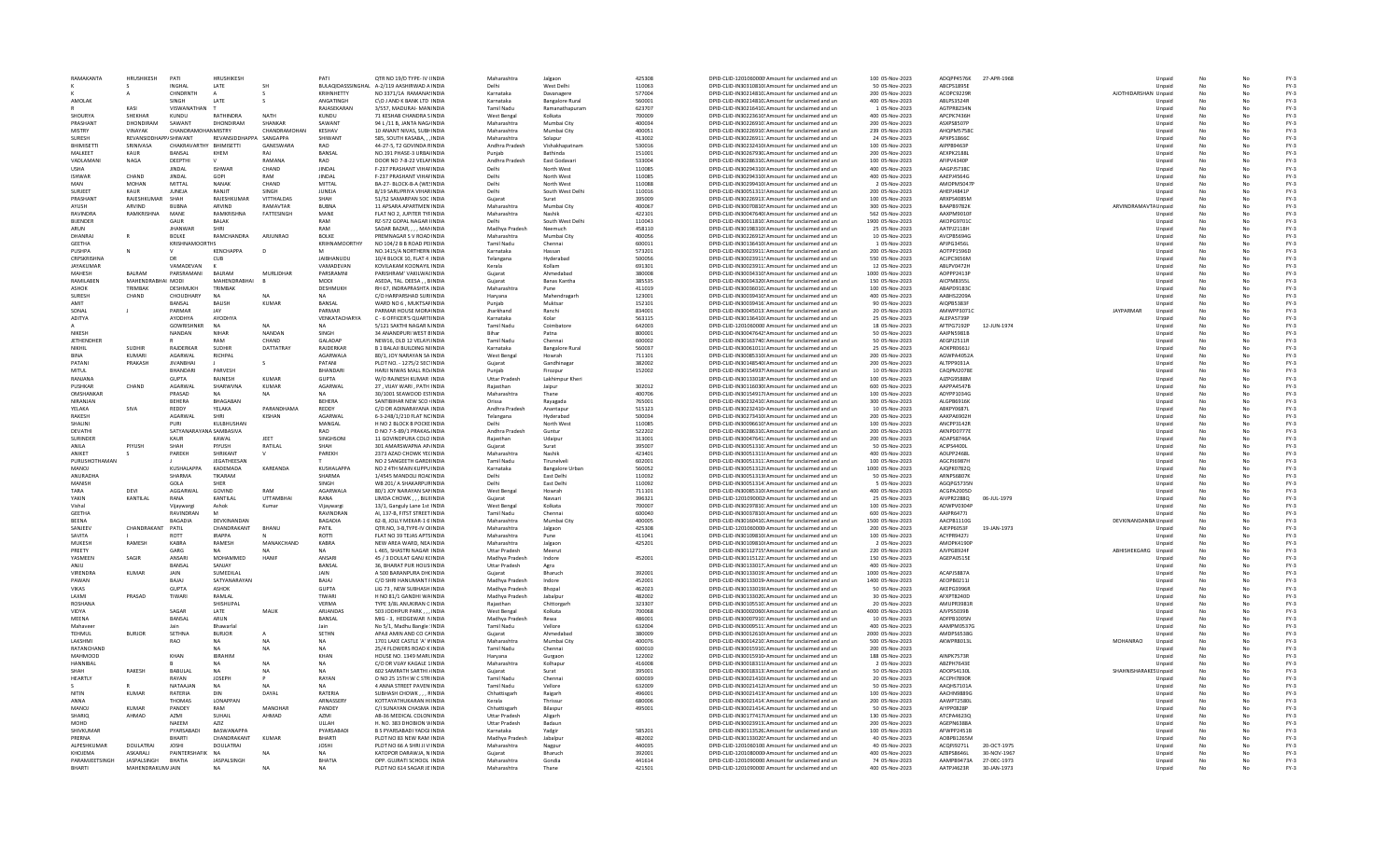|                    | RADHESHYAM          | KHANDELWAL               | NA                                        | <b>NA</b>      | <b>NA</b>           | 278 SATNA BUILDING . INDIA                                           | Madhya Pradesh           | Jabalpu                   |                                           | DPID-CLID-1201060100 Amount for unclaimed and un           | 400 05-Nov-2023                    | AIZPK3979K        | 17-JUL-1955  |              | Unnaid                                      |           |    | $FY-3$           |
|--------------------|---------------------|--------------------------|-------------------------------------------|----------------|---------------------|----------------------------------------------------------------------|--------------------------|---------------------------|-------------------------------------------|------------------------------------------------------------|------------------------------------|-------------------|--------------|--------------|---------------------------------------------|-----------|----|------------------|
| LICHIT             | <b>DIVYESH</b>      | SHAH                     | <b>DIVYESH</b>                            |                | <b>SHH</b>          | 703 - NAVSANGAM NE/INDIA                                             | Maharashtra              | Mumbai City               | 400077                                    | DPID-CLID-1201130000 Amount for unclaimed and un           | 1 05-Nov-2023                      | AZVPS4026L        | 16-DEC-1986  |              | DIVYESHAMBALAI Unpaid                       | No        |    | $FY-3$           |
| PRAMOD             |                     | NIRWAN                   | GHANSHYAM                                 |                | KUMAR               | 3. VIMLA SADAN RAM NINDIA                                            | Rajasthan                | Jodhpur                   | 342001                                    | DPID-CLID-1201210100. Amount for unclaimed and un          | 100 05-Nov-2023                    | ACFPN0850Q        |              |              | Unpaid                                      | No        |    | $FY-3$           |
| <b>FUTAR</b>       | MAL                 | KHANDELWAL               |                                           | <b>BHABU</b>   | MALKHANDELWAL       | VILL & POST-JOYALA TE INDIA                                          | Rajasthar                | Sirohi                    | 307028                                    | DPID-CLID-1201210100 Amount for unclaimed and un           | 20 05-Nov-2023                     | APSPK2598E        | 05-SEP-1980  |              | Unpaid                                      | No        |    | $FY-3$           |
| SHAMSUI            | <b>HASAN</b>        | SIDDIQUI                 | N A                                       |                | NA                  | PUNJAB NATIONAL BANINDIA                                             | <b>Uttar Pradesh</b>     | Sitapur                   |                                           | DPID-CLID-1201320000 Amount for unclaimed and un           | 500 05-Nov-2023                    | AFZPS5217B        | 19-JUL-1965  |              | Unpaid                                      | No        |    | $FY-3$           |
| RAM                | PRAKASH             | GARG                     | <b>NA</b>                                 | <b>NA</b>      | <b>NA</b>           | MOHALLA KOTHI POST INDIA                                             | <b>Uttar Pradesh</b>     | Barabanki                 |                                           | DPID-CLID-1201320000 Amount for unclaimed and un           | 1000 05-Nov-2023                   | ABKPG5810H        | 21-MAY-1940  |              | KIRANBALAGARG Unpaid                        | No        | No | $FY-3$           |
| SENTHIL            | KUMAR               |                          | NΔ                                        | <b>NA</b>      | <b>NA</b>           | FRIENDS TYLAR NO 198 INDIA                                           | <b>Tamil Nadu</b>        | Salem                     | 636102                                    | DPID-CLID-1201320000 Amount for unclaimed and un           | 18 05-Nov-2023                     | RPPPS5457C        | 07-FFB-1973  |              | Unpaid                                      | No        | No | $FY-3$           |
| <b>RHAWNA</b>      |                     | JAIN                     | <b>RAKESH</b>                             |                | JAIN                | 309, A LAXMI NAGAR, INDI                                             | Rajasthan                | Jodhpur                   | 342001                                    | DPID-CLID-1201370000 Amount for unclaimed and un           | 100 05-Nov-2023                    | AIEPJ4711B        | 16-SEP-1983  |              | Unpaid                                      | No        |    | $FY-3$           |
| DOLLY              |                     | GUPTA                    | SHIV                                      | <b>KUAMF</b>   | <b>GUPTA</b>        | DOLLY GUPTA W/O SHI INDIA                                            | Rajasthan                | Kota                      | 324002                                    | DPID-CLID-1201370000 Amount for unclaimed and un           | 490 05-Nov-2023                    | ALDPG5610Q        | 23-MAR-1972  | XXXXXXX1524  | Unpaid                                      | No        |    | $FY-3$           |
| PURSHOTAN          |                     | TAYAL                    |                                           |                | TAYAL               | 8942, NAYA MOHALLA INDIA                                             | Delhi                    | Central Delhi             | 110006                                    | DPID-CLID-1201910100 Amount for unclaimed and un           | 200 05-Nov-2023                    | AACPT5468K        | 16-JUL-1950  |              | Unpaid                                      | No        |    | $FY-3$           |
| <b>DIPAK</b>       | VINOD               | RUNWAL                   | <b>NA</b>                                 | <b>NA</b>      | <b>NA</b>           | 34.FIRST FLOOR.2ND CHNDIA                                            | Karnataka                | <b>Bangalore Rural</b>    | 560068                                    | DPID-CLID-1202000000 Amount for unclaimed and un           | 4 05-Nov-2023                      | AEBPR5345A        | 03-MAR-1976  | XXXXXXXX6206 | Unpaid                                      | No        | No | $FY-3$           |
| KAVITA             | MAHENDRA            | BAGRECHA                 | NΔ                                        | NΔ             | <b>NA</b>           | 9TH LANE, JAYSINGPUR INDIA                                           | Maharashtra              | Kolhanur                  | 416101                                    | DPID-CLID-1202000000 Amount for unclaimed and un           | 800 05-Nov-2023                    | ARAPR98441        | 12-MAY-1967  | XXXXXXXX1778 | Unpaid                                      | No        | No | $FY-3$           |
| <b>ARCHANA</b>     |                     | <b>KHANNA</b>            | RAVI                                      | <b>KUMAR</b>   | KHANNA              | 165 SARAI SHEKH MAH INDIJ                                            | <b>Uttar Pradesh</b>     | Moradabad                 |                                           | DPID-CLID-1202300000. Amount for unclaimed and un          | 100 05-Nov-2023                    | AWZPK6852H        | 17-FEB-1957  |              | Unpaid                                      | No        |    | $FY-3$           |
| SOM                | DEALERS             | PRIVATELIMITED NA        |                                           |                | <b>NA</b>           | 18/1. MAHARSHI DEVELINDIA                                            | West Bengal              | Kolkata                   | 700007                                    | DPID-CLID-1202650100 Amount for unclaimed and un           | 100 05-Nov-2023                    | AADCS7240Q        | 24-NOV-1995  |              | Unpaid                                      | <b>No</b> |    | $FY-3$           |
| RAMLAL             | GOPIRAM             | GOYAL                    | GOPIRAM                                   | SHIVDAYAMAL    | GOYAL               | VISHRAMDHAM, PLOT IINDIA                                             | Maharashtra              | Thane                     | 400706                                    | DPID-CLID-1202810000 Amount for unclaimed and un           | 25 05-Nov-2023                     | AKEPG7654A        | 21-OCT-1942  |              | Unpaid                                      | No        | No | $FY-3$           |
| ARPITHA            |                     | SATYAVARAPLI             | <b>NA</b>                                 | NΔ             | NA                  | 1-8-91/15, 2ND FLOOR INDIA                                           | Telangana                | Hyderabad                 | 500003                                    | DPID-CLID-1203150000 Amount for unclaimed and un           | 600 05-Nov-2023                    | ALCP52761D        | 23-IAN-1974  | XXXXXXXX5671 | Unpaid                                      | No        | No | $FY-3$           |
| RASIKLAL           | <b>IASMATRHA</b>    | PETHANI                  | NΔ                                        | NΔ             | <b>NA</b>           | B/H. POLICE CHOWKI, , INDIA                                          | Gujarat                  | Raikot                    | 360410                                    | DPID-CLID-1203210000 Amount for unclaimed and un           | 100 05-Nov-2023                    | AHIPP9744P        | 16-OCT-1966  |              | Unpaid                                      | No        | No | $FY-3$           |
| SUBHASH            | CHANDER             | CHAUHAN                  | <b>RAGHUBIR</b>                           | SINGH          | CHAUHAN             | E-182/C, GALI NO.5, JAHNDI/                                          |                          | East Delhi                | 110091                                    | DPID-CLID-1203230000 Amount for unclaimed and un           | 100 05-Nov-2023                    | AFSPC0379R        | 15-AUG-1962  |              | Unpaid                                      |           |    | $FY-3$           |
| RAMESH             | <b>KUMAR</b>        | <b>GUPTA</b>             | BANKAT                                    | LAL            | <b>GUPTA</b>        | WARD NO 14 ANJANI LINDIA                                             | Madhya Pradesh           | Raigarh                   | 465674                                    | DPID-CLID-1203320001 Amount for unclaimed and un           | 50 05-Nov-2023                     | AEUPG0774R        | 01-JAN-1946  |              | Unpaid                                      | <b>No</b> | No | $FY-3$           |
| TAPAS              | RANJAN              | <b>MOHANTY</b>           | DEBADUTTA                                 |                | MOHANTY             | C/O.P.K.SATPATHY FRIEINDIA                                           | Orissa                   | Cuttack                   | 753001                                    | DPID-CLID-1203350000 Amount for unclaimed and un           | 100 05-Nov-2023                    | ANEPM5139R        | 10-NOV-1977  |              | Unpaid                                      | No        | No | $FY-3$           |
| NIKHII             | SHANTILAI           | PARIKH                   | SHANTILAL                                 |                | PARIKH              | C/O : RASIKLAL R. SURT INDIA                                         | Guiarat                  | Ahmedabad                 | 380054                                    | DPID-CLID-1203380000 Amount for unclaimed and un           | 50000 05-Nov-2023                  | AOFPP4565L        | 22-DFC-1954  |              | Unpaid                                      | No        | No | $FY-3$           |
| <b>URVASHIBEN</b>  | NIKHILBHA           | PARIKH                   | NIKHII                                    |                | PARIKH              | C/O : RASIKLAL R. SUFINDIA                                           | Gujarat                  | Ahmedabad                 | 380054                                    | DPID-CLID-1203380000 Amount for unclaimed and un           | 50000 05-Nov-2023                  | AOHPP7628L        | 19-NOV-1956  |              | Unpaid                                      | No        | No | $FY-3$           |
| HANUMAIAH          | SHARATH             | CHANDRA                  | <b>BYRANNA</b>                            |                | HANUMAIAH           | NO 321 4TH MAIN 15THNDIA                                             | Karnataka                | <b>Bangalore Rura</b>     | 560080                                    | DPID-CLID-1203440000 Amount for unclaimed and un           | 1684 05-Nov-2023                   | <b>ABHPS4450J</b> | 24-JUN-1967  |              | Unpaid                                      | No        |    | $FY-3$           |
|                    | <b>RAKESH</b>       | KUMARBOHRA               | TIKAM                                     | CHAND          | <b>BOHRA</b>        | 830 KAMRAJ ROAD SIV/INDIA                                            | <b>Tamil Nadu</b>        | Virudhunagar              | 626123                                    | DPID-CLID-1203450000 Amount for unclaimed and un           | 200 05-Nov-2023                    | AJLPR4759E        | 05-MAR-1978  |              | Unpaid                                      | <b>No</b> | No | $FY-3$           |
| DAXABEN            |                     |                          | HARISHCHANDRA DHOTIJOTAWALA HARISHCHANDRA |                | DHOTJOTAWALA        | 47-48-B-16-17, VESTAN INDIA                                          | Guiarat                  | Surat                     | 395009                                    | DPID-CLID-1204150000 Amount for unclaimed and un           | 100 05-Nov-2023                    | ABKPD0623P        | 06-DEC-1960  |              | Unpaid                                      | No        | No | $FY-3$           |
| <b>GAIAWADA</b>    | VENKATA             | NAGALAKSHMI G            |                                           |                | SRINIVASULU         | 417/A S R NAIK NAGAHNDIA                                             | Telangana                | Hyderabad                 | 500055                                    | DPID-CLID-1204340000 Amount for unclaimed and un           | 200 05-Nov-2023                    | AIRPG3795L        | 12-APR-1963  |              | Unpaid                                      | No        | No | $FY-3$           |
| SAJJAN             | <b>KUMAR</b>        | SAKALLE                  | RAMA                                      | SHANKAF        | SAKALLE             | MOTIBHATT GALI, KUMINDI/                                             | Madhya Pradesh           | Khargone                  | 450001                                    | DPID-CLID-1204470002 Amount for unclaimed and un           | 100 05-Nov-2023                    | AKCPS3590H        | 01-AUG-1958  |              | Unpaid                                      | No        | No | $FY-3$           |
| VRISHALI           |                     | KULKARNI                 | DIGAMBER                                  |                | PHADNIS             | <b>SCIENTIST COLONY 13 NINDIA</b>                                    | Maharashtra              | Pune                      | 411008                                    | DPID-CLID-1204550000 Amount for unclaimed and un           | 50 05-Nov-2023                     | ARFPK2688G        | 07-JUN-1955  |              | Unpaid                                      | No        |    | $FY-3$           |
| <b>SHUBHRA</b>     |                     | SINGH                    | <b>DHIRENDRA</b>                          |                | SINGH               | HOUSE NO. 26 SECTOR INDIA                                            | <b>Uttar Pradesh</b>     | Lucknow                   |                                           | DPID-CLID-1206120000 Amount for unclaimed and un           | 200 05-Nov-2023                    | AOTPS0420         | 05-APR-1972  |              | Unpaid                                      | No        | No | $FY-3$           |
| RHARATRHAI         | MANURHA             | PATFI                    | MANURHAL                                  |                | PATFI               | 6 DWARKESH MAGAR KINDIA                                              | Gujarat                  | Panch Mahals              | 389350                                    | DPID-CLID-1301670000 Amount for unclaimed and un           | 200.05-Nov-2023                    | AKPPP1414I        | 01-SEP-1968  |              | Unpaid                                      | No        | No | $FY-3$           |
| MANOIKUMAR         | SHANTISWARUP SHARMA |                          | SHANTISWARUP                              |                | SHAMA               | PAVAGADH MANEHIINDIA                                                 | Gujarat                  | Panch Mahals              | 389350                                    | DPID-CLID-1301670000 Amount for unclaimed and un           | 400 05-Nov-2023                    | <b>AIPPS8683N</b> | 06-JUL-1967  | 6.75831E+11  | Unpaid                                      | No        | No | $FY-3$           |
| KAMAI              | KISHORE             | TAPARIA                  | RAMAKISHAN                                |                | TAPARIA             | TAPARIA BHAWAN AJMINDIA                                              | Rajasthar                | Ajmer                     | 305801                                    | DPID-CLID-1302860000 Amount for unclaimed and un           | 1 05-Nov-2023                      | AANPT7184N        | 22-OCT-1966  |              | Unpaid                                      | No        |    | $FY-3$           |
| AJAY               | <b>JAGVIR</b>       | SURANA                   |                                           |                |                     | DATTA DARSHAN APPA INDIA                                             | Maharashtra              | Akola                     | 444001                                    | DPID-CLID-1303580000 Amount for unclaimed and un           | 3 05-Nov-2023                      | AMOPS5335N        | 17-AUG-1973  |              | Unpaid                                      | No        |    | $FY-3$           |
| MANISHA            |                     | SHARMA                   | SHIV                                      | KUMAR          | SHARMA              | 203 4TH LANE RAMESHINDIA                                             | Delhi                    | North West                | 110033                                    | DPID-CLID-1304140000 Amount for unclaimed and un           | 50 05-Nov-2023                     | BDWPS7932R        | 24-OCT-1983  |              | Unpaid                                      | No        | No | $FY-3$           |
| SRINIVASARAO       |                     |                          |                                           | <b>NA</b>      | <b>NA</b>           | 3RD CROSS BODA REDEINDIA                                             | Karnataka                | <b>Bangalore Rural</b>    | 560037                                    | DPID-CLID-1304140001 Amount for unclaimed and un           | 10.05-Nov-2023                     | BDAPS4025F        | 15-IUN-1981  |              | Unpaid                                      | No        | No | FY-3             |
| <b>RAKESH</b>      | VALLARH             | BHAISALIYA               | VALLABH                                   |                | <b>RHAI</b>         | PLOT 83 TO 88 FLAT 40 INDIA                                          | Gujarat                  | Surat                     | 395004                                    | DPID-CLID-1304140006 Amount for unclaimed and un           | 100 05-Nov-2023                    | RVSPS97451        | 01-DEC-1983  |              | Unpaid                                      | No        | No | $FY-3$           |
| KURNAI             | <b>JITENDRA</b>     | MEHTA                    |                                           |                | <b>NA</b>           | 165/A VINCENT CHAMEINDIA                                             | Maharashtra              | Mumbai City               | 400014                                    | DPID-CLID-1202550000 Amount for unclaimed and un           | 200 05-Nov-2023                    | AQGPM2115G        | 28-MAR-1985  | XXXXXXX1323  | JITENDRAMANGA Unpaid                        | No        |    | $FY-3$           |
| ANILKUMAR          | M                   | KHINANI                  | <b>MOHANDAS</b>                           | AASANDAS       | KHIMNAN             | 174. D - WARD, KUBER INDIA                                           | Gujarat                  | Ahmedabad                 | 382340                                    | DPID-CLID-1203440000 Amount for unclaimed and un           | 100 05-Nov-2023                    | AQZPK5870D        | 06-JUL-1983  |              |                                             | No        |    | $FY-3$           |
| <b>ROHIT</b>       |                     | KUMAR                    | SURESH                                    |                | ARYA                | HOUSE NO 1085 SECTO INDIA                                            | Harvana                  | Hissar                    | 125001                                    | DPID-CLID-1203800300 Amount for unclaimed and un           | 250 05-Nov-2023                    | AEWPK5531Q        | 06-JUL-1971  |              | Unpaid<br>Unpaid                            | No        | No | $FY-3$           |
| MANISH             | <b>ARVINDI AI</b>   | DIVETIA                  | <b>NA</b>                                 | <b>NA</b>      | <b>NA</b>           | C/67. SHIVKRUPA SOCIEINDIA                                           |                          | Surat                     | 394210                                    | DPID-CLID-1201090000 Amount for unclaimed and un           | 40.05-Nov-2023                     | <b>AHVPD8948F</b> | 27-ILIN-1971 |              |                                             | No        | No | FY-3             |
| PRATIBHAREN        | RAKESHRHAI          | DHADUK                   | N <sub>4</sub>                            | NΔ             | NΔ                  | AMRUT NAGAR VISTAR INDIA                                             | Gujarat                  |                           | 362220                                    |                                                            |                                    | AHFPD8092L        |              |              | Unpaid                                      |           | No | $FY-3$           |
|                    |                     |                          |                                           |                |                     |                                                                      | Gujarat                  | Junagadh                  |                                           | DPID-CLID-1203320001 Amount for unclaimed and un           | 100 05-Nov-2023                    |                   | 13-DEC-1979  |              | Unpaid                                      | No        |    |                  |
| LAKHABHA           | <b>BOGHABHAI</b>    | <b>MAKWANA</b>           | <b>BOGHABI</b>                            | GANESHBHA      | MAKWANA             | NR.MAHAJAN VADA, R/INDI/                                             | Guiarat                  | Patan                     | 384240                                    | DPID-CLID-1203000000 Amount for unclaimed and un           | 6 05-Nov-2023                      | <b>ABWPM7558G</b> | 01-JUN-1947  |              | Unpaid                                      | No        |    | $FY-3$           |
| KAMALA             |                     | ATLURI                   |                                           |                |                     | D NO 29-19-51 DORNAIINDIA                                            | Andhra Pradesh           | Krishna                   | 520002                                    | DPID-CLID-1205140000 Amount for unclaimed and un           | 400 05-Nov-2023                    | AFAPA4164J        | 27-APR-1957  | XXXXXXXX9405 | Unpaid                                      | No        |    | $FY-3$           |
| KEERTHI            | <b>KUMAR</b>        | <b>JAJULA</b>            | YESU                                      | RATHNAM        | <b>JAJULA</b>       | H NO 2-10-1478 2-10-8 INDIA                                          | Telangana                | KarimNagar                | 505001                                    | DPID-CLID-1203810000 Amount for unclaimed and un           | 200 05-Nov-2023                    | ABIPJ0712F        | 03-JUN-1950  |              | Unpaid                                      | No        | No | $FY-3$           |
| YASHPAI            |                     |                          | MANOHAR                                   |                | IAI                 | 27 PREM NAGAR SPECI INDIA                                            | Uttarakhand              | Dehradun                  |                                           | DPID-CLID-1202060000 Amount for unclaimed and un           | 700 05-Nov-2023                    | ARRPY1596M        | 12-APR-1952  | XXXXXXXX3697 | Unpaid                                      | No        | No | $FY-3$           |
| SHARAD             |                     | <b>SINGHAI</b>           | RAM                                       | <b>NATH</b>    | AGARWAL             | <b>CORPORATION FLAT NCINDIA</b>                                      | GUJARAT                  | PATAN                     | 385350                                    | DPID-CLID-1201320000 Amount for unclaimed and un           | 500 05-Nov-2023                    | AHOPS1604K        |              |              | Unpaid                                      | No        |    | $FY-3$           |
| <b>KIRAN</b>       | <b>BALA</b>         | GARG                     | NA.                                       | NA             | <b>NA</b>           | C/O RAM PRAKASH GAHNDIA                                              | <b>Uttar Pradesh</b>     | Barabank                  |                                           | DPID-CLID-1201320000 Amount for unclaimed and un           | 800 05-Nov-2023                    | AAZPG3428F        | 27-APR-1943  |              | RAMPRAKASHGAI Unpaid                        | No        | No | $FY-3$           |
| RAJEEV             | KUMAR               | GARG                     |                                           |                |                     | MOHALLA PURANA BAZINDIA                                              | <b>Uttar Pradesh</b>     | Barabanki                 |                                           | DPID-CLID-1201320000 Amount for unclaimed and un           | 800 05-Nov-2023                    | ABKPG5811G        | 26-DEC-1968  |              | KIRANBALAGARG Unpaid                        | No        |    | $FY-3$           |
| RAKSHA             | SANIAY              | SHAH                     | SANJAY                                    |                | SHAH                | 9/A. RAVICHHAYA APP/INDIA                                            | Guiarat                  | Surat                     | FOLIOR000307                              | Amount for unclaimed and un                                | 200 05-Nov-2023                    | ABIPS4244B        |              |              | Unpaid                                      | No        | No | $FY-3$           |
| HARSHADRHA         | NARANBHAI           | PATEL                    | NARANRHAI                                 |                | PATEL               | HAVELI MAHALLO, GAN INDIA                                            | Gujarat                  | Navçari                   | 396360                                    | DPID-CLID-1203610000 Amount for unclaimed and un           | 50 05-Nov-2023                     | AUDPP7588H        | 20-MAN-1966  |              | Unpaid                                      | No        | No | $FY-3$           |
| SURHASHINI         |                     | CHAKKA                   | <b>IAGANNADHA</b>                         |                | SWAMY               | MAIN ROAD TUNI, , TUINDIA                                            | Andhra Pradesh           | East Godavari             | 533401                                    | DPID-CLID-1202230000 Amount for unclaimed and un           | 400 05-Nov-2023                    | AEYPC8098J        | 15-AUG-1962  |              | Unpaid                                      | No        |    | $FY-3$           |
| SURENDRA           | GOVIND              | <b>BHANDARE</b>          | GOVIND                                    | MAHADEV        | <b>BHANDARE</b>     | AT POST AMBAVADE T/INDI/                                             | Maharashtra              | Satara                    | 412206                                    | DPID-CLID-1204470006 Amount for unclaimed and un           | 65 05-Nov-2023                     | AAXPB0996K        | 09-DEC-1970  |              | Unpaid                                      | No        | No | $FY-3$           |
| RASIDA             |                     | BEGAM                    | USMAN                                     |                | MOHAMMAD            | PITLA STREET BEHIND CINDIA                                           | Orissa                   | Ravagada                  | 765001                                    | DPID-CLID-1202230000 Amount for unclaimed and un           | 200 05-Nov-2023                    | AYLPB9350M        | 16-SEP-1974  |              | Unpaid                                      | No        |    | $FY-3$           |
|                    |                     | MANE                     | PRABHAKAR                                 |                | MANE                | H NO 3094 NIPANI TAL INDIA                                           | Karnataka                | Belgaum                   | 591237                                    | DPID-CLID-1201060002 Amount for unclaimed and un           | 25 05-Nov-2023                     |                   | 30-MAY-1980  |              |                                             | No        | No | $FY-3$           |
| NITIN              | PRABHAKAR           |                          |                                           |                |                     |                                                                      |                          |                           |                                           |                                                            |                                    | AESPN8582Q        |              |              | Unpaid                                      |           | No | $FY-3$           |
| <b>IVOTI</b>       | KISHOR              | THAKUR                   | MANSINGH                                  | GULABANI       |                     | GAT NO 275 SICOF BUILINDIA                                           | Maharashtra              | Nashik                    | 422007                                    | DPID-CLID-1201910102 Amount for unclaimed and un           | 401 05-Nov-2023                    | ACIPT9628G        | 22-DEC-1968  |              | Unpaid                                      | No        |    |                  |
| MAHESH             | CHANDRA             | DOSI                     |                                           |                | MEHTAB<br><b>NA</b> | MAHALAXMI CHOWK NINDIA                                               | Rajasthan                | Banswara                  | 327001                                    | DPID-CLID-1201320000 Amount for unclaimed and un           | 125 05-Nov-2023                    | AFHPD2286D        | 28-SEP-1939  |              | Unpaid                                      | No        |    | $FY-3$           |
| ANIL               |                     | SHARMA                   | SATYA                                     | NARAYAN        | SHARMA              | C/O JOGENDRA PRASALINDIA                                             | <b>West Bengal</b>       | Darjeeling                | 734301                                    | DPID-CLID-1201910101: Amount for unclaimed and un          | 100 05-Nov-2023                    | CQAPS1356R        | 05-JAN-1980  |              | Unpaid                                      | No        | No | $FY-3$           |
| RANJITBHAI         | VASANTRAY           | <b>DOSHI</b>             | NA.                                       |                | NA                  | 102-AKASH GANGA APHNDIA                                              | Guiarat                  | Jamnagar                  | 361008                                    | DPID-CLID-1201200000 Amount for unclaimed and un           | 200 05-Nov-2023                    | ABMPD2761Q        | 28-DEC-1948  |              | Unpaid                                      | No        |    | $FY-3$           |
| SANT               | VIIAV               | SHUKLA                   | OM                                        | PRAKASH        | SHUKLA              | 33/9.FAKIR BAGAN LANINDIA                                            | <b>West Bengal</b>       | Howrah                    | 711101                                    | DPID-CLID-1201910300 Amount for unclaimed and un           | 100 05-Nov-2023                    | AYUPS4663H        | 02-JUN-1984  | XXXXXXXX7986 | Unpaid                                      | No        | No | $FY-3$           |
| <b>JINESHKUMAR</b> | UTTAMCHAND          | SHAH                     |                                           | N <sub>A</sub> | NΔ                  | 12 GOVINDA COMPLEX INDIA                                             | Guiarat                  | Valsad                    | 396195                                    | DPID-CLID-1203320002 Amount for unclaimed and un           | 8 05-Nov-2023                      | AEOPS7305N        | 25-FEB-1967  |              | Unpaid                                      | No        | No | $FY-3$           |
| MALLELA            |                     | PADMAVATI                |                                           | VENKATA        | RAMANAMURTHY        | SRT 831 SANATH NAGA INDIA                                            | Telangana                | Hyderabad                 | 500018                                    | DPID-CLID-1204340000 Amount for unclaimed and un           | 500 05-Nov-2023                    | AIBPM7492F        | 24-AUG-1961  | XXXXXXX1176  | Unpaid                                      | No        |    | $FY-3$           |
| <b>IAIDEV</b>      | CHETANDAS           | <b>TOLANI</b>            | CHETANDAS                                 |                | TOLANI              | ASHIRWAD COLONY, FLINDIA                                             | Maharashtra              | Gondia                    | 441601                                    | DPID-CLID-1201750000 Amount for unclaimed and un           | 125 05-Nov-2023                    | AAIPT9919F        | 08-JUN-1971  |              | Unpaid                                      | No        | No | $FY-3$           |
| MANISH             |                     | JAIN                     | MANISH                                    | KANT           | JAIN                | C-556/557 1ST FLR.GAUNDIA                                            | Delhi                    | North West                | 110033                                    | DPID-CLID-1201910102 Amount for unclaimed and un           | 50 05-Nov-2023                     | ADVPJ9584C        | 28-MAR-1980  |              | Unpaid                                      | No        | No | $FY-3$           |
| TRADE              | <b>STATION</b>      | SECURITIESPVTLTINA       |                                           | NA             | NΔ                  | 401. MUKUND APTS. P/INDIA                                            | Karnataka                | <b>Bangalore Bural</b>    | 560047                                    | DPID-CLID-1203500000 Amount for unclaimed and un           | 518 05-Nov-2023                    | AACCT0928K        | 13-IUN-2004  |              | Unpaid                                      | No        | No | $FY-3$           |
| <b>NISHA</b>       |                     | KAUSHIK                  | CHANDERBHAN                               |                | SHARMA              | V-351, GALI NO-7 &8, VINDIA                                          |                          | West Delhi                | 110058                                    | DPID-CLID-1204230000 Amount for unclaimed and un           | 100 05-Nov-2023                    | ARAPK3010D        | 03-MAY-1980  |              | Unpaid                                      | No        | No | $FY-3$           |
| SUNIL              |                     |                          |                                           | N <sub>A</sub> |                     | NO.657,KUGUBANDE R INDIA                                             | Karnataka                | Mysore                    | 570023                                    | DPID-CLID-1201090001 Amount for unclaimed and un           | 26 05-Nov-2023                     | AHLPR2712E        | 21-NOV-1976  |              | Unpaid                                      | No        |    | $FY-3$           |
| ANAND              | KUMAR               | PATAWARIAndSOIBHANWARLAL |                                           |                | PATAWARI            | P-12 . NEW HOWRAH BINDIA                                             | West Bengal              | Kolkata                   | 700001                                    | DPID-CLID-1203390000 Amount for unclaimed and un           | 200 05-Nov-2023                    | AACHA4362E        | 20-OCT-1959  |              | Unpaid                                      | No        | No | $FY-3$           |
| <b>JAGDISH</b>     | RUPNARAYAN          | <b>JHALANI</b>           | <b>NA</b>                                 |                | <b>NA</b>           | SARJEPURA, DESHMUK INDIA                                             | Maharashtra              | AhmedNagar                | 414001                                    | DPID-CLID-1201130000 Amount for unclaimed and un           | 500 05-Nov-2023                    | ACXPJ9490N        | 03-JUL-1966  |              | Unpaid                                      | No        | No | $FY-3$           |
| SHEIKH             | MEHRAI              | AHMAD                    | <b>LATE</b>                               | SHFIKH         | <b>GHOADIR</b>      | 251. MEHBOOR COLONINDIA                                              | Jammu And Kashmir        | Anantnag                  | 191103                                    | DPID-CLID-1202890000 Amount for unclaimed and un           | 300.05-Nov-2023                    | <b>BHKPS2528F</b> |              |              | Unpaid                                      | No        | No | $FY-3$           |
| SAVITA             |                     | SONI                     | ASHOK                                     |                | SONI                | PLOT NO. 68, C/O GOVI INDIA                                          | Rajasthar                | Jodhpur                   | 342001                                    | DPID-CLID-1201210100 Amount for unclaimed and un           | 600 05-Nov-2023                    | ANUPS0664D        | 11-JAN-1982  |              | Unpaid                                      | No        |    | $FY-3$           |
| UTSAV              | <b>FOUNDATION</b>   | PRIVATELIMITED NA        |                                           | N <sub>A</sub> |                     | F6 RAINBOW ARCADE 2 INDIA                                            | <b>Tamil Nadu</b>        | Chennai                   | 600017                                    | DPID-CLID-1204450000 Amount for unclaimed and un           | 100 05-Nov-2023                    | AAACB4548F        | 21-JUL-1994  |              |                                             | No        |    | $FY-3$           |
| GAIKWAD            | AKSHAY              | ANGADRAO                 | ANGADRAO                                  | MADHAVRAO      | GAIKWAD             | 34 HALAGARA VILLAGE INDIA                                            | Maharashtra              | Latur                     | 413522                                    | DPID-CLID-1204720003 Amount for unclaimed and un           | 323 05-Nov-2023                    | AWFPG4453Q        | 19-JUN-1989  |              | Unpaid<br>Unpaid                            | No        | No | $FY-3$           |
| PHOOLA             |                     | PATWARI                  | sн                                        |                | KMATTOO             | 117 MILAN APPT WEST INDIA                                            | Delhi                    | North West                | 110034                                    | DPID-CLID-1202990004 Amount for unclaimed and un           | 75 05-Nov-2023                     | ACWPP5664M        | 13-APR-1948  |              | Unpaid                                      | No        | No | $FY-3$           |
| AVINASH            |                     | <b>IOSHI</b>             | N <sub>4</sub>                            | <b>NA</b>      | <b>NA</b>           | <b>ERIENDS COLONY KANEINDIA</b>                                      | Maharashtra              | Amravati                  | 444805                                    | DPID-CLID-1601010000 Amount for unclaimed and un           | 100 05-Nov-2023                    | <b>AAUP14774A</b> |              |              | Unpaid                                      | No        | No | $FY-3$           |
| ASHOK              |                     | <b>JOGANI</b>            | BABULAL                                   |                | <b>JOGANI</b>       | BHAGVAN BHUVAN, 1S INDIA                                             | Maharashtra              | Mumbai City               | 400014                                    | DPID-CLID-1202470000 Amount for unclaimed and un           | 100 05-Nov-2023                    | AAGPJ9057N        | 19-FEB-1964  |              | Unpaid                                      | No        |    |                  |
| KANAIYALAL         |                     | TALREJA                  |                                           | N/             |                     | SUNDARDAS SHIVANDA INDIA                                             | Guiarat                  | Raikot                    | 360370 FOLIOK000253                       | Amount for unclaimed and un                                | 100 05-Nov-2023                    |                   |              |              | Unpaid                                      | No        |    | $FY-3$<br>$FY-3$ |
|                    |                     | MALARVIZHI               | M                                         |                | KARUVANDAN          | K MALARVIZHI 31, CHAIINDIA                                           | <b>Tamil Nadu</b>        | Tiruchirapalli            | 620006 FOLIOK000154                       | Amount for unclaimed and un                                | 200 05-Nov-2023                    | CMKPM9444A        |              |              | Unpaid                                      | No        | No | $FY-3$           |
|                    |                     | RIHNA                    |                                           |                | SINIVASAMUTHY       | C/O SRI LAKSHMI JEWE INDIA                                           | Karnataka                | Hassan                    | 573103 EOLIOK000159                       | Amount for unclaimed and un                                | 200.05-Nov-2023                    | AIRPK7874M        |              |              | Unnaid                                      | No        | No | FY-3             |
|                    |                     | <b>SATHIYAMOORTHK</b>    |                                           |                | RISHNASAMY          | 140 P V KOIL STREET, , INDIA                                         | <b>Tamil Nadu</b>        | Coimbatore                | 642126 FOLIOK000160                       | Amount for unclaimed and un                                | 200 05-Nov-2023                    |                   |              |              |                                             | No        |    | $FY-3$           |
|                    |                     | <b>SHAMBHULINGAPK</b>    |                                           |                | REVANAPPA           | C/O T M BASAVARAJ UFINDIA                                            | Karnataka                | Davanagere                | 577001 FOLIOK000163                       | Amount for unclaimed and un                                | 400 05-Nov-2023                    |                   |              |              | AGUNASEKARAN Unpaid<br>JAYADEVASA<br>Unpaid | No        |    | $FY-3$           |
|                    |                     | SATYANARAYANN NA         |                                           |                |                     | OR.NO.C - 12 / 8 . PTS NINDIA                                        |                          |                           | 505215 FOLIOK000164                       |                                                            | 200 05-Nov-2023                    |                   |              |              |                                             | No        |    | $FY-3$           |
| KSHANTHARAM        |                     | SHENOY                   | <b>KNARASIMHA</b>                         |                | SHENOY              | 16.ANJALI P.K.ROAD MIINDIA                                           | Telangana<br>Maharashtra | KarimNagar<br>Mumbai City | 400080 FOLIOK000177                       | Amount for unclaimed and un<br>Amount for unclaimed and un | 200 05-Nov-2023                    |                   |              |              | Unpaid                                      | No        | No | $FY-3$           |
| SAHYOG             | <b>SECURITIES</b>   | PVTLTD                   | NΔ                                        | <b>NA</b>      | NΔ                  | SAHYOG SECURITIES PVINDIA                                            | Karnataka                | Dharwad                   | 580020 EQUOS000195                        | Amount for unclaimed and un                                | 200.05-Nov-2023                    |                   |              |              | JAYASHRISHANTH Unpaid<br>Unpaid             | No        | No | FY-3             |
| SAIVANNA           |                     |                          |                                           |                |                     |                                                                      |                          |                           |                                           |                                                            |                                    |                   |              |              |                                             |           |    |                  |
|                    |                     |                          |                                           |                | GOWDA               | 142/A,2MN, GOKUL 2S'INDIA                                            | Karnataka                | Mysore                    | 570002 FOLIOS000200                       | Amount for unclaimed and un                                | 400 05-Nov-2023                    |                   |              |              | Unpaid                                      | No        |    | $FY-3$           |
| SAMBHU             | PRASAD              | DAS                      |                                           | PRASAD         | DAS                 | C/O PRABIR KUMAR HIFINDIA                                            | West Bengal              | Nadia                     | 741222 FOLIOS000209                       | Amount for unclaimed and un                                | 400 05-Nov-2023                    |                   |              |              | Unpaid                                      | No        |    | $FY-3$           |
| SANGHI             | CORPORATE           | SERVICESLTD              | <b>NA</b>                                 |                | <b>NA</b>           | FOUNTAIN CHAMBERS, INDIA                                             | Maharashtra              | Mumbai Suburban           | 400023 FOLIOS000227                       | Amount for unclaimed and un                                | 200 05-Nov-2023                    |                   |              |              | Unpaid                                      | No        |    | $FY-3$           |
| SANIAY             |                     | RHARTIA                  | <b>IHARARMAL</b><br>NΔ                    |                | RHARTIA             | 503-A ACCORD, CROSS INDIA                                            | Maharashtra              | Mumhai City               | 400053 EQUOS000235                        | Amount for unclaimed and un                                | 200 05-Nov-2023                    |                   |              |              | Unpaid                                      | No        | No | $FY-3$           |
| <b>KAILASHVATI</b> |                     | MFHTA                    |                                           |                | <b>NA</b>           | 8.RANJIT SADAN - I. CHCINDIA                                         | Raiasthan                | Jodhpur                   | 342003 FOLIOK000189                       | Amount for unclaimed and un                                | 200 05-Nov-2023                    |                   |              |              | Unpaid                                      | No        |    | $FY-3$           |
| <b>KAI PANA</b>    |                     | <b>BAFNA</b>             | KHUSAL                                    |                | CHAND               | NO 843, PIPE LINE ROAL INDIA                                         | Karnataka                | <b>Bangalore Rural</b>    | 560022 FOLIOK000197                       | Amount for unclaimed and un                                | 400 05-Nov-2023                    |                   |              |              | Unpaid                                      | No        |    | $FY-3$           |
| KALPANA            |                     | <b>KSHAF</b>             | KAKALDAS                                  |                | <b>BSHAH</b>        | F-46.TARA BAG ESTATE INDIA                                           | Maharashtra              | Mumbai City               | 100004 FOLIOK000199                       | Amount for unclaimed and un                                | 200 05-Nov-2023                    |                   |              |              | Unpaid                                      | No        |    | $FY-3$           |
| SANJAY             | <b>KUMAR</b>        | MANDHAWALA KAMAL         |                                           |                | KISHOR              | C/O MADAN LAL MANE INDIA                                             | Rajasthan                | Nagaur                    | 341508 FOLIOS000247                       | Amount for unclaimed and un                                | 200 05-Nov-2023                    |                   |              |              | Unpaid                                      | No        |    | $FY-3$           |
| SANIAY<br>SANTOSH  | KUMARI              | RATHI<br>YAMDGNI         | <b>OM</b><br>D                            |                | RATHI<br>YAMAGNI    | <b>BEHIND PARUILKA CHOINDIA</b><br><b>B-9, TYPE 5 INSTRUMENINDIA</b> | Raiasthan<br>Raiasthan   | Nagaur<br>Kota            | 341505 EQUOS000253<br>324005 FOLIOS000266 | Amount for unclaimed and un<br>Amount for unclaimed and un | 200.05-Nov-2023<br>400 05-Nov-2023 |                   |              |              | Unpaid<br>Unpaid                            | No<br>No  | No | FY-3<br>$FY-3$   |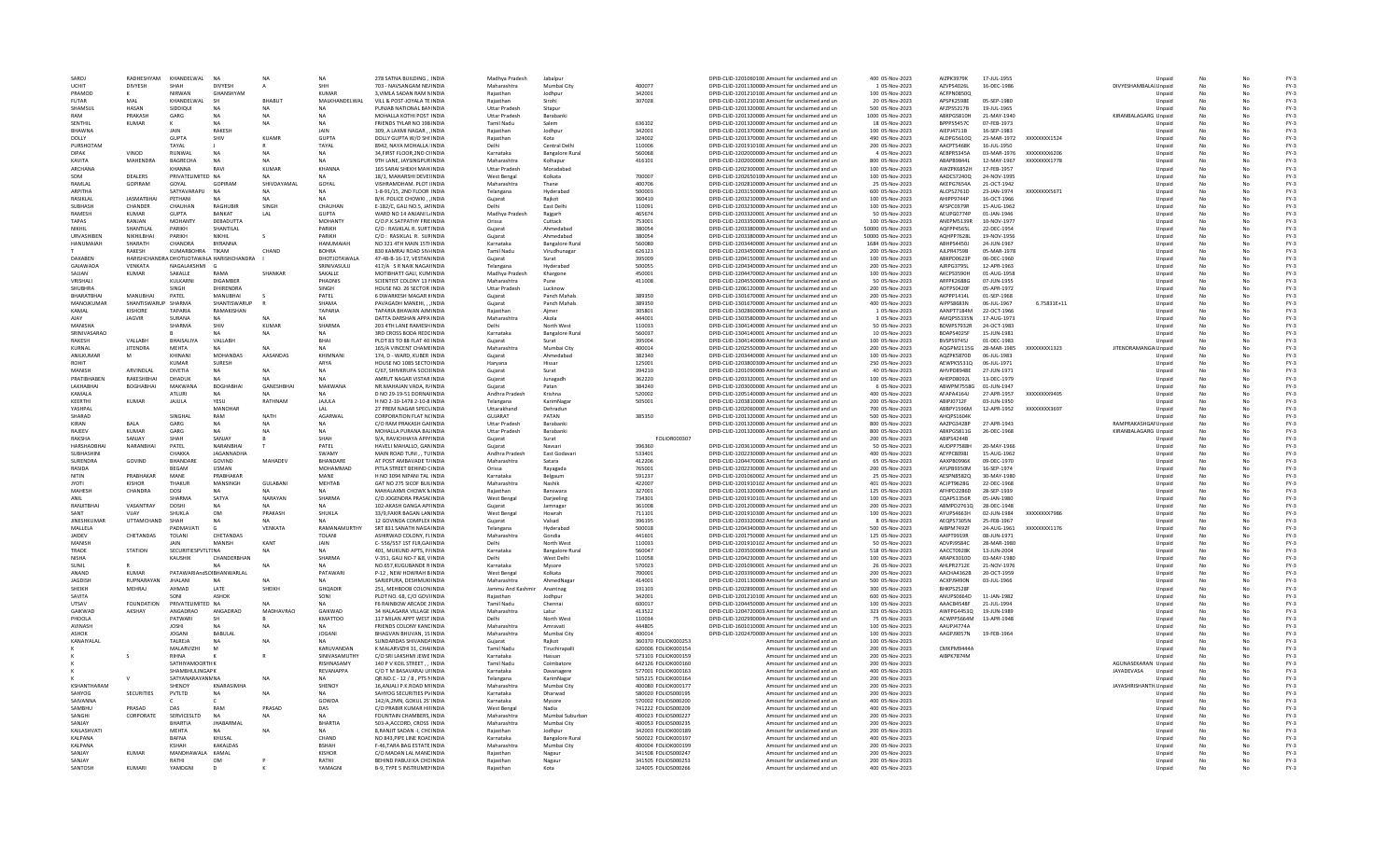| KETAN            | AJITRAY            | VORA                  | AJITRAY           |                | VORA               | B-2/9, SAINATH APPTS. INDIA       | Gujarat              | Ahmedabad              | 380050 FOLIOK000818 | Amount for unclaimed and un | 200 05-Nov-2023  |            |                              | Unpaid | No |    | $FY-3$ |
|------------------|--------------------|-----------------------|-------------------|----------------|--------------------|-----------------------------------|----------------------|------------------------|---------------------|-----------------------------|------------------|------------|------------------------------|--------|----|----|--------|
|                  |                    |                       |                   |                |                    |                                   |                      |                        |                     |                             |                  |            |                              |        |    |    |        |
| <b>I ALIT</b>    | KUMAR              | <b>HSANGHVI</b>       | HIMATI AI         | N              | SANGHVI            | <b>B-51. MAI HAR FLAT B/HNDIA</b> | Guiarat              | Ahmedahad              | 380007 EQUOL000004  | Amount for unclaimed and un | 1000 05-Nov-2023 |            |                              | Unpaid | No |    | $FY-3$ |
| <b>I ALIT</b>    |                    |                       |                   | <b>NA</b>      | <b>NA</b>          | H.NO.9,C-1,M.I.D.C MIFINDIA       | Maharashtra          | Ratnagiri              | 415639 FOLIOL000168 | Amount for unclaimed and un | 600 05-Nov-2023  |            | RATNAMENGHNA Unpaid          |        | No | No | $FY-3$ |
| LAXMI            | NARAYAN            | SARSWATI              | <b>NA</b>         | <b>NA</b>      | NΔ                 | C/O SARSWATI MATELS INDIA         | Raiasthan            | Jodhpur                | 342003 FOLIOL000190 | Amount for unclaimed and un | 400 05-Nov-2023  |            |                              | Unpaid |    |    | $FY-3$ |
| LALIT            |                    | SANGVI                |                   | <b>NA</b>      |                    | B/51, MALHAR FLATS B INDIA        | Guiarat              | Ahmedabad              | 380007 FOLIOL000755 | Amount for unclaimed and un | 1000 05-Nov-2023 |            |                              | Unpaid |    |    | $FY-3$ |
| LALIT            |                    | VERMA                 | $\circ$           |                | VERMA              | 149, IIND B ROAD SARD INDIA       | Rajasthan            | Jodhpur                | 342003 FOLIOL000756 | Amount for unclaimed and un | 2400 05-Nov-2023 |            |                              | Unpaid |    |    | $FY-3$ |
| MFFNA            |                    | SHAH                  | AROON             |                | SHAH               | 3/3/A. SHREE JIBAG FLAINDIA       | Guiarat              | Ahmedahad              | 380009 EQUOM000019  |                             | 1000 05-Nov-2023 |            | AROONSHAH                    |        |    |    | $FY-3$ |
|                  |                    |                       |                   |                |                    |                                   |                      |                        |                     | Amount for unclaimed and un |                  |            |                              | Unpaid |    | No |        |
| MUKESH           | MAGANRHAI          | MAJITHIA              | MAGANRHA          |                | MAJITHIA           | JAY' B/H BANK OF BARCINDIA        | Guiarat              | Ahmedabad              | 380013 FOLIOM000027 | Amount for unclaimed and un | 5000 05-Nov-2023 |            | JAYMAGANBHAIN Unpaid         |        |    |    | $FY-3$ |
| M                |                    | <b>INDA</b>           |                   |                | NA                 | 14 II MAIN ILANGONAGINDIA         | Pondicherry          | NΔ                     | 605011 FOLIOM000154 | Amount for unclaimed and un | 800 05-Nov-2023  |            | CHITRANARASIMM Unpaid        |        |    |    | $FY-3$ |
| MUKUND           | GOVIND             | <b>MORE</b>           | GOVIND            | SAKHARAM       | MORE               | JANKI NIWAS PLOT NO. INDIA        | Maharashtra          | Nashik                 | 422007 FOLIOM000461 | Amount for unclaimed and un | 200 05-Nov-2023  |            | MRSSHOBHAGOP. Unpaid         |        |    |    | $FY-3$ |
| MUNEERA          |                    | <b>BADSHAWALA</b>     | ABIDHUSAIN        |                | BADSHAWAL          | MURTUZA BLDG.BOHR/INDIA           | Maharashtra          | Mumbai City            | 400067 FOLIOM000465 | Amount for unclaimed and un | 100 05-Nov-2023  |            |                              | Unpaid |    |    | $FY-3$ |
| MUSHRAF          | KHAN               | PAIHAN                | <b>NAVSHER</b>    | KHAN           | PATHAN             | 23 COZY LEATHER MAR INDIA         | Karnataka            |                        | 585101 FOLIOM000475 |                             | 200.05-Nov-2023  |            |                              |        |    |    | $FY-3$ |
|                  |                    |                       |                   |                |                    |                                   |                      | Gulbarga               |                     | Amount for unclaimed and un |                  |            |                              | Unpaid | No | No |        |
| MITA             | NITIN              | SHAH                  | <b>NITIN</b>      | NAVNITLAL      | SHAH               | 105.VISHWASHANTI AP INDIA         | Gujarat              | Ahmedahad              | 380015 FOLIOM000763 | Amount for unclaimed and un | 1000 05-Nov-2023 |            | NITINNAVNITLALS Unpaid       |        |    | No | $FY-3$ |
| MONAL            |                    | HROFF                 | SHASHANK          |                | SHROFF             | RADIOWALO BUNGLOV INDIA           | Gujarat              | Ahmedahad              | 380007 FOLIOM000795 | Amount for unclaimed and un | 200 05-Nov-2023  |            | SHASHANKKSHRO Unpaid         |        |    |    | $FY-3$ |
| MAHENDRA         | M                  | SANGHAVI              | MOTILAL           |                | SANGHAVI           | C/O. MAHALAXMI DUD INDIA          | Gujarat              | Ahmedabad              | 380025 FOLIOM000799 | Amount for unclaimed and un | 1400 05-Nov-2023 |            |                              | Unpaid |    |    | $FY-3$ |
| MAYURI           | ANIL               | <b>GULABANI</b>       | ANIL              | G              | ULABANI            | 10/55 SANTOSH PARK SINDIA         | Gujarat              | Ahmedabad              | 380013 FOLIOM000805 | Amount for unclaimed and un | 400 05-Nov-2023  |            |                              | Unpaid |    |    | $FY-3$ |
| <b>MFFNA</b>     |                    | <b>JAGYASI</b>        |                   |                | <b>NA</b>          | F-145 KURFRNAGAR  INDIA           | Guiarat              | Ahmedahad              | 382340 EQUOM000806  |                             | 200 05-Nov-2023  |            |                              |        |    |    | $FY-3$ |
|                  |                    |                       |                   | <b>NA</b>      |                    |                                   |                      |                        |                     | Amount for unclaimed and un |                  |            |                              | Unpaid | No | No |        |
| MODI             | DILIPKUMAR         | <b>HIRALAL</b>        | HIRALAL           |                | MODI               | 2198, DELHI CHAKLA JOI INDIA      | Guiarat              | Ahmedahad              | 380001 FOLIOM000833 | Amount for unclaimed and un | 200 05-Nov-2023  |            | MODIVARSHADILI Unpaid        |        |    |    | $FY-3$ |
| MITTAI           | PRAVINRHAL         | KURIYA                | NΔ                | <b>NA</b>      | NA                 | A/2, KUNTINATH APPAHNDIA          | Gujarat              | Ahmedabad              | 380007 FOLIOM000856 | Amount for unclaimed and un | 600 05-Nov-2023  |            |                              | Unpaid |    |    | $FY-3$ |
| MOHAMMAD         | FAIZULLAH          | HUSSAINI              | BURHANULLAH       |                | <b>HUSSAIN</b>     | H NO 16-3-993-F-1 CHAINDIA        | Telangana            | Hyderabad              | 500024 FOLIOM000860 | Amount for unclaimed and un | 200 05-Nov-2023  | ABKPM2310G |                              | Unpaid | No |    | $FY-3$ |
| NANDKUMAR        |                    | MEDHANE               | LAXMAN            | <b>BHAGVJI</b> | MEDHA              | AT POST SAYYED PIMPFINDIA         | GUJARAT              | THE DANGS              | 394715 FOLION000102 | Amount for unclaimed and un | 400 05-Nov-2023  |            |                              | Unpaid |    |    | $FY-3$ |
| NUTAN            | PRADIP             | <b>BAVISKAR</b>       | PRADIP            | SHANKARRAO     | RA                 | 204519 SARANGPUR DUNDIA           |                      | Ahmedahad              | 380001 EQUON000107  | Amount for unclaimed and un | 500.05-Nov-2023  |            |                              |        | No |    | $FY-3$ |
|                  |                    |                       |                   |                |                    |                                   | Gujarat              |                        |                     |                             |                  |            |                              | Unpaid |    |    |        |
|                  |                    | RAMAGOPAI             |                   |                | ALASURAMANYAM      | NO.86,JYOTI(UPSTAIRS) INDIA       | Karnataka            | Mysore                 | 570004 FOLION00015: | Amount for unclaimed and un | 200 05-Nov-2023  |            | MRSRAJASHREER Unpaid         |        |    |    | $FY-3$ |
| NERELLA          |                    | RAMUDU                | N <sub>4</sub>    | <b>NA</b>      | NA                 | 56, SRILAXMI AUTO COFINDIA        | Andhra Pradesh       | Prakasam               | 523155 FOLION000263 | Amount for unclaimed and un | 100 05-Nov-2023  |            |                              | Unpaid |    |    | $FY-3$ |
| NIKHIL           |                    | <b>JOSHI</b>          | MAHESH            |                | <b>JOSHI</b>       | CIVIL HOSPITAL OTRS, AINDIA       | Madhya Pradesh       | Uijain                 | 456001 FOLION000268 | Amount for unclaimed and un | 200 05-Nov-2023  |            |                              | Unpaid |    |    | $FY-3$ |
| NILESH           |                    | MOTIANI               | VISHANDAS         | M              | OTIANI             | 12 SHIVAM, SATELLITE CINDIA       | Gujarat              | Ahmedabad              | 380054 FOLION000274 | Amount for unclaimed and un | 1400 05-Nov-2023 |            |                              | Unpaid | No |    | $FY-3$ |
| NIRMAI A         |                    | CHUDASAMA             | <b>TULSIDAS</b>   |                | CHUDASAMA          | STATE BANK OF SAURA INDIA         | Guiarat              | Junagadh               | 362630 EQUON000293  | Amount for unclaimed and un | 200.05-Nov-2023  |            |                              | Unpaid | No |    | $FY-3$ |
|                  |                    |                       |                   |                |                    |                                   |                      |                        |                     |                             |                  |            |                              |        |    |    |        |
| NIRMALA          | M                  | AGRAWAL               | <b>NA</b>         | <b>NA</b>      | <b>NA</b>          | C/O BHAGWATI TRADEI INDIA         | Maharashtra          | Buldhana               | 444203 FOLION00029! | Amount for unclaimed and un | 200 05-Nov-2023  |            |                              | Unpaid |    |    | $FY-3$ |
| <b>NITA</b>      |                    | SHAH                  | <b>NIPAM</b>      |                | SHAH               | A/3 SELECTION APARTMINDIA         | Gujarat              | Ahmedabad              | 380013 FOLION000313 | Amount for unclaimed and un | 200 05-Nov-2023  |            | NIPAMSHAH                    | Unpaid |    |    | $FY-3$ |
| <b>NUPUR</b>     |                    | RASTOGI               | <b>MANOJ</b>      |                | <b>RASTOGI</b>     | 195/85 JAGAT NARAIN INDIA         | <b>Uttar Pradesh</b> | Lucknow                | FOLION000324        | Amount for unclaimed and un | 400 05-Nov-2023  |            | MANOJRASTOGI Unpaid          |        |    |    | $FY-3$ |
| NISITH           |                    | SHAH                  | RAMANLAL          |                | SHAH               | 6/A, ORIENT APARTMEIINDIA         | Gujarat              | Ahmedabad              | 380013 FOLION000799 | Amount for unclaimed and un | 400 05-Nov-2023  |            |                              | Unpaid |    |    | $FY-3$ |
|                  | N                  | <b>AGAMAIYAGUTM/P</b> |                   |                | AGAMAICKAMCHA      | C EAST 6, PALACE TOW INDIA        | Tamil Nadu           | Salem                  | 636001 EQUOP000153  | Amount for unclaimed and un | 200 05-Nov-2023  |            | PNUDAYYASHANK Unpaid         |        | No | No | $FY-3$ |
|                  |                    |                       |                   |                |                    |                                   |                      |                        |                     |                             |                  |            |                              |        |    |    |        |
|                  |                    | ANUADHA               | DRY               | PRABHAKAR      | REDDY              | W/O DR.Y PRABHAKAR INDIA          | Karnataka            | Tumkur                 | 572102 FOLIOP000156 | Amount for unclaimed and un | 200 05-Nov-2023  |            | DRYPRABHAKARR Unpaid         |        |    |    | $FY-3$ |
|                  |                    | VENUGOPALAN           | <b>NA</b>         | NΔ             | NA                 | 769.KRIBHCO NAGAR. . INDIA        | Gujarat              | Surat                  | 394515 FOLIOP000163 | Amount for unclaimed and un | 400 05-Nov-2023  |            |                              | Unpaid |    |    | $FY-3$ |
| <b>PLAKSHMI</b>  |                    | BALAJI                |                   | <b>NA</b>      | <b>NA</b>          | 7-7-4A.S.V.D.ROAD HIN INDIA       | Andhra Pradesh       | Anantapur              | 515201 FOLIOP000165 | Amount for unclaimed and un | 400 05-Nov-2023  |            |                              | Unpaid | No |    | $FY-3$ |
| PADMAJA          | RANI               | MAGANTI               | PRASAD            |                | MAGANTI            | NO-9, POOJITHA APART INDIA        | Andhra Pradesh       | Krishna                | 520010 FOLIOP000173 | Amount for unclaimed and un | 200 05-Nov-2023  |            |                              | Unpaid | No |    | $FY-3$ |
| KAUSHAL          | KIRIT              | SHAH                  | KIRIT             |                | SHAH               | 4. SUNDERVAN TWIN B INDIA         | Guiarat              | Ahmedahad              | 380015 EQUOK000293  | Amount for unclaimed and un | 800 05-Nov-2023  |            |                              | Unpaid | No | No | $FY-3$ |
| KETAN            | NEMCHAND           | SHAH                  | NEMCHAND          |                | SHAH               |                                   |                      |                        |                     |                             |                  |            |                              |        | No |    | $FY-3$ |
|                  |                    |                       |                   |                |                    | KHODIYAR COLONY, NEINDIA          | Gujarat              | Jamnagar               | 361006 FOLIOK000307 | Amount for unclaimed and un | 100 05-Nov-2023  |            |                              | Unpaid |    |    |        |
| KHAIRUN          |                    | <b>GHIYWDWL</b>       | NΔ                | <b>NA</b>      | NΔ                 | WORAWAD NO.2, , , , VINDIA        | Gujarat              | Raikot                 | 363621 FOLIOK000313 | Amount for unclaimed and un | 400 05-Nov-2023  |            |                              | Unpaid |    |    | $FY-3$ |
| KHUSHA           | DAS                | VCHOWLA               | VAREADAS          |                | CHOWLA             | 57 JAY SHRI AMBICA SCINDIA        | Guiarat              | Vadodara               | 390006 FOLIOK000317 | Amount for unclaimed and un | 200 05-Nov-2023  |            |                              | Unpaid | No |    | $FY-3$ |
| KOMAL            |                    | <b>UPADHYAY</b>       | NA                | <b>NA</b>      |                    | GUNVANT STUDIO, DAHNDIA           | Gujarat              | Amreli                 | 364515 FOLIOK000351 | Amount for unclaimed and un | 200 05-Nov-2023  |            |                              | Unpaid | No |    | $FY-3$ |
| KRISHNA          | KUMAR              | MR                    | DMR               |                | <b>RAIAGOPALAN</b> | 123. APPLICHETTY STREINDIA        | Tamil Nadu           | Salem                  | 636002 EOLIOK000361 | Amount for unclaimed and un | 400 05-Nov-2023  |            |                              | Unpaid | No | No | $FY-3$ |
| KRISHNAVENI      | REDDY              | MALLU                 | CHINTA            | PEDDA          | <b>NAGL</b>        | 6-3-347/13, DWARKAPL INDIA        | Telangana            | Hyderabad              | 500482 FOLIOK000366 | Amount for unclaimed and un | 200 05-Nov-2023  |            |                              |        |    | No | $FY-3$ |
|                  | MFFRA              |                       |                   |                | <b>SINGH</b>       |                                   |                      |                        |                     |                             |                  |            |                              | Unpaid |    |    |        |
| KU               |                    | <b>BAGHEL</b>         | MOTI              |                |                    | 582 BHAGIRATH PURA .INDIA         | Madhya Pradesh       | Indore                 | 452003 FOLIOK000369 | Amount for unclaimed and un | 200 05-Nov-2023  |            |                              | Unpaid |    |    | $FY-3$ |
| KUL              | BHUSHAN            | <b>VOHRA</b>          | SATYAPAL          |                | <b>VOHRA</b>       | D-186, SAKET, , , NEW LINDIA      | Delh                 | New Delhi              | 110017 FOLIOK000370 | Amount for unclaimed and un | 200 05-Nov-2023  |            | <b>URMILAVOHRA</b>           | Unpaid | No |    | $FY-3$ |
| KULBIR           | SINGH              | <b>BHALLA</b>         |                   |                | BHALLA             | F-2 FINE HOME APARTMINDIA         | Delhi                | East Delhi             | 110091 FOLIOK000371 | Amount for unclaimed and un | 200 05-Nov-2023  |            |                              | Unpaid | No |    | $FY-3$ |
| KUNDANI AI       |                    |                       | NΔ                | <b>NA</b>      | <b>NA</b>          | <b>BO-8 SHALIMAR BAGH INDIA</b>   | Delhi                | North West             | 110052 EQUOK000383  | Amount for unclaimed and un | 400 05-Nov-2023  |            |                              | Unpaid | No | No |        |
|                  |                    |                       |                   |                |                    |                                   |                      |                        |                     |                             |                  |            |                              |        |    |    |        |
|                  |                    |                       |                   |                |                    |                                   |                      |                        |                     |                             |                  |            |                              |        |    |    | $FY-3$ |
| KUSUM            |                    | SARAF                 | <b>NA</b>         | <b>NA</b>      | NA                 | GARUD PLOT, NEAR SA' INDIA        | Maharashtra          | Jalgaon                | 425201 FOLIOK000389 | Amount for unclaimed and un | 200 05-Nov-2023  |            |                              | Unpaid | No | No | $FY-3$ |
| KRISHNAKANT      | TRAMBAKLAL         | DAVE                  | TRAMBAKI AI       |                | DAVE               | C/32, MALHAR APARTMINDIA          | Gujarat              | Ahmedabad              | 380007 FOLIOK000764 | Amount for unclaimed and un | 200 05-Nov-2023  |            |                              | Unpaid |    |    | $FY-3$ |
| SANTOSH          |                    | BAFA                  | NATHMAL           |                | <b>BAFNA</b>       | 1192. BHAWANI PETH - INDIA        | Maharashtra          | Pune                   | 411042 FOLIOS000267 | Amount for unclaimed and un | 400 05-Nov-2023  |            |                              | Unpaid | No |    |        |
|                  |                    |                       |                   |                |                    |                                   |                      |                        |                     |                             |                  |            |                              |        |    |    | $FY-3$ |
| KALYAANAKUMAR    |                    | VENKATESAN            | VENKATESAN        | <b>NAMB</b>    | <b>NAI</b>         | 14, NADU KALLUKARA SINDIA         | Tamil Nadu           | Tiruchirapalli         | 620008 FOLIOK000211 | Amount for unclaimed and un | 400 05-Nov-2023  |            |                              | Unpaid | No |    | $FY-3$ |
| KAMAI            | KISHORE            | KOTHARI               | NΔ                |                | <b>NA</b>          | C/O KOTHARLCOLLECTUNDIA           | Tamil Nadu           | Chennai                | 600021 FOLIOK000215 | Amount for unclaimed and un | 400 05-Nov-2023  |            |                              | Unpaid | No | No | FY-3   |
| SHARAD           |                    | <b>RENARA</b>         | VIIAY             | <b>KUMAR</b>   | <b>JAIN</b>        | 23/88 LOHA - MANDI N INDIA        | <b>Uttar Pradesh</b> | Agra                   | FOLIOS000382        | Amount for unclaimed and un | 200 05-Nov-2023  |            | VIJAYKUMARJAIN Unpaid        |        |    |    | $FY-3$ |
| SARIA            |                    | <b>SUTARIA</b>        | <b>BHUPATRAJ</b>  |                | SUTARIA            | 103, SHREENATH COMFINDIA          | Gujarat              | Vadodara               | 390007 FOLIOS000289 | Amount for unclaimed and un | 200 05-Nov-2023  |            |                              | Unpaid |    |    | $FY-3$ |
| KAMLABEN         | BABULAL            | SHAH                  |                   |                | SHAH               | 9/A, RAVICHHAYA APP/INDIA         | Guiarat              | Surat                  | <b>FOLIOK000230</b> | Amount for unclaimed and un | 100 05-Nov-2023  | AHPPS8124B |                              | Unpaid | No |    |        |
|                  |                    |                       | BABULAL           |                |                    |                                   |                      |                        |                     |                             |                  |            |                              |        |    |    | $FY-3$ |
| KAMLABEN         |                    | PANDEY                | LATE              | NAROTTAMDUTT   | PA                 | FLAT NO.4 SHAILY APT., INDIA      | Gujarat              | Ahmedabad              | 380008 FOLIOK000231 | Amount for unclaimed and un | 200 05-Nov-2023  |            |                              | Unpaid | No |    | $FY-3$ |
| <b>KAMIFSH</b>   |                    | RHUTARA               | RAMCHAND          |                | <b>RHUTARA</b>     | C/O MOOLCHAND DHO INDIA           | Rajasthan            | Jodhour                | 342003 EQUOK000236  | Amount for unclaimed and un | 200.05-Nov-2023  |            |                              | Unpaid | No | No | $FY-3$ |
| SHAZADA          |                    | AFTAR                 | AFTAR             |                | AHMED              | 42 PHEARS LANE, , , CAINDIA       | West Bengal          | Kolkata                | 700073 FOLIOS000404 | Amount for unclaimed and un | 200 05-Nov-2023  |            |                              | Unpaid |    |    | $FY-3$ |
| SHESH            | RAM                | SINGH                 | <b>MOMRAL</b>     |                | SINGH              | H.NO.325/1,GALI NO.1/INDIA        | Delhi                | East Delhi             | 110053 FOLIOS000411 | Amount for unclaimed and un | 100 05-Nov-2023  |            |                              | Unpaid |    |    | $FY-3$ |
| SATYANARAYAN     |                    | BAJAJ                 | BHANWARLAL        |                | BAJAJ              | C/O BALAJI BHAVAN, 1(INDIA        | Raiasthan            | Jodhpur                | 342010 FOLIOS000313 | Amount for unclaimed and un | 200 05-Nov-2023  |            |                              | Unpaid | No |    | $FY-3$ |
| KAMLESH          | KUMARI             | SAXENA                | NA                | <b>NA</b>      |                    | 557 /8 OM NAGAR ALA INDIA         | <b>Uttar Pradesh</b> | Lucknow                | FOLIOK000243        | Amount for unclaimed and un | 200 05-Nov-2023  |            | SHAILENDRA                   | Unpaid | No |    | $FY-3$ |
| SAVITHA          |                    | <b>MOHAN</b>          |                   |                | MOHAN              |                                   | Tamil Nadu           | Chennai                |                     |                             | 200 05-Nov-2023  |            |                              |        | No |    |        |
|                  |                    |                       |                   |                |                    | D-16.PLOT NO.473.SRE.INDIA        |                      |                        | 600010 FOLIOS000324 | Amount for unclaimed and un |                  |            |                              | Unpaid |    |    | $FY-3$ |
| SHII PA          |                    | AFNA                  | NATHMAI           | M              | <b>BAFNA</b>       | 1192, BHAWANI PETH - INDIA        | Maharashtra          | Pune                   | 411042 FOLIOS000414 | Amount for unclaimed and un | 200 05-Nov-2023  |            |                              | Unpaid |    |    | $FY-3$ |
| <b>SHILPAREN</b> |                    | <b>ACHARYA</b>        | SUKHDEV           |                | <b>ACHAYA</b>      | 5/B.MITRAMANDAL SO INDIA          | Gujarat              | Ahmedabad              | 380013 FOLIOS000419 | Amount for unclaimed and un | 600 05-Nov-2023  |            |                              | Unpaid |    |    | $FY-3$ |
| KAMLESH          | SIN                | <b>GHVI</b>           |                   |                |                    | MEENU FLATS NEW NCINDIA           | <b>Tamil Nadu</b>    | Chennai                | 600011 FOLIOK000248 | Amount for unclaimed and un | 400 05-Nov-2023  |            |                              | Unpaid | No |    | $FY-3$ |
| KANAIYALAL       | G                  | MISTRY                | GORDHANDAS        |                | MISTRY             | C/115 MRUDULPARK VIINDIA          | Gujarat              | Ahmedabad              | 380061 FOLIOK000252 | Amount for unclaimed and un | 400 05-Nov-2023  |            |                              | Unpaid | No |    | $FY-3$ |
| KANCHAN          |                    | DFVI                  | <b>UTTAM</b>      |                | CHAND              | MYSOLITE ELECTRIC CO INDIA        | Karnataka            | <b>Bellary</b>         | 583101 FOLIOK000258 | Amount for unclaimed and un | 200.05-Nov-2023  |            |                              | Unpaid | No | No | $FY-3$ |
| KANCHANREN       |                    | SHAH                  | <b>GENMALBHAI</b> | $\mathbf{u}$   | SHAH               | C/O G U SHAH, AT & PCINDIA        | Guiarat              | <b>Banas Kantha</b>    | 385545 FOLIOK000263 |                             | 200 05-Nov-2023  |            |                              |        | No |    | $FY-3$ |
|                  | <b>INVESTMENTS</b> |                       |                   | N              | NΔ                 |                                   |                      |                        |                     | Amount for unclaimed and un |                  |            |                              | Unpaid |    |    |        |
| RAMPAVAN         |                    | PVTLTD                |                   |                |                    | NO.: 16-1-46A, M.F.RO/INDIA       | Andhra Pradesh       | Anantapur              | 515201 FOLIOK000285 | Amount for unclaimed and un | 1200 05-Nov-2023 |            |                              | Unpaid |    |    | $FY-3$ |
| KASHMIRA         | -S                 | <b>BRAHMBHATT</b>     | SAGUN             |                | <b>BRAMBATT</b>    | AT & PO.PANTHWADA, INDIA          | Gujarat              | <b>Banas Kantha</b>    | 385545 FOLIOK000291 | Amount for unclaimed and un | 400 05-Nov-2023  |            |                              | Unpaid |    |    | $FY-3$ |
| SHAILABEN        |                    | SHAH                  | SUBHAUBHA         |                | SHAH               | 4, RUKSHMANI VALLABI INDIA        | Gujarat              | Ahmedabad              | 380015 FOLIOS000351 | Amount for unclaimed and un | 200 05-Nov-2023  |            |                              | Unpaid |    |    | $FY-3$ |
| <b>KAILASREN</b> | KRISHNAKANT        | KHAMAR                | KRISHNAKANT       |                | KAMAR              | <b>31 KESARIYAJINAGAR S INDIA</b> | Guiarat              | Ahmedahad              | 380007 EOLIOK000776 | Amount for unclaimed and un | 200.05-Nov-2023  |            | <b>KRISHNAKANTHIR Unpaid</b> |        | No | No | $FY-3$ |
| KAUSHAL          |                    | SHAH                  | KIRIT             |                | SHAH               | 96.SHARDANAGAR SOCINDIA           | Guiarat              | Ahmedahad              |                     |                             | 2000 05-Nov-2023 |            |                              |        |    |    | $FY-3$ |
|                  |                    |                       |                   |                |                    |                                   |                      |                        | 380007 FOLIOK000785 | Amount for unclaimed and un |                  |            |                              | Unpaid |    |    |        |
| KIRTIKUMAF       |                    | SHAH                  |                   |                | NΔ                 | 62.SHANTIKUNJ 1ST FL(INDIA        | Maharashtra          | Mumbai City            | 400064 FOLIOK000810 | Amount for unclaimed and un | 200 05-Nov-2023  |            | PRADIPKSHAH                  | Unpaid |    |    | $FY-3$ |
| SHIVKUMAR        |                    | PYARSABADI            | BASWANAPPA        |                | PYARSABAD          | JAGADAMBA MEDICAL INDIA           | Karnataka            | Yadgir                 | 585201 FOLIOS000431 | Amount for unclaimed and un | 200 05-Nov-2023  |            |                              | Unpaid |    |    | $FY-3$ |
| SHISHIR          | SINGH              | GANGWAR               | LTSRI             |                | SSGANGWAR          | C/O SMT.U.R.GANGWA INDIA          | <b>Uttar Pradesh</b> | Lucknow                | FOLIOS000422        | Amount for unclaimed and un | 200 05-Nov-2023  |            |                              | Unpaid |    |    | $FY-3$ |
| SHRADDHA         | NITIN              | AGRAWAI               | MRNITIN           | GOPAL          | AGRAW              | 14/3 NEELKANTH APTS INDIA         | Maharashtra          | Mumhai City            | 400089 FOLIOS000444 | Amount for unclaimed and un | 600.05-Nov-2023  |            | MRNITINGOPALA(Unpaid         |        | No | No | $FY-3$ |
| <b>MADHAVDAS</b> |                    | VANGANI               | KARAMCHAND        |                | VANGANI            |                                   | Maharashtra          | Mumbai City            | 400022 FOLIOM000182 |                             | 200 05-Nov-2023  |            |                              |        |    | No | $FY-3$ |
|                  |                    |                       |                   |                |                    | 205/21, SINDHU BLDG, 'INDIA       |                      |                        |                     | Amount for unclaimed and un |                  |            | MEENAMVANGAMUnpaid           |        |    |    |        |
| MADHU            |                    | AGAWAL                | <b>NA</b>         | NΔ             | NA                 | 28/231, UNNAT NAGAR INDIA         | Maharashtra          | Mumbai Suburbar        | 400062 FOLIOM000188 | Amount for unclaimed and un | 2000 05-Nov-2023 |            |                              | Unpaid |    |    | $FY-3$ |
| MADHUBALA        |                    | JAIN                  | PHOOLCHAND        |                | JAIN               | 117 NIRMALA NIWAS 'EINDIA         | Maharashtra          | Mumbai City            | 400012 FOLIOM000190 | Amount for unclaimed and un | 200 05-Nov-2023  |            |                              | Unpaid | No |    | $FY-3$ |
| SHRIKUMAR        |                    | VADDADI               | - NA              | <b>NA</b>      |                    | SHRI KUMAR VADDADLINDIA           | Telangana            | Hyderabad              | 500195 FOLIOS000449 | Amount for unclaimed and un | 200 05-Nov-2023  |            |                              | Unpaid | No |    | $FY-3$ |
| SHYAMA           |                    | PANDIT                | KFWAI             | KRISHNA        | PANDIT             | C/60 MADHURIMA M.CINDIA           | Maharashtra          | Mumhai City            | 400067 EQUOS000459  | Amount for unclaimed and un | 400 05-Nov-2023  |            |                              | Unpaid | No | No | $FY-3$ |
|                  |                    |                       |                   |                |                    |                                   |                      |                        |                     |                             |                  |            |                              |        |    |    |        |
| SIDDHARTHA       |                    | AGRAWAI               | <b>DINESH</b>     | CHANDRA        | AGRAW              | N-4, ANDREWSGUNJ EXINDIA          | Delhi                | South Delhi            | 110049 FOLIOS000462 | Amount for unclaimed and un | 200 05-Nov-2023  |            |                              | Unpaid |    |    | $FY-3$ |
| SMRUTI           |                    | KUVELKAR              | ANAND             |                | KUVELKAR           | FLAT NO 802, RADHIKA, INDIA       | Maharashtra          | Mumbai City            | 400025 FOLIOS000476 | Amount for unclaimed and un | 1000 05-Nov-2023 |            |                              | Unpaid |    |    | $FY-3$ |
| MADHV            |                    | SOBHNANI              | MANGHANDAS        |                | SOBHNAN            | 3.NAVYUG SOC., S.K.CCINDIA        | Guiarat              | Vadodara               | 390006 FOLIOM000202 | Amount for unclaimed and un | 200 05-Nov-2023  |            | DEEPAKSOBHNAN Unpaid         |        |    |    | $FY-3$ |
| SMT              |                    | PSARALADEVI           | DR                |                | BSANKARAREDDY      | 13/279.45 M. G.COLONINDIA         | Andhra Pradesh       | Anantapur              | 515001 FOLIOS000478 | Amount for unclaimed and un | 100 05-Nov-2023  |            | DRPBSANKARARE Unpaid         |        |    |    | $FY-3$ |
| SMT              | KIRAN              | <b>IAIN</b>           | <b>IGOUTHAM</b>   |                | CHAND              | NO-8. MAIN ROAD IFFL INDIA        | Karnataka            | <b>Bangalore Rural</b> | 560005 EQUOS000479  | Amount for unclaimed and un | 200 05-Nov-2023  |            |                              |        | No |    | $FY-3$ |
| SOM              |                    |                       | KHFM              |                |                    |                                   | Delhi                |                        |                     |                             |                  |            | JGOUTHAMCHAN Unpaid          |        |    |    |        |
|                  |                    | PRAKASH               |                   |                | CHAND              | 311, SADAR BAZAR, , , , INDIA     |                      | Central Delhi          | 110006 FOLIOS000494 | Amount for unclaimed and un | 400 05-Nov-2023  |            |                              | Unpaid |    |    | $FY-3$ |
| MAHAVANT         | <b>BEN</b>         | <b>IIAIN</b>          | JAYANTILAL        |                | JAIN               | 166 MAZGAON ROAD PINDIA           | Maharashtra          | Mumbai City            | 400009 FOLIOM000210 | Amount for unclaimed and un | 200 05-Nov-2023  |            | VIKRAMKUMARJJ, Unpaid        |        |    |    | $FY-3$ |
| SOMOTI           |                    | DEVI                  | JAMNA             | PRASAD         |                    | 6/31 BARAN BHAI GALI INDIA        | <b>Uttar Pradesh</b> | Agra                   | FOLIOS000497        | Amount for unclaimed and un | 100 05-Nov-2023  |            |                              | Unpaid |    |    | $FY-3$ |
| MAGNA            |                    | RAM                   | ARJUN             |                | RAM                | C/O BHADU FURNITURI INDIA         | Rajasthan            | Bikaner                | 334003 FOLIOM000206 | Amount for unclaimed and un | 200 05-Nov-2023  |            |                              | Unpaid | No |    | $FY-3$ |
| ARVIND           | <b>IIVANI AI</b>   | SHAH                  | <b>IIVANI AI</b>  |                | SHAH               | H NO-3509 NR PARABA INDIA         | Guiarat              | Ahmedahad              | 380001 FOLIOA000817 | Amount for unclaimed and un | 200 05-Nov-2023  |            |                              | Unpaid | No |    | $FY-3$ |
| ASHOK            |                    | <b>JAIN</b>           | DINA              | NATH           | <b>JAIN</b>        | 86/5-A, MAHABIRAN L/ INDIA        | <b>Uttar Pradesh</b> | Allahabad              | FOLIOA000826        | Amount for unclaimed and un | 200 05-Nov-2023  |            |                              | Unpaid |    |    | $FY-3$ |